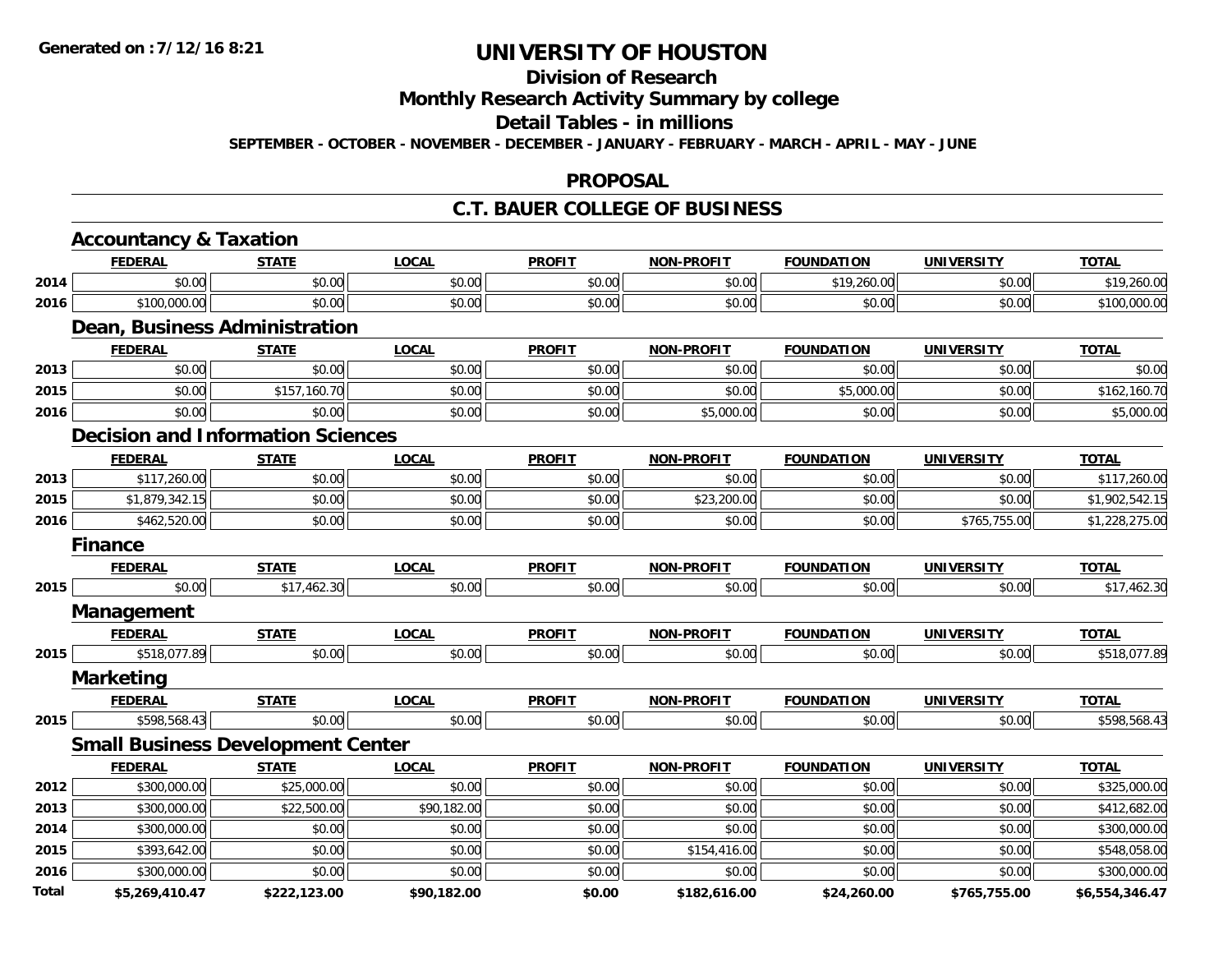# **Division of Research**

**Monthly Research Activity Summary by college**

#### **Detail Tables - in millions**

**SEPTEMBER - OCTOBER - NOVEMBER - DECEMBER - JANUARY - FEBRUARY - MARCH - APRIL - MAY - JUNE**

#### **PROPOSAL**

### **COLLEGE OF ARCHITECTURE**

|      | Architecture      |              |              |               |                   |                   |                   |              |
|------|-------------------|--------------|--------------|---------------|-------------------|-------------------|-------------------|--------------|
|      | <b>FEDERAL</b>    | <b>STATE</b> | <u>LOCAL</u> | <b>PROFIT</b> | <b>NON-PROFIT</b> | <b>FOUNDATION</b> | <b>UNIVERSITY</b> | <b>TOTAL</b> |
| 2012 | \$140,758.05      | \$0.00       | \$0.00       | \$0.00        | \$0.00            | \$8,200.00        | \$2,500.00        | \$151,458.05 |
| 2013 | \$89,843.25       | \$0.00       | \$0.00       | \$0.00        | \$24,714.50       | \$0.00            | \$0.00            | \$114,557.75 |
| 2014 | \$0.00            | \$0.00       | \$0.00       | \$0.00        | \$24,925.20       | \$0.00            | \$0.00            | \$24,925.20  |
| 2015 | \$370,150.00      | \$0.00       | \$0.00       | \$0.00        | \$0.00            | \$0.00            | \$0.00            | \$370,150.00 |
| 2016 | \$50,000.00       | \$0.00       | \$0.00       | \$7,987.00    | \$31,315.00       | \$0.00            | \$0.00            | \$89,302.00  |
|      | Doon Arokitooturo |              |              |               |                   |                   |                   |              |

# **Dean, Architecture**

|       | <b>FEDERAL</b> | STATE  | LOCAL  | <b>PROFIT</b> | <b>NON-PROFIT</b> | <b>FOUNDATION</b> | UNIVERSITY     | <b>TOTAL</b>       |
|-------|----------------|--------|--------|---------------|-------------------|-------------------|----------------|--------------------|
| 2012  | \$0.00         | \$0.00 | \$0.00 | \$0.00        | \$5,000.00        | \$0.00            | \$0.00         | 5.000.00           |
| 2014  | \$0.00         | \$0.00 | \$0.00 | \$0.00        | \$0.00            | \$0.00            | .101.748.00    | 748.00<br>.101     |
| Total | \$650,751.30   | \$0.00 | \$0.00 | \$7,987.00    | \$85,954.70       | \$8,200.00        | \$1,104,248.00 | ,141.00<br>\$1,857 |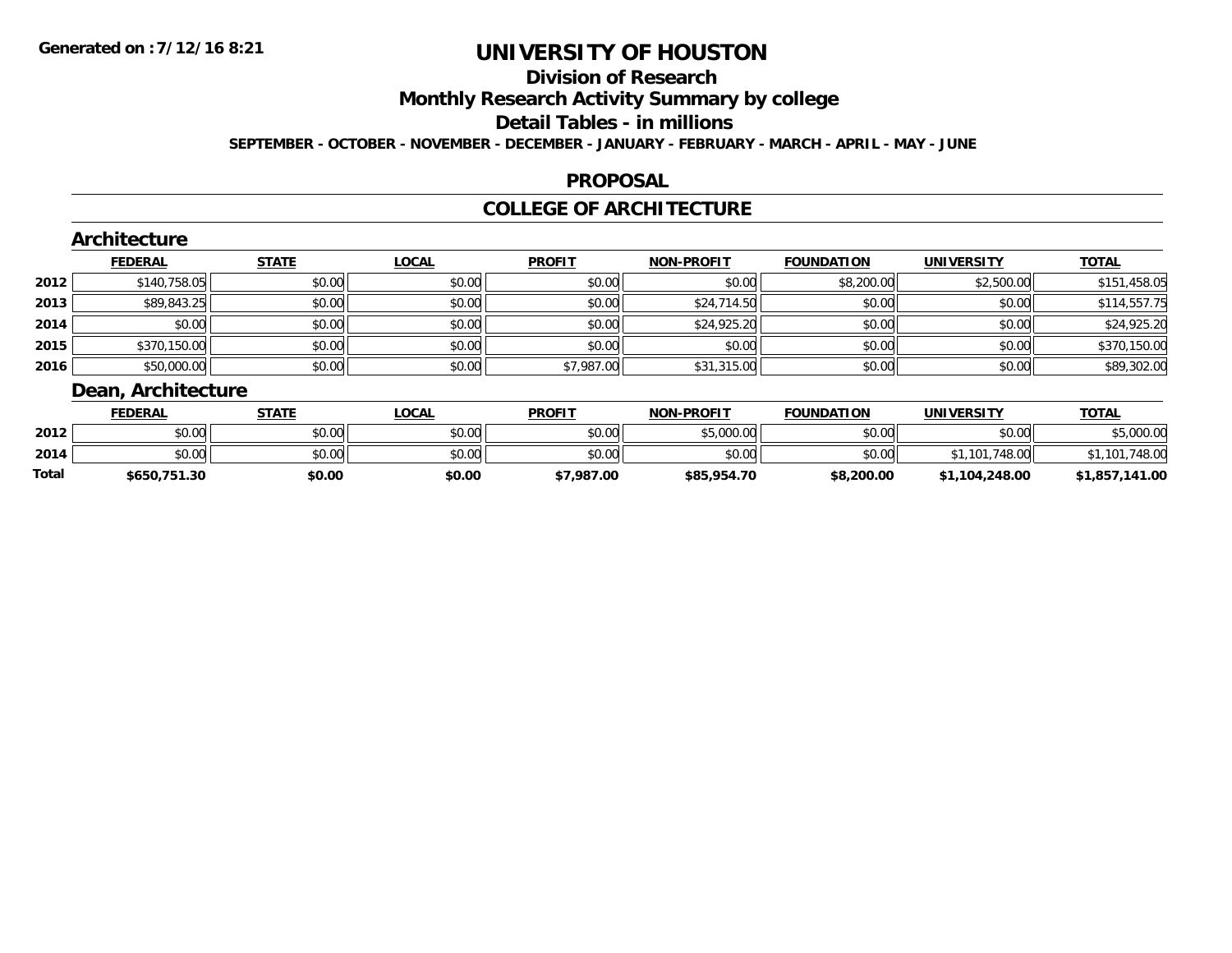# **Division of Research**

**Monthly Research Activity Summary by college**

#### **Detail Tables - in millions**

**SEPTEMBER - OCTOBER - NOVEMBER - DECEMBER - JANUARY - FEBRUARY - MARCH - APRIL - MAY - JUNE**

#### **PROPOSAL**

## **COLLEGE OF EDUCATION**

## **Consistency Mgmt and Coop Disc**

|      | <b>FEDERAL</b> | <b>STATE</b> | <b>LOCAL</b> | <b>PROFIT</b> | <b>NON-PROFIT</b> | <b>FOUNDATION</b> | <b>UNIVERSITY</b> | <b>TOTAL</b>   |
|------|----------------|--------------|--------------|---------------|-------------------|-------------------|-------------------|----------------|
| 2012 | \$4,176,056.65 | \$0.00       | \$30,000.00  | \$0.00        | \$957,408.00      | \$0.00            | \$0.00            | \$5,163,464.65 |
| 2013 | \$2,480,018.64 | \$0.00       | \$0.00       | \$0.00        | \$0.00            | \$0.00            | \$0.00            | \$2,480,018.64 |
| 2014 | \$2,632,766.14 | \$0.00       | \$235,590.00 | \$0.00        | \$0.00            | \$0.00            | \$0.00            | \$2,868,356.14 |
| 2015 | \$0.00         | \$0.00       | \$249,910.00 | \$0.00        | \$0.00            | \$0.00            | \$0.00            | \$249,910.00   |
| 2016 | \$0.00         | \$0.00       | \$309,013.00 | \$0.00        | \$0.00            | \$0.00            | \$0.00            | \$309,013.00   |

#### **Curriculum and Instruction**

|      | <b>FEDERAL</b> | <b>STATE</b>   | <u>LOCAL</u> | <b>PROFIT</b> | <b>NON-PROFIT</b> | <b>FOUNDATION</b> | <b>UNIVERSITY</b> | <b>TOTAL</b>   |
|------|----------------|----------------|--------------|---------------|-------------------|-------------------|-------------------|----------------|
| 2012 | \$2,161,385.90 | \$714,991.00   | \$180,000.00 | \$0.00        | \$57,153.00       | \$0.00            | \$394,235.00      | \$3,507,764.90 |
| 2013 | \$2,457,888.50 | \$351,775.00   | \$0.00       | \$0.00        | \$8,498.48        | \$0.00            | \$258,964.50      | \$3,077,126.48 |
| 2014 | \$4,201,990.19 | \$1,834,645.80 | \$21,958.00  | \$0.00        | \$237,200.00      | \$50,000.00       | \$262,874.00      | \$6,608,667.99 |
| 2015 | \$4,493,887.22 | \$619,898.20   | \$0.00       | \$0.00        | \$0.00            | \$89,931.00       | \$50,000.00       | \$5,253,716.42 |
| 2016 | \$1,727,739.20 | \$961,896.62   | \$0.00       | \$69,500.00   | \$10,000.00       | \$0.00            | \$0.00            | \$2,769,135.82 |

## **Dean, Education**

|      | <b>FEDERAL</b> | <b>STATE</b> | <u>LOCAL</u> | <b>PROFIT</b> | <b>NON-PROFIT</b> | <b>FOUNDATION</b> | <b>UNIVERSITY</b> | <b>TOTAL</b>   |
|------|----------------|--------------|--------------|---------------|-------------------|-------------------|-------------------|----------------|
| 2013 | ,720,000.00    | \$0.00       | \$0.00       | \$0.00        | \$0.00            | \$0.00            | \$0.00            | ,720,000.00    |
| 2014 | \$2,149,993.50 | \$258,000.00 | \$0.00       | \$0.00        | \$5,700.00        | \$0.00            | \$0.00            | √2,413,693.5 د |
| 2016 | \$3,297,126.15 | \$0.00       | \$0.00       | \$0.00        | \$0.00            | \$25,000.00       | \$0.00            | \$3,322,126.15 |

#### **Educational Leadership & Policy Studies**

|      | <b>FEDERAL</b> | <b>STATE</b> | <u>LOCAL</u> | <b>PROFIT</b> | <b>NON-PROFIT</b> | <b>FOUNDATION</b> | <b>UNIVERSITY</b> | <b>TOTAL</b>   |
|------|----------------|--------------|--------------|---------------|-------------------|-------------------|-------------------|----------------|
| 2012 | \$1,079,092.00 | \$366,462.00 | \$0.00       | \$0.00        | \$32,160.00       | \$43,833.50       | \$1,816,362.70    | \$3,337,910.20 |
| 2013 | \$1,928,076.00 | \$0.00       | \$0.00       | \$0.00        | \$15,825.00       | \$87,009.00       | \$0.00            | \$2,030,910.00 |
| 2014 | \$3,597,859.40 | \$263,000.00 | \$27,400.00  | \$0.00        | \$406,350,00      | \$0.00            | \$172,455.00      | \$4,467,064.40 |
| 2015 | \$4,246,996.50 | \$0.00       | \$0.00       | \$0.00        | \$0.00            | \$0.00            | \$143,400.00      | \$4,390,396.50 |
| 2016 | \$4,098,650.85 | \$0.00       | \$375,000.00 | \$35,000.00   | \$0.00            | \$48,660.00       | \$54,093.00       | \$4,611,403.85 |

# **Institute for Urban Education**

|      | EEDEDAI<br>- R/                                        | 0 T A TI        | 0.01<br>.UGAI      | <b>PROFIT</b>                                     | <b>DDOFIT</b><br>. | <b>FOUNDATION</b>       | UNIVERSITY                                 | <b>TOTAL</b> |
|------|--------------------------------------------------------|-----------------|--------------------|---------------------------------------------------|--------------------|-------------------------|--------------------------------------------|--------------|
| 2013 | $\mathsf{A} \cap \mathsf{A} \cap \mathsf{A}$<br>,,,,,, | $\sim$<br>ט. טע | ሐሴ ሰሰ<br>JU.UU     | 0000<br>JU.UU                                     | $\cdots$<br>vv.vv  | 0 <sup>n</sup><br>JU.UU | $\mathsf{A} \cap \mathsf{A} \cap$<br>JU.UU | \$0.00       |
| 2014 | $\sim$ $\sim$<br>,,,,,,                                | $\sim$<br>,,,,  | $\sim$ 00<br>JU.UU | $\mathsf{A}\cap\mathsf{A}\cap\mathsf{A}$<br>JU.UU | JU.UU              | 0000<br>JU.UU           | $\sim$ $\sim$<br>JU.UU                     | \$0.00       |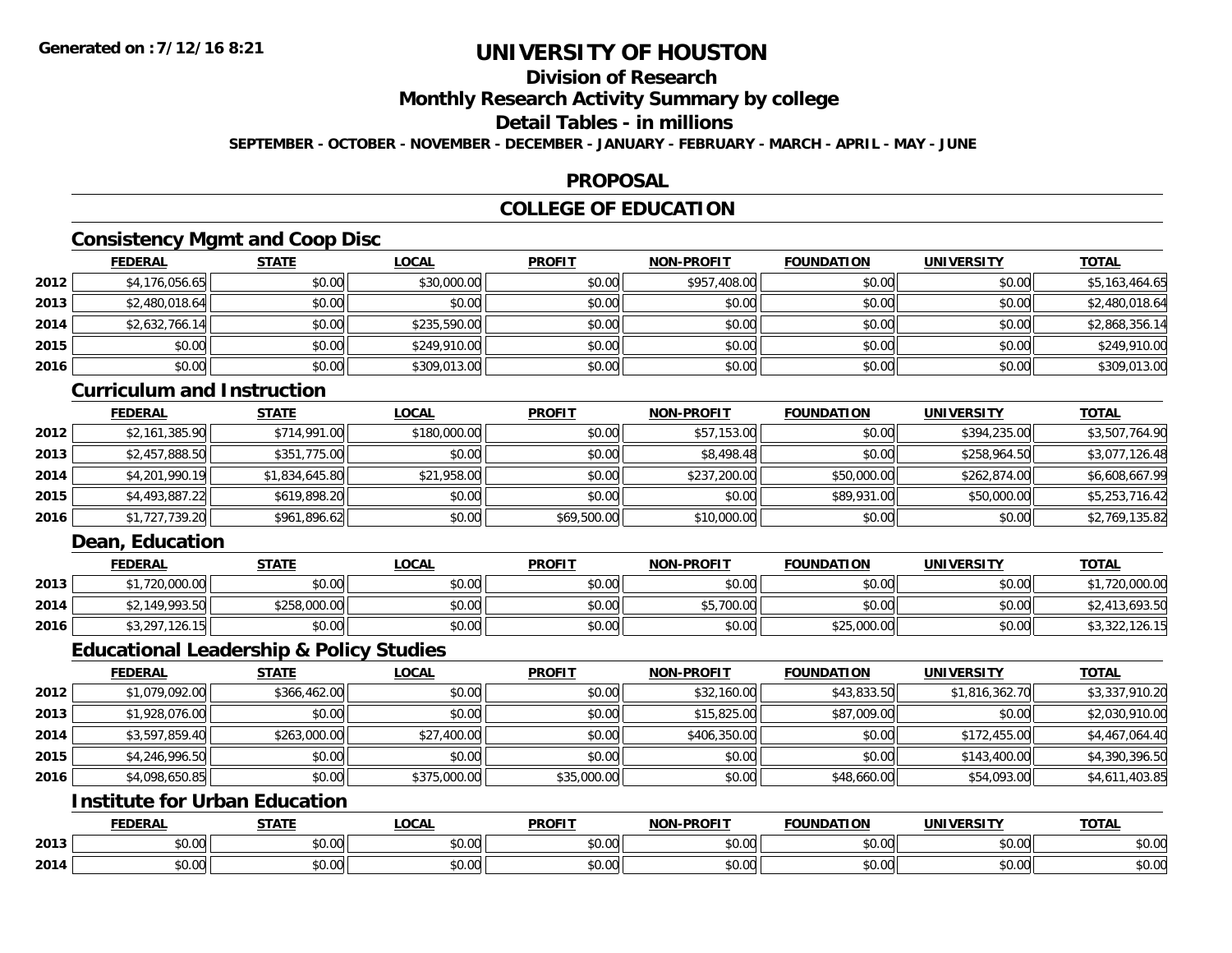# **Division of Research**

**Monthly Research Activity Summary by college**

#### **Detail Tables - in millions**

**SEPTEMBER - OCTOBER - NOVEMBER - DECEMBER - JANUARY - FEBRUARY - MARCH - APRIL - MAY - JUNE**

#### **PROPOSAL**

## **COLLEGE OF EDUCATION**

## **Psychological, Health, and Learning Sciences**

|      | <b>FEDERAL</b> | <b>STATE</b>   | <u>LOCAL</u> | <b>PROFIT</b> | <b>NON-PROFIT</b> | <b>FOUNDATION</b> | <b>UNIVERSITY</b> | <b>TOTAL</b>    |
|------|----------------|----------------|--------------|---------------|-------------------|-------------------|-------------------|-----------------|
| 2012 | \$3,837,719.26 | \$1,330,464.00 | \$0.00       | \$0.00        | \$0.00            | \$43,833.50       | \$333,109.04      | \$5,545,125.80  |
| 2013 | \$3,800,408.00 | \$209,257.00   | \$0.00       | \$0.00        | \$19,530.53       | \$300,318.00      | \$865,678.00      | \$5,195,191.53  |
| 2014 | \$6,039,250.00 | \$952,423.00   | \$0.00       | \$0.00        | \$23,431.00       | \$0.00            | \$765,622.60      | \$7,780,726.60  |
| 2015 | \$7,753,502.25 | \$137,767.00   | \$0.00       | \$0.00        | \$79,247.00       | \$69,196.00       | \$2,000,512.00    | \$10,040,224.25 |
| 2016 | \$3,867,288.48 | \$758,664.70   | \$0.00       | \$57,012.00   | \$922,529.79      | \$92,569.00       | \$1,853,602.50    | \$7,551,666.47  |

#### **UH Charter School**

|       | <b>FEDERAL</b>  | <u>STATE</u>   | <u>LOCAL</u>   | <b>PROFIT</b> | <b>NON-PROFIT</b> | <b>FOUNDATION</b> | <b>UNIVERSITY</b> | <b>TOTAL</b>    |
|-------|-----------------|----------------|----------------|---------------|-------------------|-------------------|-------------------|-----------------|
| 2012  | \$0.00          | \$7,150.00     | \$0.00         | \$0.00        | \$0.00            | \$0.00            | \$0.00            | \$7,150.00      |
| 2013  | \$0.00          | \$1,489.55     | \$0.00         | \$0.00        | \$0.00            | \$0.00            | \$0.00            | \$1,489.55      |
| 2014  | \$187,811,00    | \$0.00         | \$0.00         | \$0.00        | \$0.00            | \$0.00            | \$0.00            | \$187,811.00    |
| Total | \$71,935,505.82 | \$8,767,883.87 | \$1,428,871.00 | \$161.512.00  | \$2,775,032.80    | \$850,350.00      | \$8,970,908.34    | \$94,890,063.84 |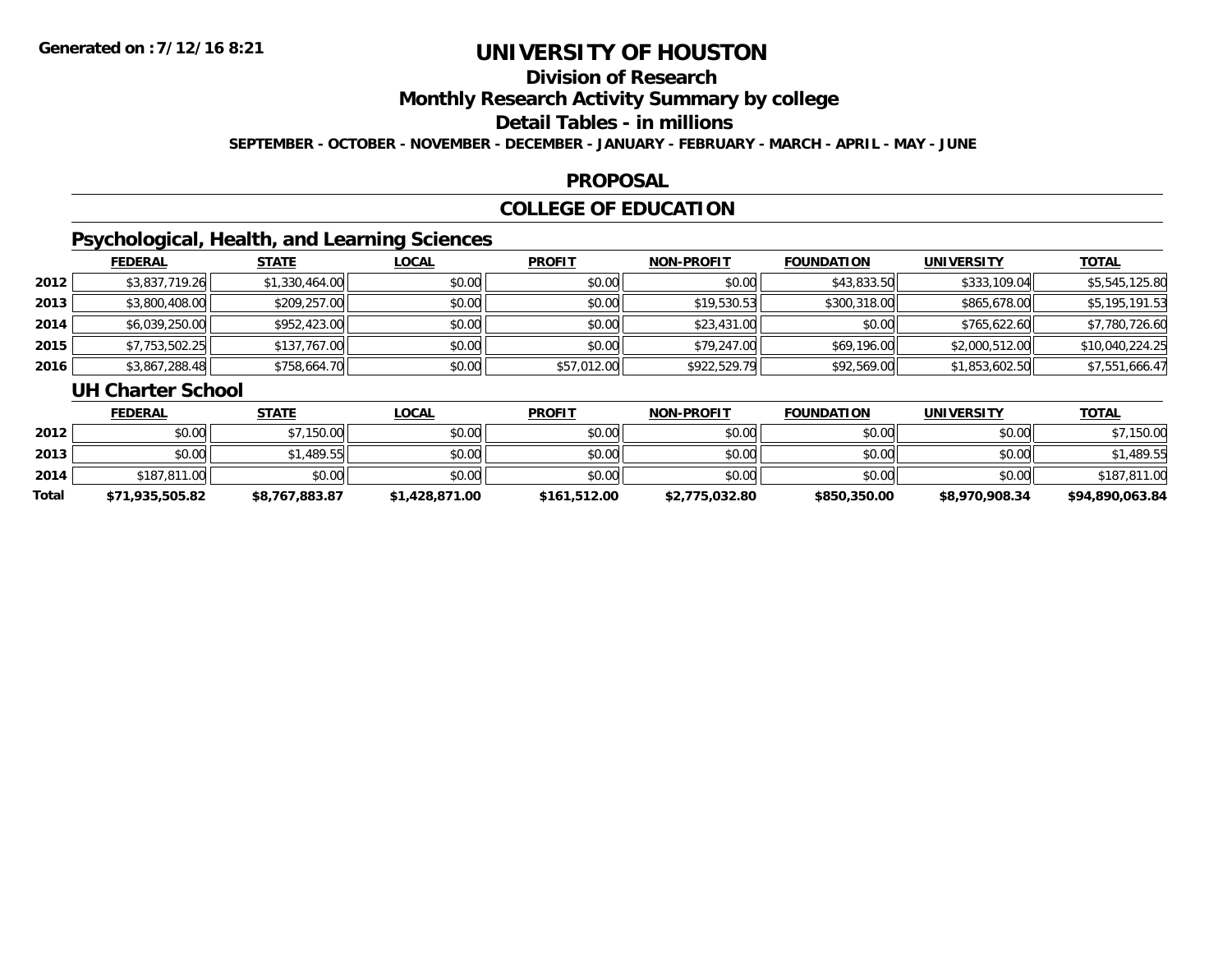# **Division of Research**

**Monthly Research Activity Summary by college**

#### **Detail Tables - in millions**

**SEPTEMBER - OCTOBER - NOVEMBER - DECEMBER - JANUARY - FEBRUARY - MARCH - APRIL - MAY - JUNE**

#### **PROPOSAL**

### **COLLEGE OF LIBERAL ARTS AND SOCIAL SCIENCES**

|      | <b>African-American Studies</b> |              |              |               |                   |                   |                   |                |
|------|---------------------------------|--------------|--------------|---------------|-------------------|-------------------|-------------------|----------------|
|      | <b>FEDERAL</b>                  | <b>STATE</b> | <b>LOCAL</b> | <b>PROFIT</b> | <b>NON-PROFIT</b> | <b>FOUNDATION</b> | <b>UNIVERSITY</b> | <b>TOTAL</b>   |
| 2013 | \$0.00                          | \$0.00       | \$0.00       | \$0.00        | \$1,500.00        | \$0.00            | \$0.00            | \$1,500.00     |
| 2014 | \$0.00                          | \$0.00       | \$0.00       | \$0.00        | \$9,500.00        | \$0.00            | \$0.00            | \$9,500.00     |
| 2016 | \$0.00                          | \$0.00       | \$0.00       | \$0.00        | \$1,250.00        | \$0.00            | \$0.00            | \$1,250.00     |
|      | Art                             |              |              |               |                   |                   |                   |                |
|      | <b>FEDERAL</b>                  | <b>STATE</b> | <b>LOCAL</b> | <b>PROFIT</b> | <b>NON-PROFIT</b> | <b>FOUNDATION</b> | <b>UNIVERSITY</b> | <b>TOTAL</b>   |
| 2012 | \$294,676.59                    | \$0.00       | \$0.00       | \$0.00        | \$35,000.00       | \$0.00            | \$0.00            | \$329,676.59   |
| 2013 | \$0.00                          | \$0.00       | \$0.00       | \$0.00        | \$1,400.00        | \$0.00            | \$0.00            | \$1,400.00     |
| 2015 | \$37,000.00                     | \$0.00       | \$0.00       | \$0.00        | \$34,614.00       | \$0.00            | \$0.00            | \$71,614.00    |
| 2016 | \$25,000.00                     | \$0.00       | \$0.00       | \$0.00        | \$190,000.00      | \$0.00            | \$0.00            | \$215,000.00   |
|      | <b>Arte Publico Press</b>       |              |              |               |                   |                   |                   |                |
|      | <b>FEDERAL</b>                  | <b>STATE</b> | <b>LOCAL</b> | <b>PROFIT</b> | <b>NON-PROFIT</b> | <b>FOUNDATION</b> | <b>UNIVERSITY</b> | <b>TOTAL</b>   |
| 2012 | \$373,497.00                    | \$20,000.00  | \$0.00       | \$0.00        | \$98,393.00       | \$400,000.00      | \$0.00            | \$891,890.00   |
| 2013 | \$100,000.00                    | \$40,000.00  | \$0.00       | \$0.00        | \$50,000.00       | \$150,000.00      | \$0.00            | \$340,000.00   |
| 2014 | \$2,100,971.00                  | \$6,000.00   | \$0.00       | \$0.00        | \$170,074.00      | \$200,000.00      | \$0.00            | \$2,477,045.00 |
| 2015 | \$677,368.40                    | \$21,000.00  | \$0.00       | \$0.00        | \$100,000.00      | \$0.00            | \$0.00            | \$798,368.40   |
| 2016 | \$200,000.00                    | \$9,500.00   | \$0.00       | \$0.00        | \$75,000.00       | \$0.00            | \$0.00            | \$284,500.00   |
|      | <b>Blaffer Gallery</b>          |              |              |               |                   |                   |                   |                |
|      | <b>FEDERAL</b>                  | <b>STATE</b> | LOCAL        | <b>PROFIT</b> | <b>NON-PROFIT</b> | <b>FOUNDATION</b> | <b>UNIVERSITY</b> | <b>TOTAL</b>   |
| 2012 | \$0.00                          | \$5,132.00   | \$0.00       | \$0.00        | \$85,759.00       | \$0.00            | \$0.00            | \$90,891.00    |
| 2013 | \$50,000.00                     | \$10,000.00  | \$0.00       | \$0.00        | \$81,500.00       | \$0.00            | \$0.00            | \$141,500.00   |
| 2014 | \$0.00                          | \$14,000.00  | \$0.00       | \$0.00        | \$80,000.00       | \$0.00            | \$0.00            | \$94,000.00    |
| 2015 | \$0.00                          | \$4,000.00   | \$0.00       | \$0.00        | \$40,000.00       | \$60,000.00       | \$0.00            | \$104,000.00   |
| 2016 | \$185,175.05                    | \$5,000.00   | \$0.00       | \$0.00        | \$48,000.00       | \$111,500.00      | \$0.00            | \$349,675.05   |
|      | Communication                   |              |              |               |                   |                   |                   |                |
|      | <b>FEDERAL</b>                  | <b>STATE</b> | <b>LOCAL</b> | <b>PROFIT</b> | <b>NON-PROFIT</b> | <b>FOUNDATION</b> | <b>UNIVERSITY</b> | <b>TOTAL</b>   |
| 2012 | \$336,545.00                    | \$0.00       | \$0.00       | \$0.00        | \$0.00            | \$0.00            | \$0.00            | \$336,545.00   |
| 2013 | \$0.00                          | \$0.00       | \$0.00       | \$0.00        | \$9,800.00        | \$0.00            | \$76,763.00       | \$86,563.00    |
| 2014 | \$0.00                          | \$0.00       | \$0.00       | \$0.00        | \$1,500.00        | \$44,993.00       | \$9,591.00        | \$56,084.00    |
| 2015 | \$2,916,503.12                  | \$0.00       | \$0.00       | \$0.00        | \$211,745.00      | \$0.00            | \$14,884.00       | \$3,143,132.12 |
| 2016 | \$382,969.45                    | \$0.00       | \$0.00       | \$5,000.00    | \$232,846.20      | \$0.00            | \$0.00            | \$620,815.65   |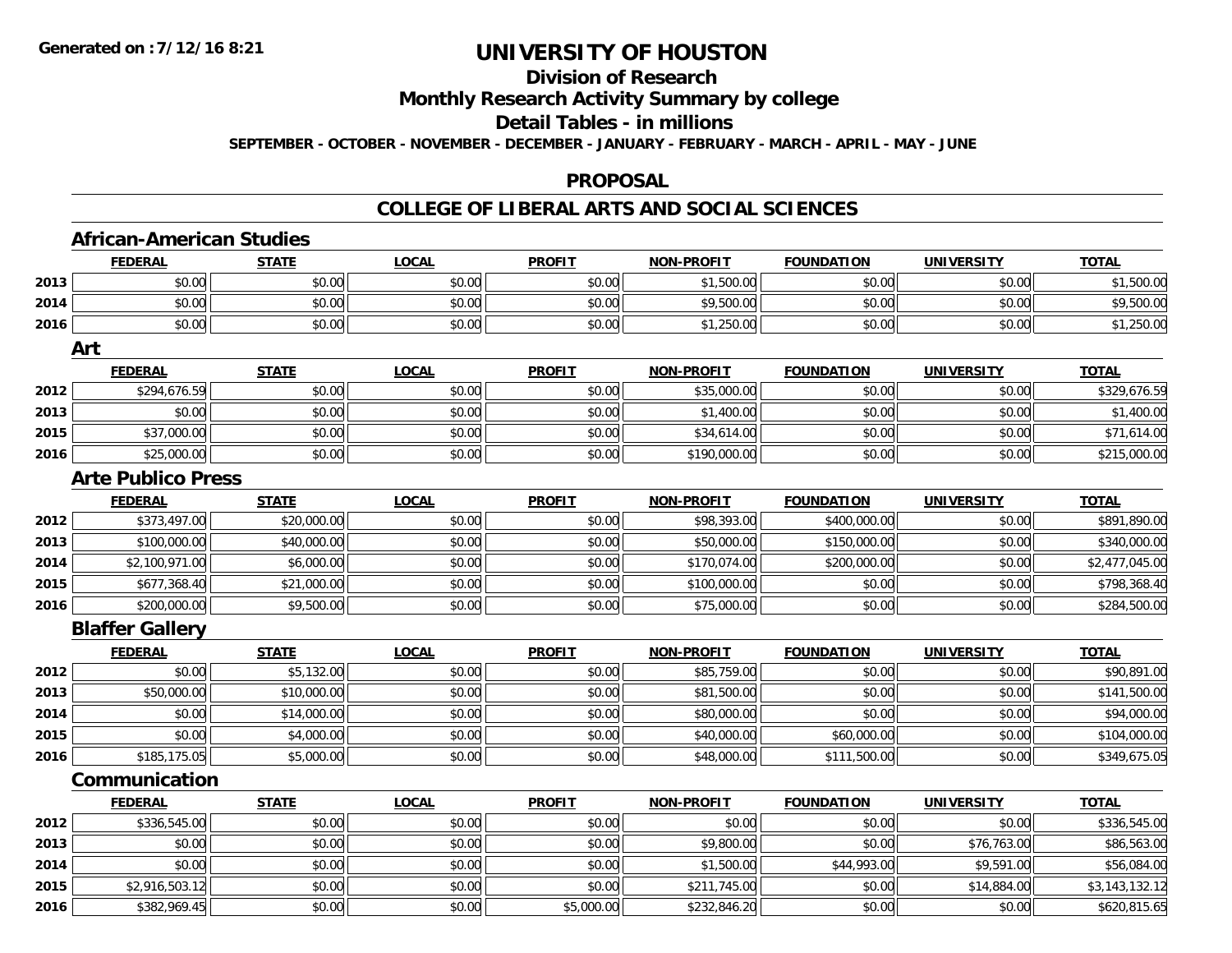# **Division of Research**

#### **Monthly Research Activity Summary by college**

#### **Detail Tables - in millions**

**SEPTEMBER - OCTOBER - NOVEMBER - DECEMBER - JANUARY - FEBRUARY - MARCH - APRIL - MAY - JUNE**

### **PROPOSAL**

### **COLLEGE OF LIBERAL ARTS AND SOCIAL SCIENCES**

# **Communication Sciences and Disorders**

|      | <b>FEDERAL</b> | <b>STATE</b>                 | <b>LOCAL</b> | <b>PROFIT</b> | <b>NON-PROFIT</b> | <b>FOUNDATION</b> | <b>UNIVERSITY</b> | <b>TOTAL</b>   |
|------|----------------|------------------------------|--------------|---------------|-------------------|-------------------|-------------------|----------------|
| 2012 | \$447,207.00   | \$11,723.40                  | \$0.00       | \$0.00        | \$58,248.00       | \$22,770.00       | \$263,177.00      | \$803,125.40   |
| 2013 | \$640,475.00   | \$77,569.00                  | \$0.00       | \$0.00        | \$54,922.00       | \$24,500.00       | \$396,469.00      | \$1,193,935.00 |
| 2014 | \$295,718.47   | \$0.00                       | \$0.00       | \$0.00        | \$0.00            | \$17,556.00       | \$311,666,00      | \$624,940.47   |
| 2015 | \$451,500.00   | \$0.00                       | \$0.00       | \$0.00        | \$191,644.00      | \$29,932.00       | \$29,789.00       | \$702,865.00   |
| 2016 | \$852,544.00   | \$29,842.00                  | \$0.00       | \$108,829.00  | \$0.00            | \$24,992.00       | \$71,793.52       | \$1,088,000.52 |
|      |                | Comparative Cultural Ctudies |              |               |                   |                   |                   |                |

#### **Comparative Cultural Studies**

|      | <b>FEDERAL</b>                          | <b>STATE</b>        | <b>OCAL</b>                         | <b>PROFIT</b> | <b>NON-PROFIT</b>                                                | <b>FOUNDATION</b> | UNIVERSITY                        | <b>TOTA</b>      |
|------|-----------------------------------------|---------------------|-------------------------------------|---------------|------------------------------------------------------------------|-------------------|-----------------------------------|------------------|
| 2015 | 0000000                                 | 0000<br>טט.טע       | $\theta$ $\theta$ $\theta$<br>pu.uu | 0000<br>JU.UU | 0000<br>vv.vv                                                    | \$0.00            | 0.00<br>JU.UU                     | 000 <sub>0</sub> |
| 2016 | $A \rightarrow A$<br>$\sim$<br>.34 I.UU | $\sim$ 0.0<br>JU.UU | $\circ$ $\circ$ $\circ$<br>pu.uu    | 0000<br>vu.vu | $\sim$ $\sim$ $\sim$ $\sim$ $\sim$<br>$AA =$<br>0 I JJ. ZJU. OUI | \$0.00            | $\uparrow$ $\cap$ $\cap$<br>JU.UU |                  |

#### **Cynthia Woods Mitchell Center for the Arts**

|      | <b>FEDERAL</b> | STATE        | <u>LOCAL</u> | <b>PROFIT</b> | <b>NON-PROFIT</b> | <b>FOUNDATION</b> | <b>UNIVERSITY</b> | <b>TOTAL</b> |
|------|----------------|--------------|--------------|---------------|-------------------|-------------------|-------------------|--------------|
| 2013 | \$0.00         | \$150,000.00 | \$0.00       | \$200,000.00  | \$35,000.00       | \$15,000.00       | \$0.00            | \$400,000.00 |
| 2014 | \$0.00         | \$8,000.00   | \$0.00       | \$240,000.00  | \$500.00          | \$1,400.00        | \$0.00            | \$249,900.00 |
| 2015 | \$100,000.00   | \$0.00       | \$0.00       | \$0.00        | \$10,000.00       | \$10,000.00       | \$0.00            | \$120,000.00 |
| 2016 | \$0.00         | \$273,800.00 | \$0.00       | \$0.00        | \$0.00            | \$0.00            | \$0.00            | \$273,800.00 |

#### **Dean, Liberal Arts and Social Sciences**

|      | <b>FEDERAL</b> | <b>STATE</b> | <u>LOCAL</u> | <b>PROFIT</b> | <b>NON-PROFIT</b> | <b>FOUNDATION</b> | UNIVERSITY | <b>TOTAL</b> |
|------|----------------|--------------|--------------|---------------|-------------------|-------------------|------------|--------------|
| 2013 | \$0.00         | \$0.00       | \$0.00       | \$0.00        | \$0.00            | \$0.00            | \$0.00     | \$0.00       |
| 2014 | \$0.00         | \$0.00       | \$0.00       | \$0.00        | \$55,000.00       | \$0.00            | \$0.00     | \$55,000.00  |
| 2015 | \$598,568.43   | \$0.00       | \$0.00       | \$0.00        | \$0.00            | \$0.00            | \$0.00     | \$598,568.43 |

## **Economics**

|      | <b>FEDERAL</b> | <b>STATE</b> | <b>LOCAL</b> | <b>PROFIT</b> | <b>NON-PROFIT</b> | <b>FOUNDATION</b> | <b>UNIVERSITY</b> | <b>TOTAL</b>   |
|------|----------------|--------------|--------------|---------------|-------------------|-------------------|-------------------|----------------|
| 2012 | \$882,933.40   | \$0.00       | \$0.00       | \$0.00        | \$843,624.00      | \$248,086.00      | \$0.00            | \$1,974,643.40 |
| 2013 | \$243,160.00   | \$0.00       | \$0.00       | \$0.00        | \$0.00            | \$34,967.00       | \$0.00            | \$278,127.00   |
| 2014 | \$0.00         | \$0.00       | \$0.00       | \$0.00        | \$0.00            | \$28,449.00       | \$90,353.00       | \$118,802.00   |
| 2015 | \$7,931,827.24 | \$0.00       | \$0.00       | \$0.00        | \$15,000.00       | \$137,106.00      | \$215,736.00      | \$8,299,669.24 |
| 2016 | \$2,098,832.00 | \$0.00       | \$0.00       | \$0.00        | \$92,673.00       | \$44,948.00       | \$0.00            | \$2,236,453.00 |
|      | <b>English</b> |              |              |               |                   |                   |                   |                |

#### **FEDERAL STATE LOCAL PROFIT NON-PROFIT FOUNDATION UNIVERSITY TOTAL2012**2 | \$932,888.40| \$0.00| \$0.00| \$0.00| \$0.00| \$0.00| \$0.00| \$0.00| \$0.00| \$0.00| \$0.00| \$932,888.40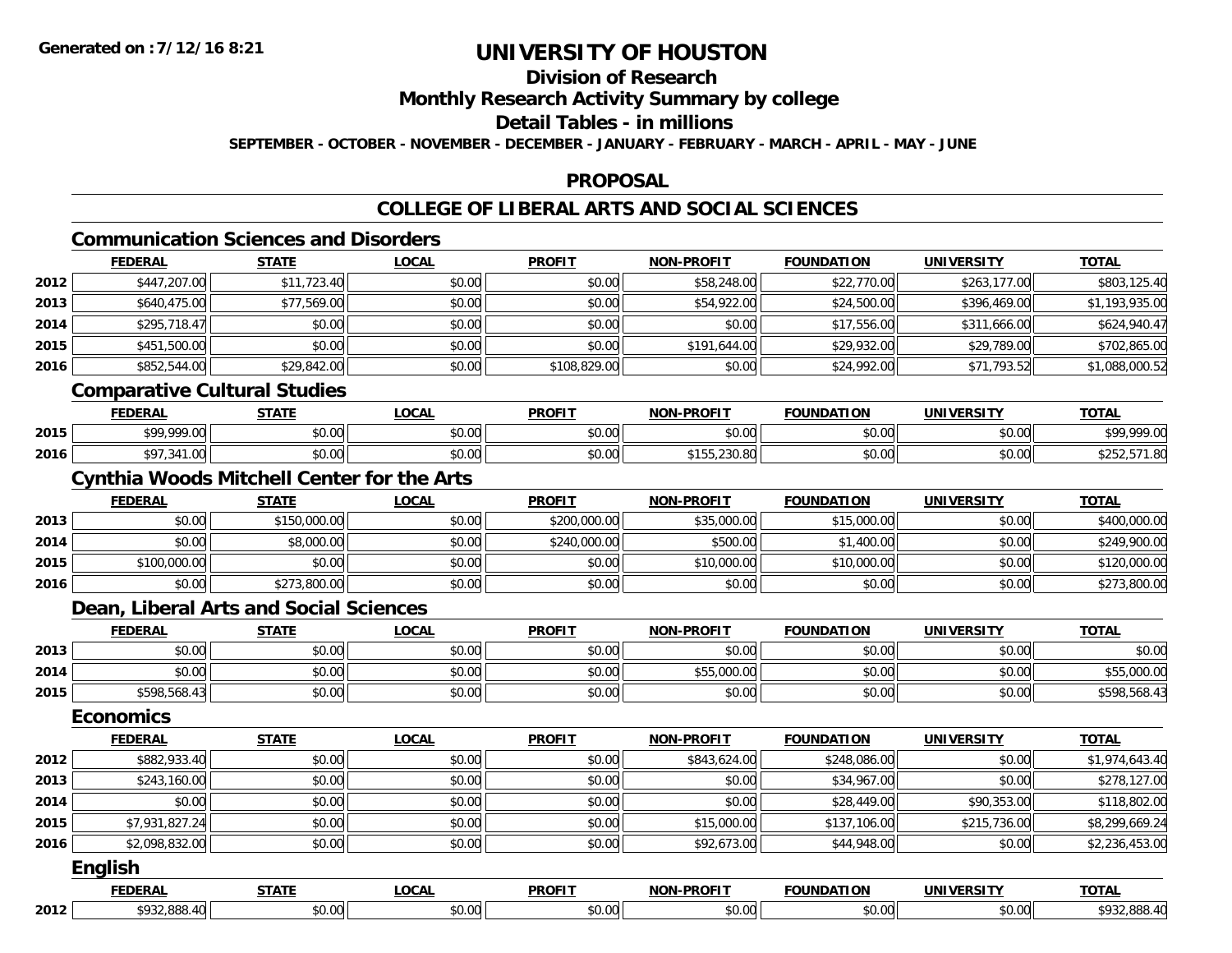# **Division of Research**

## **Monthly Research Activity Summary by college**

#### **Detail Tables - in millions**

**SEPTEMBER - OCTOBER - NOVEMBER - DECEMBER - JANUARY - FEBRUARY - MARCH - APRIL - MAY - JUNE**

#### **PROPOSAL**

### **COLLEGE OF LIBERAL ARTS AND SOCIAL SCIENCES**

|      | <b>English</b>                        |                |              |                |                   |                   |                   |                 |
|------|---------------------------------------|----------------|--------------|----------------|-------------------|-------------------|-------------------|-----------------|
|      | <b>FEDERAL</b>                        | <b>STATE</b>   | <b>LOCAL</b> | <b>PROFIT</b>  | <b>NON-PROFIT</b> | <b>FOUNDATION</b> | <b>UNIVERSITY</b> | <b>TOTAL</b>    |
| 2014 | \$363,341.50                          | \$7,109.00     | \$0.00       | \$0.00         | \$0.00            | \$0.00            | \$0.00            | \$370,450.50    |
| 2015 | \$0.00                                | \$0.00         | \$0.00       | \$0.00         | \$1,500.00        | \$0.00            | \$0.00            | \$1,500.00      |
| 2016 | \$25,000.00                           | \$0.00         | \$0.00       | \$0.00         | \$1,250.00        | \$0.00            | \$100,275.60      | \$126,525.60    |
|      | <b>Health and Human Performance</b>   |                |              |                |                   |                   |                   |                 |
|      | <b>FEDERAL</b>                        | <b>STATE</b>   | <b>LOCAL</b> | <b>PROFIT</b>  | <b>NON-PROFIT</b> | <b>FOUNDATION</b> | <b>UNIVERSITY</b> | <b>TOTAL</b>    |
| 2012 | \$8,217,754.31                        | \$502,818.00   | \$0.00       | \$726,663.00   | \$141,879.20      | \$0.00            | \$1,179,339.00    | \$10,768,453.51 |
| 2013 | \$6,103,375.52                        | \$1,750,000.00 | \$0.00       | \$121,843.60   | \$472,354.00      | \$69,976.00       | \$608,106.00      | \$9,125,655.12  |
| 2014 | \$14,738,362.10                       | \$0.00         | \$0.00       | \$0.00         | \$137,046.60      | \$168,482.40      | \$603,008.80      | \$15,646,899.90 |
| 2015 | \$10,549,603.77                       | \$643,198.00   | \$0.00       | \$1,446,494.00 | \$2,056,193.92    | \$200,000.00      | \$370,580.40      | \$15,266,070.09 |
| 2016 | \$6,420,453.80                        | \$2,794,260.30 | \$134,849.00 | \$1,390,389.00 | \$487,205.80      | \$150,000.00      | \$483,535.70      | \$11,860,693.60 |
|      | <b>Hispanic Studies</b>               |                |              |                |                   |                   |                   |                 |
|      | <b>FEDERAL</b>                        | <b>STATE</b>   | <b>LOCAL</b> | <b>PROFIT</b>  | <b>NON-PROFIT</b> | <b>FOUNDATION</b> | <b>UNIVERSITY</b> | <b>TOTAL</b>    |
| 2012 | \$38,419.59                           | \$0.00         | \$0.00       | \$0.00         | \$0.00            | \$0.00            | \$0.00            | \$38,419.59     |
| 2013 | \$0.00                                | \$0.00         | \$0.00       | \$0.00         | \$0.00            | \$0.00            | \$11,992.50       | \$11,992.50     |
| 2014 | \$295,629.77                          | \$0.00         | \$0.00       | \$0.00         | \$0.00            | \$0.00            | \$0.00            | \$295,629.77    |
| 2015 | \$1,655,345.60                        | \$0.00         | \$0.00       | \$0.00         | \$0.00            | \$0.00            | \$0.00            | \$1,655,345.60  |
| 2016 | \$115,116.70                          | \$0.00         | \$0.00       | \$0.00         | \$0.00            | \$0.00            | \$0.00            | \$115,116.70    |
|      | <b>History</b>                        |                |              |                |                   |                   |                   |                 |
|      | <b>FEDERAL</b>                        | <b>STATE</b>   | <b>LOCAL</b> | <b>PROFIT</b>  | <b>NON-PROFIT</b> | <b>FOUNDATION</b> | <b>UNIVERSITY</b> | <b>TOTAL</b>    |
| 2012 | \$136,664.82                          | \$0.00         | \$0.00       | \$0.00         | \$0.00            | \$0.00            | \$0.00            | \$136,664.82    |
| 2013 | \$100,000.00                          | \$0.00         | \$0.00       | \$0.00         | \$0.00            | \$0.00            | \$0.00            | \$100,000.00    |
| 2016 | \$289,381.80                          | \$0.00         | \$0.00       | \$0.00         | \$124,000.00      | \$0.00            | \$0.00            | \$413,381.80    |
|      | <b>Hobby Center for Public Policy</b> |                |              |                |                   |                   |                   |                 |
|      | <b>FEDERAL</b>                        | <b>STATE</b>   | <b>LOCAL</b> | <b>PROFIT</b>  | <b>NON-PROFIT</b> | <b>FOUNDATION</b> | <b>UNIVERSITY</b> | <b>TOTAL</b>    |
| 2013 | \$164,250.00                          | \$0.00         | \$0.00       | \$0.00         | \$0.00            | \$0.00            | \$0.00            | \$164,250.00    |
| 2014 | \$1,800.00                            | \$0.00         | \$0.00       | \$0.00         | \$0.00            | \$28,780.00       | \$0.00            | \$30,580.00     |
| 2015 | \$518,077.89                          | \$0.00         | \$0.00       | \$0.00         | \$0.00            | \$15,000.00       | \$0.00            | \$533,077.89    |
| 2016 | \$18,060.00                           | \$0.00         | \$0.00       | \$0.00         | \$0.00            | \$0.00            | \$51,397.50       | \$69,457.50     |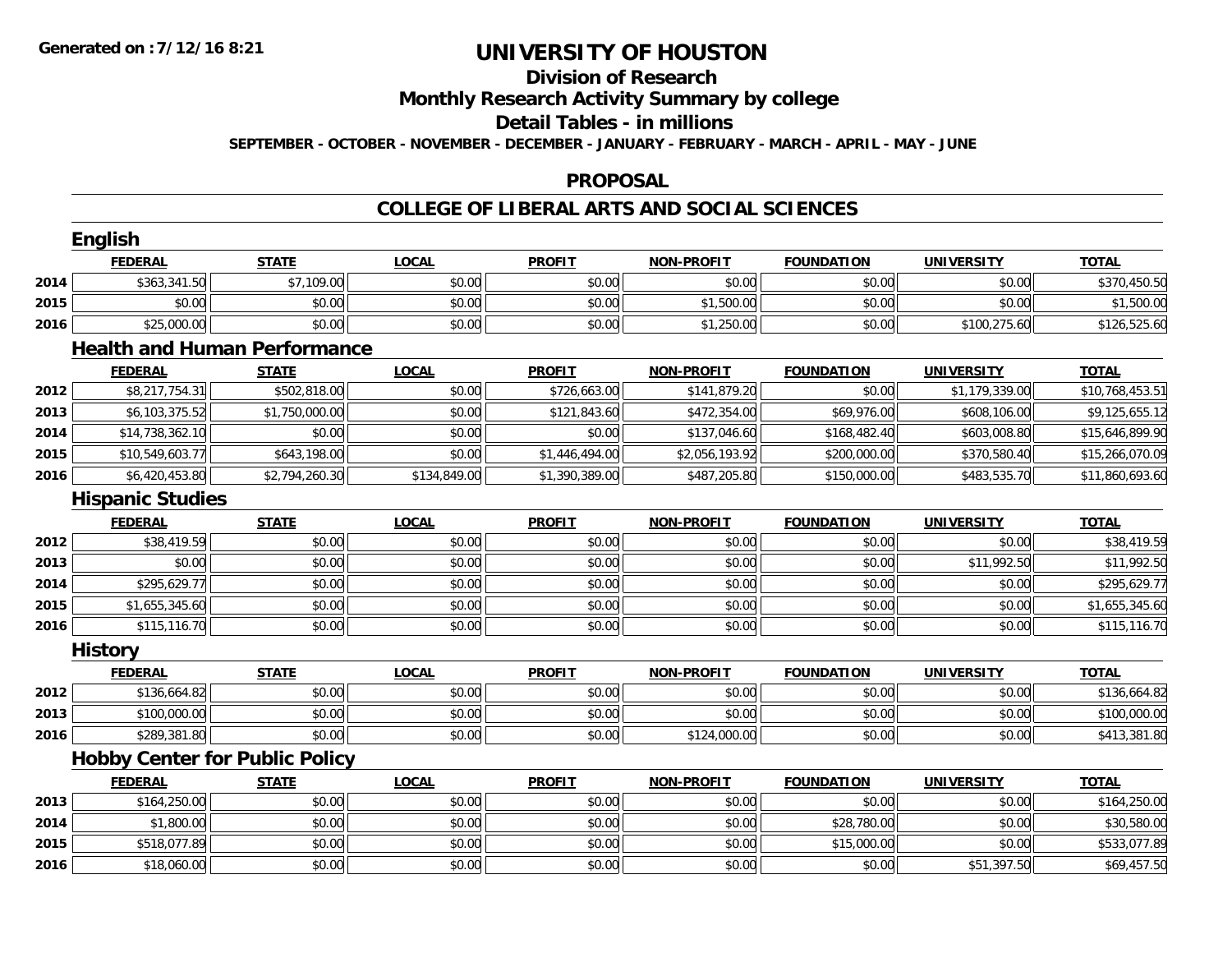**2013**

**2014**

**2015**

# **UNIVERSITY OF HOUSTON**

# **Division of Research**

**Monthly Research Activity Summary by college**

#### **Detail Tables - in millions**

**SEPTEMBER - OCTOBER - NOVEMBER - DECEMBER - JANUARY - FEBRUARY - MARCH - APRIL - MAY - JUNE**

#### **PROPOSAL**

### **COLLEGE OF LIBERAL ARTS AND SOCIAL SCIENCES**

|      | <b>Modern/Classical Languages</b> |                |              |                |                   |                   |                   |                 |
|------|-----------------------------------|----------------|--------------|----------------|-------------------|-------------------|-------------------|-----------------|
|      | <b>FEDERAL</b>                    | <b>STATE</b>   | <b>LOCAL</b> | <b>PROFIT</b>  | <b>NON-PROFIT</b> | <b>FOUNDATION</b> | <b>UNIVERSITY</b> | <b>TOTAL</b>    |
| 2012 | \$396,977.00                      | \$0.00         | \$0.00       | \$0.00         | \$0.00            | \$0.00            | \$0.00            | \$396,977.00    |
| 2013 | \$99,251.00                       | \$0.00         | \$0.00       | \$0.00         | \$0.00            | \$0.00            | \$0.00            | \$99,251.00     |
| 2015 | \$89,835.00                       | \$0.00         | \$0.00       | \$0.00         | \$0.00            | \$29,771.00       | \$0.00            | \$119,606.00    |
| 2016 | \$0.00                            | \$0.00         | \$0.00       | \$0.00         | \$0.00            | \$28,460.00       | \$0.00            | \$28,460.00     |
|      | <b>Philosophy</b>                 |                |              |                |                   |                   |                   |                 |
|      | <b>FEDERAL</b>                    | <b>STATE</b>   | <b>LOCAL</b> | <b>PROFIT</b>  | <b>NON-PROFIT</b> | <b>FOUNDATION</b> | <b>UNIVERSITY</b> | <b>TOTAL</b>    |
| 2012 | \$23,229.00                       | \$0.00         | \$0.00       | \$0.00         | \$0.00            | \$0.00            | \$0.00            | \$23,229.00     |
| 2013 | \$24,897.00                       | \$0.00         | \$0.00       | \$0.00         | \$0.00            | \$0.00            | \$0.00            | \$24,897.00     |
| 2015 | \$63,000.00                       | \$0.00         | \$0.00       | \$0.00         | \$0.00            | \$0.00            | \$19,170.00       | \$82,170.00     |
| 2016 | \$49,684.85                       | \$0.00         | \$0.00       | \$0.00         | \$0.00            | \$0.00            | \$0.00            | \$49,684.85     |
|      | <b>Political Science</b>          |                |              |                |                   |                   |                   |                 |
|      | <b>FEDERAL</b>                    | <b>STATE</b>   | <b>LOCAL</b> | <b>PROFIT</b>  | <b>NON-PROFIT</b> | <b>FOUNDATION</b> | <b>UNIVERSITY</b> | <b>TOTAL</b>    |
| 2012 | \$423,428.00                      | \$77,296.00    | \$0.00       | \$0.00         | \$0.00            | \$2,000.00        | \$0.00            | \$502,724.00    |
| 2013 | \$857,738.00                      | \$0.00         | \$0.00       | \$0.00         | \$0.00            | \$0.00            | \$0.00            | \$857,738.00    |
| 2014 | \$77,661.00                       | \$0.00         | \$0.00       | \$0.00         | \$3,300.00        | \$13,706.00       | \$0.00            | \$94,667.00     |
| 2015 | \$277,127.00                      | \$0.00         | \$0.00       | \$45,000.00    | \$3,000.00        | \$59,923.00       | \$58,951.00       | \$444,001.00    |
| 2016 | \$22,575.00                       | \$0.00         | \$0.00       | \$0.00         | \$0.00            | \$0.00            | \$0.00            | \$22,575.00     |
|      | <b>Psychology</b>                 |                |              |                |                   |                   |                   |                 |
|      | <b>FEDERAL</b>                    | <b>STATE</b>   | <b>LOCAL</b> | <b>PROFIT</b>  | <b>NON-PROFIT</b> | <b>FOUNDATION</b> | <b>UNIVERSITY</b> | <b>TOTAL</b>    |
| 2012 | \$12,635,875.47                   | \$2,304,698.15 | \$0.00       | \$423,255.00   | \$64,800.00       | \$70,367.00       | \$1,892,402.00    | \$17,391,397.62 |
| 2013 | \$19,116,458.35                   | \$1,062,634.00 | \$0.00       | \$146,786.00   | \$144,345.00      | \$185,784.00      | \$2,702,557.00    | \$23,358,564.35 |
| 2014 | \$14,101,502.61                   | \$1,547,096.00 | \$0.00       | \$24,000.00    | \$419,192.89      | \$0.00            | \$6,934,922.90    | \$23,026,714.40 |
| 2015 | \$13,581,888.89                   | \$3,295,777.00 | \$0.00       | \$23,100.00    | \$995,081.80      | \$227,396.00      | \$5,083,562.20    | \$23,206,805.89 |
| 2016 | \$20,348,855.38                   | \$815,326.00   | \$0.00       | \$1,453,794.00 | \$5,333,566.47    | \$407,617.00      | \$6,780,719.50    | \$35,139,878.35 |
|      | <b>School of Music</b>            |                |              |                |                   |                   |                   |                 |
|      | <b>FEDERAL</b>                    | <b>STATE</b>   | <b>LOCAL</b> | <b>PROFIT</b>  | <b>NON-PROFIT</b> | <b>FOUNDATION</b> | <b>UNIVERSITY</b> | <b>TOTAL</b>    |
| 2012 | \$0.00                            | \$3,347.00     | \$0.00       | \$0.00         | \$0.00            | \$0.00            | \$0.00            | \$3,347.00      |

3 | \$0.00| \$5,000.00| \$0.00| \$0.00| \$10,000.00| \$24,500.00| \$0.00| \$39,500.00

4 \$0.00 \$0.00 \$0.00 \$9,000.00 \$0.00 \$0.00 \$0.00 \$0.00 \$0.00 \$0.00 \$3,919.00 \$3,919.00 \$0.00 \$12,919.00

\$0.00 \$9,000.00 \$0.00 \$0.00 \$10,000.00 \$18,000.00 \$0.00 \$37,000.00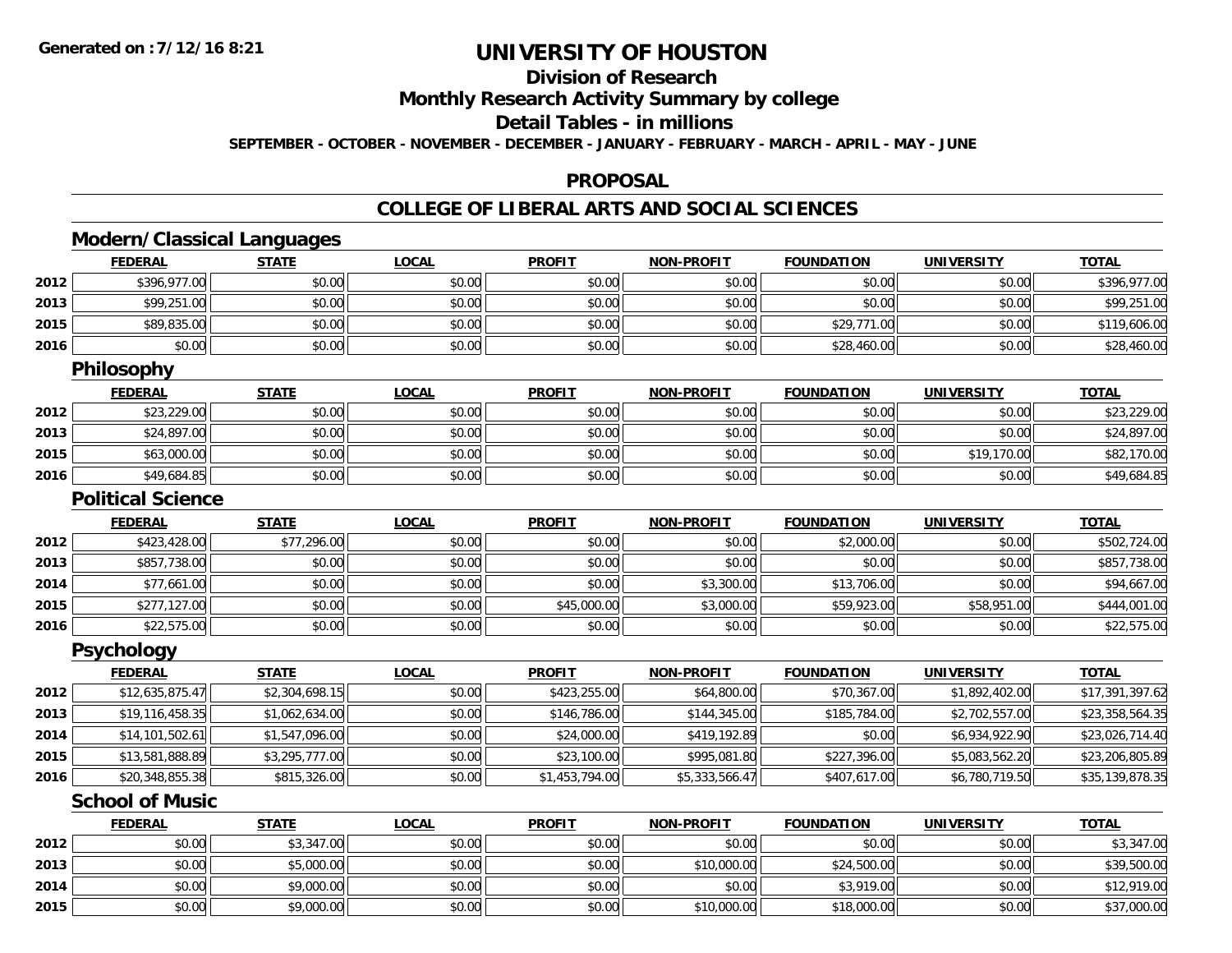**Total**

# **UNIVERSITY OF HOUSTON**

## **Division of Research**

## **Monthly Research Activity Summary by college**

#### **Detail Tables - in millions**

#### **SEPTEMBER - OCTOBER - NOVEMBER - DECEMBER - JANUARY - FEBRUARY - MARCH - APRIL - MAY - JUNE**

#### **PROPOSAL**

### **COLLEGE OF LIBERAL ARTS AND SOCIAL SCIENCES**

|      | <b>Sociology</b> |              |              |               |                   |                   |                   |              |
|------|------------------|--------------|--------------|---------------|-------------------|-------------------|-------------------|--------------|
|      | <b>FEDERAL</b>   | <b>STATE</b> | <b>LOCAL</b> | <b>PROFIT</b> | <b>NON-PROFIT</b> | <b>FOUNDATION</b> | <b>UNIVERSITY</b> | <b>TOTAL</b> |
| 2012 | \$0.00           | \$0.00       | \$0.00       | \$0.00        | \$0.00            | \$16,808.00       | \$508,467.30      | \$525,275.30 |
| 2013 | \$160,063.00     | \$0.00       | \$18,000.00  | \$0.00        | \$0.00            | \$0.00            | \$0.00            | \$178,063.00 |
| 2014 | \$0.00           | \$0.00       | \$31,200.00  | \$0.00        | \$0.00            | \$0.00            | \$0.00            | \$31,200.00  |
|      | <b>Theatre</b>   |              |              |               |                   |                   |                   |              |
|      | <b>FEDERAL</b>   | <b>STATE</b> | <b>LOCAL</b> | <b>PROFIT</b> | <b>NON-PROFIT</b> | <b>FOUNDATION</b> | <b>UNIVERSITY</b> | <b>TOTAL</b> |
| 2013 | \$0.00           | \$0.00       | \$0.00       | \$0.00        | \$100,027.00      | \$0.00            | \$0.00            | \$100,027.00 |
| 2014 | \$187,811.00     | \$0.00       | \$0.00       | \$0.00        | \$0.00            | \$0.00            | \$0.00            | \$187,811.00 |

**\$155,641,194.25 \$15,512,125.85 \$184,049.00 \$6,355,153.60 \$13,574,465.68 \$3,326,688.40 \$28,869,208.92 \$223,462,885.70**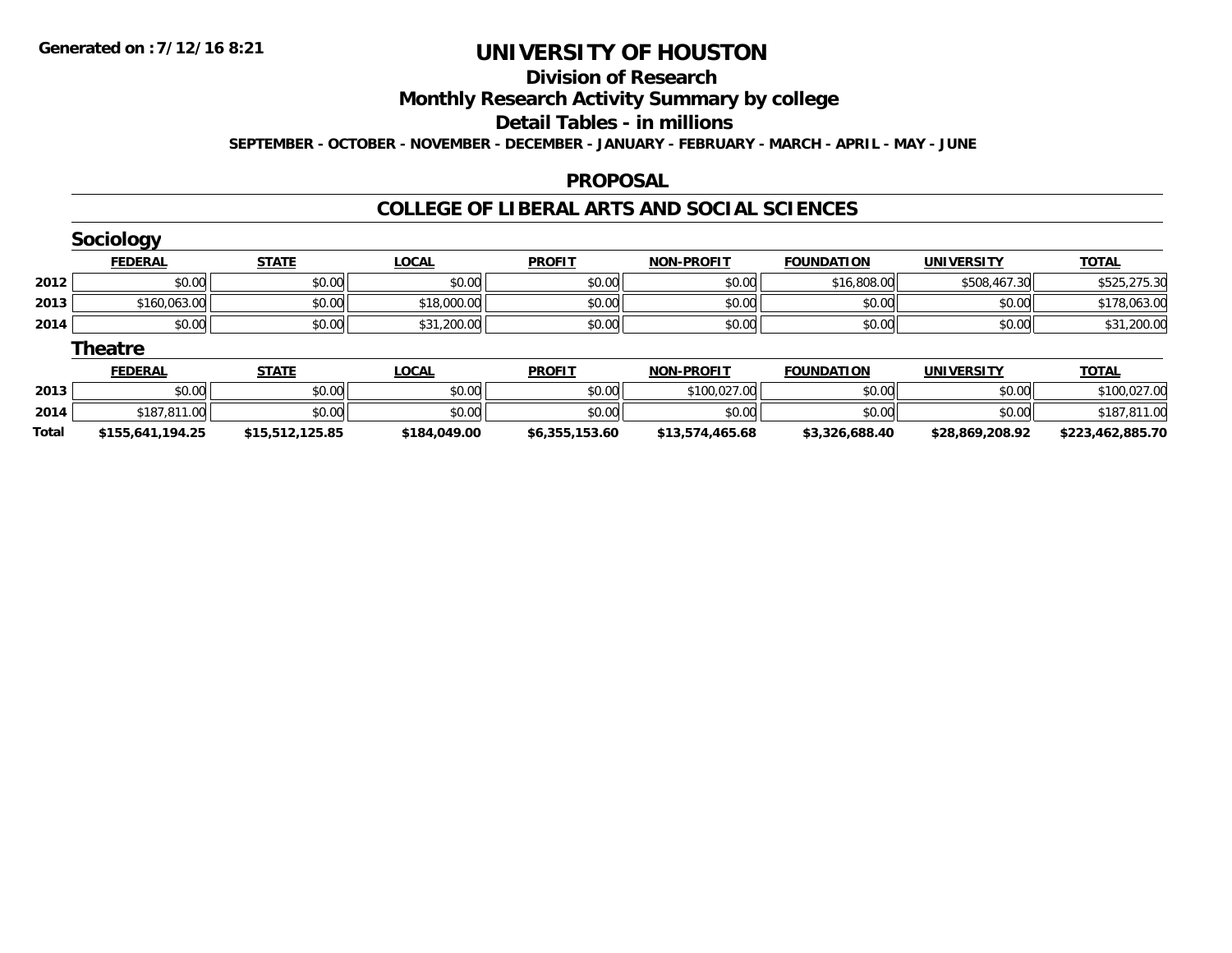# **Division of Research**

**Monthly Research Activity Summary by college**

#### **Detail Tables - in millions**

**SEPTEMBER - OCTOBER - NOVEMBER - DECEMBER - JANUARY - FEBRUARY - MARCH - APRIL - MAY - JUNE**

#### **PROPOSAL**

# **COLLEGE OF NATURAL SCIENCES AND MATHEMATICS**

# **Biology/Biochemistry**

|      | <b>FEDERAL</b>  | <u>STATE</u>   | <b>LOCAL</b> | <b>PROFIT</b>  | <b>NON-PROFIT</b> | <b>FOUNDATION</b> | <b>UNIVERSITY</b> | <b>TOTAL</b>    |
|------|-----------------|----------------|--------------|----------------|-------------------|-------------------|-------------------|-----------------|
| 2012 | \$37,450,832.61 | \$7,534,296.46 | \$0.00       | \$90,000.00    | \$3,089,527.80    | \$1,932,312.00    | \$1,658,358.58    | \$51,755,327.45 |
| 2013 | \$25,885,902.95 | \$1,592,947.03 | \$0.00       | \$143,351.00   | \$4,000.00        | \$1,901,970.00    | \$1,249,792.00    | \$30,777,962.98 |
| 2014 | \$28,946,206.41 | \$5,606,378.75 | \$0.00       | \$154,786.00   | \$805,759.26      | \$1,874,390.00    | \$1,240,164.00    | \$38,627,684.42 |
| 2015 | \$20,340,159.70 | \$9,012,049.70 | \$0.00       | \$1,322,153.00 | \$1,424,149.89    | \$1,030,000.00    | \$1,224,842.00    | \$34,353,354.29 |
| 2016 | \$47,449,409.26 | \$4,235,390.60 | \$0.00       | \$153,960.00   | \$5,253,954.20    | \$1,725,625.10    | \$675,114.00      | \$59,493,453.16 |

## **Center for Nuclear Receptors and Cell Signaling**

|      | <b>FEDERAL</b>  | <b>STATE</b>    | <b>LOCAL</b> | <b>PROFIT</b> | <b>NON-PROFIT</b> | <b>FOUNDATION</b> | <b>UNIVERSITY</b> | <u>TOTAL</u>    |
|------|-----------------|-----------------|--------------|---------------|-------------------|-------------------|-------------------|-----------------|
| 2012 | \$6,628,384.00  | \$1,380,708.50  | \$0.00       | \$0.00        | \$403,096.00      | \$275,000.00      | \$37,500.00       | \$8,724,688.50  |
| 2013 | \$21,781,646.20 | \$211,499.00    | \$0.00       | \$337,414.00  | \$454,000.00      | \$730,000.00      | \$0.00            | \$23,514,559.20 |
| 2014 | \$21,453,224.10 | \$8,874,192.00  | \$0.00       | \$0.00        | \$1,864,612.00    | \$1,272,623.90    | \$0.00            | \$33,464,652.00 |
| 2015 | \$19,775,254.20 | \$12,948,082.50 | \$0.00       | \$99,000.00   | \$5,130,137.20    | \$613,384.00      | \$0.00            | \$38,565,857.90 |
| 2016 | \$9,626,385.90  | \$4,583,740.70  | \$0.00       | \$0.00        | \$1,998,218.00    | \$437,958.00      | \$0.00            | \$16,646,302.60 |

## **Chemistry**

|      | <b>FEDERAL</b>  | <b>STATE</b>   | <b>LOCAL</b> | <b>PROFIT</b> | <b>NON-PROFIT</b> | <b>FOUNDATION</b> | <b>UNIVERSITY</b> | <b>TOTAL</b>    |
|------|-----------------|----------------|--------------|---------------|-------------------|-------------------|-------------------|-----------------|
| 2012 | \$19,111,276.74 | \$4,487,398.04 | \$0.00       | \$594,148.00  | \$1,114,109.00    | \$1,080,000.00    | \$450,581.60      | \$26,837,513.38 |
| 2013 | \$13,194,198.05 | \$2,688,596.00 | \$0.00       | \$0.00        | \$160,000.00      | \$2,420,000.00    | \$61,030.00       | \$18,523,824.05 |
| 2014 | \$11,717,732.85 | \$71,429.58    | \$0.00       | \$204,995.00  | \$1,607,000.00    | \$4,875,000.00    | \$511,702.00      | \$18,987,859.43 |
| 2015 | \$14,266,484.59 | \$3,053,111.00 | \$0.00       | \$124,348.00  | \$1,342,500.00    | \$2,470,000.00    | \$1,070,491.00    | \$22,326,934.59 |
| 2016 | \$7,774,523.57  | \$2,337,820.70 | \$4,500.00   | \$0.00        | \$404,518.00      | \$2,350,000.00    | \$317,502.00      | \$13,188,864.27 |

#### **Computer Science**

|      | <b>FEDERAL</b>  | <b>STATE</b>   | <b>LOCAL</b> | <b>PROFIT</b> | <b>NON-PROFIT</b> | <b>FOUNDATION</b> | <b>UNIVERSITY</b> | <b>TOTAL</b>    |
|------|-----------------|----------------|--------------|---------------|-------------------|-------------------|-------------------|-----------------|
| 2012 | \$24,285,612.18 | \$1,396,932.00 | \$0.00       | \$430,379.00  | \$18,000.00       | \$195,918.20      | \$129,955.00      | \$26,456,796.38 |
| 2013 | \$28,530,112.49 | \$1,024,953.00 | \$0.00       | \$925,368.57  | \$460,000.00      | \$0.00            | \$0.00            | \$30,940,434.06 |
| 2014 | \$42,386,087.77 | \$1,426,471.50 | \$0.00       | \$220,803.41  | \$1,763,722.00    | \$78,646.25       | \$754,666.00      | \$46,630,396.93 |
| 2015 | \$57,177,584.87 | \$1,592,955.50 | \$0.00       | \$589,680.00  | \$640,990.60      | \$134,316.00      | \$769,192.60      | \$60,904,719.57 |
| 2016 | \$16,236,511.95 | \$60,680.00    | \$0.00       | \$585,752.40  | \$859,599.00      | \$1,690,001.00    | \$473,353.30      | \$19,905,897.65 |

## **Dean, Natural Sciences and Mathematics**

|      | <b>FEDERAL</b>             | STATI                                 | _OCAL                               | <b>PROFIT</b> | <b>J-PROFIT</b><br><b>MANI</b> | <b>FOUNDATION</b> | UNIVERSITY | <b>TOTA</b>                   |
|------|----------------------------|---------------------------------------|-------------------------------------|---------------|--------------------------------|-------------------|------------|-------------------------------|
| 2012 | $*$ 400 022 501<br>$-22.9$ | 1 <sub>1</sub><br>$-$<br>− ∪          | $\uparrow$ $\land$ $\land$<br>vv.vv | 0000<br>DU.UU | $\sim$ 00<br>pu.uu             | \$0.00            | \$0.00     | 70. FO<br>, J , J , J U       |
| 2013 | ልስ ለሰ<br>DU.UG             | $\cdots$ 10 $\overline{2}$<br>ىلل لەڭ | $\sim$<br>$\sim$<br>vv.vv           | ስ ለሰ<br>JU.UU | nn nn<br>JU.UU                 | \$0.00            | \$0.00     | $\sim$<br>\$210.<br>. 107. VU |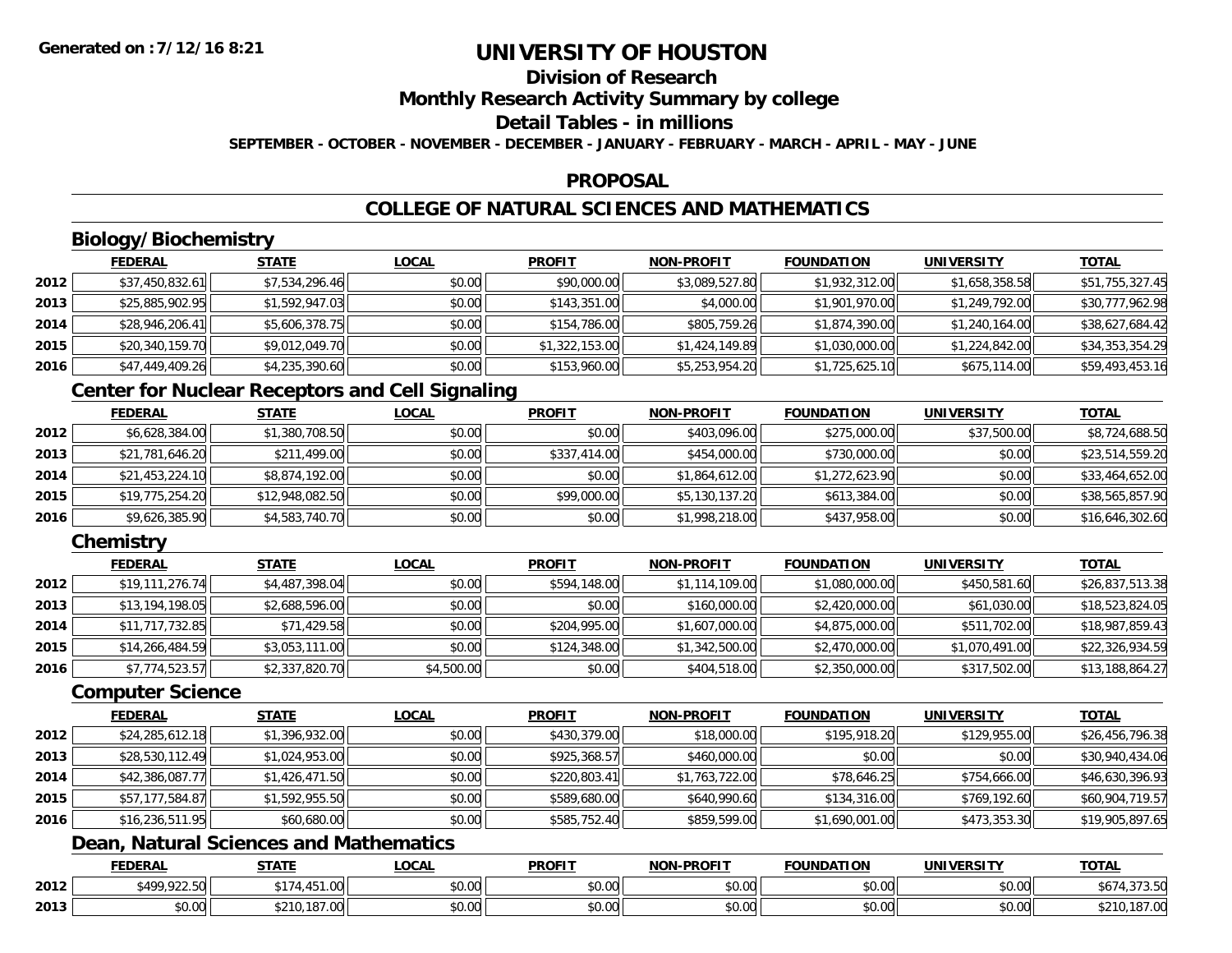# **Division of Research**

### **Monthly Research Activity Summary by college**

#### **Detail Tables - in millions**

**SEPTEMBER - OCTOBER - NOVEMBER - DECEMBER - JANUARY - FEBRUARY - MARCH - APRIL - MAY - JUNE**

#### **PROPOSAL**

## **COLLEGE OF NATURAL SCIENCES AND MATHEMATICS**

## **Dean, Natural Sciences and Mathematics**

|      | <b>FEDERAL</b> | <u>STATE</u>   | <u>LOCAL</u> | <b>PROFIT</b> | <b>NON-PROFIT</b> | <b>FOUNDATION</b> | <b>UNIVERSITY</b> | <b>TOTAL</b>   |
|------|----------------|----------------|--------------|---------------|-------------------|-------------------|-------------------|----------------|
| 2014 | \$0.00         | \$401,835.00   | \$0.00       | \$76,907.50   | \$375,000.00      | \$0.00            | \$0.00            | \$853,742.50   |
| 2015 | \$735,150.50   | \$0.00         | \$0.00       | \$0.00        | \$0.00            | \$0.00            | \$0.00            | \$735,150.50   |
| 2016 | \$486,214.60   | \$2,000,000.00 | \$0.00       | \$0.00        | \$0.00            | \$0.00            | \$0.00            | \$2,486,214.60 |

#### **Earth & Atmospheric Sciences**

|      | <b>FEDERAL</b>  | <b>STATE</b>   | <b>LOCAL</b> | <b>PROFIT</b>  | <b>NON-PROFIT</b> | <b>FOUNDATION</b> | <b>UNIVERSITY</b> | <u>TOTAL</u>    |
|------|-----------------|----------------|--------------|----------------|-------------------|-------------------|-------------------|-----------------|
| 2012 | \$4,964,145.10  | \$789,987.20   | \$0.00       | \$1,077,113.00 | \$151,387.00      | \$150,000.00      | \$505,768.00      | \$7,638,400.30  |
| 2013 | \$5,195,976.00  | \$653,818.00   | \$0.00       | \$1,075,090.07 | \$925,036.00      | \$180,000.00      | \$379,607.68      | \$8,409,527.75  |
| 2014 | \$20,562,237.30 | \$868,654.00   | \$0.00       | \$307,673.02   | \$355,000.00      | \$0.00            | \$2,732,597.84    | \$24,826,162.16 |
| 2015 | \$7,273,601.51  | \$1,345,031.00 | \$0.00       | \$426,855.00   | \$2,551,536.25    | \$195,000.00      | \$1,031,742.00    | \$12,823,765.76 |
| 2016 | \$22,468,955.74 | \$3,661,512.00 | \$110,000.00 | \$93,067.00    | \$396,876.00      | \$1,668,899.00    | \$493,442.00      | \$28,892,751.74 |

## **Institute for Climate and Atmospheric Science**

|      | <b>FEDERAL</b> | <b>STATE</b> | LOCAL                | <b>PROFIT</b>         | <b>NON-PROFIT</b> | <b>FOUNDATION</b> | <b>UNIVERSITY</b> | <u>TOTAL</u> |
|------|----------------|--------------|----------------------|-----------------------|-------------------|-------------------|-------------------|--------------|
| 2012 | \$0.00         | \$0.00       | 0000<br><b>DU.UU</b> | 4000<br><b>JU.UU</b>  | \$0.00            | \$0.00            | \$0.00            | \$0.00       |
| 2013 | \$0.00         | \$0.00       | \$0.00               | ≮∩ ∩∩<br><b>DU.UG</b> | \$0.00            | \$0.00            | \$0.00            | \$0.00       |
| 2014 | \$0.00         | \$0.00       | \$0.00               | \$0.00                | \$0.00            | \$0.00            | \$0.00            | \$0.00       |

#### **Institute for Nanoenergy**

|      |             | $- - - -$     | 00N                       | <b>DDOEIT</b>                        | ------<br>חרות              | <b>FOUNDATION</b> | <b>INIVEDSITY</b> | $T^{\sim}$<br>$\mathbf{v}$ |
|------|-------------|---------------|---------------------------|--------------------------------------|-----------------------------|-------------------|-------------------|----------------------------|
| 2012 | $\sim$ 0.00 | $\sim$ $\sim$ | $\sim$ $\sim$             | $\mathbf{A} \cap \mathbf{A}$         | $\sim$ 00                   | $\sim$ 00         | 0000              | $\sim$ 00<br>,u.u          |
| 2015 | vv.vv       | J∪.∪u         | $\sim$ 00<br><b>JU.UU</b> | $\mathbf{A} \cap \mathbf{A}$<br>vv.v | $\sim$ 0.00 $\sim$<br>vv.vv | pv.uu             | ስ ሰሰ<br>PO.OO     | JU.UU                      |

#### **Mathematics**

|      | <b>FEDERAL</b> | <b>STATE</b>   | <u>LOCAL</u> | <b>PROFIT</b> | <b>NON-PROFIT</b> | <b>FOUNDATION</b> | <b>UNIVERSITY</b> | <b>TOTAL</b>    |
|------|----------------|----------------|--------------|---------------|-------------------|-------------------|-------------------|-----------------|
| 2012 | \$4,546,104.97 | \$264,163.50   | \$0.00       | \$210,000.00  | \$167,808.00      | \$222,725.00      | \$710,825.00      | \$6,121,626.47  |
| 2013 | \$6,087,426.05 | \$0.00         | \$0.00       | \$169,348.17  | \$0.00            | \$106,456.00      | \$0.00            | \$6,363,230.22  |
| 2014 | \$8,539,127.87 | \$0.00         | \$0.00       | \$90,000.00   | \$375,000.00      | \$192,924.00      | \$85,112.00       | \$9,282,163.87  |
| 2015 | \$6,976,824.70 | \$514,410.00   | \$0.00       | \$188,000.00  | \$53,579.00       | \$899,294.00      | \$337,303.00      | \$8,969,410.70  |
| 2016 | \$6,950,816.67 | \$1,477,897.00 | \$0.00       | \$119,656.11  | \$47,605.00       | \$2,288,283.00    | \$1,180,692.00    | \$12,064,949.78 |

#### **Physics**

|      | <b>FEDERAL</b>  | <u>STATE</u>      | <u>LOCAL</u> | <b>PROFIT</b>              | <b>NON-PROFIT</b> | <b>FOUNDATION</b>   | UNIVERSITY     | <b>TOTAL</b>                      |
|------|-----------------|-------------------|--------------|----------------------------|-------------------|---------------------|----------------|-----------------------------------|
| 2012 | \$14,138,803.47 | .725.00<br>\$443. | \$0.00       | 15,687.00<br><b>¢4 በ15</b> | \$758,660.00      | 331,591.30<br>ن ب ۱ | 1,060,600.00   | \$21,749,066.77                   |
| 2013 | \$15,388,459.53 | \$277,044.50      | \$0.00       | \$876,339.00               | .104.058.60       | 035,000.00          | \$2,616,131.00 | 207 032 63<br>\$21.29<br>7.U32.63 |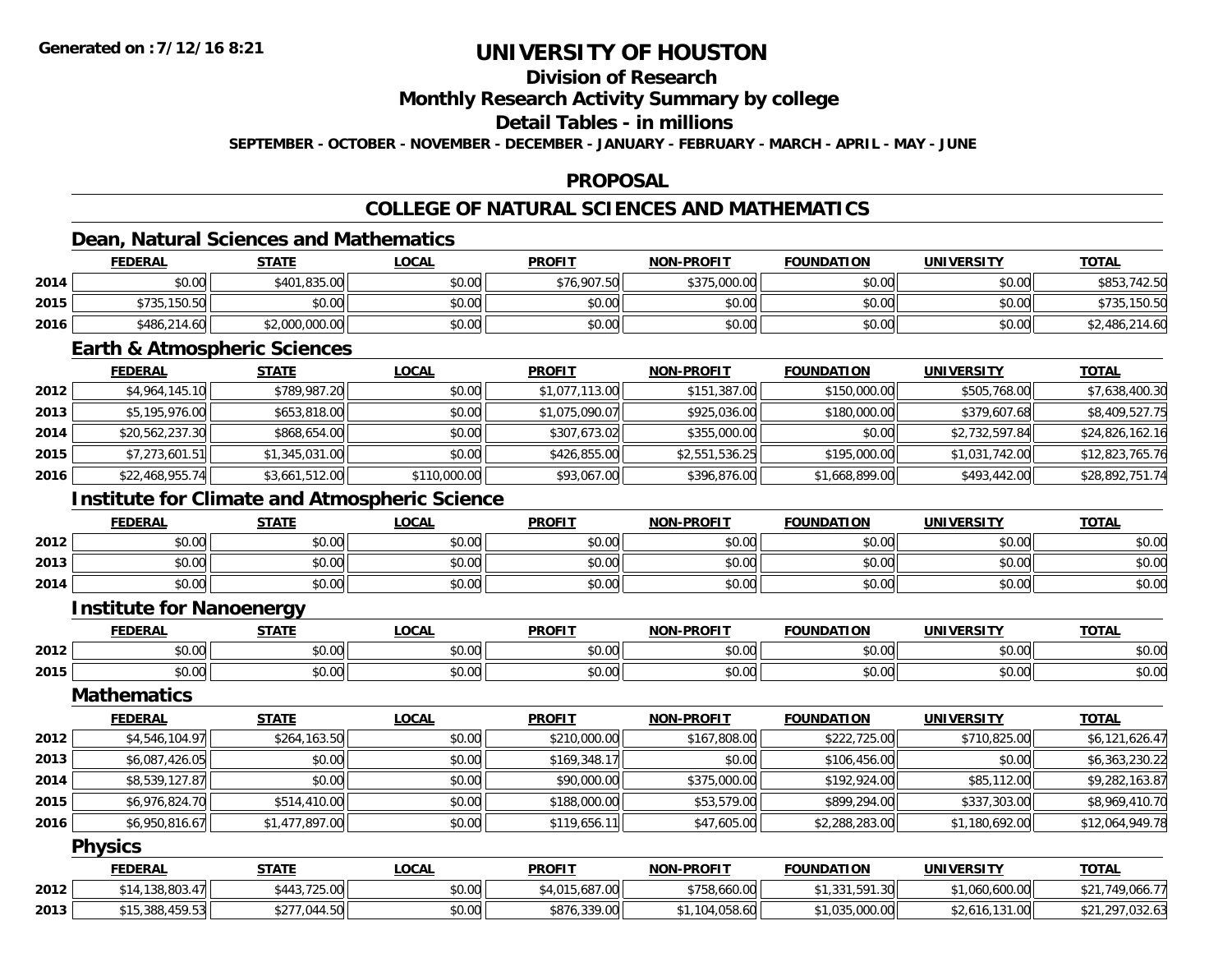#### **Division of Research**

**Monthly Research Activity Summary by college**

#### **Detail Tables - in millions**

**SEPTEMBER - OCTOBER - NOVEMBER - DECEMBER - JANUARY - FEBRUARY - MARCH - APRIL - MAY - JUNE**

#### **PROPOSAL**

#### **COLLEGE OF NATURAL SCIENCES AND MATHEMATICS**

|       | <b>Physics</b>   |                 |              |                 |                   |                   |                   |                  |  |  |  |
|-------|------------------|-----------------|--------------|-----------------|-------------------|-------------------|-------------------|------------------|--|--|--|
|       | <b>FEDERAL</b>   | <b>STATE</b>    | <b>LOCAL</b> | <b>PROFIT</b>   | <b>NON-PROFIT</b> | <b>FOUNDATION</b> | <b>UNIVERSITY</b> | <u>TOTAL</u>     |  |  |  |
| 2014  | \$33,679,032.37  | \$1,854,546.86  | \$0.00       | \$436,486.50    | \$1,045,500.00    | \$1,023,646.25    | \$4,991,292.00    | \$43,030,503.98  |  |  |  |
| 2015  | \$36,650,629.85  | \$179,998.80    | \$0.00       | \$118,846.00    | \$1,690,162.00    | \$1,358,000.00    | \$152,516.00      | \$40,150,152.65  |  |  |  |
| 2016  | \$19,343,896.60  | \$2,019,134.88  | \$4,500.00   | \$658,519.22    | \$729,361.00      | \$1,612,500.00    | \$1,473,814.70    | \$25,841,726.40  |  |  |  |
| Total | \$688,504,855.71 | \$91,256,028.30 | \$119,000.00 | \$15,915,725.97 | \$39,524,461.80   | \$39,351,463.00   | \$28,375,687.30   | \$903,047,222.08 |  |  |  |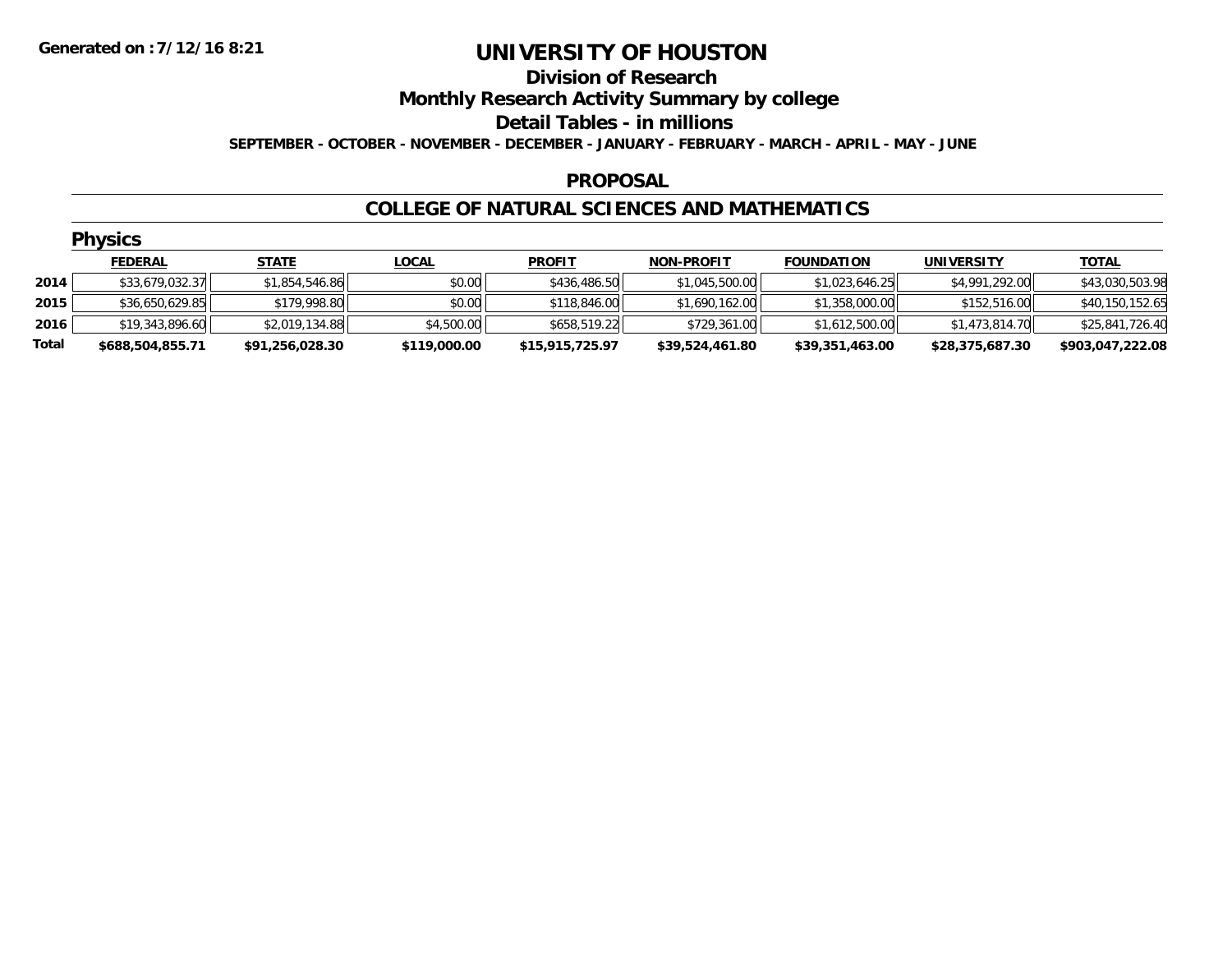# **Division of Research**

**Monthly Research Activity Summary by college**

**Detail Tables - in millions**

**SEPTEMBER - OCTOBER - NOVEMBER - DECEMBER - JANUARY - FEBRUARY - MARCH - APRIL - MAY - JUNE**

#### **PROPOSAL**

#### **COLLEGE OF OPTOMETRY**

# **Optometry Vision Sciences**

|       | <b>FEDERAL</b>  | <b>STATE</b> | <b>LOCAL</b> | <b>PROFIT</b>  | <b>NON-PROFIT</b> | <b>FOUNDATION</b> | <b>UNIVERSITY</b> | <u>TOTAL</u>    |
|-------|-----------------|--------------|--------------|----------------|-------------------|-------------------|-------------------|-----------------|
| 2012  | \$15,138,936.00 | \$140,433.12 | \$0.00       | \$458,246.00   | \$0.00            | \$0.00            | \$1,257,311.00    | \$16,994,926.12 |
| 2013  | \$11,988,999.00 | \$65,683.12  | \$0.00       | \$1,114,447.50 | \$0.00            | \$0.00            | \$752,931.00      | \$13,922,060.62 |
| 2014  | \$9,545,689.05  | \$10,989.00  | \$0.00       | \$917,073.32   | \$49,900.00       | \$0.00            | \$349,349.00      | \$10,873,000.37 |
| 2015  | \$5,679,490.00  | \$28,529.00  | \$0.00       | \$220,829.00   | \$32,997.00       | \$75,000.00       | \$1,107,305.00    | \$7,144,150.00  |
| 2016  | \$10,864,279.02 | \$67,601.20  | \$0.00       | \$220,361.00   | \$0.00            | \$150,000.00      | \$1,355,646.48    | \$12,657,887.70 |
| Total | \$53,217,393.07 | \$313,235.44 | \$0.00       | \$2,930,956.82 | \$82,897.00       | \$225,000.00      | \$4,822,542.48    | \$61,592,024.81 |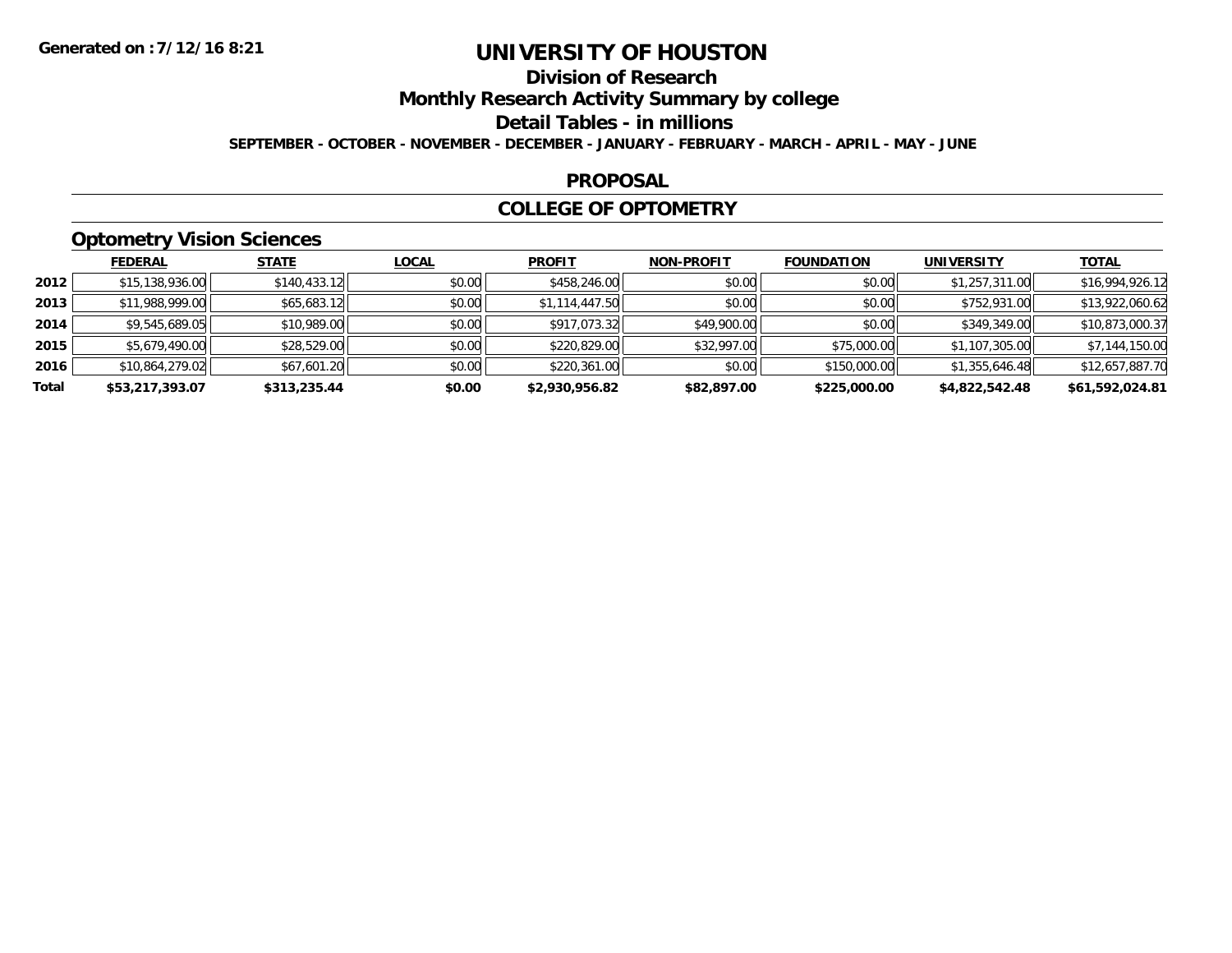# **Division of Research**

**Monthly Research Activity Summary by college**

### **Detail Tables - in millions**

**SEPTEMBER - OCTOBER - NOVEMBER - DECEMBER - JANUARY - FEBRUARY - MARCH - APRIL - MAY - JUNE**

## **PROPOSAL**

# **COLLEGE OF PHARMACY**

## **Center for Experimental Therapeutics and Pharmacoi**

|      | <b>FEDERAL</b> | <b>STATE</b> | <u>LOCAL</u> | <b>PROFIT</b> | <b>NON-PROFIT</b> | <b>FOUNDATION</b> | <b>UNIVERSITY</b> | <b>TOTAL</b> |
|------|----------------|--------------|--------------|---------------|-------------------|-------------------|-------------------|--------------|
| 2012 | \$0.00         | \$0.00       | \$0.00       | \$0.00        | \$0.00            | \$0.00            | \$0.00            | \$0.00       |
| 2013 | \$0.00         | \$0.00       | \$0.00       | \$0.00        | \$0.00            | \$0.00            | \$0.00            | \$0.00       |
| 2014 | \$0.00         | \$0.00       | \$0.00       | \$0.00        | \$0.00            | \$0.00            | \$0.00            | \$0.00       |
| 2015 | \$0.00         | \$0.00       | \$0.00       | \$0.00        | \$0.00            | \$0.00            | \$0.00            | \$0.00       |

### **Clinical Pharmacy & Administration**

|      | <b>FEDERAL</b> | <b>STATE</b>   | <b>LOCAL</b> | <b>PROFIT</b> | <b>NON-PROFIT</b> | <b>FOUNDATION</b> | <b>UNIVERSITY</b> | <u>TOTAL</u>   |
|------|----------------|----------------|--------------|---------------|-------------------|-------------------|-------------------|----------------|
| 2012 | \$3,292,793.34 | \$35,547.00    | \$247,391.00 | \$650,488.00  | \$11,000.00       | \$192,630.00      | \$919,265.12      | \$5,349,114.46 |
| 2013 | \$947,845.90   | \$95,286.00    | \$144,311.00 | \$739,411.00  | \$170,000.00      | \$0.00            | \$528,418.00      | \$2,625,271.90 |
| 2014 | \$783,009.07   | \$1,382,621.90 | \$0.00       | \$495,285.25  | \$0.00            | \$0.00            | \$0.00            | \$2,660,916.22 |
| 2015 | \$266,760.65   | \$3,344,511.30 | \$0.00       | \$205,095.00  | \$263,375,00      | \$0.00            | \$68,780.00       | \$4,148,521.95 |
| 2016 | \$2,523,651.64 | \$564,375.00   | \$0.00       | \$618,161.60  | \$130,000.00      | \$443,897.00      | \$137,658.00      | \$4,417,743.24 |

## **Dean, Pharmacy**

|      | <b>FEDERAL</b> | <b>STATE</b> | <u>LOCAL</u> | <b>PROFIT</b> | <b>NON-PROFIT</b> | <b>FOUNDATION</b> | <b>UNIVERSITY</b> | <b>TOTAL</b> |
|------|----------------|--------------|--------------|---------------|-------------------|-------------------|-------------------|--------------|
| 2012 | \$0.00         | \$0.00       | \$0.00       | \$0.00        | \$0.00            | \$0.00            | \$0.00            | \$0.00       |
| 2013 | \$0.00         | \$0.00       | \$0.00       | \$0.00        | \$0.00            | \$0.00            | \$0.00            | \$0.00       |
| 2014 | \$0.00         | \$0.00       | \$0.00       | \$0.00        | \$0.00            | \$0.00            | \$0.00            | \$0.00       |
| 2015 | \$0.00         | \$0.00       | \$0.00       | \$0.00        | \$0.00            | \$0.00            | \$0.00            | \$0.00       |

## **Pharm Health Outcomes & Policy**

|      | <u>FEDERAL</u> | <b>STATE</b> | <b>LOCAL</b> | <b>PROFIT</b> | <b>NON-PROFIT</b> | <b>FOUNDATION</b> | <b>UNIVERSITY</b> | <b>TOTAL</b>   |
|------|----------------|--------------|--------------|---------------|-------------------|-------------------|-------------------|----------------|
| 2012 | \$2,164,549.50 | \$0.00       | \$0.00       | \$0.00        | \$120,000.00      | \$0.00            | \$0.00            | \$2,284,549.50 |
| 2013 | \$6,932,128.50 | \$0.00       | \$0.00       | \$0.00        | \$40,000.00       | \$0.00            | \$154,590.00      | \$7,126,718.50 |
| 2014 | \$3,213,908.90 | \$42,025.10  | \$0.00       | \$15,659.00   | \$115,716.00      | \$0.00            | \$0.00            | \$3,387,309.00 |
| 2015 | \$3,683,369.60 | \$131,732.20 | \$0.00       | \$79,365.00   | \$67,398.00       | \$0.00            | \$0.00            | \$3,961,864.80 |
| 2016 | \$2,773,947.30 | \$371,615.00 | \$0.00       | \$442,556.57  | \$185,000.00      | \$170,939.00      | \$0.00            | \$3,944,057.87 |

## **Pharmacological and Pharmaceutical Sciences**

|      | <b>FEDERAL</b>  | <b>STATE</b>   | <u>LOCAL</u> | <b>PROFIT</b> | <b>NON-PROFIT</b> | <b>FOUNDATION</b> | UNIVERSITY     | <b>TOTAL</b>    |
|------|-----------------|----------------|--------------|---------------|-------------------|-------------------|----------------|-----------------|
| 2012 | \$36,110,024.12 | \$509,889.00   | \$0.00       | \$282,500.00  | \$2,216,482.20    | \$278,976.00      | \$3,500,380.00 | \$42,898,251.32 |
| 2013 | \$23,594,310.69 | \$720,362.00   | \$0.00       | \$375,268.00  | \$1,184,608.00    | \$885,000.00      | \$3,136,670.00 | \$29,896,218.69 |
| 2014 | \$16,286,064.76 | \$130,035.00   | \$0.00       | \$509,031.75  | \$804,890.00      | \$173,919.90      | \$1,735,477.00 | \$19,639,418.41 |
| 2015 | \$16,106,014.40 | \$1,738,587.27 | \$0.00       | \$80,079.00   | \$2,184,070.20    | \$891,156.00      | \$2,081,254.00 | \$23,081,160.87 |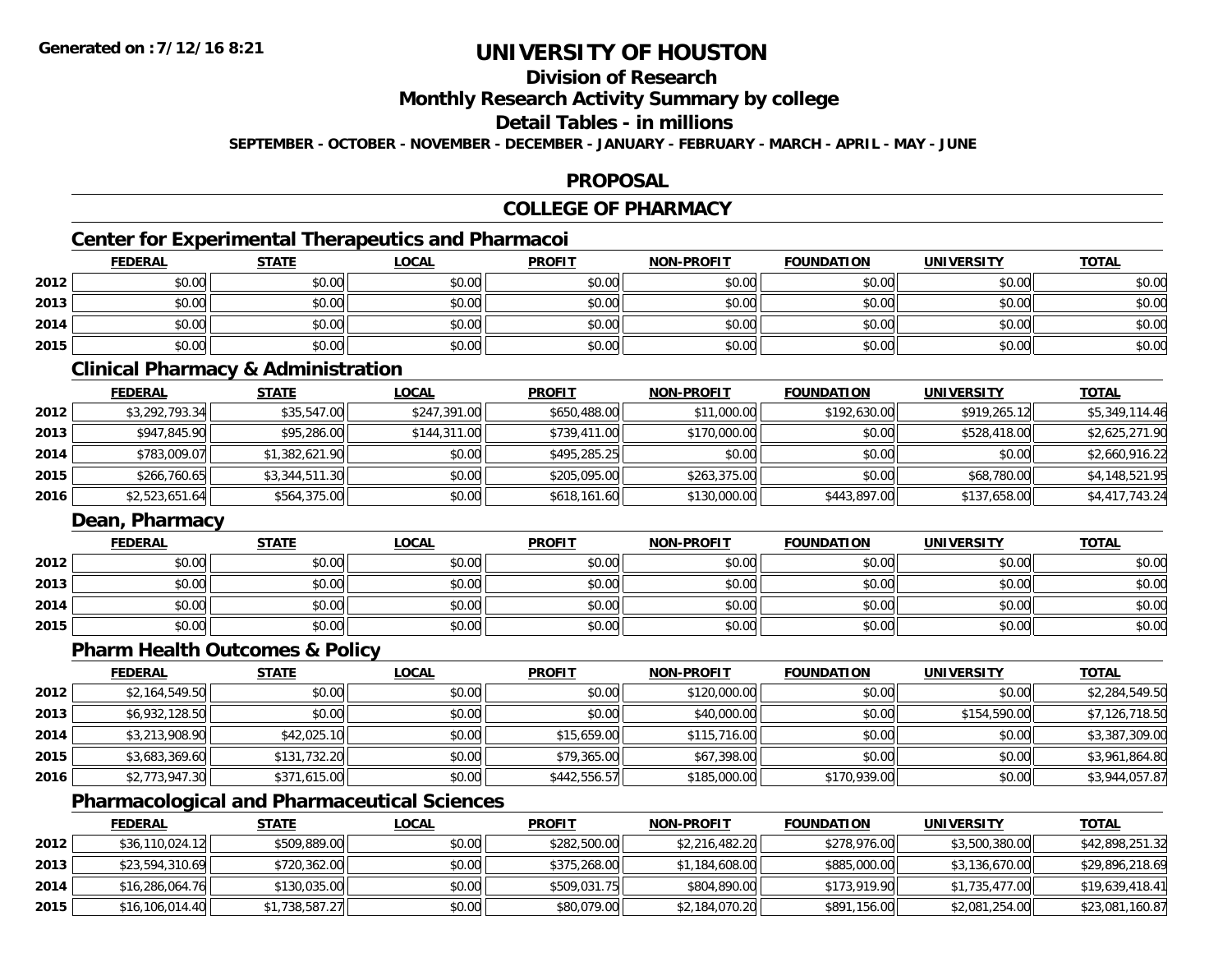**Division of Research**

**Monthly Research Activity Summary by college**

**Detail Tables - in millions**

**SEPTEMBER - OCTOBER - NOVEMBER - DECEMBER - JANUARY - FEBRUARY - MARCH - APRIL - MAY - JUNE**

#### **PROPOSAL**

### **COLLEGE OF PHARMACY**

# **Pharmacological and Pharmaceutical Sciences**

|              | <u>FEDERAL</u>   | STATE           | LOCAL          | <b>PROFIT</b>  | <b>NON-PROFIT</b> | <b>FOUNDATION</b> | UNIVERSITY      | <b>TOTAL</b>     |
|--------------|------------------|-----------------|----------------|----------------|-------------------|-------------------|-----------------|------------------|
| 2016         | *17,987,389.55H  | 115.00          | mn n¢<br>וטטוע | \$90,050.00    | \$4,092,978,30    | \$728,800.00      | \$2.256.894.00  | \$26,266,226.85  |
| <b>Total</b> | \$136.665.767.92 | \$10.176.701.77 | \$391,702.00   | \$4,582,950.17 | \$11.585.517.70   | \$3.765.317.90    | \$14.519.386.12 | \$181,687,343,58 |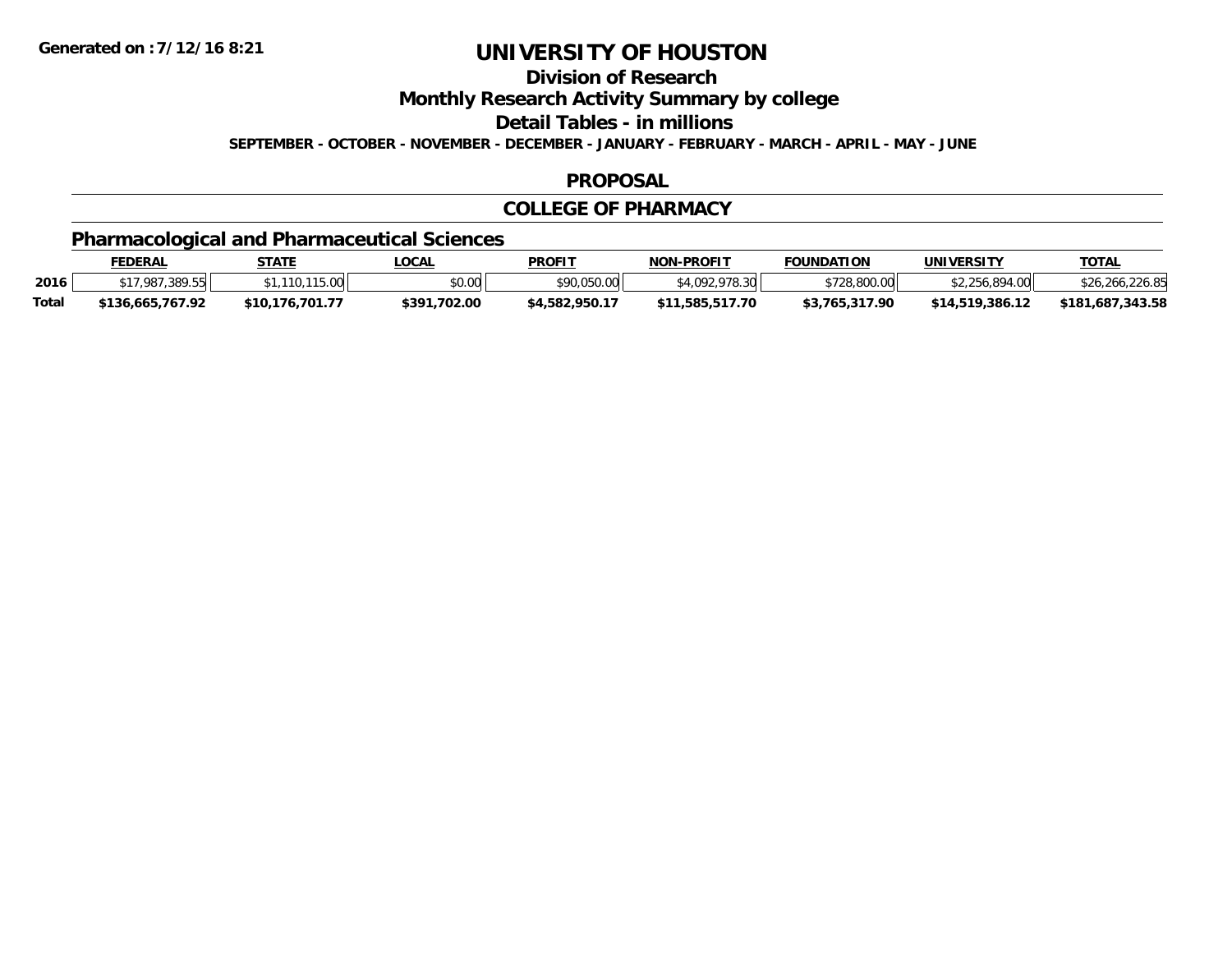# **Division of Research**

**Monthly Research Activity Summary by college**

**Detail Tables - in millions**

**SEPTEMBER - OCTOBER - NOVEMBER - DECEMBER - JANUARY - FEBRUARY - MARCH - APRIL - MAY - JUNE**

#### **PROPOSAL**

#### **COLLEGE OF TECHNOLOGY**

# **Center for Information Security, Research and Edu**

|      | <b>FEDERAL</b>                                | <b>STATE</b>   | <b>LOCAL</b> | <b>PROFIT</b> | <b>NON-PROFIT</b> | <b>FOUNDATION</b> | <b>UNIVERSITY</b> | <b>TOTAL</b>    |
|------|-----------------------------------------------|----------------|--------------|---------------|-------------------|-------------------|-------------------|-----------------|
| 2016 | \$30,251.00                                   | \$0.00         | \$0.00       | \$0.00        | \$0.00            | \$0.00            | \$0.00            | \$30,251.00     |
|      | <b>Center for Technology Literacy</b>         |                |              |               |                   |                   |                   |                 |
|      | <b>FEDERAL</b>                                | <b>STATE</b>   | <b>LOCAL</b> | <b>PROFIT</b> | <b>NON-PROFIT</b> | <b>FOUNDATION</b> | <b>UNIVERSITY</b> | <b>TOTAL</b>    |
| 2012 | \$0.00                                        | \$111,690.00   | \$0.00       | \$0.00        | \$0.00            | \$0.00            | \$0.00            | \$111,690.00    |
| 2013 | \$0.00                                        | \$994,528.00   | \$477,809.00 | \$0.00        | \$0.00            | \$0.00            | \$0.00            | \$1,472,337.00  |
| 2014 | \$0.00                                        | \$931,847.00   | \$0.00       | \$0.00        | \$0.00            | \$62,917.00       | \$0.00            | \$994,764.00    |
| 2015 | \$129,893.70                                  | \$861,965.00   | \$0.00       | \$0.00        | \$0.00            | \$0.00            | \$0.00            | \$991,858.70    |
|      | <b>Construction Management</b>                |                |              |               |                   |                   |                   |                 |
|      | <b>FEDERAL</b>                                | <b>STATE</b>   | <b>LOCAL</b> | <b>PROFIT</b> | NON-PROFIT        | <b>FOUNDATION</b> | <b>UNIVERSITY</b> | <b>TOTAL</b>    |
| 2012 | \$0.00                                        | \$515,515.80   | \$0.00       | \$0.00        | \$0.00            | \$44,810.00       | \$0.00            | \$560,325.80    |
| 2013 | \$0.00                                        | \$0.00         | \$0.00       | \$0.00        | \$0.00            | \$0.00            | \$50,633.00       | \$50,633.00     |
| 2014 | \$121,019.00                                  | \$29,975.00    | \$0.00       | \$0.00        | \$0.00            | \$0.00            | \$0.00            | \$150,994.00    |
| 2015 | \$322,518.60                                  | \$414,268.05   | \$0.00       | \$0.00        | \$0.00            | \$747,384.95      | \$0.00            | \$1,484,171.60  |
| 2016 | \$2,925,000.00                                | \$621,865.75   | \$0.00       | \$0.00        | \$82,342.80       | \$305,466.00      | \$0.00            | \$3,934,674.55  |
|      | Dean, Technology                              |                |              |               |                   |                   |                   |                 |
|      | <b>FEDERAL</b>                                | <b>STATE</b>   | <b>LOCAL</b> | <b>PROFIT</b> | <b>NON-PROFIT</b> | <b>FOUNDATION</b> | <b>UNIVERSITY</b> | <b>TOTAL</b>    |
| 2012 | \$514,128.64                                  | \$342,089.00   | \$0.00       | \$0.00        | \$0.00            | \$0.00            | \$0.00            | \$856,217.64    |
| 2014 | \$0.00                                        | \$29,975.00    | \$0.00       | \$0.00        | \$0.00            | \$0.00            | \$0.00            | \$29,975.00     |
| 2015 | \$44,468.20                                   | \$18,579.75    | \$0.00       | \$0.00        | \$0.00            | \$111,015.00      | \$0.00            | \$174,062.95    |
| 2016 | \$975,000.00                                  | \$0.00         | \$0.00       | \$0.00        | \$0.00            | \$1,000,000.00    | \$0.00            | \$1,975,000.00  |
|      | <b>Engineering Technology</b>                 |                |              |               |                   |                   |                   |                 |
|      | <b>FEDERAL</b>                                | <b>STATE</b>   | <b>LOCAL</b> | <b>PROFIT</b> | <b>NON-PROFIT</b> | <b>FOUNDATION</b> | <b>UNIVERSITY</b> | <b>TOTAL</b>    |
| 2012 | \$5,666,738.21                                | \$123,310.20   | \$0.00       | \$120,000.00  | \$369,852.00      | \$150,000.00      | \$156,774.00      | \$6,586,674.41  |
| 2013 | \$5,291,549.70                                | \$0.00         | \$0.00       | \$704,132.00  | \$202,815.00      | \$179,046.00      | \$3,746,730.00    | \$10,124,272.70 |
| 2014 | \$15,521,495.40                               | \$516,549.58   | \$0.00       | \$57,800.00   | \$31,440.00       | \$454,375.50      | \$287,927.80      | \$16,869,588.28 |
| 2015 | \$10,485,427.45                               | \$1,966,697.80 | \$0.00       | \$262,432.00  | \$589,674.00      | \$375,000.00      | \$281,362.40      | \$13,960,593.65 |
| 2016 | \$6,925,895.30                                | \$1,413,317.00 | \$0.00       | \$573,926.00  | \$54,154.00       | \$501,305.00      | \$196,784.00      | \$9,665,381.30  |
|      | <b>Human Development and Consumer Science</b> |                |              |               |                   |                   |                   |                 |
|      | <b>FEDERAL</b>                                | <b>STATE</b>   | <b>LOCAL</b> | <b>PROFIT</b> | <b>NON-PROFIT</b> | <b>FOUNDATION</b> | <b>UNIVERSITY</b> | <b>TOTAL</b>    |
| 2012 | \$898,718.00                                  | \$46,549.08    | \$0.00       | \$0.00        | \$0.00            | \$0.00            | \$0.00            | \$945,267.08    |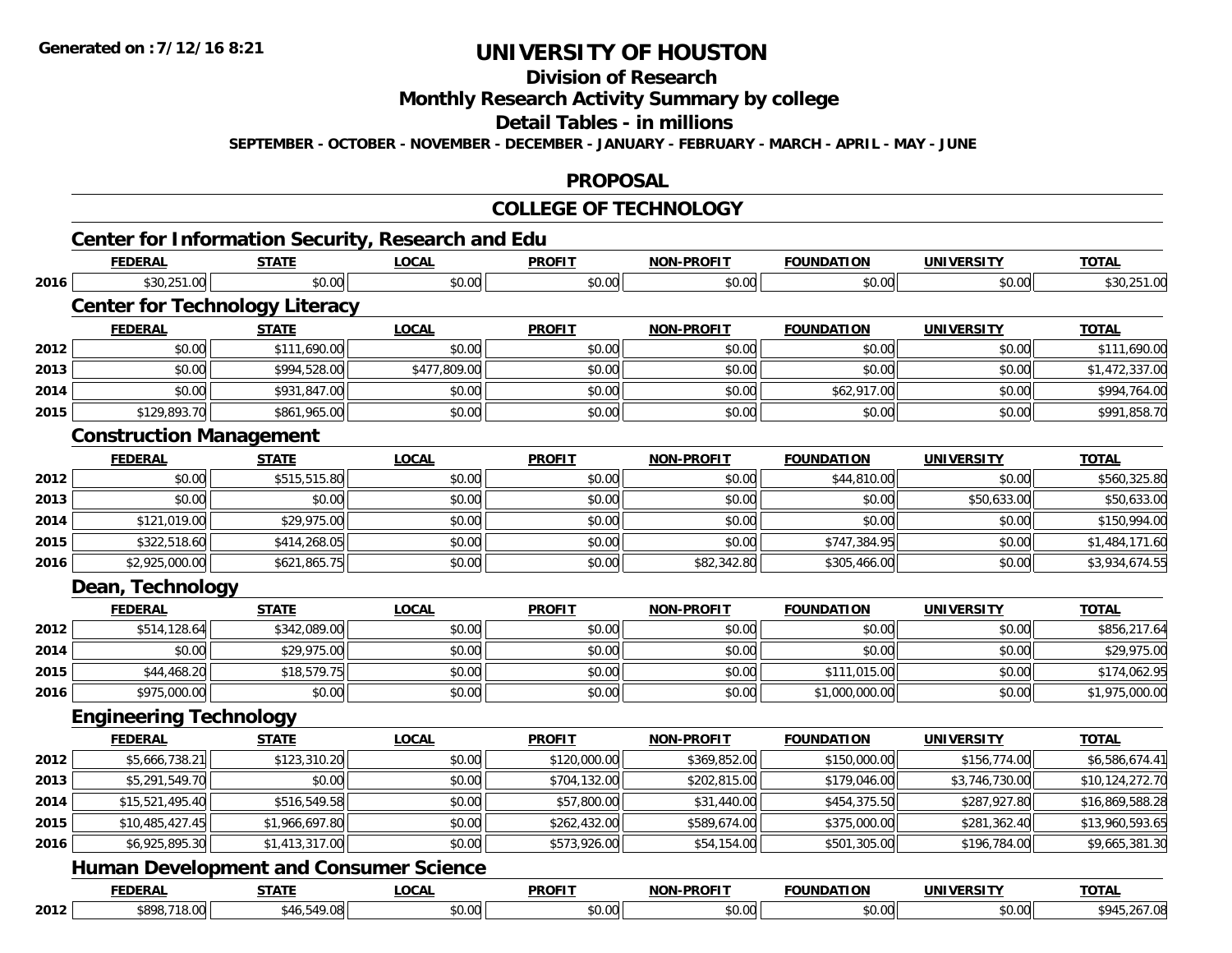# **Division of Research**

## **Monthly Research Activity Summary by college**

## **Detail Tables - in millions**

**SEPTEMBER - OCTOBER - NOVEMBER - DECEMBER - JANUARY - FEBRUARY - MARCH - APRIL - MAY - JUNE**

#### **PROPOSAL**

## **COLLEGE OF TECHNOLOGY**

## **Human Development and Consumer Science**

|      | <b>FEDERAL</b> | <u>STATE</u> | <u>LOCAL</u> | <b>PROFIT</b> | <b>NON-PROFIT</b> | <b>FOUNDATION</b> | <b>UNIVERSITY</b> | <b>TOTAL</b>   |
|------|----------------|--------------|--------------|---------------|-------------------|-------------------|-------------------|----------------|
| 2013 | \$119,995.20   | \$0.00       | \$0.00       | \$0.00        | \$0.00            | \$0.00            | \$0.00            | \$119,995.20   |
| 2014 | \$865,098.80   | \$0.00       | \$0.00       | \$0.00        | \$0.00            | \$336,990.00      | \$0.00            | \$1,202,088.80 |
| 2015 | \$24,279.48    | \$40,333.00  | \$0.00       | \$0.00        | \$0.00            | \$17,567.00       | \$0.00            | \$82,179.48    |
| 2016 | \$0.00         | \$0.00       | \$0.00       | \$0.00        | \$201,813.00      | \$0.00            | \$37,603.35       | \$239,416.35   |

# **Information & Logistics Technology**

|      | <u>FEDERAL</u> | <b>STATE</b> | <u>LOCAL</u> | <b>PROFIT</b>  | <b>NON-PROFIT</b> | <b>FOUNDATION</b> | <b>UNIVERSITY</b> | <b>TOTAL</b>   |
|------|----------------|--------------|--------------|----------------|-------------------|-------------------|-------------------|----------------|
| 2012 | \$15,784.60    | \$81,029.88  | \$0.00       | \$141,250.00   | \$50,000.00       | \$0.00            | \$111,934.00      | \$399,998.48   |
| 2013 | \$348,075.00   | \$0.00       | \$0.00       | \$0.00         | \$50,000.00       | \$0.00            | \$0.00            | \$398,075.00   |
| 2014 | \$4,415,707.92 | \$0.00       | \$0.00       | \$0.00         | \$87,500.00       | \$0.00            | \$0.00            | \$4,503,207.92 |
| 2015 | \$1,568,280.95 | \$40,333.00  | \$0.00       | \$1,065,988.00 | \$500,000.00      | \$0.00            | \$0.00            | \$3,174,601.95 |
| 2016 | \$3,017,050.55 | \$172,122.50 | \$34,088.00  | \$56,006.00    | \$282,633.20      | \$0.00            | \$37,603.35       | \$3,599,503.60 |

## **Texas Manufacturing Assistance Center**

|       | <b>FEDERAL</b>  | <u>STATE</u>   | <b>LOCAL</b> | <b>PROFIT</b>  | <b>NON-PROFIT</b> | <b>FOUNDATION</b> | <b>UNIVERSITY</b> | <b>TOTAL</b>    |
|-------|-----------------|----------------|--------------|----------------|-------------------|-------------------|-------------------|-----------------|
| 2012  | \$0.00          | \$0.00         | \$0.00       | \$0.00         | \$0.00            | \$0.00            | \$0.00            | \$0.00          |
| 2013  | \$0.00          | \$0.00         | \$0.00       | \$0.00         | \$0.00            | \$0.00            | \$0.00            | \$0.00          |
| 2014  | \$0.00          | \$0.00         | \$0.00       | \$0.00         | \$0.00            | \$0.00            | \$0.00            | \$0.00          |
| 2015  | \$0.00          | \$0.00         | \$0.00       | \$0.00         | \$0.00            | \$0.00            | \$0.00            | \$0.00          |
| Total | \$60,226,375.70 | \$9,272,540.39 | \$511,897.00 | \$2,981,534.00 | \$2,502,224.00    | \$4,285,876.45    | \$4,907,351.90    | \$84,687,799.44 |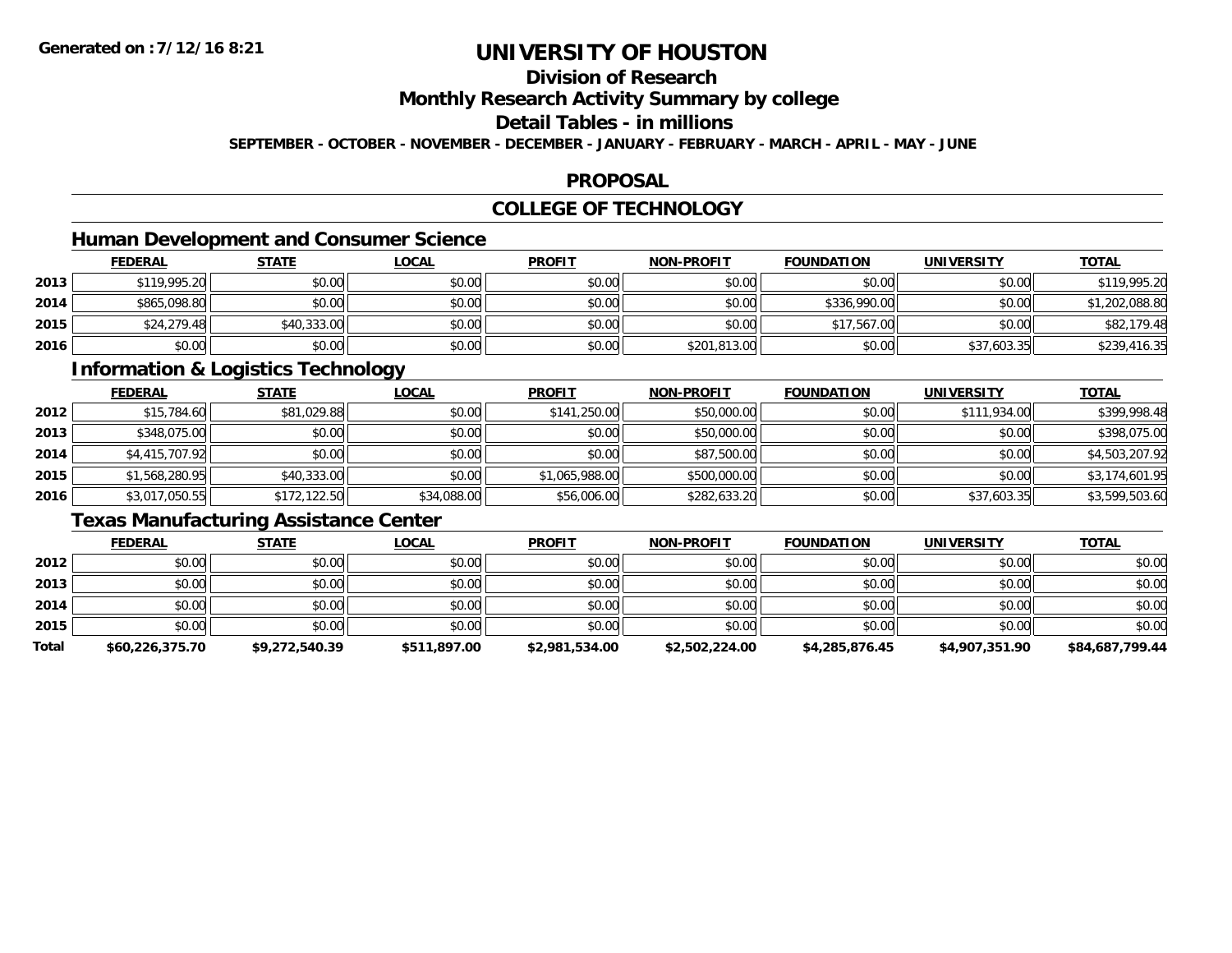# **Division of Research**

## **Monthly Research Activity Summary by college**

#### **Detail Tables - in millions**

**SEPTEMBER - OCTOBER - NOVEMBER - DECEMBER - JANUARY - FEBRUARY - MARCH - APRIL - MAY - JUNE**

#### **PROPOSAL**

# **CULLEN COLLEGE OF ENGINEERING**

|      | <b>Biomedical Engineering</b>                            |                 |              |                |                   |                   |                   |                 |
|------|----------------------------------------------------------|-----------------|--------------|----------------|-------------------|-------------------|-------------------|-----------------|
|      | <b>FEDERAL</b>                                           | <b>STATE</b>    | <b>LOCAL</b> | <b>PROFIT</b>  | <b>NON-PROFIT</b> | <b>FOUNDATION</b> | <b>UNIVERSITY</b> | <b>TOTAL</b>    |
| 2012 | \$12,284,330.10                                          | \$872,750.00    | \$0.00       | \$0.00         | \$0.00            | \$0.00            | \$1,403,125.00    | \$14,560,205.10 |
| 2013 | \$13,442,656.58                                          | \$202,500.00    | \$0.00       | \$66,477.00    | \$2,000.00        | \$250,003.00      | \$921,081.00      | \$14,884,717.58 |
| 2014 | \$62,847,639.18                                          | \$1,017,982.00  | \$0.00       | \$615,176.00   | \$631,364.00      | \$829,250.00      | \$1,436,383.00    | \$67,377,794.18 |
| 2015 | \$32,420,423.60                                          | \$88,136.25     | \$0.00       | \$111,131.00   | \$1,575,390.00    | \$2,087,396.00    | \$3,255,464.00    | \$39,537,940.85 |
| 2016 | \$37,750,721.17                                          | \$296,795.00    | \$0.00       | \$293,871.00   | \$2,408,473.50    | \$2,867,424.90    | \$1,515,330.00    | \$45,132,615.57 |
|      | <b>Center for Innovative Grouting Materials and Tech</b> |                 |              |                |                   |                   |                   |                 |
|      | <b>FEDERAL</b>                                           | <b>STATE</b>    | <b>LOCAL</b> | <b>PROFIT</b>  | <b>NON-PROFIT</b> | <b>FOUNDATION</b> | <b>UNIVERSITY</b> | <b>TOTAL</b>    |
| 2012 | \$0.00                                                   | \$0.00          | \$0.00       | \$0.00         | \$0.00            | \$0.00            | \$0.00            | \$0.00          |
|      | <b>Chemical Engineering</b>                              |                 |              |                |                   |                   |                   |                 |
|      | <b>FEDERAL</b>                                           | <b>STATE</b>    | <b>LOCAL</b> | <b>PROFIT</b>  | <b>NON-PROFIT</b> | <b>FOUNDATION</b> | <b>UNIVERSITY</b> | <b>TOTAL</b>    |
| 2012 | \$12,360,027.68                                          | \$4,355,373.60  | \$0.00       | \$1,915,410.00 | \$1,493,238.75    | \$3,282,448.00    | \$1,168,316.86    | \$24,574,814.89 |
| 2013 | \$16,897,581.40                                          | \$2,216,578.10  | \$0.00       | \$2,494,861.00 | \$1,523,550.00    | \$1,898,663.00    | \$4,510,493.00    | \$29,541,726.50 |
| 2014 | \$17,664,931.05                                          | \$2,445,484.00  | \$0.00       | \$4,439,704.00 | \$0.00            | \$3,835,578.20    | \$732,472.00      | \$29,118,169.25 |
| 2015 | \$17,051,399.12                                          | \$2,310,456.00  | \$0.00       | \$1,698,951.00 | \$2,354,344.00    | \$2,873,000.00    | \$5,550,146.00    | \$31,838,296.12 |
| 2016 | \$8,746,653.66                                           | \$10,849,864.00 | \$4,500.00   | \$495,980.00   | \$430,000.00      | \$2,397,111.42    | \$1,555,262.00    | \$24,479,371.08 |
|      | <b>Civil Engineering</b>                                 |                 |              |                |                   |                   |                   |                 |
|      | <b>FEDERAL</b>                                           | <b>STATE</b>    | <b>LOCAL</b> | <b>PROFIT</b>  | <b>NON-PROFIT</b> | <b>FOUNDATION</b> | <b>UNIVERSITY</b> | <b>TOTAL</b>    |
| 2012 | \$5,021,483.55                                           | \$2,489,252.60  | \$0.00       | \$2,113,602.90 | \$2,981,854.65    | \$701,202.70      | \$2,083,106.50    | \$15,390,502.90 |
| 2013 | \$10,844,178.28                                          | \$1,194,396.00  | \$0.00       | \$626,282.00   | \$1,318,473.40    | \$2,982,335.00    | \$1,179,857.85    | \$18,145,522.53 |
| 2014 | \$16,095,056.87                                          | \$1,919,344.84  | \$0.00       | \$358,883.00   | \$110,000.00      | \$3,700,738.54    | \$260,165.80      | \$22,444,189.05 |
| 2015 | \$27,609,496.98                                          | \$1,683,870.50  | \$99,998.00  | \$122,314.50   | \$3,159,947.00    | \$1,540,897.05    | \$611,608.00      | \$34,828,132.03 |
| 2016 | \$9,257,748.10                                           | \$4,416,213.39  | \$0.00       | \$166,117.38   | \$444,000.00      | \$175,000.00      | \$90,800.00       | \$14,549,878.87 |
|      | Dean, Engineering                                        |                 |              |                |                   |                   |                   |                 |
|      | <b>FEDERAL</b>                                           | <b>STATE</b>    | <b>LOCAL</b> | <b>PROFIT</b>  | <b>NON-PROFIT</b> | <b>FOUNDATION</b> | <b>UNIVERSITY</b> | <b>TOTAL</b>    |
| 2012 | \$882,933.40                                             | \$0.00          | \$0.00       | \$0.00         | \$0.00            | \$0.00            | \$0.00            | \$882,933.40    |
| 2013 | \$0.00                                                   | \$0.00          | \$0.00       | \$0.00         | \$0.00            | \$0.00            | \$0.00            | \$0.00          |
| 2014 | \$0.00                                                   | \$0.00          | \$0.00       | \$0.00         | \$0.00            | \$0.00            | \$0.00            | \$0.00          |
| 2015 | \$150,000.00                                             | \$2,000,000.00  | \$0.00       | \$0.00         | \$0.00            | \$150,000.00      | \$0.00            | \$2,300,000.00  |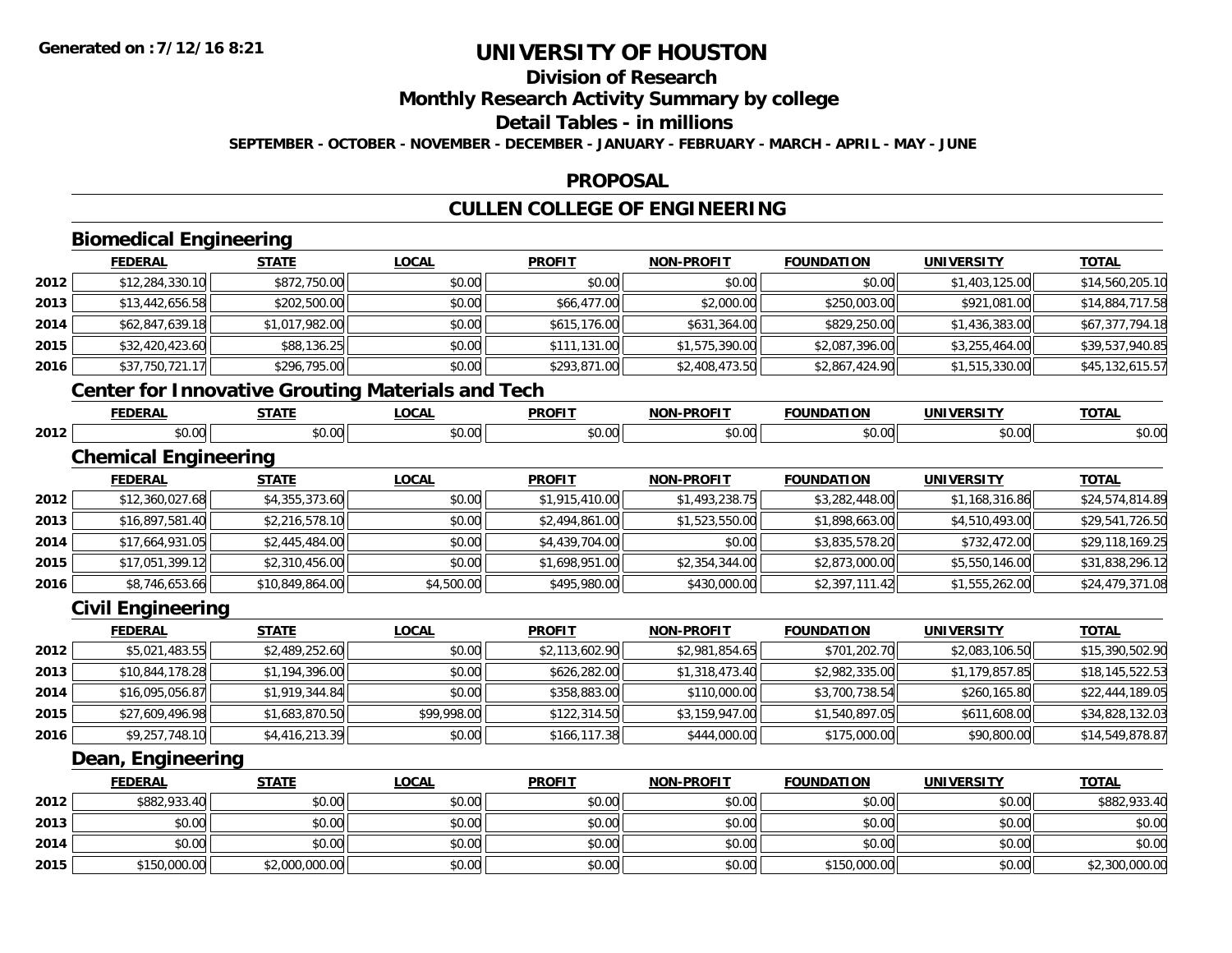# **Division of Research**

**Monthly Research Activity Summary by college**

## **Detail Tables - in millions**

**SEPTEMBER - OCTOBER - NOVEMBER - DECEMBER - JANUARY - FEBRUARY - MARCH - APRIL - MAY - JUNE**

#### **PROPOSAL**

# **CULLEN COLLEGE OF ENGINEERING**

## **Electrical & Computer Engineering**

|      | <b>FEDERAL</b>  | <b>STATE</b>   | <b>LOCAL</b> | <b>PROFIT</b>  | <b>NON-PROFIT</b> | <b>FOUNDATION</b> | UNIVERSITY     | <b>TOTAL</b>    |
|------|-----------------|----------------|--------------|----------------|-------------------|-------------------|----------------|-----------------|
| 2012 | \$24,686,897.62 | \$1,784,905.03 | \$0.00       | \$1,597,454.00 | \$1,073,562.25    | \$1,425,800.00    | \$2,180,872.00 | \$32,749,490.90 |
| 2013 | \$23,229,223.17 | \$1,209,528.40 | \$0.00       | \$1,220,814.00 | \$1,703,997.00    | \$964,395.00      | \$4,322,978.00 | \$32,650,935.57 |
| 2014 | \$25,534,522.13 | \$2,438,940.00 | \$0.00       | \$800,597.00   | \$1,237,800.00    | \$976,945.00      | \$5,320,168.80 | \$36,308,972.93 |
| 2015 | \$18,879,024.52 | \$3,180,327.15 | \$0.00       | \$836,522.00   | \$2,566,691.00    | \$412,000.00      | \$761,626.40   | \$26,636,191.07 |
| 2016 | \$16,315,174.72 | \$2,359,234.80 | \$4,500.00   | \$676,593.11   | \$80,000.00       | \$1,206,114.58    | \$2,774.00     | \$20,644,391.21 |

## **Industrial Engineering**

|      | <b>FEDERAL</b>  | <u>STATE</u>   | <u>LOCAL</u> | <b>PROFIT</b> | <b>NON-PROFIT</b> | <b>FOUNDATION</b> | <b>UNIVERSITY</b> | <b>TOTAL</b>    |
|------|-----------------|----------------|--------------|---------------|-------------------|-------------------|-------------------|-----------------|
| 2012 | \$3,720,622.80  | \$460,544.60   | \$32,326.00  | \$102,143.50  | \$0.00            | \$0.00            | \$0.00            | \$4,315,636.90  |
| 2013 | \$560,968.25    | \$113,001.00   | \$0.00       | \$0.00        | \$24,714.50       | \$413,072,00      | \$0.00            | \$1,111,755.75  |
| 2014 | \$18,959,825.57 | \$750,786.00   | \$0.00       | \$0.00        | \$29,887.80       | \$779,564,00      | \$2,211,000.00    | \$22,731,063.37 |
| 2015 | \$1,414,578.50  | \$149,241.00   | \$0.00       | \$22,184.00   | \$0.00            | \$619,162.00      | \$0.00            | \$2,205,165.50  |
| 2016 | \$924,660.00    | \$1,055,533.44 | \$0.00       | \$0.00        | \$306,501.00      | \$0.00            | \$0.00            | \$2,286,694.44  |

## **Mechanical Engineering**

|      | <b>FEDERAL</b>  | <u>STATE</u>   | <b>LOCAL</b> | <b>PROFIT</b>  | <b>NON-PROFIT</b> | <b>FOUNDATION</b> | <b>UNIVERSITY</b> | <b>TOTAL</b>    |
|------|-----------------|----------------|--------------|----------------|-------------------|-------------------|-------------------|-----------------|
| 2012 | \$26,208,597.72 | \$530,790.14   | \$0.00       | \$1,360,986.10 | \$1,293,903.76    | \$975,274.60      | \$1,750,244.00    | \$32,119,796.32 |
| 2013 | \$4,778,576.59  | \$720,580.00   | \$0.00       | \$1,126,122.00 | \$174,372.00      | \$814,713.16      | \$567,007.00      | \$8,181,370.75  |
| 2014 | \$14,118,772.18 | \$521,050.00   | \$0.00       | \$1,642,079.00 | \$735,000.00      | \$482,228.76      | \$224,963.00      | \$17,724,092.94 |
| 2015 | \$13,508,953.40 | \$100,300.00   | \$0.00       | \$2,126,884.50 | \$225,000.00      | \$1,154,612.00    | \$1,094,210.00    | \$18,209,959.90 |
| 2016 | \$11,167,783.56 | \$3,583,503.00 | \$0.00       | \$2,640,601.40 | \$220,000.00      | \$1,487,154.00    | \$130,000.00      | \$19,229,041.96 |

## **National Center for Airborne Laser Mapping**

|      | <b>FEDERAL</b> | <u>STATE</u> | <u>LOCAL</u> | <b>PROFIT</b> | <b>NON-PROFIT</b> | <b>FOUNDATION</b> | <b>UNIVERSITY</b> | <b>TOTAL</b>   |
|------|----------------|--------------|--------------|---------------|-------------------|-------------------|-------------------|----------------|
| 2012 | \$444,083.30   | \$0.00       | \$0.00       | \$0.00        | \$425,504.85      | \$0.00            | \$469,029.50      | \$1,338,617.65 |
| 2013 | \$2,541,034.80 | \$0.00       | \$0.00       | \$0.00        | \$0.00            | \$0.00            | \$1,106,631.15    | \$3,647,665.95 |
| 2014 | \$1,268,838.35 | \$48,896.00  | \$0.00       | \$0.00        | \$0.00            | \$0.00            | \$354,042.20      | \$1,671,776.55 |
| 2015 | \$355,768.35   | \$62,506.50  | \$0.00       | \$0.00        | \$0.00            | \$0.00            | \$485,503.00      | \$903,777.85   |

## **Petroleum Engineering**

|      | <b>FEDERAL</b> | <b>STATE</b> | <b>LOCAL</b> | <b>PROFIT</b>  | <b>NON-PROFIT</b> | <b>FOUNDATION</b> | <b>UNIVERSITY</b> | <b>TOTAL</b>   |
|------|----------------|--------------|--------------|----------------|-------------------|-------------------|-------------------|----------------|
| 2012 | \$0.00         | \$0.00       | \$0.00       | \$0.00         | \$0.00            | \$0.00            | \$169,909.74      | \$169,909.74   |
| 2013 | \$147,000.00   | \$0.00       | \$0.00       | \$2,813,450.00 | \$0.00            | \$0.00            | \$192,000.00      | \$3,152,450.00 |
| 2014 | \$2,713,674.00 | \$0.00       | \$0.00       | \$420,895.00   | \$0.00            | \$0.00            | \$0.00            | \$3,134,569.00 |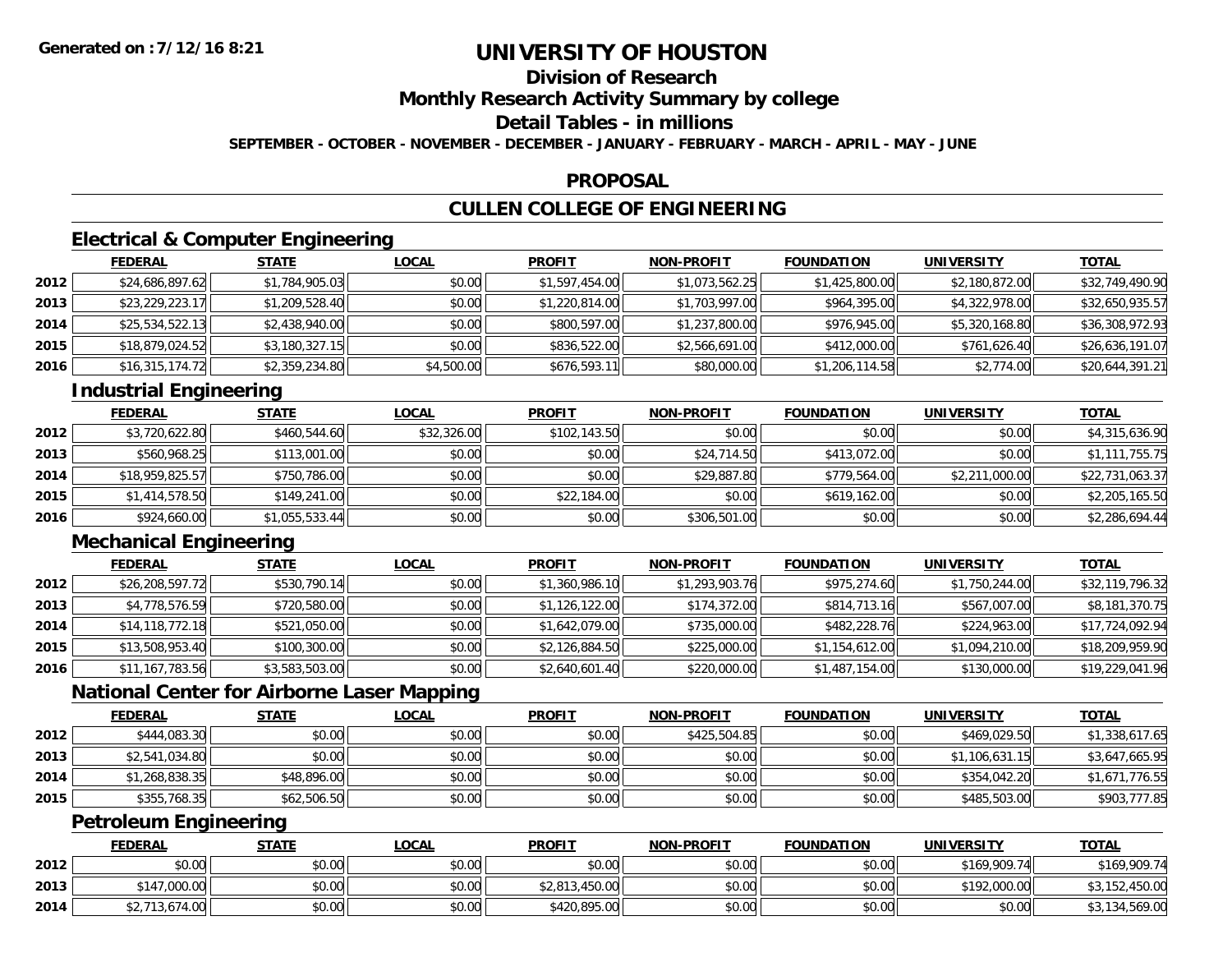# **Division of Research**

## **Monthly Research Activity Summary by college**

#### **Detail Tables - in millions**

**SEPTEMBER - OCTOBER - NOVEMBER - DECEMBER - JANUARY - FEBRUARY - MARCH - APRIL - MAY - JUNE**

### **PROPOSAL**

# **CULLEN COLLEGE OF ENGINEERING**

### **Petroleum Engineering**

|              | __                        | .               |              |                 |                   |                   |                   |                  |
|--------------|---------------------------|-----------------|--------------|-----------------|-------------------|-------------------|-------------------|------------------|
|              | <b>FEDERAL</b>            | <b>STATE</b>    | <b>LOCAL</b> | <b>PROFIT</b>   | <b>NON-PROFIT</b> | <b>FOUNDATION</b> | <b>UNIVERSITY</b> | <b>TOTAL</b>     |
| 2016         | \$158,886.00              | \$0.00          | \$0.00       | \$1,542,142.00  | \$0.00            | \$0.00            | \$0.00            | \$1,701,028.00   |
|              | <b>Wind Energy Center</b> |                 |              |                 |                   |                   |                   |                  |
|              | <b>FEDERAL</b>            | <b>STATE</b>    | <b>LOCAL</b> | <b>PROFIT</b>   | <b>NON-PROFIT</b> | <b>FOUNDATION</b> | <b>UNIVERSITY</b> | <b>TOTAL</b>     |
| 2013         | \$0.00                    | \$0.00          | \$0.00       | \$0.00          | \$0.00            | \$0.00            | \$0.00            | \$0.00           |
| 2014         | \$0.00                    | \$0.00          | \$0.00       | \$0.00          | \$0.00            | \$0.00            | \$0.00            | \$0.00           |
| <b>Total</b> | \$512,964,726.24          | \$57,428,663.34 | \$141,324.00 | \$34,448,228.39 | \$28,529,569.46   | \$41,282,082.91   | \$47,616,569.80   | \$722,411,164.14 |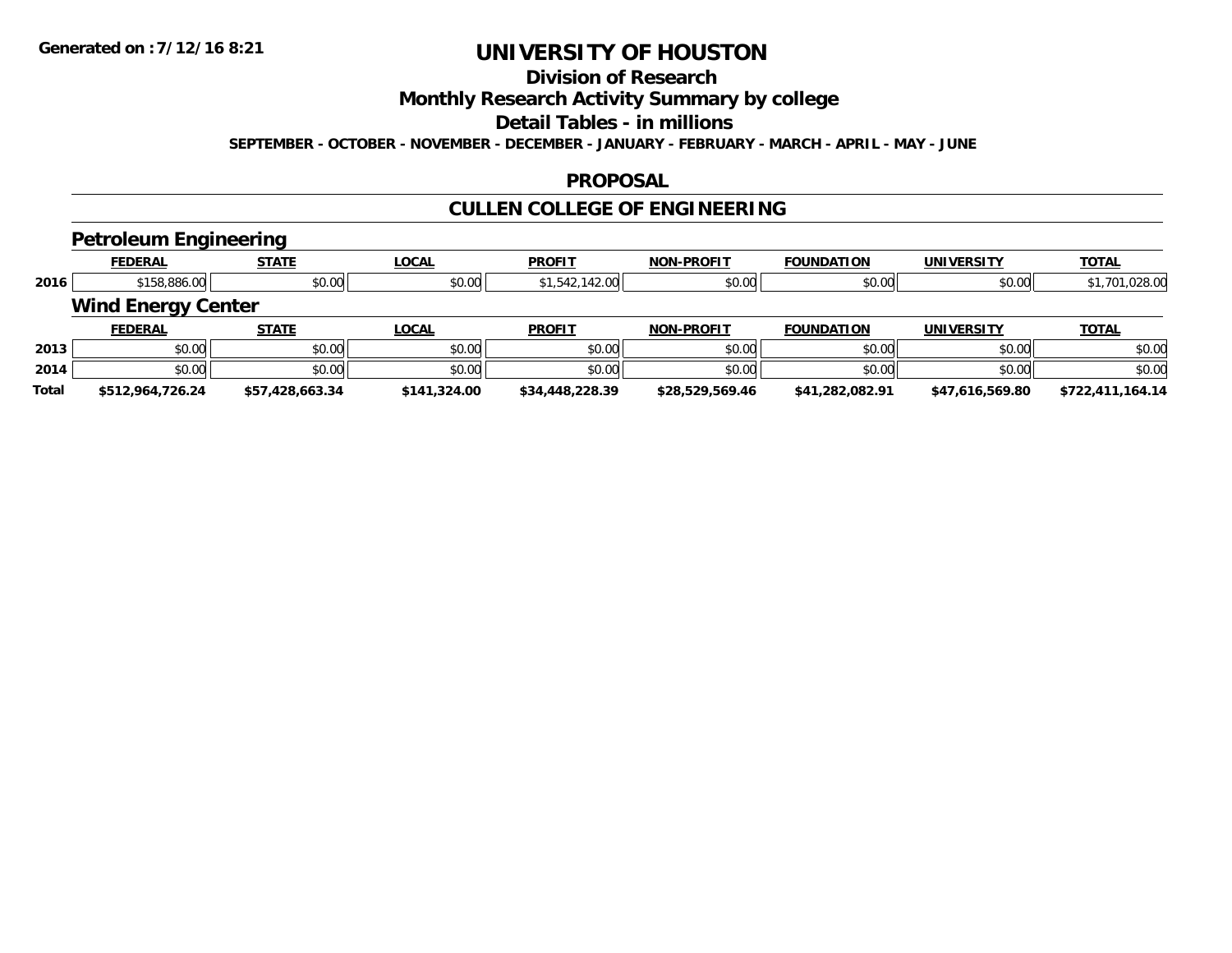**2014**

# **UNIVERSITY OF HOUSTON**

# **Division of Research**

**Monthly Research Activity Summary by college**

### **Detail Tables - in millions**

**SEPTEMBER - OCTOBER - NOVEMBER - DECEMBER - JANUARY - FEBRUARY - MARCH - APRIL - MAY - JUNE**

#### **PROPOSAL**

## **DIVISION OF RESEARCH**

# **Center for Advanced Computing and Data Systems**

|      | <b>FEDERAL</b>                            | <b>STATE</b>   | <b>LOCAL</b>                                              | <b>PROFIT</b> | <b>NON-PROFIT</b> | <b>FOUNDATION</b> | <b>UNIVERSITY</b> | <b>TOTAL</b>   |
|------|-------------------------------------------|----------------|-----------------------------------------------------------|---------------|-------------------|-------------------|-------------------|----------------|
| 2012 | \$578,097.11                              | \$0.00         | \$0.00                                                    | \$120,000.00  | \$1,397,357.00    | \$0.00            | \$964,253.70      | \$3,059,707.81 |
| 2013 | \$199,698.00                              | \$0.00         | \$0.00                                                    | \$80,000.00   | \$1,381,700.00    | \$0.00            | \$0.00            | \$1,661,398.00 |
| 2014 | \$374,005.00                              | \$0.00         | \$0.00                                                    | \$19,061.00   | \$0.00            | \$0.00            | \$0.00            | \$393,066.00   |
| 2015 | \$0.00                                    | \$0.00         | \$0.00                                                    | \$0.00        | \$0.00            | \$0.00            | \$69,683.00       | \$69,683.00    |
| 2016 | \$583,751.70                              | \$0.00         | \$0.00                                                    | \$0.00        | \$0.00            | \$0.00            | \$78,000.00       | \$661,751.70   |
|      | <b>Center for Advanced Materials</b>      |                |                                                           |               |                   |                   |                   |                |
|      | <b>FEDERAL</b>                            | <b>STATE</b>   | <b>LOCAL</b>                                              | <b>PROFIT</b> | <b>NON-PROFIT</b> | <b>FOUNDATION</b> | <b>UNIVERSITY</b> | <b>TOTAL</b>   |
| 2012 | \$1,116,829.10                            | \$0.00         | \$0.00                                                    | \$0.00        | \$0.00            | \$291,259.20      | \$0.00            | \$1,408,088.30 |
| 2013 | \$151,114.00                              | \$0.00         | \$0.00                                                    | \$0.00        | \$1,293,106.00    | \$0.00            | \$0.00            | \$1,444,220.00 |
|      |                                           |                | <b>Center for Biomedical &amp; Environmental Genomics</b> |               |                   |                   |                   |                |
|      | <b>FEDERAL</b>                            | <b>STATE</b>   | <b>LOCAL</b>                                              | <b>PROFIT</b> | <b>NON-PROFIT</b> | <b>FOUNDATION</b> | <b>UNIVERSITY</b> | <b>TOTAL</b>   |
| 2012 | \$0.00                                    | \$0.00         | \$0.00                                                    | \$0.00        | \$0.00            | \$0.00            | \$0.00            | \$0.00         |
| 2013 | \$0.00                                    | \$0.00         | \$0.00                                                    | \$0.00        | \$0.00            | \$0.00            | \$0.00            | \$0.00         |
|      | <b>Center for Industrial Partnerships</b> |                |                                                           |               |                   |                   |                   |                |
|      | <b>FEDERAL</b>                            | <b>STATE</b>   | <b>LOCAL</b>                                              | <b>PROFIT</b> | <b>NON-PROFIT</b> | <b>FOUNDATION</b> | <b>UNIVERSITY</b> | <b>TOTAL</b>   |
| 2012 | \$696,294.00                              | \$0.00         | \$0.00                                                    | \$100,500.00  | \$0.00            | \$0.00            | \$0.00            | \$796,794.00   |
| 2013 | \$574,253.00                              | \$0.00         | \$0.00                                                    | \$0.00        | \$0.00            | \$0.00            | \$0.00            | \$574,253.00   |
| 2015 | \$241,592.00                              | \$1,000,000.00 | \$0.00                                                    | \$0.00        | \$0.00            | \$0.00            | \$0.00            | \$1,241,592.00 |
| 2016 | \$163,009.50                              | \$0.00         | \$0.00                                                    | \$0.00        | \$0.00            | \$0.00            | \$0.00            | \$163,009.50   |
|      | <b>Division of Research</b>               |                |                                                           |               |                   |                   |                   |                |
|      | <b>FEDERAL</b>                            | <b>STATE</b>   | <b>LOCAL</b>                                              | <b>PROFIT</b> | <b>NON-PROFIT</b> | <b>FOUNDATION</b> | <b>UNIVERSITY</b> | <b>TOTAL</b>   |
| 2012 | \$0.00                                    | \$0.00         | \$0.00                                                    | \$0.00        | \$0.00            | \$0.00            | \$0.00            | \$0.00         |
| 2013 | \$0.00                                    | \$7,877,932.00 | \$0.00                                                    | \$0.00        | \$0.00            | \$0.00            | \$0.00            | \$7,877,932.00 |
| 2015 | \$10,000.00                               | \$491,311.00   | \$0.00                                                    | \$0.00        | \$0.00            | \$0.00            | \$500.00          | \$501,811.00   |
| 2016 | \$0.00                                    | \$0.00         | \$0.00                                                    | \$0.00        | \$0.00            | \$0.00            | \$5,765,276.00    | \$5,765,276.00 |
|      | <b>TcSUH</b>                              |                |                                                           |               |                   |                   |                   |                |
|      | <b>FEDERAL</b>                            | <b>STATE</b>   | <b>LOCAL</b>                                              | <b>PROFIT</b> | <b>NON-PROFIT</b> | <b>FOUNDATION</b> | <b>UNIVERSITY</b> | <b>TOTAL</b>   |
| 2012 | \$2,304,745.15                            | \$0.00         | \$0.00                                                    | \$70,000.00   | \$37,926.00       | \$0.00            | \$80,077.00       | \$2,492,748.15 |
| 2013 | \$646,173.70                              | \$50,000.00    | \$0.00                                                    | \$178,821.00  | \$0.00            | \$0.00            | \$0.00            | \$874,994.70   |

4 \$5,122,003.56|| \$0.00|| \$4,500.00|| \$183,200.00|| \$0.00|| \$0.00|| \$848,356.00|| \$6,158,059.56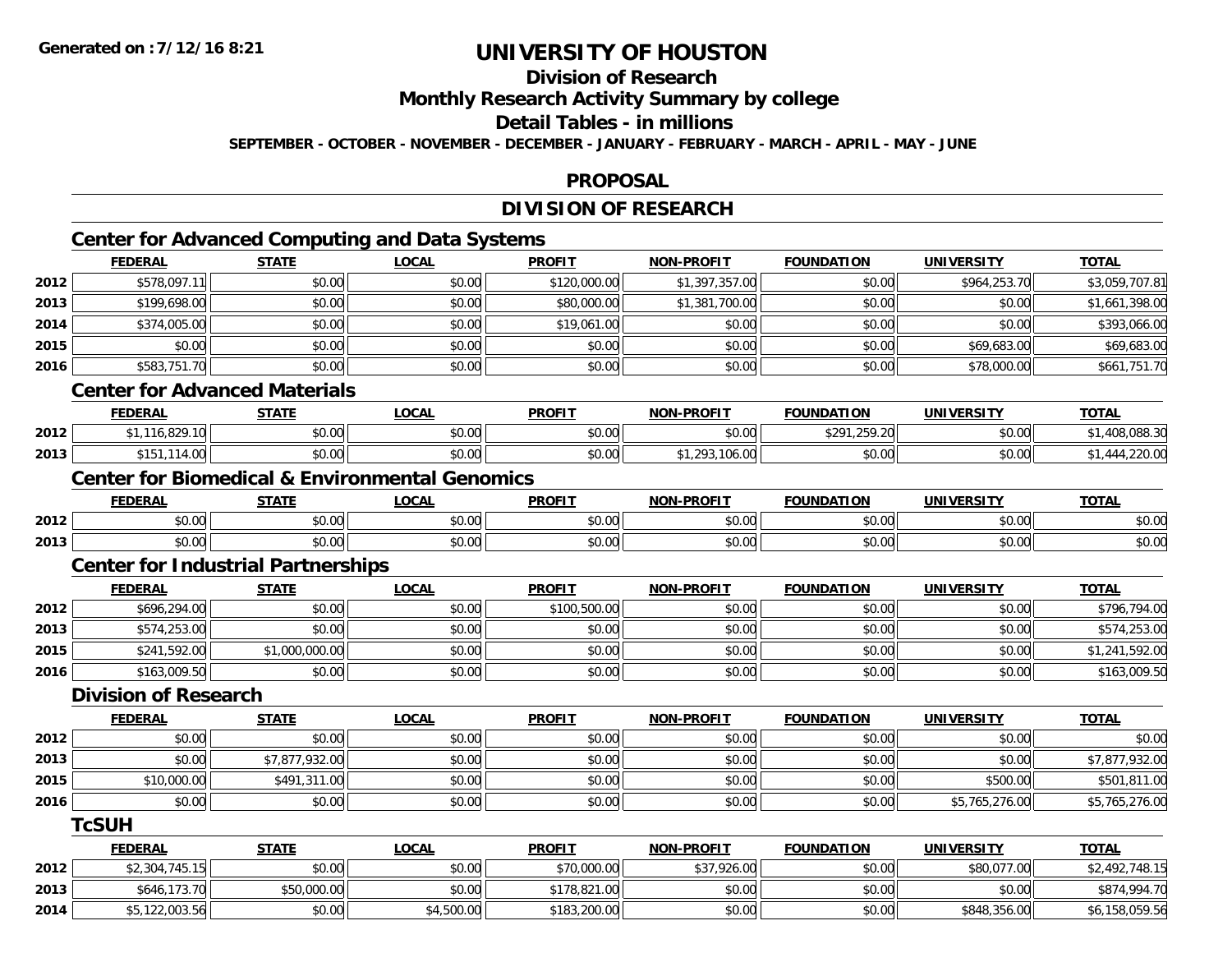#### **Division of Research**

# **Monthly Research Activity Summary by college**

#### **Detail Tables - in millions**

**SEPTEMBER - OCTOBER - NOVEMBER - DECEMBER - JANUARY - FEBRUARY - MARCH - APRIL - MAY - JUNE**

#### **PROPOSAL**

## **DIVISION OF RESEARCH**

|       | <b>TcSUH</b>    |                                      |              |                |                   |                   |                   |                 |
|-------|-----------------|--------------------------------------|--------------|----------------|-------------------|-------------------|-------------------|-----------------|
|       | <b>FEDERAL</b>  | <b>STATE</b>                         | <b>LOCAL</b> | <b>PROFIT</b>  | <b>NON-PROFIT</b> | <b>FOUNDATION</b> | <b>UNIVERSITY</b> | <b>TOTAL</b>    |
| 2015  | \$1,349,912.45  | \$0.00                               | \$0.00       | \$16,000.00    | \$0.00            | \$0.00            | \$0.00            | \$1,365,912.45  |
| 2016  | \$621,818.84    | \$0.00                               | \$4,500.00   | \$252,432.00   | \$0.00            | \$0.00            | \$0.00            | \$878,750.84    |
|       |                 | <b>Texas Obesity Research Center</b> |              |                |                   |                   |                   |                 |
|       | <b>FEDERAL</b>  | <b>STATE</b>                         | <b>LOCAL</b> | <b>PROFIT</b>  | <b>NON-PROFIT</b> | <b>FOUNDATION</b> | <b>UNIVERSITY</b> | <b>TOTAL</b>    |
| 2012  | \$0.00          | \$0.00                               | \$0.00       | \$0.00         | \$0.00            | \$0.00            | \$0.00            | \$0.00          |
| 2016  | \$0.00          | \$0.00                               | \$0.00       | \$0.00         | \$255,524.00      | \$0.00            | \$0.00            | \$255,524.00    |
|       | <b>TIMES</b>    |                                      |              |                |                   |                   |                   |                 |
|       | <b>FEDERAL</b>  | <b>STATE</b>                         | <b>LOCAL</b> | <b>PROFIT</b>  | <b>NON-PROFIT</b> | <b>FOUNDATION</b> | <b>UNIVERSITY</b> | <b>TOTAL</b>    |
| 2012  | \$1,194,418.00  | \$44,000.00                          | \$0.00       | \$869,316.00   | \$119,028.00      | \$0.00            | \$929,450.00      | \$3,156,212.00  |
| 2013  | \$5,701,575.80  | \$29,908.00                          | \$0.00       | \$0.00         | \$0.00            | \$0.00            | \$723,267.00      | \$6,454,750.80  |
| 2014  | \$9,961,281.05  | \$98,197.00                          | \$0.00       | \$1,006,321.00 | \$8,724.89        | \$0.00            | \$2,559,759.50    | \$13,634,283.44 |
| 2015  | \$398,713.00    | \$124,231.00                         | \$0.00       | \$0.00         | \$76,188.00       | \$0.00            | \$0.00            | \$599,132.00    |
| 2016  | \$3,746,946.60  | \$111,938.00                         | \$0.00       | \$0.00         | \$3,000.00        | \$13,838.00       | \$467,144.00      | \$4,342,866.60  |
| Total | \$35,736,231.56 | \$9,827,517.00                       | \$9,000.00   | \$2,895,651.00 | \$4,572,553.89    | \$305,097.20      | \$12,485,766.20   | \$65,831,816.85 |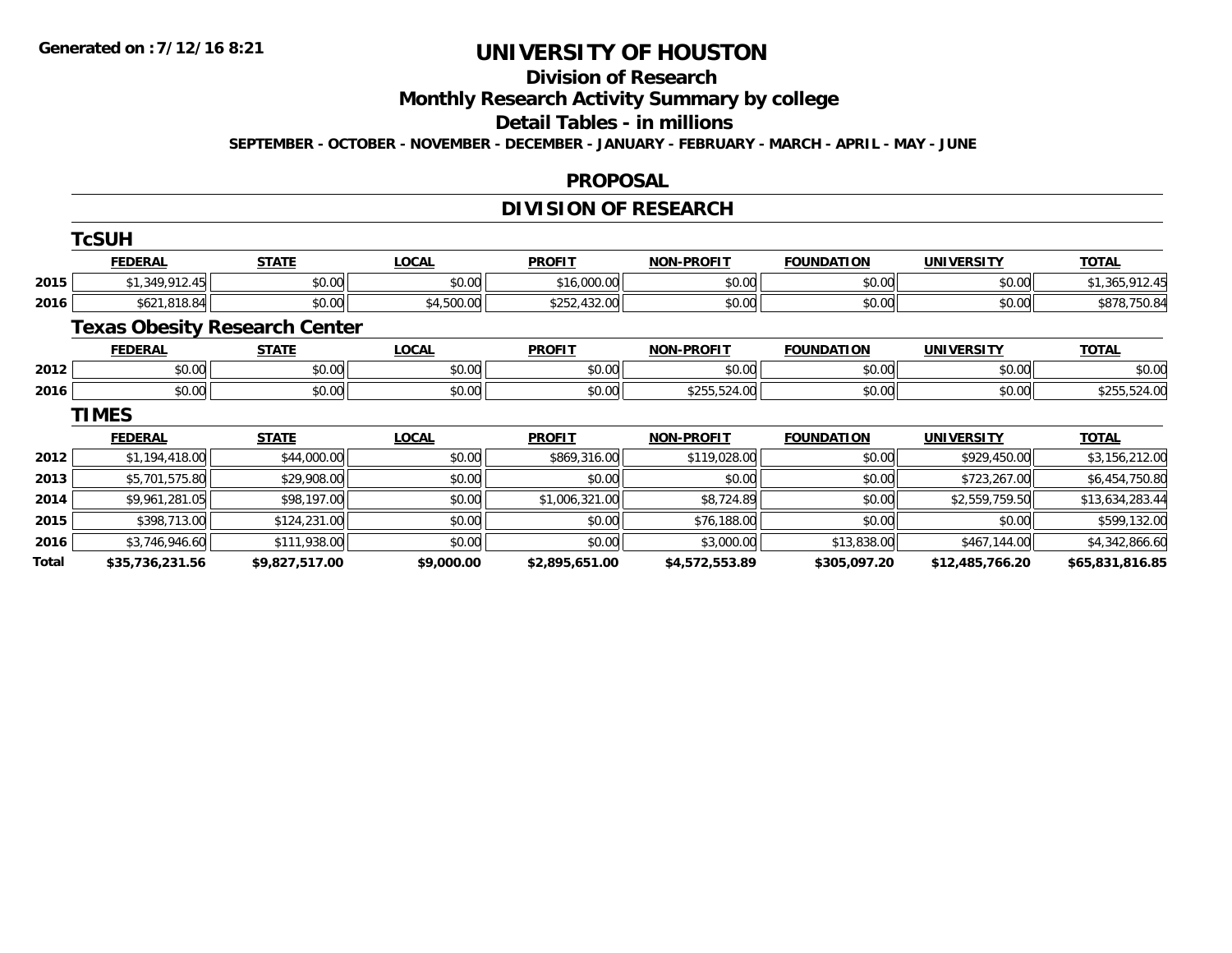# **Division of Research**

## **Monthly Research Activity Summary by college**

## **Detail Tables - in millions**

**SEPTEMBER - OCTOBER - NOVEMBER - DECEMBER - JANUARY - FEBRUARY - MARCH - APRIL - MAY - JUNE**

#### **PROPOSAL**

## **GRADUATE COLLEGE OF SOCIAL WORK**

## **Center for Drug and Social Policy Research**

|      | <b>FEDERAL</b> | <b>STATE</b> | <u>LOCAL</u> | <b>PROFIT</b> | <b>NON-PROFIT</b> | <b>FOUNDATION</b> | <b>UNIVERSITY</b> | <b>TOTAL</b>   |
|------|----------------|--------------|--------------|---------------|-------------------|-------------------|-------------------|----------------|
| 2012 | \$127,438.94   | \$0.00       | \$0.00       | \$192,378.00  | \$0.00            | \$0.00            | \$0.00            | \$319,816.94   |
| 2013 | \$2,695,889.56 | \$0.00       | \$0.00       | \$0.00        | \$45,910.00       | \$0.00            | \$0.00            | \$2,741,799.56 |
| 2014 | \$0.00         | \$0.00       | \$0.00       | \$45,050.00   | \$0.00            | \$0.00            | \$356,205,00      | \$401,255.00   |
| 2015 | \$956,700.00   | \$0.00       | \$0.00       | \$0.00        | \$0.00            | \$0.00            | \$0.00            | \$956,700.00   |
| 2016 | \$67,200.00    | \$0.00       | \$0.00       | \$0.00        | \$0.00            | \$0.00            | \$0.00            | \$67,200.00    |

## **Center for Health Equities & Evaluation Research**

|      | <b>FEDERAL</b> | <b>STATE</b> | <b>LOCAL</b> | <b>PROFIT</b>                       | <b>NON-PROFIT</b> | <b>FOUNDATION</b> | UNIVERSITY   | <b>TOTAL</b>   |
|------|----------------|--------------|--------------|-------------------------------------|-------------------|-------------------|--------------|----------------|
| 2012 | \$592,827.00   | \$0.00       | \$0.00       | \$0.00                              | \$0.00            | \$0.00            | \$464,380.00 | \$1,057,207.00 |
| 2013 | \$0.00         | \$0.00       | \$0.00       | \$30.755.90<br><b>PU7, I JU. 7U</b> | \$0.00            | \$0.00            | \$0.00       | \$39,755.90    |
| 2015 | \$430,954.00   | \$0.00       | \$0.00       | \$0.00                              | \$0.00            | \$0.00            | \$0.00       | \$430,954.00   |

## **Child & Family for Innovative Research**

|      | <b>FEDERAL</b> | <u>STATE</u>   | <b>LOCAL</b> | <b>PROFIT</b> | <b>NON-PROFIT</b> | <b>FOUNDATION</b> | <b>UNIVERSITY</b> | <u>TOTAL</u>   |
|------|----------------|----------------|--------------|---------------|-------------------|-------------------|-------------------|----------------|
| 2012 | \$5,224,984.18 | \$1,118,698.00 | \$56,704.00  | \$138,181.00  | \$56,469.80       | \$28,560.00       | \$299,421.00      | \$6,923,017.98 |
| 2013 | \$2,342,981.35 | \$2,892,813.00 | \$0.00       | \$182,765.40  | \$394,933.20      | \$79,250.00       | \$0.00            | \$5,892,742.95 |
| 2014 | \$1,864,783.26 | \$1,104,718.00 | \$0.00       | \$0.00        | \$24,977.00       | \$127,586.70      | \$2,501.36        | \$3,124,566.32 |
| 2015 | \$757,797.70   | \$1,101,997.00 | \$0.00       | \$0.00        | \$353,298,00      | \$99,730.00       | \$107,213.00      | \$2,420,035.70 |
| 2016 | \$979,618.30   | \$1,208,899.41 | \$0.00       | \$0.00        | \$104,556.00      | \$514,999.00      | \$61,382.00       | \$2,869,454.71 |

#### **Dean, Social Work**

|              | <b>FEDERAL</b>  | <b>STATE</b>   | <b>LOCAL</b> | <b>PROFIT</b> | <b>NON-PROFIT</b> | <b>FOUNDATION</b> | <b>UNIVERSITY</b> | <u>TOTAL</u>    |
|--------------|-----------------|----------------|--------------|---------------|-------------------|-------------------|-------------------|-----------------|
| 2012         | \$0.00          | \$0.00         | \$0.00       | \$0.00        | \$0.00            | \$0.00            | \$0.00            | \$0.00          |
| 2013         | \$0.00          | \$0.00         | \$0.00       | \$0.00        | \$4,912.00        | \$0.00            | \$0.00            | \$4,912.00      |
| 2014         | \$31,299.00     | \$0.00         | \$0.00       | \$0.00        | \$0.00            | \$0.00            | \$0.00            | \$31,299.00     |
| 2015         | \$0.00          | \$0.00         | \$0.00       | \$81,750.00   | \$0.00            | \$114,180.00      | \$25,000.00       | \$220,930.00    |
| 2016         | \$4,100,000.00  | \$626,318.00   | \$0.00       | \$0.00        | \$2,477,172.00    | \$50,000.00       | \$29,995.00       | \$7,283,485.00  |
| <b>Total</b> | \$20,172,473.29 | \$8,053,443.41 | \$56,704.00  | \$679,880.30  | \$3,462,228.00    | \$1,014,305.70    | \$1,346,097.36    | \$34,785,132.06 |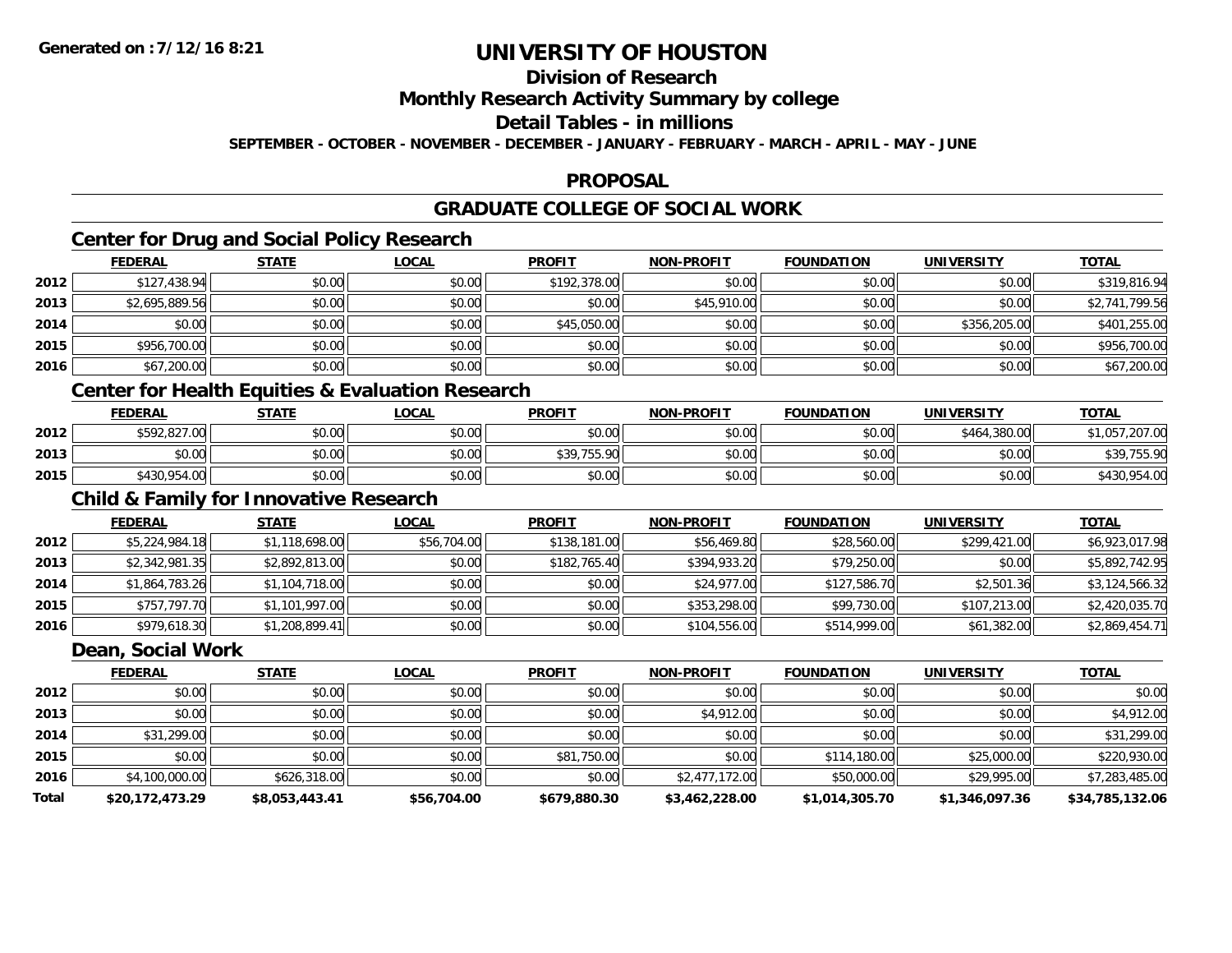# **Division of Research**

## **Monthly Research Activity Summary by college**

#### **Detail Tables - in millions**

**SEPTEMBER - OCTOBER - NOVEMBER - DECEMBER - JANUARY - FEBRUARY - MARCH - APRIL - MAY - JUNE**

#### **PROPOSAL**

### **HILTON COLLEGE OF HOTEL AND RESTAURANT MANAGEMENT**

### **Hotel and Restaurant Management**

|       | <b>FEDERAL</b> | <b>STATE</b>   | <u>LOCAL</u> | <b>PROFIT</b> | <b>NON-PROFIT</b> | <b>FOUNDATION</b> | <b>UNIVERSITY</b> | <b>TOTAL</b>   |
|-------|----------------|----------------|--------------|---------------|-------------------|-------------------|-------------------|----------------|
| 2012  | \$85,444.00    | \$174,830.00   | \$49,847.00  | \$0.00        | \$118,422.00      | \$0.00            | \$37,354.00       | \$465,897.00   |
| 2013  | \$553,755.00   | \$0.00         | \$16,154.00  | \$0.00        | \$10,987.00       | \$111,711.00      | \$143,232.00      | \$835,839.00   |
| 2014  | \$254,953.20   | \$0.00         | \$0.00       | \$0.00        | \$5,000.00        | \$0.00            | \$0.00            | \$259,953.20   |
| 2015  | \$604,073.70   | \$0.00         | \$0.00       | \$0.00        | \$0.00            | \$0.00            | \$0.00            | \$604,073.70   |
| 2016  | \$0.00         | \$1,148,390.00 | \$167,331.00 | \$12,000.00   | \$14,207.00       | \$49,538.00       | \$35,000.00       | \$1,426,466.00 |
| Total | \$1,498,225.90 | \$1,323,220.00 | \$233,332.00 | \$12,000.00   | \$148,616.00      | \$161,249.00      | \$215,586.00      | \$3,592,228.90 |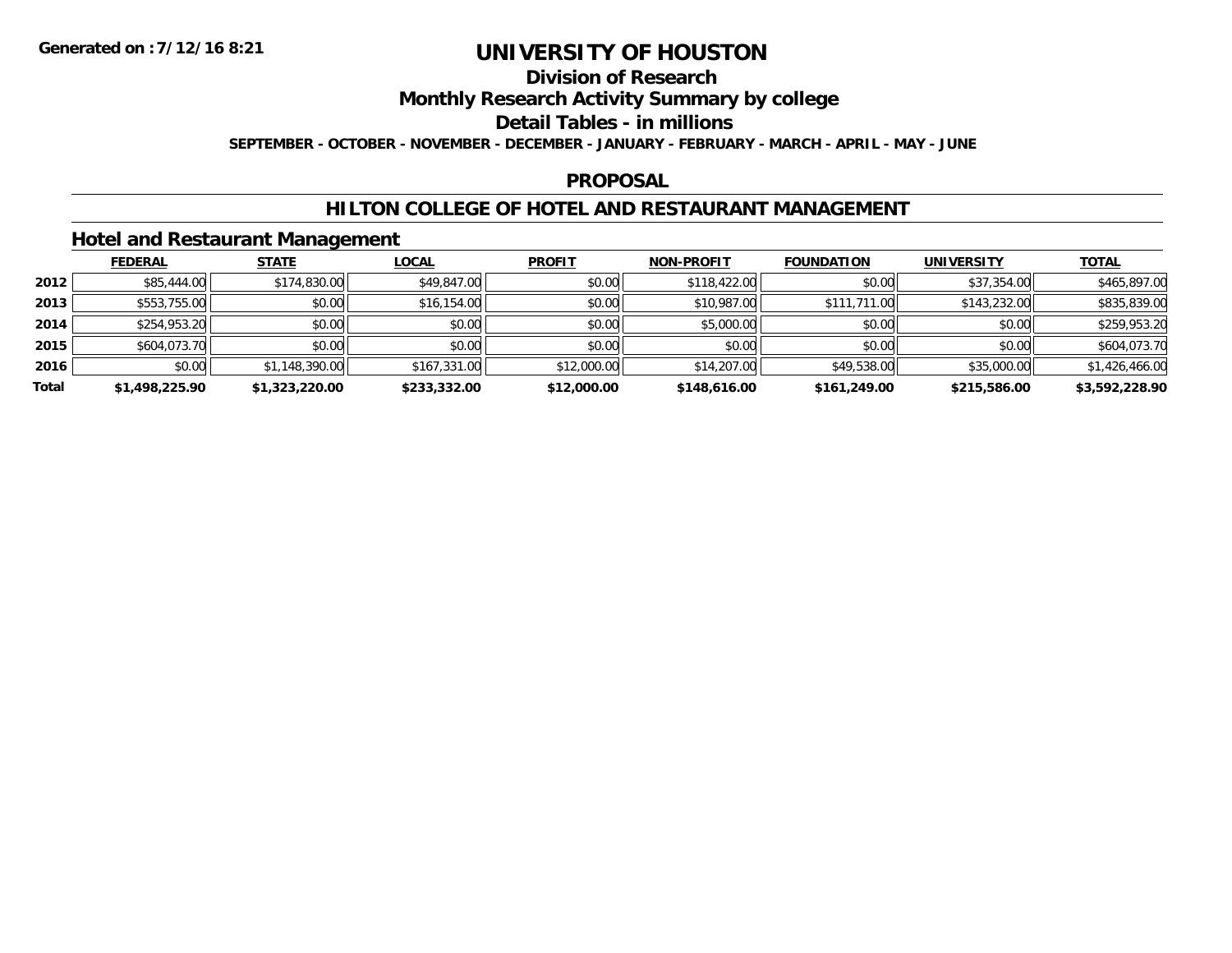# **Division of Research**

**Monthly Research Activity Summary by college**

#### **Detail Tables - in millions**

**SEPTEMBER - OCTOBER - NOVEMBER - DECEMBER - JANUARY - FEBRUARY - MARCH - APRIL - MAY - JUNE**

#### **PROPOSAL**

#### **HONORS COLLEGE**

## **Dean, Honors College**

|       | <b>FEDERAL</b> | <b>STATE</b> | <b>LOCAL</b> | <b>PROFIT</b> | <b>NON-PROFIT</b> | <b>FOUNDATION</b> | <b>UNIVERSITY</b> | <b>TOTAL</b>   |
|-------|----------------|--------------|--------------|---------------|-------------------|-------------------|-------------------|----------------|
| 2013  | \$0.00         | \$0.00       | \$0.00       | \$341,900.74  | \$0.00            | \$100,000.00      | \$9,150.32        | \$451,051.06   |
| 2014  | \$448,806.00   | \$457,985.75 | \$0.00       | \$19,061.00   | \$1,495.00        | \$0.00            | \$129,028.40      | \$1,056,376.15 |
| 2015  | \$0.00         | \$0.00       | \$0.00       | \$0.00        | \$367,989.75      | \$0.00            | \$0.00            | \$367,989.75   |
| 2016  | \$57,404.50    | \$0.00       | \$0.00       | \$0.00        | \$0.00            | \$0.00            | \$0.00            | \$57,404.50    |
| Total | \$506,210.50   | \$457,985.75 | \$0.00       | \$360,961.74  | \$369,484.75      | \$100,000.00      | \$138,178.72      | \$1,932,821.46 |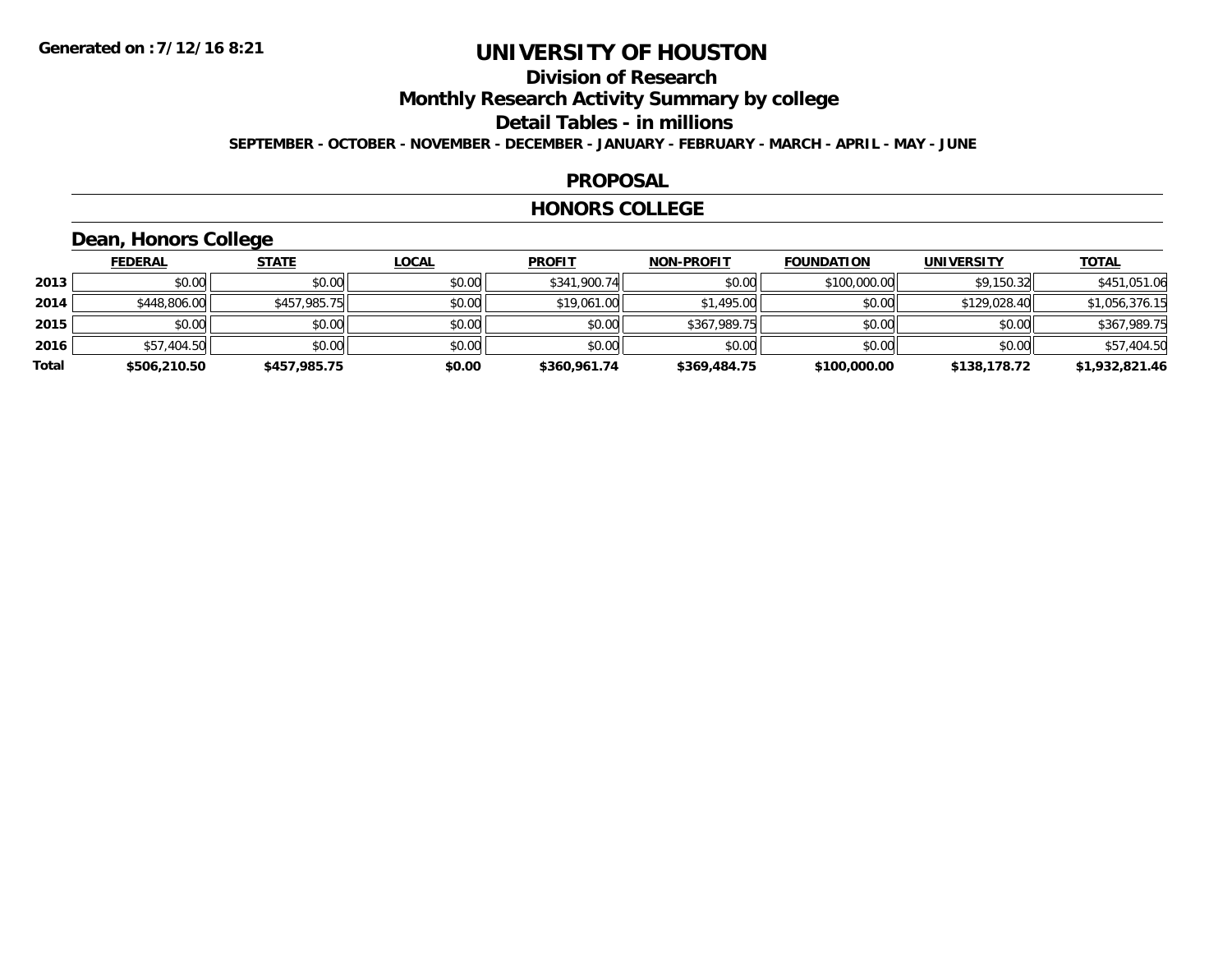## **Division of Research**

**Monthly Research Activity Summary by college**

**Detail Tables - in millions**

**SEPTEMBER - OCTOBER - NOVEMBER - DECEMBER - JANUARY - FEBRUARY - MARCH - APRIL - MAY - JUNE**

#### **PROPOSAL**

#### **LIBRARY**

## **Administration, Library**

|              | <b>FEDERAL</b> | <b>STATE</b> | $\bigcap_{n=1}^{\infty}$<br>Uum | <b>PROFIT</b> | -PROFIT<br><b>NOM</b> | ΓΙΟΝ<br>$\sim$ INDATILE. | <b>INIVERSIT\</b> | TOTA.                  |
|--------------|----------------|--------------|---------------------------------|---------------|-----------------------|--------------------------|-------------------|------------------------|
| 2016         |                | $\sim$       | vv.vv                           | \$0.00        | 0000<br>vv.vv         | 0000<br>∪.∪∪             | nn nn<br>pu.uu    | \$86,508.00            |
| <b>Total</b> | .000.00        |              | \$0.00                          | \$0.00        | \$0.00                | \$0.00                   | \$0.00            | ,508.00<br><b>\$86</b> |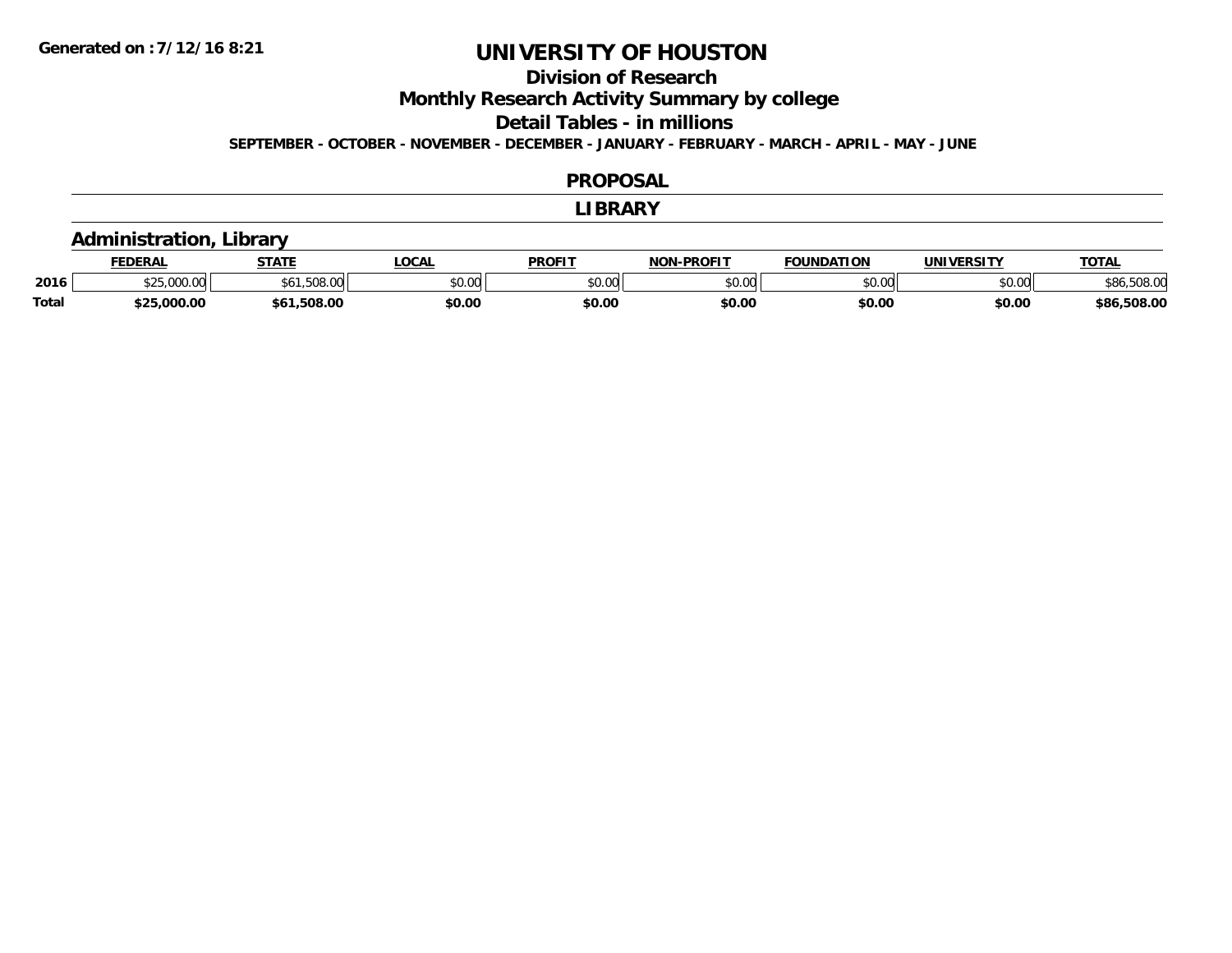## **Division of Research**

**Monthly Research Activity Summary by college**

**Detail Tables - in millions**

**SEPTEMBER - OCTOBER - NOVEMBER - DECEMBER - JANUARY - FEBRUARY - MARCH - APRIL - MAY - JUNE**

#### **PROPOSAL**

#### **PRESIDENT**

#### **Office of the President**

|              | <b>EDERAI</b>   | <b>CTATE</b> | <b>OCAL</b> | <b>PROFIT</b>  | <b>DDOCLT</b><br>NIAR | <b>FOUNDATION</b> | UNIVERSITY | <b>TOTAL</b>   |
|--------------|-----------------|--------------|-------------|----------------|-----------------------|-------------------|------------|----------------|
| 2014         | $\sim$<br>JU.UU | JU.UU        | \$0.00      | ტი იი<br>JU.UU | 0.00<br>וטטוע         | 0000<br>u.uu      | \$0.00     | ልስ አር<br>JU.UU |
| <b>Total</b> | \$0.00          | \$0.00       | \$0.00      | \$0.00         | \$0.00                | \$0.00            | \$0.00     | \$0.00         |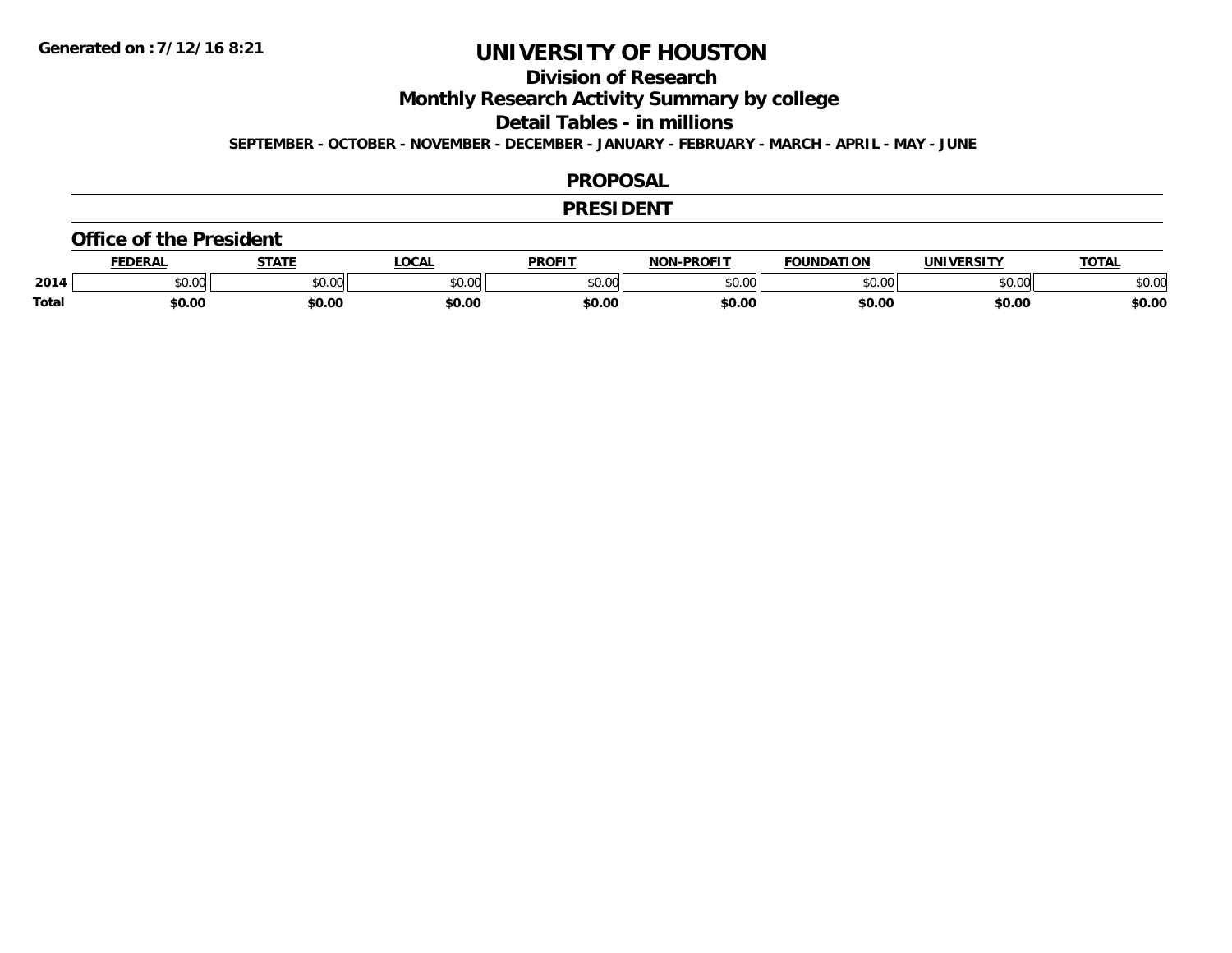# **Division of Research**

**Monthly Research Activity Summary by college**

**Detail Tables - in millions**

**SEPTEMBER - OCTOBER - NOVEMBER - DECEMBER - JANUARY - FEBRUARY - MARCH - APRIL - MAY - JUNE**

#### **PROPOSAL**

## **SCHOOL OF NURSING**

## **Dean, School of Nursing**

|              | <b>FEDERAL</b> | <b>STATE</b> | <b>OCAL</b>   | <b>PROFIT</b> | <b>NON-PROFIT</b> | <b>FOUNDATION</b>    | UNIVERSITY | <b>TOTAL</b>           |
|--------------|----------------|--------------|---------------|---------------|-------------------|----------------------|------------|------------------------|
| 2016         | 0.200.00       | \$170,000,00 | 0.00<br>JU.UU | \$0.00        | \$500.00          | $6311000 - 7$<br>.uz | \$0.00     | <b>20 SE</b><br>\$566. |
| <b>Total</b> | \$52,200.00    | 70,000.00    | \$0.00        | \$0.00        | \$500.00          | \$344,029.35         | \$0.00     | \$566,729.35           |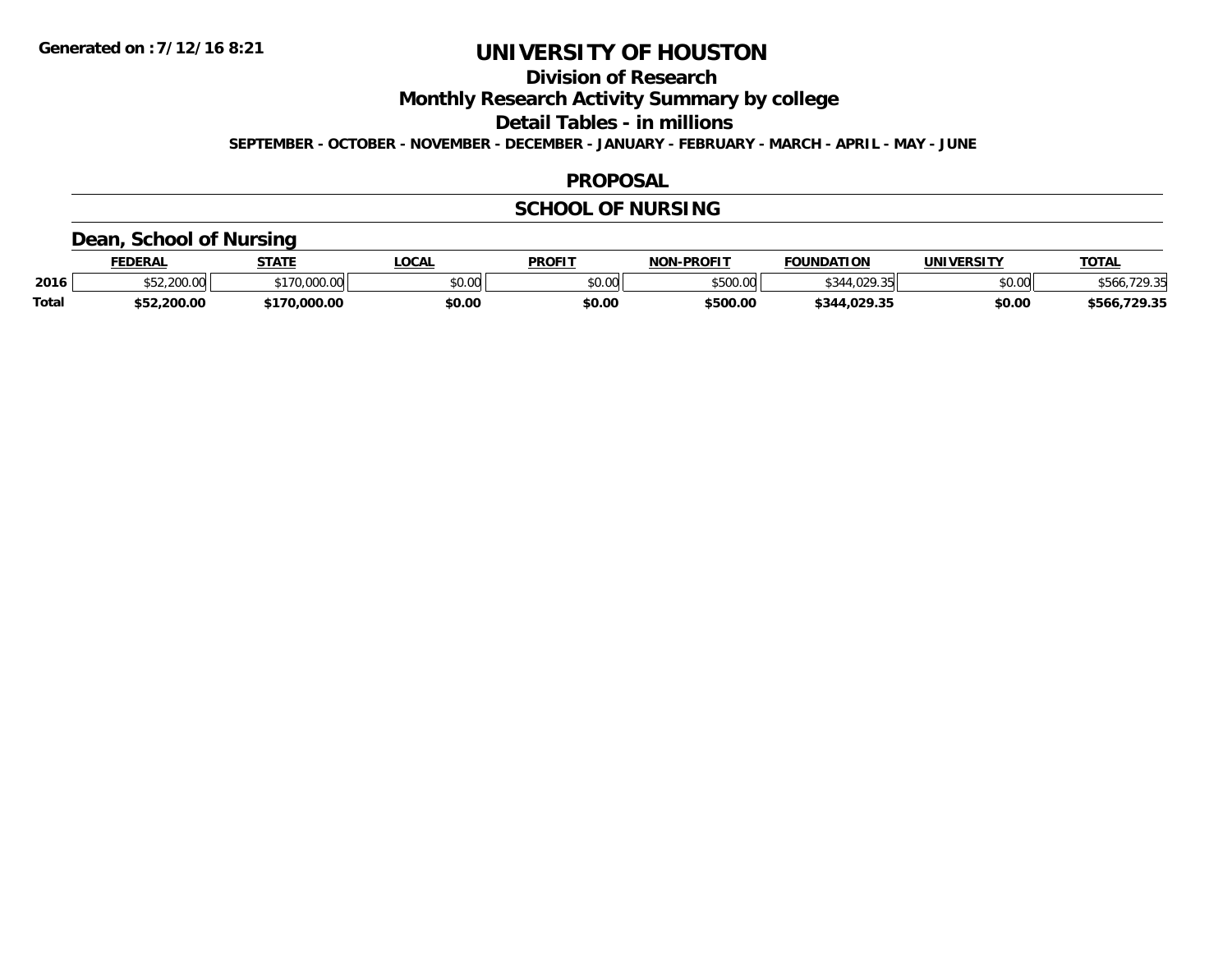## **Division of Research**

## **Monthly Research Activity Summary by college**

#### **Detail Tables - in millions**

**SEPTEMBER - OCTOBER - NOVEMBER - DECEMBER - JANUARY - FEBRUARY - MARCH - APRIL - MAY - JUNE**

#### **PROPOSAL**

#### **SENIOR V.P. FOR ACADEMIC AFFAIRS AND PROVOST**

|              | <b>Pre-Health Advising</b>                          |              |              |               |                   |                   |                   |                |
|--------------|-----------------------------------------------------|--------------|--------------|---------------|-------------------|-------------------|-------------------|----------------|
|              | <b>FEDERAL</b>                                      | <b>STATE</b> | <b>LOCAL</b> | <b>PROFIT</b> | <b>NON-PROFIT</b> | <b>FOUNDATION</b> | <b>UNIVERSITY</b> | <b>TOTAL</b>   |
| 2015         | \$0.00                                              | \$0.00       | \$0.00       | \$0.00        | \$0.00            | \$0.00            | \$0.00            | \$0.00         |
|              | <b>Senior V.P. for Academic Affairs and Provost</b> |              |              |               |                   |                   |                   |                |
|              | <b>FEDERAL</b>                                      | <b>STATE</b> | <b>LOCAL</b> | <b>PROFIT</b> | <b>NON-PROFIT</b> | <b>FOUNDATION</b> | <b>UNIVERSITY</b> | <b>TOTAL</b>   |
| 2012         | \$0.00                                              | \$75,000.00  | \$0.00       | \$0.00        | \$0.00            | \$0.00            | \$0.00            | \$75,000.00    |
| 2013         | \$0.00                                              | \$0.00       | \$0.00       | \$0.00        | \$149,488.00      | \$0.00            | \$0.00            | \$149,488.00   |
| 2014         | \$0.00                                              | \$0.00       | \$0.00       | \$0.00        | \$0.00            | \$0.00            | \$0.00            | \$0.00         |
| 2015         | \$2,248,559.25                                      | \$0.00       | \$0.00       | \$0.00        | \$0.00            | \$0.00            | \$0.00            | \$2,248,559.25 |
|              | <b>Student Support Services</b>                     |              |              |               |                   |                   |                   |                |
|              | <b>FEDERAL</b>                                      | <b>STATE</b> | <b>LOCAL</b> | <b>PROFIT</b> | <b>NON-PROFIT</b> | <b>FOUNDATION</b> | <b>UNIVERSITY</b> | <b>TOTAL</b>   |
| 2012         | \$198,944.00                                        | \$0.00       | \$0.00       | \$0.00        | \$0.00            | \$0.00            | \$0.00            | \$198,944.00   |
|              | <b>UH Energy</b>                                    |              |              |               |                   |                   |                   |                |
|              | <b>FEDERAL</b>                                      | <b>STATE</b> | <b>LOCAL</b> | <b>PROFIT</b> | <b>NON-PROFIT</b> | <b>FOUNDATION</b> | <b>UNIVERSITY</b> | <b>TOTAL</b>   |
| 2015         | \$0.00                                              | \$0.00       | \$0.00       | \$0.00        | \$0.00            | \$0.00            | \$0.00            | \$0.00         |
|              | <b>Undergraduate Scholars</b>                       |              |              |               |                   |                   |                   |                |
|              | <b>FEDERAL</b>                                      | <b>STATE</b> | <b>LOCAL</b> | <b>PROFIT</b> | <b>NON-PROFIT</b> | <b>FOUNDATION</b> | <b>UNIVERSITY</b> | <b>TOTAL</b>   |
| 2012         | \$0.00                                              | \$38,101.00  | \$0.00       | \$0.00        | \$0.00            | \$0.00            | \$0.00            | \$38,101.00    |
| 2014         | \$0.00                                              | \$20,330.00  | \$0.00       | \$0.00        | \$0.00            | \$0.00            | \$0.00            | \$20,330.00    |
|              | <b>Undergraduate Student Success</b>                |              |              |               |                   |                   |                   |                |
|              | <b>FEDERAL</b>                                      | <b>STATE</b> | <b>LOCAL</b> | <b>PROFIT</b> | <b>NON-PROFIT</b> | <b>FOUNDATION</b> | <b>UNIVERSITY</b> | <b>TOTAL</b>   |
| 2013         | \$0.00                                              | \$30,000.00  | \$0.00       | \$0.00        | \$0.00            | \$0.00            | \$0.00            | \$30,000.00    |
| 2014         | \$0.00                                              | \$268,000.00 | \$0.00       | \$0.00        | \$0.00            | \$0.00            | \$0.00            | \$268,000.00   |
| 2015         | \$1,047,098.75                                      | \$9,759.30   | \$0.00       | \$0.00        | \$0.00            | \$0.00            | \$0.00            | \$1,056,858.05 |
|              | <b>Undergraduate Student Success Center</b>         |              |              |               |                   |                   |                   |                |
|              | <b>FEDERAL</b>                                      | <b>STATE</b> | <b>LOCAL</b> | <b>PROFIT</b> | NON-PROFIT        | <b>FOUNDATION</b> | <b>UNIVERSITY</b> | <b>TOTAL</b>   |
| 2012         | \$0.00                                              | \$0.00       | \$0.00       | \$0.00        | \$0.00            | \$0.00            | \$0.00            | \$0.00         |
| 2013         | \$0.00                                              | \$0.00       | \$0.00       | \$0.00        | \$0.00            | \$0.00            | \$0.00            | \$0.00         |
| 2014         | \$0.00                                              | \$0.00       | \$0.00       | \$0.00        | \$0.00            | \$0.00            | \$0.00            | \$0.00         |
| 2015         | \$0.00                                              | \$0.00       | \$0.00       | \$0.00        | \$39,250.00       | \$0.00            | \$0.00            | \$39,250.00    |
| <b>Total</b> | \$3,494,602.00                                      | \$441,190.30 | \$0.00       | \$0.00        | \$188,738.00      | \$0.00            | \$0.00            | \$4,124,530.30 |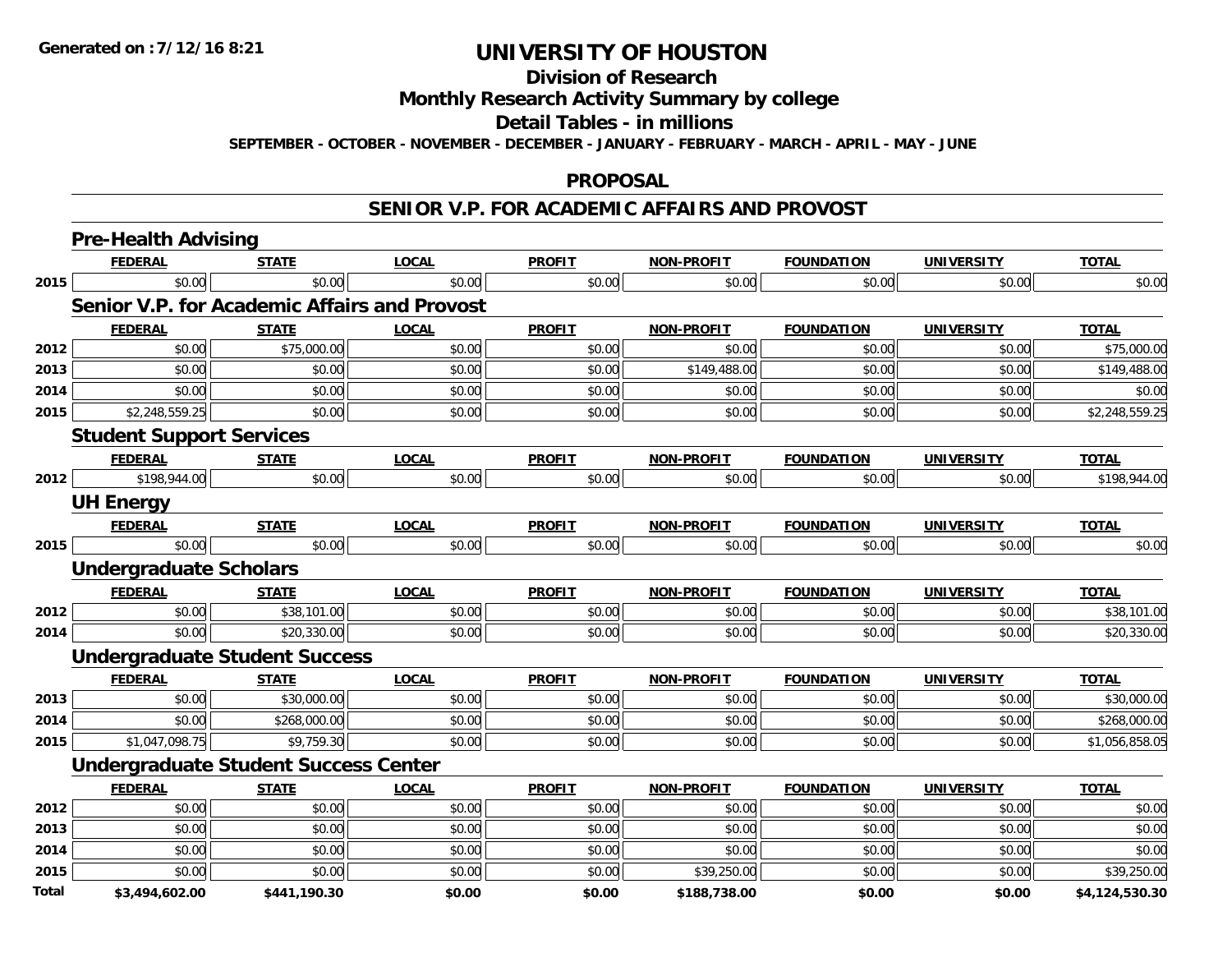# **Division of Research**

**Monthly Research Activity Summary by college**

#### **Detail Tables - in millions**

**SEPTEMBER - OCTOBER - NOVEMBER - DECEMBER - JANUARY - FEBRUARY - MARCH - APRIL - MAY - JUNE**

#### **PROPOSAL**

#### **UH LAW CENTER**

|       | Dean, Law      |                |              |               |                   |                   |                   |                |
|-------|----------------|----------------|--------------|---------------|-------------------|-------------------|-------------------|----------------|
|       | <b>FEDERAL</b> | <b>STATE</b>   | <b>LOCAL</b> | <b>PROFIT</b> | <b>NON-PROFIT</b> | <b>FOUNDATION</b> | <b>UNIVERSITY</b> | <b>TOTAL</b>   |
| 2013  | \$0.00         | \$0.00         | \$0.00       | \$71,560.62   | \$0.00            | \$0.00            | \$0.00            | \$71,560.62    |
| 2015  | \$601,568.43   | \$228,000.00   | \$0.00       | \$0.00        | \$0.00            | \$0.00            | \$0.00            | \$829,568.43   |
| 2016  | \$0.00         | \$219,786.00   | \$0.00       | \$0.00        | \$82,500.00       | \$0.00            | \$0.00            | \$302,286.00   |
|       | Law-UH         |                |              |               |                   |                   |                   |                |
|       | <b>FEDERAL</b> | <b>STATE</b>   | <b>LOCAL</b> | <b>PROFIT</b> | <b>NON-PROFIT</b> | <b>FOUNDATION</b> | <b>UNIVERSITY</b> | <b>TOTAL</b>   |
| 2012  | \$0.00         | \$160,000.00   | \$0.00       | \$0.00        | \$0.00            | \$0.00            | \$0.00            | \$160,000.00   |
| 2013  | \$1,000,000.00 | \$0.00         | \$0.00       | \$0.00        | \$63,430.80       | \$0.00            | \$0.00            | \$1,063,430.80 |
| 2014  | \$0.00         | \$200,000.00   | \$0.00       | \$0.00        | \$0.00            | \$0.00            | \$14,164.00       | \$214,164.00   |
| 2015  | \$0.00         | \$114,000.00   | \$0.00       | \$0.00        | \$100,000.00      | \$322,841.00      | \$342,205.00      | \$879,046.00   |
| 2016  | \$0.00         | \$200,000.00   | \$0.00       | \$0.00        | \$67,500.00       | \$222,906.00      | \$15,693.00       | \$506,099.00   |
| Total | \$1,601,568.43 | \$1,121,786.00 | \$0.00       | \$71,560.62   | \$313,430.80      | \$545,747.00      | \$372,062.00      | \$4,026,154.85 |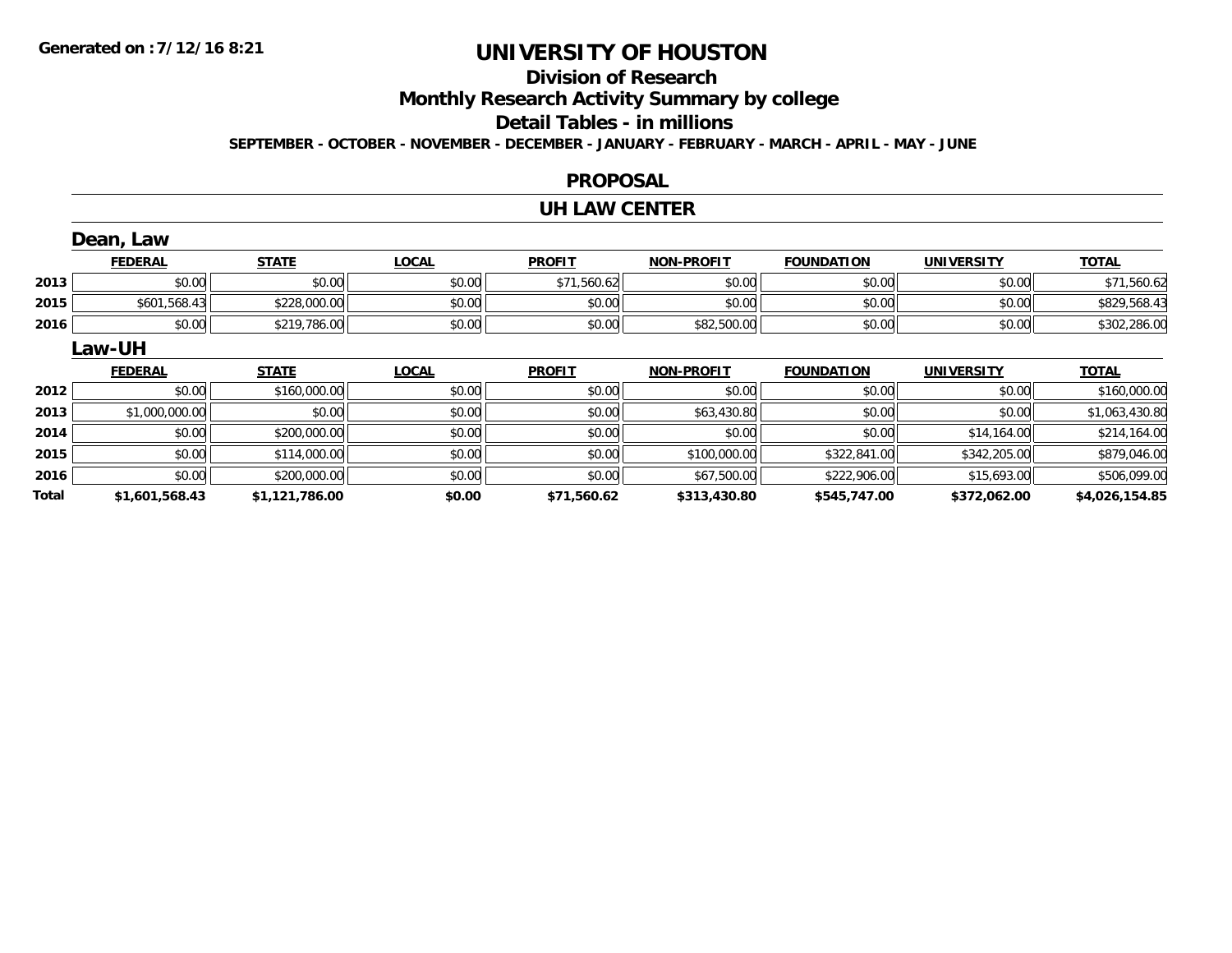# **Division of Research**

**Monthly Research Activity Summary by college**

#### **Detail Tables - in millions**

**SEPTEMBER - OCTOBER - NOVEMBER - DECEMBER - JANUARY - FEBRUARY - MARCH - APRIL - MAY - JUNE**

#### **PROPOSAL**

#### **UKNOWN COLLEGE**

## **Unknown Department**

|      | <b>FEDERAL</b> | <b>STATE</b>                             | <b>LOCAL</b> | <b>PROFIT</b> | <b>NON-PROFIT</b> | <b>FOUNDATION</b> | <b>UNIVERSITY</b> | <b>TOTAL</b> |
|------|----------------|------------------------------------------|--------------|---------------|-------------------|-------------------|-------------------|--------------|
| 2014 | \$0.00         | \$0.00                                   | \$0.00       | \$0.00        | \$0.00            | \$0.00            | \$0.00            | \$0.00       |
|      |                | Wrong Department - Please Dont Select It |              |               |                   |                   |                   |              |
|      | <b>FEDERAL</b> | <b>STATE</b>                             | <b>LOCAL</b> | <b>PROFIT</b> | <b>NON-PROFIT</b> | <b>FOUNDATION</b> | <b>UNIVERSITY</b> |              |
|      |                |                                          |              |               |                   |                   |                   | <b>TOTAL</b> |
| 2013 | \$0.00         | \$0.00                                   | \$0.00       | \$0.00        | \$0.00            | \$0.00            | \$0.00            | \$0.00       |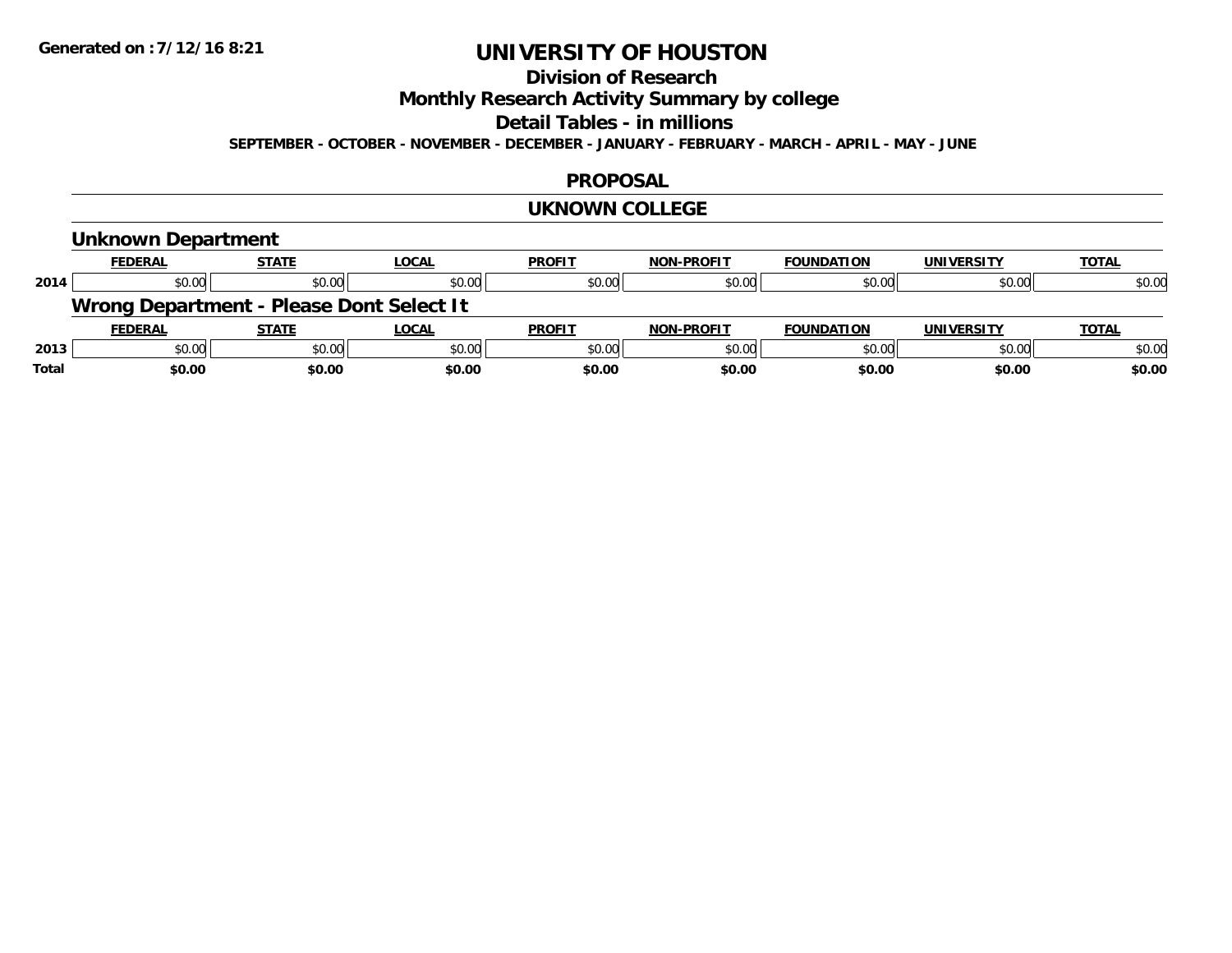#### **Division of Research**

**Monthly Research Activity Summary by college**

**Detail Tables - in millions**

**SEPTEMBER - OCTOBER - NOVEMBER - DECEMBER - JANUARY - FEBRUARY - MARCH - APRIL - MAY - JUNE**

#### **PROPOSAL**

# **VICE PRESIDENT FOR ADMINISTRATION**

|       | <b>KUHF - Radio</b>         |              |              |               |                   |                   |                   |                 |
|-------|-----------------------------|--------------|--------------|---------------|-------------------|-------------------|-------------------|-----------------|
|       | <b>FEDERAL</b>              | <b>STATE</b> | <b>LOCAL</b> | <b>PROFIT</b> | <b>NON-PROFIT</b> | <b>FOUNDATION</b> | <b>UNIVERSITY</b> | <b>TOTAL</b>    |
| 2012  | \$24,500.00                 | \$0.00       | \$0.00       | \$0.00        | \$2,261,596.00    | \$0.00            | \$0.00            | \$2,286,096.00  |
| 2013  | \$0.00                      | \$0.00       | \$0.00       | \$0.00        | \$2,044,710.00    | \$0.00            | \$0.00            | \$2,044,710.00  |
| 2014  | \$0.00                      | \$0.00       | \$0.00       | \$0.00        | \$2,147,877.00    | \$0.00            | \$0.00            | \$2,147,877.00  |
| 2015  | \$0.00                      | \$0.00       | \$0.00       | \$0.00        | \$2,363,344.00    | \$0.00            | \$0.00            | \$2,363,344.00  |
| 2016  | \$0.00                      | \$0.00       | \$0.00       | \$0.00        | \$2,338,322.00    | \$0.00            | \$0.00            | \$2,338,322.00  |
|       | <b>KUHT-TV</b>              |              |              |               |                   |                   |                   |                 |
|       | <b>FEDERAL</b>              | <b>STATE</b> | <b>LOCAL</b> | <b>PROFIT</b> | <b>NON-PROFIT</b> | <b>FOUNDATION</b> | <b>UNIVERSITY</b> | <b>TOTAL</b>    |
| 2012  | \$0.00                      | \$0.00       | \$0.00       | \$0.00        | \$14,132.00       | \$0.00            | \$0.00            | \$14,132.00     |
|       | <b>Physical Plant</b>       |              |              |               |                   |                   |                   |                 |
|       | <b>FEDERAL</b>              | <b>STATE</b> | <b>LOCAL</b> | <b>PROFIT</b> | <b>NON-PROFIT</b> | <b>FOUNDATION</b> | <b>UNIVERSITY</b> | <b>TOTAL</b>    |
| 2012  | \$0.00                      | \$0.00       | \$0.00       | \$0.00        | \$0.00            | \$0.00            | \$0.00            | \$0.00          |
|       | <b>UH Police Department</b> |              |              |               |                   |                   |                   |                 |
|       | <b>FEDERAL</b>              | <b>STATE</b> | <b>LOCAL</b> | <b>PROFIT</b> | <b>NON-PROFIT</b> | <b>FOUNDATION</b> | <b>UNIVERSITY</b> | <b>TOTAL</b>    |
| 2014  | \$0.00                      | \$3,000.00   | \$0.00       | \$0.00        | \$0.00            | \$0.00            | \$0.00            | \$3,000.00      |
| 2015  | \$0.00                      | \$49,642.00  | \$0.00       | \$0.00        | \$0.00            | \$0.00            | \$0.00            | \$49,642.00     |
| 2016  | \$14,400.00                 | \$3,000.00   | \$0.00       | \$0.00        | \$0.00            | \$0.00            | \$0.00            | \$17,400.00     |
| Total | \$38,900.00                 | \$55,642.00  | \$0.00       | \$0.00        | \$11,169,981.00   | \$0.00            | \$0.00            | \$11,264,523.00 |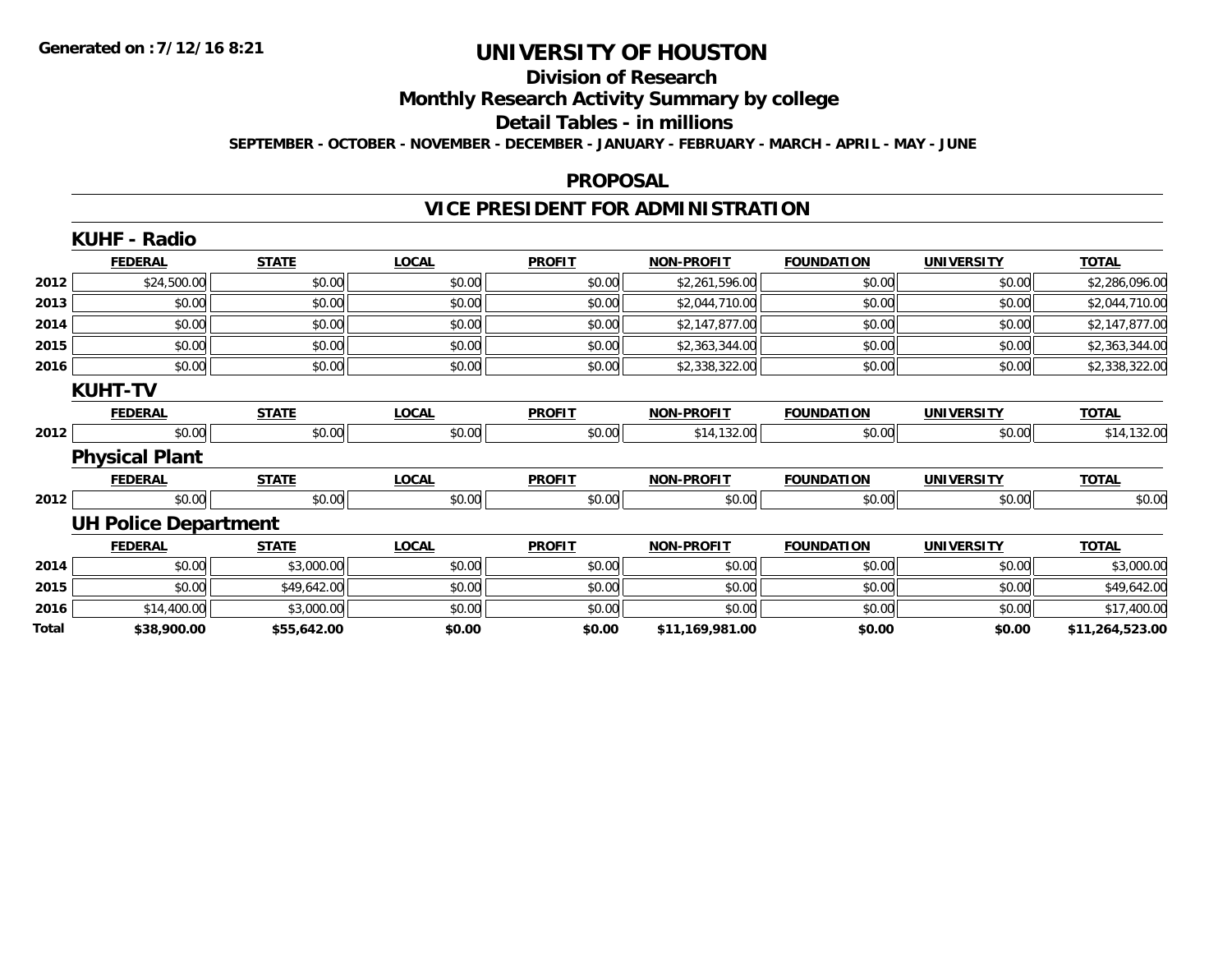# **Division of Research**

## **Monthly Research Activity Summary by college**

## **Detail Tables - in millions**

**SEPTEMBER - OCTOBER - NOVEMBER - DECEMBER - JANUARY - FEBRUARY - MARCH - APRIL - MAY - JUNE**

#### **PROPOSAL**

### **VICE PRESIDENT FOR STUDENT AFFAIRS**

#### **Childrens Learning Centers**

|      | <b>FEDERAL</b>        | <b>STATE</b> | <b>OCAL</b> | <b>PROFIT</b> | <b>NON-PROFIT</b> | <b>FOUNDATION</b> | <b>UNIVERSITY</b> | <b>TOTAL</b> |
|------|-----------------------|--------------|-------------|---------------|-------------------|-------------------|-------------------|--------------|
| 2012 | 0000<br>JU.UU         | \$75,000.00  | \$0.00      | \$0.00        | \$0.00            | \$0.00            | \$0.00            | \$75,000.00  |
| 2013 | ,040.UU               | \$0.00       | \$0.00      | \$0.00        | \$0.00            | \$0.00            | \$0.00            |              |
|      | Doon Cturdont Affoire |              |             |               |                   |                   |                   |              |

#### **Dean, Student Affairs**

|      | <b>FEDERAL</b>                 | <b>CTATE</b><br>. | <b>OCAL</b>   | <b>PROFIT</b>  | -PROFIT<br>NON- | <b>FOUNDATION</b> | UNIVERSITY | TOTA.                                     |
|------|--------------------------------|-------------------|---------------|----------------|-----------------|-------------------|------------|-------------------------------------------|
| 2012 | 0.00<br>ozo.:u                 | 0.00<br>JU.UU     | 0000<br>JU.UU | ሶስ ሰስ<br>JU.UU | 0000<br>JU.UU   | 0000<br>∕∪.∪∪ ∙   | \$0.00     | $\sim$ $\sim$ $\sim$ $\sim$<br>,08.828.3U |
|      | Wiss Drasident Chident Affairs |                   |               |                |                 |                   |            |                                           |

#### **Vice President, Student Affairs**

|              | <b>FEDERAL</b>          | <b>STATE</b>                              | .OCAL  | <b>PROFIT</b> | <b>M-PROFIT</b><br>NON | <b>FOUNDATION</b>  | <b>UNIVERSITY</b> | <b>TOTAL</b> |
|--------------|-------------------------|-------------------------------------------|--------|---------------|------------------------|--------------------|-------------------|--------------|
| 2012         | \$0.00                  | 0.11002700<br>. 49.<br>، ده،<br>$\cdot$ u | \$0.00 | 0000<br>JU.UU | \$0.00                 | $\sim$ 00<br>JU.UU | \$0.00            | ، ده         |
| <b>Total</b> | 576.50<br><b>to 241</b> | .837.00<br>                               | \$0.00 | \$0.00        | \$0.00                 | \$0.00             | \$0.00            | 2,466,513.50 |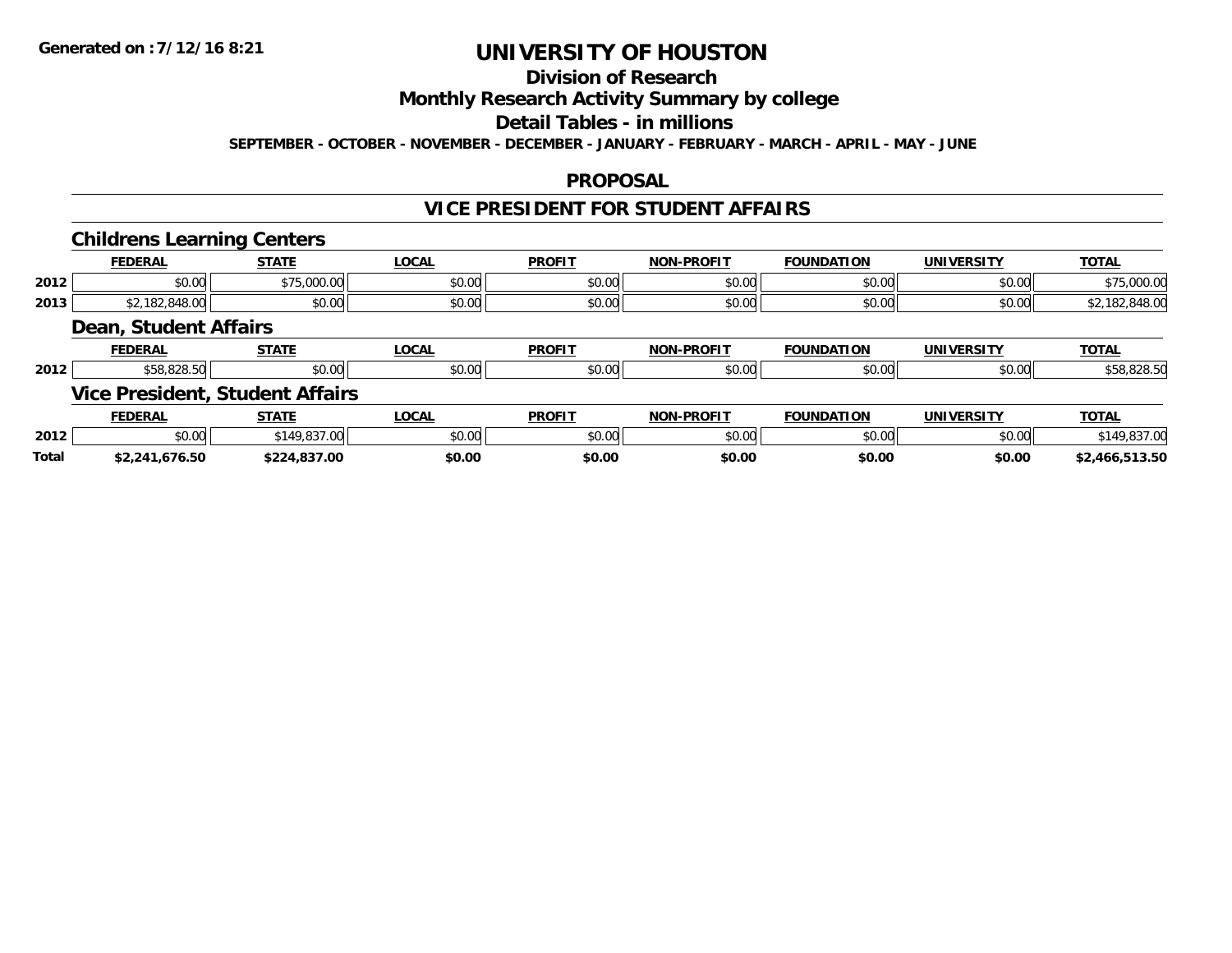# **Division of Research**

# **Monthly Research Activity Summary by college**

#### **Detail Tables - in millions**

**SEPTEMBER - OCTOBER - NOVEMBER - DECEMBER - JANUARY - FEBRUARY - MARCH - APRIL - MAY - JUNE**

### **AWARD**

### **C.T. BAUER COLLEGE OF BUSINESS**

|       | <b>Accountancy &amp; Taxation</b> |                                          |              |               |                   |                   |                   |                 |
|-------|-----------------------------------|------------------------------------------|--------------|---------------|-------------------|-------------------|-------------------|-----------------|
|       | <b>FEDERAL</b>                    | <b>STATE</b>                             | <b>LOCAL</b> | <b>PROFIT</b> | <b>NON-PROFIT</b> | <b>FOUNDATION</b> | <b>UNIVERSITY</b> | <b>TOTAL</b>    |
| 2014  | \$0.00                            | \$0.00                                   | \$0.00       | \$0.00        | \$0.00            | \$19,260.00       | \$0.00            | \$19,260.00     |
|       |                                   | Dean, Business Administration            |              |               |                   |                   |                   |                 |
|       | <b>FEDERAL</b>                    | <b>STATE</b>                             | <b>LOCAL</b> | <b>PROFIT</b> | <b>NON-PROFIT</b> | <b>FOUNDATION</b> | <b>UNIVERSITY</b> | <b>TOTAL</b>    |
| 2013  | \$0.00                            | \$0.00                                   | \$0.00       | \$0.00        | \$0.00            | \$0.00            | \$0.00            | \$0.00          |
| 2014  | \$0.00                            | \$121,250.00                             | \$0.00       | \$0.00        | \$0.00            | \$0.00            | \$0.00            | \$121,250.00    |
| 2015  | \$0.00                            | \$900,000.00                             | \$0.00       | \$0.00        | \$0.00            | \$5,000.00        | \$0.00            | \$905,000.00    |
|       | <b>Marketing</b>                  |                                          |              |               |                   |                   |                   |                 |
|       | <b>FEDERAL</b>                    | <b>STATE</b>                             | <b>LOCAL</b> | <b>PROFIT</b> | <b>NON-PROFIT</b> | <b>FOUNDATION</b> | <b>UNIVERSITY</b> | <b>TOTAL</b>    |
| 2012  | \$0.00                            | \$0.00                                   | \$0.00       | \$0.00        | \$0.00            | \$0.00            | \$0.00            | \$0.00          |
|       |                                   | <b>Small Business Development Center</b> |              |               |                   |                   |                   |                 |
|       | <b>FEDERAL</b>                    | <b>STATE</b>                             | <b>LOCAL</b> | <b>PROFIT</b> | <b>NON-PROFIT</b> | <b>FOUNDATION</b> | <b>UNIVERSITY</b> | <b>TOTAL</b>    |
| 2012  | \$3,547,748.95                    | \$0.00                                   | \$0.00       | \$0.00        | \$0.00            | \$117,242.00      | \$0.00            | \$3,664,990.95  |
| 2013  | \$2,191,968.00                    | \$0.00                                   | \$0.00       | \$0.00        | \$0.00            | \$0.00            | \$0.00            | \$2,191,968.00  |
| 2014  | \$2,411,330.00                    | \$0.00                                   | \$0.00       | \$0.00        | \$0.00            | \$89,145.00       | \$0.00            | \$2,500,475.00  |
| 2015  | \$2,692,889.00                    | \$0.00                                   | \$0.00       | \$0.00        | \$0.00            | \$0.00            | \$0.00            | \$2,692,889.00  |
| 2016  | \$2,484,020.00                    | \$0.00                                   | \$0.00       | \$0.00        | \$0.00            | \$0.00            | \$0.00            | \$2,484,020.00  |
| Total | \$13,327,955.95                   | \$1,021,250.00                           | \$0.00       | \$0.00        | \$0.00            | \$230,647.00      | \$0.00            | \$14,579,852.95 |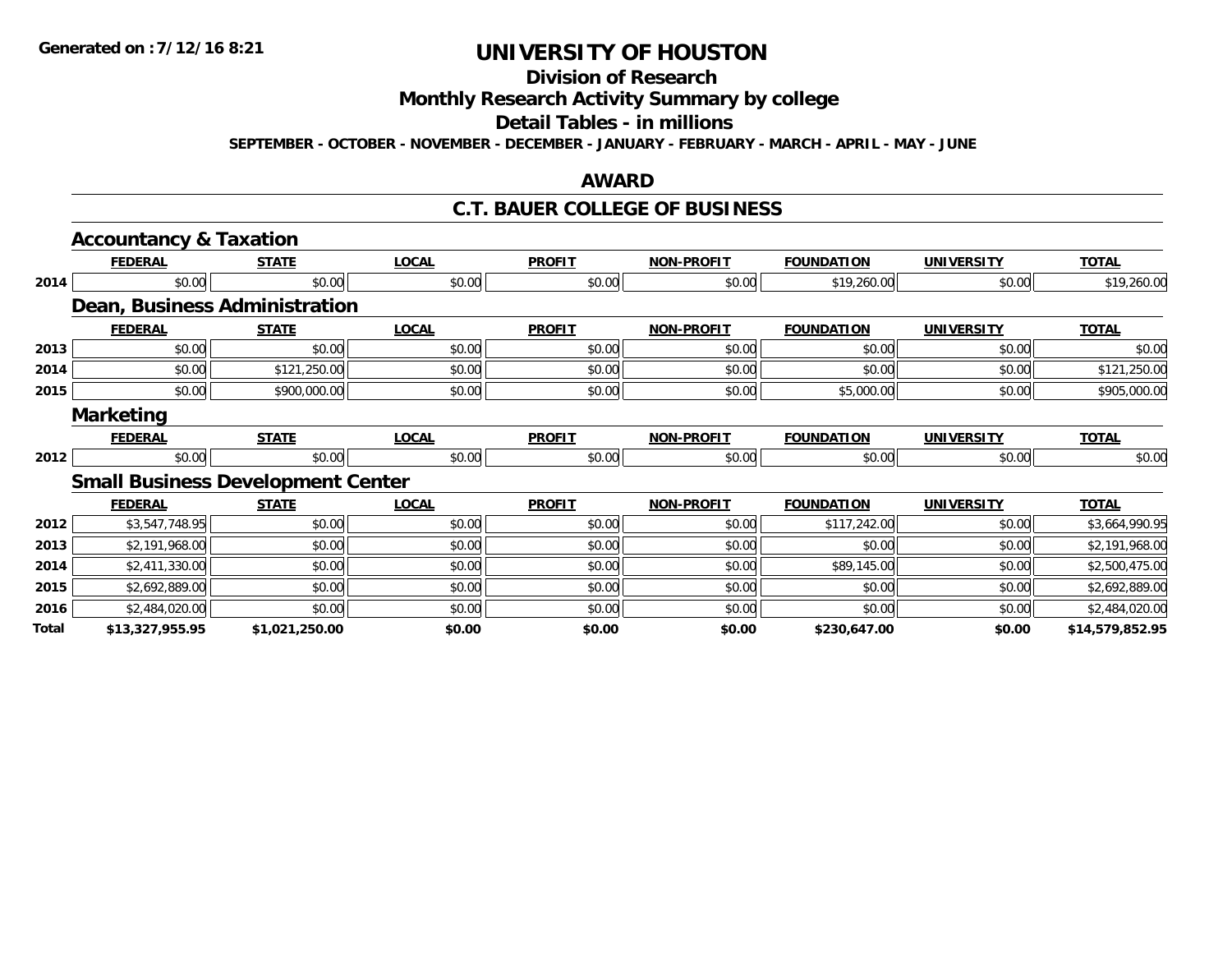#### **Division of Research**

**Monthly Research Activity Summary by college**

#### **Detail Tables - in millions**

**SEPTEMBER - OCTOBER - NOVEMBER - DECEMBER - JANUARY - FEBRUARY - MARCH - APRIL - MAY - JUNE**

#### **AWARD**

### **COLLEGE OF ARCHITECTURE**

|      | Architecture       |              |              |               |                   |                   |                   |              |
|------|--------------------|--------------|--------------|---------------|-------------------|-------------------|-------------------|--------------|
|      | <b>FEDERAL</b>     | <b>STATE</b> | <b>LOCAL</b> | <b>PROFIT</b> | <b>NON-PROFIT</b> | <b>FOUNDATION</b> | <b>UNIVERSITY</b> | <b>TOTAL</b> |
| 2012 | \$0.00             | \$0.00       | \$0.00       | \$0.00        | \$0.00            | \$0.00            | \$0.00            | \$0.00       |
| 2013 | \$0.00             | \$0.00       | \$0.00       | \$0.00        | \$0.00            | \$0.00            | \$0.00            | \$0.00       |
| 2014 | \$0.00             | \$0.00       | \$0.00       | \$0.00        | \$0.00            | \$0.00            | \$0.00            | \$0.00       |
| 2016 | \$50,000.00        | \$0.00       | \$0.00       | \$0.00        | \$0.00            | \$0.00            | \$0.00            | \$50,000.00  |
|      | Dean, Architecture |              |              |               |                   |                   |                   |              |
|      | <b>FEDERAL</b>     | <b>STATE</b> | LOCAL        | <b>PROFIT</b> | <b>NON-PROFIT</b> | <b>FOUNDATION</b> | <b>UNIVERSITY</b> | <b>TOTAL</b> |

|       | FEDERAL        | 1 A I E                                                                                   | -UUAL          | PRUFI  | NUN-PRUFI        | <b>FUUNDAIIUN</b> | UNIVERSIIY    | UIAL           |
|-------|----------------|-------------------------------------------------------------------------------------------|----------------|--------|------------------|-------------------|---------------|----------------|
| 2012  | ሶስ ሰሰ<br>JU.UU | 0.00<br>וט.טי                                                                             | ტი იი<br>₽U.UU | \$0.00 | 00000<br>,uuu.uu | \$0.00            | 0.00<br>JU.UU | 00000<br>uuu.u |
| Total | \$50,000.00    | \$0.00<br>the contract of the contract of the contract of the contract of the contract of | \$0.00         | \$0.00 | 5,000.00         | \$0.00            | \$0.00        | ,000.00        |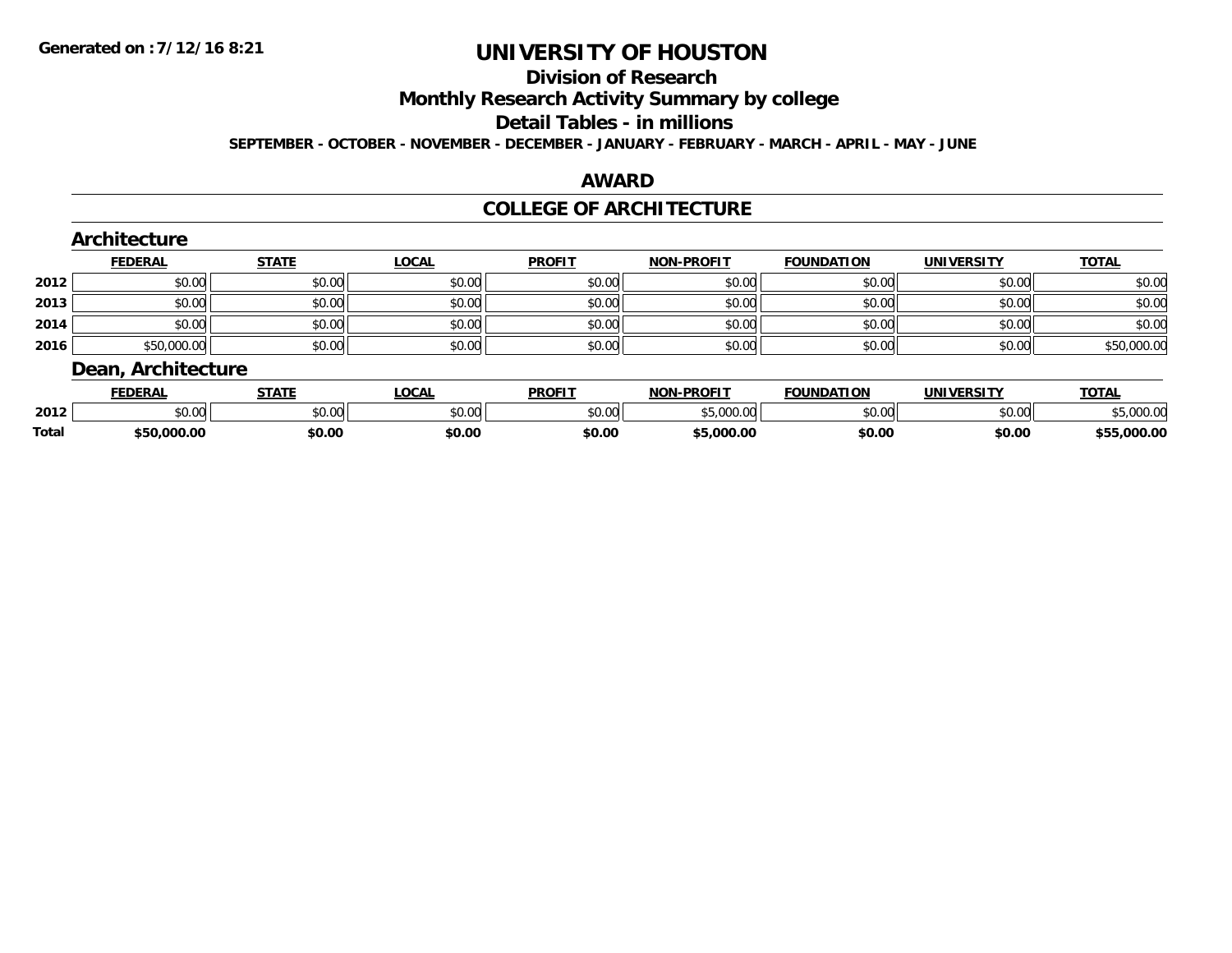# **Division of Research**

**Monthly Research Activity Summary by college**

## **Detail Tables - in millions**

**SEPTEMBER - OCTOBER - NOVEMBER - DECEMBER - JANUARY - FEBRUARY - MARCH - APRIL - MAY - JUNE**

### **AWARD**

## **COLLEGE OF EDUCATION**

## **Consistency Mgmt and Coop Disc**

|      | <b>FEDERAL</b> | <b>STATE</b> | <u>LOCAL</u> | <b>PROFIT</b> | <b>NON-PROFIT</b> | <b>FOUNDATION</b> | <b>UNIVERSITY</b> | <b>TOTAL</b> |
|------|----------------|--------------|--------------|---------------|-------------------|-------------------|-------------------|--------------|
| 2012 | \$30,000.00    | \$0.00       | \$0.00       | \$0.00        | \$84,725.00       | \$0.00            | \$0.00            | \$114,725.00 |
| 2013 | \$17,324.58    | \$0.00       | \$0.00       | \$4.26        | \$3,500.00        | \$0.00            | \$0.00            | \$20,828.84  |
| 2014 | \$0.00         | \$0.00       | \$235,590.00 | \$0.00        | \$0.00            | \$0.00            | \$0.00            | \$235,590.00 |
| 2015 | \$0.00         | \$0.00       | \$4,550.00   | \$0.00        | \$0.00            | \$0.00            | \$0.00            | \$4,550.00   |
| 2016 | \$0.00         | \$0.00       | \$0.00       | \$0.00        | \$0.00            | \$0.00            | \$0.00            | \$0.00       |

#### **Curriculum and Instruction**

|      | <u>FEDERAL</u> | <u>STATE</u> | <u>LOCAL</u> | <b>PROFIT</b> | <b>NON-PROFIT</b> | <b>FOUNDATION</b> | <b>UNIVERSITY</b> | <b>TOTAL</b> |
|------|----------------|--------------|--------------|---------------|-------------------|-------------------|-------------------|--------------|
| 2012 | \$177,929.30   | \$0.00       | \$0.00       | \$0.00        | \$0.00            | \$18,400.00       | \$0.00            | \$196,329.30 |
| 2013 | \$934,504.60   | \$15,999.00  | \$0.00       | \$0.00        | \$0.00            | \$3,997.75        | \$0.00            | \$954,501.35 |
| 2014 | \$583,965.90   | \$0.00       | \$0.00       | \$0.00        | \$5,000.00        | \$0.00            | \$0.00            | \$588,965.90 |
| 2015 | \$483,414.70   | \$0.00       | \$0.00       | \$0.00        | \$0.00            | \$0.00            | \$0.00            | \$483,414.70 |
| 2016 | \$361,750.00   | \$0.00       | \$0.00       | \$0.00        | \$3,780.00        | \$0.00            | \$0.00            | \$365,530.00 |

## **Dean, Education**

|      | <b>FEDERAL</b> | <b>STATE</b> | <u>LOCAL</u> | <b>PROFIT</b> | <b>NON-PROFIT</b> | <b>FOUNDATION</b> | <b>UNIVERSITY</b> | <b>TOTAL</b> |
|------|----------------|--------------|--------------|---------------|-------------------|-------------------|-------------------|--------------|
| 2012 | \$0.00         | \$0.00       | \$0.00       | \$0.00        | \$0.00            | \$0.00            | \$0.00            | \$0.00       |
| 2013 | \$0.00         | \$0.00       | \$0.00       | \$0.00        | \$0.00            | \$0.00            | \$0.00            | \$0.00       |
| 2014 | \$0.00         | \$421,500.00 | \$0.00       | \$0.00        | \$0.00            | \$0.00            | \$0.00            | \$421,500.00 |
| 2015 | \$0.00         | \$0.00       | \$0.00       | \$0.00        | \$0.00            | \$0.00            | \$0.00            | \$0.00       |
| 2016 | \$0.00         | \$0.00       | \$0.00       | \$0.00        | \$3,780.00        | \$0.00            | \$0.00            | \$3,780.00   |

### **Educational Leadership & Policy Studies**

|      | <b>FEDERAL</b> | <b>STATE</b> | <u>LOCAL</u> | <b>PROFIT</b> | <b>NON-PROFIT</b> | <b>FOUNDATION</b> | <b>UNIVERSITY</b> | <b>TOTAL</b> |
|------|----------------|--------------|--------------|---------------|-------------------|-------------------|-------------------|--------------|
| 2012 | \$2,942.90     | \$0.00       | \$0.00       | \$0.00        | \$0.00            | \$0.00            | \$0.00            | \$2,942.90   |
| 2013 | \$311,917.60   | \$0.00       | \$0.00       | \$0.00        | \$15,825.00       | \$0.00            | \$0.00            | \$327,742.60 |
| 2014 | \$160,929.90   | \$0.00       | \$0.00       | \$0.00        | \$0.00            | \$0.00            | \$0.00            | \$160,929.90 |
| 2015 | \$12,394.70    | \$0.00       | \$0.00       | \$0.00        | \$45,000.00       | \$77,431.00       | \$0.00            | \$134,825.70 |
| 2016 | \$0.00         | \$5,000.00   | \$0.00       | \$0.00        | \$82,599.00       | \$0.00            | \$0.00            | \$87,599.00  |

## **Institute for Urban Education**

|      | <b>FEDERAL</b>     | <b>STATE</b>  | LOCAL                     | <b>PROFIT</b>      | J-PROFIT<br><b>MANI</b>                               | <b>FOUNDATION</b> | <b>UNIVERSITY</b><br>-кэг | <b>TOTAL</b> |
|------|--------------------|---------------|---------------------------|--------------------|-------------------------------------------------------|-------------------|---------------------------|--------------|
| 2012 | $\sim$<br>UU.õCC.' | \$0.00        | $\sim$<br>$\sim$<br>vv.vv | 0000<br>DU.UU      | 0.00<br>vu.vu                                         | \$0.00            | 0000<br>\$0.00            | 19,558.00    |
| 2013 | 0000<br>JU.UU      | 0000<br>ง∪.∪บ | ሐ ሴ<br>$\sim$<br>vu.uu    | $\sim$ 00<br>DU.UU | $\mathsf{A} \cap \mathsf{A} \cap \mathsf{A}$<br>JU.UU | \$0.00            | 0000<br>\$0.00            | \$0.00       |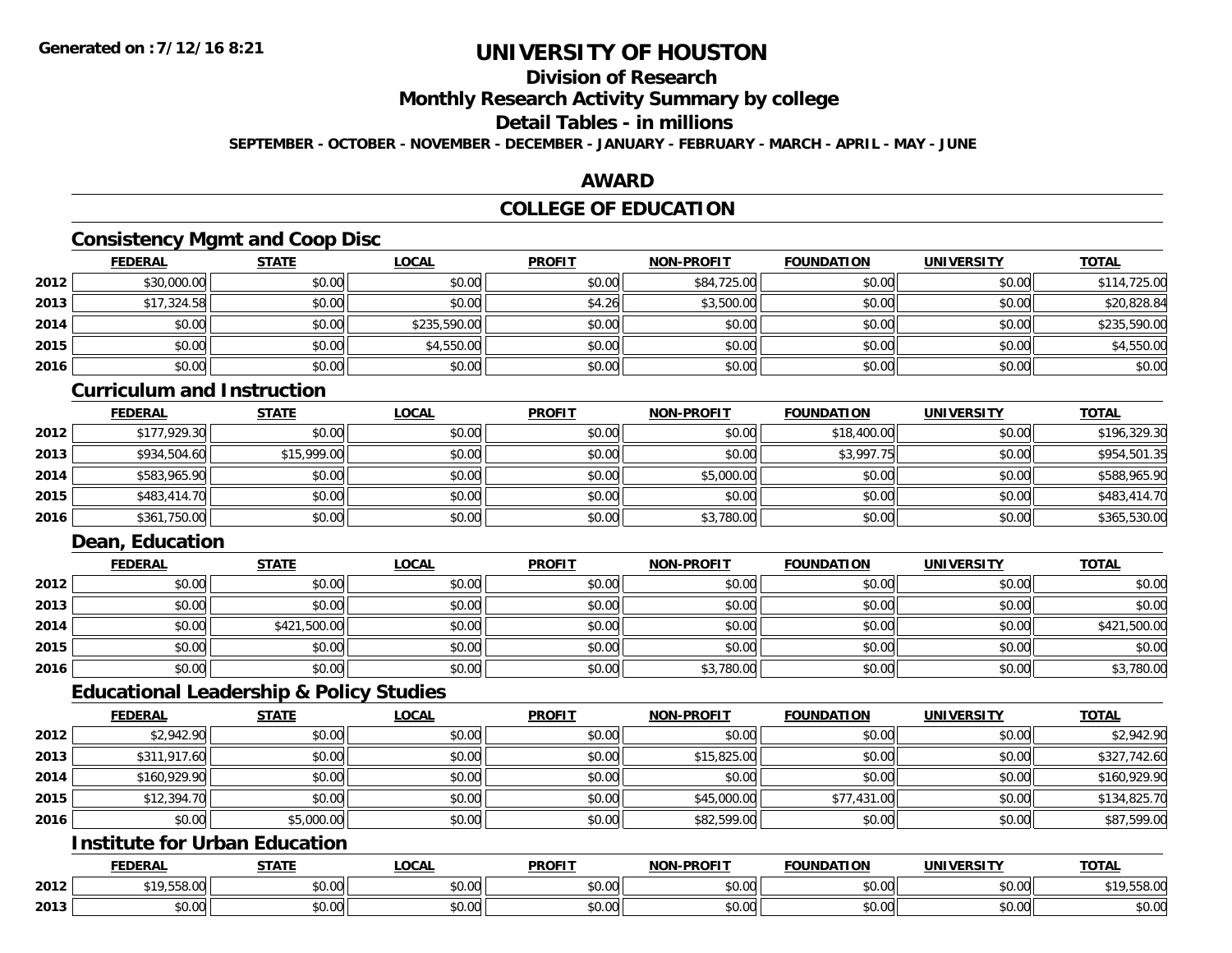# **Division of Research**

**Monthly Research Activity Summary by college**

#### **Detail Tables - in millions**

**SEPTEMBER - OCTOBER - NOVEMBER - DECEMBER - JANUARY - FEBRUARY - MARCH - APRIL - MAY - JUNE**

### **AWARD**

# **COLLEGE OF EDUCATION**

|              | <b>Institute for Urban Education</b>         |                |              |               |                   |                   |                   |                 |
|--------------|----------------------------------------------|----------------|--------------|---------------|-------------------|-------------------|-------------------|-----------------|
|              | <b>FEDERAL</b>                               | <b>STATE</b>   | <b>LOCAL</b> | <b>PROFIT</b> | <b>NON-PROFIT</b> | <b>FOUNDATION</b> | <b>UNIVERSITY</b> | <b>TOTAL</b>    |
| 2014         | \$0.00                                       | \$0.00         | \$0.00       | \$0.00        | \$0.00            | \$0.00            | \$0.00            | \$0.00          |
|              | Psychological, Health, and Learning Sciences |                |              |               |                   |                   |                   |                 |
|              | <b>FEDERAL</b>                               | <b>STATE</b>   | <b>LOCAL</b> | <b>PROFIT</b> | <b>NON-PROFIT</b> | <b>FOUNDATION</b> | <b>UNIVERSITY</b> | <b>TOTAL</b>    |
| 2012         | \$314,655.90                                 | \$17,595.00    | \$0.00       | \$0.00        | \$12,718.04       | \$0.00            | \$0.00            | \$344,968.94    |
| 2013         | \$498,782.50                                 | \$134,767.00   | \$0.00       | \$0.00        | \$33,470.00       | \$0.00            | \$23,378.00       | \$690,397.50    |
| 2014         | \$1,126,967.95                               | \$190,300.00   | \$0.00       | \$0.00        | \$44,723.53       | \$0.00            | \$0.00            | \$1,361,991.48  |
| 2015         | \$741,614.00                                 | \$139,767.00   | \$0.00       | \$0.00        | \$64,443.00       | \$0.00            | \$0.00            | \$945,824.00    |
| 2016         | \$952,227.75                                 | \$216,276.00   | \$0.00       | \$0.00        | \$173,759.00      | \$0.00            | \$0.00            | \$1,342,262.75  |
|              | <b>UH Charter School</b>                     |                |              |               |                   |                   |                   |                 |
|              | <b>FEDERAL</b>                               | <u>STATE</u>   | <b>LOCAL</b> | <b>PROFIT</b> | <b>NON-PROFIT</b> | <b>FOUNDATION</b> | <b>UNIVERSITY</b> | <b>TOTAL</b>    |
| 2012         | \$22,932.00                                  | \$1,001,765.01 | \$0.00       | \$0.00        | \$0.00            | \$0.00            | \$0.00            | \$1,024,697.01  |
| 2013         | \$3,084.60                                   | \$986,335.61   | \$0.00       | \$0.00        | \$0.00            | \$0.00            | \$0.00            | \$989,420.21    |
| 2014         | \$34,062.00                                  | \$1,029,233.00 | \$0.00       | \$0.00        | \$0.00            | \$0.00            | \$0.00            | \$1,063,295.00  |
| 2015         | \$24,124.00                                  | \$1,058,129.92 | \$0.00       | \$0.00        | \$0.00            | \$0.00            | \$0.00            | \$1,082,253.92  |
| 2016         | \$21,017.00                                  | \$1,110,231.00 | \$0.00       | \$0.00        | \$0.00            | \$0.00            | \$0.00            | \$1,131,248.00  |
| <b>Total</b> | \$6,836,099.88                               | \$6,326,898.54 | \$240,140.00 | \$4.26        | \$573,322.57      | \$99,828.75       | \$23,378.00       | \$14,099,672.00 |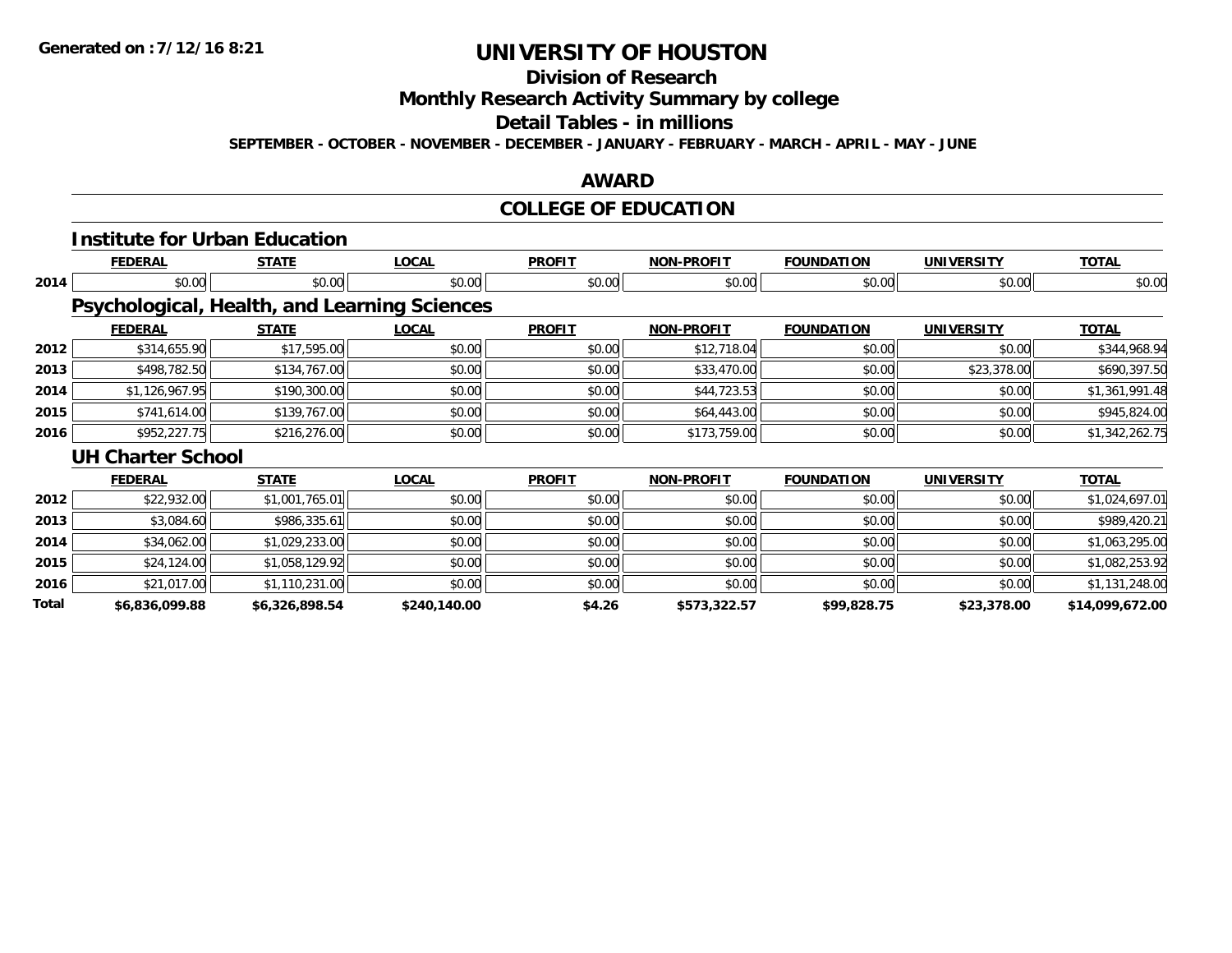## **Division of Research**

### **Monthly Research Activity Summary by college**

#### **Detail Tables - in millions**

**SEPTEMBER - OCTOBER - NOVEMBER - DECEMBER - JANUARY - FEBRUARY - MARCH - APRIL - MAY - JUNE**

### **AWARD**

#### **COLLEGE OF LIBERAL ARTS AND SOCIAL SCIENCES**

|      | <b>African-American Studies</b>  |              |              |               |                   |                   |                   |              |
|------|----------------------------------|--------------|--------------|---------------|-------------------|-------------------|-------------------|--------------|
|      | <b>FEDERAL</b>                   | <b>STATE</b> | <b>LOCAL</b> | <b>PROFIT</b> | <b>NON-PROFIT</b> | <b>FOUNDATION</b> | <b>UNIVERSITY</b> | <b>TOTAL</b> |
| 2014 | \$1,500.00                       | \$0.00       | \$0.00       | \$0.00        | \$4,000.00        | \$0.00            | \$0.00            | \$5,500.00   |
|      | Art                              |              |              |               |                   |                   |                   |              |
|      | <b>FEDERAL</b>                   | <b>STATE</b> | <b>LOCAL</b> | <b>PROFIT</b> | <b>NON-PROFIT</b> | <b>FOUNDATION</b> | <b>UNIVERSITY</b> | <b>TOTAL</b> |
| 2012 | \$14,979.30                      | \$0.00       | \$0.00       | \$0.00        | \$0.00            | \$0.00            | \$0.00            | \$14,979.30  |
| 2014 | \$1,400.00                       | \$0.00       | \$0.00       | \$0.00        | \$0.00            | \$0.00            | \$0.00            | \$1,400.00   |
|      | <b>Arte Publico Press</b>        |              |              |               |                   |                   |                   |              |
|      | <b>FEDERAL</b>                   | <b>STATE</b> | <b>LOCAL</b> | <b>PROFIT</b> | <b>NON-PROFIT</b> | <b>FOUNDATION</b> | <b>UNIVERSITY</b> | <b>TOTAL</b> |
| 2012 | \$6,000.00                       | \$2,250.00   | \$0.00       | \$0.00        | \$39,100.00       | \$0.00            | \$0.00            | \$47,350.00  |
| 2013 | \$0.00                           | \$0.00       | \$0.00       | \$0.00        | \$33,200.00       | \$150,000.00      | \$0.00            | \$183,200.00 |
| 2014 | \$0.00                           | \$10,000.00  | \$0.00       | \$0.00        | \$80,074.00       | \$75,000.00       | \$0.00            | \$165,074.00 |
| 2015 | \$40,000.00                      | \$8,500.00   | \$0.00       | \$0.00        | \$0.00            | \$0.00            | \$0.00            | \$48,500.00  |
| 2016 | \$35,000.00                      | \$11,500.00  | \$0.00       | \$0.00        | \$67,867.00       | \$0.00            | \$0.00            | \$114,367.00 |
|      | <b>Blaffer Gallery</b>           |              |              |               |                   |                   |                   |              |
|      | <b>FEDERAL</b>                   | <b>STATE</b> | <b>LOCAL</b> | <b>PROFIT</b> | <b>NON-PROFIT</b> | <b>FOUNDATION</b> | <b>UNIVERSITY</b> | <b>TOTAL</b> |
| 2012 | \$20,000.00                      | \$5,132.00   | \$0.00       | \$0.00        | \$50,800.00       | \$0.00            | \$0.00            | \$75,932.00  |
| 2013 | \$1,500.00                       | \$5,132.00   | \$0.00       | \$0.00        | \$0.00            | \$0.00            | \$0.00            | \$6,632.00   |
| 2014 | \$0.00                           | \$14,000.00  | \$0.00       | \$0.00        | \$38,287.00       | \$0.00            | \$0.00            | \$52,287.00  |
| 2015 | \$25,000.00                      | \$18,000.00  | \$0.00       | \$0.00        | \$0.00            | \$0.00            | \$0.00            | \$43,000.00  |
| 2016 | \$0.00                           | \$0.00       | \$0.00       | \$0.00        | \$47,997.00       | \$0.00            | \$0.00            | \$47,997.00  |
|      | <b>Center for Public History</b> |              |              |               |                   |                   |                   |              |
|      | <b>FEDERAL</b>                   | <b>STATE</b> | <b>LOCAL</b> | <b>PROFIT</b> | <b>NON-PROFIT</b> | <b>FOUNDATION</b> | <b>UNIVERSITY</b> | <b>TOTAL</b> |
| 2012 | \$100,000.00                     | \$0.00       | \$0.00       | \$0.00        | \$0.00            | \$0.00            | \$0.00            | \$100,000.00 |
|      | Communication                    |              |              |               |                   |                   |                   |              |
|      | <b>FEDERAL</b>                   | <b>STATE</b> | <b>LOCAL</b> | <b>PROFIT</b> | <b>NON-PROFIT</b> | <b>FOUNDATION</b> | <b>UNIVERSITY</b> | <b>TOTAL</b> |
| 2012 | \$0.00                           | \$0.00       | \$0.00       | \$0.00        | \$0.00            | \$0.00            | \$0.00            | \$0.00       |
| 2013 | \$0.00                           | \$0.00       | \$0.00       | \$0.00        | \$9,800.00        | \$0.00            | \$0.00            | \$9,800.00   |
| 2014 | \$0.00                           | \$115,000.00 | \$0.00       | \$0.00        | \$1,500.00        | \$0.00            | \$6,000.00        | \$122,500.00 |
| 2015 | \$0.00                           | \$0.00       | \$0.00       | \$0.00        | \$0.00            | \$10,000.00       | \$1,200.40        | \$11,200.40  |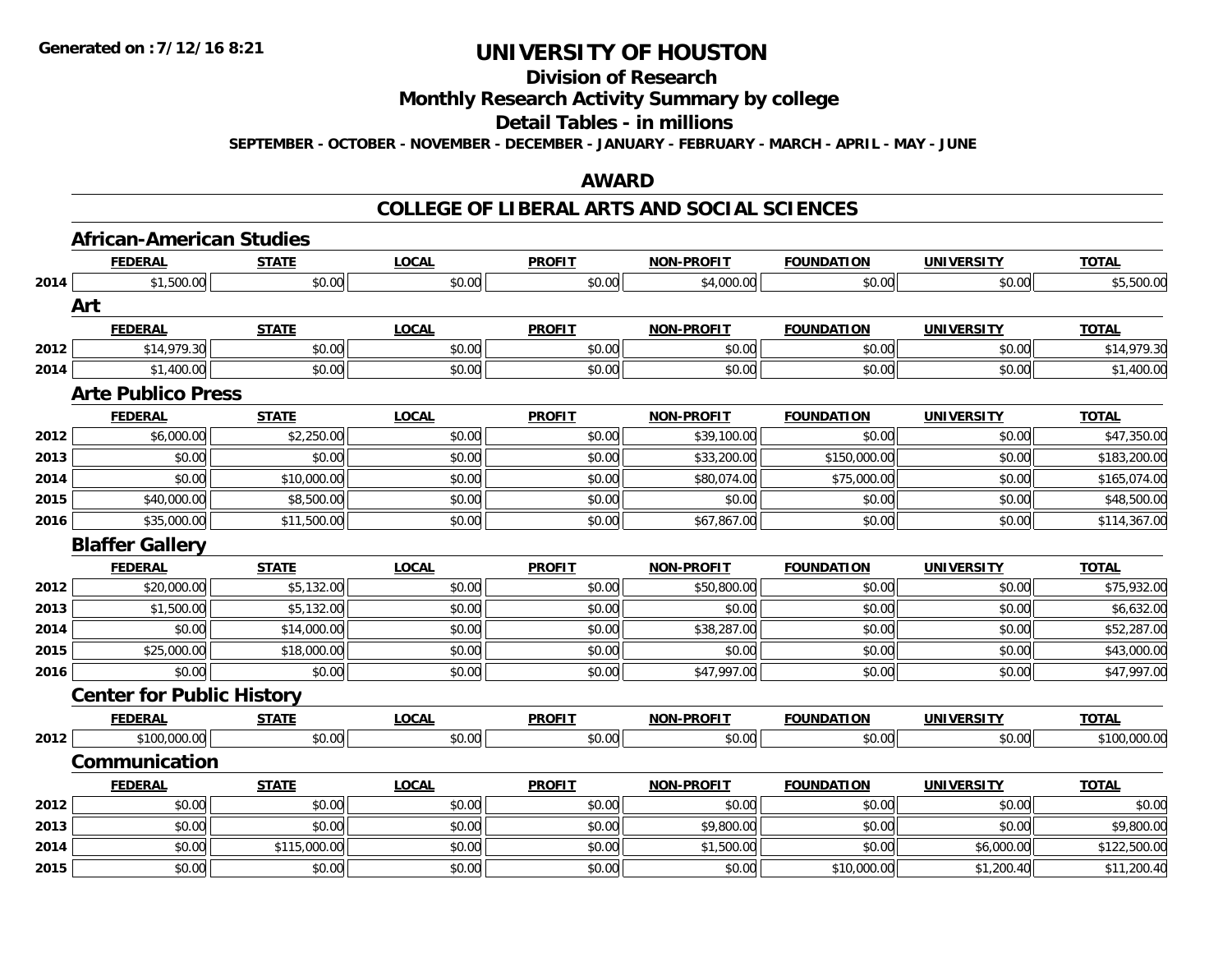# **Division of Research**

### **Monthly Research Activity Summary by college**

#### **Detail Tables - in millions**

**SEPTEMBER - OCTOBER - NOVEMBER - DECEMBER - JANUARY - FEBRUARY - MARCH - APRIL - MAY - JUNE**

### **AWARD**

# **COLLEGE OF LIBERAL ARTS AND SOCIAL SCIENCES**

# **Communication Sciences and Disorders**

|      | <b>FEDERAL</b> | <b>STATE</b> | <b>LOCAL</b> | <b>PROFIT</b> | <b>NON-PROFIT</b> | <b>FOUNDATION</b> | <b>UNIVERSITY</b> | <b>TOTAL</b> |
|------|----------------|--------------|--------------|---------------|-------------------|-------------------|-------------------|--------------|
| 2012 | \$2,942.90     | \$0.00       | \$0.00       | \$0.00        | \$233,712.00      | \$0.00            | \$0.00            | \$236,654.90 |
| 2013 | \$2,409.00     | \$0.00       | \$0.00       | \$0.00        | \$54,922.00       | \$10,000.00       | \$0.00            | \$67,331.00  |
| 2014 | \$1,269.75     | \$0.00       | \$0.00       | \$0.00        | \$224,419.98      | \$1,880.00        | \$0.00            | \$227,569.73 |
| 2015 | \$1,311.75     | \$0.00       | \$0.00       | \$0.00        | \$47,911.00       | \$0.00            | \$0.00            | \$49,222.75  |
| 2016 | \$0.00         | \$0.00       | \$0.00       | \$0.00        | \$8,620.00        | \$0.00            | \$0.00            | \$8,620.00   |

# **Cynthia Woods Mitchell Center for the Arts**

|      | <u>FEDERAL</u> | <b>STATE</b> | <u>LOCAL</u> | <b>PROFIT</b> | <b>NON-PROFIT</b> | <b>FOUNDATION</b> | <b>UNIVERSITY</b> | <b>TOTAL</b> |
|------|----------------|--------------|--------------|---------------|-------------------|-------------------|-------------------|--------------|
| 2013 | \$0.00         | \$6,000.00   | \$0.00       | \$0.00        | \$0.00            | \$0.00            | \$0.00            | \$6,000.00   |
| 2014 | \$0.00         | \$12,500.00  | \$0.00       | \$5,000.00    | \$6,504.19        | \$16,400.00       | \$0.00            | \$40,404.19  |
| 2015 | \$0.00         | \$8,000.00   | \$0.00       | \$0.00        | \$0.00            | \$10,000.00       | \$0.00            | \$18,000.00  |
| 2016 | \$35,000.00    | \$0.00       | \$0.00       | \$22,000.00   | \$0.00            | \$0.00            | \$0.00            | \$57,000.00  |

## **Dean, Liberal Arts and Social Sciences**

|      | <u>FEDERAL</u> | <b>STATE</b> | <u>LOCAL</u> | <b>PROFIT</b> | <b>NON-PROFIT</b> | <b>FOUNDATION</b> | <b>UNIVERSITY</b> | <u>TOTAL</u> |
|------|----------------|--------------|--------------|---------------|-------------------|-------------------|-------------------|--------------|
| 2012 | \$0.00         | \$0.00       | \$0.00       | \$0.00        | \$0.00            | \$0.00            | \$0.00            | \$0.00       |
| 2013 | \$0.00         | \$0.00       | \$0.00       | \$0.00        | \$0.00            | \$0.00            | \$0.00            | \$0.00       |
| 2014 | \$0.00         | .180.001.00  | \$0.00       | \$0.00        | \$0.00            | \$0.00            | \$0.00            | 1,180,001.00 |
| 2015 | \$0.00         | \$0.00       | \$0.00       | \$0.00        | \$0.00            | \$0.00            | \$0.00            | \$0.00       |

#### **Economics**

|      | <b>FEDERAL</b> | <b>STATE</b> | <b>LOCAL</b> | <b>PROFIT</b> | <b>NON-PROFIT</b> | <b>FOUNDATION</b> | <b>UNIVERSITY</b> | <b>TOTAL</b> |
|------|----------------|--------------|--------------|---------------|-------------------|-------------------|-------------------|--------------|
| 2012 | \$0.00         | \$0.00       | \$0.00       | \$0.00        | \$0.00            | \$38,500.00       | \$0.00            | \$38,500.00  |
| 2013 | \$144,046.00   | \$0.00       | \$0.00       | \$0.00        | \$0.00            | \$30,000.00       | \$0.00            | \$174,046.00 |
| 2014 | \$24,995.00    | \$0.00       | \$0.00       | \$0.00        | \$0.00            | \$18,354.00       | \$0.00            | \$43,349.00  |
| 2015 | \$0.00         | \$0.00       | \$0.00       | \$0.00        | \$15,000.00       | \$18,009.00       | \$0.00            | \$33,009.00  |
| 2016 | \$0.00         | \$0.00       | \$0.00       | \$0.00        | \$0.00            | \$5,000.00        | \$0.00            | \$5,000.00   |

#### **English**

|      | <b>FEDERAL</b> | <b>STATE</b> | <u>LOCAL</u> | <b>PROFIT</b> | <b>NON-PROFIT</b> | <b>FOUNDATION</b> | <b>UNIVERSITY</b> | <b>TOTAL</b> |
|------|----------------|--------------|--------------|---------------|-------------------|-------------------|-------------------|--------------|
| 2012 | \$49,955.00    | \$0.00       | \$0.00       | \$0.00        | \$0.00            | \$0.00            | \$0.00            | \$49,955.00  |
| 2013 | \$0.00         | \$0.00       | \$0.00       | \$0.00        | \$0.00            | \$0.00            | \$0.00            | \$0.00       |
| 2014 | \$0.00         | \$0.00       | \$0.00       | \$0.00        | \$0.00            | \$0.00            | \$0.00            | \$0.00       |
| 2015 | \$1,000.00     | \$0.00       | \$0.00       | \$0.00        | \$0.00            | \$0.00            | \$0.00            | \$1,000.00   |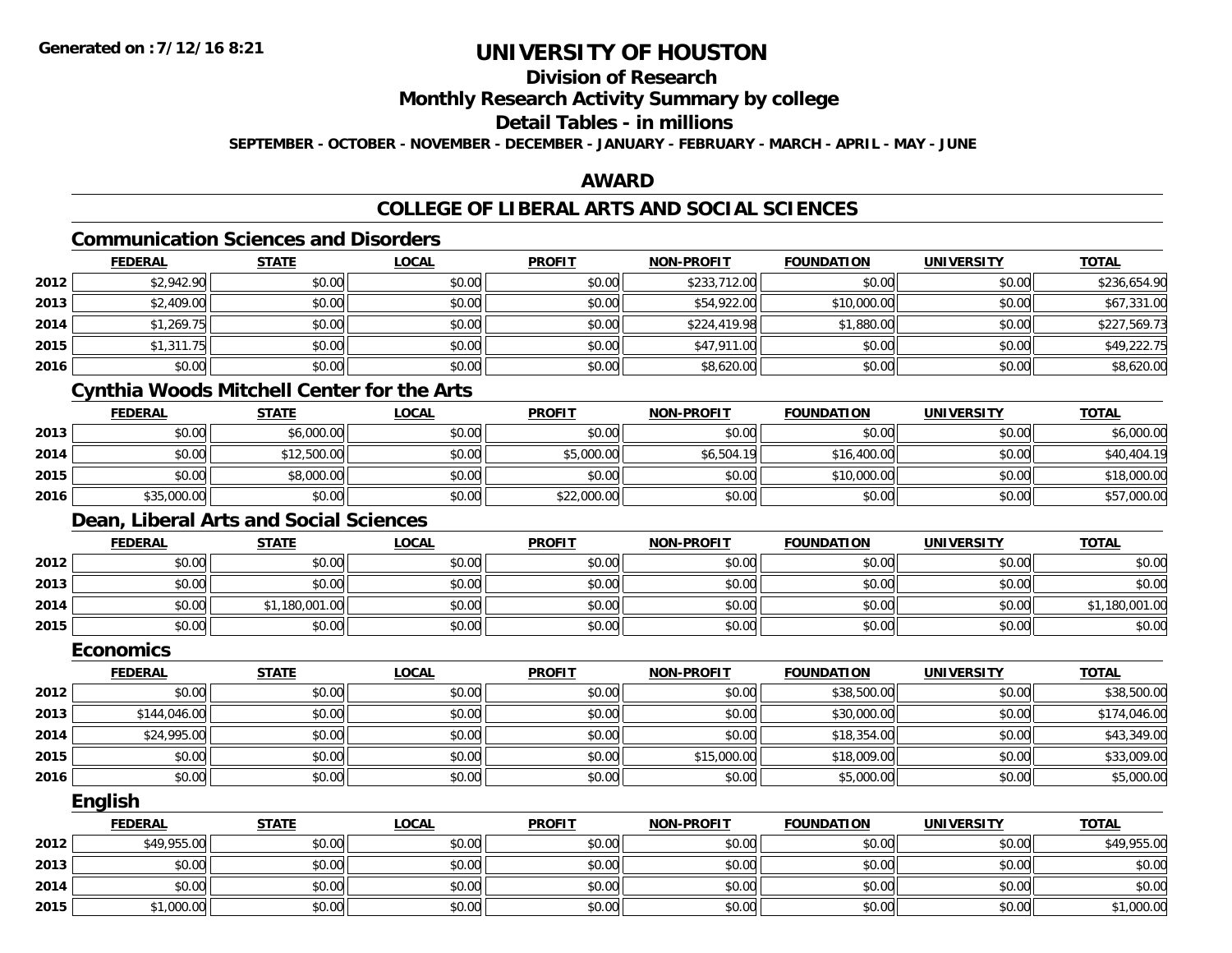# **Division of Research**

**Monthly Research Activity Summary by college**

### **Detail Tables - in millions**

**SEPTEMBER - OCTOBER - NOVEMBER - DECEMBER - JANUARY - FEBRUARY - MARCH - APRIL - MAY - JUNE**

### **AWARD**

### **COLLEGE OF LIBERAL ARTS AND SOCIAL SCIENCES**

# **Health and Human Performance**

|      | <b>FEDERAL</b>                        | <b>STATE</b> | <b>LOCAL</b> | <b>PROFIT</b> | <b>NON-PROFIT</b> | <b>FOUNDATION</b> | <b>UNIVERSITY</b> | <b>TOTAL</b>   |
|------|---------------------------------------|--------------|--------------|---------------|-------------------|-------------------|-------------------|----------------|
| 2012 | \$1,740,513.26                        | \$0.00       | \$0.00       | \$543,469.00  | \$0.00            | \$0.00            | \$0.00            | \$2,283,982.26 |
| 2013 | \$2,403,136.77                        | \$0.00       | \$0.00       | \$6,759.60    | \$0.00            | \$38,628.00       | \$0.00            | \$2,448,524.37 |
| 2014 | \$2,259,498.50                        | \$0.00       | \$0.00       | \$0.00        | \$0.00            | \$50,000.00       | \$0.00            | \$2,309,498.50 |
| 2015 | \$2,596,500.72                        | \$0.00       | \$0.00       | \$465,000.00  | \$59,984.64       | \$24,000.00       | \$5,000.00        | \$3,150,485.36 |
| 2016 | \$1,386,253.49                        | \$0.00       | \$0.00       | \$21,500.00   | \$38,088.05       | \$135,908.00      | \$0.00            | \$1,581,749.54 |
|      | <b>Hispanic Studies</b>               |              |              |               |                   |                   |                   |                |
|      | <b>FEDERAL</b>                        | <b>STATE</b> | <b>LOCAL</b> | <b>PROFIT</b> | <b>NON-PROFIT</b> | <b>FOUNDATION</b> | <b>UNIVERSITY</b> | <b>TOTAL</b>   |
| 2012 | \$0.00                                | \$0.00       | \$0.00       | \$0.00        | \$0.00            | \$55,200.00       | \$0.00            | \$55,200.00    |
| 2013 | \$0.00                                | \$0.00       | \$0.00       | \$0.00        | \$0.00            | \$11,993.25       | \$0.00            | \$11,993.25    |
| 2014 | \$0.00                                | \$0.00       | \$0.00       | \$0.00        | \$0.00            | \$0.00            | \$0.00            | \$0.00         |
| 2015 | \$0.00                                | \$0.00       | \$0.00       | \$0.00        | \$0.00            | \$0.00            | \$0.00            | \$0.00         |
|      | <b>History</b>                        |              |              |               |                   |                   |                   |                |
|      | <b>FEDERAL</b>                        | <b>STATE</b> | <b>LOCAL</b> | <b>PROFIT</b> | <b>NON-PROFIT</b> | <b>FOUNDATION</b> | <b>UNIVERSITY</b> | <b>TOTAL</b>   |
| 2012 | \$0.00                                | \$0.00       | \$0.00       | \$16,965.60   | \$0.00            | \$0.00            | \$0.00            | \$16,965.60    |
| 2013 | \$0.00                                | \$0.00       | \$0.00       | \$73,662.21   | \$0.00            | \$0.00            | \$0.00            | \$73,662.21    |
| 2014 | \$100,000.00                          | \$0.00       | \$0.00       | \$78,388.66   | \$0.00            | \$0.00            | \$0.00            | \$178,388.66   |
| 2015 | \$0.00                                | \$0.00       | \$0.00       | \$65,586.00   | \$0.00            | \$0.00            | \$0.00            | \$65,586.00    |
| 2016 | \$0.00                                | \$0.00       | \$0.00       | \$104,256.66  | \$0.00            | \$0.00            | \$0.00            | \$104,256.66   |
|      | <b>Hobby Center for Public Policy</b> |              |              |               |                   |                   |                   |                |
|      | <b>FEDERAL</b>                        | <b>STATE</b> | <b>LOCAL</b> | <b>PROFIT</b> | <b>NON-PROFIT</b> | <b>FOUNDATION</b> | <b>UNIVERSITY</b> | <b>TOTAL</b>   |
| 2014 | \$0.00                                | \$19,298.00  | \$0.00       | \$0.00        | \$0.00            | \$6,000.00        | \$0.00            | \$25,298.00    |
| 2015 | \$164,250.00                          | \$0.00       | \$0.00       | \$0.00        | \$0.00            | \$0.00            | \$0.00            | \$164,250.00   |
|      | <b>Modern/Classical Languages</b>     |              |              |               |                   |                   |                   |                |
|      | <b>FEDERAL</b>                        | <b>STATE</b> | <b>LOCAL</b> | <b>PROFIT</b> | <b>NON-PROFIT</b> | <b>FOUNDATION</b> | <b>UNIVERSITY</b> | <b>TOTAL</b>   |
| 2013 | \$276,115.00                          | \$0.00       | \$0.00       | \$0.00        | \$0.00            | \$0.00            | \$0.00            | \$276,115.00   |
| 2015 | \$89,835.00                           | \$0.00       | \$0.00       | \$0.00        | \$0.00            | \$0.00            | \$0.00            | \$89,835.00    |
|      | <b>Philosophy</b>                     |              |              |               |                   |                   |                   |                |
|      | <b>FEDERAL</b>                        | <b>STATE</b> | <b>LOCAL</b> | <b>PROFIT</b> | <b>NON-PROFIT</b> | <b>FOUNDATION</b> | <b>UNIVERSITY</b> | <b>TOTAL</b>   |
| 2012 | \$29,932.50                           | \$0.00       | \$0.00       | \$0.00        | \$0.00            | \$0.00            | \$0.00            | \$29,932.50    |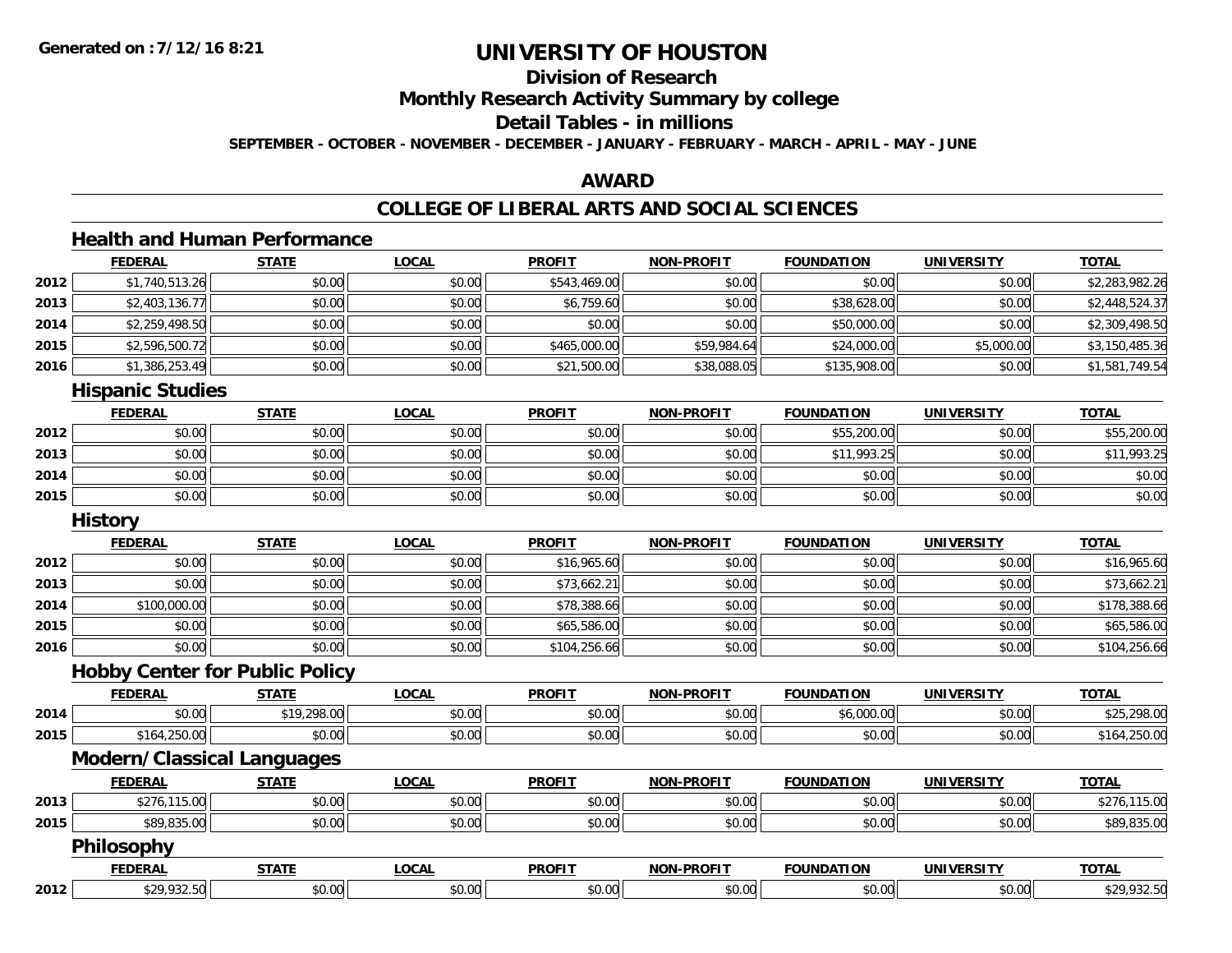# **Division of Research**

**Monthly Research Activity Summary by college**

### **Detail Tables - in millions**

**SEPTEMBER - OCTOBER - NOVEMBER - DECEMBER - JANUARY - FEBRUARY - MARCH - APRIL - MAY - JUNE**

### **AWARD**

# **COLLEGE OF LIBERAL ARTS AND SOCIAL SCIENCES**

|              | <b>Political Science</b> |                |              |                |                   |                   |                   |                 |
|--------------|--------------------------|----------------|--------------|----------------|-------------------|-------------------|-------------------|-----------------|
|              | <b>FEDERAL</b>           | <b>STATE</b>   | <b>LOCAL</b> | <b>PROFIT</b>  | <b>NON-PROFIT</b> | <b>FOUNDATION</b> | <b>UNIVERSITY</b> | <b>TOTAL</b>    |
| 2012         | \$0.00                   | \$0.00         | \$0.00       | \$0.00         | \$0.00            | \$0.00            | \$0.00            | \$0.00          |
| 2013         | \$0.00                   | \$0.00         | \$0.00       | \$0.00         | \$0.00            | \$0.00            | \$0.00            | \$0.00          |
| 2014         | \$0.00                   | \$0.00         | \$0.00       | \$0.00         | \$0.00            | \$0.00            | \$0.00            | \$0.00          |
| 2016         | \$0.00                   | \$0.00         | \$0.00       | \$0.00         | \$30,046.00       | \$0.00            | \$0.00            | \$30,046.00     |
|              | <b>Psychology</b>        |                |              |                |                   |                   |                   |                 |
|              | <b>FEDERAL</b>           | <b>STATE</b>   | <b>LOCAL</b> | <b>PROFIT</b>  | <b>NON-PROFIT</b> | <b>FOUNDATION</b> | <b>UNIVERSITY</b> | <b>TOTAL</b>    |
| 2012         | \$5,061,152.84           | \$61,089.16    | \$0.00       | \$38,168.00    | \$304,641.00      | \$114,465.00      | \$36,531.00       | \$5,616,047.00  |
| 2013         | \$3,487,495.83           | \$17,656.00    | \$0.00       | \$75,255.00    | \$185,551.48      | \$61,218.00       | \$0.00            | \$3,827,176.31  |
| 2014         | \$4,419,647.60           | \$102,892.25   | \$0.00       | \$86,123.92    | \$419,518.72      | \$0.00            | \$23,691.00       | \$5,051,873.49  |
| 2015         | \$3,798,607.27           | \$305,483.75   | \$0.00       | \$40,927.96    | \$101,898.92      | \$0.00            | \$23,898.00       | \$4,270,815.90  |
| 2016         | \$3,980,079.36           | \$79,465.00    | \$0.00       | \$1,021,812.04 | \$100,301.36      | \$1,500.00        | \$36,609.00       | \$5,219,766.75  |
|              | <b>School of Music</b>   |                |              |                |                   |                   |                   |                 |
|              | <b>FEDERAL</b>           | <b>STATE</b>   | <b>LOCAL</b> | <b>PROFIT</b>  | <b>NON-PROFIT</b> | <b>FOUNDATION</b> | <b>UNIVERSITY</b> | <b>TOTAL</b>    |
| 2012         | \$0.00                   | \$3,347.00     | \$0.00       | \$0.00         | \$0.00            | \$0.00            | \$0.00            | \$3,347.00      |
| 2013         | \$0.00                   | \$3,347.00     | \$0.00       | \$0.00         | \$0.00            | \$0.00            | \$0.00            | \$3,347.00      |
| 2014         | \$0.00                   | \$9,000.00     | \$0.00       | \$0.00         | \$4,955.19        | \$0.00            | \$0.00            | \$13,955.19     |
| 2015         | \$0.00                   | \$9,000.00     | \$0.00       | \$0.00         | \$0.00            | \$0.00            | \$0.00            | \$9,000.00      |
| 2016         | \$0.00                   | \$0.00         | \$0.00       | \$0.00         | \$10,000.00       | \$0.00            | \$0.00            | \$10,000.00     |
|              | Sociology                |                |              |                |                   |                   |                   |                 |
|              | <b>FEDERAL</b>           | <b>STATE</b>   | <b>LOCAL</b> | <b>PROFIT</b>  | <b>NON-PROFIT</b> | <b>FOUNDATION</b> | <b>UNIVERSITY</b> | <b>TOTAL</b>    |
| 2012         | \$54,502.40              | \$0.00         | \$0.00       | \$0.00         | \$0.00            | \$0.00            | \$0.00            | \$54,502.40     |
| 2013         | \$14,728.00              | \$0.00         | \$18,000.00  | \$0.00         | \$0.00            | \$0.00            | \$0.00            | \$32,728.00     |
| 2014         | \$0.00                   | \$0.00         | \$31,200.00  | \$0.00         | \$0.00            | \$0.00            | \$0.00            | \$31,200.00     |
| 2016         | \$9,429.00               | \$0.00         | \$0.00       | \$0.00         | \$0.00            | \$0.00            | \$0.00            | \$9,429.00      |
|              | <b>Theatre</b>           |                |              |                |                   |                   |                   |                 |
|              | <b>FEDERAL</b>           | <b>STATE</b>   | <b>LOCAL</b> | <b>PROFIT</b>  | <b>NON-PROFIT</b> | <b>FOUNDATION</b> | <b>UNIVERSITY</b> | <b>TOTAL</b>    |
| 2014         | \$0.00                   | \$0.00         | \$0.00       | \$0.00         | \$90,000.00       | \$0.00            | \$0.00            | \$90,000.00     |
| <b>Total</b> | \$32,379,986.23          | \$2,006,593.16 | \$49,200.00  | \$2,664,874.65 | \$2,308,699.53    | \$882,055.25      | \$132,929.40      | \$40,424,338.21 |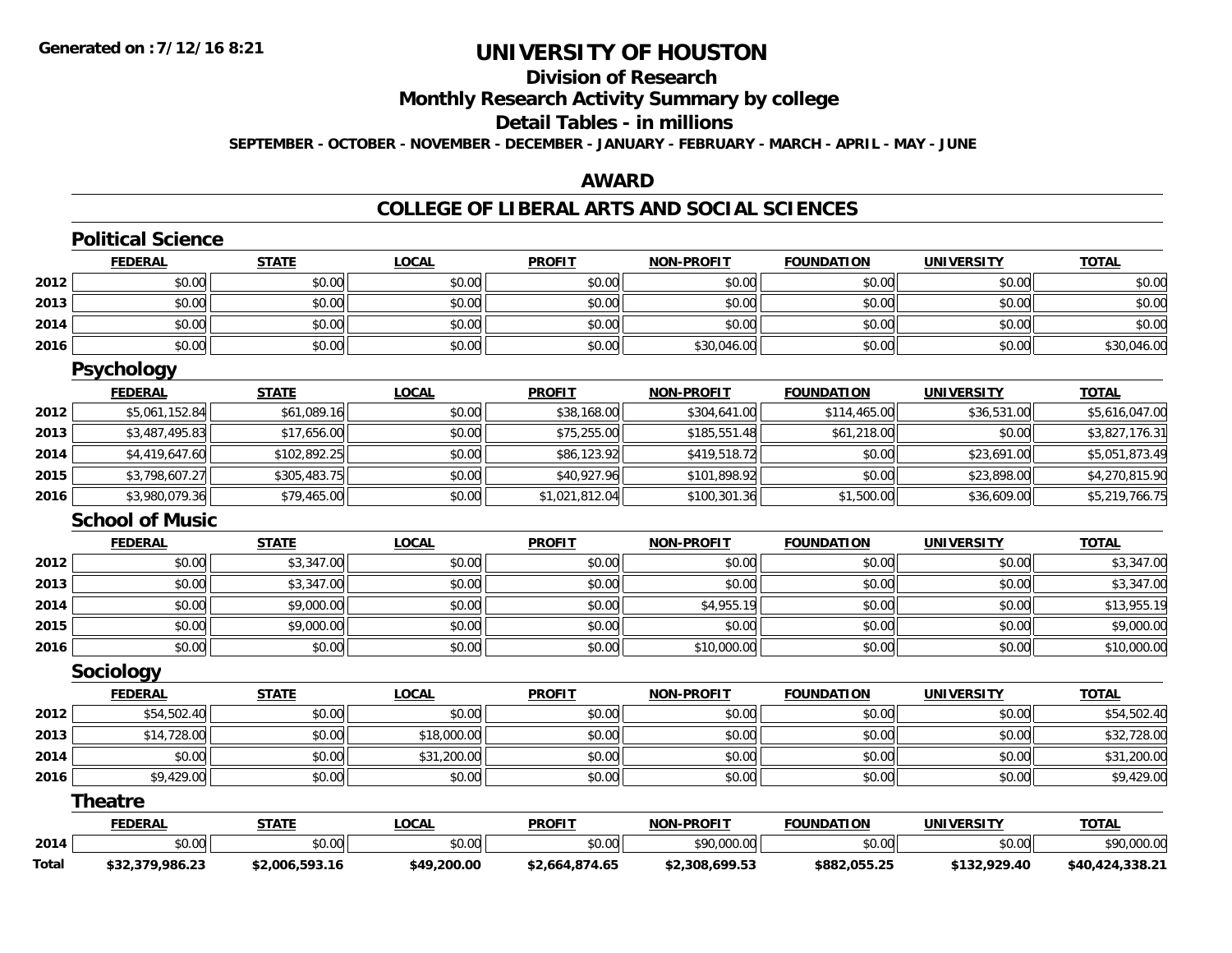# **Division of Research**

**Monthly Research Activity Summary by college**

#### **Detail Tables - in millions**

**SEPTEMBER - OCTOBER - NOVEMBER - DECEMBER - JANUARY - FEBRUARY - MARCH - APRIL - MAY - JUNE**

# **AWARD**

# **COLLEGE OF NATURAL SCIENCES AND MATHEMATICS**

# **Biology/Biochemistry**

|      | <b>FEDERAL</b> | <b>STATE</b>   | <u>LOCAL</u> | <b>PROFIT</b> | <b>NON-PROFIT</b> | <b>FOUNDATION</b> | <b>UNIVERSITY</b> | <b>TOTAL</b>   |
|------|----------------|----------------|--------------|---------------|-------------------|-------------------|-------------------|----------------|
| 2012 | \$2,434,194.76 | \$263,840.00   | \$0.00       | \$30,000.00   | \$336,830.75      | \$220,000.00      | \$0.00            | \$3,284,865.51 |
| 2013 | \$1,839,446.69 | \$267,414.00   | \$0.00       | \$533,413.00  | \$694,150.00      | \$120,000.00      | \$0.00            | \$3,454,423.69 |
| 2014 | \$2,137,186.70 | \$155,334.13   | \$0.00       | \$100,000.00  | \$444,510.00      | \$135,000.00      | \$0.00            | \$2,972,030.83 |
| 2015 | \$2,659,140.07 | \$21,473.50    | \$0.00       | \$50,000.00   | \$262,061.90      | \$388,416.48      | \$68,572.00       | \$3,449,663.95 |
| 2016 | \$3,004,239.06 | \$1,289,625.70 | \$0.00       | \$0.00        | \$331,431.00      | \$265,112.00      | \$0.00            | \$4,890,407.76 |

<u> 1980 - Johann Barbara, martxa amerikan bashkar (</u>

### **Center for Applied Geoscience Excellence**

|      | <b>FEDERAL</b> | <b>STATE</b> | <u>LOCAL</u>         | <b>PROFIT</b>          | <b>NON-PROFIT</b> | <b>FOUNDATION</b> | <b>UNIVERSITY</b> | <u>TOTAL</u> |
|------|----------------|--------------|----------------------|------------------------|-------------------|-------------------|-------------------|--------------|
| 2014 | \$0.00         | \$0.00       | 0000<br><b>DU.UU</b> | \$0.00<br><b>DU.UG</b> | \$0.00            | \$0.00            | \$0.00            | \$0.00       |
| 2015 | \$0.00         | \$0.00       | \$0.00               | \$0.00                 | \$0.00            | \$0.00            | \$0.00            | \$0.00       |
| 2016 | \$0.00         | \$0.00       | \$0.00               | \$0.00                 | \$0.00            | \$0.00            | \$0.00            | \$0.00       |

<u> 1980 - Johann Barn, fransk politik (d. 1980)</u>

# **Center for Nuclear Receptors and Cell Signaling**

|      | <b>FEDERAL</b> | <b>STATE</b>   | <u>LOCAL</u> | <b>PROFIT</b> | <b>NON-PROFIT</b> | <b>FOUNDATION</b> | <b>UNIVERSITY</b> | <b>TOTAL</b>   |
|------|----------------|----------------|--------------|---------------|-------------------|-------------------|-------------------|----------------|
| 2012 | \$763,614.00   | \$1,035,286.00 | \$0.00       | \$0.00        | \$20,000.00       | \$50,000.00       | \$0.00            | \$1,868,900.00 |
| 2013 | \$424,492.50   | \$0.00         | \$0.00       | \$140,000.00  | \$14,000.00       | \$100,000.00      | \$0.00            | \$678,492.50   |
| 2014 | \$244,596.00   | \$0.00         | \$0.00       | \$0.00        | \$15,000.00       | \$100,000.00      | \$0.00            | \$359,596.00   |
| 2015 | \$1,302,823.00 | \$1,582.50     | \$0.00       | \$0.00        | \$25,000.00       | \$100,000.00      | \$0.00            | \$1,429,405.50 |
| 2016 | \$1,269,173.48 | \$0.49         | \$0.00       | \$0.00        | \$60,000.00       | \$200,000.00      | \$0.00            | \$1,529,173.97 |

#### **Chemistry**

|      | <b>FEDERAL</b> | <b>STATE</b> | <u>LOCAL</u> | <b>PROFIT</b> | <b>NON-PROFIT</b> | <b>FOUNDATION</b> | <b>UNIVERSITY</b> | <b>TOTAL</b>   |
|------|----------------|--------------|--------------|---------------|-------------------|-------------------|-------------------|----------------|
| 2012 | \$2,306,835.48 | \$0.00       | \$0.00       | \$0.00        | \$30,000.00       | \$908,096.46      | \$0.00            | \$3,244,931.94 |
| 2013 | \$1,448,585.29 | \$0.00       | \$0.00       | \$0.00        | \$30,000.00       | \$1,366,039.62    | \$29,030.00       | \$2,873,654.91 |
| 2014 | \$2,246,407.50 | \$0.00       | \$0.00       | \$0.00        | \$0.00            | \$935,000.00      | \$0.00            | \$3,181,407.50 |
| 2015 | \$2,213,623.68 | \$117,500.00 | \$0.00       | \$32,606.00   | \$140,000.00      | \$1,040,000.00    | \$0.00            | \$3,543,729.68 |
| 2016 | \$1,828,847.38 | \$199,394.00 | \$0.00       | \$0.00        | \$100,000.00      | \$1,070,000.00    | \$0.00            | \$3,198,241.38 |

#### **Computer Science**

|      | <b>FEDERAL</b> | <u>STATE</u> | <u>LOCAL</u> | <b>PROFIT</b> | <b>NON-PROFIT</b> | <b>FOUNDATION</b> | UNIVERSITY  | <b>TOTAL</b>   |
|------|----------------|--------------|--------------|---------------|-------------------|-------------------|-------------|----------------|
| 2012 | \$2,364,313.88 | \$61,050.00  | \$0.00       | \$173,843.00  | \$9,000.00        | \$65,940.00       | \$25,000.00 | \$2,699,146.88 |
| 2013 | \$3,013,089.33 | \$0.00       | \$0.00       | \$262,775.00  | \$9,000.00        | \$0.00            | \$25,000.00 | \$3,309,864.33 |
| 2014 | \$1,710,794.20 | \$0.00       | \$0.00       | \$591,627.25  | \$120,000.00      | \$0.00            | \$25,000.00 | \$2,447,421.45 |
| 2015 | \$2,298,902.75 | \$36,815.00  | \$0.00       | \$340,198,00  | \$400,000.00      | \$15,312,00       | \$0.00      | \$3,091,227.75 |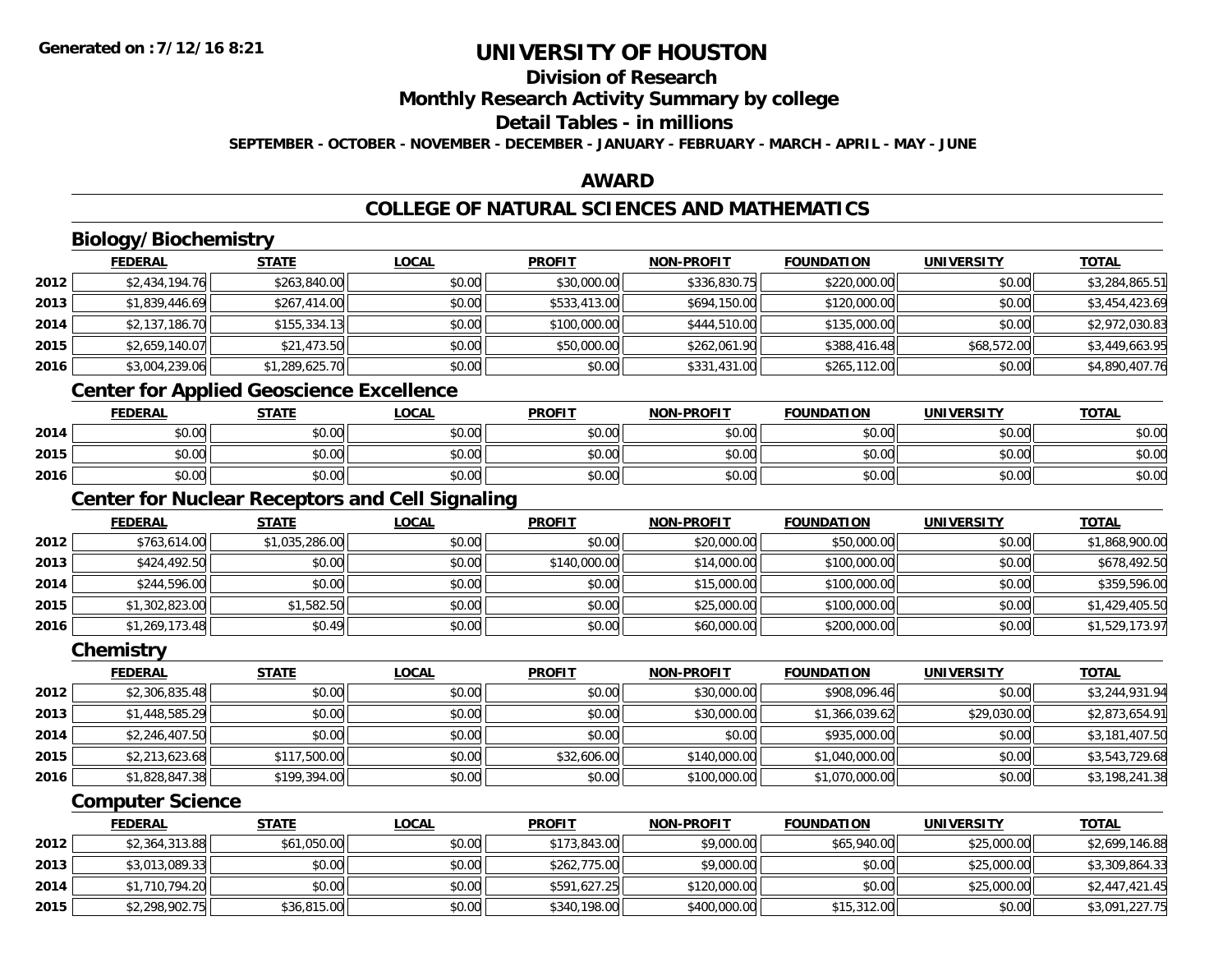#### **Division of Research**

### **Monthly Research Activity Summary by college**

#### **Detail Tables - in millions**

**SEPTEMBER - OCTOBER - NOVEMBER - DECEMBER - JANUARY - FEBRUARY - MARCH - APRIL - MAY - JUNE**

#### **AWARD**

#### **COLLEGE OF NATURAL SCIENCES AND MATHEMATICS**

|      | <b>Computer Science</b>                              |              |              |                |                   |                   |                   |                |
|------|------------------------------------------------------|--------------|--------------|----------------|-------------------|-------------------|-------------------|----------------|
|      | <b>FEDERAL</b>                                       | <b>STATE</b> | <b>LOCAL</b> | <b>PROFIT</b>  | <b>NON-PROFIT</b> | <b>FOUNDATION</b> | <b>UNIVERSITY</b> | <b>TOTAL</b>   |
| 2016 | \$3,243,290.62                                       | \$0.00       | \$0.00       | \$305,707.00   | \$130,000.00      | \$0.00            | \$0.00            | \$3,678,997.62 |
|      | <b>Dean, Natural Sciences and Mathematics</b>        |              |              |                |                   |                   |                   |                |
|      | <b>FEDERAL</b>                                       | <b>STATE</b> | <b>LOCAL</b> | <b>PROFIT</b>  | <b>NON-PROFIT</b> | <b>FOUNDATION</b> | <b>UNIVERSITY</b> | <b>TOTAL</b>   |
| 2012 | \$177,104.00                                         | \$0.00       | \$0.00       | \$0.00         | \$0.00            | \$0.00            | \$0.00            | \$177,104.00   |
| 2013 | \$113,412.00                                         | \$0.00       | \$0.00       | \$0.00         | \$0.00            | \$0.00            | \$0.00            | \$113,412.00   |
| 2014 | \$700,000.00                                         | \$887,187.50 | \$0.00       | \$0.00         | \$0.00            | \$0.00            | \$0.00            | \$1,587,187.50 |
| 2015 | \$79,439.00                                          | \$403,854.25 | \$0.00       | \$0.00         | \$45,000.00       | \$0.00            | \$0.00            | \$528,293.25   |
| 2016 | \$159,439.00                                         | \$5,000.00   | \$0.00       | \$10,000.00    | \$45,000.00       | \$0.00            | \$0.00            | \$219,439.00   |
|      | <b>Earth &amp; Atmospheric Sciences</b>              |              |              |                |                   |                   |                   |                |
|      | <b>FEDERAL</b>                                       | <b>STATE</b> | <b>LOCAL</b> | <b>PROFIT</b>  | <b>NON-PROFIT</b> | <b>FOUNDATION</b> | <b>UNIVERSITY</b> | <b>TOTAL</b>   |
| 2012 | \$880,715.00                                         | \$288,450.00 | \$0.00       | \$3,734,491.53 | \$262,752.00      | \$0.00            | \$0.00            | \$5,166,408.53 |
| 2013 | \$1,643,925.53                                       | \$569,854.00 | \$0.00       | \$2,536,357.65 | \$100,000.00      | \$145,695.36      | \$0.00            | \$4,995,832.54 |
| 2014 | \$591,460.81                                         | \$274,145.75 | \$0.00       | \$1,023,949.00 | \$325,275.00      | \$67,388.16       | \$0.00            | \$2,282,218.72 |
| 2015 | \$655,794.25                                         | \$221,717.00 | \$0.00       | \$1,594,617.00 | \$41,119.00       | \$0.00            | \$45,300.00       | \$2,558,547.25 |
| 2016 | \$1,056,910.00                                       | \$724,305.00 | \$0.00       | \$900,000.26   | \$249,757.00      | \$0.00            | \$67,800.00       | \$2,998,772.26 |
|      | <b>Institute for Climate and Atmospheric Science</b> |              |              |                |                   |                   |                   |                |
|      | <b>FEDERAL</b>                                       | <b>STATE</b> | <b>LOCAL</b> | <b>PROFIT</b>  | <b>NON-PROFIT</b> | <b>FOUNDATION</b> | <b>UNIVERSITY</b> | <b>TOTAL</b>   |
| 2012 | \$0.00                                               | \$0.00       | \$0.00       | \$0.00         | \$0.00            | \$0.00            | \$0.00            | \$0.00         |
| 2013 | \$0.00                                               | \$0.00       | \$0.00       | \$0.00         | \$0.00            | \$0.00            | \$0.00            | \$0.00         |
| 2014 | \$0.00                                               | \$0.00       | \$0.00       | \$0.00         | \$0.00            | \$0.00            | \$0.00            | \$0.00         |
| 2015 | \$0.00                                               | \$0.00       | \$0.00       | \$0.00         | \$0.00            | \$0.00            | \$0.00            | \$0.00         |
|      | <b>Institute for Nanoenergy</b>                      |              |              |                |                   |                   |                   |                |
|      | <b>FEDERAL</b>                                       | <b>STATE</b> | <b>LOCAL</b> | <b>PROFIT</b>  | <b>NON-PROFIT</b> | <b>FOUNDATION</b> | <b>UNIVERSITY</b> | <b>TOTAL</b>   |
| 2012 | \$0.00                                               | \$0.00       | \$0.00       | \$0.00         | \$0.00            | \$0.00            | \$0.00            | \$0.00         |
| 2013 | \$0.00                                               | \$0.00       | \$0.00       | \$0.00         | \$0.00            | \$0.00            | \$0.00            | \$0.00         |
| 2014 | \$0.00                                               | \$0.00       | \$0.00       | \$0.00         | \$0.00            | \$0.00            | \$0.00            | \$0.00         |
|      | <b>Mathematics</b>                                   |              |              |                |                   |                   |                   |                |
|      | <b>FEDERAL</b>                                       | <b>STATE</b> | <b>LOCAL</b> | <b>PROFIT</b>  | <b>NON-PROFIT</b> | <b>FOUNDATION</b> | <b>UNIVERSITY</b> | <b>TOTAL</b>   |
| 2012 | \$953,724.92                                         | \$147,407.00 | \$0.00       | \$210,000.00   | \$99,312.00       | \$80,000.00       | \$10,000.00       | \$1,500,443.92 |
| 2013 | \$1,159,697.32                                       | \$0.00       | \$0.00       | \$90,000.00    | \$0.00            | \$101,000.00      | \$0.00            | \$1,350,697.32 |
|      |                                                      |              |              |                |                   |                   |                   |                |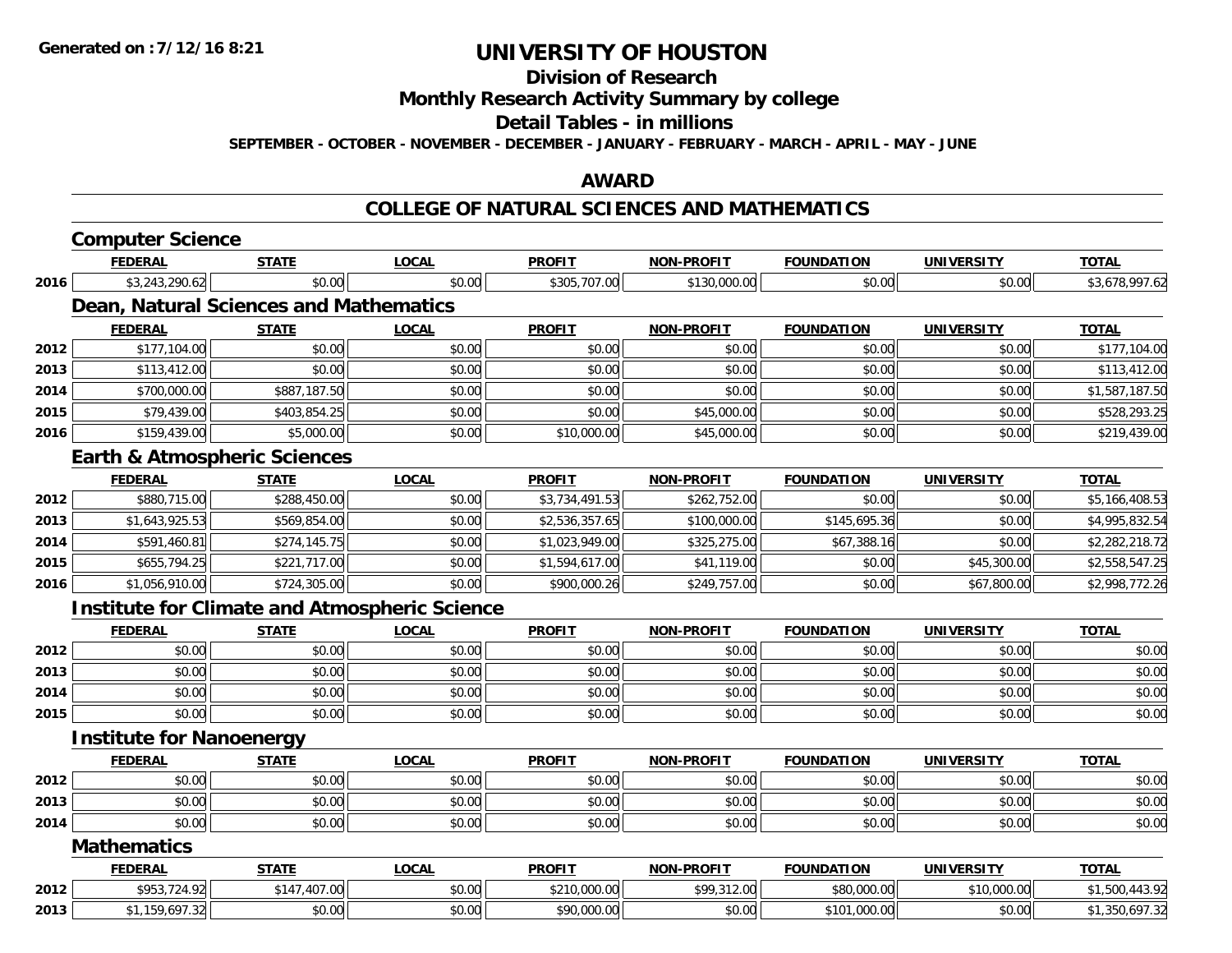#### **Division of Research**

**Monthly Research Activity Summary by college**

#### **Detail Tables - in millions**

**SEPTEMBER - OCTOBER - NOVEMBER - DECEMBER - JANUARY - FEBRUARY - MARCH - APRIL - MAY - JUNE**

#### **AWARD**

#### **COLLEGE OF NATURAL SCIENCES AND MATHEMATICS**

|       | <b>Mathematics</b> |                |              |                 |                   |                   |                   |                  |
|-------|--------------------|----------------|--------------|-----------------|-------------------|-------------------|-------------------|------------------|
|       | <b>FEDERAL</b>     | <b>STATE</b>   | <b>LOCAL</b> | <b>PROFIT</b>   | <b>NON-PROFIT</b> | <b>FOUNDATION</b> | <b>UNIVERSITY</b> | <b>TOTAL</b>     |
| 2014  | \$1,033,166.30     | \$0.00         | \$0.00       | \$120,000.00    | \$0.00            | \$87,024.29       | \$0.00            | \$1,240,190.59   |
| 2015  | \$1,031,473.00     | \$0.00         | \$0.00       | \$90,000.00     | \$50,500.00       | \$94,000.00       | \$0.00            | \$1,265,973.00   |
| 2016  | \$1,741,300.35     | \$0.00         | \$0.00       | \$62,000.00     | \$67,298.00       | \$71,000.00       | \$18,656.11       | \$1,960,254.46   |
|       | <b>Physics</b>     |                |              |                 |                   |                   |                   |                  |
|       | <b>FEDERAL</b>     | <b>STATE</b>   | <b>LOCAL</b> | <b>PROFIT</b>   | <b>NON-PROFIT</b> | <b>FOUNDATION</b> | <b>UNIVERSITY</b> | <b>TOTAL</b>     |
| 2012  | \$2,830,415.94     | \$0.00         | \$0.00       | \$4,635,107.00  | \$49,225.00       | \$210,000.00      | \$0.00            | \$7,724,747.94   |
| 2013  | \$4,348,295.88     | \$0.00         | \$0.00       | \$1,020,573.00  | \$107,264.56      | \$235,000.00      | \$0.00            | \$5,711,133.44   |
| 2014  | \$4,228,919.16     | \$30,117.66    | \$0.00       | \$612,000.00    | \$115,000.00      | \$235,000.00      | \$0.00            | \$5,221,036.82   |
| 2015  | \$3,523,512.00     | \$37,120.00    | \$0.00       | \$397,600.00    | \$62,516.00       | \$245,000.00      | \$0.00            | \$4,265,748.00   |
| 2016  | \$4,129,229.64     | \$37,120.00    | \$0.00       | \$149,700.00    | \$37,720.00       | \$245,000.00      | \$0.00            | \$4,598,769.64   |
| Total | \$69,791,530.48    | \$7,075,593.48 | \$0.00       | \$19,746,564.69 | \$4,828,722.21    | \$8,895,024.37    | \$314,358.11      | \$110,651,793.33 |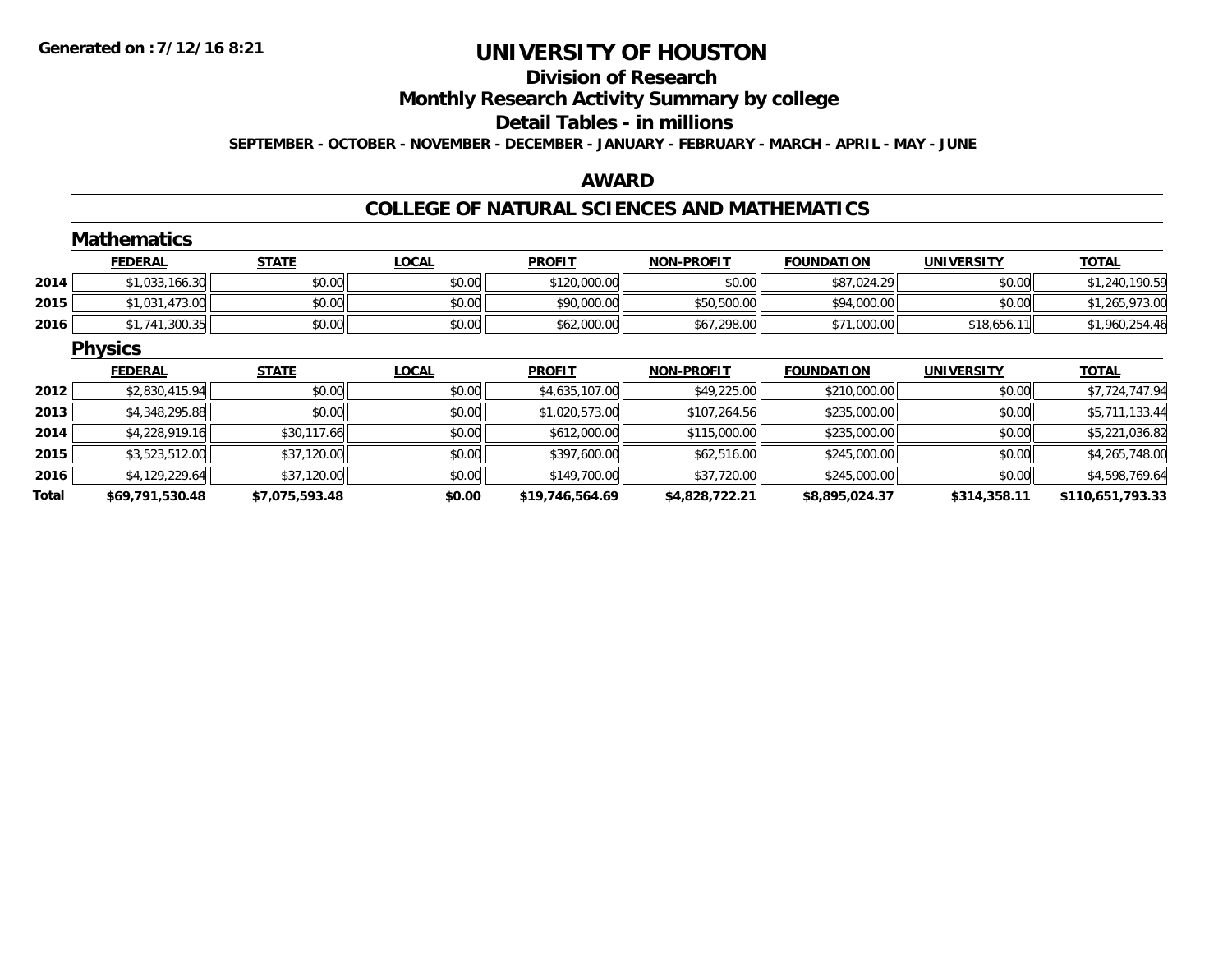# **Division of Research**

**Monthly Research Activity Summary by college**

#### **Detail Tables - in millions**

**SEPTEMBER - OCTOBER - NOVEMBER - DECEMBER - JANUARY - FEBRUARY - MARCH - APRIL - MAY - JUNE**

### **AWARD**

#### **COLLEGE OF OPTOMETRY**

# **Optometry Vision Sciences**

|       | <b>FEDERAL</b>  | <b>STATE</b>   | LOCAL  | <b>PROFIT</b>  | <b>NON-PROFIT</b> | <b>FOUNDATION</b> | <b>UNIVERSITY</b> | <b>TOTAL</b>    |
|-------|-----------------|----------------|--------|----------------|-------------------|-------------------|-------------------|-----------------|
| 2012  | \$3,795,967.94  | \$0.00         | \$0.00 | \$605,831.04   | \$0.00            | \$40,000.00       | \$207,310.00      | \$4,649,108.98  |
| 2013  | \$2,624,603.60  | \$0.00         | \$0.00 | \$1,524,287.90 | \$0.00            | \$0.00            | \$207,590.00      | \$4,356,481.50  |
| 2014  | \$4,394,135.90  | \$25,000.00    | \$0.00 | \$750,804.59   | \$0.00            | \$0.00            | \$271,160.00      | \$5,441,100.49  |
| 2015  | \$3,421,054.25  | \$0.00         | \$0.00 | \$121,505.00   | \$0.00            | \$0.00            | \$303,443.43      | \$3,846,002.68  |
| 2016  | \$3,320,299.48  | \$2,015,060.00 | \$0.00 | \$49,153.44    | \$0.00            | \$0.00            | \$70,366.00       | \$5,454,878.92  |
| Total | \$17,556,061.17 | \$2.040.060.00 | \$0.00 | \$3.051.581.97 | \$0.00            | \$40,000.00       | \$1.059.869.43    | \$23.747.572.57 |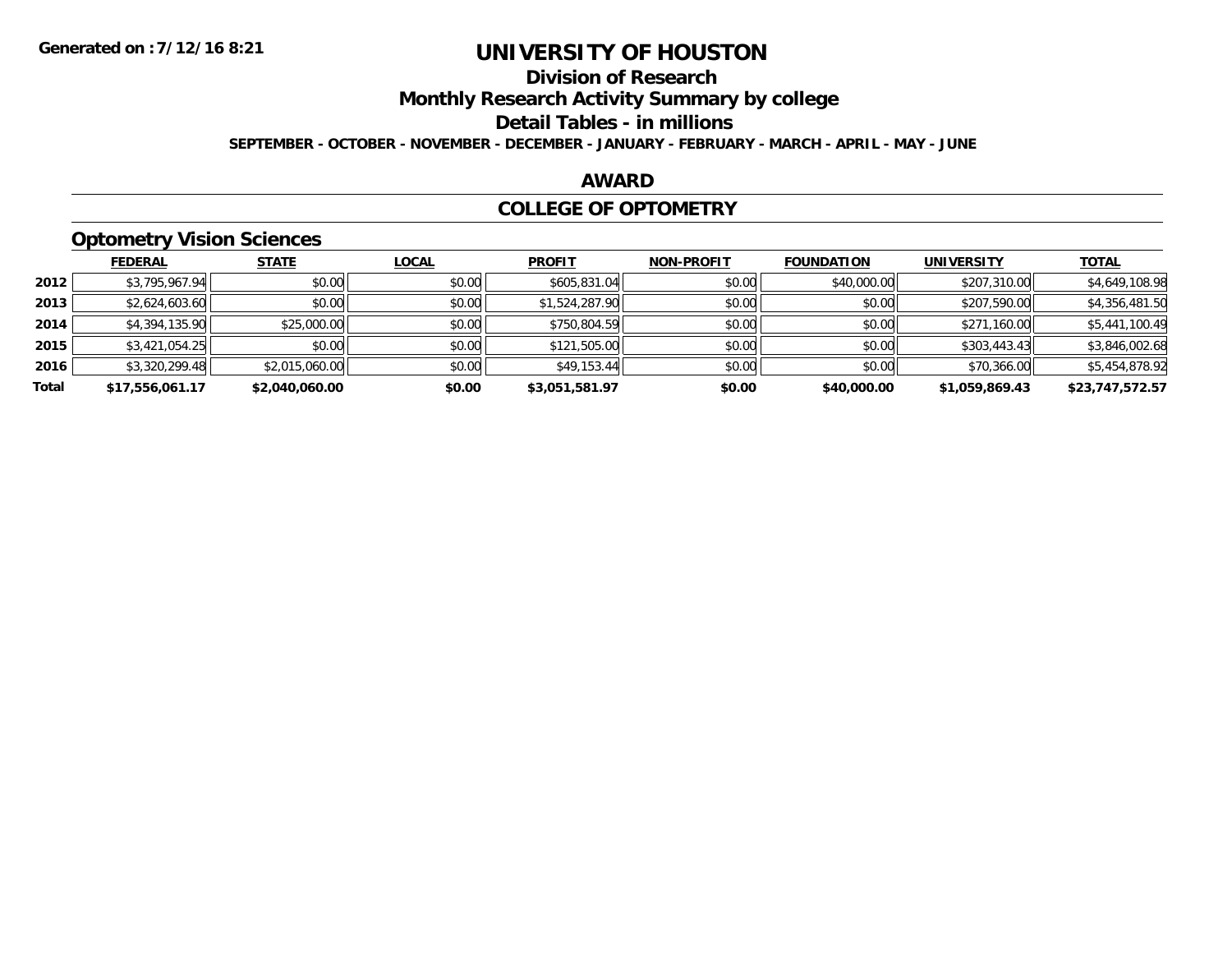# **Division of Research**

**Monthly Research Activity Summary by college**

#### **Detail Tables - in millions**

**SEPTEMBER - OCTOBER - NOVEMBER - DECEMBER - JANUARY - FEBRUARY - MARCH - APRIL - MAY - JUNE**

### **AWARD**

## **COLLEGE OF PHARMACY**

# **Center for Experimental Therapeutics and Pharmacoi**

|      | <b>FEDERAL</b> | <b>STATE</b> | <u>LOCAL</u> | <b>PROFIT</b> | <b>NON-PROFIT</b> | <b>FOUNDATION</b> | <b>UNIVERSITY</b> | <b>TOTAL</b> |
|------|----------------|--------------|--------------|---------------|-------------------|-------------------|-------------------|--------------|
| 2012 | \$0.00         | \$0.00       | \$0.00       | \$0.00        | \$0.00            | \$0.00            | \$0.00            | \$0.00       |
| 2013 | \$0.00         | \$0.00       | \$0.00       | \$0.00        | \$0.00            | \$0.00            | \$0.00            | \$0.00       |
| 2014 | \$0.00         | \$0.00       | \$0.00       | \$0.00        | \$0.00            | \$0.00            | \$0.00            | \$0.00       |
| 2015 | \$0.00         | \$0.00       | \$0.00       | \$0.00        | \$0.00            | \$0.00            | \$0.00            | \$0.00       |
| 2016 | \$0.00         | \$0.00       | \$0.00       | \$0.00        | \$0.00            | \$0.00            | \$0.00            | \$0.00       |

## **Clinical Pharmacy & Administration**

|      | <b>FEDERAL</b> | <b>STATE</b> | <b>LOCAL</b> | <b>PROFIT</b> | <b>NON-PROFIT</b> | <b>FOUNDATION</b> | <b>UNIVERSITY</b> | <b>TOTAL</b> |
|------|----------------|--------------|--------------|---------------|-------------------|-------------------|-------------------|--------------|
| 2012 | \$299,290.30   | \$9,618.62   | \$0.00       | \$218,750.00  | \$17,081.95       | \$0.00            | \$0.00            | \$544,740.87 |
| 2013 | \$0.00         | \$0.00       | \$0.00       | \$596.897.46  | \$10,000.00       | \$0.00            | \$0.00            | \$606,897.46 |
| 2014 | \$0.00         | \$0.00       | \$0.00       | \$266,000.00  | \$545,894.00      | \$0.00            | \$0.00            | \$811,894.00 |
| 2015 | \$224,400.00   | \$315,142.80 | \$0.00       | \$210,465.00  | \$34,710.00       | \$0.00            | \$0.00            | \$784,717.80 |
| 2016 | \$263,557.00   | \$225,000.00 | \$0.00       | \$206,416.58  | \$10,000.00       | \$0.00            | \$0.00            | \$704,973.58 |

# **Dean, Pharmacy**

|      | <u>FEDERAL</u> | <b>STATE</b> | <u>LOCAL</u> | <b>PROFIT</b> | <b>NON-PROFIT</b> | <b>FOUNDATION</b> | <b>UNIVERSITY</b> | <b>TOTAL</b> |
|------|----------------|--------------|--------------|---------------|-------------------|-------------------|-------------------|--------------|
| 2012 | \$0.00         | \$0.00       | \$0.00       | \$0.00        | \$0.00            | \$0.00            | \$0.00            | \$0.00       |
| 2013 | \$0.00         | \$0.00       | \$0.00       | \$0.00        | \$0.00            | \$0.00            | \$0.00            | \$0.00       |
| 2014 | \$0.00         | \$0.00       | \$0.00       | \$0.00        | \$0.00            | \$0.00            | \$0.00            | \$0.00       |
| 2015 | \$0.00         | \$0.00       | \$0.00       | \$0.00        | \$0.00            | \$0.00            | \$0.00            | \$0.00       |
| 2016 | \$0.00         | \$0.00       | \$0.00       | \$0.00        | \$0.00            | \$0.00            | \$0.00            | \$0.00       |

#### **Pharm Health Outcomes & Policy**

|      | <b>FEDERAL</b> | <b>STATE</b> | <u>LOCAL</u> | <b>PROFIT</b> | <b>NON-PROFIT</b> | <b>FOUNDATION</b> | <b>UNIVERSITY</b> | <b>TOTAL</b> |
|------|----------------|--------------|--------------|---------------|-------------------|-------------------|-------------------|--------------|
| 2012 | \$0.00         | \$8,000.00   | \$0.00       | \$0.00        | \$0.00            | \$0.00            | \$0.00            | \$8,000.00   |
| 2013 | \$225,015.00   | \$0.00       | \$0.00       | \$0.00        | \$0.00            | \$2,500.00        | \$0.00            | \$227,515.00 |
| 2014 | \$0.00         | \$0.00       | \$0.00       | \$4,000.00    | \$0.00            | \$0.00            | \$0.00            | \$4,000.00   |
| 2015 | \$0.00         | \$15,927.20  | \$0.00       | \$193,667.00  | \$10,000.00       | \$0.00            | \$0.00            | \$219,594.20 |
| 2016 | \$0.00         | \$0.00       | \$0.00       | \$9,831.47    | \$5,000.00        | \$0.00            | \$0.00            | \$14,831.47  |

## **Pharmacological and Pharmaceutical Sciences**

|      | <b>FEDERAL</b>         | <b>STATE</b> | <b>LOCAL</b>   | <b>PROFIT</b>             | <b>NON-PROFIT</b>       | <b>FOUNDATION</b> | <b>UNIVERSITY</b> | <b>TOTAL</b>         |
|------|------------------------|--------------|----------------|---------------------------|-------------------------|-------------------|-------------------|----------------------|
| 2012 | \$1,980,925.70         | \$0.00       | mn n¢<br>DU.UU | 16,000.00                 | 0.1170000<br>, ,uuu .uu | \$0.00            | \$0.00            | 12 025 70<br>.925.70 |
| 2013 | 131.00<br>1,420,431.99 | \$0.00       | \$0.00         | \$34,684.00<br>$\uparrow$ | \$10,000.00             | \$0.00            | \$0.00            | 115.00<br>.400.<br>. |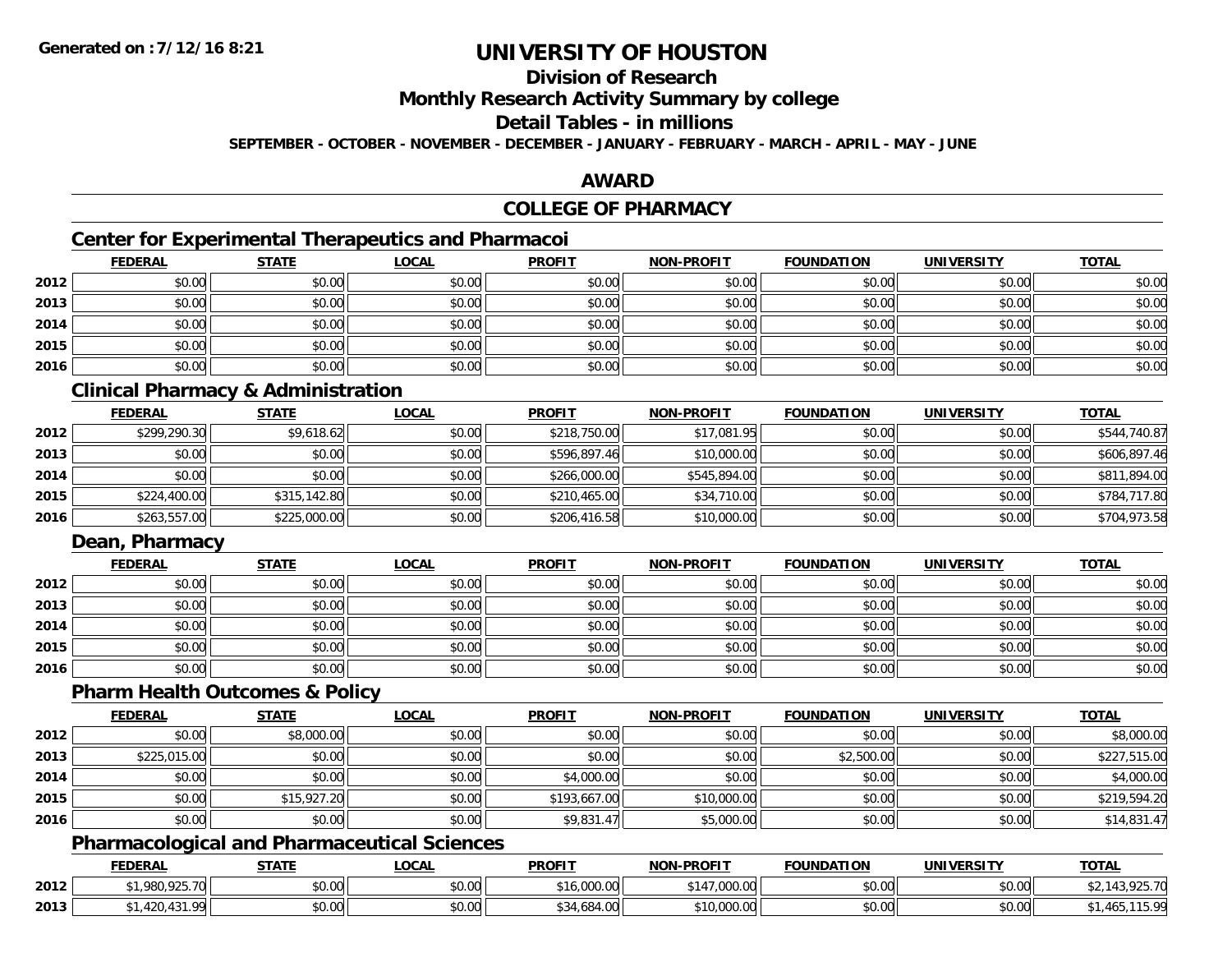# **Division of Research**

**Monthly Research Activity Summary by college**

**Detail Tables - in millions**

**SEPTEMBER - OCTOBER - NOVEMBER - DECEMBER - JANUARY - FEBRUARY - MARCH - APRIL - MAY - JUNE**

#### **AWARD**

#### **COLLEGE OF PHARMACY**

# **Pharmacological and Pharmaceutical Sciences**

|       | <b>FEDERAL</b>  | <u>STATE</u>   | <u>LOCAL</u> | <b>PROFIT</b>  | <b>NON-PROFIT</b> | <b>FOUNDATION</b> | <b>UNIVERSITY</b> | <b>TOTAL</b>    |
|-------|-----------------|----------------|--------------|----------------|-------------------|-------------------|-------------------|-----------------|
| 2014  | \$1,016,485.00  | \$0.00         | \$0.00       | \$70,174.00    | \$0.00            | \$88,961.00       | \$0.00            | \$1,175,620.00  |
| 2015  | \$3,641,468.86  | \$477,763.13   | \$0.00       | \$8,700.00     | \$70,000.00       | \$0.00            | \$0.00            | \$4,197,931.98  |
| 2016  | \$2,060,061.58  | \$45,072.00    | \$0.00       | \$0.00         | \$70,000.00       | \$0.00            | \$0.00            | \$2,175,133.58  |
| Total | \$11,131,635.43 | \$1,096,523.75 | \$0.00       | \$1,835,585.51 | \$929,685.95      | \$91,461.00       | \$0.00            | \$15,084,891.64 |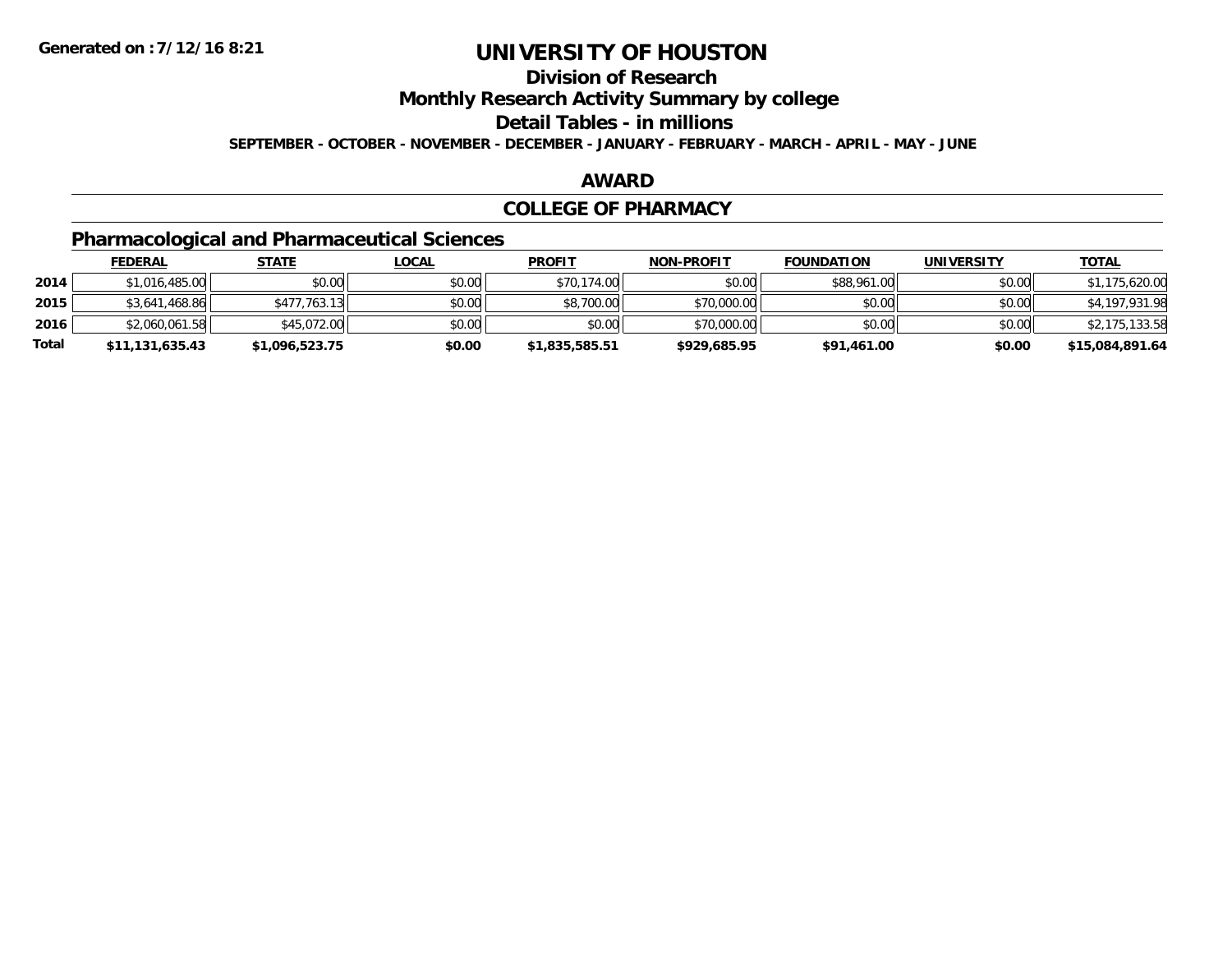**Division of Research**

**Monthly Research Activity Summary by college**

**Detail Tables - in millions**

**SEPTEMBER - OCTOBER - NOVEMBER - DECEMBER - JANUARY - FEBRUARY - MARCH - APRIL - MAY - JUNE**

### **AWARD**

#### **COLLEGE OF TECHNOLOGY**

|      | <b>Center for Information Security, Research and Edu</b> |              |              |               |                   |                   |                   |                |
|------|----------------------------------------------------------|--------------|--------------|---------------|-------------------|-------------------|-------------------|----------------|
|      | <b>FEDERAL</b>                                           | <b>STATE</b> | <b>LOCAL</b> | <b>PROFIT</b> | <b>NON-PROFIT</b> | <b>FOUNDATION</b> | <b>UNIVERSITY</b> | <b>TOTAL</b>   |
| 2014 | \$0.00                                                   | \$0.00       | \$0.00       | \$0.00        | \$0.00            | \$0.00            | \$0.00            | \$0.00         |
|      | <b>Center for Technology Literacy</b>                    |              |              |               |                   |                   |                   |                |
|      | <b>FEDERAL</b>                                           | <b>STATE</b> | <b>LOCAL</b> | <b>PROFIT</b> | <b>NON-PROFIT</b> | <b>FOUNDATION</b> | <b>UNIVERSITY</b> | <b>TOTAL</b>   |
| 2012 | \$111,690.00                                             | \$0.00       | \$0.00       | \$0.00        | \$0.00            | \$0.00            | \$0.00            | \$111,690.00   |
| 2013 | \$203,427.00                                             | \$0.00       | \$0.00       | \$0.00        | \$0.00            | \$0.00            | \$0.00            | \$203,427.00   |
| 2014 | \$337,598.00                                             | \$0.00       | \$0.00       | \$0.00        | \$0.00            | \$0.00            | \$0.00            | \$337,598.00   |
| 2015 | \$321,784.80                                             | \$0.00       | \$0.00       | \$113,757.17  | \$0.00            | \$0.00            | \$0.00            | \$435,541.97   |
| 2016 | \$110,391.60                                             | \$0.00       | \$0.00       | \$0.00        | \$0.00            | \$0.00            | \$0.00            | \$110,391.60   |
|      | <b>Construction Management</b>                           |              |              |               |                   |                   |                   |                |
|      | <b>FEDERAL</b>                                           | <b>STATE</b> | <b>LOCAL</b> | <b>PROFIT</b> | <b>NON-PROFIT</b> | <b>FOUNDATION</b> | <b>UNIVERSITY</b> | <b>TOTAL</b>   |
| 2012 | \$0.00                                                   | \$21,144.00  | \$0.00       | \$0.00        | \$0.00            | \$44,810.00       | \$0.00            | \$65,954.00    |
| 2013 | \$0.00                                                   | \$74,568.00  | \$0.00       | \$0.00        | \$0.00            | \$0.00            | \$0.00            | \$74,568.00    |
| 2014 | \$0.00                                                   | \$74,922.00  | \$0.00       | \$0.00        | \$0.00            | \$0.00            | \$0.00            | \$74,922.00    |
| 2016 | \$0.00                                                   | \$148,282.00 | \$0.00       | \$0.00        | \$0.00            | \$0.00            | \$0.00            | \$148,282.00   |
|      | Dean, Technology                                         |              |              |               |                   |                   |                   |                |
|      | <b>FEDERAL</b>                                           | <b>STATE</b> | <b>LOCAL</b> | <b>PROFIT</b> | <b>NON-PROFIT</b> | <b>FOUNDATION</b> | <b>UNIVERSITY</b> | <b>TOTAL</b>   |
| 2012 | \$342,089.00                                             | \$0.00       | \$0.00       | \$0.00        | \$0.00            | \$0.00            | \$0.00            | \$342,089.00   |
| 2013 | \$0.00                                                   | \$0.00       | \$0.00       | \$0.00        | \$0.00            | \$0.00            | \$0.00            | \$0.00         |
| 2014 | \$0.00                                                   | \$0.00       | \$0.00       | \$0.00        | \$0.00            | \$0.00            | \$0.00            | \$0.00         |
|      | <b>Engineering Technology</b>                            |              |              |               |                   |                   |                   |                |
|      | <b>FEDERAL</b>                                           | <b>STATE</b> | <b>LOCAL</b> | <b>PROFIT</b> | <b>NON-PROFIT</b> | <b>FOUNDATION</b> | <b>UNIVERSITY</b> | <b>TOTAL</b>   |
| 2012 | \$173,699.31                                             | \$0.00       | \$0.00       | \$0.00        | \$48,974.00       | \$18,400.00       | \$0.00            | \$241,073.31   |
| 2013 | \$324,391.44                                             | \$0.00       | \$0.00       | \$108,821.00  | \$0.00            | \$0.00            | \$0.00            | \$433,212.44   |
| 2014 | \$1,095,719.23                                           | \$67,500.00  | \$0.00       | \$125,000.00  | \$20,000.00       | \$0.00            | \$0.00            | \$1,308,219.23 |
| 2015 | \$1,461,347.00                                           | \$0.00       | \$0.00       | \$0.00        | \$0.00            | \$0.00            | \$0.00            | \$1,461,347.00 |
| 2016 | \$655,530.78                                             | \$0.00       | \$0.00       | \$0.00        | \$15,581.48       | \$0.00            | \$0.00            | \$671,112.26   |
|      | <b>Human Development and Consumer Science</b>            |              |              |               |                   |                   |                   |                |
|      | <b>FEDERAL</b>                                           | <b>STATE</b> | <b>LOCAL</b> | <b>PROFIT</b> | <b>NON-PROFIT</b> | <b>FOUNDATION</b> | <b>UNIVERSITY</b> | <b>TOTAL</b>   |
| 2013 | \$5,000.00                                               | \$0.00       | \$0.00       | \$0.00        | \$0.00            | \$0.00            | \$0.00            | \$5,000.00     |
| 2014 | \$5,000.00                                               | \$0.00       | \$0.00       | \$0.00        | \$0.00            | \$153,000.00      | \$0.00            | \$158,000.00   |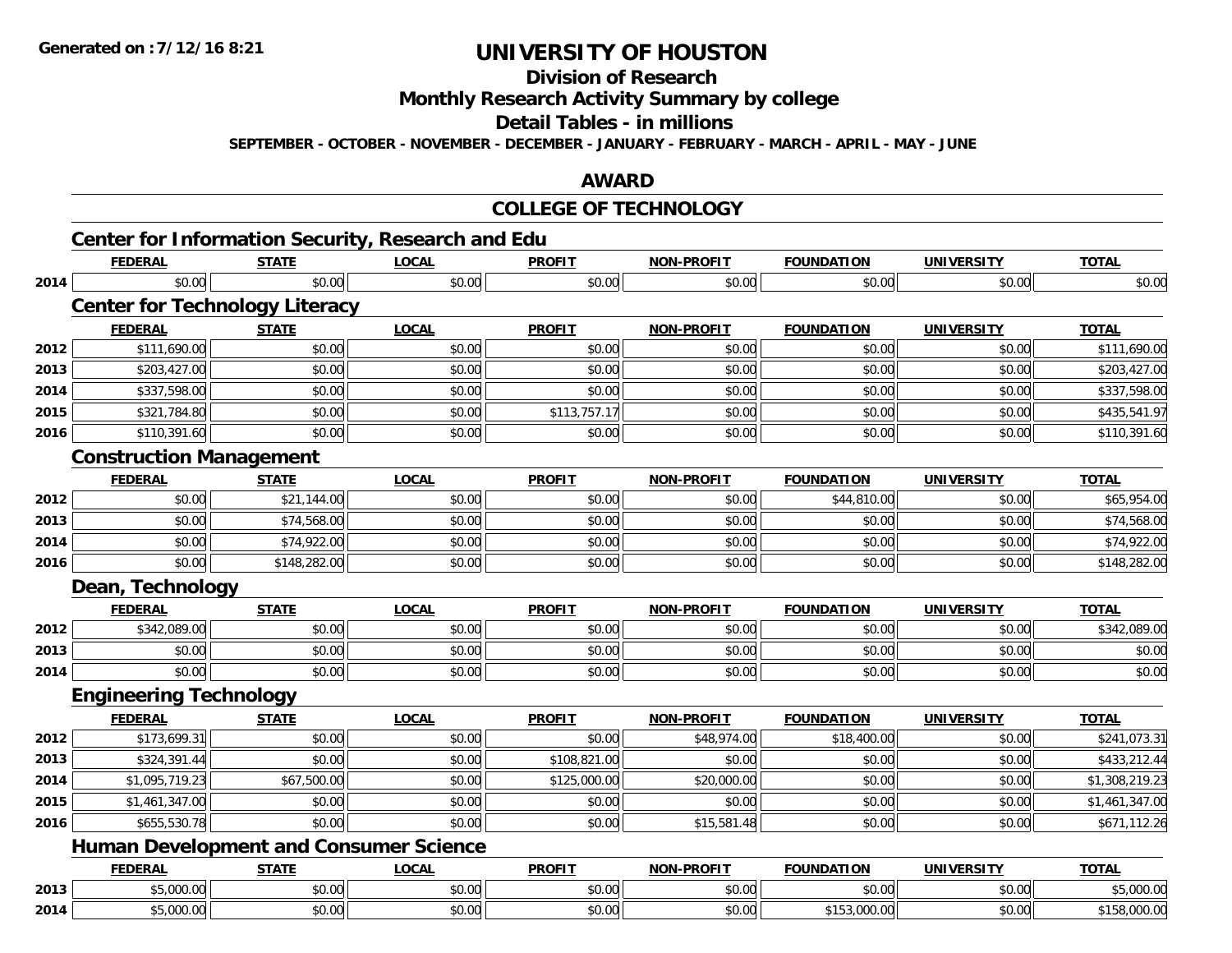# **Division of Research**

**Monthly Research Activity Summary by college**

## **Detail Tables - in millions**

**SEPTEMBER - OCTOBER - NOVEMBER - DECEMBER - JANUARY - FEBRUARY - MARCH - APRIL - MAY - JUNE**

### **AWARD**

#### **COLLEGE OF TECHNOLOGY**

### **Human Development and Consumer Science**

|      | <b>FEDERAL</b>      | <b>STATE</b>   | $\sim$<br>"UUAL | <b>PROFIT</b>            | <b>A-PROFIT</b><br>NON-L | FOUNDATION            | UNIVERSITY | <b>TOTAL</b>      |
|------|---------------------|----------------|-----------------|--------------------------|--------------------------|-----------------------|------------|-------------------|
| 2015 | $\sim$              | ტი იი<br>JU.UU | ሶስ ስስ<br>DU.UU  | 0.00<br>JU.UU            | 0000<br>ง∪.∪¢            | 10000<br>10.UU<br>υU. | \$0.00     | 43U<br>$  -$      |
| 2016 | $\sim$<br>. . J. UU | ሶስ ሰሰ<br>JU.UU | ሶስ ሰሰ<br>JU.UU  | $n \cap \Omega$<br>JU.UU | 0000<br><b>SU.UU</b>     | \$0.00                | \$0.00     | 0.1000<br>,040.UU |

<u> 1989 - Johann Stoff, deutscher Stoffen und der Stoffen und der Stoffen und der Stoffen und der Stoffen und der</u>

## **Information & Logistics Technology**

|      | <b>FEDERAL</b>  | STATE          | LOCAL  | <b>PROFIT</b>             | <b>NON-PROFIT</b> | <b>FOUNDATION</b> | UNIVERSITY | <u>TOTAL</u>                        |
|------|-----------------|----------------|--------|---------------------------|-------------------|-------------------|------------|-------------------------------------|
| 2012 | 5.000.00        | ልስ ሰሰ<br>JU.UU | \$0.00 | \$0.00                    | \$0.00            | \$0.00            | \$0.00     | \$5,000.00                          |
| 2014 | .500.00<br>DO 1 | 40.00<br>JU.UU | \$0.00 | \$0.00                    | 40.00<br>PO.OO    | \$0.00            | \$0.00     | \$87,500.00                         |
| 2016 | \$380,264.22    | \$0.00         | \$0.00 | 0.089.00<br>$AA =$<br>. . | \$0.00            | \$0.00            | \$0.00     | 1205.252.22<br><b>JUTU, JUJ.</b> 2. |

### **Texas Manufacturing Assistance Center**

|              | <b>FEDERAL</b> | <b>STATE</b> | <b>LOCAL</b> | <b>PROFIT</b> | <b>NON-PROFIT</b> | <b>FOUNDATION</b> | <b>UNIVERSITY</b> | <b>TOTAL</b>   |
|--------------|----------------|--------------|--------------|---------------|-------------------|-------------------|-------------------|----------------|
| 2012         | \$0.00         | \$0.00       | \$0.00       | \$0.00        | \$0.00            | \$0.00            | \$0.00            | \$0.00         |
| 2013         | \$0.00         | \$0.00       | \$0.00       | \$0.00        | \$0.00            | \$0.00            | \$0.00            | \$0.00         |
| 2014         | \$0.00         | \$0.00       | \$0.00       | \$0.00        | \$0.00            | \$0.00            | \$0.00            | \$0.00         |
| 2015         | \$0.00         | \$0.00       | \$0.00       | \$0.00        | \$0.00            | \$0.00            | \$0.00            | \$0.00         |
| <b>Total</b> | \$5,671,751.86 | \$386,416.00 | \$0.00       | \$362,667.17  | \$84,555.48       | \$222,690.00      | \$0.00            | \$6,728,080.51 |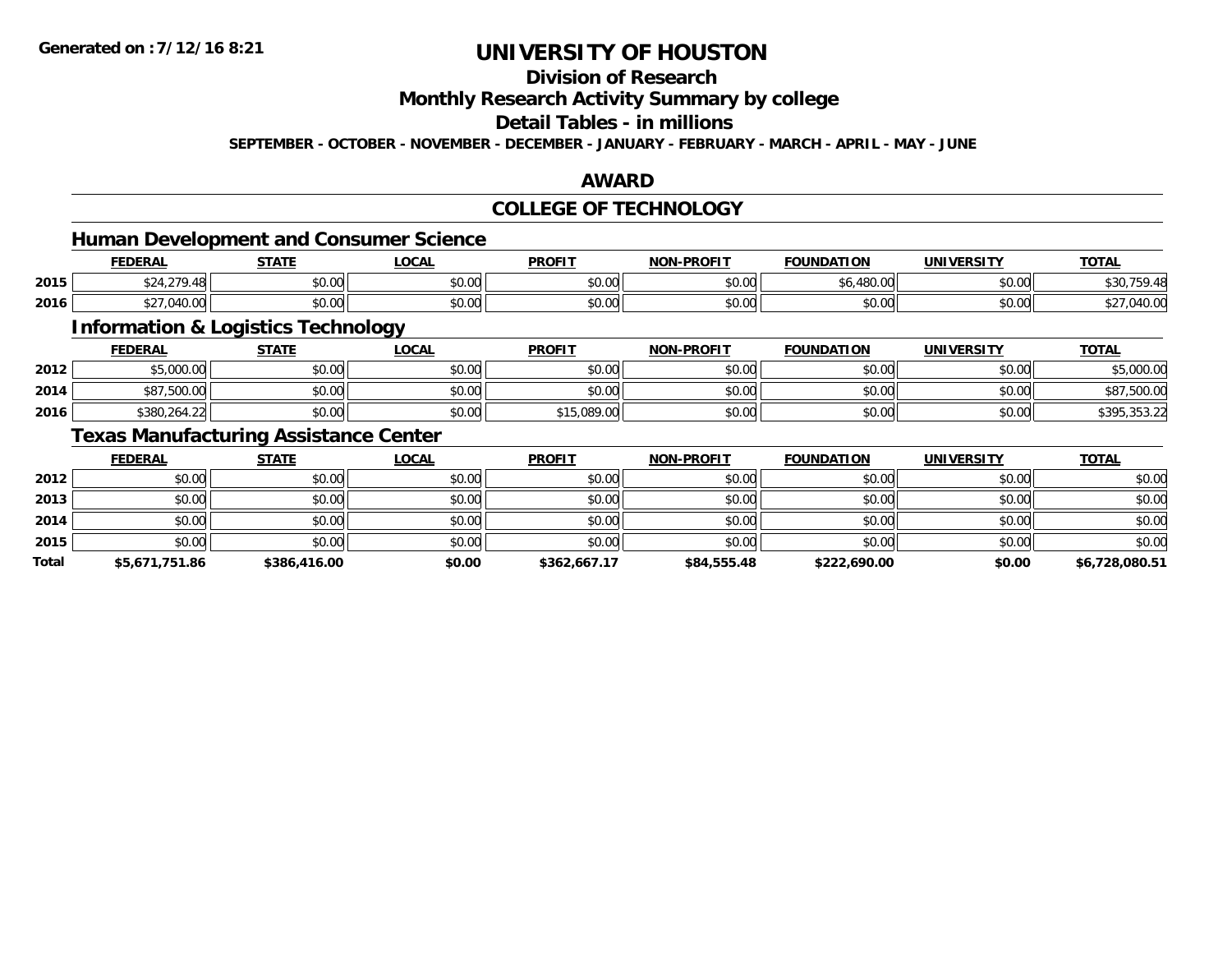**2014**

**2015**

# **UNIVERSITY OF HOUSTON**

# **Division of Research**

**Monthly Research Activity Summary by college**

#### **Detail Tables - in millions**

**SEPTEMBER - OCTOBER - NOVEMBER - DECEMBER - JANUARY - FEBRUARY - MARCH - APRIL - MAY - JUNE**

### **AWARD**

# **CULLEN COLLEGE OF ENGINEERING**

|      | <b>Biomedical Engineering</b>                            |              |              |                |                   |                   |                   |                |
|------|----------------------------------------------------------|--------------|--------------|----------------|-------------------|-------------------|-------------------|----------------|
|      | <b>FEDERAL</b>                                           | <b>STATE</b> | <b>LOCAL</b> | <b>PROFIT</b>  | <b>NON-PROFIT</b> | <b>FOUNDATION</b> | <b>UNIVERSITY</b> | <b>TOTAL</b>   |
| 2012 | \$1,970,926.86                                           | \$0.00       | \$0.00       | \$0.00         | \$0.00            | \$0.00            | \$0.00            | \$1,970,926.86 |
| 2013 | \$1,128,033.00                                           | \$0.00       | \$0.00       | \$0.00         | \$2,000.00        | \$0.00            | \$0.00            | \$1,130,033.00 |
| 2014 | \$2,579,261.13                                           | \$0.00       | \$0.00       | \$0.00         | \$250,000.00      | \$45,833.34       | \$0.00            | \$2,875,094.47 |
| 2015 | \$892,585.00                                             | \$0.00       | \$0.00       | \$0.00         | \$50,000.00       | \$20,000.00       | \$0.00            | \$962,585.00   |
| 2016 | \$2,635,369.58                                           | \$0.00       | \$0.00       | \$137,000.00   | \$126,000.00      | \$56,462.00       | \$100,400.00      | \$3,055,231.58 |
|      | <b>Center for Innovative Grouting Materials and Tech</b> |              |              |                |                   |                   |                   |                |
|      | <b>FEDERAL</b>                                           | <b>STATE</b> | <b>LOCAL</b> | <b>PROFIT</b>  | <b>NON-PROFIT</b> | <b>FOUNDATION</b> | <b>UNIVERSITY</b> | <b>TOTAL</b>   |
| 2012 | \$0.00                                                   | \$0.00       | \$0.00       | \$0.00         | \$0.00            | \$0.00            | \$0.00            | \$0.00         |
| 2013 | \$0.00                                                   | \$0.00       | \$0.00       | \$0.00         | \$0.00            | \$0.00            | \$0.00            | \$0.00         |
| 2014 | \$0.00                                                   | \$0.00       | \$0.00       | \$0.00         | \$0.00            | \$0.00            | \$0.00            | \$0.00         |
|      | <b>Chemical Engineering</b>                              |              |              |                |                   |                   |                   |                |
|      | <b>FEDERAL</b>                                           | <b>STATE</b> | <b>LOCAL</b> | <b>PROFIT</b>  | <b>NON-PROFIT</b> | <b>FOUNDATION</b> | <b>UNIVERSITY</b> | <b>TOTAL</b>   |
| 2012 | \$2,844,603.56                                           | \$0.00       | \$0.00       | \$1,332,746.57 | \$100,000.00      | \$220,900.00      | \$12,628.00       | \$4,510,878.13 |
| 2013 | \$2,053,078.37                                           | \$58,980.00  | \$0.00       | \$1,024,537.00 | \$425,000.00      | \$170,000.00      | \$39,444.00       | \$3,771,039.37 |
| 2014 | \$2,203,605.37                                           | \$613,370.30 | \$8,871.11   | \$2,321,500.00 | \$0.00            | \$102,250.00      | \$30,183.00       | \$5,279,779.78 |
| 2015 | \$2,562,504.97                                           | \$557,511.50 | \$0.00       | \$1,091,554.00 | \$0.00            | \$320,000.00      | \$0.00            | \$4,531,570.47 |
| 2016 | \$2,940,591.52                                           | \$327,498.00 | \$0.00       | \$1,219,569.00 | \$580,206.00      | \$279,025.45      | \$0.00            | \$5,346,889.97 |
|      | <b>Civil Engineering</b>                                 |              |              |                |                   |                   |                   |                |
|      | <b>FEDERAL</b>                                           | <b>STATE</b> | <b>LOCAL</b> | <b>PROFIT</b>  | <b>NON-PROFIT</b> | <b>FOUNDATION</b> | <b>UNIVERSITY</b> | <b>TOTAL</b>   |
| 2012 | \$2,776,470.91                                           | \$612,633.00 | \$0.00       | \$243,753.10   | \$186,885.00      | \$133,334.00      | \$16,002.00       | \$3,969,078.01 |
| 2013 | \$2,897,723.83                                           | \$367,006.00 | \$0.00       | \$259,215.00   | \$114,953.70      | \$144,118.00      | \$0.00            | \$3,783,016.53 |
| 2014 | \$2,426,860.61                                           | \$555,648.00 | \$0.00       | \$447,425.50   | \$111,679.95      | \$172,438.68      | \$0.00            | \$3,714,052.74 |
| 2015 | \$2,044,746.58                                           | \$375,576.00 | \$0.00       | \$85,059.50    | \$35,972.55       | \$0.00            | \$1,600.00        | \$2,542,954.63 |
| 2016 | \$2,448,071.60                                           | \$842,401.00 | \$100,000.00 | \$29,034.90    | \$90,000.00       | \$92,936.42       | \$1,600.00        | \$3,604,043.92 |
|      | Dean, Engineering                                        |              |              |                |                   |                   |                   |                |
|      | <b>FEDERAL</b>                                           | <b>STATE</b> | <b>LOCAL</b> | <b>PROFIT</b>  | <b>NON-PROFIT</b> | <b>FOUNDATION</b> | <b>UNIVERSITY</b> | <b>TOTAL</b>   |
| 2012 | \$0.00                                                   | \$0.00       | \$0.00       | \$0.00         | \$0.00            | \$0.00            | \$0.00            | \$0.00         |
| 2013 | \$39,999.10                                              | \$0.00       | \$0.00       | \$0.00         | \$0.00            | \$0.00            | \$0.00            | \$39,999.10    |

4 \$0.00| \$141,875.00| \$0.00| \$0.00| \$0.00| \$0.00| \$141,875.00|

\$0.00 \$0.00 \$0.00 \$0.00 \$0.00 \$0.00 \$0.00 \$0.00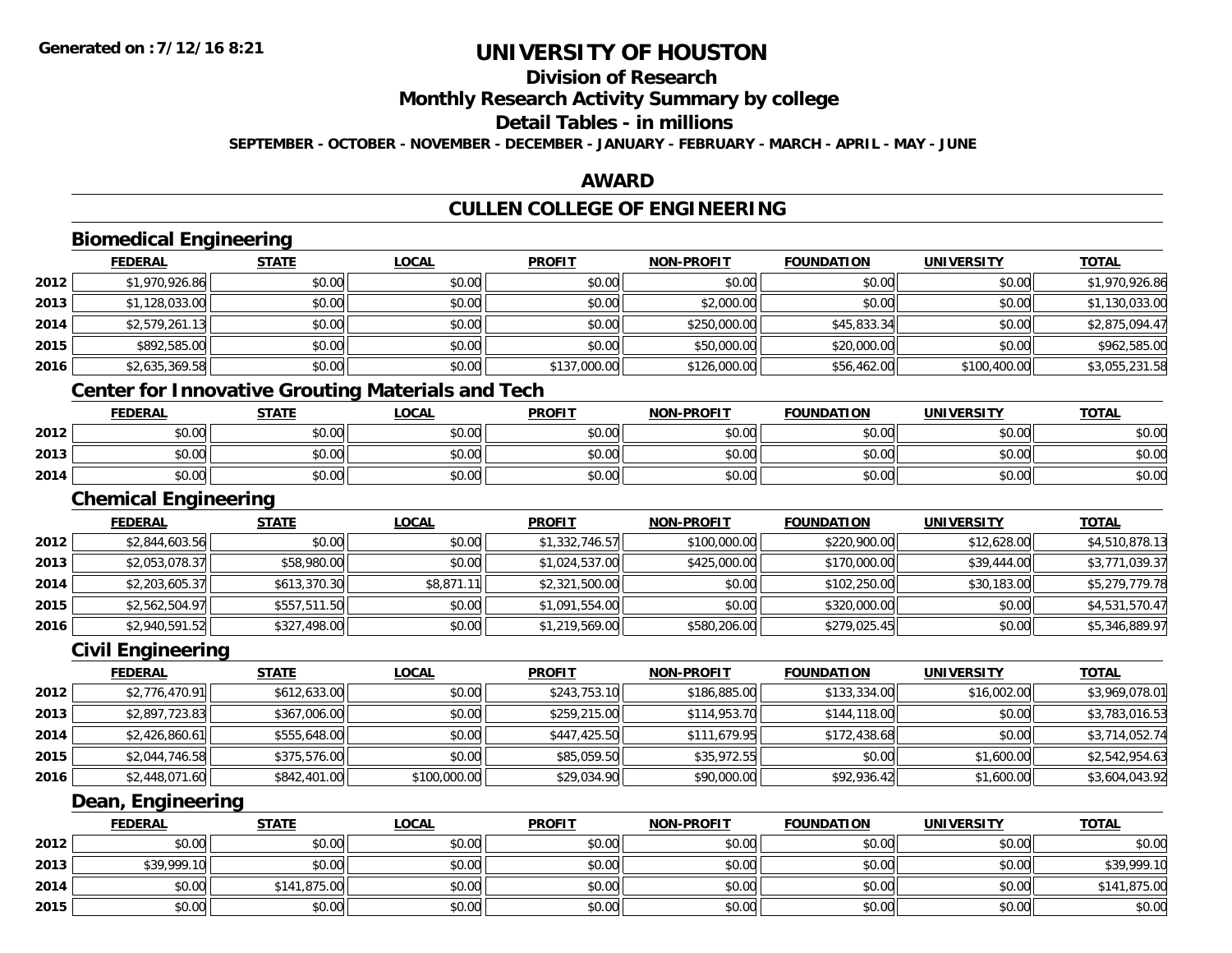# **Division of Research**

**Monthly Research Activity Summary by college**

## **Detail Tables - in millions**

**SEPTEMBER - OCTOBER - NOVEMBER - DECEMBER - JANUARY - FEBRUARY - MARCH - APRIL - MAY - JUNE**

### **AWARD**

# **CULLEN COLLEGE OF ENGINEERING**

## **Electrical & Computer Engineering**

|      | <u>FEDERAL</u> | <b>STATE</b>   | <u>LOCAL</u> | <b>PROFIT</b> | <b>NON-PROFIT</b> | <b>FOUNDATION</b> | <b>UNIVERSITY</b> | <b>TOTAL</b>   |
|------|----------------|----------------|--------------|---------------|-------------------|-------------------|-------------------|----------------|
| 2012 | \$3,167,773.59 | \$44,704.20    | \$0.00       | \$495,157.50  | \$27,500.00       | \$50,000.00       | \$0.00            | \$3,785,135.29 |
| 2013 | \$1,692,050.11 | \$35,263.20    | \$0.00       | \$665,698.00  | \$228,367.30      | \$123,591.00      | \$5,000.00        | \$2,749,969.61 |
| 2014 | \$2,744,905.13 | \$58,776.70    | \$0.00       | \$708,154.00  | \$203,416.05      | \$162,500.00      | \$0.00            | \$3,877,751.88 |
| 2015 | \$3,649,117.29 | \$1,131,051.50 | \$0.00       | \$419,838.66  | \$203,844.45      | \$113,391.00      | \$0.00            | \$5,517,242.90 |
| 2016 | \$2,797,857.68 | \$356,282.00   | \$0.00       | \$336,000.00  | \$80,862.00       | \$160,000.00      | \$0.00            | \$3,731,001.68 |

## **Industrial Engineering**

|      | <u>FEDERAL</u> | <b>STATE</b> | <b>LOCAL</b> | <b>PROFIT</b> | <b>NON-PROFIT</b> | <b>FOUNDATION</b> | <b>UNIVERSITY</b> | <b>TOTAL</b> |
|------|----------------|--------------|--------------|---------------|-------------------|-------------------|-------------------|--------------|
| 2012 | \$0.00         | \$0.00       | \$0.00       | \$0.00        | \$0.00            | \$0.00            | \$0.00            | \$0.00       |
| 2013 | \$0.00         | \$39,855.00  | \$0.00       | \$0.00        | \$0.00            | \$40,218.65       | \$0.00            | \$80,073.65  |
| 2014 | \$132,655.00   | \$22,537.00  | \$0.00       | \$0.00        | \$0.00            | \$0.00            | \$0.00            | \$155,192.00 |
| 2015 | \$40,179.84    | \$66,399.60  | \$0.00       | \$22,184.00   | \$0.00            | \$12,000.00       | \$0.00            | \$140,763.44 |
| 2016 | \$220,000.00   | \$175,413.83 | \$0.00       | \$25,648.00   | \$48,542.93       | \$0.00            | \$0.00            | \$469,604.76 |

# **Mechanical Engineering**

|      | <b>FEDERAL</b> | <b>STATE</b> | <b>LOCAL</b> | <b>PROFIT</b>  | <b>NON-PROFIT</b> | <b>FOUNDATION</b> | <b>UNIVERSITY</b> | <b>TOTAL</b>   |
|------|----------------|--------------|--------------|----------------|-------------------|-------------------|-------------------|----------------|
| 2012 | \$4,229,405.40 | \$0.00       | \$0.00       | \$66,443.90    | \$0.00            | \$258,945.64      | \$0.00            | \$4,554,794.94 |
| 2013 | \$3,888,320.53 | \$122,500.00 | \$0.00       | \$833,261.00   | \$22,000.00       | \$135,693.08      | \$0.00            | \$5,001,774.61 |
| 2014 | \$1,442,508.61 | \$0.00       | \$0.00       | \$450,029.00   | \$11,600.00       | \$242,299.40      | \$0.00            | \$2,146,437.01 |
| 2015 | \$2,211,417.00 | \$37,500.00  | \$0.00       | \$1,148,426.46 | \$75,000.00       | \$383,367.18      | \$0.00            | \$3,855,710.64 |
| 2016 | \$1,743,745.00 | \$10,000.00  | \$0.00       | \$383,051.10   | \$75,000.00       | \$319,972.65      | \$0.00            | \$2,531,768.75 |

## **National Center for Airborne Laser Mapping**

|      | <b>FEDERAL</b> | <b>STATE</b> | <b>LOCAL</b> | <b>PROFIT</b> | <b>NON-PROFIT</b> | <b>FOUNDATION</b> | <b>UNIVERSITY</b> | <b>TOTAL</b>   |
|------|----------------|--------------|--------------|---------------|-------------------|-------------------|-------------------|----------------|
| 2012 | \$226,969.40   | \$0.00       | \$0.00       | \$0.00        | \$0.00            | \$0.00            | \$0.00            | \$226,969.40   |
| 2013 | \$299,327.30   | \$0.00       | \$0.00       | \$0.00        | \$0.00            | \$216,177.00      | \$0.00            | \$515,504.30   |
| 2014 | \$1,665,584.10 | \$0.00       | \$0.00       | \$0.00        | \$0.00            | \$0.00            | \$0.00            | \$1,665,584.10 |
| 2015 | \$198,509.40   | \$0.00       | \$0.00       | \$0.00        | \$0.00            | \$0.00            | \$240,691.00      | \$439,200.40   |
| 2016 | \$114,702.00   | \$0.00       | \$0.00       | \$0.00        | \$0.00            | \$0.00            | \$0.00            | \$114,702.00   |

## **Petroleum Engineering**

|      | <b>FEDERAL</b> | 27.77                            | .OCAI                 | <b>PROFIT</b>          | <b>LPROFIT</b><br>ימות | <b>FOUNDATION</b> | UNIVE<br>EDCIT'              | <b>TOTAL</b>           |
|------|----------------|----------------------------------|-----------------------|------------------------|------------------------|-------------------|------------------------------|------------------------|
| 2012 | 0.00<br>טט.טע  | \$0.00                           | $\sim$ $\sim$<br>וטט. | ሐሴ ሰሰ<br>JU.UU         | 0000<br>vu.uu          | \$0.00            | 1500<br>.<br>1.J.UJZ.UU      | חח כ:<br>,ujz.uu<br>.  |
| 2013 | 100.UU         | $\overline{a}$<br>״∩ ∩∩<br>,u.uu | $\sim$<br>vu.vu       | $^{\ast}76$<br>. 460.0 | ስ ለሰ<br>PO.OO          | \$0.00            | 410<br>0.4000<br>740.UU<br>. | 0000<br>UU.UÖC, I<br>. |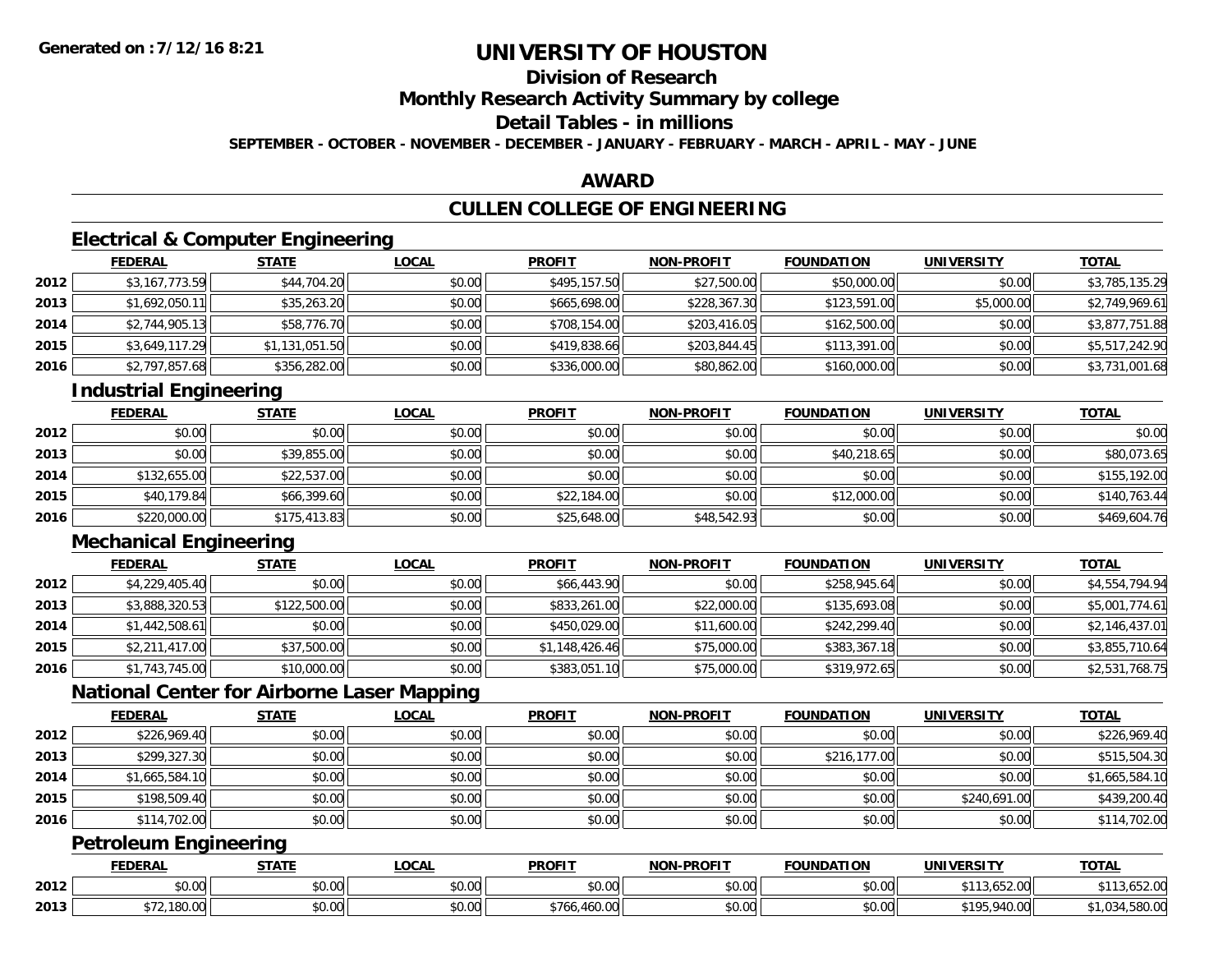# **Division of Research**

**Monthly Research Activity Summary by college**

**Detail Tables - in millions**

**SEPTEMBER - OCTOBER - NOVEMBER - DECEMBER - JANUARY - FEBRUARY - MARCH - APRIL - MAY - JUNE**

#### **AWARD**

# **CULLEN COLLEGE OF ENGINEERING**

### **Petroleum Engineering**

|       | <b>FEDERAL</b>  | <u>STATE</u>   | <u>LOCAL</u> | <b>PROFIT</b>   | <b>NON-PROFIT</b> | <b>FOUNDATION</b> | <b>UNIVERSITY</b> | <b>TOTAL</b>    |
|-------|-----------------|----------------|--------------|-----------------|-------------------|-------------------|-------------------|-----------------|
| 2014  | \$27,820.00     | \$375,000.00   | \$0.00       | \$518,963.00    | \$0.00            | \$0.00            | \$0.00            | \$921,783.00    |
| 2015  | \$0.00          | \$0.00         | \$0.00       | \$447,980.00    | \$0.00            | \$0.00            | \$0.00            | \$447,980.00    |
| 2016  | \$0.00          | \$0.00         | \$0.00       | \$308,030.00    | \$0.00            | \$0.00            | \$0.00            | \$308,030.00    |
| Total | \$65,009,459.35 | \$6,927,781.83 | \$108,871.11 | \$15,786,719.19 | \$3,048,829.93    | \$3,975,453.49    | \$757,140.00      | \$95,614,254.90 |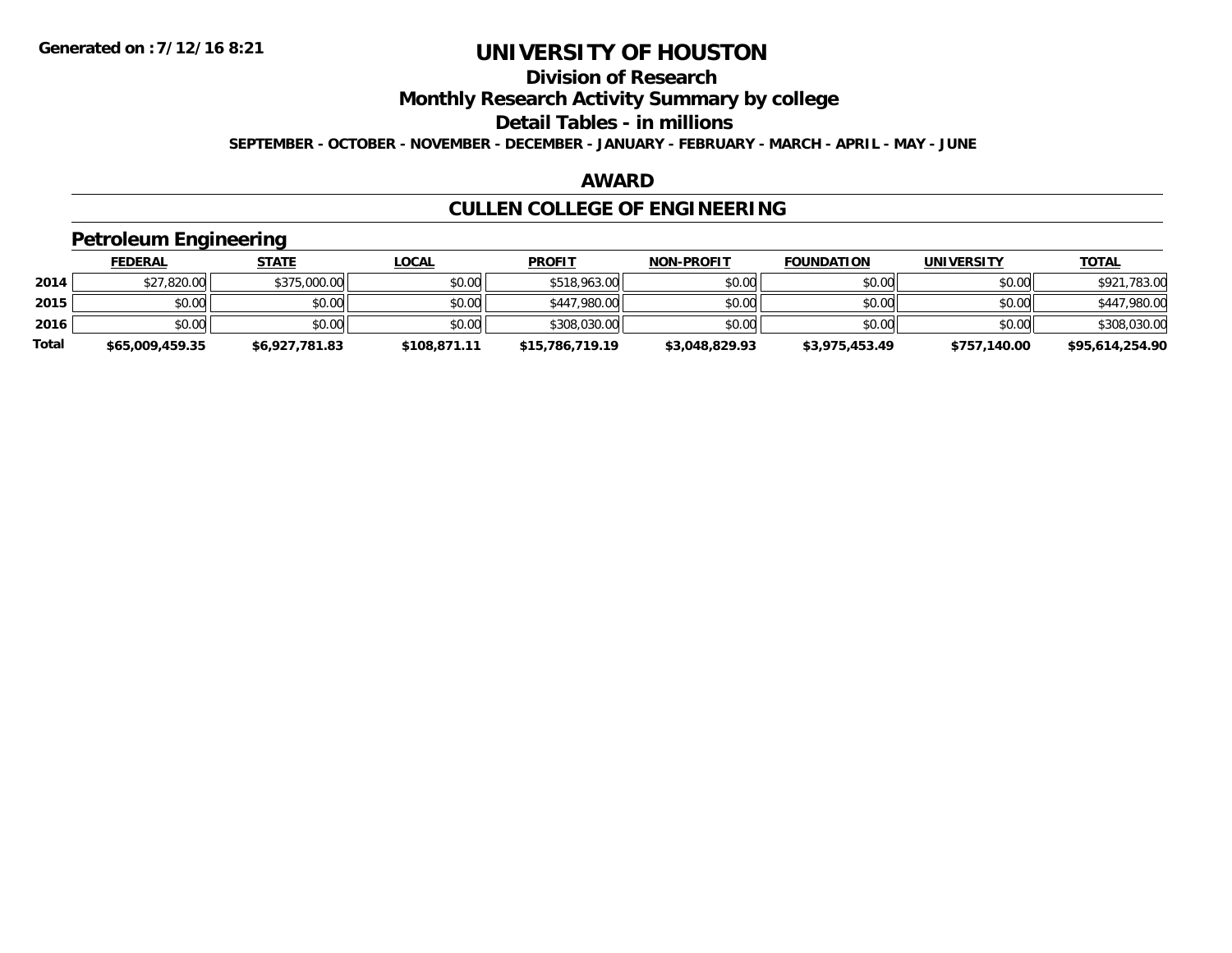# **Division of Research**

**Monthly Research Activity Summary by college**

#### **Detail Tables - in millions**

**SEPTEMBER - OCTOBER - NOVEMBER - DECEMBER - JANUARY - FEBRUARY - MARCH - APRIL - MAY - JUNE**

### **AWARD**

## **DIVISION OF RESEARCH**

# **Center for Advanced Computing and Data Systems**

|      | <b>FEDERAL</b> | <b>STATE</b> | <u>LOCAL</u> | <b>PROFIT</b> | <b>NON-PROFIT</b> | <b>FOUNDATION</b> | <b>UNIVERSITY</b> | <b>TOTAL</b> |
|------|----------------|--------------|--------------|---------------|-------------------|-------------------|-------------------|--------------|
| 2012 | \$270,000.00   | \$0.00       | \$0.00       | \$120,000.00  | \$1,000.00        | \$0.00            | \$0.00            | \$391,000.00 |
| 2013 | \$105,000.00   | \$0.00       | \$0.00       | \$45,000.00   | \$1,000.00        | \$0.00            | \$0.00            | \$151,000.00 |
| 2014 | \$14,474.00    | \$0.00       | \$0.00       | \$0.00        | \$0.00            | \$0.00            | \$0.00            | \$14,474.00  |
| 2015 | \$0.00         | \$0.00       | \$0.00       | \$0.00        | \$0.00            | \$0.00            | \$0.00            | \$0.00       |
| 2016 | \$0.00         | \$0.00       | \$0.00       | \$0.00        | \$0.00            | \$0.00            | \$0.00            | \$0.00       |

### **Center for Advanced Materials**

|      | <u>FEDERAL</u> | <b>STATE</b> | <u>LOCAL</u> | <b>PROFIT</b> | <b>NON-PROFIT</b> | <b>FOUNDATION</b> | <b>UNIVERSITY</b> | <b>TOTAL</b> |
|------|----------------|--------------|--------------|---------------|-------------------|-------------------|-------------------|--------------|
| 2012 | \$0.00         | \$0.00       | \$0.00       | \$0.00        | \$0.00            | \$0.00            | \$0.00            | \$0.00       |
| 2013 | \$0.00         | \$0.00       | \$0.00       | \$0.00        | \$0.00            | \$0.00            | \$0.00            | \$0.00       |
| 2014 | \$0.00         | \$0.00       | \$0.00       | \$0.00        | \$0.00            | \$0.00            | \$0.00            | \$0.00       |
| 2015 | \$0.00         | \$0.00       | \$0.00       | \$0.00        | \$0.00            | \$0.00            | \$0.00            | \$0.00       |
| 2016 | \$0.00         | \$0.00       | \$0.00       | \$0.00        | \$0.00            | \$0.00            | \$0.00            | \$0.00       |

#### **Center for Biomedical & Environmental Genomics**

|      | <b>FEDERAI</b> | $C = 1$ | <b>OCAL</b>        | <b>PROFIT</b> | <b>DDAF!?</b><br><b>BLAP</b> | ־מרוחו ו<br>10N | INI<br><b>TDCITY</b> | <b>TOTAL</b> |
|------|----------------|---------|--------------------|---------------|------------------------------|-----------------|----------------------|--------------|
| 2012 | 0000<br>JU.UU  | \$0.00  | $\sim$<br>JU.UU    | 0.00<br>JU.UU | 0000<br>JU.UU                | 0000<br>JU.UU   | 0000<br>DU.UU        | \$0.00       |
| 2013 | \$0.00         | \$0.00  | $\sim$ 00<br>JU.UU | 0.00<br>JU.UU | 0000<br>JU.UU                | 0000<br>JU.UU   | 0000<br>DU.UU        | \$0.00       |

#### **Center for Industrial Partnerships**

|      | <u>FEDERAL</u> | <b>STATE</b> | <u>LOCAL</u> | <b>PROFIT</b> | <b>NON-PROFIT</b> | <b>FOUNDATION</b> | <b>UNIVERSITY</b> | <b>TOTAL</b> |
|------|----------------|--------------|--------------|---------------|-------------------|-------------------|-------------------|--------------|
| 2012 | \$10,571.52    | \$0.00       | \$0.00       | \$100,500.00  | \$0.00            | \$0.00            | \$0.00            | \$111,071.52 |
| 2013 | \$9,370.49     | \$0.00       | \$0.00       | \$0.00        | \$0.00            | \$0.00            | \$0.00            | \$9,370.49   |
| 2014 | \$6,350.00     | \$0.00       | \$0.00       | \$0.00        | \$0.00            | \$0.00            | \$0.00            | \$6,350.00   |
| 2015 | \$3,029.13     | \$0.00       | \$0.00       | \$0.00        | \$0.00            | \$0.00            | \$0.00            | \$3,029.13   |
| 2016 | \$2,400.00     | \$0.00       | \$0.00       | \$0.00        | \$0.00            | \$0.00            | \$0.00            | \$2,400.00   |

### **Division of Research**

|      | <b>FEDERAL</b> | <b>STATE</b>    | <b>LOCAL</b> | <b>PROFIT</b> | <b>NON-PROFIT</b> | <b>FOUNDATION</b> | <b>UNIVERSITY</b> | <b>TOTAL</b>    |
|------|----------------|-----------------|--------------|---------------|-------------------|-------------------|-------------------|-----------------|
| 2012 | \$0.00         | \$0.00          | \$0.00       | \$0.00        | \$0.00            | \$0.00            | \$0.00            | \$0.00          |
| 2013 | \$0.00         | \$0.00          | \$0.00       | \$0.00        | \$0.00            | \$0.00            | \$0.00            | \$0.00          |
| 2014 | \$0.00         | \$0.00          | \$0.00       | \$0.00        | \$0.00            | \$0.00            | \$0.00            | \$0.00          |
| 2015 | \$500.00       | \$14,394,302.73 | \$0.00       | \$0.00        | \$0.00            | \$0.00            | \$0.00            | \$14,394,802.73 |
| 2016 | \$0.00         | \$9,027,000.00  | \$0.00       | \$0.00        | \$0.00            | \$0.00            | \$0.00            | \$9,027,000.00  |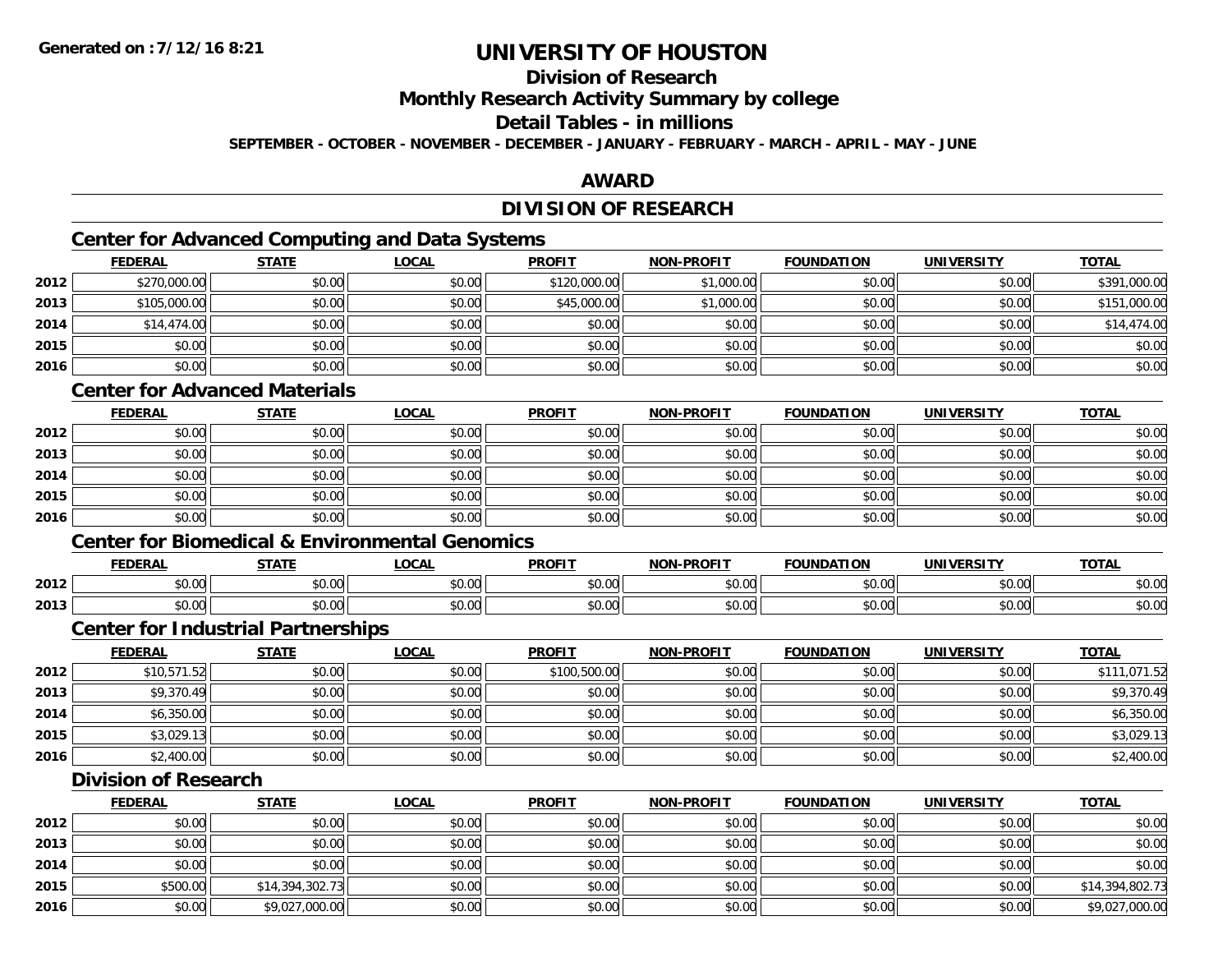# **Division of Research**

**Monthly Research Activity Summary by college**

## **Detail Tables - in millions**

**SEPTEMBER - OCTOBER - NOVEMBER - DECEMBER - JANUARY - FEBRUARY - MARCH - APRIL - MAY - JUNE**

#### **AWARD**

## **DIVISION OF RESEARCH**

# **Office of Contracts and Grants**

|      | <b>FEDERAL</b>           | <b>CTATE</b><br>3 I A I I | _OCAI          | <b>PROFIT</b> | <b>DDAF!?</b> | <b>FIAN</b><br><b>'INDAT.</b><br>ושו | UNIVERSITY<br>. . | <b>TOTAL</b>                    |
|------|--------------------------|---------------------------|----------------|---------------|---------------|--------------------------------------|-------------------|---------------------------------|
| 2012 | $n \cap \Omega$<br>DU.UU | 0.00<br>JU.UU             | ሶስ ሰሰ<br>JU.UU | \$0.00        | \$0.00        | 0.11012<br>.60                       | \$0.00            | ດ <i>∧</i> ດ<br>$42.60^{\circ}$ |
| 2013 | ልስ ለሰ<br>DU.UU           | 0.00<br>JU.UU             | ሶስ ሰሰ<br>JU.UU | \$0.00        | \$0.00        | 542U.I30.<br>.                       | \$0.00            |                                 |

#### **TcSUH**

|      | <b>FEDERAL</b> | <b>STATE</b> | <u>LOCAL</u> | <b>PROFIT</b> | <b>NON-PROFIT</b> | <b>FOUNDATION</b> | <b>UNIVERSITY</b> | <b>TOTAL</b> |
|------|----------------|--------------|--------------|---------------|-------------------|-------------------|-------------------|--------------|
| 2012 | \$70,000.00    | \$37,894.80  | \$0.00       | \$100,554.00  | \$0.00            | \$0.00            | \$0.00            | \$208,448.80 |
| 2013 | \$195,000.00   | \$37,894.80  | \$0.00       | \$99,321.00   | \$0.00            | \$0.00            | \$0.00            | \$332,215.80 |
| 2014 | \$165,268.15   | \$0.00       | \$0.00       | \$0.00        | \$0.00            | \$0.00            | \$0.00            | \$165,268.15 |
| 2015 | \$90,000.00    | \$0.00       | \$0.00       | \$16,000.00   | \$0.00            | \$0.00            | \$0.00            | \$106,000.00 |
| 2016 | \$245,000.00   | \$0.00       | \$0.00       | \$62,248.00   | \$0.00            | \$0.00            | \$0.00            | \$307,248.00 |

### **Texas Obesity Research Center**

|      | <b>FEDERAL</b> | <b>STATE</b> | <b>LOCAL</b> | <b>PROFIT</b> | <b>NON-PROFIT</b> | <b>FOUNDATION</b> | <b>UNIVERSITY</b> | <b>TOTAL</b> |
|------|----------------|--------------|--------------|---------------|-------------------|-------------------|-------------------|--------------|
| 2012 | \$0.00         | \$0.00       | \$0.00       | \$0.00        | \$0.00            | \$0.00            | \$0.00            | \$0.00       |
| 2013 | \$0.00         | \$0.00       | \$0.00       | \$0.00        | \$0.00            | \$0.00            | \$0.00            | \$0.00       |
| 2014 | \$0.00         | \$0.00       | \$0.00       | \$0.00        | \$0.00            | \$0.00            | \$0.00            | \$0.00       |
| 2015 | \$0.00         | \$0.00       | \$0.00       | \$0.00        | \$0.00            | \$0.00            | \$0.00            | \$0.00       |
| 2016 | \$0.00         | \$0.00       | \$0.00       | \$0.00        | \$377,762.00      | \$0.00            | \$0.00            | \$377,762.00 |

**TIMES**

|       | <b>FEDERAL</b> | <b>STATE</b>    | <b>LOCAL</b> | <b>PROFIT</b> | <b>NON-PROFIT</b> | <b>FOUNDATION</b> | <b>UNIVERSITY</b> | <b>TOTAL</b>    |
|-------|----------------|-----------------|--------------|---------------|-------------------|-------------------|-------------------|-----------------|
| 2012  | \$2,135,360.51 | \$0.00          | \$0.00       | \$0.00        | \$0.00            | \$0.00            | \$0.00            | \$2,135,360.51  |
| 2013  | \$1,838,448.70 | \$29,908.05     | \$0.00       | \$0.00        | \$0.00            | \$0.00            | \$0.00            | \$1,868,356.75  |
| 2014  | \$2,080,954.20 | \$98,197.00     | \$0.00       | \$0.00        | \$8,724.89        | \$0.00            | \$0.00            | \$2,187,876.09  |
| 2015  | \$856,321.65   | \$99,999.00     | \$0.00       | \$0.00        | \$0.00            | \$0.00            | \$0.00            | \$956,320.65    |
| 2016  | \$148,924.00   | \$94,938,00     | \$0.00       | \$0.00        | \$3,000.00        | \$0.00            | \$0.00            | \$246,862.00    |
| Total | \$8,246,972.34 | \$23,820,134.38 | \$0.00       | \$543,623.00  | \$391,486.89      | \$432,078.75      | \$0.00            | \$33,434,295.36 |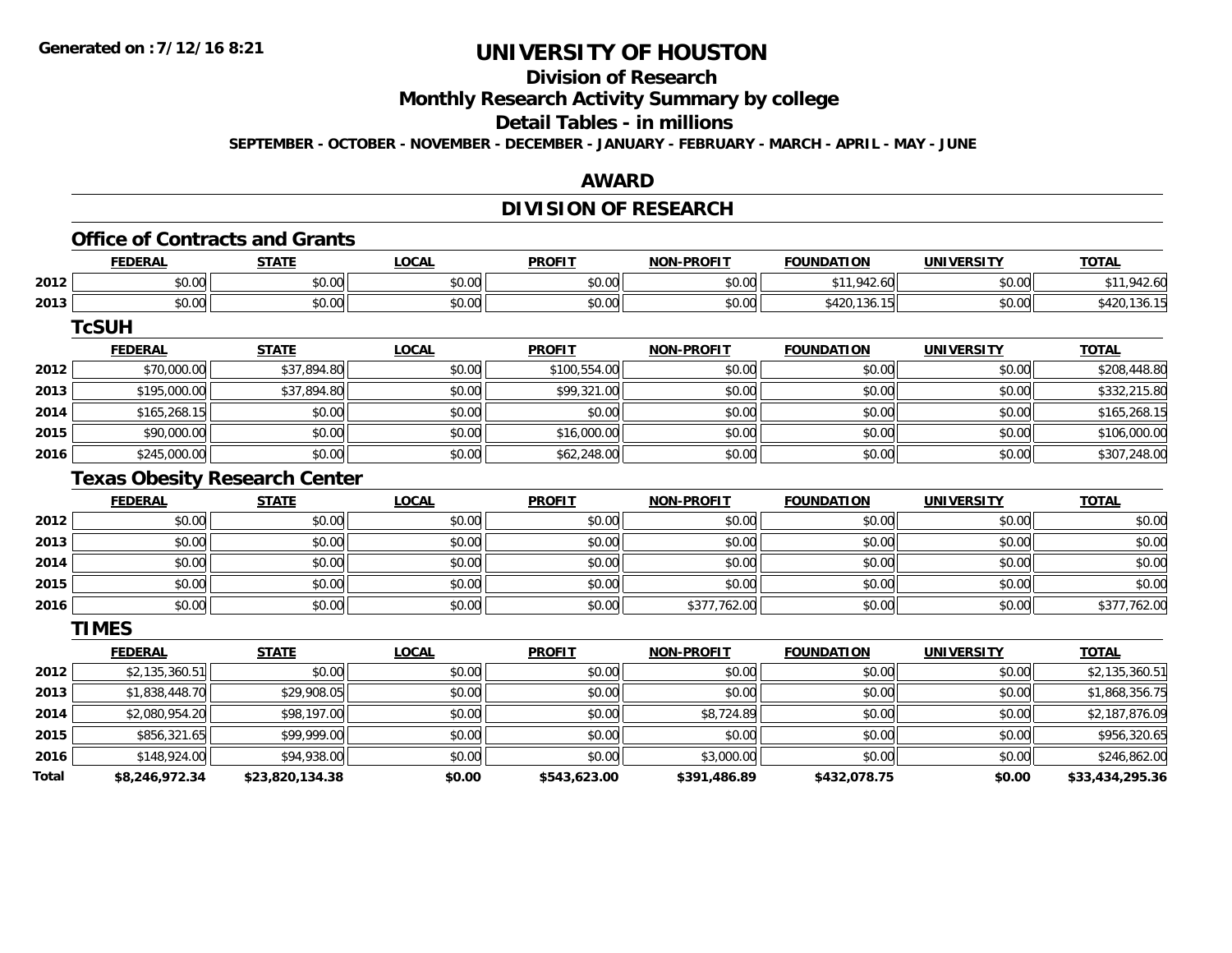# **Division of Research**

### **Monthly Research Activity Summary by college**

#### **Detail Tables - in millions**

**SEPTEMBER - OCTOBER - NOVEMBER - DECEMBER - JANUARY - FEBRUARY - MARCH - APRIL - MAY - JUNE**

### **AWARD**

# **GRADUATE COLLEGE OF SOCIAL WORK**

# **Center for Drug and Social Policy Research**

|      | <b>FEDERAL</b> | <b>STATE</b> | <u>LOCAL</u> | <b>PROFIT</b> | <b>NON-PROFIT</b> | <b>FOUNDATION</b> | <b>UNIVERSITY</b> | <b>TOTAL</b> |
|------|----------------|--------------|--------------|---------------|-------------------|-------------------|-------------------|--------------|
| 2012 | \$64,167.00    | \$0.00       | \$0.00       | \$0.00        | \$0.00            | \$0.00            | \$0.00            | \$64,167.00  |
| 2013 | \$6,097.29     | \$0.00       | \$0.00       | \$0.00        | \$0.00            | \$0.00            | \$0.00            | \$6,097.29   |
| 2014 | \$395,861.00   | \$0.00       | \$0.00       | \$0.00        | \$0.00            | \$0.00            | \$0.00            | \$395,861.00 |
| 2015 | \$929,577.72   | \$0.00       | \$0.00       | \$0.00        | \$0.00            | \$0.00            | \$0.00            | \$929,577.72 |
| 2016 | \$244,543.72   | \$0.00       | \$0.00       | \$0.00        | \$0.00            | \$0.00            | \$0.00            | \$244,543.72 |

### **Center for Health Equities & Evaluation Research**

|      | <u>FEDERAL</u> | <b>STATE</b> | <b>LOCAL</b> | <b>PROFIT</b> | <b>NON-PROFIT</b> | <b>FOUNDATION</b> | <b>UNIVERSITY</b> | <b>TOTAL</b> |
|------|----------------|--------------|--------------|---------------|-------------------|-------------------|-------------------|--------------|
| 2012 | \$354,222.55   | \$0.00       | \$0.00       | \$0.00        | \$0.00            | \$0.00            | \$35,000.00       | \$389,222.55 |
| 2013 | \$249,359.00   | \$0.00       | \$0.00       | \$0.00        | \$0.00            | \$0.00            | \$0.00            | \$249,359.00 |
| 2014 | \$206,260.00   | \$0.00       | \$0.00       | \$0.00        | \$0.00            | \$0.00            | \$0.00            | \$206,260.00 |
| 2015 | \$149,652.00   | \$0.00       | \$0.00       | \$0.00        | \$0.00            | \$0.00            | \$0.00            | \$149,652.00 |
| 2016 | \$240,512.00   | \$0.00       | \$0.00       | \$0.00        | \$0.00            | \$0.00            | \$0.00            | \$240,512.00 |

## **Child & Family for Innovative Research**

|      | <b>FEDERAL</b> | <b>STATE</b> | <b>LOCAL</b> | <b>PROFIT</b> | <b>NON-PROFIT</b> | <b>FOUNDATION</b> | UNIVERSITY | <b>TOTAL</b> |
|------|----------------|--------------|--------------|---------------|-------------------|-------------------|------------|--------------|
| 2012 | \$72,240.79    | \$0.00       | \$56,704.00  | \$176,507.00  | \$0.00            | \$0.00            | \$0.00     | \$305,451.79 |
| 2013 | \$521,422.59   | \$120,342.00 | \$0.00       | \$100,000.00  | \$0.00            | \$0.00            | \$0.00     | \$741,764.59 |
| 2014 | \$11,777.64    | \$88,274.00  | \$0.00       | \$0.00        | \$80,000.00       | \$19,250.00       | \$0.00     | \$199,301.64 |
| 2015 | \$581,765.97   | \$0.00       | \$0.00       | \$0.00        | \$0.00            | \$0.00            | \$0.00     | \$581,765.97 |
| 2016 | \$562,726.87   | \$100,000.00 | \$0.00       | \$0.00        | \$0.00            | \$6,827.91        | \$1,500.00 | \$671,054.78 |

#### **Community Projects - Social Work**

|      | ----           | $\sim$         | <b>PROFIT</b> |           | INF          | INIL | <b>TOT</b> |
|------|----------------|----------------|---------------|-----------|--------------|------|------------|
| 2012 | ້ດ ດດ<br>70.UU | $\sim$<br>.v.v | $\sim$        | $\ddotsc$ | 0000<br>ט.טע | "~   |            |

#### **Dean, Social Work**

|              | <b>FEDERAL</b> | <b>STATE</b> | <b>LOCAL</b> | <b>PROFIT</b> | <b>NON-PROFIT</b> | <b>FOUNDATION</b> | <b>UNIVERSITY</b> | <b>TOTAL</b>   |
|--------------|----------------|--------------|--------------|---------------|-------------------|-------------------|-------------------|----------------|
| 2012         | \$16,568.50    | \$0.00       | \$0.00       | \$0.00        | \$0.00            | \$0.00            | \$0.00            | \$16,568.50    |
| 2013         | \$0.00         | \$0.00       | \$0.00       | \$0.00        | \$0.00            | \$0.00            | \$0.00            | \$0.00         |
| 2014         | \$0.00         | \$0.00       | \$0.00       | \$0.00        | \$0.00            | \$0.00            | \$0.00            | \$0.00         |
| 2015         | \$0.00         | \$0.00       | \$0.00       | \$0.00        | \$0.00            | \$0.00            | \$0.00            | \$0.00         |
| 2016         | \$25,000.00    | \$0.00       | \$0.00       | \$75,000.00   | \$0.00            | \$108,963.00      | \$0.00            | \$208,963.00   |
| <b>Total</b> | \$4,634,697.54 | \$308,616.00 | \$56,704.00  | \$351,507.00  | \$80,000.00       | \$135,040.91      | \$36,500.00       | \$5,603,065.45 |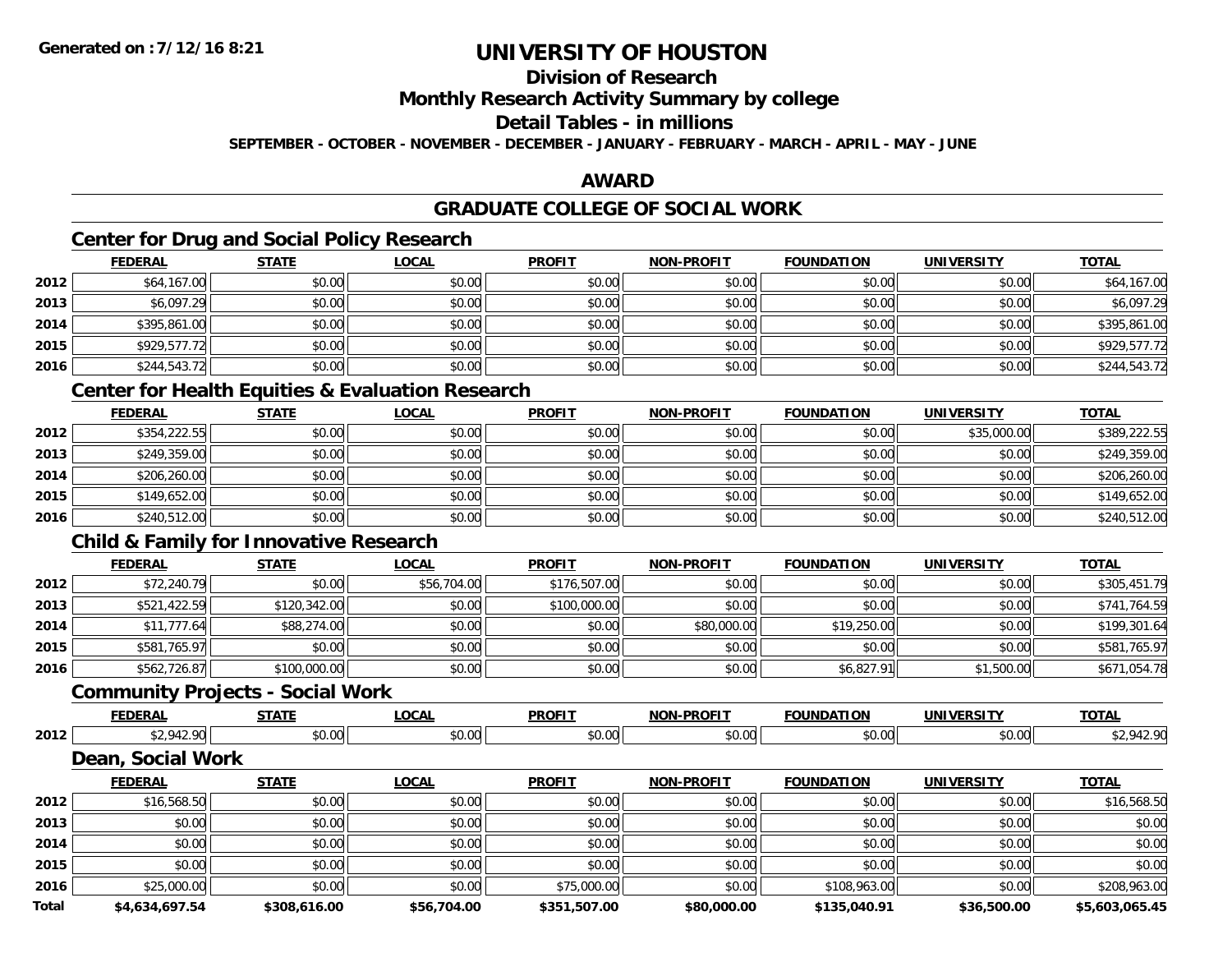# **Division of Research**

**Monthly Research Activity Summary by college**

#### **Detail Tables - in millions**

**SEPTEMBER - OCTOBER - NOVEMBER - DECEMBER - JANUARY - FEBRUARY - MARCH - APRIL - MAY - JUNE**

### **AWARD**

### **HILTON COLLEGE OF HOTEL AND RESTAURANT MANAGEMENT**

### **Hotel and Restaurant Management**

|       | <b>FEDERAL</b> | STATE        | <u>LOCAL</u> | <b>PROFIT</b> | <b>NON-PROFIT</b> | <b>FOUNDATION</b> | <b>UNIVERSITY</b> | <b>TOTAL</b>   |
|-------|----------------|--------------|--------------|---------------|-------------------|-------------------|-------------------|----------------|
| 2012  | \$58,837.68    | \$103,763.44 | \$0.00       | \$1,500.00    | \$10,887.00       | \$0.00            | \$0.00            | \$174,988.12   |
| 2013  | \$106,747.00   | \$0.00       | \$0.00       | \$0.00        | \$0.00            | \$0.00            | \$0.00            | \$106,747.00   |
| 2014  | \$689,012.00   | \$0.00       | \$0.00       | \$0.00        | \$0.00            | \$58,902.00       | \$0.00            | \$747,914.00   |
| 2016  | \$223,304.40   | \$0.00       | \$0.00       | \$0.00        | \$14,207.00       | \$0.00            | \$0.00            | \$237,511.40   |
| Total | \$1,077,901.08 | \$103,763.44 | \$0.00       | \$1,500.00    | \$25,094.00       | \$58,902.00       | \$0.00            | \$1,267,160.52 |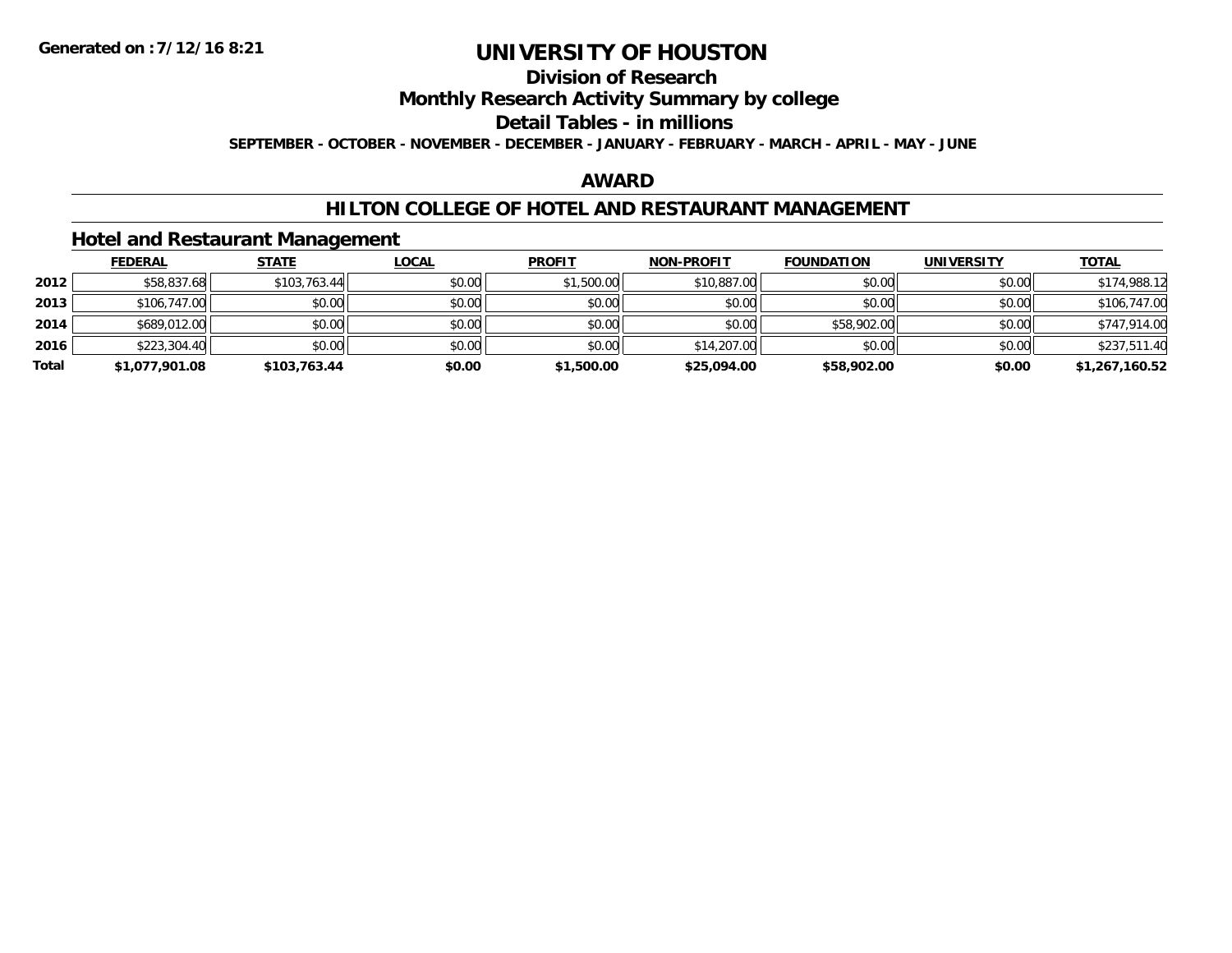# **Division of Research**

**Monthly Research Activity Summary by college**

**Detail Tables - in millions**

**SEPTEMBER - OCTOBER - NOVEMBER - DECEMBER - JANUARY - FEBRUARY - MARCH - APRIL - MAY - JUNE**

#### **AWARD**

#### **HONORS COLLEGE**

### **Dean, Honors College**

|              | <b>FEDERAL</b> | <b>STATE</b> | <u>LOCAL</u> | <b>PROFIT</b> | <b>NON-PROFIT</b> | <b>FOUNDATION</b> | <b>UNIVERSITY</b> | <b>TOTAL</b> |
|--------------|----------------|--------------|--------------|---------------|-------------------|-------------------|-------------------|--------------|
| 2012         | \$34,951.70    | \$0.00       | \$0.00       | \$0.00        | \$0.00            | \$0.00            | \$0.00            | \$34,951.70  |
| 2013         | \$0.00         | \$0.00       | \$0.00       | \$0.00        | \$0.00            | \$6,070.64        | \$0.00            | \$6,070.64   |
| 2014         | \$0.00         | \$0.00       | \$0.00       | \$0.00        | \$0.00            | \$2,807.84        | \$0.00            | \$2,807.84   |
| <b>Total</b> | \$34,951.70    | \$0.00       | \$0.00       | \$0.00        | \$0.00            | \$8,878.48        | \$0.00            | \$43,830.18  |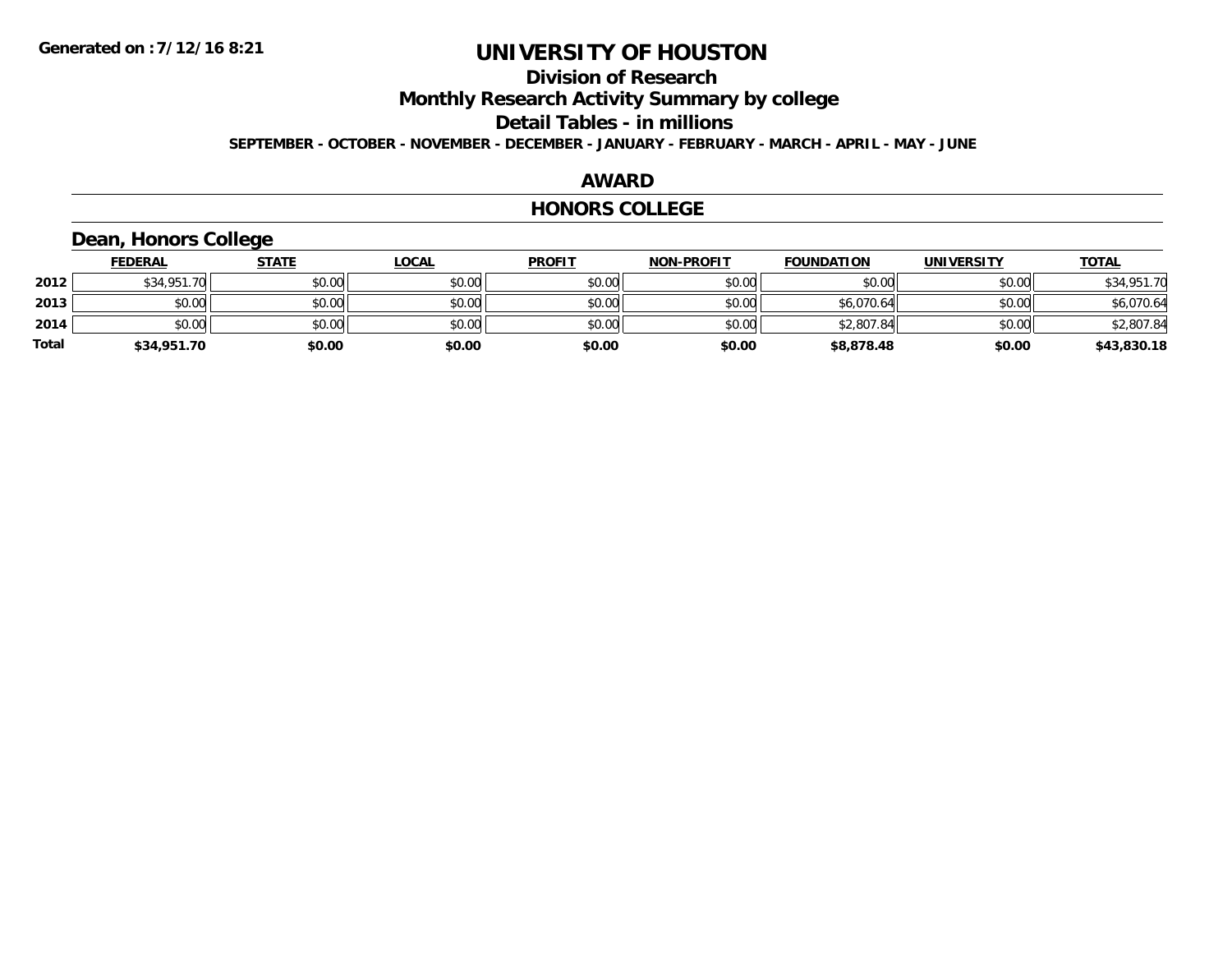## **Division of Research**

**Monthly Research Activity Summary by college**

**Detail Tables - in millions**

**SEPTEMBER - OCTOBER - NOVEMBER - DECEMBER - JANUARY - FEBRUARY - MARCH - APRIL - MAY - JUNE**

|              |                                |              |              | AWARD          |                   |                   |                   |              |
|--------------|--------------------------------|--------------|--------------|----------------|-------------------|-------------------|-------------------|--------------|
|              |                                |              |              | <b>LIBRARY</b> |                   |                   |                   |              |
|              | <b>Administration, Library</b> |              |              |                |                   |                   |                   |              |
|              | <b>FEDERAL</b>                 | <b>STATE</b> | <b>LOCAL</b> | <b>PROFIT</b>  | <b>NON-PROFIT</b> | <b>FOUNDATION</b> | <b>UNIVERSITY</b> | <b>TOTAL</b> |
| 2013         | \$0.00                         | \$0.00       | \$0.00       | \$0.00         | \$0.00            | \$0.00            | \$0.00            | \$0.00       |
| <b>Total</b> | \$0.00                         | \$0.00       | \$0.00       | \$0.00         | \$0.00            | \$0.00            | \$0.00            | \$0.00       |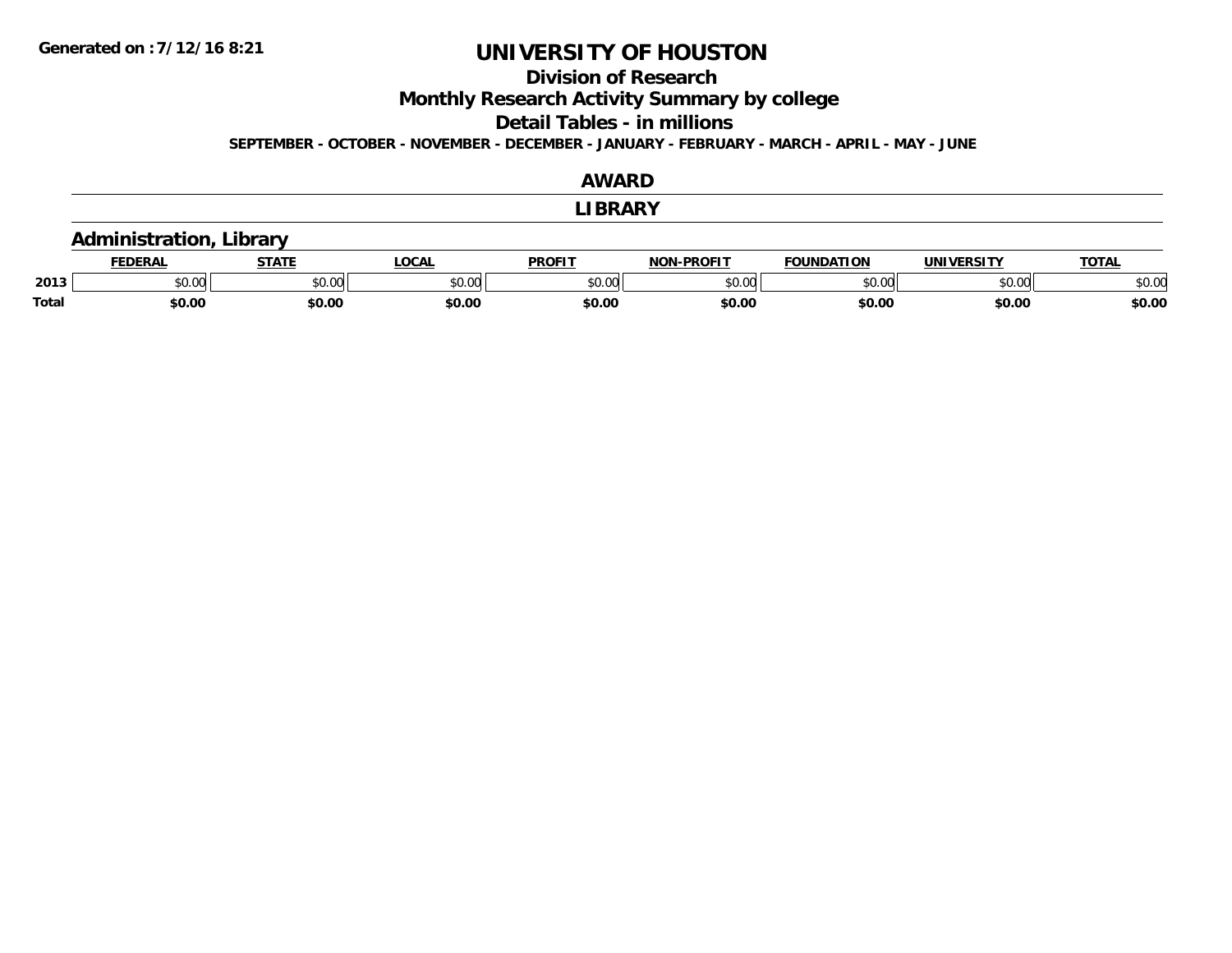#### **Division of Research**

**Monthly Research Activity Summary by college**

**Detail Tables - in millions**

**SEPTEMBER - OCTOBER - NOVEMBER - DECEMBER - JANUARY - FEBRUARY - MARCH - APRIL - MAY - JUNE**

### **AWARD**

### **OTHER OUTSIDE ORGANIZATIONS USED FOR CPHS LOGINS**

|              | Center<br>$\sim$ alth |              |        |               |                   |                   |                   |              |  |  |
|--------------|-----------------------|--------------|--------|---------------|-------------------|-------------------|-------------------|--------------|--|--|
|              | <b>FEDERAL</b>        | <b>STATE</b> | LOCAL  | <b>PROFIT</b> | <b>NON-PROFIT</b> | <b>FOUNDATION</b> | <b>UNIVERSITY</b> | <u>TOTAL</u> |  |  |
| 2014         | \$0.00                | \$0.00       | \$0.00 | \$0.00        | \$0.00            | \$0.00            | \$0.00            | \$0.00       |  |  |
| <b>Total</b> | \$0.00                | \$0.00       | \$0.00 | \$0.00        | \$0.00            | \$0.00            | \$0.00            | \$0.00       |  |  |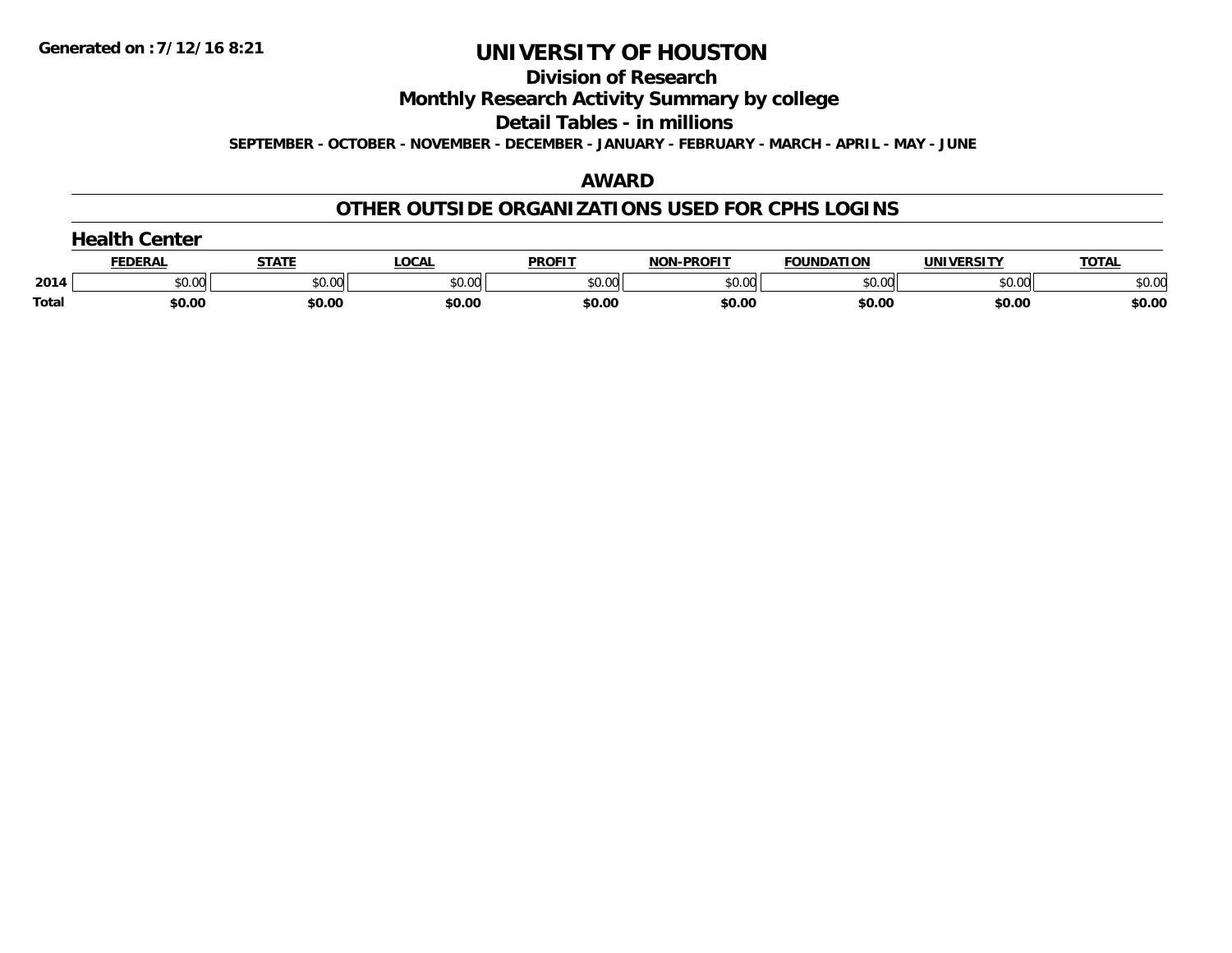# **Division of Research**

**Monthly Research Activity Summary by college**

**Detail Tables - in millions**

**SEPTEMBER - OCTOBER - NOVEMBER - DECEMBER - JANUARY - FEBRUARY - MARCH - APRIL - MAY - JUNE**

### **AWARD**

#### **PRESIDENT**

#### **Office of the President**

|              | <b>FEDERAL</b> | <b>STATE</b> | <b>LOCAL</b> | <b>PROFIT</b> | <b>NON-PROFIT</b> | <b>FOUNDATION</b> | <b>UNIVERSITY</b> | <b>TOTAL</b> |
|--------------|----------------|--------------|--------------|---------------|-------------------|-------------------|-------------------|--------------|
| 2014         | \$0.00         | \$0.00       | \$0.00       | \$0.00        | \$0.00            | \$0.00            | \$0.00            | \$0.00       |
| 2015         | \$0.00         | \$0.00       | \$0.00       | \$0.00        | \$0.00            | \$0.00            | \$0.00            | \$0.00       |
| 2016         | \$0.00         | \$0.00       | \$0.00       | \$0.00        | \$0.00            | \$0.00            | \$0.00            | \$0.00       |
| <b>Total</b> | \$0.00         | \$0.00       | \$0.00       | \$0.00        | \$0.00            | \$0.00            | \$0.00            | \$0.00       |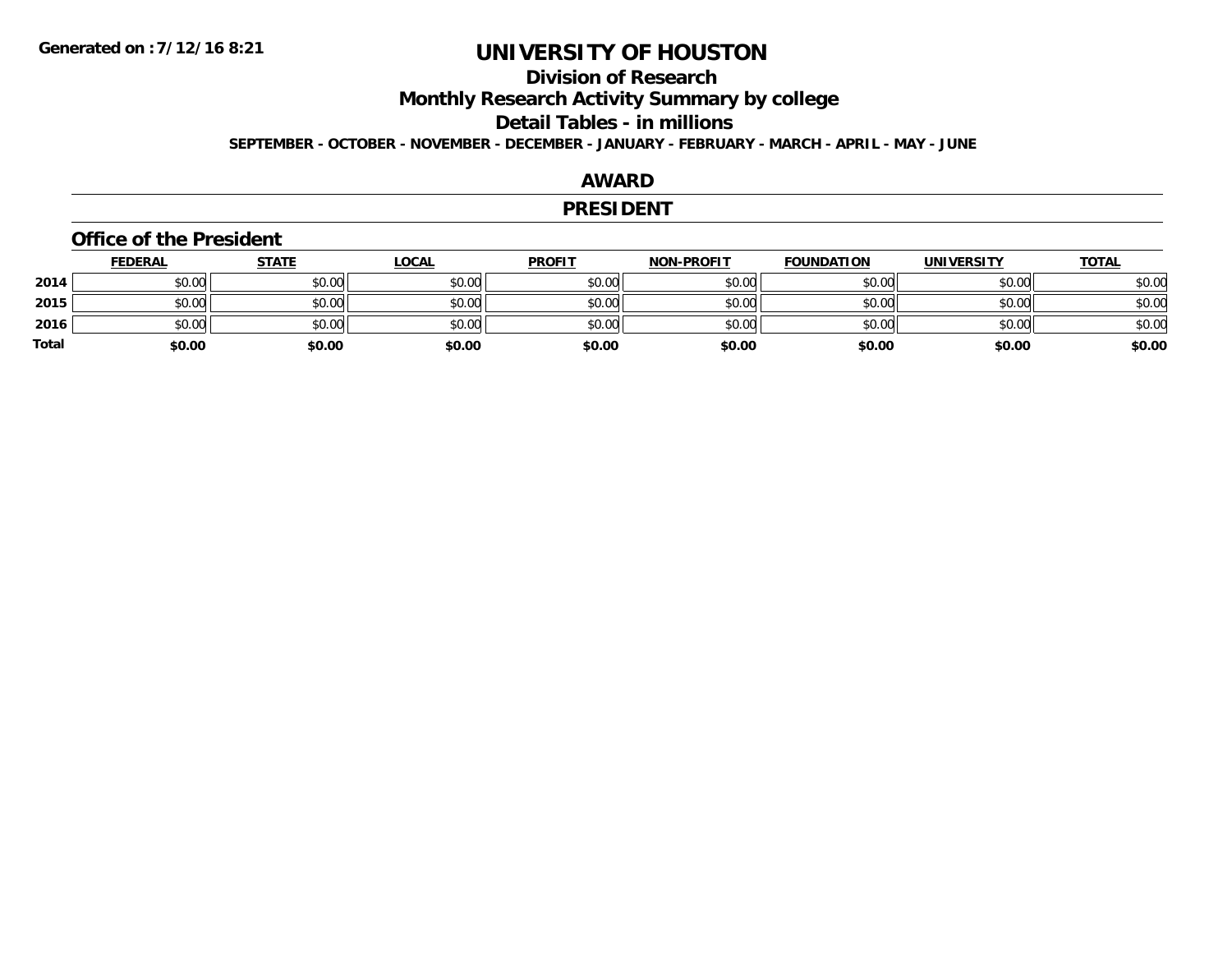**Division of Research**

**Monthly Research Activity Summary by college**

**Detail Tables - in millions**

**SEPTEMBER - OCTOBER - NOVEMBER - DECEMBER - JANUARY - FEBRUARY - MARCH - APRIL - MAY - JUNE**

### **AWARD**

## **SCHOOL OF NURSING**

### **Dean, School of Nursing**

|              | EDERAI        | <b>STATE</b> | OCAL   | <b>PROFIT</b> | -PROFIT<br>ש∩ו | FOUNDATION        | <b>UNIVERSITY</b> | <b>TOTAL</b>      |
|--------------|---------------|--------------|--------|---------------|----------------|-------------------|-------------------|-------------------|
| 2016         | 0.00<br>JU.UU | \$0.00       | JU.UU  | \$0.00        | \$0.00         |                   | \$0.00            | 100 3日<br>.       |
| <b>Total</b> | \$0.00        | \$0.00       | \$0.00 | \$0.00        | \$0.00         | .699.35<br>\$341. | \$0.00            | .699.35<br>\$341. |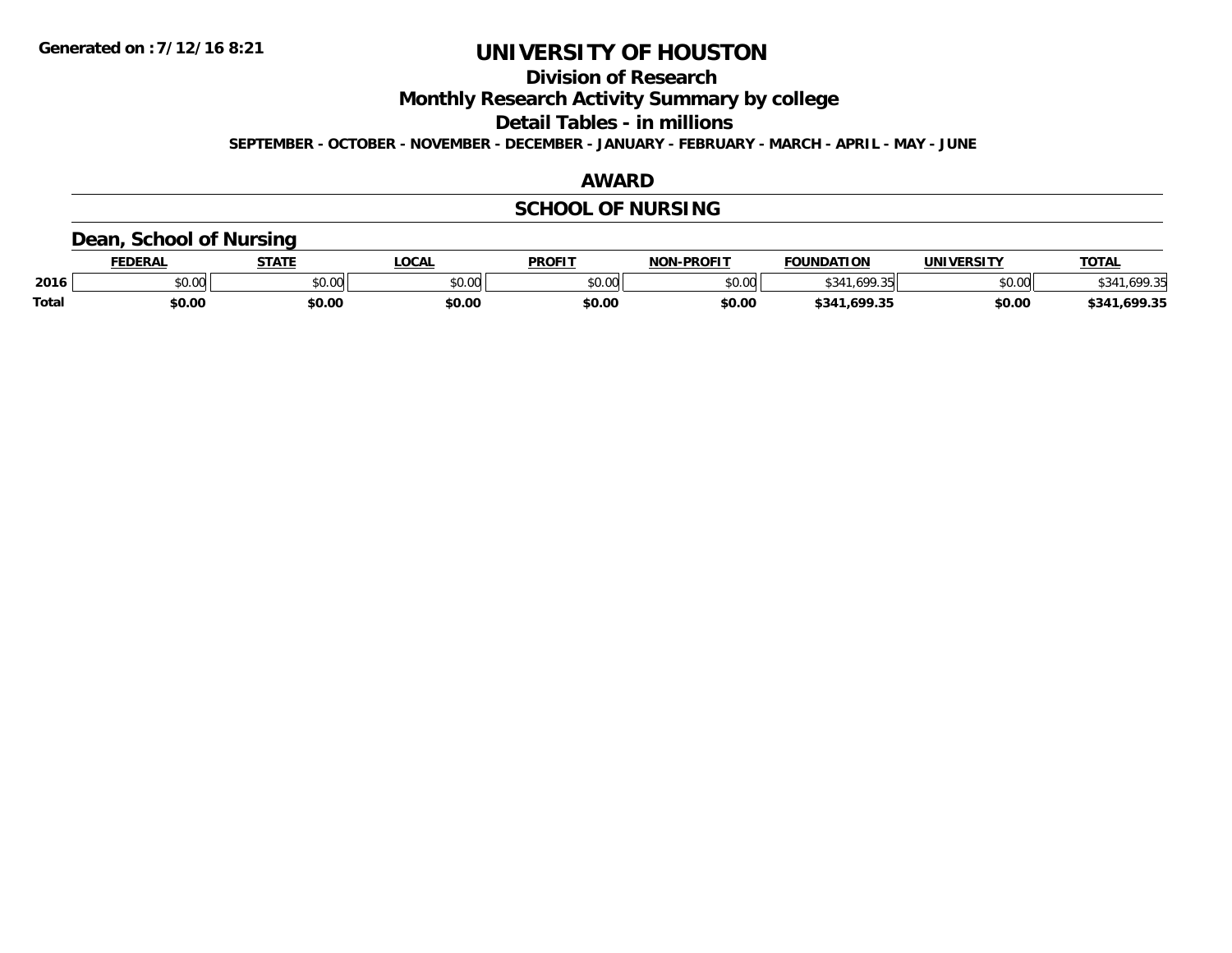#### **Division of Research**

**Monthly Research Activity Summary by college**

#### **Detail Tables - in millions**

**SEPTEMBER - OCTOBER - NOVEMBER - DECEMBER - JANUARY - FEBRUARY - MARCH - APRIL - MAY - JUNE**

### **AWARD**

#### **SENIOR V.P. FOR ACADEMIC AFFAIRS AND PROVOST**

|      | <b>Challenger Program</b>                           |              |              |               |                   |                   |                   |              |
|------|-----------------------------------------------------|--------------|--------------|---------------|-------------------|-------------------|-------------------|--------------|
|      | <b>FEDERAL</b>                                      | <b>STATE</b> | <b>LOCAL</b> | <b>PROFIT</b> | NON-PROFIT        | <b>FOUNDATION</b> | <b>UNIVERSITY</b> | <b>TOTAL</b> |
| 2012 | \$0.00                                              | \$0.00       | \$0.00       | \$0.00        | \$0.00            | \$0.00            | \$0.00            | \$0.00       |
| 2013 | \$0.00                                              | \$0.00       | \$0.00       | \$0.00        | \$0.00            | \$0.00            | \$0.00            | \$0.00       |
| 2014 | \$0.00                                              | \$0.00       | \$0.00       | \$0.00        | \$0.00            | \$0.00            | \$0.00            | \$0.00       |
| 2015 | \$0.00                                              | \$0.00       | \$0.00       | \$0.00        | \$0.00            | \$0.00            | \$0.00            | \$0.00       |
|      | <b>Learning Support Services</b>                    |              |              |               |                   |                   |                   |              |
|      | <b>FEDERAL</b>                                      | <b>STATE</b> | <b>LOCAL</b> | <b>PROFIT</b> | <b>NON-PROFIT</b> | <b>FOUNDATION</b> | <b>UNIVERSITY</b> | <b>TOTAL</b> |
| 2012 | \$0.00                                              | \$0.00       | \$0.00       | \$0.00        | \$0.00            | \$0.00            | \$0.00            | \$0.00       |
|      | <b>Pre-Health Advising</b>                          |              |              |               |                   |                   |                   |              |
|      | <b>FEDERAL</b>                                      | <b>STATE</b> | <b>LOCAL</b> | <b>PROFIT</b> | <b>NON-PROFIT</b> | <b>FOUNDATION</b> | <b>UNIVERSITY</b> | <b>TOTAL</b> |
| 2015 | \$0.00                                              | \$0.00       | \$0.00       | \$0.00        | \$0.00            | \$0.00            | \$0.00            | \$0.00       |
|      | <b>Senior V.P. for Academic Affairs and Provost</b> |              |              |               |                   |                   |                   |              |
|      | <b>FEDERAL</b>                                      | <b>STATE</b> | <b>LOCAL</b> | <b>PROFIT</b> | <b>NON-PROFIT</b> | <b>FOUNDATION</b> | <b>UNIVERSITY</b> | <b>TOTAL</b> |
| 2012 | \$0.00                                              | \$0.00       | \$0.00       | \$75,000.00   | \$0.00            | \$0.00            | \$0.00            | \$75,000.00  |
| 2013 | \$0.00                                              | \$0.00       | \$0.00       | \$0.00        | \$0.00            | \$0.00            | \$0.00            | \$0.00       |
|      | <b>Student Support Services</b>                     |              |              |               |                   |                   |                   |              |
|      | <b>FEDERAL</b>                                      | <b>STATE</b> | <b>LOCAL</b> | <b>PROFIT</b> | <b>NON-PROFIT</b> | <b>FOUNDATION</b> | <b>UNIVERSITY</b> | <b>TOTAL</b> |
| 2014 | \$0.00                                              | \$0.00       | \$0.00       | \$0.00        | \$0.00            | \$0.00            | \$0.00            | \$0.00       |
|      | <b>UH Energy</b>                                    |              |              |               |                   |                   |                   |              |
|      | <b>FEDERAL</b>                                      | <b>STATE</b> | <b>LOCAL</b> | <b>PROFIT</b> | <b>NON-PROFIT</b> | <b>FOUNDATION</b> | <b>UNIVERSITY</b> | <b>TOTAL</b> |
| 2015 | \$0.00                                              | \$0.00       | \$0.00       | \$0.00        | \$0.00            | \$0.00            | \$0.00            | \$0.00       |
| 2016 | \$0.00                                              | \$0.00       | \$0.00       | \$0.00        | \$0.00            | \$0.00            | \$0.00            | \$0.00       |
|      | <b>Undergraduate Scholars</b>                       |              |              |               |                   |                   |                   |              |
|      | <b>FEDERAL</b>                                      | <b>STATE</b> | <b>LOCAL</b> | <b>PROFIT</b> | <b>NON-PROFIT</b> | <b>FOUNDATION</b> | <b>UNIVERSITY</b> | <b>TOTAL</b> |
| 2012 | \$0.00                                              | \$19,051.00  | \$0.00       | \$0.00        | \$0.00            | \$0.00            | \$0.00            | \$19,051.00  |
| 2013 | \$0.00                                              | \$19,050.00  | \$0.00       | \$0.00        | \$0.00            | \$0.00            | \$0.00            | \$19,050.00  |
| 2014 | \$0.00                                              | \$20,330.00  | \$0.00       | \$0.00        | \$0.00            | \$0.00            | \$0.00            | \$20,330.00  |
|      | <b>Undergraduate Student Success</b>                |              |              |               |                   |                   |                   |              |
|      | <b>FEDERAL</b>                                      | <b>STATE</b> | <b>LOCAL</b> | <b>PROFIT</b> | <b>NON-PROFIT</b> | <b>FOUNDATION</b> | <b>UNIVERSITY</b> | <b>TOTAL</b> |
| 2013 | \$0.00                                              | \$130,000.00 | \$0.00       | \$0.00        | \$0.00            | \$0.00            | \$0.00            | \$130,000.00 |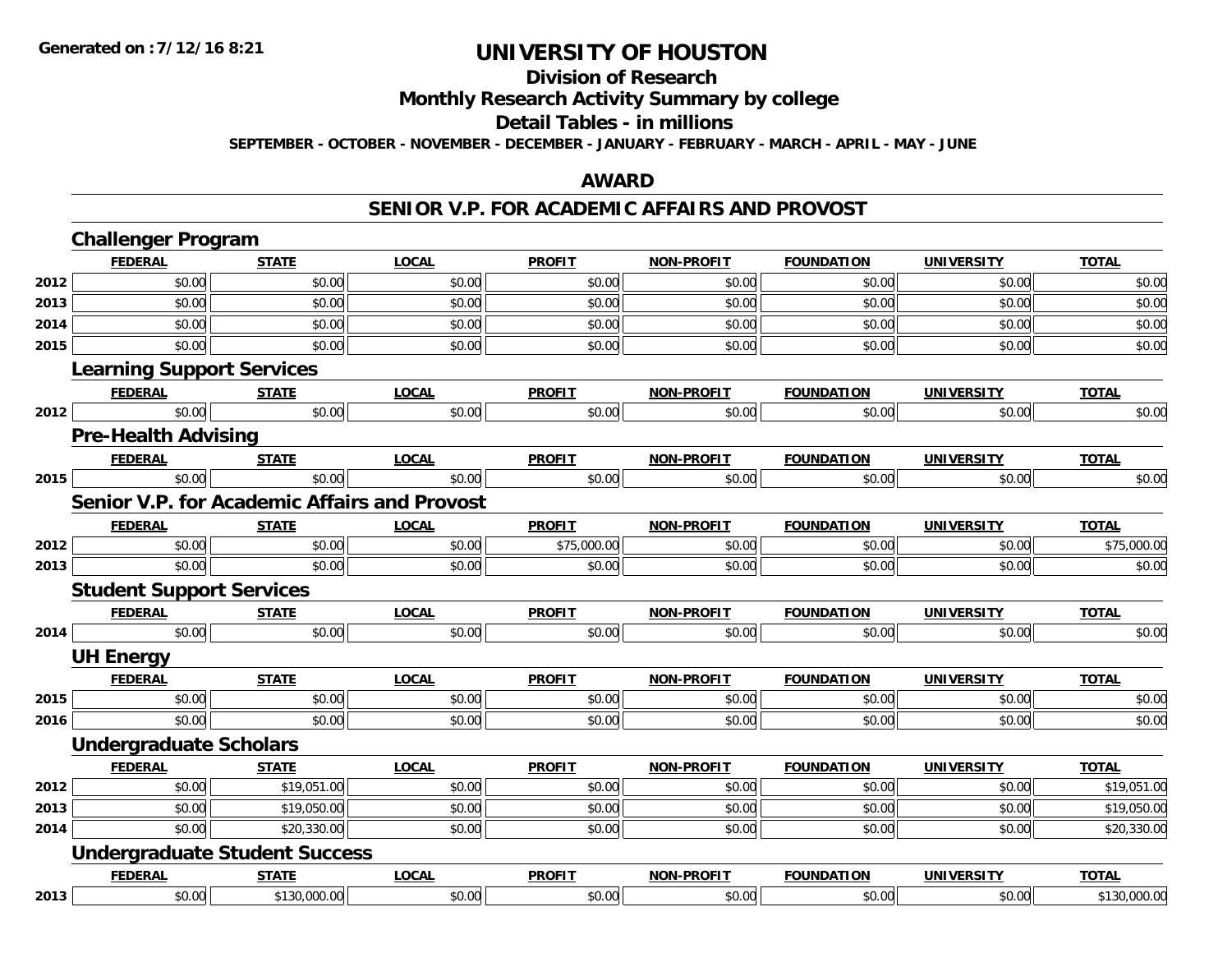# **Division of Research**

**Monthly Research Activity Summary by college**

## **Detail Tables - in millions**

**SEPTEMBER - OCTOBER - NOVEMBER - DECEMBER - JANUARY - FEBRUARY - MARCH - APRIL - MAY - JUNE**

### **AWARD**

### **SENIOR V.P. FOR ACADEMIC AFFAIRS AND PROVOST**

#### **Undergraduate Student Success**

|      | <u>FEDERAL</u> | <b>STATE</b> | <u>LOCAL</u> | <b>PROFIT</b> | <b>NON-PROFIT</b> | <b>FOUNDATION</b> | <b>UNIVERSITY</b> | <u>TOTAL</u>                          |
|------|----------------|--------------|--------------|---------------|-------------------|-------------------|-------------------|---------------------------------------|
| 2014 | \$0.00         | 10,000.00    | \$0.00       | \$0.00        | \$0.00            | \$0.00            | \$0.00            | \$10,000.00                           |
| 2015 | \$0.00         | \$0.00       | \$0.00       | \$0.00        | \$0.00            | \$0.00            | \$0.00            | \$0.00                                |
| 2016 | \$0.00         | \$9,759.30   | \$0.00       | \$0.00        | \$0.00            | \$0.00            | \$0.00            | <b>CO 750 20</b><br><b>\$7,757.50</b> |

## **Undergraduate Student Success Center**

|       | <b>FEDERAL</b> | <b>STATE</b> | <b>LOCAL</b> | <b>PROFIT</b> | <b>NON-PROFIT</b> | <b>FOUNDATION</b> | <b>UNIVERSITY</b> | <b>TOTAL</b>   |
|-------|----------------|--------------|--------------|---------------|-------------------|-------------------|-------------------|----------------|
| 2012  | \$301,376.00   | \$134,767.00 | \$0.00       | \$0.00        | \$77,158.00       | \$0.00            | \$0.00            | \$513,301.00   |
| 2013  | \$339,955.00   | \$0.00       | \$0.00       | \$0.00        | \$0.00            | \$0.00            | \$0.00            | \$339,955.00   |
| 2014  | \$324,864.00   | \$0.00       | \$0.00       | \$0.00        | \$0.00            | \$0.00            | \$0.00            | \$324,864.00   |
| 2015  | \$301,376.00   | \$0.00       | \$0.00       | \$0.00        | \$39,250.00       | \$0.00            | \$0.00            | \$340,626.00   |
| Total | \$1,267,571.00 | \$342,957.30 | \$0.00       | \$75,000.00   | \$116,408.00      | \$0.00            | \$0.00            | \$1,801,936.30 |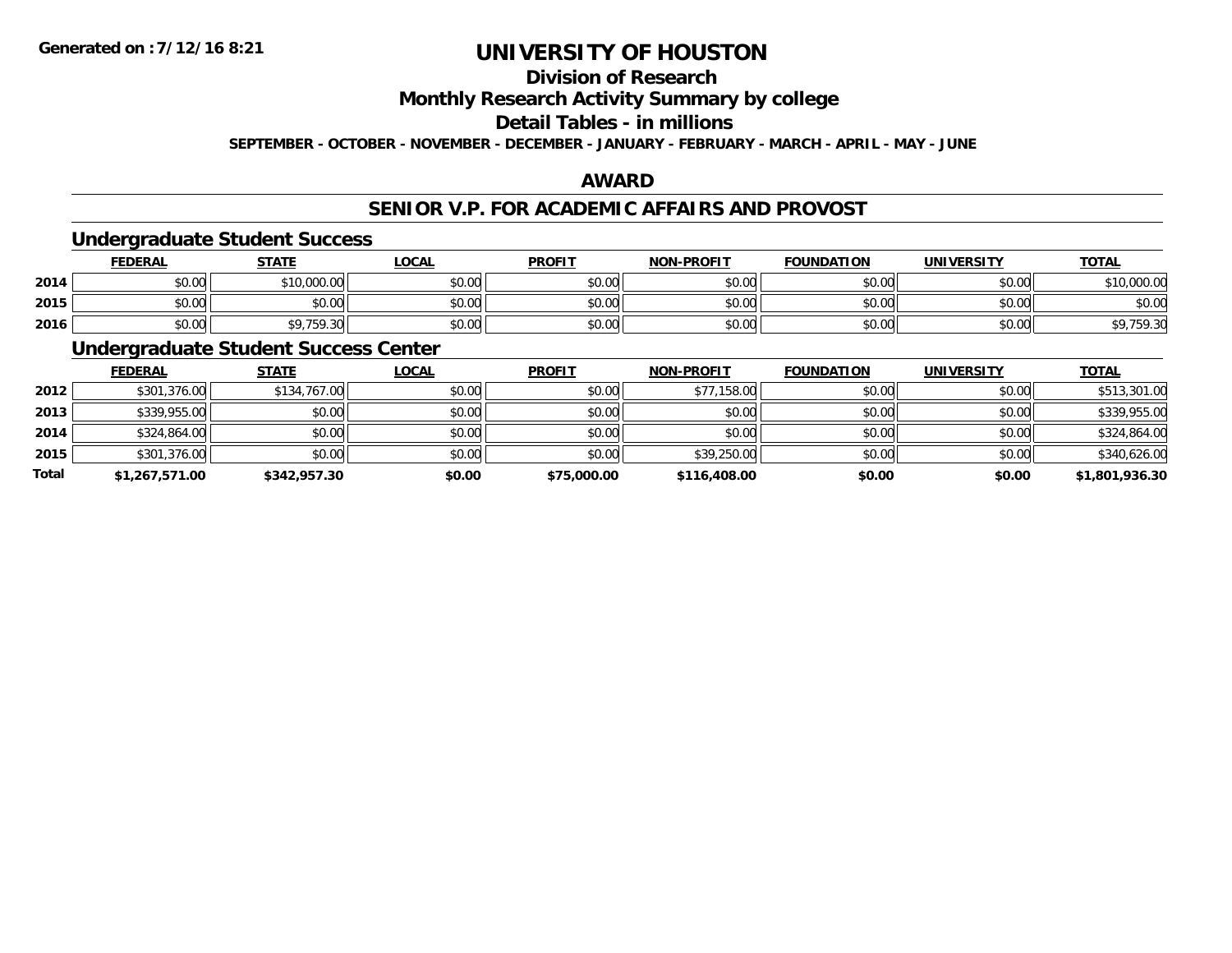# **Division of Research**

**Monthly Research Activity Summary by college**

#### **Detail Tables - in millions**

**SEPTEMBER - OCTOBER - NOVEMBER - DECEMBER - JANUARY - FEBRUARY - MARCH - APRIL - MAY - JUNE**

### **AWARD**

#### **UH LAW CENTER**

|       | Dean, Law      |                |              |               |                   |                   |                   |                |
|-------|----------------|----------------|--------------|---------------|-------------------|-------------------|-------------------|----------------|
|       | <b>FEDERAL</b> | <b>STATE</b>   | <b>LOCAL</b> | <b>PROFIT</b> | <b>NON-PROFIT</b> | <b>FOUNDATION</b> | <b>UNIVERSITY</b> | <b>TOTAL</b>   |
| 2013  | \$0.00         | \$0.00         | \$0.00       | \$0.00        | \$0.00            | \$0.00            | \$0.00            | \$0.00         |
| 2016  | \$0.00         | \$321,343.00   | \$0.00       | \$0.00        | \$0.00            | \$0.00            | \$0.00            | \$321,343.00   |
|       | Law-UH         |                |              |               |                   |                   |                   |                |
|       | <b>FEDERAL</b> | <b>STATE</b>   | <b>LOCAL</b> | <b>PROFIT</b> | <b>NON-PROFIT</b> | <b>FOUNDATION</b> | <b>UNIVERSITY</b> | <b>TOTAL</b>   |
| 2012  | \$19,507.90    | \$160,000.00   | \$0.00       | \$0.00        | \$0.00            | \$0.00            | \$0.00            | \$179,507.90   |
| 2013  | \$126,266.60   | \$114,000.00   | \$0.00       | \$0.00        | \$0.00            | \$0.00            | \$0.00            | \$240,266.60   |
| 2014  | \$28,145.65    | \$314,000.00   | \$0.00       | \$0.00        | \$0.00            | \$0.00            | \$0.00            | \$342,145.65   |
| 2015  | \$158,976.70   | \$114,000.00   | \$0.00       | \$0.00        | \$0.00            | \$0.00            | \$0.00            | \$272,976.70   |
| 2016  | \$13,379.00    | \$100,000.00   | \$0.00       | \$0.00        | \$2,297.00        | \$0.00            | \$0.00            | \$115,676.00   |
| Total | \$346.275.85   | \$1.123.343.00 | \$0.00       | \$0.00        | \$2,297.00        | \$0.00            | \$0.00            | \$1,471,915.85 |

**\$346,275.85 \$1,123,343.00 \$0.00 \$0.00 \$2,297.00 \$0.00 \$0.00 \$1,471,915.85**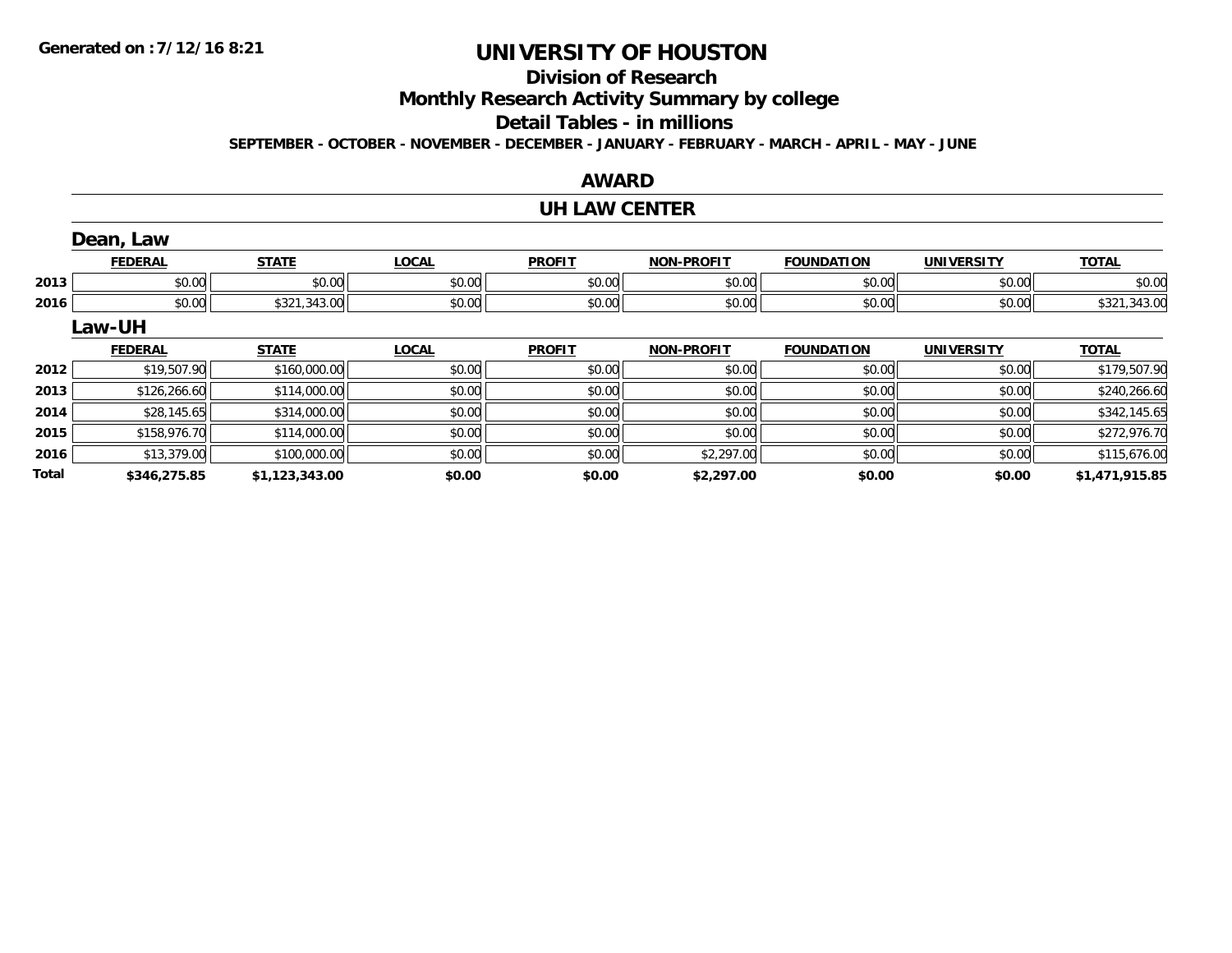# **Division of Research**

**Monthly Research Activity Summary by college**

#### **Detail Tables - in millions**

**SEPTEMBER - OCTOBER - NOVEMBER - DECEMBER - JANUARY - FEBRUARY - MARCH - APRIL - MAY - JUNE**

### **AWARD**

#### **UKNOWN COLLEGE**

#### **Unknown Department**

|              | <b>FEDERAL</b>                           | <b>STATE</b> | <b>LOCAL</b> | <b>PROFIT</b> | <b>NON-PROFIT</b> | <b>FOUNDATION</b> | <b>UNIVERSITY</b> | <b>TOTAL</b> |
|--------------|------------------------------------------|--------------|--------------|---------------|-------------------|-------------------|-------------------|--------------|
| 2016         | \$0.00                                   | \$0.00       | \$0.00       | \$0.00        | \$0.00            | \$0.00            | \$0.00            | \$0.00       |
|              | Wrong Department - Please Dont Select It |              |              |               |                   |                   |                   |              |
|              | <b>FEDERAL</b>                           | <b>STATE</b> | <b>LOCAL</b> | <b>PROFIT</b> | <b>NON-PROFIT</b> | <b>FOUNDATION</b> | <b>UNIVERSITY</b> | <b>TOTAL</b> |
| 2013         | \$15,730.00                              | \$0.00       | \$0.00       | \$0.00        | \$0.00            | \$0.00            | \$0.00            | \$15,730.00  |
| 2014         | \$0.00                                   | \$0.00       | \$0.00       | \$0.00        | \$0.00            | \$0.00            | \$0.00            | \$0.00       |
| 2015         | \$0.00                                   | \$0.00       | \$0.00       | \$0.00        | \$0.00            | \$0.00            | \$0.00            | \$0.00       |
| <b>Total</b> | \$15,730.00                              | \$0.00       | \$0.00       | \$0.00        | \$0.00            | \$0.00            | \$0.00            | \$15,730.00  |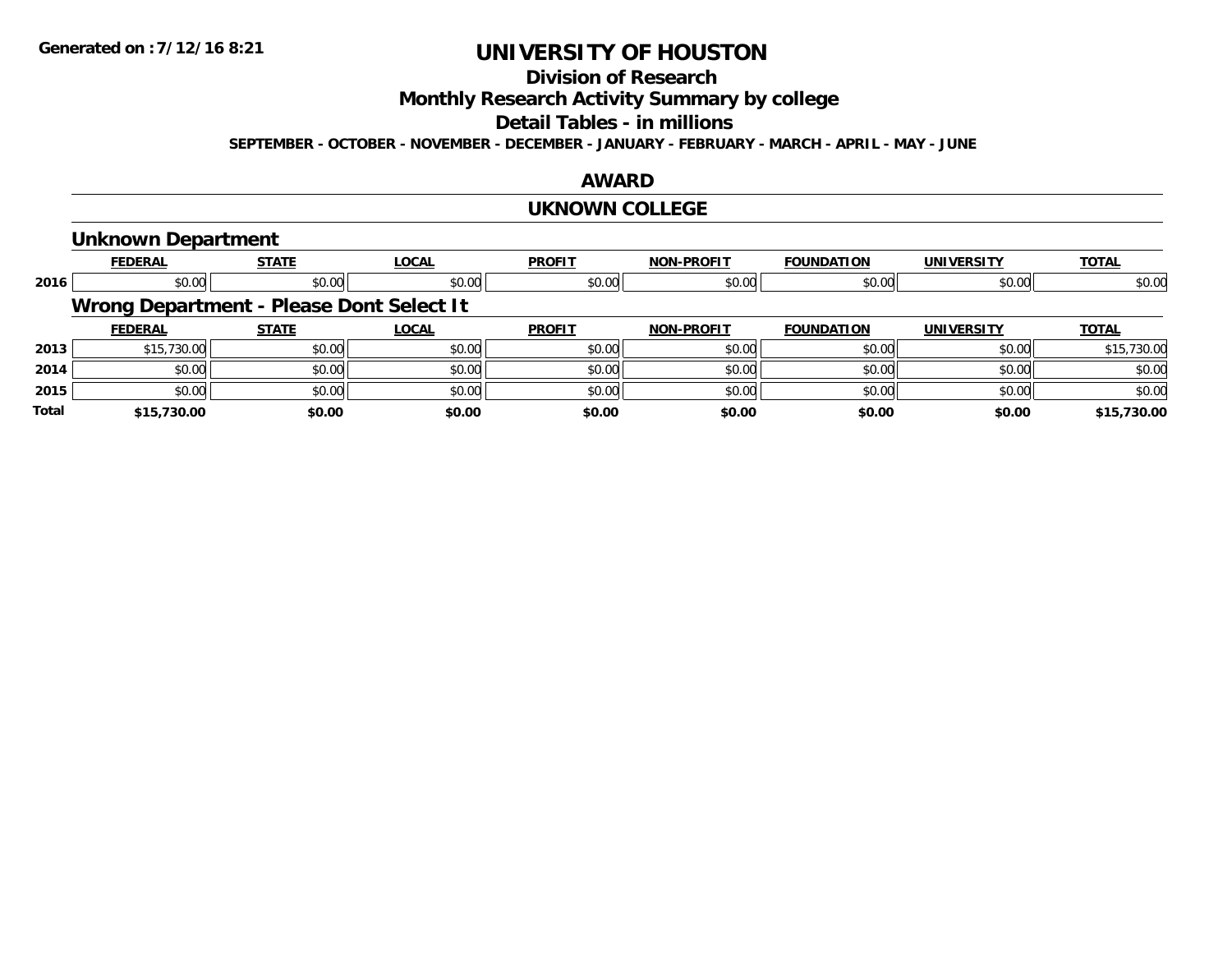#### **Division of Research**

**Monthly Research Activity Summary by college**

#### **Detail Tables - in millions**

**SEPTEMBER - OCTOBER - NOVEMBER - DECEMBER - JANUARY - FEBRUARY - MARCH - APRIL - MAY - JUNE**

### **AWARD**

# **VICE PRESIDENT FOR ADMINISTRATION**

|       | <b>KUHF - Radio</b>         |              |              |               |                   |                   |                   |                |
|-------|-----------------------------|--------------|--------------|---------------|-------------------|-------------------|-------------------|----------------|
|       | <b>FEDERAL</b>              | <b>STATE</b> | <b>LOCAL</b> | <b>PROFIT</b> | <b>NON-PROFIT</b> | <b>FOUNDATION</b> | <b>UNIVERSITY</b> | <b>TOTAL</b>   |
| 2012  | \$0.00                      | \$0.00       | \$0.00       | \$0.00        | \$2,266,596.00    | \$0.00            | \$0.00            | \$2,266,596.00 |
| 2013  | \$0.00                      | \$0.00       | \$0.00       | \$0.00        | \$2,123,324.00    | \$0.00            | \$0.00            | \$2,123,324.00 |
| 2014  | \$148,489.00                | \$0.00       | \$0.00       | \$0.00        | \$2,269,553.00    | \$0.00            | \$0.00            | \$2,418,042.00 |
| 2016  | \$0.00                      | \$0.00       | \$0.00       | \$0.00        | \$2,338,322.00    | \$0.00            | \$0.00            | \$2,338,322.00 |
|       | <b>KUHT-TV</b>              |              |              |               |                   |                   |                   |                |
|       | <b>FEDERAL</b>              | <b>STATE</b> | <b>LOCAL</b> | <b>PROFIT</b> | <b>NON-PROFIT</b> | <b>FOUNDATION</b> | <b>UNIVERSITY</b> | <b>TOTAL</b>   |
| 2012  | \$0.00                      | \$0.00       | \$0.00       | \$0.00        | \$14,132.00       | \$0.00            | \$0.00            | \$14,132.00    |
|       | <b>Physical Plant</b>       |              |              |               |                   |                   |                   |                |
|       | <b>FEDERAL</b>              | <b>STATE</b> | <b>LOCAL</b> | <b>PROFIT</b> | <b>NON-PROFIT</b> | <b>FOUNDATION</b> | <b>UNIVERSITY</b> | <b>TOTAL</b>   |
| 2013  | \$0.00                      | \$0.00       | \$0.00       | \$0.00        | \$0.00            | \$0.00            | \$0.00            | \$0.00         |
|       | <b>UH Police Department</b> |              |              |               |                   |                   |                   |                |
|       | <b>FEDERAL</b>              | <b>STATE</b> | <b>LOCAL</b> | <b>PROFIT</b> | <b>NON-PROFIT</b> | <b>FOUNDATION</b> | <b>UNIVERSITY</b> | <b>TOTAL</b>   |
| 2014  | \$3,000.00                  | \$0.00       | \$0.00       | \$0.00        | \$0.00            | \$0.00            | \$0.00            | \$3,000.00     |
| 2016  | \$3,000.00                  | \$0.00       | \$0.00       | \$0.00        | \$0.00            | \$0.00            | \$0.00            | \$3,000.00     |
| Total | \$154,489.00                | \$0.00       | \$0.00       | \$0.00        | \$9,011,927.00    | \$0.00            | \$0.00            | \$9,166,416.00 |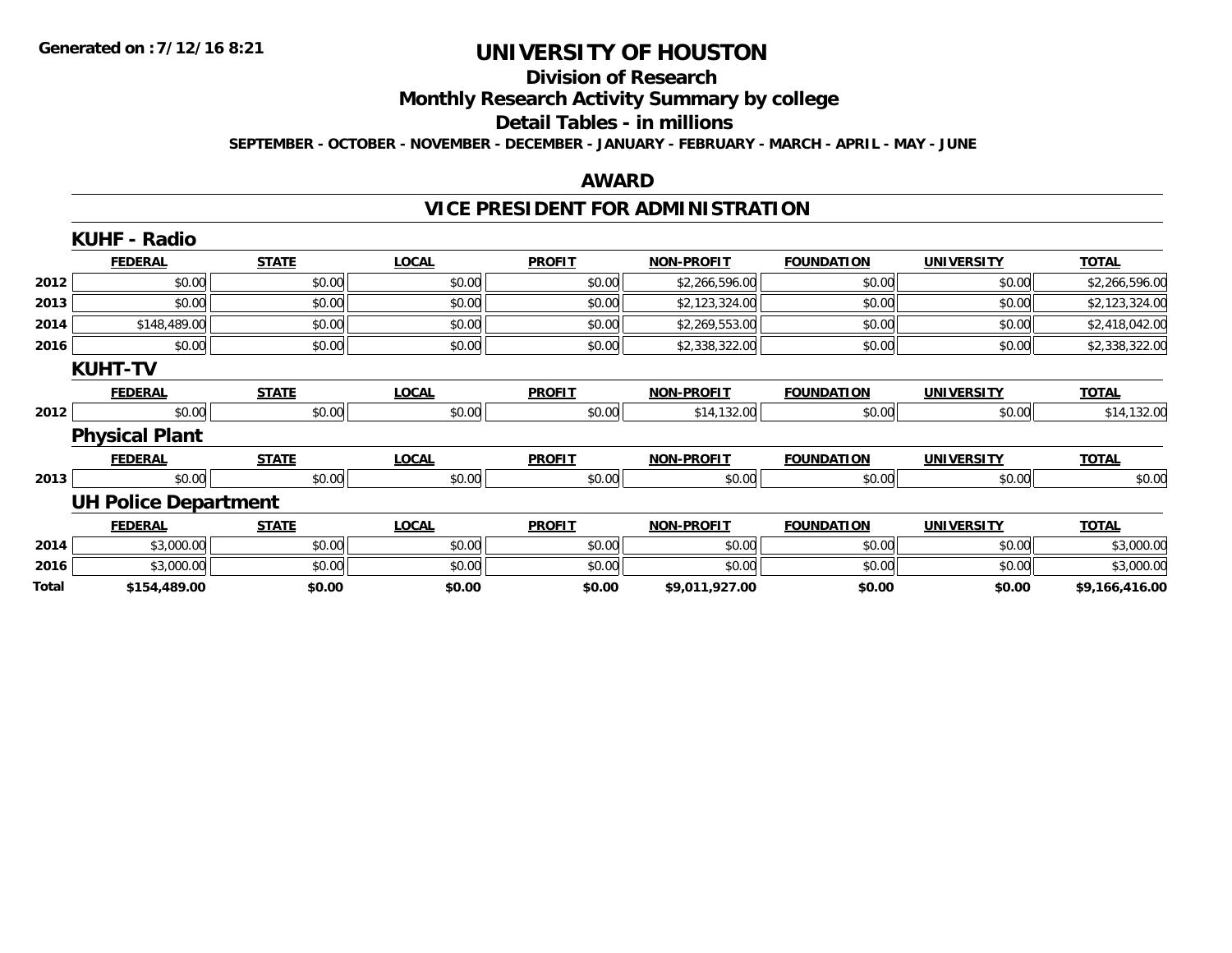# **Division of Research**

### **Monthly Research Activity Summary by college**

#### **Detail Tables - in millions**

**SEPTEMBER - OCTOBER - NOVEMBER - DECEMBER - JANUARY - FEBRUARY - MARCH - APRIL - MAY - JUNE**

### **AWARD**

### **VICE PRESIDENT FOR STUDENT AFFAIRS**

### **Childrens Learning Centers**

|      | <b>FEDERAL</b> | <b>STATE</b> | <u>LOCAL</u> | <b>PROFIT</b> | <b>NON-PROFIT</b> | <b>FOUNDATION</b> | <b>UNIVERSITY</b> | <b>TOTAL</b> |
|------|----------------|--------------|--------------|---------------|-------------------|-------------------|-------------------|--------------|
| 2013 | \$15,000.00    | \$0.00       | \$0.00       | \$0.00        | \$0.00            | \$0.00            | \$0.00            | \$15,000.00  |
| 2014 | \$235,891.00   | \$0.00       | \$0.00       | \$0.00        | \$0.00            | \$0.00            | \$0.00            | \$235,891.00 |
| 2015 | \$375,000.00   | \$0.00       | \$0.00       | \$0.00        | \$0.00            | \$0.00            | \$0.00            | \$375,000.00 |
| 2016 | \$375,000.00   | \$0.00       | \$0.00       | \$0.00        | \$0.00            | \$0.00            | \$0.00            | \$375,000.00 |

### **Vice President, Student Affairs**

|       | <b>FEDERAL</b> | <u>STATE</u> | <u>LOCAL</u> | <b>PROFIT</b> | <b>NON-PROFIT</b> | <b>FOUNDATION</b> | <b>UNIVERSITY</b> | <b>TOTAL</b>   |
|-------|----------------|--------------|--------------|---------------|-------------------|-------------------|-------------------|----------------|
| 2012  | \$236,559.00   | \$0.00       | \$0.00       | \$0.00        | \$0.00            | \$0.00            | \$0.00            | \$236,559.00   |
| 2013  | \$235,891.00   | \$0.00       | \$0.00       | \$0.00        | \$0.00            | \$0.00            | \$0.00            | \$235,891.00   |
| 2014  | \$0.00         | \$0.00       | \$0.00       | \$0.00        | \$0.00            | \$10,000.00       | \$0.00            | \$10,000.00    |
| Total | \$1,473,341.00 | \$0.00       | \$0.00       | \$0.00        | \$0.00            | \$10,000.00       | \$0.00            | \$1,483,341.00 |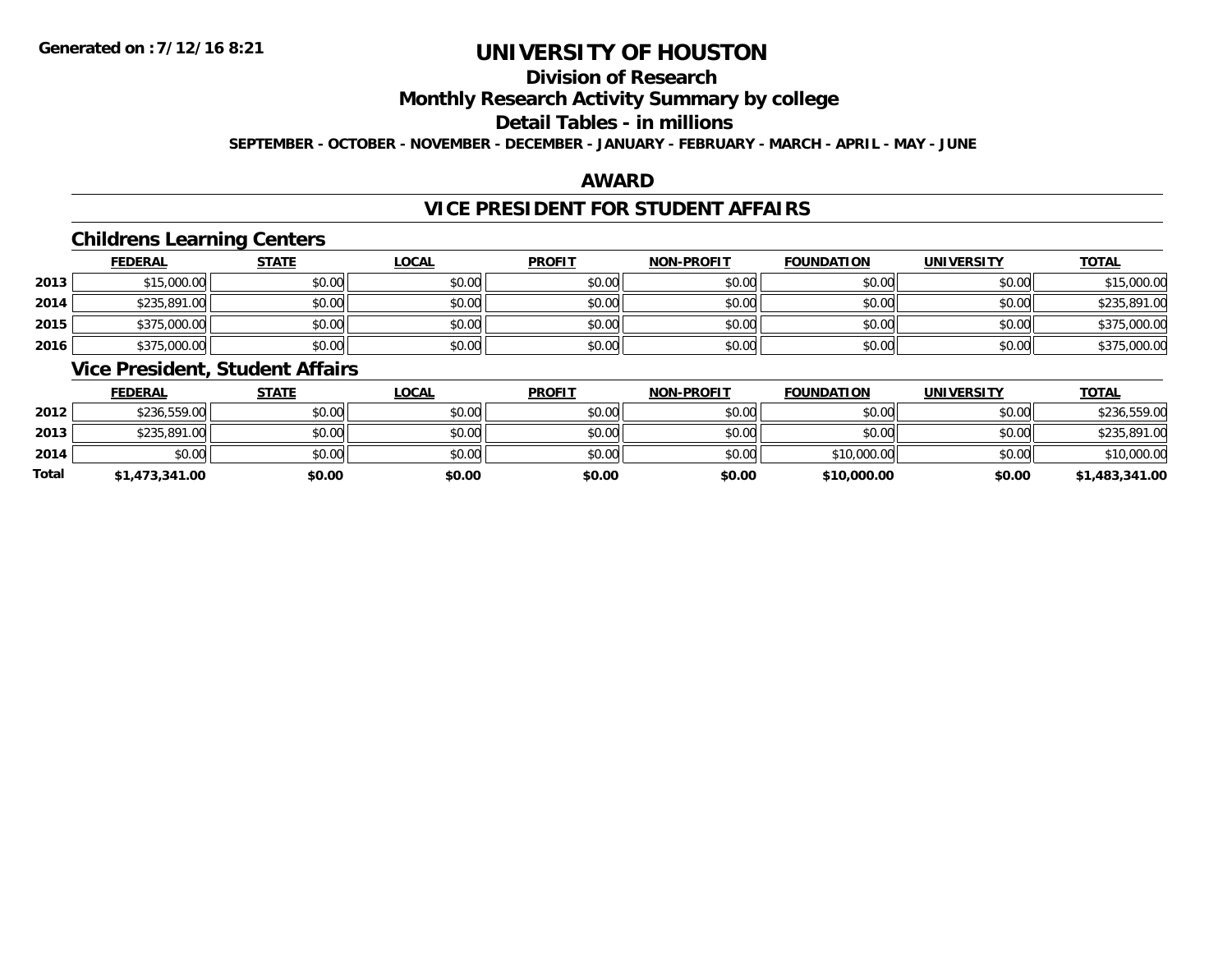# **Division of Research**

**Monthly Research Activity Summary by college**

**Detail Tables - in millions**

**SEPTEMBER - OCTOBER - NOVEMBER - DECEMBER - JANUARY - FEBRUARY - MARCH - APRIL - MAY - JUNE**

# **TOTAL EXPENDITURE**

## **C.T. BAUER COLLEGE OF BUSINESS**

## **Accountancy & Taxation**

|      | <b>FEDERAL</b> | <b>STATE</b> | <u>LOCAL</u> | <b>PROFIT</b> | <b>NON-PROFIT</b> | <b>FOUNDATION</b> | <b>UNIVERSITY</b> | <b>TOTAL</b> |
|------|----------------|--------------|--------------|---------------|-------------------|-------------------|-------------------|--------------|
| 2014 | \$0.00         | \$0.00       | \$0.00       | \$0.00        | \$0.00            | \$12.713.24       | \$0.00            | \$12,713.24  |
| 2015 | \$0.00         | \$0.00       | \$0.00       | \$0.00        | \$0.00            |                   | \$0.00            |              |
| 2016 | \$0.00         | \$0.00       | \$0.00       | \$0.00        | \$0.00            | \$0.00            | \$0.00            | \$0.00       |

#### **Dean, Business Administration**

|      | <u>FEDERAL</u> | <b>STATE</b> | <u>LOCAL</u> | <b>PROFIT</b> | <b>NON-PROFIT</b> | <b>FOUNDATION</b> | <b>UNIVERSITY</b> | <b>TOTAL</b> |
|------|----------------|--------------|--------------|---------------|-------------------|-------------------|-------------------|--------------|
| 2012 | \$0.00         | \$0.00       | \$0.00       | \$0.00        | \$0.00            | \$0.00            | \$0.00            | \$0.00       |
| 2013 | \$0.00         | \$0.00       | \$0.00       | \$0.00        | \$0.00            | \$0.00            | \$0.00            | \$0.00       |
| 2014 | \$0.00         | \$557,866.61 | \$0.00       | \$0.00        | \$0.00            | \$0.00            | \$0.00            | \$557,866.61 |
| 2015 | \$0.00         | \$672,359.42 | \$0.00       | \$0.00        | \$0.00            | \$0.00            | \$0.00            | \$672,359.42 |
| 2016 | \$0.00         | \$330,394.04 | \$0.00       | \$0.00        | \$0.00            | \$0.00            | \$0.00            | \$330,394.04 |

### **Decision and Information Sciences**

|      | <b>FEDERAL</b> | <b>STATE</b>          | LOCAL          | <b>PROFIT</b> | <b>NON-PROFIT</b> | <b>FOUNDATION</b> | UNIVERSITY | <b>TOTAL</b> |
|------|----------------|-----------------------|----------------|---------------|-------------------|-------------------|------------|--------------|
| 2014 | \$0.00         | <b>CO OD</b><br>JU.UU | \$0.00         | \$0.00        | \$0.00            | \$0.00            | \$0.00     | \$0.00       |
| 2015 | \$0.00         | \$0.00                | ልስ ሰሰ<br>JU.UU | \$0.00        | \$0.00            | \$0.00            | \$0.00     | \$0.00       |
| 2016 | \$0.00         | \$0.00                | \$0.00         | \$0.00        | \$0.00            | \$0.00            | \$0.00     | \$0.00       |

#### **Finance**

|      | <b>FEDERAL</b> | <b>STATE</b> | <b>LOCAL</b> | <b>PROFIT</b> | <b>NON-PROFIT</b> | <b>FOUNDATION</b> | <b>UNIVERSITY</b> | <b>TOTAL</b> |
|------|----------------|--------------|--------------|---------------|-------------------|-------------------|-------------------|--------------|
| 2012 | \$43,326.68    | \$0.00       | \$0.00       | \$0.00        | \$0.00            | \$0.00            | \$0.00            | \$43,326.68  |
| 2013 | \$0.00         | \$0.00       | \$0.00       | \$0.00        | \$0.00            | \$0.00            | \$0.00            | \$0.00       |
| 2014 | \$0.00         | \$0.00       | \$0.00       | \$0.00        | \$0.00            | \$0.00            | \$0.00            | \$0.00       |
| 2015 | \$0.00         | \$0.00       | \$0.00       | \$0.00        | \$0.00            | \$0.00            | \$0.00            | \$0.00       |
| 2016 | \$0.00         | \$0.00       | \$0.00       | \$0.00        | \$0.00            | \$0.00            | \$0.00            | \$0.00       |

**Management**

|      | <b>FEDERAL</b> | <b>STATE</b> | <u>LOCAL</u> | <b>PROFIT</b> | <b>NON-PROFIT</b> | <b>FOUNDATION</b> | <b>UNIVERSITY</b> | <b>TOTAL</b> |
|------|----------------|--------------|--------------|---------------|-------------------|-------------------|-------------------|--------------|
| 2012 | \$813.73       | \$0.00       | \$0.00       | \$0.00        | \$0.00            | \$61,250.00       | \$0.00            | \$62,063.73  |
| 2013 | \$10,867.40    | \$0.00       | \$0.00       | \$0.00        | \$0.00            | \$0.00            | \$0.00            | \$10,867.40  |
| 2014 | \$9,610.00     | \$0.00       | \$0.00       | \$0.00        | \$0.00            | \$0.00            | \$0.00            | \$9,610.00   |
| 2015 | \$18,600.00    | \$0.00       | \$0.00       | \$0.00        | \$0.00            | \$0.00            | \$0.00            | \$18,600.00  |
| 2016 | \$0.00         | \$0.00       | \$0.00       | \$0.00        | \$0.00            | \$0.00            | \$0.00            | \$0.00       |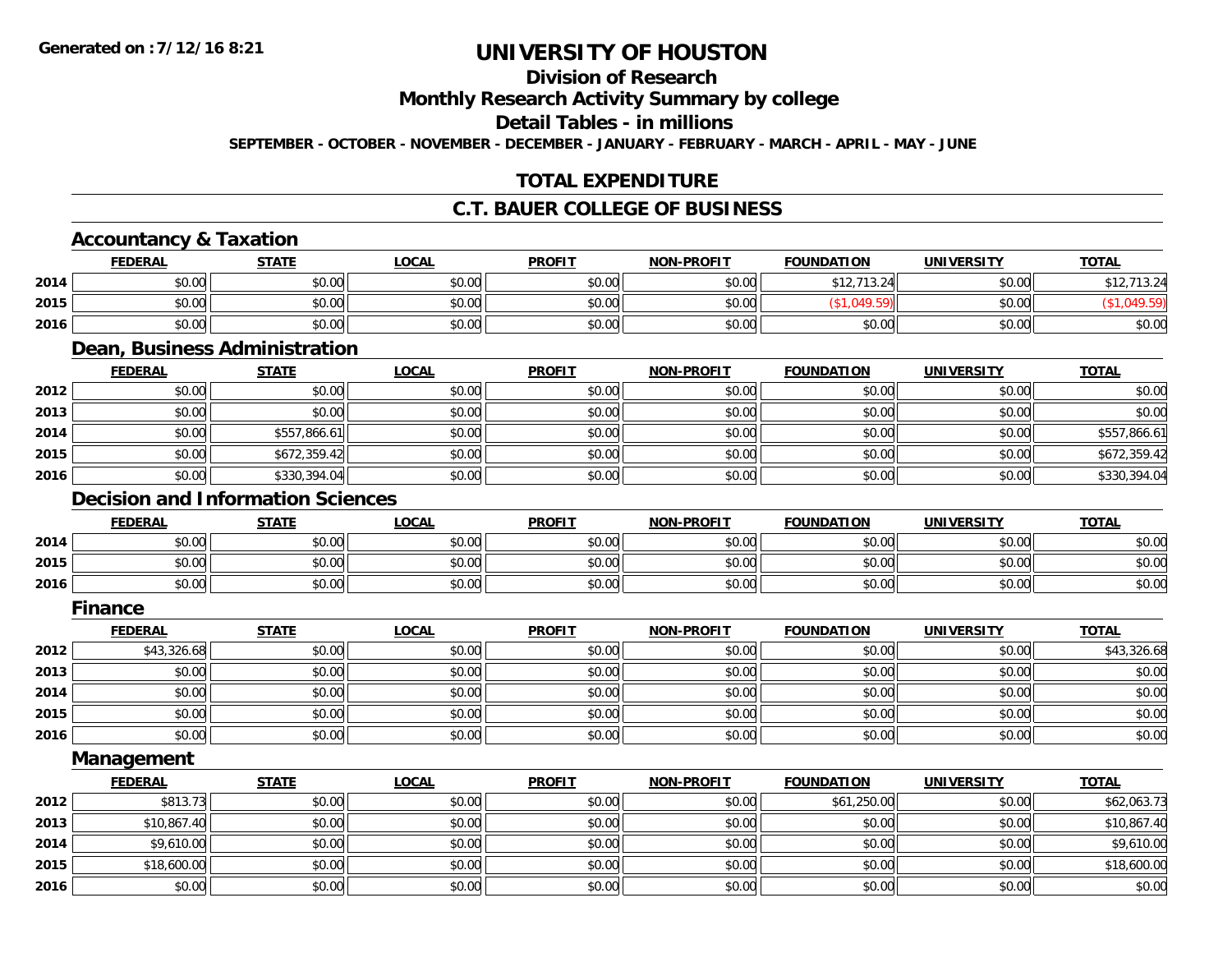# **Division of Research**

**Monthly Research Activity Summary by college**

**Detail Tables - in millions**

**SEPTEMBER - OCTOBER - NOVEMBER - DECEMBER - JANUARY - FEBRUARY - MARCH - APRIL - MAY - JUNE**

# **TOTAL EXPENDITURE**

### **C.T. BAUER COLLEGE OF BUSINESS**

|      | <b>Marketing</b> |                                          |              |               |                   |                   |                   |              |
|------|------------------|------------------------------------------|--------------|---------------|-------------------|-------------------|-------------------|--------------|
|      | <b>FEDERAL</b>   | <b>STATE</b>                             | <b>LOCAL</b> | <b>PROFIT</b> | <b>NON-PROFIT</b> | <b>FOUNDATION</b> | <b>UNIVERSITY</b> | <b>TOTAL</b> |
| 2012 | \$0.00           | \$0.00                                   | \$0.00       | \$0.00        | \$0.00            | \$0.00            | \$0.00            | \$0.00       |
| 2013 | \$0.00           | \$0.00                                   | \$0.00       | \$0.00        | \$0.00            | \$0.00            | \$0.00            | \$0.00       |
| 2014 | \$0.00           | \$0.00                                   | \$0.00       | \$0.00        | \$0.00            | \$0.00            | \$0.00            | \$0.00       |
| 2015 | \$0.00           | \$0.00                                   | \$0.00       | \$0.00        | \$0.00            | \$0.00            | \$0.00            | \$0.00       |
| 2016 | \$0.00           | \$0.00                                   | \$0.00       | \$0.00        | \$0.00            | \$0.00            | \$0.00            | \$0.00       |
|      |                  | <b>Small Rusiness Development Center</b> |              |               |                   |                   |                   |              |

#### **Small Business Development Center**

|       | <b>FEDERAL</b>  | <b>STATE</b>   | <u>LOCAL</u> | <b>PROFIT</b> | <b>NON-PROFIT</b> | <b>FOUNDATION</b> | <b>UNIVERSITY</b> | <u>TOTAL</u>    |
|-------|-----------------|----------------|--------------|---------------|-------------------|-------------------|-------------------|-----------------|
| 2012  | \$3,922,288.41  | \$788.82       | \$0.00       | \$0.00        | \$0.00            | \$2,392.04        | \$0.00            | \$3,925,469.27  |
| 2013  | \$3,600,426.33  | \$0.00         | \$0.00       | \$0.00        | \$0.00            | \$45,056.19       | \$0.00            | \$3,645,482.52  |
| 2014  | \$2,536,857.29  | \$0.00         | \$0.00       | \$0.00        | \$0.00            | \$36,148.07       | \$0.00            | \$2,573,005.36  |
| 2015  | \$2,450,521.71  | \$0.00         | \$0.00       | \$0.00        | \$0.00            | (\$11.24)         | \$0.00            | \$2,450,510.47  |
| 2016  | \$2,329,681.83  | \$0.00         | \$0.00       | \$0.00        | \$0.00            | \$0.00            | \$0.00            | \$2,329,681.83  |
| Total | \$14,922,993.37 | \$1,561,408.89 | \$0.00       | \$0.00        | \$0.00            | \$156,498.71      | \$0.00            | \$16,640,900.97 |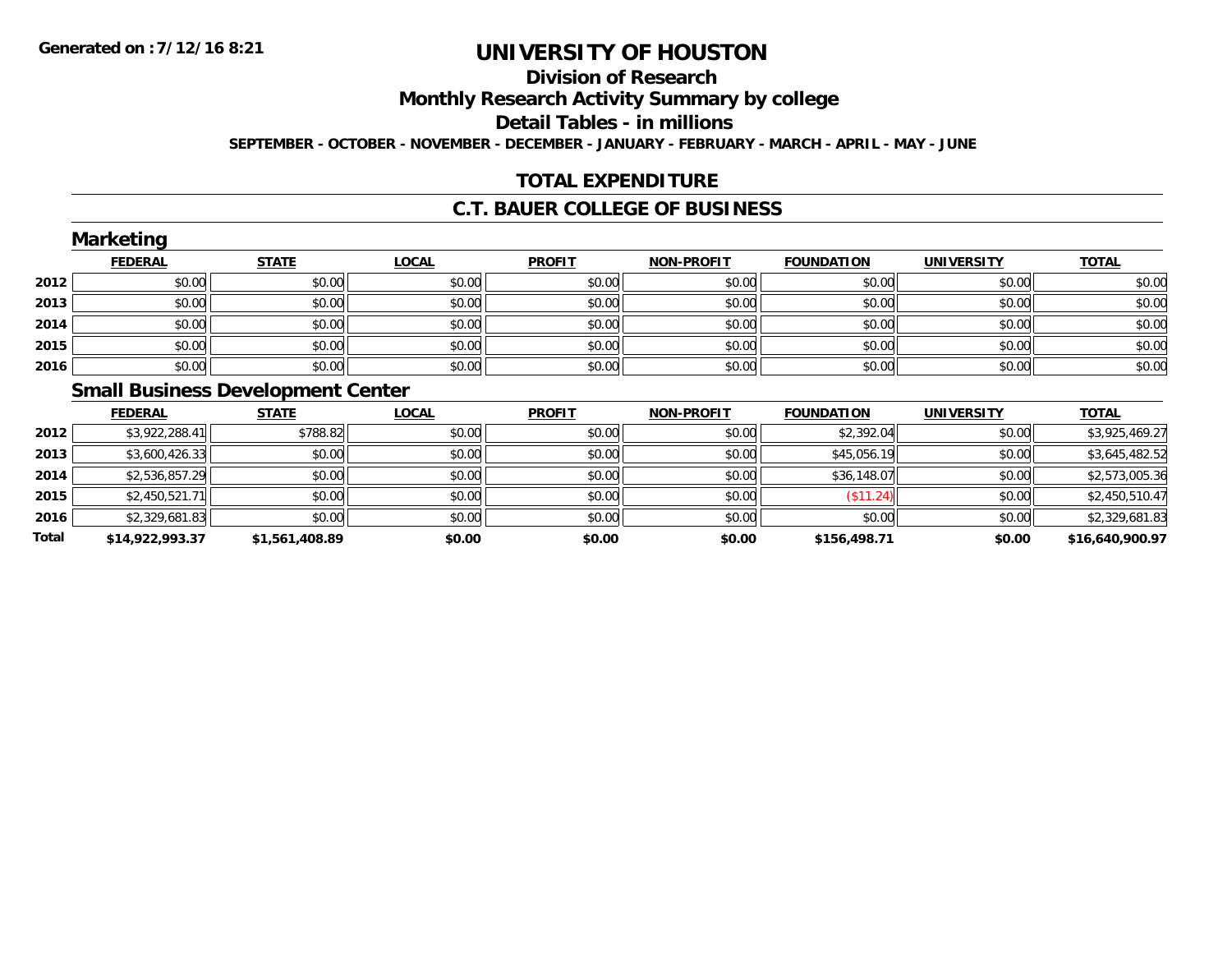# **Division of Research**

**Monthly Research Activity Summary by college**

**Detail Tables - in millions**

**SEPTEMBER - OCTOBER - NOVEMBER - DECEMBER - JANUARY - FEBRUARY - MARCH - APRIL - MAY - JUNE**

## **TOTAL EXPENDITURE**

#### **COLLEGE OF ARCHITECTURE**

#### **Architecture**

|      | <b>FEDERAL</b> | <b>STATE</b> | <b>LOCAL</b> | <b>PROFIT</b> | <b>NON-PROFIT</b> | <b>FOUNDATION</b> | <b>UNIVERSITY</b> | <b>TOTAL</b> |
|------|----------------|--------------|--------------|---------------|-------------------|-------------------|-------------------|--------------|
| 2012 | \$0.00         | \$0.00       | \$0.00       | \$0.00        | \$0.00            | \$0.00            | \$0.00            | \$0.00       |
| 2013 | \$0.00         | \$0.00       | \$0.00       | \$0.00        | \$0.00            | \$0.00            | \$2,498.75        | \$2,498.75   |
| 2014 | \$0.00         | \$0.00       | \$0.00       | \$0.00        | \$0.00            | \$0.00            | \$0.00            | \$0.00       |
| 2015 | \$0.00         | \$0.00       | \$0.00       | \$0.00        | \$0.00            | \$0.00            | \$0.00            | \$0.00       |
| 2016 | \$32,798.89    | \$0.00       | \$0.00       | \$0.00        | \$0.00            | \$0.00            | \$0.00            | \$32,798.89  |

## **Dean, Architecture**

|       | <b>FEDERAL</b> | <b>STATE</b> | <u>LOCAL</u> | <b>PROFIT</b> | <b>NON-PROFIT</b> | <b>FOUNDATION</b> | <b>UNIVERSITY</b> | <b>TOTAL</b> |
|-------|----------------|--------------|--------------|---------------|-------------------|-------------------|-------------------|--------------|
| 2012  | \$15,988.79    | \$0.00       | \$0.00       | \$0.00        | \$5,000.00        | \$6,683.38        | \$0.00            | \$27,672.17  |
| 2013  | \$0.00         | \$0.00       | \$0.00       | \$0.00        | \$0.00            | \$4,663.86        | \$0.00            | \$4,663.86   |
| 2014  | \$25,000.00    | \$0.00       | \$0.00       | \$0.00        | \$0.00            | \$12,842.41       | \$0.00            | \$37,842.41  |
| 2015  | \$0.00         | \$0.00       | \$0.00       | \$0.00        | \$0.00            | \$19,515.96       | \$0.00            | \$19,515.96  |
| Total | \$73,787.68    | \$0.00       | \$0.00       | \$0.00        | \$5,000.00        | \$43,705.61       | \$2,498.75        | \$124,992.04 |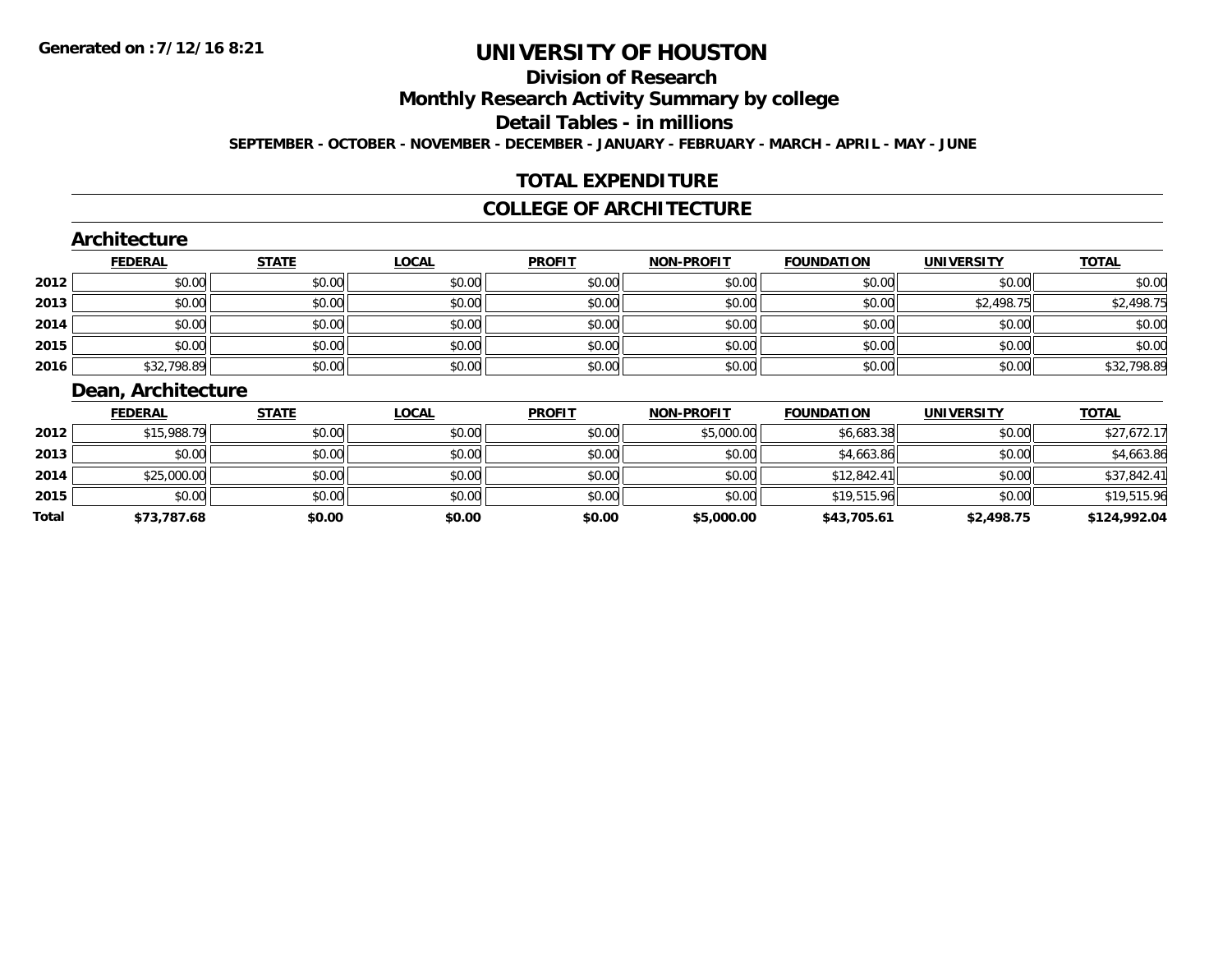# **Division of Research**

**Monthly Research Activity Summary by college**

#### **Detail Tables - in millions**

**SEPTEMBER - OCTOBER - NOVEMBER - DECEMBER - JANUARY - FEBRUARY - MARCH - APRIL - MAY - JUNE**

### **TOTAL EXPENDITURE**

### **COLLEGE OF EDUCATION**

### **Consistency Mgmt and Coop Disc**

|      | <u>FEDERAL</u> | <b>STATE</b> | <u>LOCAL</u> | <b>PROFIT</b> | <b>NON-PROFIT</b> | <b>FOUNDATION</b> | <b>UNIVERSITY</b> | <b>TOTAL</b> |
|------|----------------|--------------|--------------|---------------|-------------------|-------------------|-------------------|--------------|
| 2012 | \$1,969.64     | \$0.00       | \$0.00       | \$0.00        | \$77,931.09       | \$0.00            | \$0.00            | \$79,900.73  |
| 2013 | \$861.35       | \$0.00       | \$0.00       | \$0.00        | \$46,418.78       | \$0.00            | \$0.00            | \$47,280.13  |
| 2014 | \$3,672.73     | \$0.00       | \$168,413.66 | \$0.00        | \$3,323.08        | \$0.00            | \$0.00            | \$175,409.47 |
| 2015 | \$258,209.75   | \$0.00       | \$111,958.80 | \$0.00        | (S2, 177.90)      | \$0.00            | \$0.00            | \$367,990.65 |
| 2016 | \$381,889.23   | \$0.00       | \$145,070.26 | \$0.00        | \$0.00            | \$0.00            | \$0.00            | \$526,959.49 |

#### **Curriculum and Instruction**

|      | <b>FEDERAL</b> | <b>STATE</b> | <u>LOCAL</u> | <b>PROFIT</b> | <b>NON-PROFIT</b> | <b>FOUNDATION</b> | <b>UNIVERSITY</b> | <b>TOTAL</b>   |
|------|----------------|--------------|--------------|---------------|-------------------|-------------------|-------------------|----------------|
| 2012 | \$1,054,543.07 | \$199,864.63 | \$0.00       | \$0.00        | \$90,342.07       | \$75,607.48       | \$0.00            | \$1,420,357.25 |
| 2013 | \$809,226.16   | \$52,200.22  | \$0.00       | \$0.00        | \$76,631.87       | \$79,531.62       | \$0.00            | \$1,017,589.86 |
| 2014 | \$851,203.83   | \$0.00       | \$0.00       | \$0.00        | \$113,032.56      | \$252,277.37      | \$0.00            | \$1,216,513.76 |
| 2015 | \$673,616.82   | \$0.00       | \$0.00       | \$0.00        | \$115,052.91      | \$134,655.61      | \$0.00            | \$923,325.34   |
| 2016 | \$653,534.76   | \$0.00       | \$0.00       | \$0.00        | \$130,919.47      | \$55,734.75       | \$0.00            | \$840,188.98   |

## **Dean, Education**

|      | <b>FEDERAL</b> | <u>STATE</u> | <u>LOCAL</u> | <b>PROFIT</b> | <b>NON-PROFIT</b> | <b>FOUNDATION</b> | <b>UNIVERSITY</b> | <b>TOTAL</b> |
|------|----------------|--------------|--------------|---------------|-------------------|-------------------|-------------------|--------------|
| 2012 | \$0.00         | \$0.00       | \$0.00       | \$0.00        | \$0.00            | \$0.00            | \$0.00            | \$0.00       |
| 2013 | \$0.00         | \$0.00       | \$0.00       | \$0.00        | \$0.00            | \$0.00            | \$0.00            | \$0.00       |
| 2014 | \$0.00         | \$0.00       | \$0.00       | \$0.00        | \$0.00            | \$0.00            | \$0.00            | \$0.00       |
| 2015 | \$0.00         | \$94,957.83  | \$0.00       | \$0.00        | \$0.00            | \$0.00            | \$0.00            | \$94,957.83  |
| 2016 | \$0.00         | \$196,237.08 | \$0.00       | \$0.00        | \$1.38            | \$0.00            | \$0.00            | \$196,238.46 |

#### **Educational Leadership & Policy Studies**

|      | <b>FEDERAL</b> | <b>STATE</b> | <u>LOCAL</u> | <b>PROFIT</b> | <b>NON-PROFIT</b> | <b>FOUNDATION</b> | <b>UNIVERSITY</b> | <b>TOTAL</b> |
|------|----------------|--------------|--------------|---------------|-------------------|-------------------|-------------------|--------------|
| 2012 | \$116,013.75   | \$0.00       | \$0.00       | \$0.00        | \$0.00            | \$285,569.51      | \$0.00            | \$401,583.26 |
| 2013 | \$175,946.74   | \$0.00       | \$0.00       | \$0.00        | \$6,886.65        | \$291,904.28      | \$0.00            | \$474,737.67 |
| 2014 | \$158,211.37   | \$0.00       | \$1,628.72   | \$0.00        | \$2,268.82        | \$70,707.74       | \$0.00            | \$232,816.66 |
| 2015 | \$199,623.65   | \$4,987.06   | \$15,182.29  | \$0.00        | \$20,952.99       | \$65,931.55       | \$0.00            | \$306,677.53 |
| 2016 | \$161,329.79   | (\$30.62)    | \$2,500.00   | \$0.00        | \$64,189.14       | \$46,342.67       | \$0.00            | \$274,330.98 |

## **Institute for Urban Education**

|      | <b>FEDERAI</b> | $- - - - -$  | <b>OCA</b>                                    | <b>PROFIT</b>          | $\mathbf{H}$ DDAL:<br><b>MARI</b>       | UNDATION | UNIVERSITY           | <b>TOTA</b>       |
|------|----------------|--------------|-----------------------------------------------|------------------------|-----------------------------------------|----------|----------------------|-------------------|
| 2012 | <b>¢150</b>    | 0.00<br>ט.טי | 0000<br>vv.v                                  | $\sim$ $\sim$<br>טט.טע | $\uparrow$ $\wedge$ $\uparrow$<br>vu.vu | \$0.00   | 0000<br><b>JU.UU</b> | . د ۲۰ ت<br>.     |
| 2013 |                | 0000<br>,uu  | $\uparrow$ $\uparrow$<br>$\sim$ $\sim$<br>טט. | ሐሴ ሰሰ<br>טט.טע         | $\sim$ 00<br>vv.vv                      | \$0.00   | 0000<br><b>JU.UU</b> | .2.8<br>$\cdot$ u |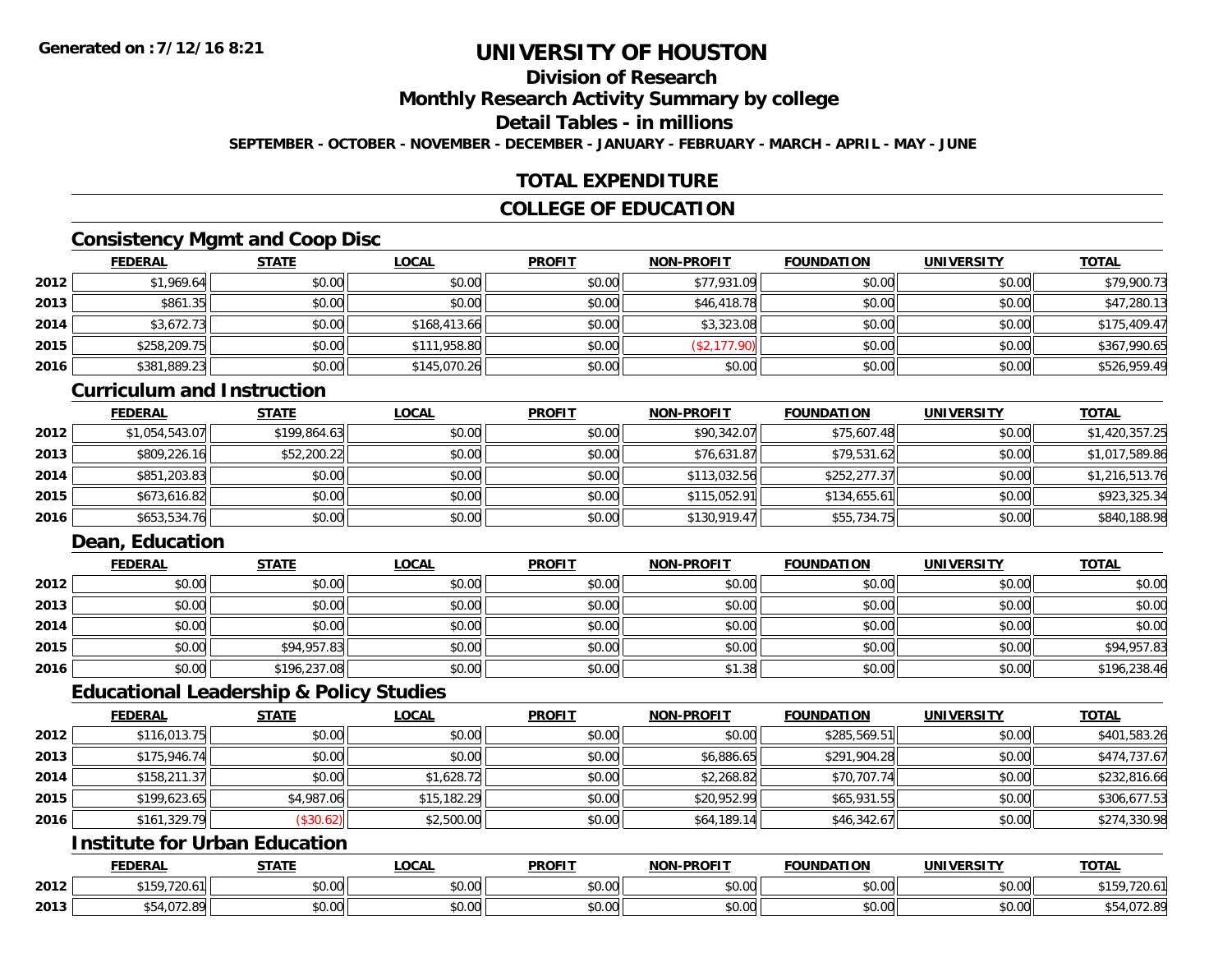# **Division of Research**

**Monthly Research Activity Summary by college**

# **Detail Tables - in millions**

**SEPTEMBER - OCTOBER - NOVEMBER - DECEMBER - JANUARY - FEBRUARY - MARCH - APRIL - MAY - JUNE**

## **TOTAL EXPENDITURE**

## **COLLEGE OF EDUCATION**

#### **Institute for Urban Education**

|      | <b>FEDERAL</b> | <b>STATE</b> | <b>LOCAL</b>       | <b>PROFIT</b> | <b>NON-PROFIT</b> | <b>FOUNDATION</b> | <b>UNIVERSITY</b> | <b>TOTAL</b> |
|------|----------------|--------------|--------------------|---------------|-------------------|-------------------|-------------------|--------------|
| 2014 | \$15,289.99    | \$0.00       | $\sim$ 00<br>DU.UU | \$0.00        | \$0.00            | \$0.00            | \$0.00            | \$15 289 99  |
| 2015 | \$0.00         | \$0.00       | $\sim$ 00<br>DU.UU | \$0.00        | \$0.00            | \$0.00            | \$0.00            | \$0.00       |
| 2016 | \$0.00         | \$0.00       | \$0.00             | \$0.00        | \$0.00            | \$0.00            | \$0.00            | \$0.00       |

## **Psychological, Health, and Learning Sciences**

|      | <b>FEDERAL</b> | <b>STATE</b> | <u>LOCAL</u> | <b>PROFIT</b> | <b>NON-PROFIT</b> | <b>FOUNDATION</b> | <b>UNIVERSITY</b> | <b>TOTAL</b>   |
|------|----------------|--------------|--------------|---------------|-------------------|-------------------|-------------------|----------------|
| 2012 | \$230,017.39   | \$87,952.64  | \$0.00       | \$0.00        | \$9,818.56        | \$1,656.63        | \$0.00            | \$329,445.22   |
| 2013 | \$264,126.85   | \$108,636.60 | \$0.00       | \$0.00        | \$31,835.62       | (\$214.71)        | \$10,904.64       | \$415,289.00   |
| 2014 | \$558,121.69   | \$117,725.86 | \$0.00       | \$0.00        | \$29,746.97       | (\$3,294.60)      | \$0.00            | \$702,299.92   |
| 2015 | \$812,312.80   | \$145.557.53 | \$0.00       | \$0.00        | \$51,756.19       | \$0.00            | \$0.00            | \$1,009,626.52 |
| 2016 | \$1,649,334.79 | \$171,370.20 | \$0.00       | \$0.00        | \$94,684.74       | \$7,387.93        | \$0.00            | \$1,922,777.66 |

#### **UH Charter School**

|       | <b>FEDERAL</b> | <b>STATE</b>   | <b>LOCAL</b> | <b>PROFIT</b> | <b>NON-PROFIT</b> | <b>FOUNDATION</b> | <b>UNIVERSITY</b> | <b>TOTAL</b>    |
|-------|----------------|----------------|--------------|---------------|-------------------|-------------------|-------------------|-----------------|
| 2012  | \$39,251.62    | \$762,111.82   | \$0.00       | \$0.00        | \$0.00            | \$0.00            | \$0.00            | \$801,363.44    |
| 2013  | \$20,388.21    | \$806,884.32   | \$0.00       | \$0.00        | \$0.00            | \$0.00            | \$0.00            | \$827,272.53    |
| 2014  | \$16,795.42    | \$886,273.21   | \$0.00       | \$0.00        | \$0.00            | \$0.00            | \$0.00            | \$903,068.63    |
| 2015  | \$15,360.38    | \$915,986.64   | \$0.00       | \$0.00        | \$0.00            | \$0.00            | \$0.00            | \$931,347.02    |
| 2016  | \$26,057.24    | \$862,313.90   | \$0.00       | \$0.00        | \$0.00            | \$0.00            | \$0.00            | \$888,371.14    |
| Total | \$9,360,702.50 | \$5,413,028.92 | \$444,753.73 | \$0.00        | \$963,614.98      | \$1,363,797.83    | \$10,904.64       | \$17,556,802.60 |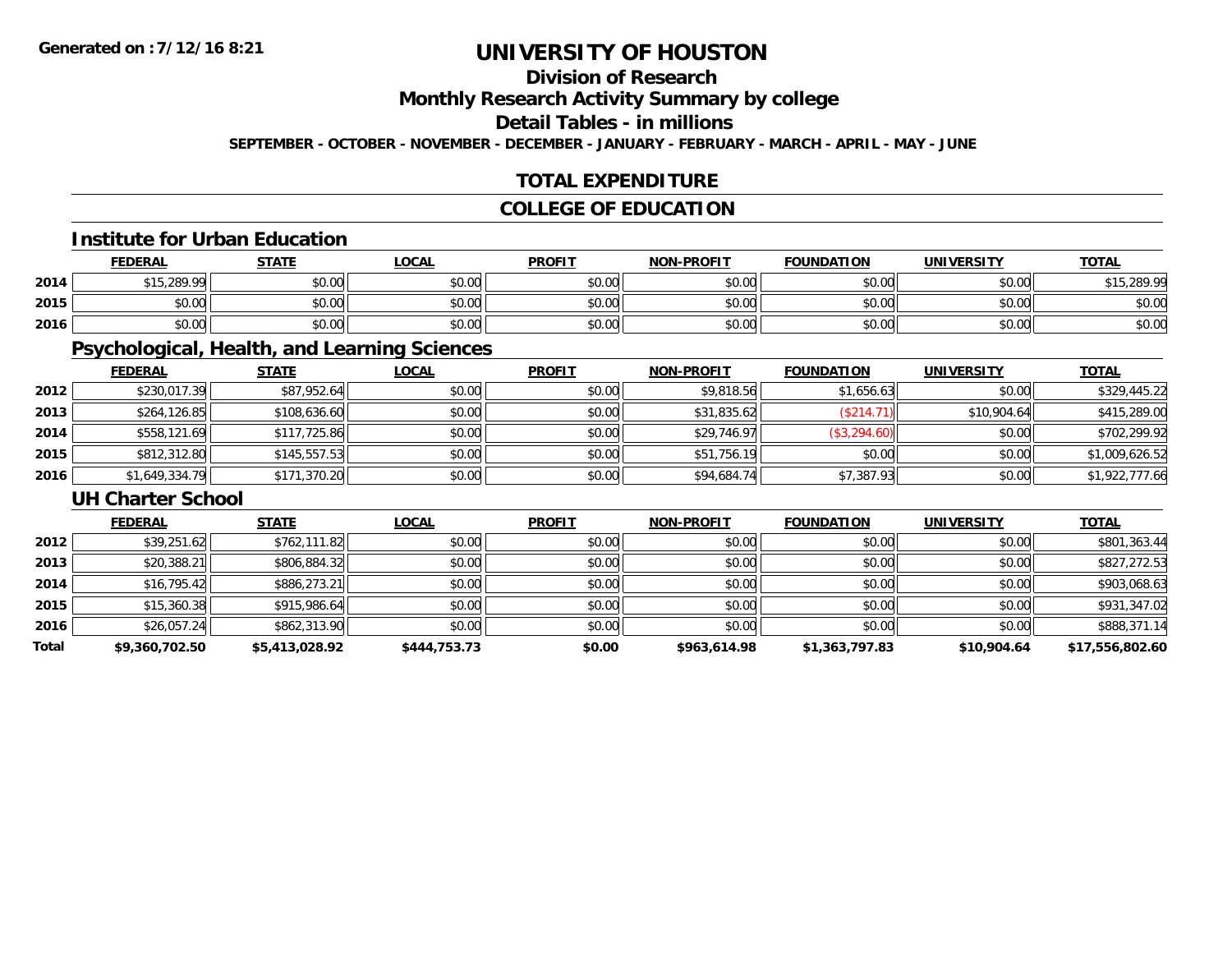### **Division of Research**

**Monthly Research Activity Summary by college**

**Detail Tables - in millions**

**SEPTEMBER - OCTOBER - NOVEMBER - DECEMBER - JANUARY - FEBRUARY - MARCH - APRIL - MAY - JUNE**

#### **TOTAL EXPENDITURE**

#### **COLLEGE OF LIBERAL ARTS AND SOCIAL SCIENCES**

#### **African-American Studies**

|      | <b>FEDERAL</b>                   | <b>STATE</b> | <b>LOCAL</b> | <b>PROFIT</b> | <b>NON-PROFIT</b> | <b>FOUNDATION</b> | <b>UNIVERSITY</b> | <b>TOTAL</b> |
|------|----------------------------------|--------------|--------------|---------------|-------------------|-------------------|-------------------|--------------|
| 2014 | \$1,500.00                       | \$0.00       | \$0.00       | \$0.00        | \$4,783.60        | \$0.00            | \$0.00            | \$6,283.60   |
| 2015 | \$1,250.00                       | \$0.00       | \$0.00       | \$0.00        | \$0.00            | \$0.00            | \$0.00            | \$1,250.00   |
| 2016 | \$1,092.25                       | \$0.00       | \$0.00       | \$0.00        | \$0.00            | \$0.00            | \$0.00            | \$1,092.25   |
|      | Art                              |              |              |               |                   |                   |                   |              |
|      | <b>FEDERAL</b>                   | <b>STATE</b> | <b>LOCAL</b> | <b>PROFIT</b> | <b>NON-PROFIT</b> | <b>FOUNDATION</b> | <b>UNIVERSITY</b> | <b>TOTAL</b> |
| 2012 | \$3,099.87                       | \$0.00       | \$0.00       | \$0.00        | \$0.00            | \$0.00            | \$0.00            | \$3,099.87   |
| 2013 | \$6,561.51                       | \$0.00       | \$0.00       | \$0.00        | \$0.00            | \$0.00            | \$0.00            | \$6,561.51   |
| 2014 | \$2,054.89                       | \$0.00       | \$0.00       | \$0.00        | \$0.00            | \$0.00            | \$0.00            | \$2,054.89   |
| 2015 | \$0.00                           | \$13,279.57  | \$0.00       | \$0.00        | \$0.00            | \$0.00            | \$0.00            | \$13,279.57  |
| 2016 | \$0.00                           | \$6,977.30   | \$0.00       | \$0.00        | \$0.00            | \$0.00            | \$0.00            | \$6,977.30   |
|      | <b>Arte Publico Press</b>        |              |              |               |                   |                   |                   |              |
|      | <b>FEDERAL</b>                   | <b>STATE</b> | <b>LOCAL</b> | <b>PROFIT</b> | <b>NON-PROFIT</b> | <b>FOUNDATION</b> | <b>UNIVERSITY</b> | <b>TOTAL</b> |
| 2012 | \$41,846.62                      | \$1,825.00   | \$0.00       | \$0.00        | \$39,100.00       | \$0.00            | \$0.00            | \$82,771.62  |
| 2013 | \$35,380.05                      | \$0.00       | \$0.00       | \$0.00        | \$33,200.00       | \$287,491.93      | \$0.00            | \$356,071.98 |
| 2014 | \$0.00                           | \$10,000.00  | \$0.00       | \$0.00        | \$80,074.00       | \$251,610.48      | \$0.00            | \$341,684.48 |
| 2015 | \$26,214.22                      | \$8,500.00   | \$0.00       | \$0.00        | \$67,867.00       | \$85,150.98       | \$0.00            | \$187,732.20 |
| 2016 | \$22,534.05                      | \$11,500.00  | \$0.00       | \$0.00        | \$67,867.00       | \$62,074.02       | \$0.00            | \$163,975.07 |
|      | <b>Blaffer Gallery</b>           |              |              |               |                   |                   |                   |              |
|      | <b>FEDERAL</b>                   | <b>STATE</b> | <b>LOCAL</b> | <b>PROFIT</b> | <b>NON-PROFIT</b> | <b>FOUNDATION</b> | <b>UNIVERSITY</b> | <b>TOTAL</b> |
| 2012 | \$3,818.28                       | \$1,981.95   | \$0.00       | \$0.00        | \$50,800.00       | \$0.00            | \$0.00            | \$56,600.23  |
| 2013 | \$6,647.16                       | \$3,087.30   | \$0.00       | \$0.00        | \$0.00            | \$0.00            | \$0.00            | \$9,734.46   |
| 2014 | \$50,000.58                      | \$10,387.81  | \$0.00       | \$0.00        | \$7,143.75        | \$0.00            | \$0.00            | \$67,532.14  |
| 2015 | \$0.00                           | \$8,701.00   | \$0.00       | \$0.00        | \$19,754.82       | \$10,000.00       | \$0.00            | \$38,455.82  |
| 2016 | \$25,000.00                      | \$4,598.00   | \$0.00       | \$0.00        | \$59,255.79       | \$41,209.17       | \$0.00            | \$130,062.96 |
|      | <b>Center for Public History</b> |              |              |               |                   |                   |                   |              |
|      | <b>FEDERAL</b>                   | <b>STATE</b> | <b>LOCAL</b> | <b>PROFIT</b> | <b>NON-PROFIT</b> | <b>FOUNDATION</b> | <b>UNIVERSITY</b> | <b>TOTAL</b> |
|      |                                  |              |              |               |                   |                   |                   |              |

|      |             | _____  | $    -$        | ______ |        | .      | _ _ _ _ _ _ _ _ _ _ _ | ______      |
|------|-------------|--------|----------------|--------|--------|--------|-----------------------|-------------|
| 2012 | \$42,116.72 | \$0.00 | \$0.00         | \$0.00 | \$0.00 | \$0.00 | \$0.00                | \$42,116.72 |
| 2013 | .167.50     | \$0.00 | ≮N UU<br>PO.OO | \$0.00 | \$0.00 | \$0.00 | \$0.00                | \$44,167.50 |
| 2014 | .117.26     | \$0.00 | ≮N UV<br>PO.OO | \$0.00 | \$0.00 | \$0.00 | \$0.00                | 17.26       |
| 2015 | \$681.72    | \$0.00 | \$0.00         | \$0.00 | \$0.00 | \$0.00 | \$0.00                | \$681.72    |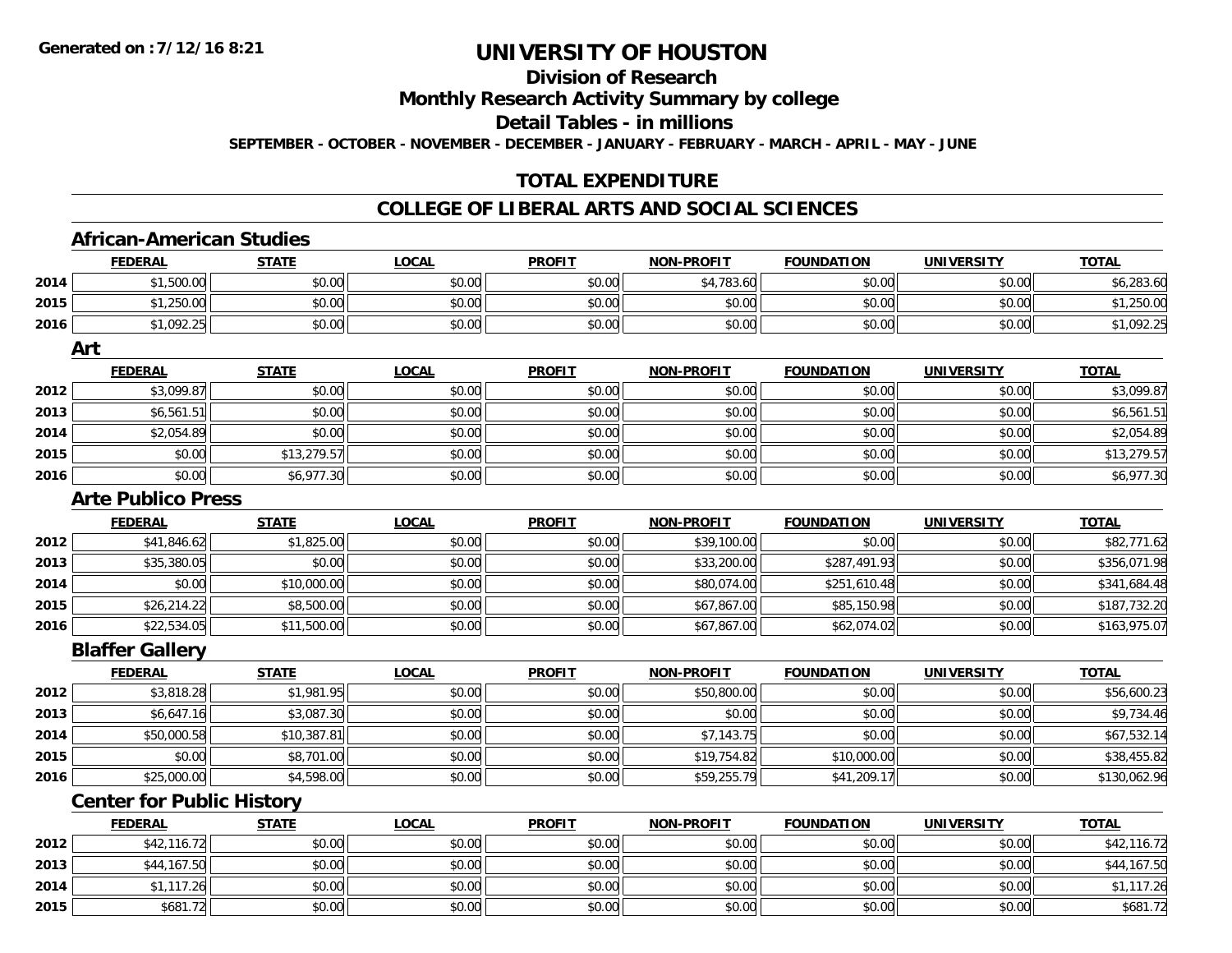### **Division of Research**

#### **Monthly Research Activity Summary by college**

#### **Detail Tables - in millions**

**SEPTEMBER - OCTOBER - NOVEMBER - DECEMBER - JANUARY - FEBRUARY - MARCH - APRIL - MAY - JUNE**

#### **TOTAL EXPENDITURE**

#### **COLLEGE OF LIBERAL ARTS AND SOCIAL SCIENCES**

#### **Communication**

|      | <b>FEDERAL</b> | <b>STATE</b> | <b>LOCAL</b> | <b>PROFIT</b> | <b>NON-PROFIT</b> | <b>FOUNDATION</b> | <b>UNIVERSITY</b> | <b>TOTAL</b> |
|------|----------------|--------------|--------------|---------------|-------------------|-------------------|-------------------|--------------|
| 2012 | \$0.00         | \$0.00       | \$0.00       | \$0.00        | \$0.00            | \$0.00            | \$0.00            | \$0.00       |
| 2013 | \$0.00         | \$0.00       | \$0.00       | \$0.00        | \$4,186.57        | \$0.00            | \$0.00            | \$4,186.57   |
| 2014 | \$0.00         | \$30,416.43  | \$0.00       | \$0.00        | \$2,892.25        | \$0.00            | \$3,520.00        | \$36,828.68  |
| 2015 | \$0.00         | \$9,786.48   | \$0.00       | \$0.00        | (\$232.09)        | \$3,800.74        | \$1,200.00        | \$14,555.13  |
| 2016 | \$0.00         | \$238.60     | \$0.00       | \$0.00        | \$0.00            | \$3,433.89        | \$0.00            | \$3,195.29   |

#### **Communication Sciences and Disorders**

|      | <u>FEDERAL</u> | <u>STATE</u> | <u>LOCAL</u> | <b>PROFIT</b> | <b>NON-PROFIT</b> | <b>FOUNDATION</b> | <b>UNIVERSITY</b> | <b>TOTAL</b> |
|------|----------------|--------------|--------------|---------------|-------------------|-------------------|-------------------|--------------|
| 2012 | \$8,061.15     | \$0.00       | \$0.00       | \$0.00        | \$188,541.87      | \$0.00            | \$0.00            | \$196,603.02 |
| 2013 | \$1,354.96     | \$0.00       | \$0.00       | \$0.00        | \$104,307.35      | \$3,100.00        | \$0.00            | \$108,762.31 |
| 2014 | \$62,717.87    | \$0.00       | \$0.00       | \$0.00        | \$328,510.18      | \$166.70          | \$0.00            | \$391,394.75 |
| 2015 | \$80,877.97    | \$0.00       | \$0.00       | \$0.00        | \$120,181.22      | \$2,016.37        | \$0.00            | \$203,075.56 |
| 2016 | \$103,230.80   | \$0.00       | \$0.00       | \$0.00        | \$28,202.87       | \$0.00            | \$0.00            | \$131,433.67 |

#### **Comparative Cultural Studies**

|      | <b>FEDERAL</b>                            | стлті             | $\bigcap_{n}$<br>.UUA | <b>PROFIT</b> | <b>-PROFIT</b><br>NON | <b>FOUNDATION</b> | UNIVERSITY            | <b>TOTAL</b>     |
|------|-------------------------------------------|-------------------|-----------------------|---------------|-----------------------|-------------------|-----------------------|------------------|
| 2012 | $\mathbf{A} \cap \mathbf{A}$<br>ט.טי      | نګ ۱۵۵.           | $\sim$ 00<br>vu.vu    | 0.00<br>JU.UU | 0000<br>vv.vv         | 0000<br>,u.uu     | 0.00<br>⊸∪.∪u         | $A - I$<br>166.3 |
| 2015 | $\uparrow$ $\uparrow$ $\uparrow$<br>וטטוע | 0.11<br>י טי<br>. | 0000<br>vu.vu         | 0000<br>JU.UU | 0000<br>ง∪.∪บ         | 0000<br>JU.UU⊡    | ልስ ለሰ<br><b>DU.UG</b> | ∵ ⊶0, ت پ        |

#### **Cynthia Woods Mitchell Center for the Arts**

|      | <b>FEDERAL</b> | <u>STATE</u> | <u>LOCAL</u> | <b>PROFIT</b> | <b>NON-PROFIT</b> | <b>FOUNDATION</b> | <b>UNIVERSITY</b> | <b>TOTAL</b> |
|------|----------------|--------------|--------------|---------------|-------------------|-------------------|-------------------|--------------|
| 2013 | \$0.00         | \$6,000.00   | \$0.00       | \$0.00        | \$10,000.00       | \$0.00            | \$0.00            | \$16,000.00  |
| 2014 | \$0.00         | \$4,500.00   | \$0.00       | \$5,000.00    | \$6,063.33        | \$16,400.00       | \$0.00            | \$31,963.33  |
| 2015 | \$0.00         | \$8,000.00   | \$0.00       | \$27,806.57   | \$0.00            | \$10,000.00       | \$0.00            | \$45,806.57  |
| 2016 | \$34,999.80    | \$0.00       | \$0.00       | \$127,246.99  | \$440.86          | \$0.00            | \$0.00            | \$162,687.65 |

### **Dean, Liberal Arts and Social Sciences**

|      | <b>FEDERAL</b> | <b>STATE</b> | <u>LOCAL</u> | <b>PROFIT</b> | <b>NON-PROFIT</b> | <b>FOUNDATION</b> | <b>UNIVERSITY</b> | <b>TOTAL</b> |
|------|----------------|--------------|--------------|---------------|-------------------|-------------------|-------------------|--------------|
| 2012 | \$2,794.57     | \$0.00       | \$0.00       | \$0.00        | \$0.00            | \$0.00            | \$0.00            | \$2,794.57   |
| 2013 | \$17.40        | \$0.00       | \$0.00       | \$0.00        | \$0.00            | \$0.00            | \$0.00            | \$17.40      |
| 2014 | \$0.00         | \$0.00       | \$0.00       | \$0.00        | \$0.00            | \$0.00            | \$0.00            | \$0.00       |
| 2015 | \$0.00         | \$901,774.99 | \$0.00       | \$0.00        | \$0.00            | \$0.00            | \$0.00            | \$901,774.99 |
| 2016 | \$0.00         | \$0.00       | \$0.00       | \$0.00        | \$0.00            | \$0.00            | \$0.00            | \$0.00       |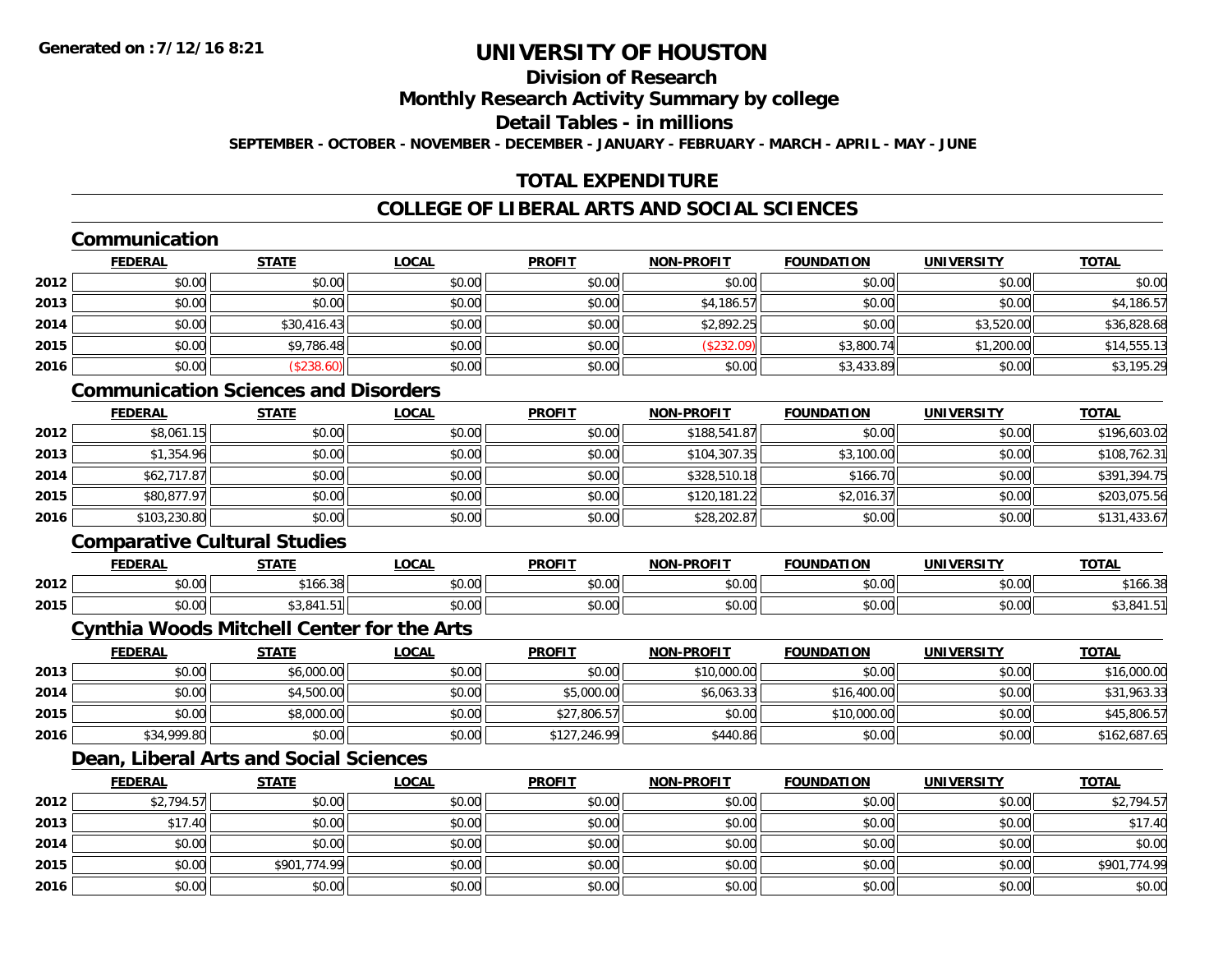### **Division of Research**

**Monthly Research Activity Summary by college**

**Detail Tables - in millions**

**SEPTEMBER - OCTOBER - NOVEMBER - DECEMBER - JANUARY - FEBRUARY - MARCH - APRIL - MAY - JUNE**

#### **TOTAL EXPENDITURE**

#### **COLLEGE OF LIBERAL ARTS AND SOCIAL SCIENCES**

|      | <b>Economics</b>        |                                     |              |               |                   |                   |                   |                |
|------|-------------------------|-------------------------------------|--------------|---------------|-------------------|-------------------|-------------------|----------------|
|      | <b>FEDERAL</b>          | <b>STATE</b>                        | <b>LOCAL</b> | <b>PROFIT</b> | <b>NON-PROFIT</b> | <b>FOUNDATION</b> | <b>UNIVERSITY</b> | <b>TOTAL</b>   |
| 2012 | \$0.00                  | \$0.00                              | \$0.00       | \$21,270.81   | \$3,633.71        | \$32,156.35       | \$0.00            | \$57,060.87    |
| 2013 | \$114,595.39            | \$0.00                              | \$0.00       | \$0.00        | \$239,474.23      | \$23,863.14       | \$0.00            | \$377,932.76   |
| 2014 | \$12,645.56             | \$0.00                              | \$0.00       | \$0.00        | \$39,722.80       | \$19,853.99       | \$0.00            | \$72,222.35    |
| 2015 | \$6,254.68              | \$2,000.00                          | \$0.00       | \$0.00        | \$38,377.60       | \$17,609.00       | \$0.00            | \$64,241.28    |
| 2016 | \$0.00                  | \$0.00                              | \$0.00       | \$0.00        | \$0.00            | \$500.00          | \$0.00            | \$500.00       |
|      | <b>English</b>          |                                     |              |               |                   |                   |                   |                |
|      | <b>FEDERAL</b>          | <b>STATE</b>                        | <b>LOCAL</b> | <b>PROFIT</b> | <b>NON-PROFIT</b> | <b>FOUNDATION</b> | <b>UNIVERSITY</b> | <b>TOTAL</b>   |
| 2012 | \$1,000.00              | \$0.00                              | \$0.00       | \$0.00        | \$0.00            | \$0.00            | \$0.00            | \$1,000.00     |
| 2013 | \$23,172.51             | \$0.00                              | \$0.00       | \$0.00        | \$0.00            | \$0.00            | \$0.00            | \$23,172.51    |
| 2014 | \$12,474.99             | \$0.00                              | \$0.00       | \$0.00        | \$0.00            | \$0.00            | \$0.00            | \$12,474.99    |
| 2015 | \$33,273.64             | \$4,000.00                          | \$0.00       | \$0.00        | \$0.00            | \$0.00            | \$7,023.82        | \$44,297.46    |
| 2016 | \$43,811.14             | \$0.00                              | \$0.00       | \$0.00        | \$0.00            | \$0.00            | \$0.00            | \$43,811.14    |
|      |                         | <b>Health and Human Performance</b> |              |               |                   |                   |                   |                |
|      | <b>FEDERAL</b>          | <b>STATE</b>                        | <b>LOCAL</b> | <b>PROFIT</b> | <b>NON-PROFIT</b> | <b>FOUNDATION</b> | <b>UNIVERSITY</b> | <b>TOTAL</b>   |
| 2012 | \$797,016.07            | \$0.00                              | \$0.00       | \$294,227.85  | \$0.00            | \$16,089.96       | \$0.00            | \$1,107,333.88 |
| 2013 | \$2,221,453.03          | \$0.00                              | \$0.00       | \$67,430.19   | \$0.00            | \$4,136.59        | \$0.00            | \$2,293,019.81 |
| 2014 | \$1,836,544.27          | \$0.00                              | \$0.00       | \$74,209.45   | \$0.00            | \$23,446.74       | \$0.00            | \$1,934,200.46 |
| 2015 | \$1,908,375.83          | \$0.00                              | \$0.00       | \$142,542.56  | \$35,540.38       | \$34,848.76       | \$0.00            | \$2,121,307.53 |
| 2016 | \$1,654,066.96          | \$0.00                              | \$0.00       | \$156,913.43  | \$39,387.55       | \$42,207.87       | \$4,958.85        | \$1,897,534.66 |
|      | <b>Hispanic Studies</b> |                                     |              |               |                   |                   |                   |                |
|      | <b>FEDERAL</b>          | <b>STATE</b>                        | <b>LOCAL</b> | <b>PROFIT</b> | <b>NON-PROFIT</b> | <b>FOUNDATION</b> | <b>UNIVERSITY</b> | <b>TOTAL</b>   |
| 2012 | \$0.00                  | \$0.00                              | \$0.00       | \$0.00        | \$0.00            | \$66,385.35       | \$0.00            | \$66,385.35    |
| 2013 | \$0.00                  | \$0.00                              | \$0.00       | \$0.00        | \$0.00            | \$19,666.64       | \$0.00            | \$19,666.64    |
| 2014 | \$0.00                  | \$0.00                              | \$0.00       | \$0.00        | \$0.00            | \$4,437.02        | \$0.00            | \$4,437.02     |
| 2015 | \$0.00                  | \$0.00                              | \$0.00       | \$0.00        | \$0.00            | \$0.00            | \$0.00            | \$0.00         |
| 2016 | \$0.00                  | \$0.00                              | \$0.00       | \$0.00        | \$0.00            | \$0.00            | \$0.00            | \$0.00         |
|      | <b>History</b>          |                                     |              |               |                   |                   |                   |                |
|      | <b>FEDERAL</b>          | <b>STATE</b>                        | <b>LOCAL</b> | <b>PROFIT</b> | <b>NON-PROFIT</b> | <b>FOUNDATION</b> | <b>UNIVERSITY</b> | <b>TOTAL</b>   |
| 2012 | \$2,879.25              | \$0.00                              | \$0.00       | \$15,828.36   | (\$332.43)        | \$0.00            | \$0.00            | \$18,375.18    |
| 2013 | (\$6,738.83)            | \$0.00                              | \$0.00       | \$54,765.75   | (\$13,435.64)     | \$0.00            | \$0.00            | \$34,591.28    |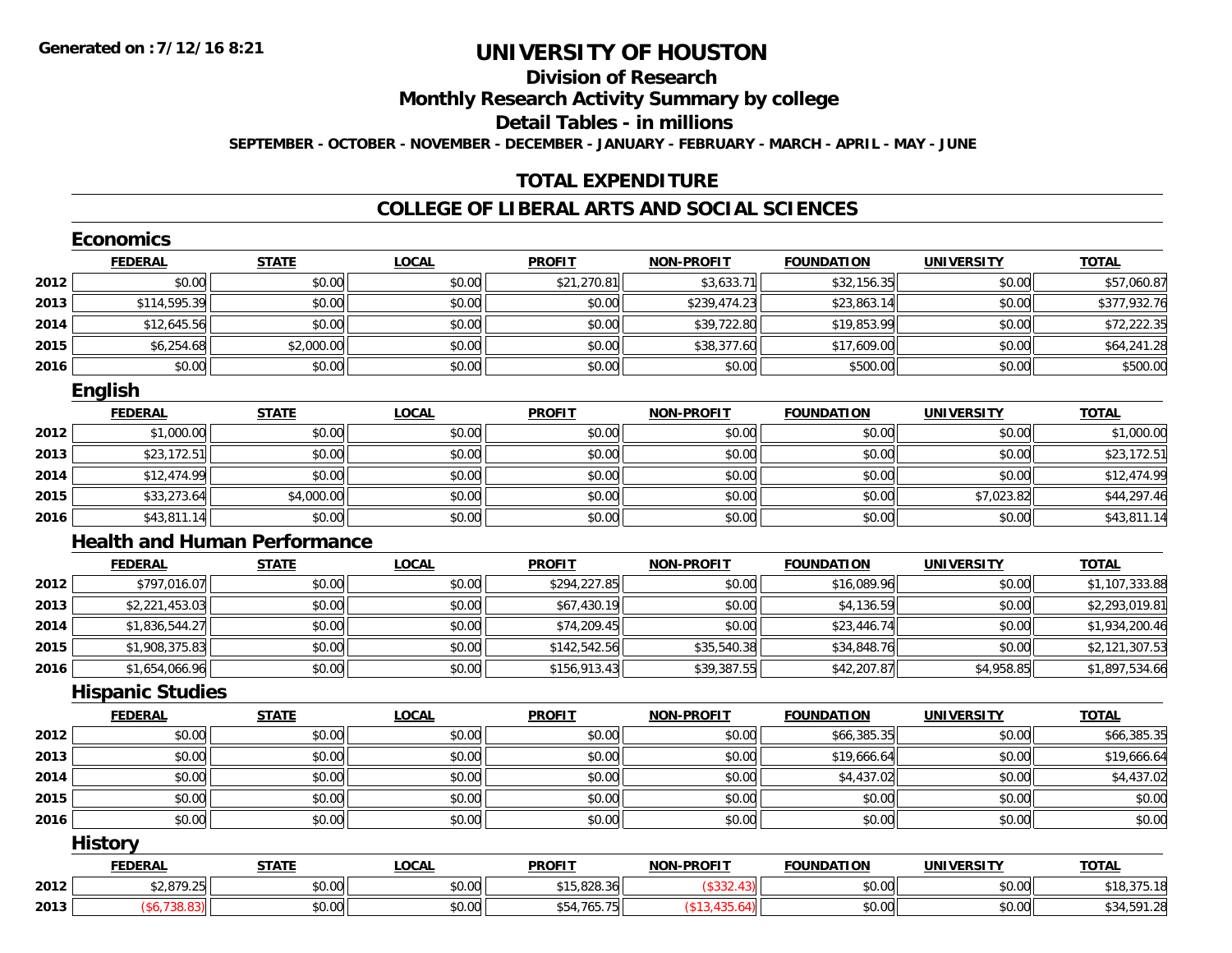### **Division of Research**

#### **Monthly Research Activity Summary by college**

#### **Detail Tables - in millions**

**SEPTEMBER - OCTOBER - NOVEMBER - DECEMBER - JANUARY - FEBRUARY - MARCH - APRIL - MAY - JUNE**

#### **TOTAL EXPENDITURE**

#### **COLLEGE OF LIBERAL ARTS AND SOCIAL SCIENCES**

|      | <b>History</b>                        |              |              |               |                   |                   |                   |              |
|------|---------------------------------------|--------------|--------------|---------------|-------------------|-------------------|-------------------|--------------|
|      | <b>FEDERAL</b>                        | <b>STATE</b> | <b>LOCAL</b> | <b>PROFIT</b> | <b>NON-PROFIT</b> | <b>FOUNDATION</b> | <b>UNIVERSITY</b> | <b>TOTAL</b> |
| 2014 | \$31,004.12                           | \$0.00       | \$0.00       | \$55,124.19   | \$0.00            | \$0.00            | \$0.00            | \$86,128.31  |
| 2015 | \$16,884.47                           | \$0.00       | \$0.00       | \$34,916.12   | \$0.00            | \$0.00            | \$0.00            | \$51,800.59  |
| 2016 | \$10,807.40                           | \$0.00       | \$0.00       | \$62,006.80   | \$0.00            | \$0.00            | \$0.00            | \$72,814.20  |
|      | <b>Hobby Center for Public Policy</b> |              |              |               |                   |                   |                   |              |
|      | <b>FEDERAL</b>                        | <b>STATE</b> | <b>LOCAL</b> | <b>PROFIT</b> | <b>NON-PROFIT</b> | <b>FOUNDATION</b> | <b>UNIVERSITY</b> | <b>TOTAL</b> |
| 2012 | \$47,797.83                           | \$0.00       | \$0.00       | \$0.00        | \$0.00            | \$0.00            | \$0.00            | \$47,797.83  |
| 2013 | \$69,715.75                           | \$0.00       | \$0.00       | \$0.00        | \$0.00            | \$0.00            | \$0.00            | \$69,715.75  |
| 2014 | \$0.00                                | \$19,635.70  | \$0.00       | \$0.00        | \$0.00            | \$0.00            | \$0.00            | \$19,635.70  |
| 2015 | \$1,502.88                            | (\$338.78)   | \$0.00       | \$0.00        | \$0.00            | \$20,366.33       | \$0.00            | \$21,530.43  |
| 2016 | \$36,541.06                           | \$0.00       | \$0.00       | \$0.00        | \$0.00            | \$13,942.28       | \$0.00            | \$50,483.34  |
|      | <b>Modern/Classical Languages</b>     |              |              |               |                   |                   |                   |              |
|      | <b>FEDERAL</b>                        | <b>STATE</b> | <b>LOCAL</b> | <b>PROFIT</b> | <b>NON-PROFIT</b> | <b>FOUNDATION</b> | <b>UNIVERSITY</b> | <b>TOTAL</b> |
| 2012 | \$23,206.00                           | \$0.00       | \$0.00       | \$0.00        | \$0.00            | \$0.00            | \$0.00            | \$23,206.00  |
| 2013 | \$39,849.36                           | \$0.00       | \$0.00       | \$0.00        | \$0.00            | \$0.00            | \$0.00            | \$39,849.36  |
| 2014 | \$72,066.94                           | \$0.00       | \$0.00       | \$0.00        | \$0.00            | \$0.00            | \$0.00            | \$72,066.94  |
| 2015 | \$64,175.30                           | \$0.00       | \$0.00       | \$0.00        | \$0.00            | \$0.00            | \$0.00            | \$64,175.30  |
| 2016 | \$61,221.84                           | \$0.00       | \$0.00       | \$0.00        | \$0.00            | \$0.00            | \$0.00            | \$61,221.84  |
|      | Philosophy                            |              |              |               |                   |                   |                   |              |
|      | <b>FEDERAL</b>                        | <b>STATE</b> | <b>LOCAL</b> | <b>PROFIT</b> | <b>NON-PROFIT</b> | <b>FOUNDATION</b> | <b>UNIVERSITY</b> | <b>TOTAL</b> |
| 2012 | \$4,791.72                            | \$0.00       | \$0.00       | \$0.00        | \$0.00            | \$0.00            | \$0.00            | \$4,791.72   |
| 2013 | \$6,484.03                            | \$0.00       | \$0.00       | \$0.00        | \$0.00            | \$0.00            | \$0.00            | \$6,484.03   |
| 2014 | \$10,795.53                           | \$0.00       | \$0.00       | \$0.00        | \$0.00            | \$0.00            | \$0.00            | \$10,795.53  |
| 2015 | \$1,615.38                            | \$330.45     | \$0.00       | \$0.00        | \$0.00            | \$0.00            | \$0.00            | \$1,945.83   |
| 2016 | \$91.75                               | \$0.00       | \$0.00       | \$0.00        | \$2,123.73        | \$0.00            | \$0.00            | \$2,215.48   |
|      | <b>Political Science</b>              |              |              |               |                   |                   |                   |              |
|      | <b>FEDERAL</b>                        | <b>STATE</b> | <b>LOCAL</b> | <b>PROFIT</b> | <b>NON-PROFIT</b> | <b>FOUNDATION</b> | <b>UNIVERSITY</b> | <b>TOTAL</b> |
| 2012 | \$0.00                                | \$0.00       | \$0.00       | \$0.00        | \$0.00            | \$0.00            | \$0.00            | \$0.00       |
| 2013 | \$18,271.07                           | \$0.00       | \$0.00       | \$0.00        | \$0.00            | \$2,000.00        | \$0.00            | \$20,271.07  |
| 2014 | \$0.00                                | \$0.00       | \$0.00       | \$0.00        | \$0.00            | \$0.00            | \$0.00            | \$0.00       |
| 2015 | \$68,864.85                           | \$30,173.38  | \$0.00       | \$0.00        | \$0.00            | \$0.00            | \$0.00            | \$99,038.23  |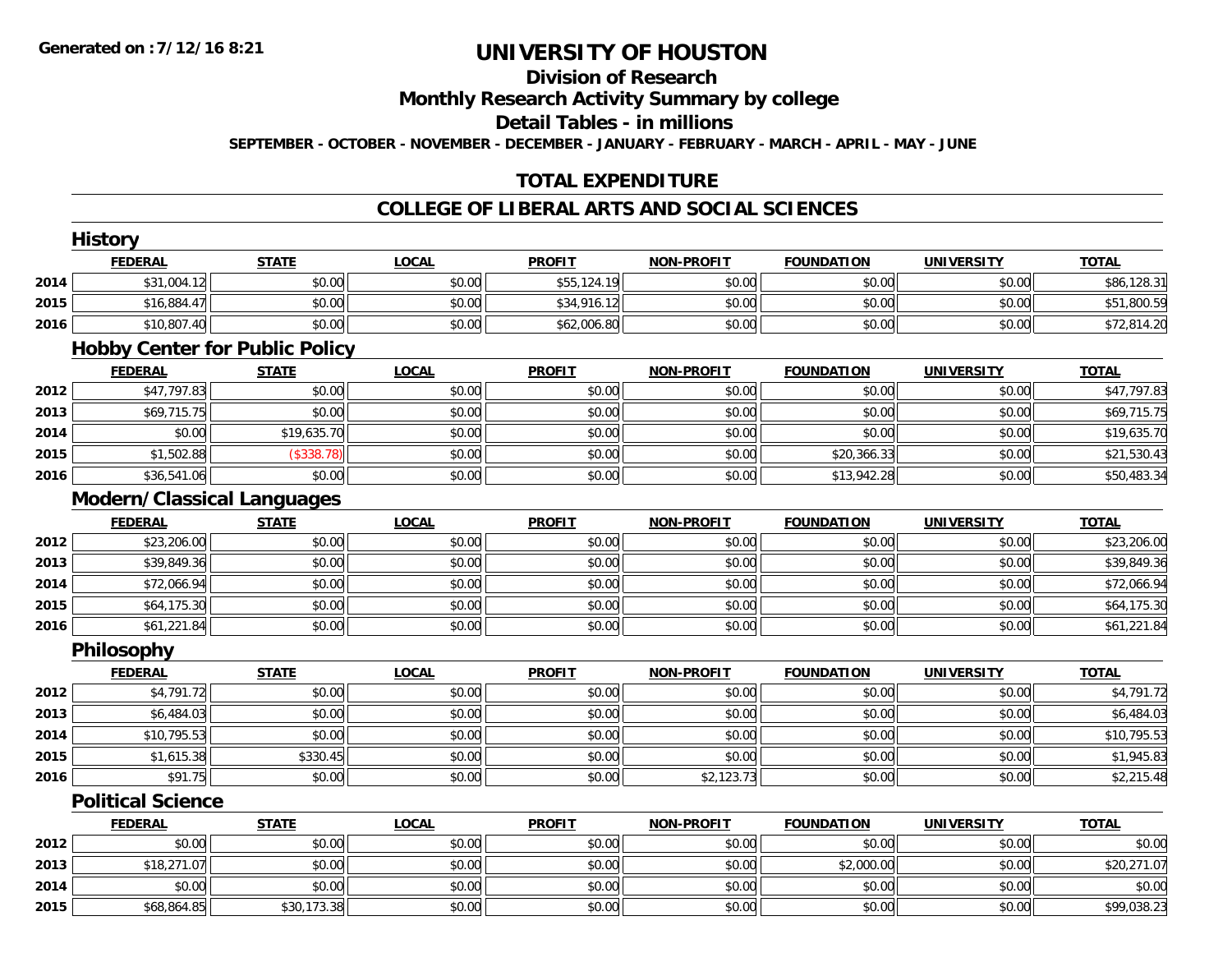**Division of Research**

**Monthly Research Activity Summary by college**

**Detail Tables - in millions**

**SEPTEMBER - OCTOBER - NOVEMBER - DECEMBER - JANUARY - FEBRUARY - MARCH - APRIL - MAY - JUNE**

#### **TOTAL EXPENDITURE**

#### **COLLEGE OF LIBERAL ARTS AND SOCIAL SCIENCES**

|              | <b>Political Science</b> |                |              |                |                   |                   |                   |                 |
|--------------|--------------------------|----------------|--------------|----------------|-------------------|-------------------|-------------------|-----------------|
|              | <b>FEDERAL</b>           | <b>STATE</b>   | <b>LOCAL</b> | <b>PROFIT</b>  | <b>NON-PROFIT</b> | <b>FOUNDATION</b> | <b>UNIVERSITY</b> | <b>TOTAL</b>    |
| 2016         | \$23,658.36              | \$22,487.66    | \$0.00       | \$0.00         | \$30,397.18       | \$0.00            | \$0.00            | \$76,543.20     |
|              | <b>Psychology</b>        |                |              |                |                   |                   |                   |                 |
|              | <b>FEDERAL</b>           | <b>STATE</b>   | <b>LOCAL</b> | <b>PROFIT</b>  | <b>NON-PROFIT</b> | <b>FOUNDATION</b> | <b>UNIVERSITY</b> | <b>TOTAL</b>    |
| 2012         | \$4,944,418.63           | \$77,507.43    | \$0.00       | \$75,796.20    | \$203,206.05      | \$162,383.60      | (\$9,680.69)      | \$5,453,631.22  |
| 2013         | \$5,218,896.70           | \$38,250.92    | \$0.00       | \$59,296.69    | \$216,455.63      | \$74,243.98       | \$0.00            | \$5,607,143.92  |
| 2014         | \$3,913,440.97           | \$12,180.83    | \$0.00       | \$17,289.68    | \$272,447.11      | (\$3,779.05)      | \$11,947.48       | \$4,223,527.02  |
| 2015         | \$4,082,058.02           | \$117,496.83   | \$0.00       | \$26,301.43    | \$384,257.53      | \$0.00            | \$14,050.57       | \$4,624,164.37  |
| 2016         | \$5,734,291.06           | \$131,520.30   | \$0.00       | \$5,906.53     | \$403,595.00      | \$1,329.49        | \$24,167.63       | \$6,300,810.01  |
|              | <b>School of Music</b>   |                |              |                |                   |                   |                   |                 |
|              | <b>FEDERAL</b>           | <b>STATE</b>   | <b>LOCAL</b> | <b>PROFIT</b>  | <b>NON-PROFIT</b> | <b>FOUNDATION</b> | <b>UNIVERSITY</b> | <b>TOTAL</b>    |
| 2014         | \$0.00                   | \$8,728.12     | \$0.00       | \$0.00         | \$0.00            | \$0.00            | \$0.00            | \$8,728.12      |
| 2015         | \$0.00                   | (\$28.12)      | \$0.00       | \$0.00         | \$0.00            | \$17,476.76       | \$0.00            | \$17,448.64     |
| 2016         | \$0.00                   | \$0.00         | \$0.00       | \$0.00         | \$5,000.00        | \$173.24          | \$0.00            | \$5,173.24      |
|              | Sociology                |                |              |                |                   |                   |                   |                 |
|              | <b>FEDERAL</b>           | <b>STATE</b>   | <b>LOCAL</b> | <b>PROFIT</b>  | <b>NON-PROFIT</b> | <b>FOUNDATION</b> | <b>UNIVERSITY</b> | <b>TOTAL</b>    |
| 2012         | \$14,921.53              | \$0.00         | \$0.00       | \$0.00         | \$0.00            | \$0.00            | \$0.00            | \$14,921.53     |
| 2013         | (\$5,703.98)             | \$0.00         | \$0.00       | \$0.00         | \$0.00            | \$0.00            | \$0.00            | (\$5,703.98)    |
| 2014         | \$38,877.12              | \$0.00         | \$10,203.73  | \$0.00         | \$0.00            | \$0.00            | \$0.00            | \$49,080.85     |
| 2015         | \$21,124.32              | \$1,650.00     | (\$774.38)   | \$0.00         | \$0.00            | \$0.00            | \$0.00            | \$21,999.94     |
| 2016         | \$0.00                   | \$500.00       | \$0.00       | \$0.00         | \$0.00            | \$0.00            | \$0.00            | \$500.00        |
|              | <b>Theatre</b>           |                |              |                |                   |                   |                   |                 |
|              | <b>FEDERAL</b>           | <b>STATE</b>   | <b>LOCAL</b> | <b>PROFIT</b>  | <b>NON-PROFIT</b> | <b>FOUNDATION</b> | <b>UNIVERSITY</b> | <b>TOTAL</b>    |
| 2012         | \$0.00                   | \$0.00         | \$0.00       | \$0.00         | (\$8,884.27)      | \$0.00            | \$0.00            | (\$8,884.27)    |
| 2013         | \$0.00                   | \$0.00         | \$0.00       | \$0.00         | \$0.00            | \$0.00            | \$0.00            | \$0.00          |
| 2014         | \$0.00                   | \$0.00         | \$0.00       | \$0.00         | \$45,000.00       | \$0.00            | \$0.00            | \$45,000.00     |
| 2015         | \$0.00                   | \$0.00         | \$0.00       | \$0.00         | (\$4,209.05)      | \$0.00            | \$0.00            | (\$4, 209.05)   |
| 2016         | \$0.00                   | \$0.00         | \$0.00       | \$0.00         | \$40,564.93       | \$0.00            | \$0.00            | \$40,564.93     |
| <b>Total</b> | \$33.841.631.69          | \$1.511.179.84 | \$9.429.35   | \$1.323.879.60 | \$3.195.262.39    | \$1.369.792.32    | \$57.187.66       | \$41.308.362.85 |

**\$33,841,631.69 \$1,511,179.84 \$9,429.35 \$1,323,879.60 \$3,195,262.39 \$1,369,792.32 \$57,187.66 \$41,308,362.85**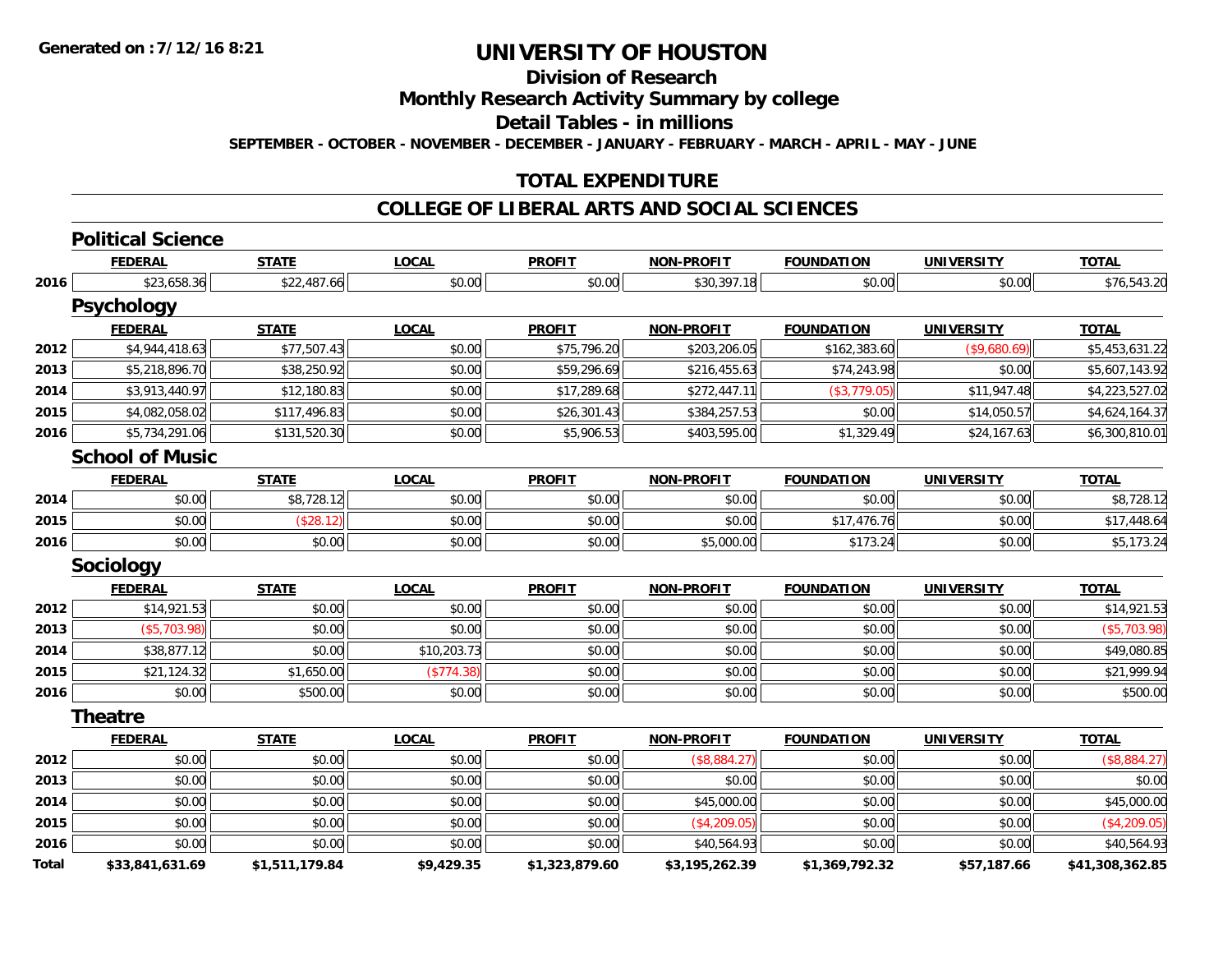### **Division of Research**

**Monthly Research Activity Summary by college**

**Detail Tables - in millions**

**SEPTEMBER - OCTOBER - NOVEMBER - DECEMBER - JANUARY - FEBRUARY - MARCH - APRIL - MAY - JUNE**

#### **TOTAL EXPENDITURE**

#### **COLLEGE OF NATURAL SCIENCES AND MATHEMATICS**

### **Biology/Biochemistry**

|      | <b>FEDERAL</b> | <b>STATE</b>   | <u>LOCAL</u> | <b>PROFIT</b> | <b>NON-PROFIT</b> | <b>FOUNDATION</b> | <b>UNIVERSITY</b> | <b>TOTAL</b>   |
|------|----------------|----------------|--------------|---------------|-------------------|-------------------|-------------------|----------------|
| 2012 | \$2,797,309.75 | \$945,005.73   | \$0.00       | \$0.01        | \$725,382.02      | \$175,169.92      | \$0.00            | \$4,642,867.43 |
| 2013 | \$2,405,399.64 | \$695,257.94   | \$0.00       | \$192,159.74  | \$691,931.97      | \$171,457.27      | \$0.00            | \$4,156,206.56 |
| 2014 | \$1,660,529.72 | \$668,046.26   | \$0.00       | \$215,980.98  | \$576,103.40      | \$156,239.24      | \$0.00            | \$3,276,899.60 |
| 2015 | \$2,383,640.79 | \$806,128.28   | \$0.00       | \$78,928.26   | \$340,078.37      | \$373,331.46      | \$45.675.93       | \$4,027,783.08 |
| 2016 | \$2,218,548.76 | \$1,446,160.55 | \$0.00       | \$83,447.51   | \$307,403.59      | \$260,742.53      | \$12,036.02       | \$4,328,338.95 |

#### **Center for Applied Geoscience Excellence**

|      | <b>FEDERAL</b>               | <b>STATE</b> | <u>LOCAL</u> | <b>PROFIT</b> | <b>NON-PROFIT</b> | <b>FOUNDATION</b> | UNIVERSITY | <b>TOTAL</b> |
|------|------------------------------|--------------|--------------|---------------|-------------------|-------------------|------------|--------------|
| 2014 | $\sim$<br>JU.UU              | \$0.00       | \$0.00       | \$0.00        | \$0.00            | \$0.00            | \$0.00     | \$0.00       |
| 2015 | $\sim$ $\sim$<br>וטטוע       | \$0.00       | \$0.00       | \$0.00        | \$0.00            | \$0.00            | \$0.00     | \$0.00       |
| 2016 | <b>↑∩</b><br>$\sim$<br>JU.UU | \$0.00       | \$0.00       | \$0.00        | \$0.00            | \$0.00            | \$0.00     | \$0.00       |

<u> 1980 - Johann Barn, fransk politik (d. 1980)</u>

#### **Center for Nuclear Receptors and Cell Signaling**

|      | <b>FEDERAL</b> | <b>STATE</b>   | <u>LOCAL</u> | <b>PROFIT</b> | <b>NON-PROFIT</b> | <b>FOUNDATION</b> | <b>UNIVERSITY</b> | <b>TOTAL</b>   |
|------|----------------|----------------|--------------|---------------|-------------------|-------------------|-------------------|----------------|
| 2012 | \$1,624,596.62 | \$1,266,196.07 | \$0.00       | \$227,125.10  | \$964.34          | \$300,289.71      | \$0.00            | \$3,419,171.84 |
| 2013 | \$1,233,367.03 | \$593,402.84   | \$0.00       | \$3,626.63    | \$977.00          | \$26,980.75       | \$0.00            | \$1,858,354.26 |
| 2014 | \$953,748.85   | \$903,753.22   | \$0.00       | \$48,749.86   | \$29,294.05       | \$96,058.93       | \$0.00            | \$2,031,604.91 |
| 2015 | \$513,762.13   | \$944,800.02   | \$0.00       | \$0.00        | \$294.69          | \$354,948.05      | \$0.00            | \$1,813,804.89 |
| 2016 | \$1,023,926.90 | \$648,510.01   | \$0.00       | \$0.00        | \$37,726.01       | \$166,398.36      | \$0.00            | \$1,876,561.28 |

#### **Chemistry**

|      | <b>FEDERAL</b> | <b>STATE</b> | <b>LOCAL</b> | <b>PROFIT</b> | <b>NON-PROFIT</b> | <b>FOUNDATION</b> | <b>UNIVERSITY</b> | <b>TOTAL</b>   |
|------|----------------|--------------|--------------|---------------|-------------------|-------------------|-------------------|----------------|
| 2012 | \$2,268,156.13 | \$769,507.09 | \$0.00       | \$10,900.27   | \$61,667.74       | \$1,339,821.04    | \$123,707.61      | \$4,573,759.88 |
| 2013 | \$1,987,285.79 | \$659,698.76 | \$0.00       | \$31,828.04   | \$9,798.52        | \$975,649.98      | (\$43,851.79)     | \$3,620,409.30 |
| 2014 | \$2,137,386.83 | \$505,344.29 | \$0.00       | \$400.95      | \$11,521.49       | \$1,878,343.66    | \$16,022.37       | \$4,549,019.59 |
| 2015 | \$1,642,304.20 | \$169,378.45 | \$0.00       | \$32,836.53   | \$64,549.09       | \$1,192,351.60    | \$0.00            | \$3,101,419.86 |
| 2016 | \$2,287,448.65 | \$137,038.28 | \$0.00       | \$902.14      | \$186,629.00      | \$876,182.41      | \$0.00            | \$3,488,200.47 |

#### **Computer Science**

|      | <b>FEDERAL</b> | <u>STATE</u> | <u>LOCAL</u> | <b>PROFIT</b> | <b>NON-PROFIT</b> | <b>FOUNDATION</b> | <b>UNIVERSITY</b> | <b>TOTAL</b>   |
|------|----------------|--------------|--------------|---------------|-------------------|-------------------|-------------------|----------------|
| 2012 | \$1,990,649.24 | \$37,988.86  | \$0.00       | \$295,991.60  | \$44,851.92       | \$0.00            | \$0.00            | \$2,369,481.62 |
| 2013 | \$2,116,680.21 | \$27,590.06  | \$0.00       | \$251,694.64  | \$15,834.92       | \$18.961.93       | \$31,742.81       | \$2,462,504.58 |
| 2014 | \$1,574,155.23 | \$0.00       | \$0.00       | \$485,160.92  | \$324,920.00      | \$10,445.83       | \$15,775.21       | \$2,410,457.19 |
| 2015 | \$2,013,322.30 | \$29,389.52  | \$0.00       | \$429,811.33  | \$140,925.52      | \$14,562.31       | \$20,397.41       | \$2,648,408.39 |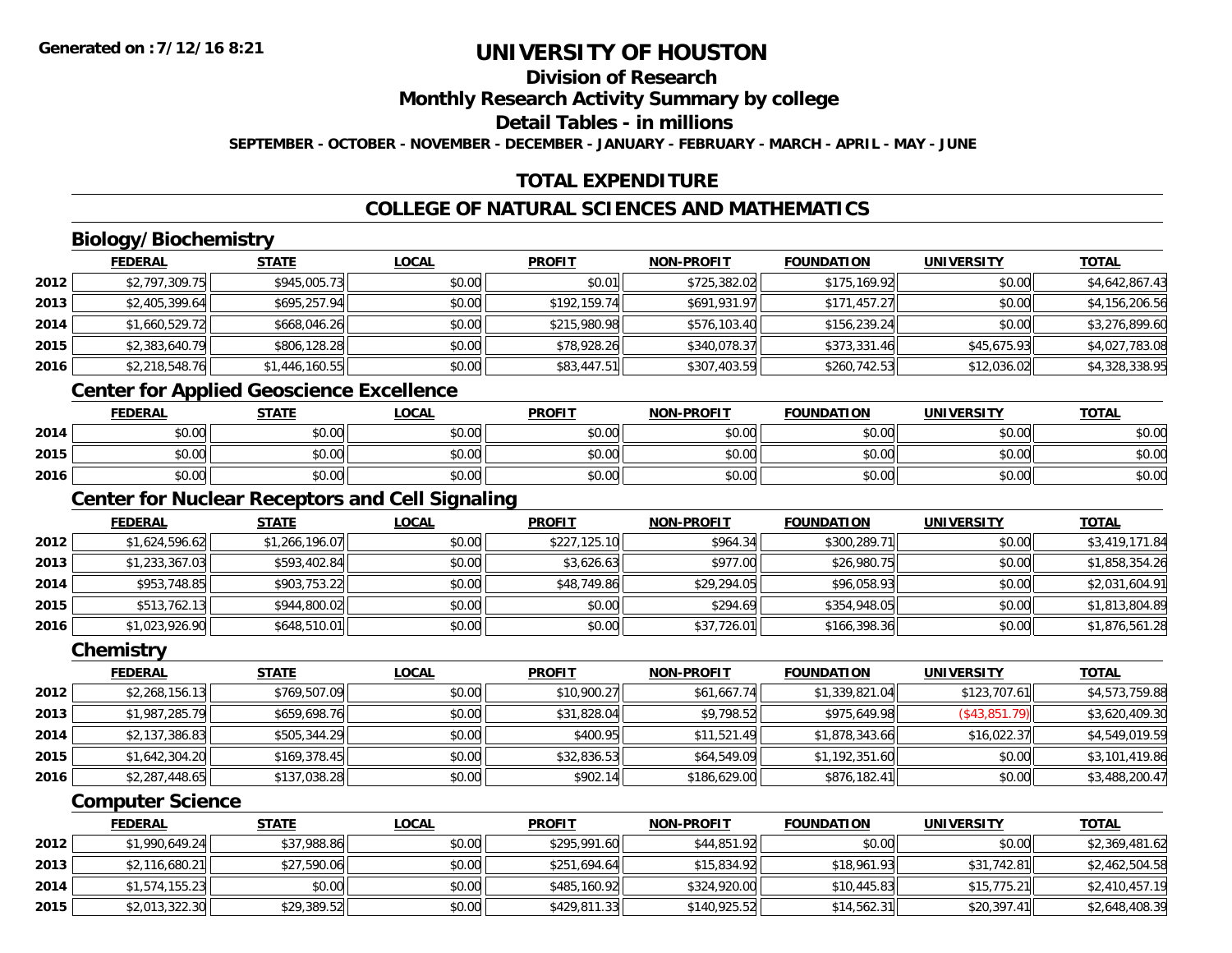### **Division of Research**

#### **Monthly Research Activity Summary by college**

#### **Detail Tables - in millions**

**SEPTEMBER - OCTOBER - NOVEMBER - DECEMBER - JANUARY - FEBRUARY - MARCH - APRIL - MAY - JUNE**

#### **TOTAL EXPENDITURE**

#### **COLLEGE OF NATURAL SCIENCES AND MATHEMATICS**

# **Computer Science**

|      | <b>FEDERAL</b>                          | <b>STATE</b> | <u>LOCAL</u>                                         | <b>PROFIT</b>  | <u>NON-PROFIT</u> | <b>FOUNDATION</b> | <u>UNIVERSITY</u> | <u>TOTAL</u>   |
|------|-----------------------------------------|--------------|------------------------------------------------------|----------------|-------------------|-------------------|-------------------|----------------|
| 2016 | \$3,333,955.07                          | \$16,410.54  | \$0.00                                               | \$234,138.45   | \$154,161.55      | \$0.00            | \$21,000.00       | \$3,759,665.60 |
|      | Dean, Natural Sciences and Mathematics  |              |                                                      |                |                   |                   |                   |                |
|      | <b>FEDERAL</b>                          | <b>STATE</b> | <b>LOCAL</b>                                         | <b>PROFIT</b>  | <b>NON-PROFIT</b> | <b>FOUNDATION</b> | <b>UNIVERSITY</b> | <b>TOTAL</b>   |
| 2012 | \$564,971.79                            | \$0.00       | \$7,488.83                                           | \$0.00         | \$0.00            | \$0.00            | \$0.00            | \$572,460.62   |
| 2013 | \$869,605.15                            | \$0.00       | \$0.00                                               | \$0.00         | \$0.00            | \$0.00            | \$0.00            | \$869,605.15   |
| 2014 | \$717,793.16                            | \$19,738.39  | \$0.00                                               | \$0.00         | \$0.00            | \$0.00            | \$0.00            | \$737,531.55   |
| 2015 | \$239,116.67                            | \$54,864.02  | \$0.00                                               | \$0.00         | \$20,952.99       | \$0.00            | \$0.00            | \$314,933.67   |
| 2016 | \$37,811.19                             | \$20,014.66  | \$0.00                                               | \$9,249.17     | \$39,080.03       | \$0.00            | \$0.00            | \$106,155.05   |
|      | <b>Earth &amp; Atmospheric Sciences</b> |              |                                                      |                |                   |                   |                   |                |
|      | <b>FEDERAL</b>                          | <b>STATE</b> | <b>LOCAL</b>                                         | <b>PROFIT</b>  | <b>NON-PROFIT</b> | <b>FOUNDATION</b> | <b>UNIVERSITY</b> | <b>TOTAL</b>   |
| 2012 | \$1,366,030.76                          | \$416,280.01 | \$0.00                                               | \$1,705,113.05 | \$155,330.15      | \$0.00            | \$0.00            | \$3,642,753.96 |
| 2013 | \$1,204,540.06                          | \$254,820.30 | \$0.00                                               | \$2,243,819.83 | \$104,011.52      | \$1,225.26        | \$0.00            | \$3,808,416.97 |
| 2014 | \$810,193.00                            | \$279,594.02 | \$0.00                                               | \$2,568,276.61 | \$303,327.16      | \$138,289.94      | \$0.00            | \$4,099,680.73 |
| 2015 | \$880,939.36                            | \$398,203.94 | \$0.00                                               | \$1,281,726.79 | \$171,035.85      | \$25,001.82       | \$39,397.83       | \$2,796,305.60 |
| 2016 | \$824,212.70                            | \$796,997.80 | \$0.00                                               | \$1,014,061.77 | \$195,583.64      | \$11,036.12       | \$75,434.28       | \$2,917,326.30 |
|      |                                         |              | <b>Institute for Climate and Atmospheric Science</b> |                |                   |                   |                   |                |
|      | <b>FEDERAL</b>                          | <b>STATE</b> | <b>LOCAL</b>                                         | <b>PROFIT</b>  | NON-PROFIT        | <b>FOUNDATION</b> | <b>UNIVERSITY</b> | <b>TOTAL</b>   |
| 2012 | \$0.00                                  | \$0.00       | \$0.00                                               | \$0.00         | \$0.00            | \$0.00            | \$0.00            | \$0.00         |
| 2013 | \$0.00                                  | \$0.00       | \$0.00                                               | \$0.00         | \$0.00            | \$0.00            | \$0.00            | \$0.00         |
| 2014 | \$0.00                                  | \$0.00       | \$0.00                                               | \$0.00         | \$0.00            | \$0.00            | \$0.00            | \$0.00         |
| 2015 | \$0.00                                  | \$0.00       | \$0.00                                               | \$0.00         | \$0.00            | \$0.00            | \$0.00            | \$0.00         |
| 2016 | \$0.00                                  | \$0.00       | \$0.00                                               | \$0.00         | \$0.00            | \$0.00            | \$0.00            | \$0.00         |
|      | <b>Institute for Nanoenergy</b>         |              |                                                      |                |                   |                   |                   |                |

|      | <u>FEDERAL</u> | <b>STATE</b> | <u>LOCAL</u> | <b>PROFIT</b> | <b>NON-PROFIT</b> | <b>FOUNDATION</b> | <b>UNIVERSITY</b> | <b>TOTAL</b> |
|------|----------------|--------------|--------------|---------------|-------------------|-------------------|-------------------|--------------|
| 2012 | \$0.00         | \$0.00       | \$0.00       | \$0.00        | \$0.00            | \$0.00            | \$0.00            | \$0.00       |
| 2013 | \$0.00         | \$0.00       | \$0.00       | \$0.00        | \$0.00            | \$0.00            | \$0.00            | \$0.00       |
| 2014 | \$0.00         | \$0.00       | \$0.00       | \$0.00        | \$0.00            | \$0.00            | \$0.00            | \$0.00       |
| 2015 | \$0.00         | \$0.00       | \$0.00       | \$0.00        | \$0.00            | \$0.00            | \$0.00            | \$0.00       |
| 2016 | \$0.00         | \$0.00       | \$0.00       | \$0.00        | \$0.00            | \$0.00            | \$0.00            | \$0.00       |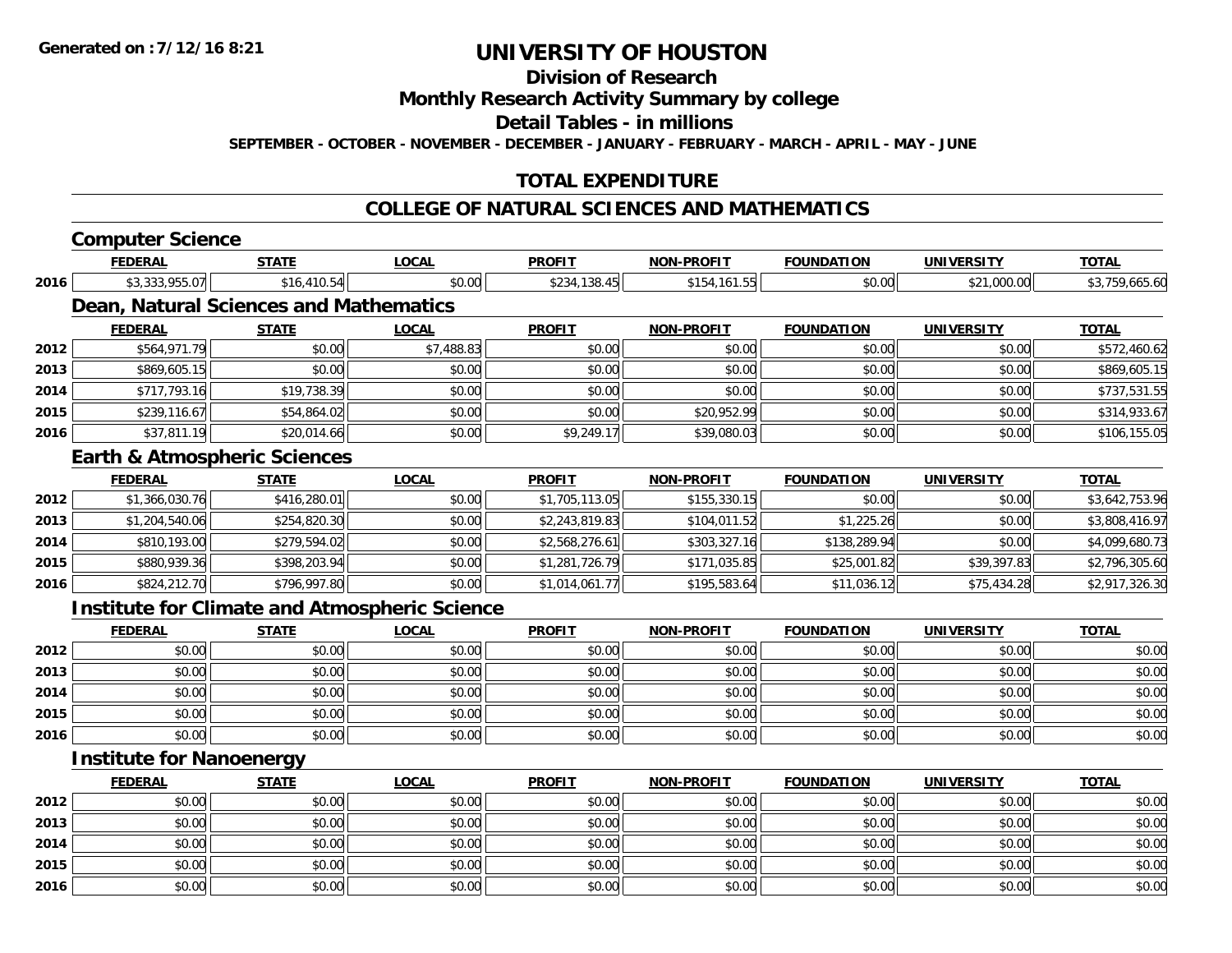# **Division of Research**

**Monthly Research Activity Summary by college**

**Detail Tables - in millions**

**SEPTEMBER - OCTOBER - NOVEMBER - DECEMBER - JANUARY - FEBRUARY - MARCH - APRIL - MAY - JUNE**

### **TOTAL EXPENDITURE**

#### **COLLEGE OF NATURAL SCIENCES AND MATHEMATICS**

|       | <b>Mathematics</b> |                 |              |                 |                   |                   |                   |                  |
|-------|--------------------|-----------------|--------------|-----------------|-------------------|-------------------|-------------------|------------------|
|       | <b>FEDERAL</b>     | <b>STATE</b>    | <b>LOCAL</b> | <b>PROFIT</b>   | <b>NON-PROFIT</b> | <b>FOUNDATION</b> | <b>UNIVERSITY</b> | <b>TOTAL</b>     |
| 2012  | \$688,745.03       | \$279,811.98    | \$0.00       | \$155,550.33    | \$83,201.35       | \$58,269.06       | \$17,125.74       | \$1,282,703.48   |
| 2013  | \$1,088,488.46     | \$89,931.56     | \$0.00       | \$136,714.12    | \$467.88          | \$56,130.25       | \$21,185.69       | \$1,392,917.96   |
| 2014  | \$1,438,432.75     | (\$1,525.67)    | \$0.00       | \$79,376.11     | \$0.00            | \$39,455.00       | \$0.00            | \$1,555,738.19   |
| 2015  | \$1,131,100.64     | \$0.00          | \$0.00       | \$35,882.51     | \$21,064.75       | \$62,557.62       | \$0.00            | \$1,250,605.52   |
| 2016  | \$1,142,206.70     | \$0.00          | \$0.00       | \$71,549.15     | \$44,096.60       | \$115,242.86      | \$17,394.07       | \$1,390,489.38   |
|       | <b>Physics</b>     |                 |              |                 |                   |                   |                   |                  |
|       | <b>FEDERAL</b>     | <b>STATE</b>    | <b>LOCAL</b> | <b>PROFIT</b>   | <b>NON-PROFIT</b> | <b>FOUNDATION</b> | <b>UNIVERSITY</b> | <b>TOTAL</b>     |
| 2012  | \$3,060,845.97     | (\$2,933.99)    | \$0.00       | \$1,003,510.55  | \$42,306.60       | \$280,954.00      | \$0.00            | \$4,384,683.13   |
| 2013  | \$3,147,135.92     | \$0.00          | \$0.00       | \$1,515,086.55  | \$44,798.72       | \$185,972.06      | \$0.00            | \$4,892,993.25   |
| 2014  | \$4,111,897.97     | \$4,233.00      | \$0.00       | \$1,426,549.41  | \$33,866.87       | \$198,949.21      | \$0.00            | \$5,775,496.46   |
| 2015  | \$3,315,437.81     | \$26,035.64     | \$0.00       | \$1,356,111.19  | \$24,654.64       | \$136,220.40      | \$0.00            | \$4,858,459.68   |
| 2016  | \$3,373,009.83     | \$34,714.10     | \$0.00       | \$996,907.43    | \$42,242.36       | \$302,263.75      | \$0.00            | \$4,749,137.47   |
| Total | \$68,178,688.77    | \$13,940,386.50 | \$7,488.83   | \$18,223,167.52 | \$5,051,036.25    | \$9,999,502.32    | \$413,043.18      | \$115,813,313.37 |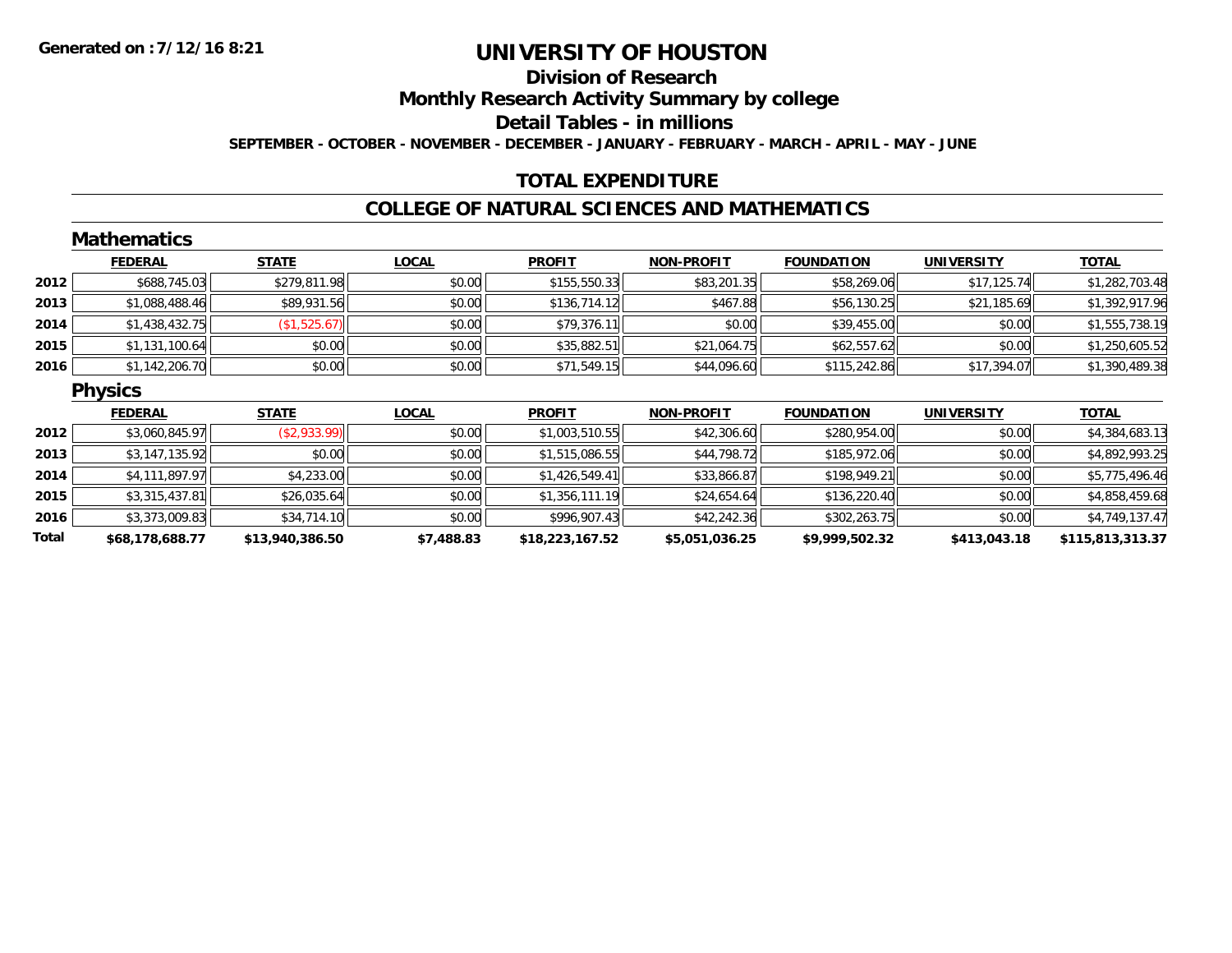### **Division of Research**

**Monthly Research Activity Summary by college**

**Detail Tables - in millions**

**SEPTEMBER - OCTOBER - NOVEMBER - DECEMBER - JANUARY - FEBRUARY - MARCH - APRIL - MAY - JUNE**

#### **TOTAL EXPENDITURE**

#### **COLLEGE OF OPTOMETRY**

### **Optometry Vision Sciences**

|       | <b>FEDERAL</b>  | <b>STATE</b>  | <b>LOCAL</b> | <b>PROFIT</b>  | <b>NON-PROFIT</b> | <b>FOUNDATION</b> | <b>UNIVERSITY</b> | <b>TOTAL</b>    |
|-------|-----------------|---------------|--------------|----------------|-------------------|-------------------|-------------------|-----------------|
| 2012  | \$3,398,254.31  | (S14, 899.82) | \$0.00       | \$292,190.33   | (\$105.00)        | \$26,145.70       | \$199,444.73      | \$3,901,030.25  |
| 2013  | \$3,588,743.08  | \$0.00        | \$0.00       | \$831,630.88   | \$0.00            | \$24,947.07       | \$225,720.79      | \$4,671,041.82  |
| 2014  | \$4,119,506.98  | \$0.00        | \$0.00       | \$808,084.04   | \$6,300.00        | (\$1,392.67)      | \$235,673.43      | \$5,168,171.78  |
| 2015  | \$3,836,707.34  | \$25,374.76   | \$0.00       | \$319,838.55   | \$0.00            | \$0.00            | \$376,868.86      | \$4,558,789.51  |
| 2016  | \$4,276,612.25  | \$222,410.14  | \$0.00       | \$182,980.50   | \$0.00            | \$0.00            | \$252,450.53      | \$4,934,453.42  |
| Total | \$19,219,823.96 | \$232,885.08  | \$0.00       | \$2,434,724.30 | \$6,195.00        | \$49,700.10       | \$1,290,158.34    | \$23,233,486.78 |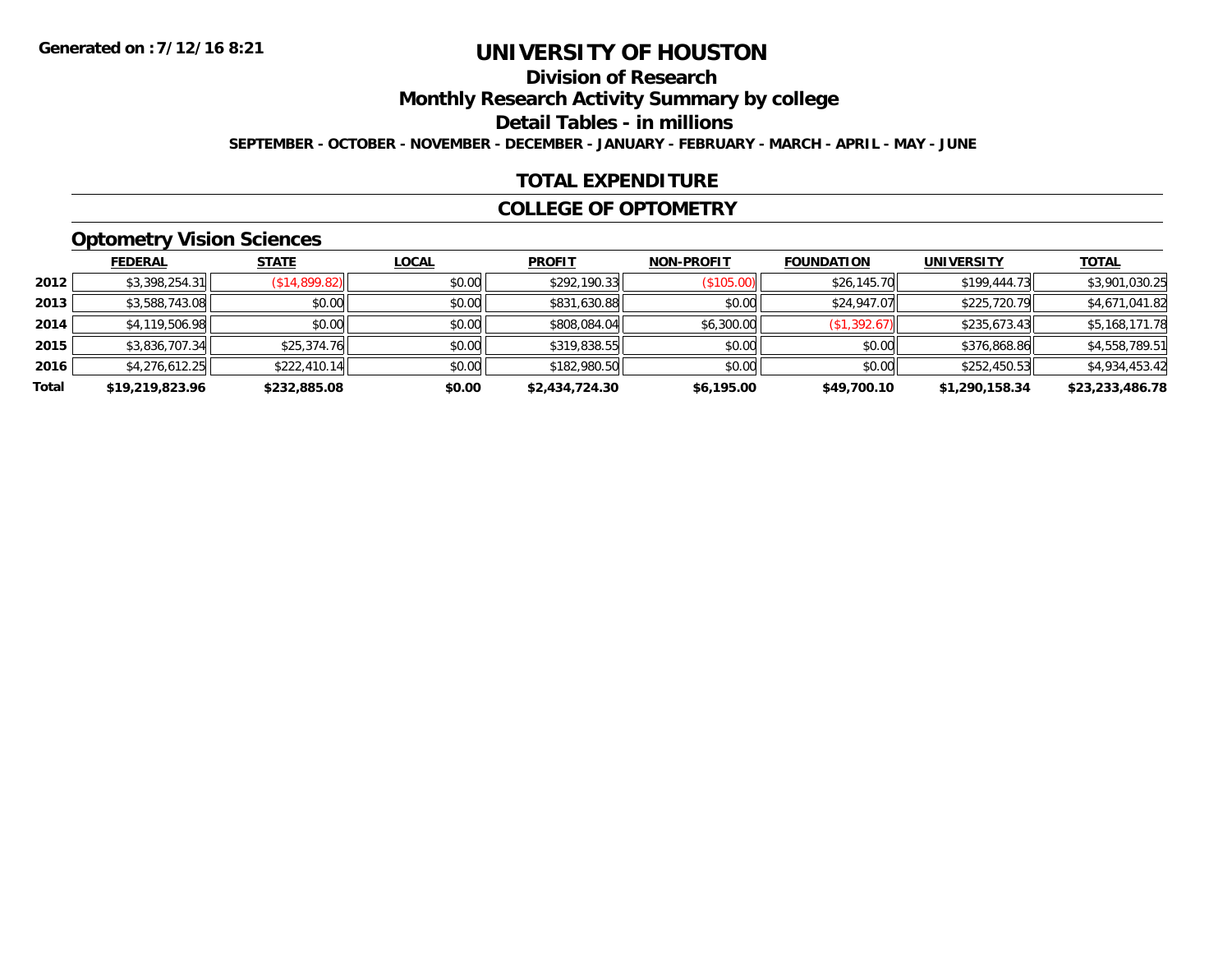### **Division of Research**

**Monthly Research Activity Summary by college**

#### **Detail Tables - in millions**

**SEPTEMBER - OCTOBER - NOVEMBER - DECEMBER - JANUARY - FEBRUARY - MARCH - APRIL - MAY - JUNE**

#### **TOTAL EXPENDITURE**

#### **COLLEGE OF PHARMACY**

### **Center for Experimental Therapeutics and Pharmacoi**

|      | <b>FEDERAL</b> | <b>STATE</b> | <b>LOCAL</b> | <b>PROFIT</b> | <b>NON-PROFIT</b> | <b>FOUNDATION</b> | <b>UNIVERSITY</b> | <b>TOTAL</b> |
|------|----------------|--------------|--------------|---------------|-------------------|-------------------|-------------------|--------------|
| 2012 | \$0.00         | \$0.00       | \$0.00       | \$0.00        | \$0.00            | \$0.00            | \$0.00            | \$0.00       |
| 2013 | \$0.00         | \$0.00       | \$0.00       | \$0.00        | \$0.00            | \$0.00            | \$0.00            | \$0.00       |
| 2014 | \$0.00         | \$0.00       | \$0.00       | \$0.00        | \$0.00            | \$0.00            | \$0.00            | \$0.00       |
| 2015 | \$0.00         | \$0.00       | \$0.00       | \$0.00        | \$0.00            | \$0.00            | \$0.00            | \$0.00       |
| 2016 | \$0.00         | \$0.00       | \$0.00       | \$0.00        | \$0.00            | \$0.00            | \$0.00            | \$0.00       |

#### **Clinical Pharmacy & Administration**

|      | <b>FEDERAL</b> | <u>STATE</u> | <b>LOCAL</b> | <b>PROFIT</b> | <b>NON-PROFIT</b> | <b>FOUNDATION</b> | <b>UNIVERSITY</b> | <b>TOTAL</b> |
|------|----------------|--------------|--------------|---------------|-------------------|-------------------|-------------------|--------------|
| 2012 | \$178,664.41   | \$9,577.30   | \$0.00       | \$294,602.79  | \$19,247.98       | \$17,630.86       | \$0.00            | \$519,723.34 |
| 2013 | \$216,699.28   | \$0.00       | \$0.00       | \$385,570.40  | \$12,489.24       | \$4,103.00        | \$0.00            | \$618,861.92 |
| 2014 | \$13,271.77    | \$0.00       | \$0.00       | \$439,620.02  | \$97,361.40       | \$0.00            | \$0.00            | \$550,253.19 |
| 2015 | \$242,902.10   | \$283,124.80 | \$0.00       | \$205,995.11  | \$92,142.07       | \$0.00            | \$0.00            | \$824,164.08 |
| 2016 | \$260,941.96   | \$228,480.64 | \$0.00       | \$296,122.82  | \$125,548.64      | \$0.00            | \$4,376.20        | \$915,470.26 |

### **Dean, Pharmacy**

|      | <b>FEDERAL</b> | <u>STATE</u> | <u>LOCAL</u> | <b>PROFIT</b> | <b>NON-PROFIT</b> | <b>FOUNDATION</b> | <b>UNIVERSITY</b> | <b>TOTAL</b> |
|------|----------------|--------------|--------------|---------------|-------------------|-------------------|-------------------|--------------|
| 2012 | \$0.00         | \$0.00       | \$0.00       | \$0.00        | \$0.00            | \$0.00            | \$0.00            | \$0.00       |
| 2013 | \$0.00         | \$0.00       | \$0.00       | \$0.00        | \$0.00            | \$0.00            | \$0.00            | \$0.00       |
| 2014 | \$0.00         | \$0.00       | \$0.00       | \$0.00        | \$0.00            | \$0.00            | \$0.00            | \$0.00       |
| 2015 | \$0.00         | \$0.00       | \$0.00       | \$0.00        | \$0.00            | \$0.00            | \$0.00            | \$0.00       |
| 2016 | \$0.00         | \$0.00       | \$0.00       | \$0.00        | \$0.00            | \$0.00            | \$0.00            | \$0.00       |

#### **Pharm Health Outcomes & Policy**

|      | <b>FEDERAL</b> | <b>STATE</b> | <u>LOCAL</u> | <b>PROFIT</b> | <b>NON-PROFIT</b> | <b>FOUNDATION</b> | <b>UNIVERSITY</b> | <b>TOTAL</b> |
|------|----------------|--------------|--------------|---------------|-------------------|-------------------|-------------------|--------------|
| 2012 | \$17,994.34    | \$5,354.58   | \$0.00       | \$0.00        | \$27,920.30       | \$0.00            | \$0.00            | \$51,269.22  |
| 2013 | \$60,129.35    | \$0.00       | \$0.00       | \$313.50      | \$0.00            | \$0.00            | \$0.00            | \$60,442.85  |
| 2014 | \$115,297.95   | (\$336.65)   | \$0.00       | \$0.00        | \$0.00            | \$2,435.82        | \$0.00            | \$117,397.12 |
| 2015 | \$102,199.38   | \$11,320.35  | \$0.00       | \$23,009.48   | \$6,881.12        | \$0.00            | \$0.00            | \$143,410.33 |
| 2016 | \$60,993.30    | (\$935.28)   | \$0.00       | \$23,688.62   | \$57,677.04       | \$0.00            | \$0.00            | \$141,423.69 |

#### **Pharmacological and Pharmaceutical Sciences**

|      | <b>FEDERAL</b> | <b>STATE</b>  | _OCAI              | <b>PROFIT</b>                     | J-PROFI <sup>T</sup><br>וחרות | <b>FOUNDATION</b> | UNIVERSITY | TOTA.                              |
|------|----------------|---------------|--------------------|-----------------------------------|-------------------------------|-------------------|------------|------------------------------------|
| 2012 | $\sqrt{2}$     | \$0.01        | $\sim$ 00<br>vu.uu | 5.010 م                           | $1 - 1 - 0$<br>O.OU<br>. טע   | - < 4 /h ·        | \$0.00     | $\overline{\phantom{a}}$<br>120.7U |
| 2013 | .ou            | 0000<br>ง∪.∪บ | 0.00<br>JU.UU      | $\sim$<br>. റ⊿<br><u>v.J.J.V.</u> | 100<br>+20.00                 |                   | \$0.00     | 2,062,253.88                       |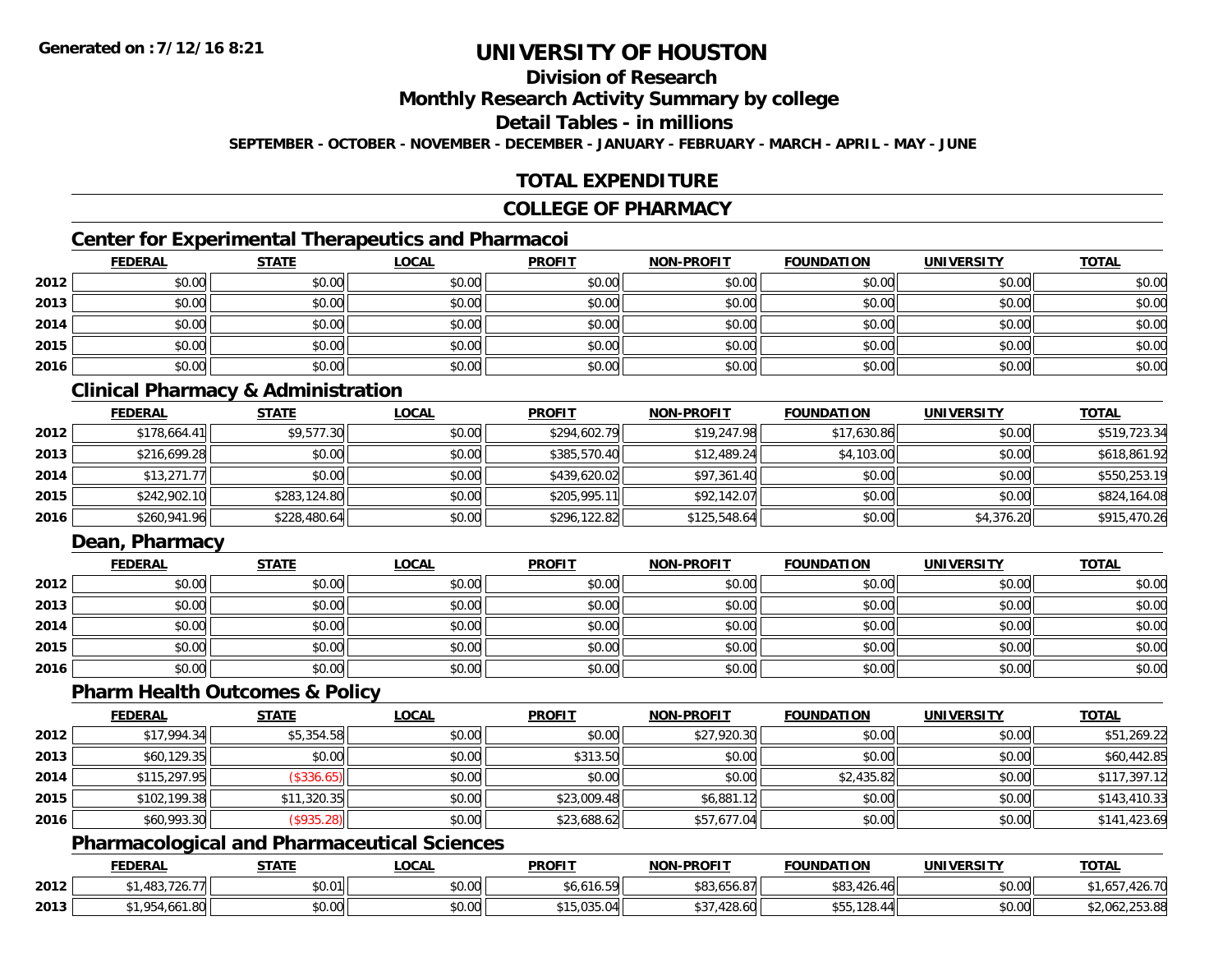### **Division of Research**

**Monthly Research Activity Summary by college**

**Detail Tables - in millions**

**SEPTEMBER - OCTOBER - NOVEMBER - DECEMBER - JANUARY - FEBRUARY - MARCH - APRIL - MAY - JUNE**

#### **TOTAL EXPENDITURE**

#### **COLLEGE OF PHARMACY**

### **Pharmacological and Pharmaceutical Sciences**

|       | <b>FEDERAL</b>  | <u>STATE</u> | <u>LOCAL</u> | <b>PROFIT</b>  | <b>NON-PROFIT</b> | <b>FOUNDATION</b> | <b>UNIVERSITY</b> | <b>TOTAL</b>    |
|-------|-----------------|--------------|--------------|----------------|-------------------|-------------------|-------------------|-----------------|
| 2014  | \$1,531,812.29  | \$0.00       | \$0.00       | \$40,985.20    | \$19.025.53       | \$43,829.00       | \$0.00            | \$1,635,652.02  |
| 2015  | \$1,678,080.90  | \$92,346.97  | \$0.00       | \$17,581.10    | \$12,151.71       | \$25,617.93       | \$0.00            | \$1,825,778.61  |
| 2016  | \$3.251.175.83  | \$343,668.41 | \$0.00       | \$0.00         | \$75,733.70       | (S0.02)           | \$0.00            | \$3,670,577.92  |
| Total | \$11,168,551.45 | \$972,601.13 | \$0.00       | \$1,749,140.67 | \$667,264.20      | \$232,171.49      | \$4,376.20        | \$14,794,105.15 |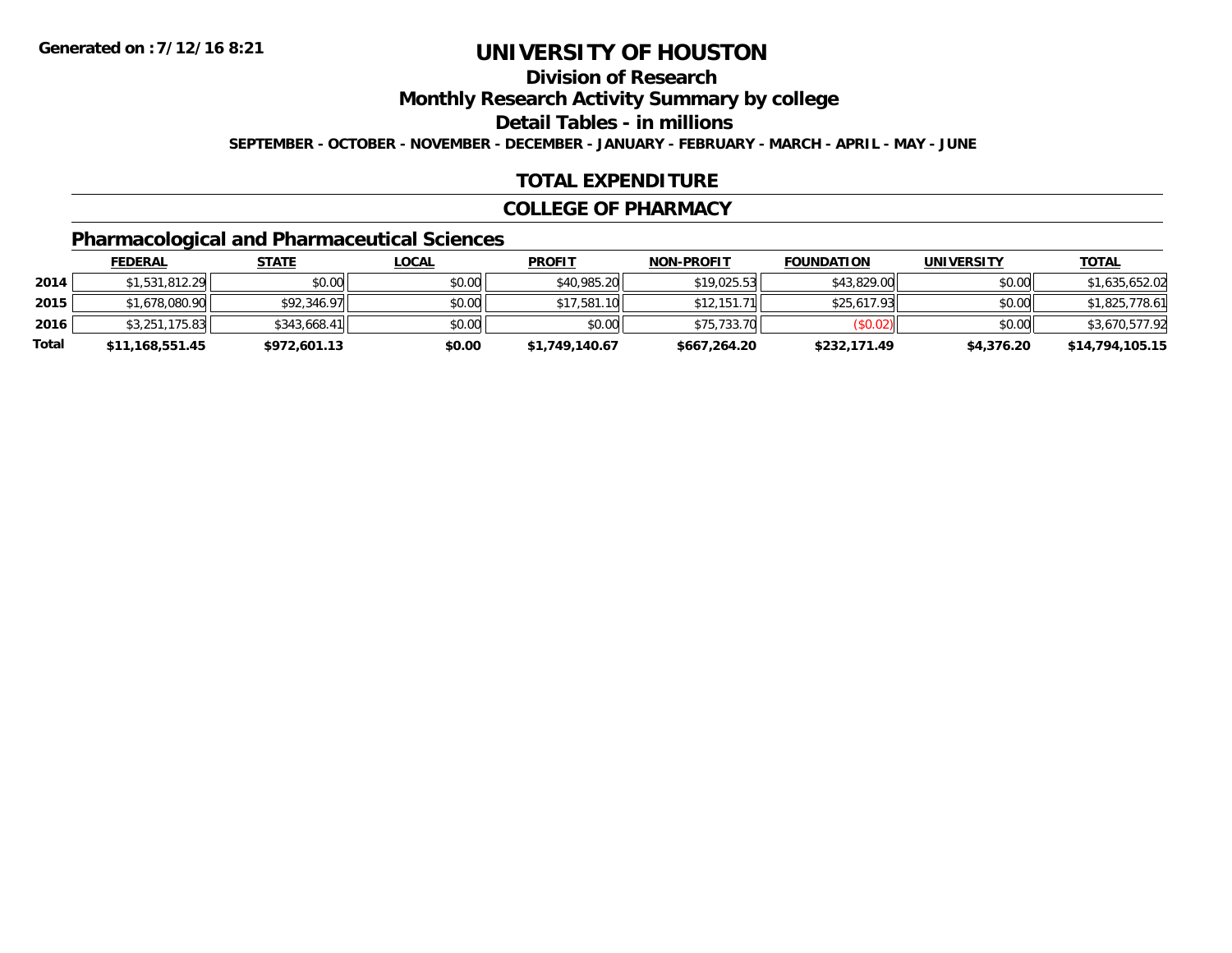### **Division of Research**

### **Monthly Research Activity Summary by college**

#### **Detail Tables - in millions**

**SEPTEMBER - OCTOBER - NOVEMBER - DECEMBER - JANUARY - FEBRUARY - MARCH - APRIL - MAY - JUNE**

#### **TOTAL EXPENDITURE**

#### **COLLEGE OF TECHNOLOGY**

|              |                                |                                            | <b>Center for Information Security, Research and Edu</b> |                         |                   |                             |                             |                              |
|--------------|--------------------------------|--------------------------------------------|----------------------------------------------------------|-------------------------|-------------------|-----------------------------|-----------------------------|------------------------------|
|              | <b>FEDERAL</b>                 | <b>STATE</b>                               | <b>LOCAL</b>                                             | <b>PROFIT</b>           | <b>NON-PROFIT</b> | <b>FOUNDATION</b>           | <b>UNIVERSITY</b>           | <b>TOTAL</b>                 |
| 2014         | \$0.00                         | \$0.00                                     | \$0.00                                                   | \$0.00                  | \$0.00            | \$0.00                      | \$0.00                      | \$0.00                       |
| 2015         | \$0.00                         | \$0.00                                     | \$0.00                                                   | \$0.00                  | \$0.00            | \$0.00                      | \$0.00                      | \$0.00                       |
|              |                                | <b>Center for Life Sciences Technology</b> |                                                          |                         |                   |                             |                             |                              |
|              | <b>FEDERAL</b><br>\$0.00       | <b>STATE</b><br>\$0.00                     | <b>LOCAL</b><br>\$0.00                                   | <b>PROFIT</b><br>\$0.00 | <b>NON-PROFIT</b> | <b>FOUNDATION</b><br>\$0.00 | <b>UNIVERSITY</b><br>\$0.00 | <b>TOTAL</b><br>\$0.00       |
| 2012         |                                |                                            |                                                          |                         | \$0.00            |                             |                             |                              |
|              |                                | <b>Center for Technology Literacy</b>      |                                                          |                         |                   |                             |                             |                              |
|              | <b>FEDERAL</b>                 | <b>STATE</b>                               | <b>LOCAL</b>                                             | <b>PROFIT</b>           | <b>NON-PROFIT</b> | <b>FOUNDATION</b>           | <b>UNIVERSITY</b>           | <b>TOTAL</b>                 |
| 2012<br>2013 | \$542,039.05<br>\$249,028.57   | \$0.00<br>\$0.00                           | \$0.00<br>\$0.00                                         | \$0.00<br>\$0.00        | \$0.00<br>\$0.00  | \$0.00<br>\$0.00            | \$0.00<br>\$0.00            | \$542,039.05<br>\$249,028.57 |
| 2014         | \$517,160.02                   | \$0.00                                     | \$0.00                                                   | \$0.00                  | \$0.00            | \$0.00                      | \$0.00                      | \$517,160.02                 |
| 2015         | \$269,902.76                   | \$0.00                                     | \$0.00                                                   | \$111,449.84            | \$0.00            | \$0.00                      | \$0.00                      | \$381,352.60                 |
| 2016         | \$39,923.24                    | \$0.00                                     | \$0.00                                                   | \$0.00                  | \$0.00            | \$0.00                      | \$0.00                      | \$39,923.24                  |
|              | <b>Construction Management</b> |                                            |                                                          |                         |                   |                             |                             |                              |
|              | <b>FEDERAL</b>                 | <b>STATE</b>                               | <b>LOCAL</b>                                             | <b>PROFIT</b>           | <b>NON-PROFIT</b> | <b>FOUNDATION</b>           | <b>UNIVERSITY</b>           | <b>TOTAL</b>                 |
| 2012         | \$0.00                         | \$10,177.20                                | \$0.00                                                   | \$0.00                  | \$0.00            | \$0.00                      | \$0.00                      | \$10,177.20                  |
| 2013         | \$0.00                         | \$27,791.88                                | \$0.00                                                   | \$0.00                  | \$0.00            | \$27,522.23                 | \$0.00                      | \$55,314.11                  |
| 2014         | \$0.00                         | \$35,091.79                                | \$0.00                                                   | \$0.00                  | \$0.00            | \$8,945.87                  | \$0.00                      | \$44,037.66                  |
| 2015         | \$0.00                         | \$844.62                                   | \$0.00                                                   | \$0.00                  | \$0.00            | \$0.00                      | \$0.00                      | \$844.62                     |
| 2016         | \$0.00                         | \$111,353.39                               | \$0.00                                                   | \$0.00                  | \$0.00            | \$0.00                      | \$0.00                      | \$111,353.39                 |
|              | Dean, Technology               |                                            |                                                          |                         |                   |                             |                             |                              |
|              | <b>FEDERAL</b>                 | <b>STATE</b>                               | <b>LOCAL</b>                                             | <b>PROFIT</b>           | <b>NON-PROFIT</b> | <b>FOUNDATION</b>           | <b>UNIVERSITY</b>           | <b>TOTAL</b>                 |
| 2012         | \$152,416.35                   | \$0.00                                     | \$0.00                                                   | \$0.00                  | \$0.00            | \$0.00                      | \$0.00                      | \$152,416.35                 |
| 2013         | \$45,660.36                    | \$0.00                                     | \$0.00                                                   | \$0.00                  | \$0.00            | \$0.00                      | \$0.00                      | \$45,660.36                  |
| 2014         | \$25,294.40                    | \$0.00                                     | \$0.00                                                   | \$0.00                  | \$0.00            | \$0.00                      | \$0.00                      | \$25,294.40                  |
| 2015         | \$0.00                         | \$0.00                                     | \$0.00                                                   | \$0.00                  | \$0.00            | \$0.00                      | \$0.00                      | \$0.00                       |
| 2016         | \$0.00                         | \$0.00                                     | \$0.00                                                   | \$0.00                  | \$0.00            | \$0.00                      | \$0.00                      | \$0.00                       |
|              | <b>Engineering Technology</b>  |                                            |                                                          |                         |                   |                             |                             |                              |
|              | <b>FEDERAL</b>                 | <b>STATE</b>                               | <b>LOCAL</b>                                             | <b>PROFIT</b>           | <b>NON-PROFIT</b> | <b>FOUNDATION</b>           | <b>UNIVERSITY</b>           | <b>TOTAL</b>                 |
| 2012         | \$453,208.93                   | \$0.00                                     | \$0.00                                                   | \$49,915.29             | \$25,401.31       | \$26,301.98                 | \$0.00                      | \$554,827.51                 |
| 2013         | \$380,761.24                   | \$0.00                                     | \$0.00                                                   | \$77,001.80             | \$6,345.05        | \$8,222.33                  | \$0.00                      | \$472,330.42                 |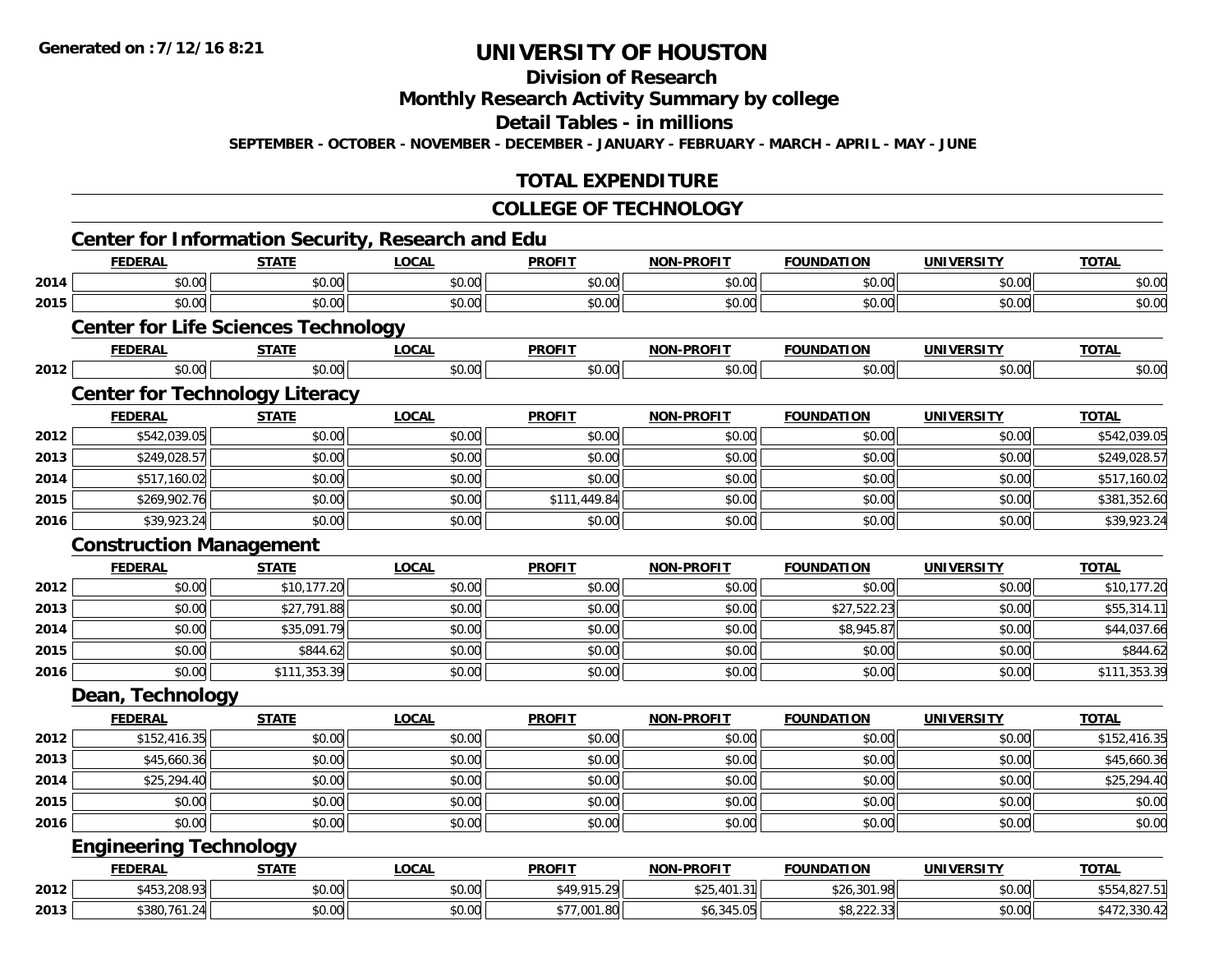### **Division of Research**

#### **Monthly Research Activity Summary by college**

#### **Detail Tables - in millions**

**SEPTEMBER - OCTOBER - NOVEMBER - DECEMBER - JANUARY - FEBRUARY - MARCH - APRIL - MAY - JUNE**

#### **TOTAL EXPENDITURE**

#### **COLLEGE OF TECHNOLOGY**

#### **Engineering Technology**

|      | <b>FEDERAL</b> | <b>STATE</b> | <u>LOCAL</u> | <b>PROFIT</b> | <b>NON-PROFIT</b> | <b>FOUNDATION</b> | <b>UNIVERSITY</b> | <b>TOTAL</b> |
|------|----------------|--------------|--------------|---------------|-------------------|-------------------|-------------------|--------------|
| 2014 | \$256,424.07   | \$0.00       | \$0.00       | \$110,637.33  | \$14,553.38       | \$0.00            | \$0.00            | \$381,614.78 |
| 2015 | \$1,096,057.33 | \$0.03       | \$0.00       | \$49,875.73   | \$0.00            | \$0.00            | \$0.00            | ,933.09      |
| 2016 | \$864,006.53   | \$18,964.50  | \$0.00       | \$10,188.36   | \$2,807.97        | \$0.00            | \$0.00            | \$895,967.37 |

#### **Human Development and Consumer Science**

|      | <u>FEDERAL</u> | <u>STATE</u>    | <b>LOCAL</b> | <b>PROFIT</b> | <b>NON-PROFIT</b> | <b>FOUNDATION</b> | <b>UNIVERSITY</b> | <b>TOTAL</b> |
|------|----------------|-----------------|--------------|---------------|-------------------|-------------------|-------------------|--------------|
| 2012 | \$241.00       | $($ \$4,514.53) | \$0.00       | (\$2,566.74)  | \$0.00            | \$0.00            | \$0.00            | (\$6,840.27) |
| 2013 | \$460.68       | \$0.00          | \$0.00       | \$0.00        | \$0.00            | \$0.00            | \$0.00            | \$460.68     |
| 2014 | \$7,718.61     | \$0.00          | \$0.00       | \$0.00        | \$0.00            | \$116,597.35      | \$0.00            | \$124,315.96 |
| 2015 | \$99,048.02    | \$0.00          | \$0.00       | \$0.00        | \$0.00            | \$9,775.90        | \$0.00            | \$108,823.92 |
| 2016 | \$104,312.24   | \$0.00          | \$0.00       | \$0.00        | \$0.00            | \$9,000.00        | \$0.00            | \$113,312.24 |

#### **Information & Logistics Technology**

|      | <b>FEDERAL</b> | <u>STATE</u> | <u>LOCAL</u> | <b>PROFIT</b> | <b>NON-PROFIT</b> | <b>FOUNDATION</b> | <b>UNIVERSITY</b> | <b>TOTAL</b>  |
|------|----------------|--------------|--------------|---------------|-------------------|-------------------|-------------------|---------------|
| 2012 | \$51,570.11    | (\$7,298.05) | \$0.00       | \$0.00        | \$0.00            | \$0.00            | \$0.00            | \$44,272.05   |
| 2013 | (\$10,735.08)  | \$0.00       | \$0.00       | \$0.00        | \$0.00            | \$0.00            | \$0.00            | (\$10,735.08) |
| 2014 | \$17,293.01    | \$829.00     | \$0.00       | \$0.00        | \$0.00            | \$0.00            | \$0.00            | \$18,122.01   |
| 2015 | \$4,101.58     | \$0.00       | \$0.00       | \$0.00        | \$0.00            | \$0.00            | \$0.00            | \$4,101.58    |
| 2016 | \$312,886.77   | \$7,236.36   | \$0.00       | \$3,978.62    | \$0.00            | \$0.00            | \$0.00            | \$324,101.75  |

#### **Texas Manufacturing Assistance Center**

|              | <u>FEDERAL</u> | <b>STATE</b> | <u>LOCAL</u> | <b>PROFIT</b> | <b>NON-PROFIT</b> | <b>FOUNDATION</b> | UNIVERSITY | <b>TOTAL</b>   |
|--------------|----------------|--------------|--------------|---------------|-------------------|-------------------|------------|----------------|
| 2012         | \$0.00         | \$0.00       | \$0.00       | \$0.00        | \$0.00            | \$0.00            | \$0.00     | \$0.00         |
| 2013         | \$0.00         | \$0.00       | \$0.00       | \$0.00        | \$0.00            | \$0.00            | \$0.00     | \$0.00         |
| 2014         | \$0.00         | \$0.00       | \$0.00       | \$0.00        | \$0.00            | \$0.00            | \$0.00     | \$0.00         |
| 2015         | \$0.00         | \$0.00       | \$0.00       | \$0.00        | \$0.00            | \$0.00            | \$0.00     | \$0.00         |
| <b>Total</b> | \$5,478,779.77 | \$200,476.19 | \$0.00       | \$410,480.23  | \$49,107.71       | \$206,365.67      | \$0.00     | \$6,345,209.57 |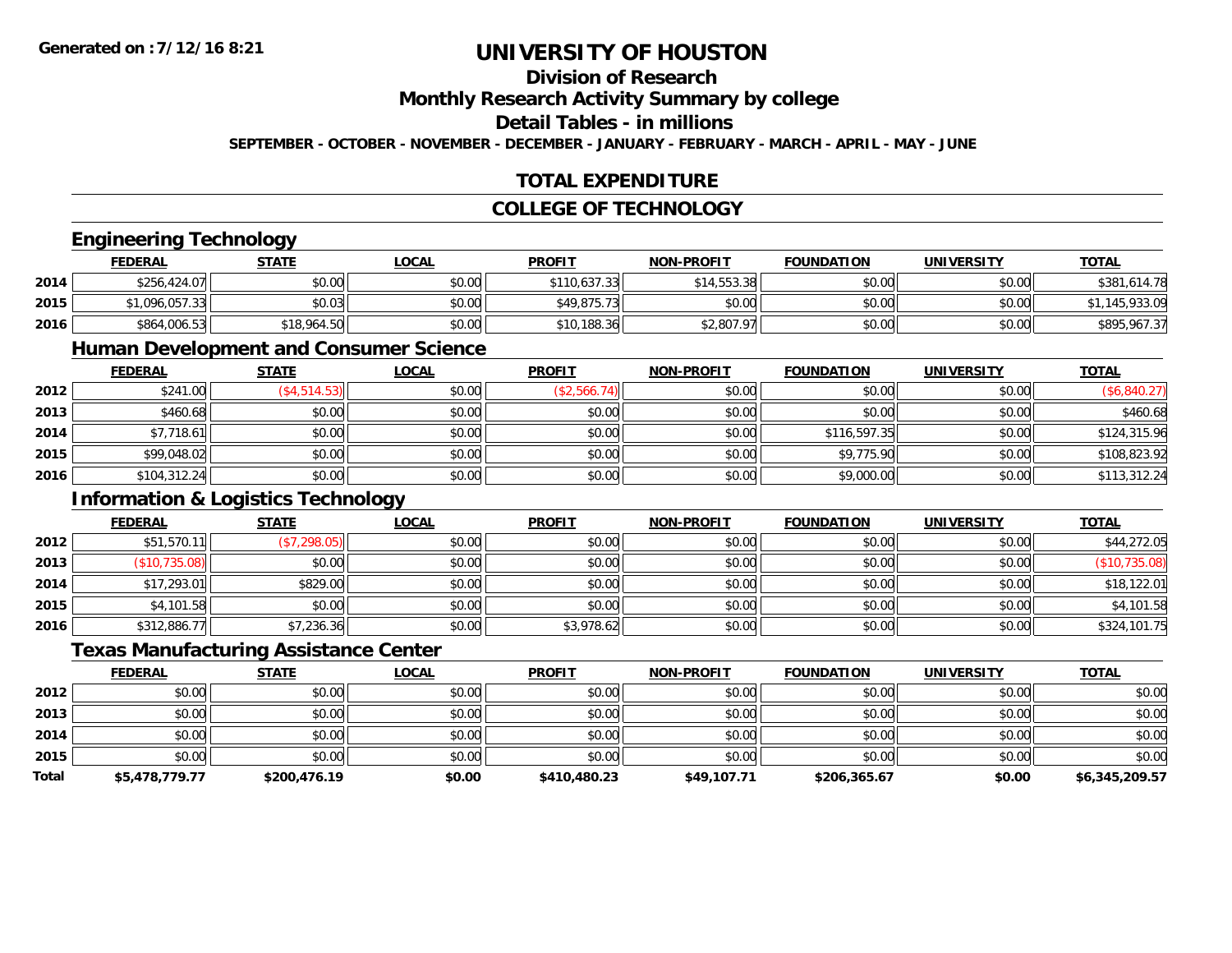### **Division of Research**

**Monthly Research Activity Summary by college**

**Detail Tables - in millions**

**SEPTEMBER - OCTOBER - NOVEMBER - DECEMBER - JANUARY - FEBRUARY - MARCH - APRIL - MAY - JUNE**

#### **TOTAL EXPENDITURE**

#### **CULLEN COLLEGE OF ENGINEERING**

#### **Biomedical Engineering**

|      | <b>FEDERAL</b> | <b>STATE</b> | <b>LOCAL</b> | <b>PROFIT</b> | <b>NON-PROFIT</b> | <b>FOUNDATION</b> | <b>UNIVERSITY</b> | <b>TOTAL</b>   |
|------|----------------|--------------|--------------|---------------|-------------------|-------------------|-------------------|----------------|
| 2012 | \$306,424.50   | \$0.00       | \$0.00       | \$0.00        | \$0.00            | \$0.00            | \$0.00            | \$306,424.50   |
| 2013 | \$990,596.14   | \$0.00       | \$0.00       | \$0.00        | \$2,000.00        | \$0.00            | \$0.00            | \$992,596.14   |
| 2014 | \$1,944,355.31 | \$0.00       | \$0.00       | \$0.00        | \$61,235.80       | \$52,900.41       | \$0.00            | \$2,058,491.52 |
| 2015 | \$2,041,426.31 | \$0.00       | \$0.00       | \$0.00        | \$158,158.02      | (\$15,389.04)     | \$0.00            | \$2,184,195.29 |
| 2016 | \$1,454,763.27 | \$0.00       | \$0.00       | \$6,158.35    | \$158,796.28      | \$31,720.46       | \$51,964.67       | \$1,703,403.03 |

### **Center for Innovative Grouting Materials and Tech**

|      | <b>FEDERAL</b> | <b>STATE</b> | <u>LOCAL</u> | <b>PROFIT</b> | <b>NON-PROFIT</b> | <b>FOUNDATION</b> | <b>UNIVERSITY</b> | <b>TOTAL</b> |
|------|----------------|--------------|--------------|---------------|-------------------|-------------------|-------------------|--------------|
| 2012 | \$0.00         | \$0.00       | \$0.00       | \$0.00        | \$0.00            | \$0.00            | \$0.00            | \$0.00       |
| 2013 | \$0.00         | \$0.00       | \$0.00       | \$0.00        | \$0.00            | \$0.00            | \$0.00            | \$0.00       |
| 2014 | \$0.00         | \$0.00       | \$0.00       | \$0.00        | \$0.00            | \$0.00            | \$0.00            | \$0.00       |
| 2015 | \$0.00         | \$0.00       | \$0.00       | \$0.00        | \$0.00            | \$0.00            | \$0.00            | \$0.00       |
| 2016 | \$0.00         | \$0.00       | \$0.00       | \$0.00        | \$0.00            | \$0.00            | \$0.00            | \$0.00       |

### **Chemical Engineering**

|      | <b>FEDERAL</b> | <b>STATE</b> | <b>LOCAL</b> | <b>PROFIT</b>  | <b>NON-PROFIT</b> | <b>FOUNDATION</b> | <b>UNIVERSITY</b> | <b>TOTAL</b>   |
|------|----------------|--------------|--------------|----------------|-------------------|-------------------|-------------------|----------------|
| 2012 | \$3,734,192.14 | \$236,857.42 | \$6,147.44   | \$719,562.90   | \$0.00            | \$120,183.08      | \$1,328.02        | \$4,818,271.00 |
| 2013 | \$3,152,121.82 | \$184,577.40 | \$0.00       | \$524,047.58   | \$94,724.10       | \$187,089.51      | \$6,214.01        | \$4,148,774.42 |
| 2014 | \$2,831,005.84 | \$228,708.97 | \$0.00       | \$946,888.01   | \$172,073.12      | \$183,541.92      | \$27,000.39       | \$4,389,218.26 |
| 2015 | \$2,366,130.24 | \$260,274.24 | \$0.00       | \$1,070,614.97 | \$87,746.35       | \$140,422.33      | \$10,803.04       | \$3,935,991.17 |
| 2016 | \$2,965,269.39 | \$699,595.84 | \$0.00       | \$1,395,360.56 | \$98,422.83       | \$193,678.06      | (\$267.17)        | \$5,352,059.50 |

#### **Civil Engineering**

|      | <b>FEDERAL</b> | <b>STATE</b> | <b>LOCAL</b> | <b>PROFIT</b> | <b>NON-PROFIT</b> | <b>FOUNDATION</b> | <b>UNIVERSITY</b> | <b>TOTAL</b>   |
|------|----------------|--------------|--------------|---------------|-------------------|-------------------|-------------------|----------------|
| 2012 | \$1,421,712.09 | \$441,088.53 | \$53,401.96  | \$90,533.69   | \$49,143.03       | \$27,705.21       | (\$490.00)        | \$2,083,094.50 |
| 2013 | \$2,129,653.66 | \$311,190.37 | \$7,961.18   | \$161,330.07  | \$92,790.43       | \$26,702.94       | \$15,139.49       | \$2,744,768.15 |
| 2014 | \$2,663,151.87 | \$246,291.23 | (\$3,925.97) | \$91,540.67   | \$106,062.88      | \$31,426.79       | \$862.50          | \$3,135,409.96 |
| 2015 | \$2,865,766.90 | \$344,420.55 | \$0.00       | \$123,107.09  | \$30,903.25       | \$89,660.10       | \$1,600.00        | \$3,455,457.89 |
| 2016 | \$2,449,791.17 | \$308,931.77 | \$0.00       | \$89,876.77   | \$58,742.64       | \$33,670.19       | \$31,062.93       | \$2,972,075.47 |

### **Composites Engineering and Applications Center**

|      | <b>FEDERAL</b>                 | <b>CTATI</b><br>$51h$ . | 0 <sup>n</sup><br>.UUNL   | <b>PROFIT</b>     | <b>DDOEL</b><br><b>NICHI</b>              | DATION | <b>JNIVERSITY</b>                                     | <b>TOTAL</b>             |
|------|--------------------------------|-------------------------|---------------------------|-------------------|-------------------------------------------|--------|-------------------------------------------------------|--------------------------|
| 2012 | 0000<br>ט.טע                   | 0000<br>DU.UU           | $\sim$<br>$\sim$<br>40.00 | $\cdots$<br>JU.UU | 0.00<br>pu.uu                             | \$0.00 | $\mathsf{A} \cap \mathsf{A} \cap \mathsf{A}$<br>vv.vv | 0000<br><b>JU.UU</b>     |
| 2013 | $\uparrow$ $\uparrow$<br>pu.uu | 0000<br>DU.UU           | <b>↑^</b><br>vu.vu        | 0000<br>JU.UU     | $\uparrow$ $\uparrow$ $\uparrow$<br>JU.UU | \$0.00 | $\mathsf{A} \cap \mathsf{A} \cap \mathsf{A}$<br>vv.vv | $\cdots$<br><b>JU.UU</b> |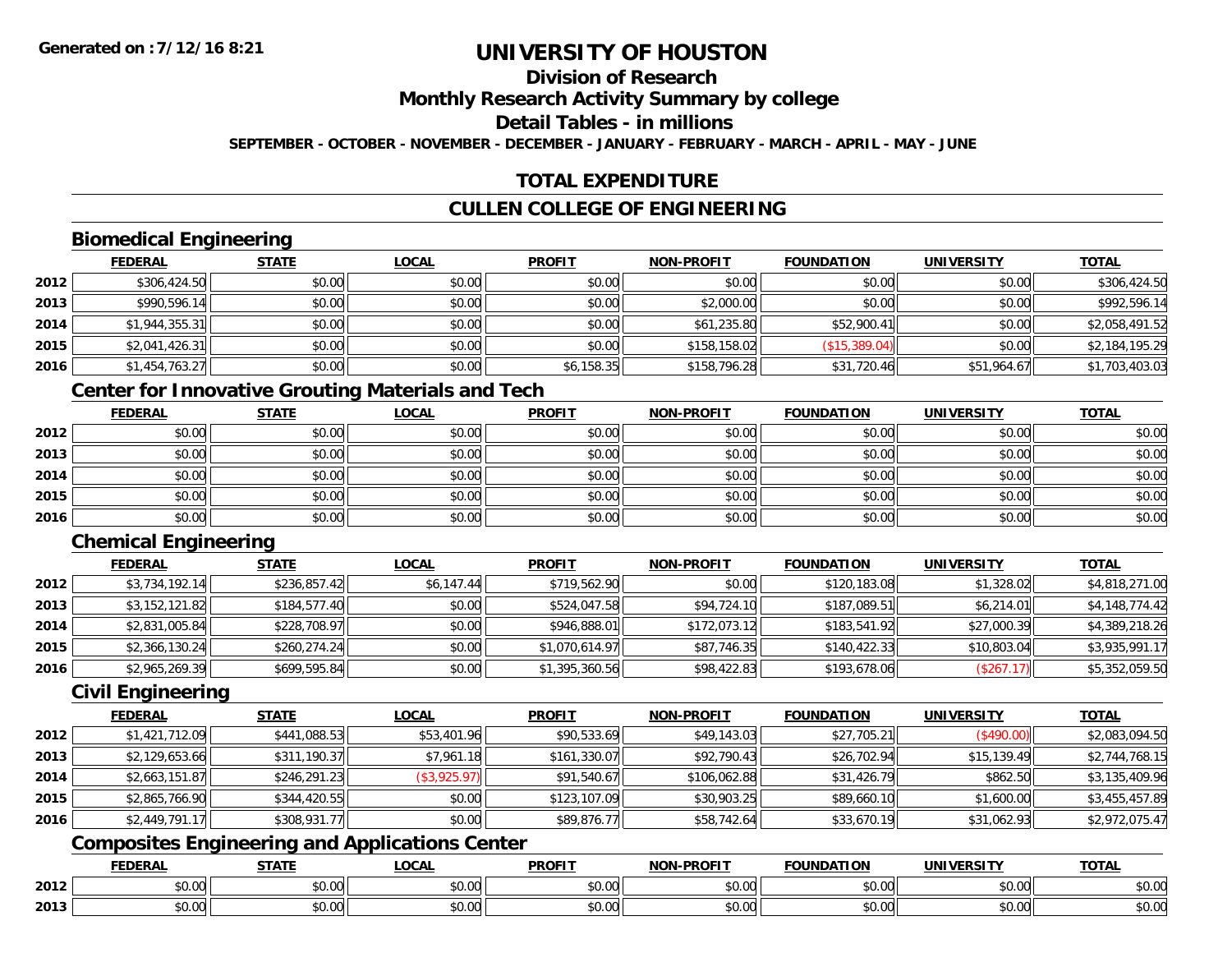### **Division of Research**

#### **Monthly Research Activity Summary by college**

#### **Detail Tables - in millions**

**SEPTEMBER - OCTOBER - NOVEMBER - DECEMBER - JANUARY - FEBRUARY - MARCH - APRIL - MAY - JUNE**

#### **TOTAL EXPENDITURE**

#### **CULLEN COLLEGE OF ENGINEERING**

### **Composites Engineering and Applications Center**

|      | Composites Engineering and Applications Center |        |        |               |                   |                   |            |              |  |  |  |  |
|------|------------------------------------------------|--------|--------|---------------|-------------------|-------------------|------------|--------------|--|--|--|--|
|      | <b>FEDERAL</b>                                 | STATE  | LOCAL  | <b>PROFIT</b> | <b>NON-PROFIT</b> | <b>FOUNDATION</b> | UNIVERSITY | <b>TOTAL</b> |  |  |  |  |
| 2014 | \$0.00                                         | \$0.00 | \$0.00 | \$0.00        | \$0.00            | \$0.00            | \$0.00     | \$0.00       |  |  |  |  |
| 2015 | \$0.00                                         | \$0.00 | \$0.00 | \$0.00        | \$0.00            | \$0.00            | \$0.00     | \$0.00       |  |  |  |  |
| 2016 | \$0.00                                         | \$0.00 | \$0.00 | \$0.00        | \$0.00            | \$0.00            | \$0.00     | \$0.00       |  |  |  |  |

<u> 1989 - Johann Stoff, deutscher Stoffen und der Stoffen und der Stoffen und der Stoffen und der Stoffen und der</u>

#### **Dean, Engineering**

|      | <b>FEDERAL</b> | <b>STATE</b> | <b>LOCAL</b> | <b>PROFIT</b> | <b>NON-PROFIT</b> | <b>FOUNDATION</b> | <b>UNIVERSITY</b> | <b>TOTAL</b> |
|------|----------------|--------------|--------------|---------------|-------------------|-------------------|-------------------|--------------|
| 2012 | \$165,058.04   | \$0.00       | \$0.00       | \$0.00        | \$0.00            | \$0.00            | \$0.00            | \$165,058.04 |
| 2013 | \$48,468.00    | \$0.00       | \$0.00       | \$0.00        | \$0.00            | \$0.00            | \$0.00            | \$48,468.00  |
| 2014 | \$30,517.58    | \$0.00       | \$0.00       | \$0.00        | \$0.00            | \$0.00            | \$0.00            | \$30,517.58  |
| 2015 | \$13,652.10    | \$51.63      | \$0.00       | \$0.00        | \$0.00            | \$0.00            | \$0.00            | \$13,703.73  |
| 2016 | \$130,097.15   | \$0.00       | \$0.00       | \$0.00        | \$0.00            | \$0.00            | \$0.00            | \$130,097.15 |

#### **Electrical & Computer Engineering**

|      | <b>FEDERAL</b> | <b>STATE</b> | <b>LOCAL</b> | <b>PROFIT</b> | <b>NON-PROFIT</b> | <b>FOUNDATION</b> | <b>UNIVERSITY</b> | <b>TOTAL</b>   |
|------|----------------|--------------|--------------|---------------|-------------------|-------------------|-------------------|----------------|
| 2012 | \$3,957,336.59 | \$72,236.11  | \$0.00       | \$510,035.10  | (S26,687.11)      | \$8,966.64        | \$0.21            | \$4,521,887.53 |
| 2013 | \$3,321,328.65 | \$60,021.37  | \$0.00       | \$416,850.89  | \$79,341.08       | \$113,512.56      | \$0.00            | \$3,991,054.55 |
| 2014 | \$3,050,813.54 | \$11,511.38  | \$0.00       | \$635,002.73  | \$127,420.81      | \$113,401.74      | \$3,423.86        | \$3,941,574.05 |
| 2015 | \$3,502,806.94 | \$21,820.47  | \$0.00       | \$360,690.54  | \$57,241.83       | \$245,575.73      | \$0.00            | \$4,188,135.51 |
| 2016 | \$3,449,903.33 | \$967,292.02 | \$0.00       | \$456,547.03  | \$275,513.41      | \$242,347.72      | \$0.00            | \$5,391,603.52 |

<u> 1980 - Johann Barn, mars ann an t-Amhain Aonaich an t-Aonaich an t-Aonaich an t-Aonaich an t-Aonaich an t-Aon</u>

#### **Industrial Engineering**

|      | Industrial Engineering |              |             |               |                   |                   |                   |              |  |  |  |  |
|------|------------------------|--------------|-------------|---------------|-------------------|-------------------|-------------------|--------------|--|--|--|--|
|      | <b>FEDERAL</b>         | <b>STATE</b> | LOCAL       | <b>PROFIT</b> | <b>NON-PROFIT</b> | <b>FOUNDATION</b> | <b>UNIVERSITY</b> | <b>TOTAL</b> |  |  |  |  |
| 2012 | \$147,440.98           | \$1,281.61   | \$51,292.36 | \$0.00        | \$0.00            | \$0.00            | \$0.00            | \$200,014.95 |  |  |  |  |
| 2013 | \$132,425.95           | \$63,467.35  | \$10,719.91 | \$0.00        | \$0.00            | \$18,998.90       | \$0.00            | \$225,612.11 |  |  |  |  |
| 2014 | \$212,521.64           | \$86,951.72  | \$61,403.22 | \$0.00        | \$0.00            | \$42,744.12       | \$0.00            | \$403,620.70 |  |  |  |  |
| 2015 | \$215,941.54           | \$82,009.95  | \$25,421.98 | \$6,596.45    | \$0.00            | \$72,444.12       | \$0.00            | \$402,414.04 |  |  |  |  |
| 2016 | \$83,830.29            | \$96,197.48  | \$95.99     | \$18,283.82   | \$15,561.18       | \$38,894.24       | \$0.00            | \$252,863.00 |  |  |  |  |

#### **Mechanical Engineering**

|      | <b>FEDERAL</b> | <u>STATE</u> | <u>LOCAL</u> | <b>PROFIT</b> | <b>NON-PROFIT</b> | <b>FOUNDATION</b> | UNIVERSITY | <b>TOTAL</b>   |
|------|----------------|--------------|--------------|---------------|-------------------|-------------------|------------|----------------|
| 2012 | \$2,396,969.66 | \$386,516.34 | \$0.00       | \$332,227.48  | \$63,180.64       | \$65,025.11       | \$0.00     | \$3,243,919.23 |
| 2013 | \$3,213,827.20 | \$481,269.29 | \$0.00       | \$306,659.20  | \$14,387.64       | \$188,034.13      | \$0.00     | \$4,204,177.46 |
| 2014 | \$3,056,086.92 | \$69,470.94  | \$0.00       | \$690,958.10  | \$7,348.43        | \$213,173.09      | \$0.00     | \$4,037,037.47 |
| 2015 | \$2,861,617.66 | \$71,288.25  | \$0.00       | \$879,717.48  | \$34,921.64       | \$70,153.94       | \$0.00     | \$3,917,698.96 |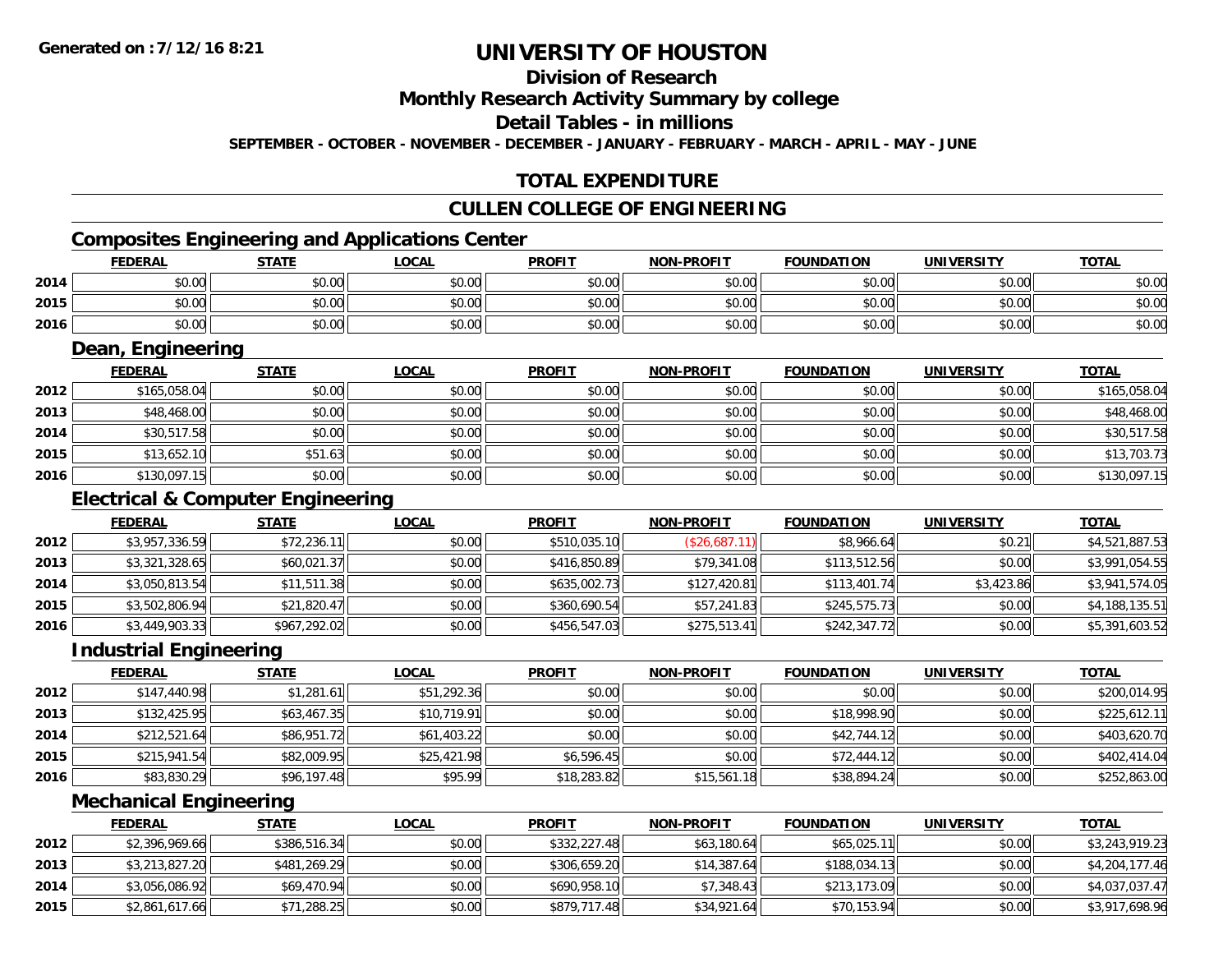### **Division of Research**

### **Monthly Research Activity Summary by college**

#### **Detail Tables - in millions**

**SEPTEMBER - OCTOBER - NOVEMBER - DECEMBER - JANUARY - FEBRUARY - MARCH - APRIL - MAY - JUNE**

#### **TOTAL EXPENDITURE**

#### **CULLEN COLLEGE OF ENGINEERING**

|       | <b>Mechanical Engineering</b> |                                                   |              |                 |                   |                   |                   |                 |
|-------|-------------------------------|---------------------------------------------------|--------------|-----------------|-------------------|-------------------|-------------------|-----------------|
|       | <b>FEDERAL</b>                | <b>STATE</b>                                      | <b>LOCAL</b> | <b>PROFIT</b>   | <b>NON-PROFIT</b> | <b>FOUNDATION</b> | <b>UNIVERSITY</b> | <b>TOTAL</b>    |
| 2016  | \$2,177,769.00                | (\$61,860.16)                                     | \$0.00       | \$515,039.31    | \$65,633.38       | \$239,922.99      | \$0.00            | \$2,936,504.52  |
|       |                               | <b>National Center for Airborne Laser Mapping</b> |              |                 |                   |                   |                   |                 |
|       | <b>FEDERAL</b>                | <b>STATE</b>                                      | <b>LOCAL</b> | <b>PROFIT</b>   | <b>NON-PROFIT</b> | <b>FOUNDATION</b> | <b>UNIVERSITY</b> | <b>TOTAL</b>    |
| 2012  | \$718,889.34                  | \$0.00                                            | \$0.00       | \$0.00          | \$0.00            | \$0.00            | \$0.00            | \$718,889.34    |
| 2013  | \$303,033.05                  | \$0.00                                            | \$0.00       | \$0.00          | \$0.00            | \$13,724.59       | \$0.00            | \$316,757.64    |
| 2014  | \$597,078.32                  | \$0.00                                            | \$0.00       | \$0.00          | \$0.00            | \$17,987.96       | \$0.00            | \$615,066.28    |
| 2015  | \$684,740.76                  | \$0.00                                            | \$0.00       | \$0.00          | \$0.00            | \$0.00            | \$112,551.25      | \$797,292.01    |
| 2016  | \$647,259.42                  | \$0.00                                            | \$0.00       | \$0.00          | \$162,131.90      | \$0.00            | \$0.00            | \$809,391.32    |
|       | <b>Petroleum Engineering</b>  |                                                   |              |                 |                   |                   |                   |                 |
|       | <b>FEDERAL</b>                | <b>STATE</b>                                      | <b>LOCAL</b> | <b>PROFIT</b>   | <b>NON-PROFIT</b> | <b>FOUNDATION</b> | <b>UNIVERSITY</b> | <b>TOTAL</b>    |
| 2012  | \$0.00                        | \$0.00                                            | \$0.00       | \$0.00          | \$0.00            | \$0.00            | \$4,752.00        | \$4,752.00      |
| 2013  | \$19,605.19                   | \$0.00                                            | \$0.00       | \$10,890.09     | \$0.00            | \$0.00            | \$19,568.87       | \$50,064.15     |
| 2014  | \$45,771.90                   | \$0.00                                            | \$0.00       | \$503,843.45    | \$0.00            | \$0.00            | \$2,970.64        | \$552,585.99    |
| 2015  | (\$30,200.12)                 | \$0.00                                            | \$0.00       | \$584,644.95    | \$0.00            | \$0.00            | \$0.00            | \$554,444.83    |
| 2016  | $($ \$43,383.39 $)$           | \$0.00                                            | \$0.00       | \$206,675.05    | \$0.00            | \$0.00            | \$0.00            | \$163,291.66    |
|       | <b>Wind Energy Center</b>     |                                                   |              |                 |                   |                   |                   |                 |
|       | <b>FEDERAL</b>                | <b>STATE</b>                                      | <b>LOCAL</b> | <b>PROFIT</b>   | <b>NON-PROFIT</b> | <b>FOUNDATION</b> | <b>UNIVERSITY</b> | <b>TOTAL</b>    |
| 2012  | \$0.00                        | \$0.00                                            | \$0.00       | \$0.00          | \$0.00            | \$0.00            | \$0.00            | \$0.00          |
| 2013  | \$0.00                        | \$0.00                                            | \$0.00       | \$0.00          | \$0.00            | \$0.00            | \$0.00            | \$0.00          |
| 2014  | \$0.00                        | \$0.00                                            | \$0.00       | \$0.00          | \$0.00            | \$0.00            | \$0.00            | \$0.00          |
| 2015  | \$0.00                        | \$0.00                                            | \$0.00       | \$0.00          | \$0.00            | \$0.00            | \$0.00            | \$0.00          |
| 2016  | \$0.00                        | \$0.00                                            | \$0.00       | \$0.00          | \$0.00            | \$0.00            | \$0.00            | \$0.00          |
| Total | \$68,427,567.86               | \$5,671,462.06                                    | \$212,518.07 | \$11,653,682.30 | \$2,046,793.56    | \$2,808,219.54    | \$288,484.71      | \$91,108,728.10 |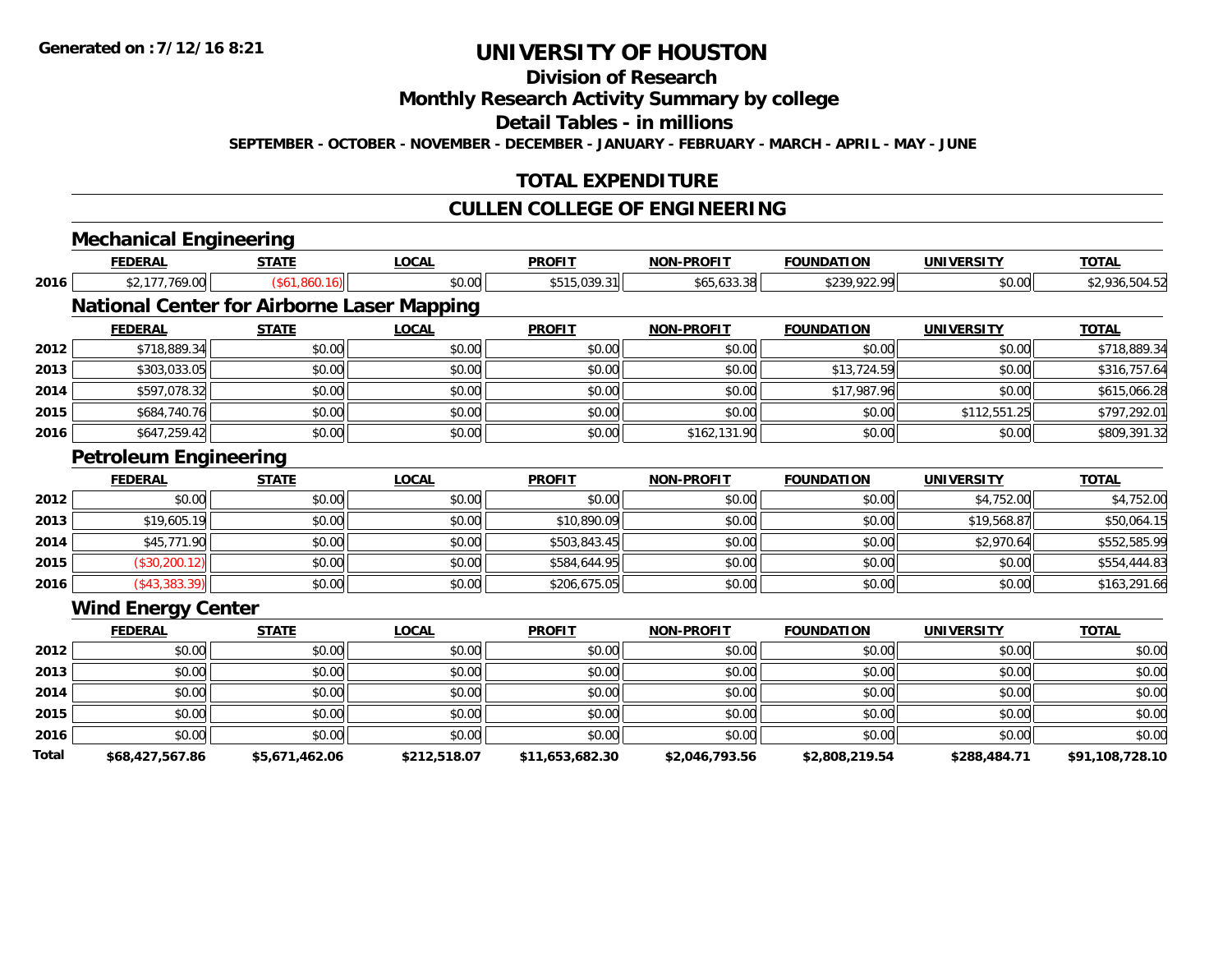#### **Division of Research**

#### **Monthly Research Activity Summary by college**

#### **Detail Tables - in millions**

**SEPTEMBER - OCTOBER - NOVEMBER - DECEMBER - JANUARY - FEBRUARY - MARCH - APRIL - MAY - JUNE**

#### **TOTAL EXPENDITURE**

#### **DIVISION OF RESEARCH**

#### **Allied Geophysical Laboratories FEDERAL STATE LOCAL PROFIT NON-PROFIT FOUNDATION UNIVERSITY TOTALTOTAL 2012** \$0.00 \$0.00 \$0.00 \$28,952.17 \$0.00 \$0.00 \$0.00 \$28,952.17 **2013** $\textbf{3} \mid \textbf{3} \mid \textbf{5} \mid \textbf{6} \mid \textbf{7} \mid \textbf{8} \mid \textbf{9} \mid \textbf{1} \mid \textbf{9} \mid \textbf{1} \mid \textbf{9} \mid \textbf{1} \mid \textbf{1} \mid \textbf{1} \mid \textbf{1} \mid \textbf{1} \mid \textbf{1} \mid \textbf{1} \mid \textbf{1} \mid \textbf{1} \mid \textbf{1} \mid \textbf{1} \mid \textbf{1} \mid \textbf{1} \mid \textbf{1} \mid \textbf{1} \mid \textbf{1} \mid \textbf{$ **Center for Advanced Computing and Data Systems FEDERAL STATE LOCAL PROFIT NON-PROFIT FOUNDATION UNIVERSITY TOTALTOTAL 2012**2 \$550,625.99 \$0.00 \$0.00 \$0.00 \$0.00 \$0.00 \$67,012.64 \$100.47 \$100.47 \$0.00 \$0.00 \$0.00 \$617,739.11 **2013** \$115,260.45 \$0.00 \$0.00 \$117,439.54 \$3.57 \$0.00 \$0.00 \$232,703.56 **2014** (\$10,468.83) \$0.00 \$0.00 \$0.00 (\$3.76) \$0.00 \$0.00 (\$10,472.59) **2015** \$4,151.02 \$0.00 \$0.00 \$0.00 \$0.00 \$0.00 \$0.00 \$4,151.02 **2016**6 \$1,766.60 \$0.00 \$0.00 \$0.00 \$0.00 \$0.00 \$0.00 \$0.00 \$0.00 \$0.00 \$0.00 \$0.00 \$1,766.60 **Center for Advanced MaterialsFEDERAL STATE LOCAL PROFIT NON-PROFIT FOUNDATION UNIVERSITY TOTAL2012**2 | (\$482.91)|| \$0.00|| \$0.00|| \$9,149.55|| \$0.00|| \$0.00|| \$8,666.64 **2013** $\textbf{3} \mid \textbf{3} \mid \textbf{5} \mid \textbf{5} \mid \textbf{6} \mid \textbf{7} \mid \textbf{8} \mid \textbf{1} \mid \textbf{1} \mid \textbf{1} \mid \textbf{1} \mid \textbf{1} \mid \textbf{1} \mid \textbf{1} \mid \textbf{1} \mid \textbf{1} \mid \textbf{1} \mid \textbf{1} \mid \textbf{1} \mid \textbf{1} \mid \textbf{1} \mid \textbf{1} \mid \textbf{1} \mid \textbf{1} \mid \textbf{1} \mid \textbf{1} \mid \textbf{1} \mid \textbf{$ **2014**4 \$0.00 \$0.00 \$0.00 \$0.00 \$0.00 \$0.00 \$0.00 \$0.00 \$0.00 \$0.00 \$0.00 \$0.00 \$0.00 \$0.00 \$0.00 \$0.00 \$0.00 \$0.00 **2015** \$0.00 \$0.00 \$0.00 \$73,999.81 \$0.00 \$0.00 \$0.00 \$73,999.81 **2016** \$0.00 \$0.00 \$0.00 \$0.00 \$0.00 \$0.00 \$0.00 \$0.00 **Center for Biomedical & Environmental GenomicsFEDERAL STATE LOCAL PROFIT NON-PROFIT FOUNDATION UNIVERSITY TOTALTOTAL 2012**2 | \$0.00 \$0.00 \$0.00 \$0.00 \$0.00 \$0.00 \$0.00 \$0.00 \$0.00 \$0.00 \$0.00 \$0.00 \$0.00 \$0.00 \$0.00 \$0.00 \$0.00 \$0.0 **2013**3 \$0.00 | \$0.00 | \$0.00 | \$0.00 | \$0.00 | \$0.00 | \$0.00 | \$0.00 **2014**4 \$0.00 \$0.00 \$0.00 \$0.00 \$0.00 \$0.00 \$0.00 \$0.00 \$0.00 \$0.00 \$0.00 \$0.00 \$0.00 \$0.00 \$0.00 \$0.00 \$0.00 \$0.00 **2015** \$0.00 \$0.00 \$0.00 \$0.00 \$0.00 \$0.00 \$0.00 \$0.00 **2016**6 \$0.00 \$0.00 \$0.00 \$0.00 \$0.00 \$0.00 \$0.00 \$0.00 \$0.00 \$0.00 \$0.00 \$0.00 \$0.00 \$0.00 \$0.00 \$0.00 \$0.00 \$0.00 **Center for Industrial Partnerships**

|      | <b>FEDERAL</b> | <b>STATE</b> | <u>LOCAL</u> | <b>PROFIT</b> | <b>NON-PROFIT</b> | <b>FOUNDATION</b> | UNIVERSITY | <b>TOTAL</b> |
|------|----------------|--------------|--------------|---------------|-------------------|-------------------|------------|--------------|
| 2012 | \$63,350.51    | \$0.00       | \$0.00       | \$23,045.64   | \$0.00            | \$0.00            | \$0.00     | \$86,396.16  |
| 2013 | \$7,638.99     | \$0.00       | \$0.00       | \$17,670.75   | \$0.00            | \$0.00            | \$0.00     | \$25,309.73  |
| 2014 | \$7,543.14     | \$0.00       | \$0.00       | \$25,048.85   | \$0.00            | \$0.00            | \$0.00     | \$32,591.99  |
| 2015 | \$4,004.02     | \$0.00       | \$0.00       | \$10,297.51   | \$0.00            | \$0.00            | \$0.00     | \$14,301.53  |
| 2016 | \$59,565.90    | \$0.00       | \$0.00       | \$0.00        | \$0.00            | \$0.00            | \$0.00     | \$59,565.90  |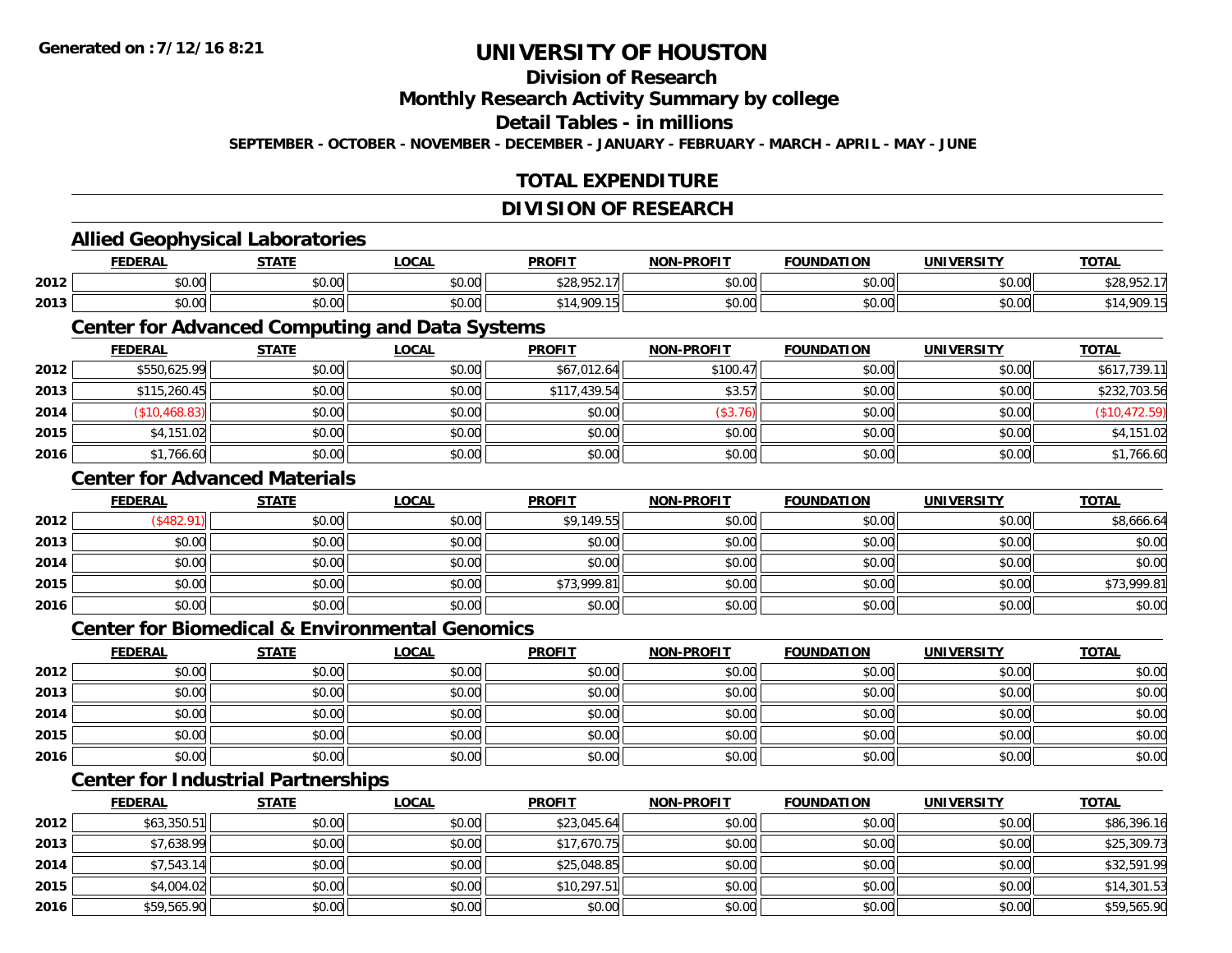**2015**

**2016**

# **UNIVERSITY OF HOUSTON**

### **Division of Research**

**Monthly Research Activity Summary by college**

#### **Detail Tables - in millions**

**SEPTEMBER - OCTOBER - NOVEMBER - DECEMBER - JANUARY - FEBRUARY - MARCH - APRIL - MAY - JUNE**

#### **TOTAL EXPENDITURE**

#### **DIVISION OF RESEARCH**

|      | <b>Division of Research</b>           |                |              |               |                   |                   |                   |                |
|------|---------------------------------------|----------------|--------------|---------------|-------------------|-------------------|-------------------|----------------|
|      | <b>FEDERAL</b>                        | <b>STATE</b>   | <b>LOCAL</b> | <b>PROFIT</b> | <b>NON-PROFIT</b> | <b>FOUNDATION</b> | <b>UNIVERSITY</b> | <b>TOTAL</b>   |
| 2012 | (\$0.00)                              | \$0.00         | \$0.00       | \$0.00        | \$0.00            | \$0.00            | \$0.00            | (\$0.00)       |
| 2013 | (\$206.22)                            | \$0.00         | \$0.00       | \$0.00        | \$0.00            | \$0.00            | \$0.00            | (\$206.22)     |
| 2014 | \$0.00                                | \$3,393,506.34 | \$0.00       | \$0.00        | \$0.00            | \$0.00            | \$0.00            | \$3,393,506.34 |
| 2015 | \$500.00                              | \$69.12        | \$0.00       | \$0.00        | \$0.00            | \$0.00            | \$0.00            | \$569.12       |
| 2016 | \$0.00                                | \$2,241,952.55 | \$0.00       | \$0.00        | \$0.00            | \$0.00            | \$0.00            | \$2,241,952.55 |
|      | <b>Institute for Molecular Design</b> |                |              |               |                   |                   |                   |                |
|      | <b>FEDERAL</b>                        | <b>STATE</b>   | <b>LOCAL</b> | <b>PROFIT</b> | <b>NON-PROFIT</b> | <b>FOUNDATION</b> | <b>UNIVERSITY</b> | <b>TOTAL</b>   |
| 2012 | \$0.00                                | \$0.00         | \$0.00       | \$0.00        | \$0.00            | \$0.00            | \$0.00            | \$0.00         |
|      | <b>Office of Contracts and Grants</b> |                |              |               |                   |                   |                   |                |
|      | <b>FEDERAL</b>                        | <b>STATE</b>   | <b>LOCAL</b> | <b>PROFIT</b> | <b>NON-PROFIT</b> | <b>FOUNDATION</b> | <b>UNIVERSITY</b> | <b>TOTAL</b>   |
| 2012 | \$0.00                                | \$0.00         | \$0.00       | \$0.00        | \$0.00            | \$0.00            | \$0.00            | \$0.00         |
| 2013 | \$0.00                                | \$0.00         | \$0.00       | \$0.00        | \$0.00            | \$0.00            | \$0.00            | \$0.00         |
| 2014 | \$0.00                                | \$0.00         | \$0.00       | \$0.00        | \$0.00            | \$0.00            | \$0.00            | \$0.00         |
|      | <b>TcSAM</b>                          |                |              |               |                   |                   |                   |                |
|      | <b>FEDERAL</b>                        | <b>STATE</b>   | <b>LOCAL</b> | <b>PROFIT</b> | <b>NON-PROFIT</b> | <b>FOUNDATION</b> | <b>UNIVERSITY</b> | <b>TOTAL</b>   |
| 2012 | \$0.00                                | \$0.00         | \$0.00       | \$0.00        | \$0.00            | \$0.00            | \$0.00            | \$0.00         |
|      | <b>TcSUH</b>                          |                |              |               |                   |                   |                   |                |
|      | <b>FEDERAL</b>                        | <b>STATE</b>   | <b>LOCAL</b> | <b>PROFIT</b> | <b>NON-PROFIT</b> | <b>FOUNDATION</b> | <b>UNIVERSITY</b> | <b>TOTAL</b>   |
| 2012 | \$67,512.40                           | \$59,523.93    | \$0.00       | \$80,654.55   | \$0.00            | \$0.00            | \$0.00            | \$207,690.88   |
| 2013 | \$65,739.07                           | \$27,088.76    | \$0.00       | \$57,448.69   | \$0.00            | \$0.00            | \$0.00            | \$150,276.52   |
| 2014 | \$184,527.79                          | \$9,551.59     | \$0.00       | \$49,473.85   | \$0.00            | \$0.00            | \$0.00            | \$243,553.23   |
| 2015 | \$91,501.66                           | \$0.00         | \$0.00       | \$17,108.82   | \$0.00            | \$0.00            | \$0.00            | \$108,610.48   |
| 2016 | \$211,355.03                          | \$0.00         | \$0.00       | \$75,234.00   | \$0.00            | \$0.00            | \$0.00            | \$286,589.03   |
|      | <b>Texas Obesity Research Center</b>  |                |              |               |                   |                   |                   |                |
|      | <b>FEDERAL</b>                        | <b>STATE</b>   | <b>LOCAL</b> | <b>PROFIT</b> | <b>NON-PROFIT</b> | <b>FOUNDATION</b> | <b>UNIVERSITY</b> | <b>TOTAL</b>   |
| 2012 | \$0.00                                | \$0.00         | \$0.00       | \$0.00        | \$0.00            | \$0.00            | \$0.00            | \$0.00         |
| 2013 | \$0.00                                | \$0.00         | \$0.00       | \$0.00        | \$0.00            | \$0.00            | \$0.00            | \$0.00         |
| 2014 | \$0.00                                | \$0.00         | \$0.00       | \$0.00        | \$0.00            | \$0.00            | \$0.00            | \$0.00         |

\$0.00 \$0.00 \$0.00 \$0.00 \$0.00 \$0.00 \$0.00 \$0.00

6 \$0.00 \$0.00 \$0.00 \$0.00 \$0.00 \$0.00 \$0.00 \$0.00 \$0.00 \$175,169.58 \$175,169.58 \$0.00 \$0.00 \$0.00 \$175,169.58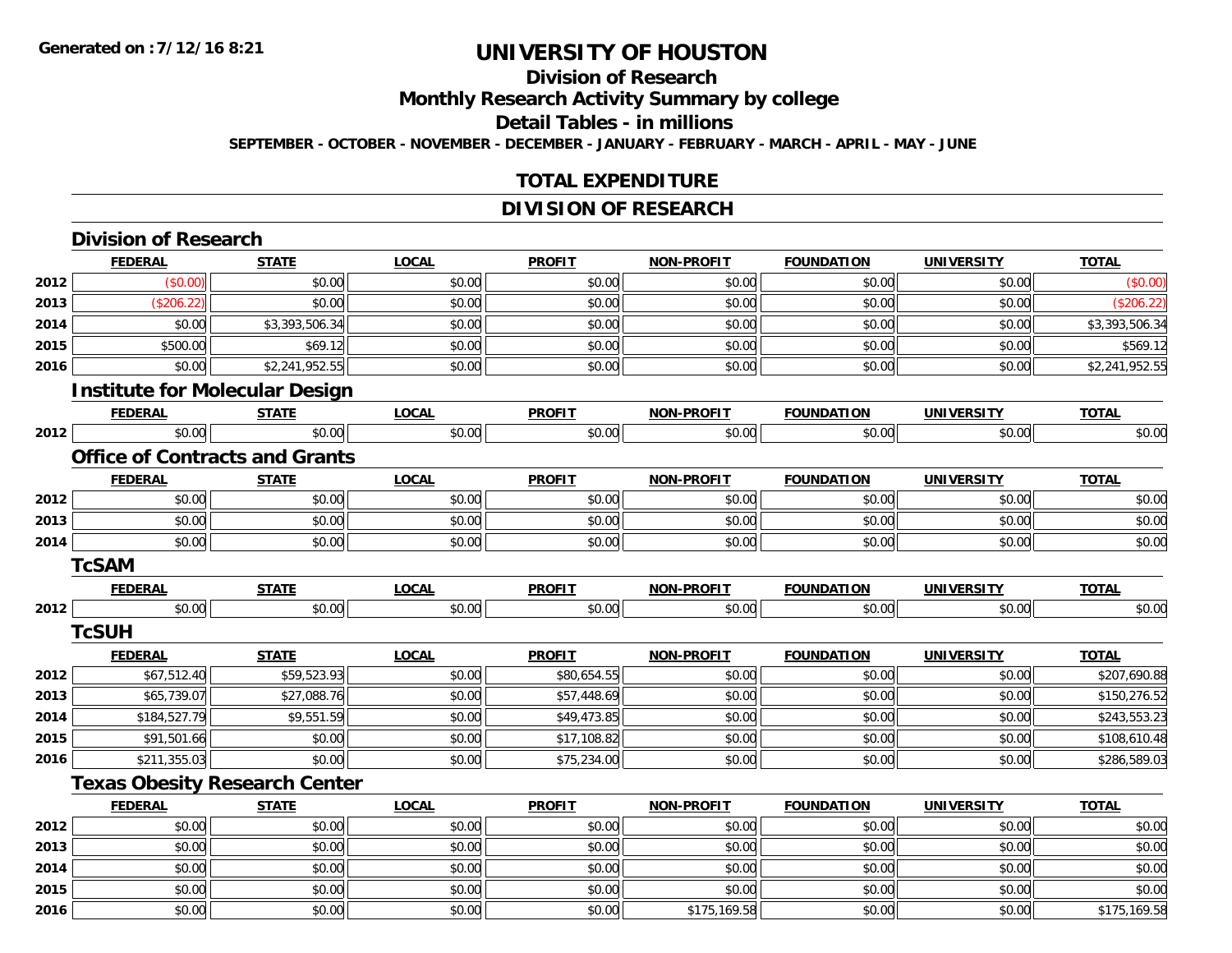### **Division of Research**

**Monthly Research Activity Summary by college**

**Detail Tables - in millions**

**SEPTEMBER - OCTOBER - NOVEMBER - DECEMBER - JANUARY - FEBRUARY - MARCH - APRIL - MAY - JUNE**

#### **TOTAL EXPENDITURE**

#### **DIVISION OF RESEARCH**

|       | <b>TIMES</b>   |                |              |               |                   |                   |                   |                 |
|-------|----------------|----------------|--------------|---------------|-------------------|-------------------|-------------------|-----------------|
|       | <b>FEDERAL</b> | <b>STATE</b>   | <b>LOCAL</b> | <b>PROFIT</b> | <b>NON-PROFIT</b> | <b>FOUNDATION</b> | <b>UNIVERSITY</b> | <b>TOTAL</b>    |
| 2012  | \$1,602,017.98 | \$0.01         | \$0.00       | \$0.00        | \$0.00            | \$0.00            | \$0.00            | \$1,602,017.99  |
| 2013  | \$1,926,319.10 | \$11,714.52    | \$0.00       | \$0.00        | \$0.00            | \$0.00            | \$0.00            | \$1,938,033.62  |
| 2014  | \$1,688,887.59 | \$47,045.30    | \$0.00       | \$0.00        | \$0.00            | \$0.00            | \$0.00            | \$1,735,932.89  |
| 2015  | \$1,401,645.94 | \$75,867.91    | \$0.00       | \$0.00        | \$3,324.86        | \$0.00            | \$0.00            | \$1,480,838.70  |
| 2016  | \$1,232,446.83 | \$67,252.88    | \$0.00       | \$0.00        | \$1,629.52        | \$0.00            | \$0.00            | \$1,301,329.24  |
| Total | \$9,275,202.05 | \$5,933,572.91 | \$0.00       | \$667,445.51  | \$180,224.24      | \$0.00            | \$0.00            | \$16,056,444.72 |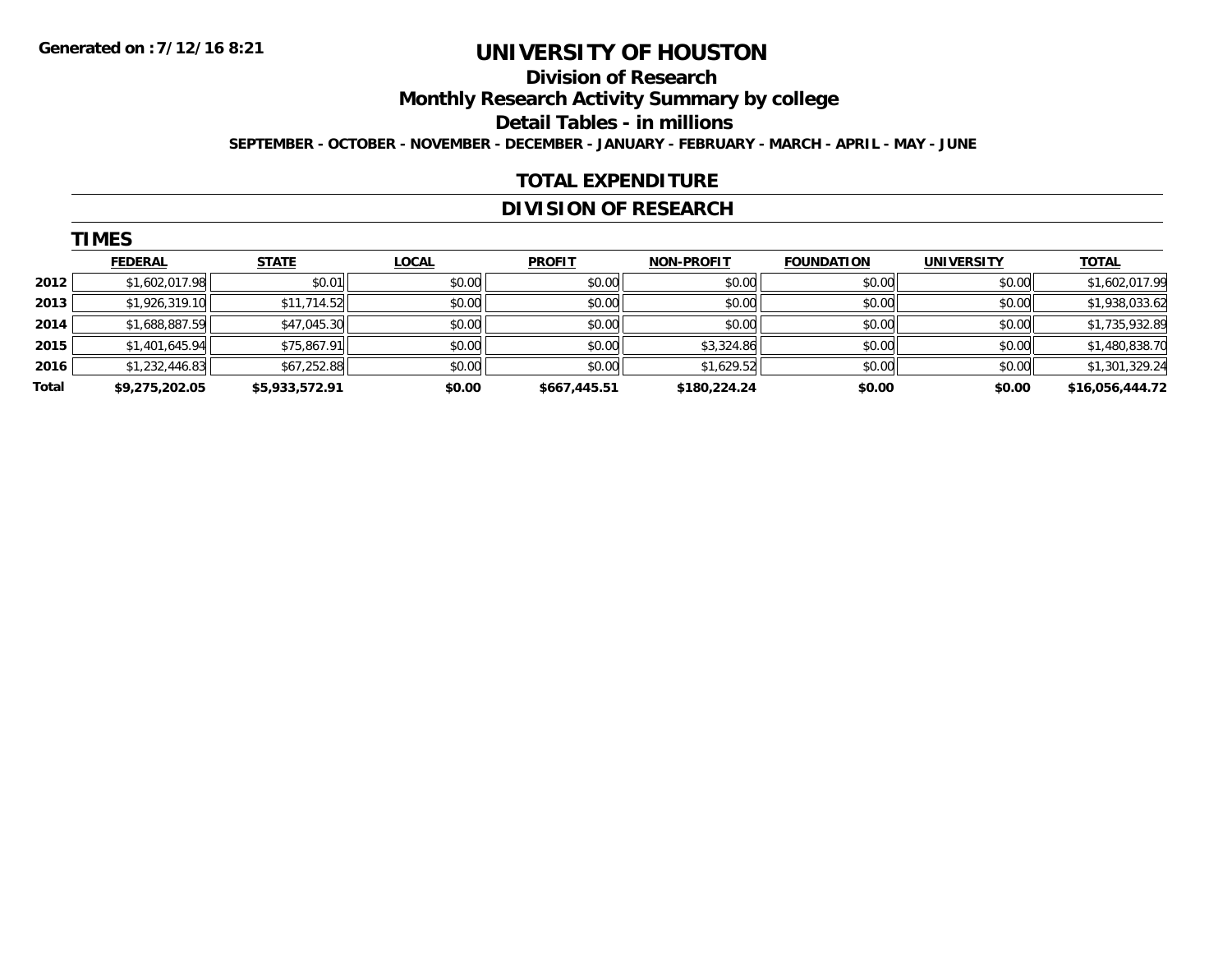### **Division of Research**

#### **Monthly Research Activity Summary by college**

#### **Detail Tables - in millions**

**SEPTEMBER - OCTOBER - NOVEMBER - DECEMBER - JANUARY - FEBRUARY - MARCH - APRIL - MAY - JUNE**

#### **TOTAL EXPENDITURE**

### **GRADUATE COLLEGE OF SOCIAL WORK**

### **Center for Drug and Social Policy Research**

|      | <b>FEDERAL</b> | <b>STATE</b> | <b>LOCAL</b> | <b>PROFIT</b> | <b>NON-PROFIT</b> | <b>FOUNDATION</b> | <b>UNIVERSITY</b> | <b>TOTAL</b> |
|------|----------------|--------------|--------------|---------------|-------------------|-------------------|-------------------|--------------|
| 2012 | \$77,200.20    | \$0.00       | \$0.00       | \$0.00        | \$0.00            | \$0.00            | \$0.00            | \$77,200.20  |
| 2013 | \$11,779.00    | \$0.00       | \$0.00       | \$0.00        | \$0.00            | \$0.00            | \$0.00            | \$11,779.00  |
| 2014 | \$169,718.63   | \$0.00       | \$0.00       | \$0.00        | \$0.00            | \$0.00            | \$0.00            | \$169,718.63 |
| 2015 | \$297,081.62   | \$0.00       | \$0.00       | \$0.00        | \$0.00            | \$0.00            | \$0.00            | \$297,081.62 |
| 2016 | \$535,581.04   | \$0.00       | \$0.00       | \$0.00        | \$0.00            | \$0.00            | \$0.00            | \$535,581.04 |

#### **Center for Health Equities & Evaluation Research**

|      | <b>FEDERAL</b> | <b>STATE</b> | <b>LOCAL</b> | <b>PROFIT</b> | <b>NON-PROFIT</b> | <b>FOUNDATION</b> | <b>UNIVERSITY</b> | <b>TOTAL</b> |
|------|----------------|--------------|--------------|---------------|-------------------|-------------------|-------------------|--------------|
| 2012 | \$140,086.04   | \$0.00       | \$0.00       | \$0.00        | \$0.00            | \$0.00            | \$0.00            | \$140,086.04 |
| 2013 | \$203,305.36   | \$0.00       | \$0.00       | \$0.00        | \$0.00            | \$0.00            | \$42,000.00       | \$245,305.36 |
| 2014 | \$155,465.79   | \$0.00       | \$0.00       | \$0.00        | \$0.00            | \$0.00            | \$0.00            | \$155,465.79 |
| 2015 | \$92,826.07    | \$0.00       | \$0.00       | \$0.00        | \$0.00            | \$0.00            | \$0.00            | \$92,826.07  |
| 2016 | \$49,444.69    | \$0.00       | \$0.00       | \$0.00        | \$0.00            | \$0.00            | \$0.00            | \$49,444.69  |

### **Child & Family for Innovative Research**

|      | <b>FEDERAL</b> | <u>STATE</u> | <u>LOCAL</u> | <b>PROFIT</b> | <b>NON-PROFIT</b> | <b>FOUNDATION</b> | <b>UNIVERSITY</b> | <b>TOTAL</b>   |
|------|----------------|--------------|--------------|---------------|-------------------|-------------------|-------------------|----------------|
| 2012 | \$1,074,206.15 | \$107.66     | \$0.00       | \$36,917.27   | \$0.00            | \$50,455.87       | \$2,978.52        | \$1,164,450.15 |
| 2013 | \$1,037,104.28 | \$80,913.49  | \$28,775.02  | (\$1,781.27)  | \$9.17            | \$9,538.96        | \$1,021.48        | \$1,155,581.13 |
| 2014 | \$899,984.81   | \$67,506.91  | \$14,219.61  | \$41,788.02   | \$17,546.27       | \$44,507.53       | \$0.00            | \$1,085,553.15 |
| 2015 | \$1,572,940.97 | \$21,483.92  | \$0.00       | \$7,873.84    | (\$5,073.66)      | \$105,338.10      | \$0.00            | \$1,702,563.17 |
| 2016 | \$975,478.17   | \$2,416.80   | \$0.00       | \$0.00        | \$0.00            | \$55,295.21       | \$940.00          | \$1,034,130.18 |

#### **Community Projects - Social Work**

|      | <b>FEDERAL</b> | <u>STATE</u> | <b>LOCAL</b> | <b>PROFIT</b> | <b>NON-PROFIT</b> | <b>FOUNDATION</b> | <b>UNIVERSITY</b> | <b>TOTAL</b> |
|------|----------------|--------------|--------------|---------------|-------------------|-------------------|-------------------|--------------|
| 2012 | \$3,017.99     | \$0.00       | \$0.00       | \$0.00        | \$0.00            | \$0.00            | \$0.00            | \$3,017.99   |
| 2013 | \$0.01         | \$0.00       | \$0.00       | \$0.00        | \$0.00            | \$0.00            | \$0.00            | (\$0.01)     |
| 2014 | \$0.00         | \$0.00       | \$0.00       | \$0.00        | \$0.00            | \$0.00            | \$0.00            | \$0.00       |
| 2015 | \$0.00         | \$0.00       | \$0.00       | \$0.00        | \$0.00            | \$0.00            | \$0.00            | \$0.00       |
| 2016 | \$0.00         | \$0.00       | \$0.00       | \$0.00        | \$0.00            | \$0.00            | \$0.00            | \$0.00       |

#### **Dean, Social Work**

|      | <b>FEDERAL</b>                | <b>CTATI</b><br>3 I A I I | <b>_OCAL</b>       | <b>PROFIT</b> | <b>DDOEIT</b><br><b>NIONI</b> | FOUNDATION                                        | UNIVERSITY                   | <b>TOTAL</b>         |
|------|-------------------------------|---------------------------|--------------------|---------------|-------------------------------|---------------------------------------------------|------------------------------|----------------------|
| 2012 | $\sim$<br>$\cdots$<br>12.U    | 0.00<br>ง∪.∪บ             | $\sim$ 00<br>vv.vv | 0000<br>vu.vu | 0.00<br>vu.vu                 | $\mathsf{A}\cap\mathsf{A}\cap\mathsf{A}$<br>40.00 | $\circ$ onli<br><b>JU.UU</b> | 44<br>7 ه.∠،         |
| 2013 | $\sim$ $\sim$ $\sim$<br>01.02 | 0.00<br>JU.UU             | $\sim$ 00<br>ง∪.∪บ | 0000<br>PO.OO | 0.00<br>JU.UU                 | $\sim$ $\sim$<br>vv.vv                            | 0.001<br>JU.UU               | 707.02<br>82. تا 10. |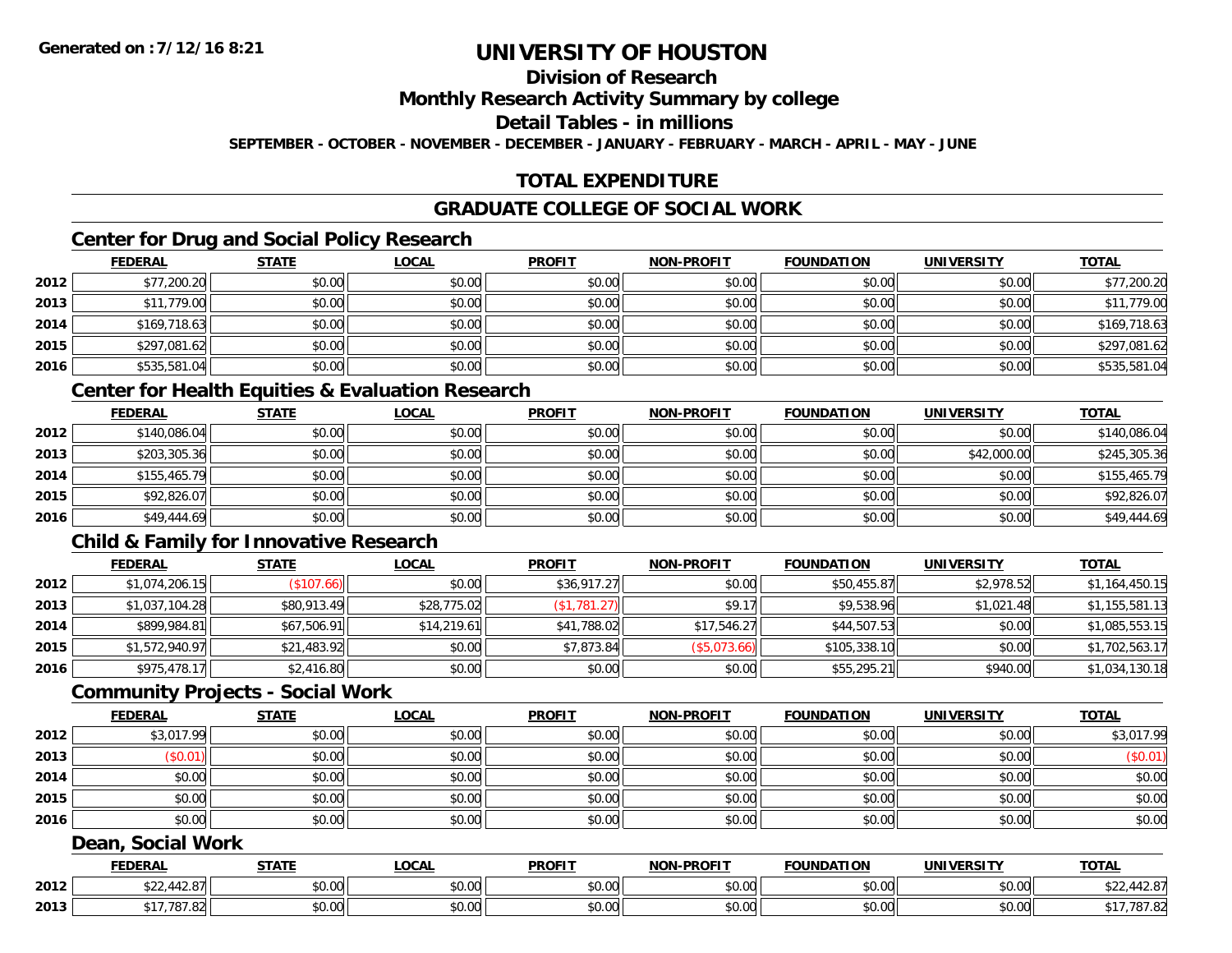### **Division of Research**

**Monthly Research Activity Summary by college**

**Detail Tables - in millions**

**SEPTEMBER - OCTOBER - NOVEMBER - DECEMBER - JANUARY - FEBRUARY - MARCH - APRIL - MAY - JUNE**

#### **TOTAL EXPENDITURE**

#### **GRADUATE COLLEGE OF SOCIAL WORK**

### **Dean, Social Work**

|      | <b>FEDERAL</b> | <b>STATE</b> | <u>_OCAL</u> | <b>PROFIT</b> | <b>NON-PROFIT</b> | <b>FOUNDATION</b> | UNIVERSITY | <b>TOTAL</b> |
|------|----------------|--------------|--------------|---------------|-------------------|-------------------|------------|--------------|
| 2014 | \$0.00         | \$0.00       | \$0.00       | \$0.00        | \$0.00            | \$0.00            | \$0.00     | \$0.00       |
| 2015 | \$4,402.11     | \$0.00       | \$0.00       | \$0.00        | \$0.00            | \$0.00            | \$0.00     | 04,4UZ.I     |
| 2016 | .144.69<br>556 | \$0.00       | \$0.00       | \$51,472.33   | \$33,226.39       | \$76,682.89       | \$0.00     | \$217,526.30 |

#### **Office for Drug SPR**

|       | <b>FEDERAL</b> | <b>STATE</b> | <b>LOCAL</b> | <b>PROFIT</b> | <b>NON-PROFIT</b> | <b>FOUNDATION</b> | <b>UNIVERSITY</b> | <b>TOTAL</b>   |
|-------|----------------|--------------|--------------|---------------|-------------------|-------------------|-------------------|----------------|
| 2012  | \$0.00         | \$0.00       | \$0.00       | \$0.00        | \$0.00            | \$0.00            | \$0.00            | \$0.00         |
| 2013  | \$0.00         | \$0.00       | \$0.00       | \$0.00        | \$0.00            | \$0.00            | \$0.00            | \$0.00         |
| 2014  | \$0.00         | \$0.00       | \$0.00       | \$0.00        | \$0.00            | \$0.00            | \$0.00            | \$0.00         |
| 2015  | \$0.00         | \$0.00       | \$0.00       | \$0.00        | \$0.00            | \$0.00            | \$0.00            | \$0.00         |
| Total | \$7,395,998.29 | \$172,213.46 | \$42,994.63  | \$136,270.19  | \$45,708.17       | \$341,818.56      | \$46,940.00       | \$8,181,943.30 |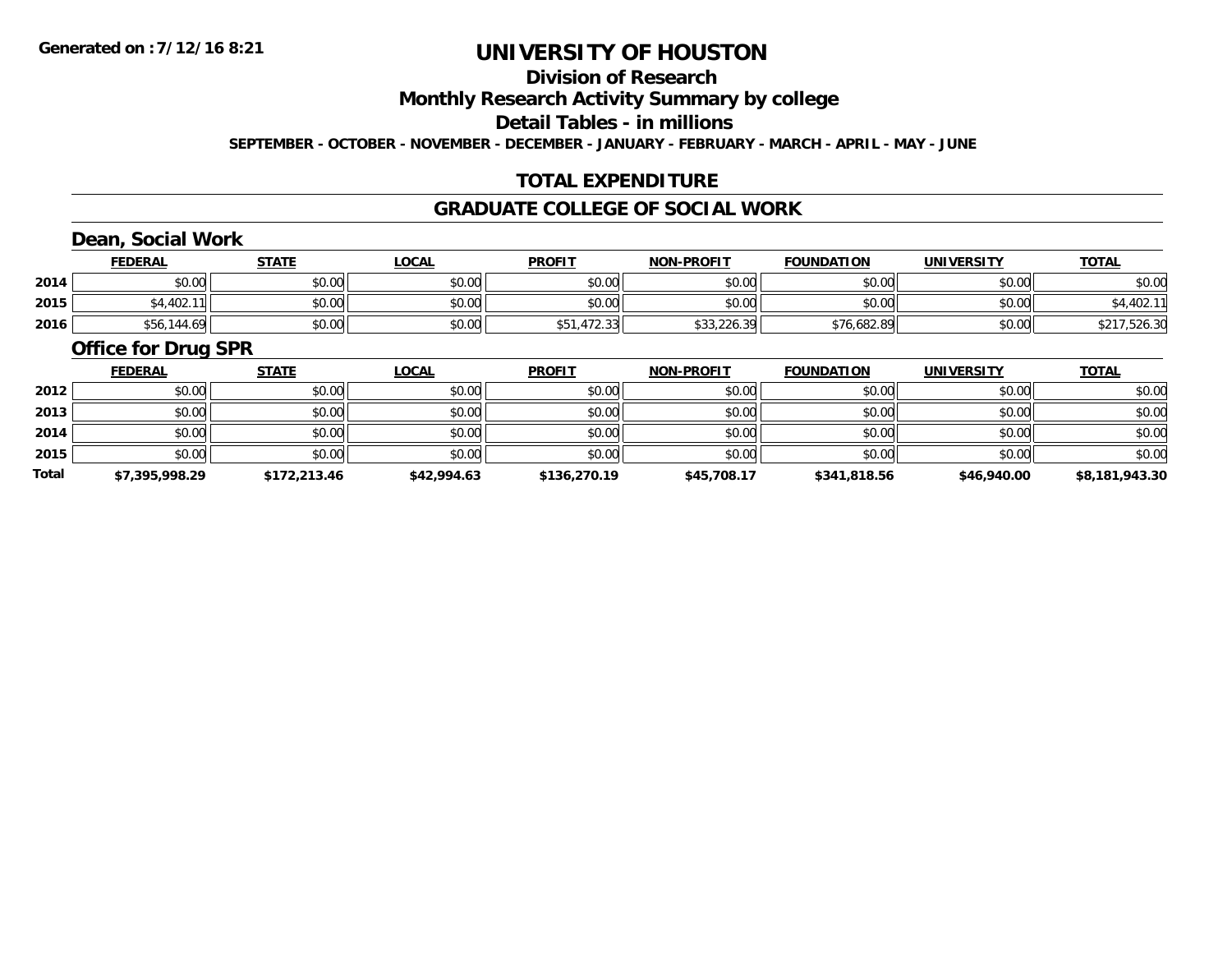#### **Division of Research**

**Monthly Research Activity Summary by college**

**Detail Tables - in millions**

**SEPTEMBER - OCTOBER - NOVEMBER - DECEMBER - JANUARY - FEBRUARY - MARCH - APRIL - MAY - JUNE**

#### **TOTAL EXPENDITURE**

#### **HILTON COLLEGE OF HOTEL AND RESTAURANT MANAGEMENT**

#### **Hotel and Restaurant Management**

|       | <b>FEDERAL</b> | <b>STATE</b> | <u>LOCAL</u> | <b>PROFIT</b> | <b>NON-PROFIT</b> | <b>FOUNDATION</b> | <b>UNIVERSITY</b> | <b>TOTAL</b> |
|-------|----------------|--------------|--------------|---------------|-------------------|-------------------|-------------------|--------------|
| 2012  | \$30,685.82    | \$146,559.81 | \$0.00       | \$25.76       | \$8,813.27        | \$0.00            | \$0.00            | \$186,084.66 |
| 2013  | \$45,953.54    | \$37,140.73  | \$0.00       | \$0.00        | \$0.00            | \$0.00            | \$0.00            | \$83,094.27  |
| 2014  | \$99,552.81    | (\$278.24)   | \$0.00       | \$0.00        | \$0.00            | \$19,605.08       | \$0.00            | \$118,879.65 |
| 2015  | \$106,790.97   | (\$287.27)   | \$0.00       | \$0.00        | \$0.00            | \$10,306.74       | \$0.00            | \$116,810.44 |
| 2016  | \$120,840.70   | \$0.00       | \$0.00       | \$0.00        | \$0.00            | \$0.00            | \$0.00            | \$120,840.70 |
| Total | \$403,823.84   | \$183,135.03 | \$0.00       | \$25.76       | \$8,813.27        | \$29,911.82       | \$0.00            | \$625,709.72 |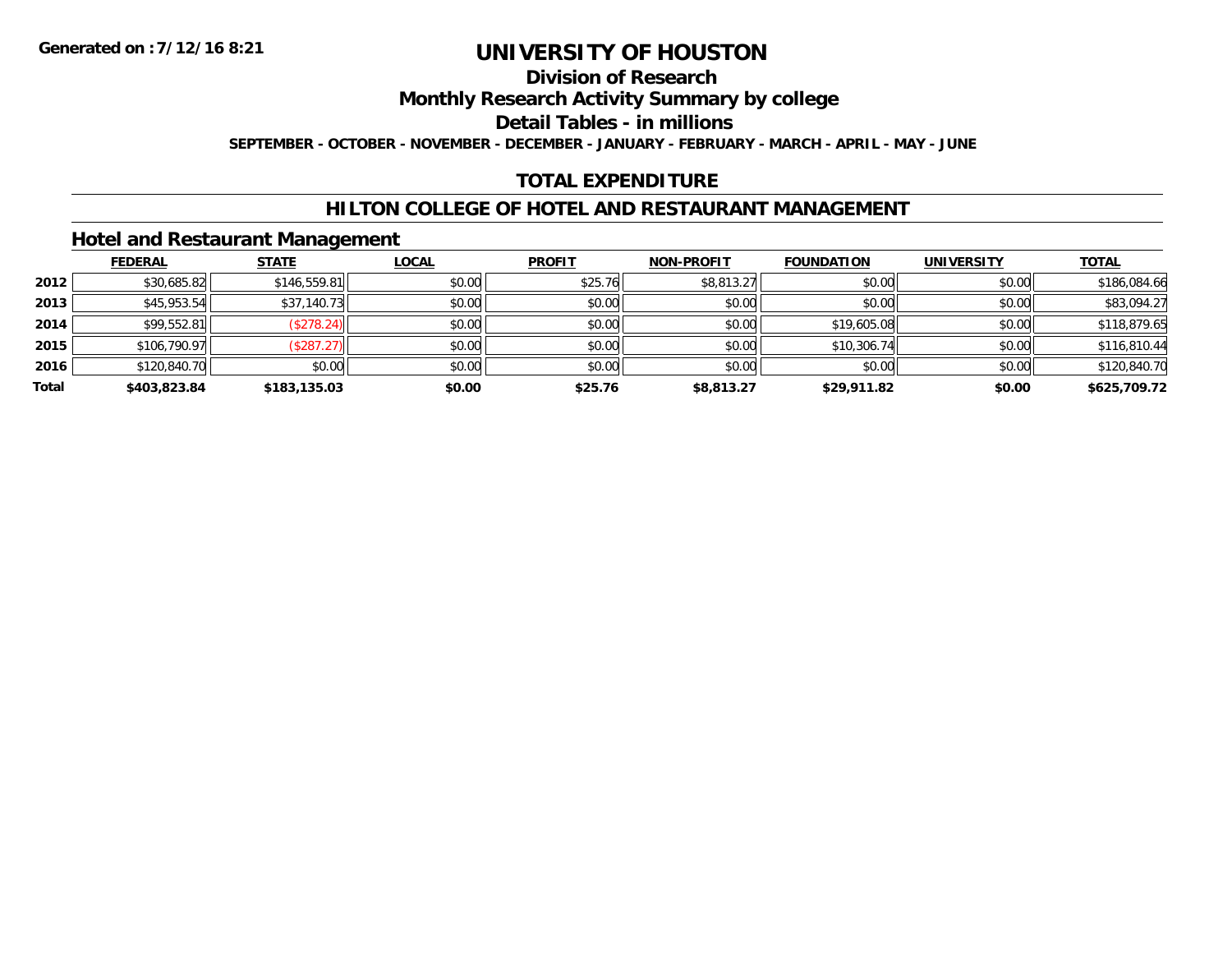### **Division of Research**

**Monthly Research Activity Summary by college**

**Detail Tables - in millions**

**SEPTEMBER - OCTOBER - NOVEMBER - DECEMBER - JANUARY - FEBRUARY - MARCH - APRIL - MAY - JUNE**

#### **TOTAL EXPENDITURE**

#### **HONORS COLLEGE**

### **Dean, Honors College**

|       |                | $\sim$       |              |               |                   |                   |                   |              |
|-------|----------------|--------------|--------------|---------------|-------------------|-------------------|-------------------|--------------|
|       | <u>FEDERAL</u> | <b>STATE</b> | <b>LOCAL</b> | <b>PROFIT</b> | <b>NON-PROFIT</b> | <b>FOUNDATION</b> | <b>UNIVERSITY</b> | <b>TOTAL</b> |
| 2012  | \$18,217.58    | \$0.00       | \$0.00       | \$0.00        | \$15,301.18       | \$0.00            | \$0.00            | \$33,518.76  |
| 2013  | \$15,134.73    | \$0.00       | \$0.00       | \$0.00        | \$9,481.67        | \$51.05           | \$0.00            | \$24,667.45  |
| 2014  | \$2,694.74     | \$0.00       | \$0.00       | \$0.00        | \$8,956.69        | \$5,762.08        | \$0.00            | \$17,413.51  |
| 2015  | \$0.00         | \$0.00       | \$0.00       | \$0.00        | (\$17.71          | \$1,041.74        | \$0.00            | \$1,024.03   |
| 2016  | \$0.00         | \$0.00       | \$0.00       | \$0.00        | \$6.19            | \$315.27          | \$0.00            | \$321.46     |
| Total | \$36,047.05    | \$0.00       | \$0.00       | \$0.00        | \$33,728.01       | \$7,170.15        | \$0.00            | \$76,945.22  |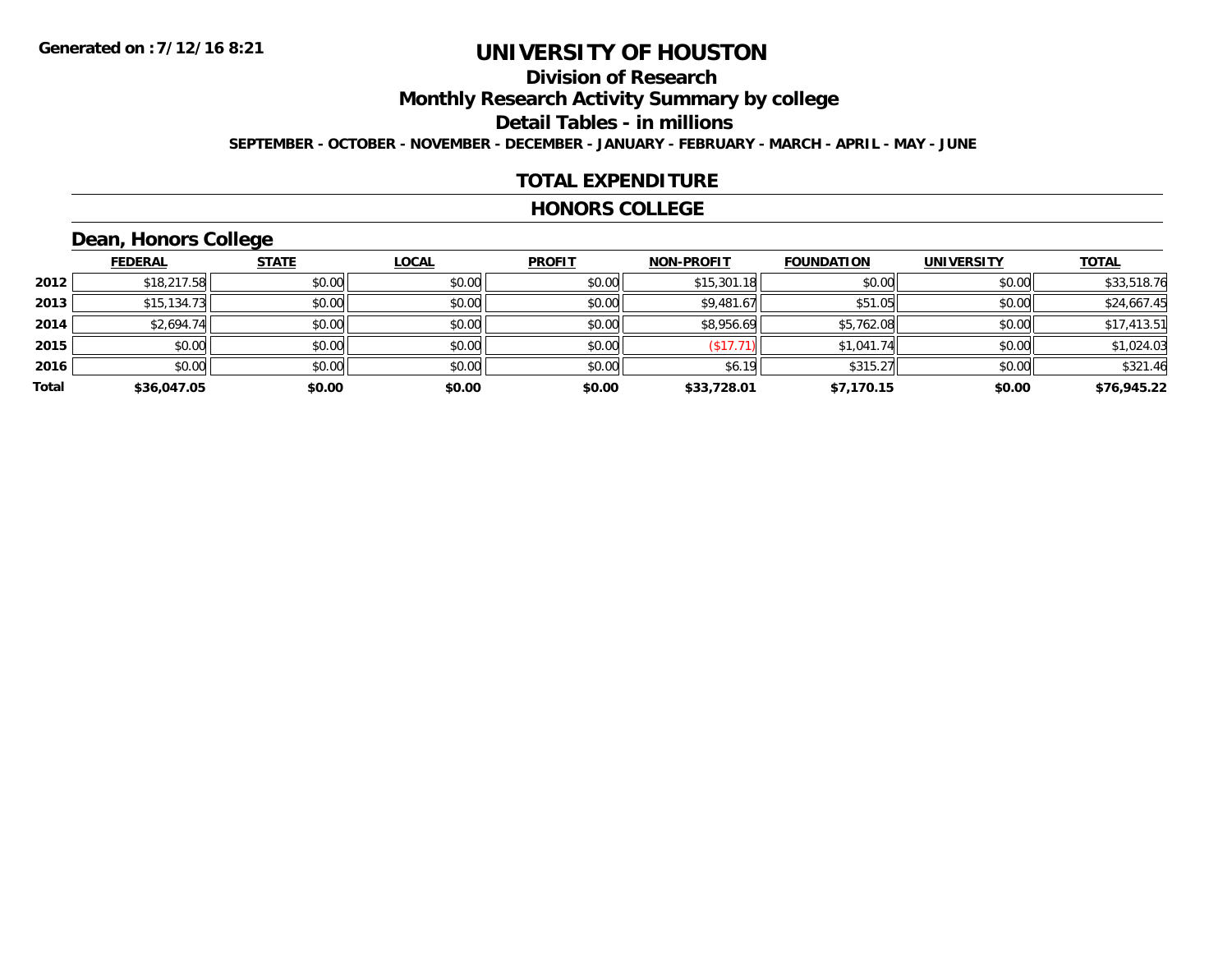# **Division of Research**

**Monthly Research Activity Summary by college**

**Detail Tables - in millions**

**SEPTEMBER - OCTOBER - NOVEMBER - DECEMBER - JANUARY - FEBRUARY - MARCH - APRIL - MAY - JUNE**

#### **TOTAL EXPENDITURE**

#### **LIBRARY**

#### **Administration, Library**

|       | <u>FEDERAL</u> | <b>STATE</b> | <b>LOCAL</b> | <b>PROFIT</b> | <b>NON-PROFIT</b> | <b>FOUNDATION</b> | <b>UNIVERSITY</b> | <b>TOTAL</b> |
|-------|----------------|--------------|--------------|---------------|-------------------|-------------------|-------------------|--------------|
| 2012  | \$43.40        | \$0.00       | \$0.00       | \$0.00        | \$0.00            | \$0.00            | \$0.00            | \$43.40      |
| 2013  | \$0.00         | \$0.00       | \$0.00       | \$0.00        | \$0.00            | \$0.00            | \$0.00            | \$0.00       |
| 2014  | \$0.00         | \$0.00       | \$0.00       | \$0.00        | \$0.00            | \$0.00            | \$0.00            | \$0.00       |
| 2016  | \$0.00         | \$0.00       | \$0.00       | \$0.00        | \$0.00            | \$0.00            | \$0.00            | \$0.00       |
| Total | \$43.40        | \$0.00       | \$0.00       | \$0.00        | \$0.00            | \$0.00            | \$0.00            | \$43.40      |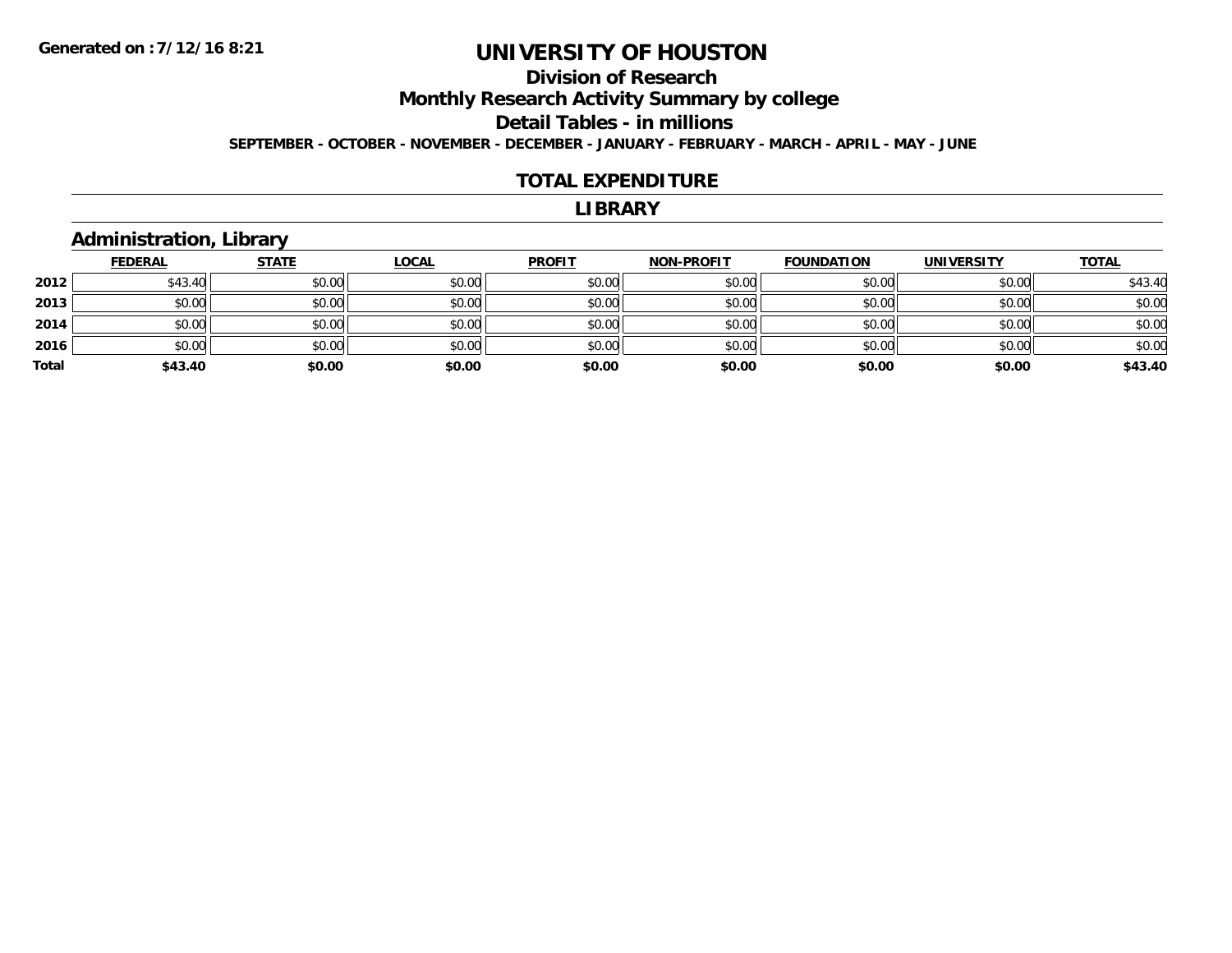**Division of Research**

**Monthly Research Activity Summary by college**

**Detail Tables - in millions**

**SEPTEMBER - OCTOBER - NOVEMBER - DECEMBER - JANUARY - FEBRUARY - MARCH - APRIL - MAY - JUNE**

#### **TOTAL EXPENDITURE**

#### **OTHER OUTSIDE ORGANIZATIONS USED FOR CPHS LOGINS**

| dtleal<br>Center |                |        |              |               |                   |                   |                   |              |
|------------------|----------------|--------|--------------|---------------|-------------------|-------------------|-------------------|--------------|
|                  | <b>FEDERAL</b> | STATI  | <b>LOCAL</b> | <b>PROFIT</b> | <b>NON-PROFIT</b> | <b>FOUNDATION</b> | <b>UNIVERSITY</b> | <b>TOTAL</b> |
| 2015             | \$0.00         | \$0.00 | \$0.00       | \$0.00        | \$0.00            | \$0.00            | \$0.00            | \$0.00       |
| Total            | \$0.00         | \$0.00 | \$0.00       | \$0.00        | \$0.00            | \$0.00            | \$0.00            | \$0.00       |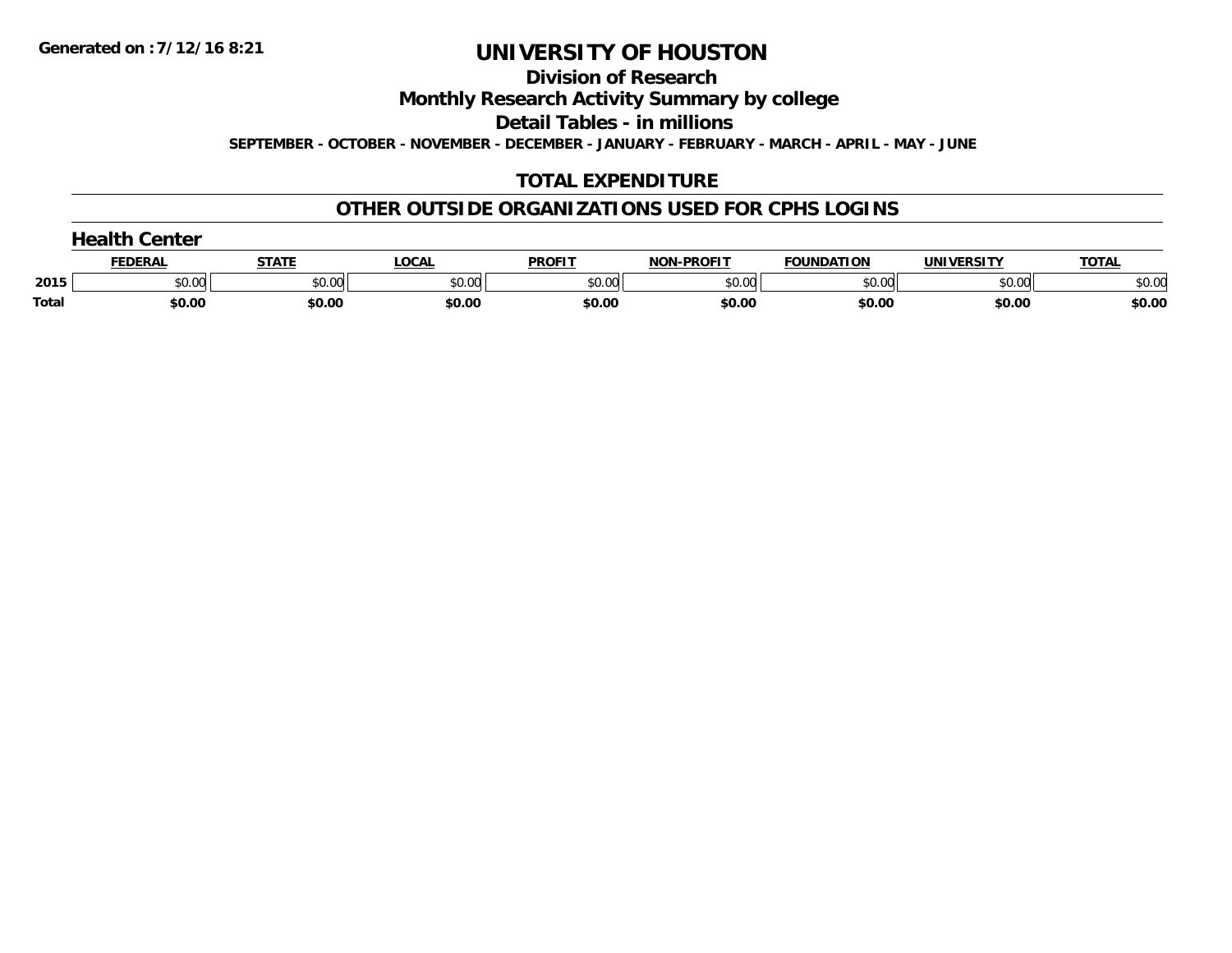### **Division of Research**

**Monthly Research Activity Summary by college**

**Detail Tables - in millions**

**SEPTEMBER - OCTOBER - NOVEMBER - DECEMBER - JANUARY - FEBRUARY - MARCH - APRIL - MAY - JUNE**

#### **TOTAL EXPENDITURE**

#### **PRESIDENT**

#### **Office of the President**

|       | <b>FEDERAL</b> | <b>STATE</b> | <b>LOCAL</b> | <b>PROFIT</b> | <b>NON-PROFIT</b> | <b>FOUNDATION</b> | <b>UNIVERSITY</b> | <b>TOTAL</b> |
|-------|----------------|--------------|--------------|---------------|-------------------|-------------------|-------------------|--------------|
| 2012  | \$0.00         | \$0.00       | \$0.00       | \$0.00        | \$0.00            | \$0.00            | \$0.00            | \$0.00       |
| 2013  | \$0.00         | \$0.00       | \$0.00       | \$0.00        | \$0.00            | \$0.00            | \$0.00            | \$0.00       |
| 2014  | \$0.00         | \$0.00       | \$0.00       | \$0.00        | \$0.00            | \$0.00            | \$0.00            | \$0.00       |
| 2015  | \$0.00         | \$0.00       | \$0.00       | \$0.00        | \$0.00            | \$0.00            | \$0.00            | \$0.00       |
| 2016  | \$0.00         | \$0.00       | \$0.00       | \$0.00        | \$0.00            | \$0.00            | \$0.00            | \$0.00       |
| Total | \$0.00         | \$0.00       | \$0.00       | \$0.00        | \$0.00            | \$0.00            | \$0.00            | \$0.00       |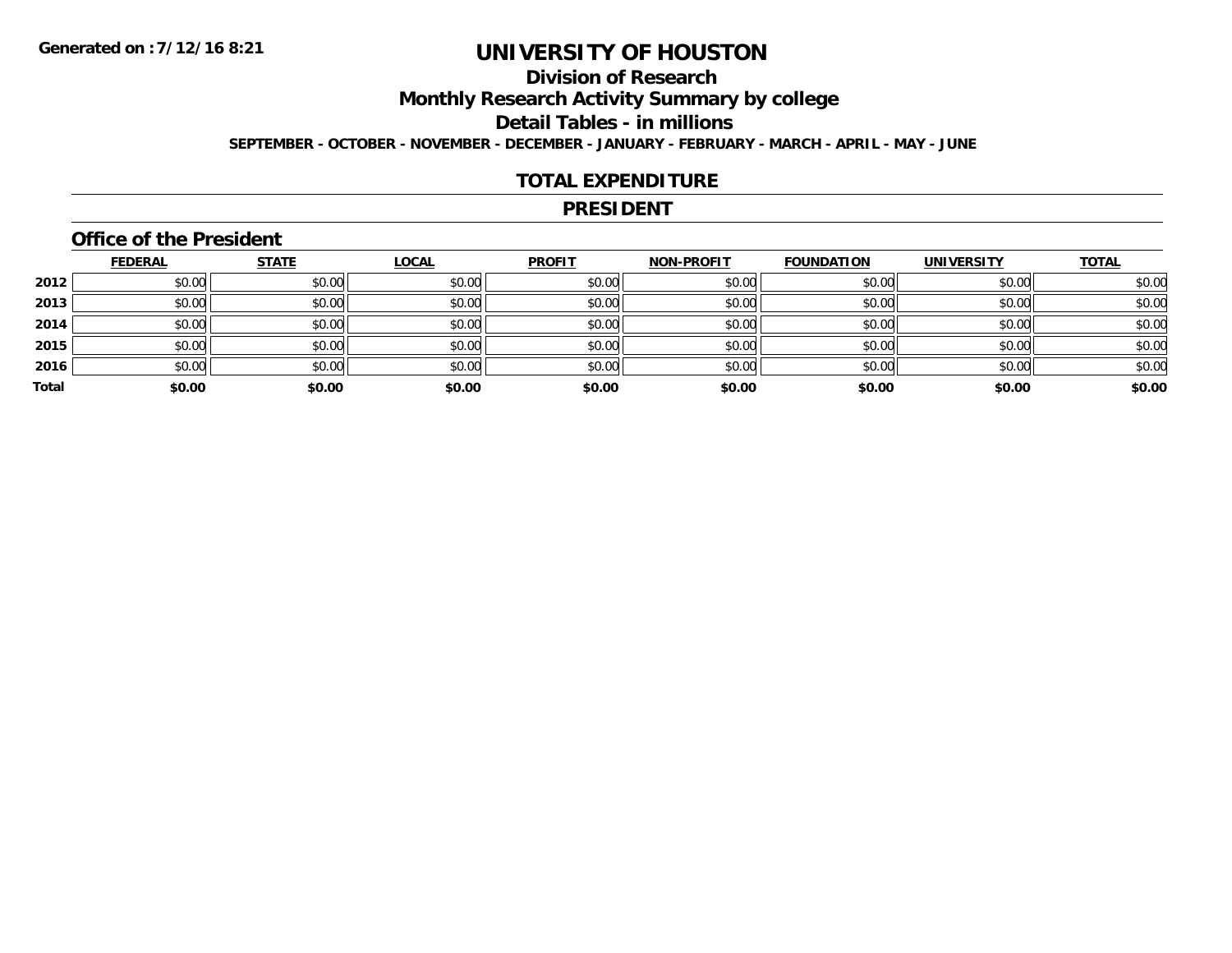**Division of Research**

**Monthly Research Activity Summary by college**

**Detail Tables - in millions**

**SEPTEMBER - OCTOBER - NOVEMBER - DECEMBER - JANUARY - FEBRUARY - MARCH - APRIL - MAY - JUNE**

#### **TOTAL EXPENDITURE**

#### **SCHOOL OF NURSING**

#### **Dean, School of Nursing**

|              | <b>FEDERAL</b> | <b>STATE</b> | <b>LOCAL</b>              | <b>PROFIT</b>  | <b>J-PROFIT</b><br><b>NON</b> | <b>FOUNDATION</b>       | <b>UNIVERSITY</b> | <b>TOTAL</b>             |
|--------------|----------------|--------------|---------------------------|----------------|-------------------------------|-------------------------|-------------------|--------------------------|
| 2016         | vv.vv          | \$0.00       | $n \cap \Omega$<br>\$U.UU | 40.00<br>DU.UU | \$0.00                        | $\sim$<br>-10           | \$0.00            | LODD AC<br>10.<br>7JJ.U. |
| <b>Total</b> | \$0.00         | \$0.00       | \$0.00                    | \$0.00         | \$0.00                        | 022.5<br>\$16<br>933.O. | \$0.00            | 0.225<br>,,,,,           |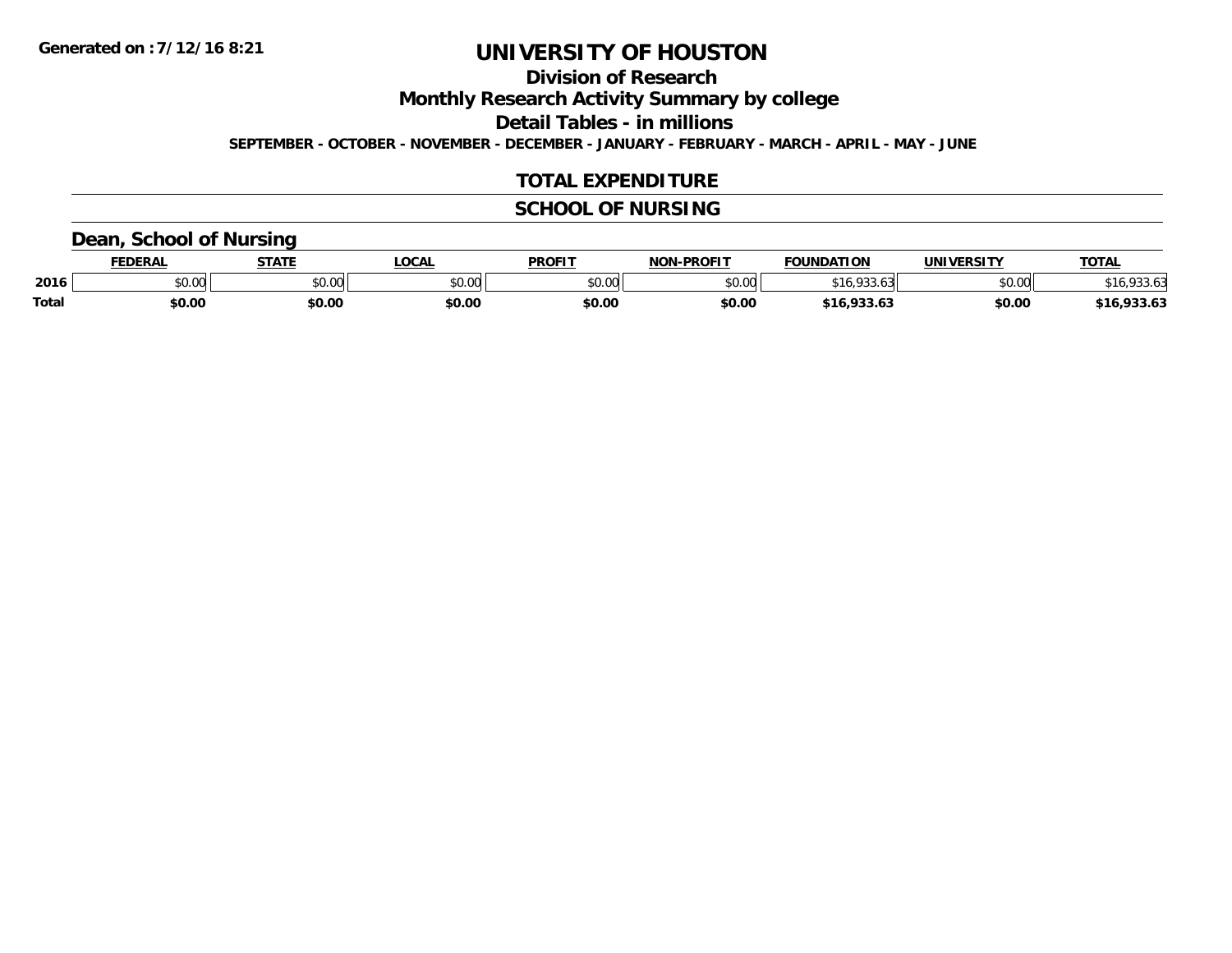### **Division of Research**

**Monthly Research Activity Summary by college**

**Detail Tables - in millions**

**SEPTEMBER - OCTOBER - NOVEMBER - DECEMBER - JANUARY - FEBRUARY - MARCH - APRIL - MAY - JUNE**

#### **TOTAL EXPENDITURE**

#### **SENIOR V.P. FOR ACADEMIC AFFAIRS AND PROVOST**

|      | <b>Challenger Program</b>                           |              |              |               |                   |                   |                   |              |
|------|-----------------------------------------------------|--------------|--------------|---------------|-------------------|-------------------|-------------------|--------------|
|      | <b>FEDERAL</b>                                      | <b>STATE</b> | <b>LOCAL</b> | <b>PROFIT</b> | <b>NON-PROFIT</b> | <b>FOUNDATION</b> | <b>UNIVERSITY</b> | <b>TOTAL</b> |
| 2012 | \$0.00                                              | \$0.00       | \$0.00       | \$0.00        | \$0.00            | \$0.00            | \$0.00            | \$0.00       |
| 2013 | \$0.00                                              | \$0.00       | \$0.00       | \$0.00        | \$0.00            | \$0.00            | \$0.00            | \$0.00       |
| 2014 | \$0.00                                              | \$0.00       | \$0.00       | \$0.00        | \$0.00            | \$0.00            | \$0.00            | \$0.00       |
| 2015 | \$0.00                                              | \$0.00       | \$0.00       | \$0.00        | \$0.00            | \$0.00            | \$0.00            | \$0.00       |
| 2016 | \$0.00                                              | \$0.00       | \$0.00       | \$0.00        | \$0.00            | \$0.00            | \$0.00            | \$0.00       |
|      | <b>Learning Support Services</b>                    |              |              |               |                   |                   |                   |              |
|      | <b>FEDERAL</b>                                      | <b>STATE</b> | <b>LOCAL</b> | <b>PROFIT</b> | <b>NON-PROFIT</b> | <b>FOUNDATION</b> | <b>UNIVERSITY</b> | <b>TOTAL</b> |
| 2012 | \$0.00                                              | \$0.00       | \$0.00       | \$0.00        | \$0.00            | \$0.00            | \$0.00            | \$0.00       |
| 2013 | \$0.00                                              | \$0.00       | \$0.00       | \$0.00        | \$0.00            | \$0.00            | \$0.00            | \$0.00       |
|      | <b>Office of Admissions</b>                         |              |              |               |                   |                   |                   |              |
|      | <b>FEDERAL</b>                                      | <b>STATE</b> | <b>LOCAL</b> | <b>PROFIT</b> | <b>NON-PROFIT</b> | <b>FOUNDATION</b> | <b>UNIVERSITY</b> | <b>TOTAL</b> |
| 2012 | \$0.00                                              | \$0.00       | \$0.00       | \$0.00        | \$0.00            | \$0.00            | \$0.00            | \$0.00       |
| 2013 | \$0.00                                              | \$0.00       | \$0.00       | \$0.00        | \$0.00            | \$0.00            | \$0.00            | \$0.00       |
| 2014 | \$0.00                                              | \$0.00       | \$0.00       | \$0.00        | \$0.00            | \$0.00            | \$0.00            | \$0.00       |
| 2015 | \$0.00                                              | \$0.00       | \$0.00       | \$0.00        | \$0.00            | \$0.00            | \$0.00            | \$0.00       |
|      | <b>Pre-Health Advising</b>                          |              |              |               |                   |                   |                   |              |
|      | <b>FEDERAL</b>                                      | <b>STATE</b> | <b>LOCAL</b> | <b>PROFIT</b> | <b>NON-PROFIT</b> | <b>FOUNDATION</b> | <b>UNIVERSITY</b> | <b>TOTAL</b> |
| 2015 | \$0.00                                              | \$0.00       | \$0.00       | \$0.00        | \$0.00            | \$0.00            | \$0.00            | \$0.00       |
| 2016 | \$0.00                                              | \$0.00       | \$0.00       | \$0.00        | \$0.00            | \$0.00            | \$0.00            | \$0.00       |
|      | <b>Senior V.P. for Academic Affairs and Provost</b> |              |              |               |                   |                   |                   |              |
|      | <b>FEDERAL</b>                                      | <b>STATE</b> | <b>LOCAL</b> | <b>PROFIT</b> | NON-PROFIT        | <b>FOUNDATION</b> | <b>UNIVERSITY</b> | <b>TOTAL</b> |
| 2012 | \$0.00                                              | \$0.00       | \$0.00       | \$36,232.62   | \$0.00            | \$0.00            | \$0.00            | \$36,232.62  |
| 2013 | \$0.00                                              | \$0.00       | \$0.00       | \$0.00        | \$0.00            | \$0.00            | \$0.00            | \$0.00       |
| 2014 | \$0.00                                              | \$0.00       | \$0.00       | \$38,767.38   | \$0.00            | \$0.00            | \$0.00            | \$38,767.38  |
| 2015 | \$0.00                                              | \$0.00       | \$0.00       | \$0.00        | \$0.00            | \$0.00            | \$0.00            | \$0.00       |
| 2016 | \$0.00                                              | \$0.00       | \$0.00       | \$0.00        | \$0.00            | \$0.00            | \$0.00            | \$0.00       |
|      | <b>Student Support Services</b>                     |              |              |               |                   |                   |                   |              |
|      | <b>FEDERAL</b>                                      | <b>STATE</b> | <b>LOCAL</b> | <b>PROFIT</b> | <b>NON-PROFIT</b> | <b>FOUNDATION</b> | <b>UNIVERSITY</b> | <b>TOTAL</b> |
| 2014 | \$0.00                                              | \$0.00       | \$0.00       | \$0.00        | \$0.00            | \$0.00            | \$0.00            | \$0.00       |
| 2015 | \$0.00                                              | \$0.00       | \$0.00       | \$0.00        | \$0.00            | \$0.00            | \$0.00            | \$0.00       |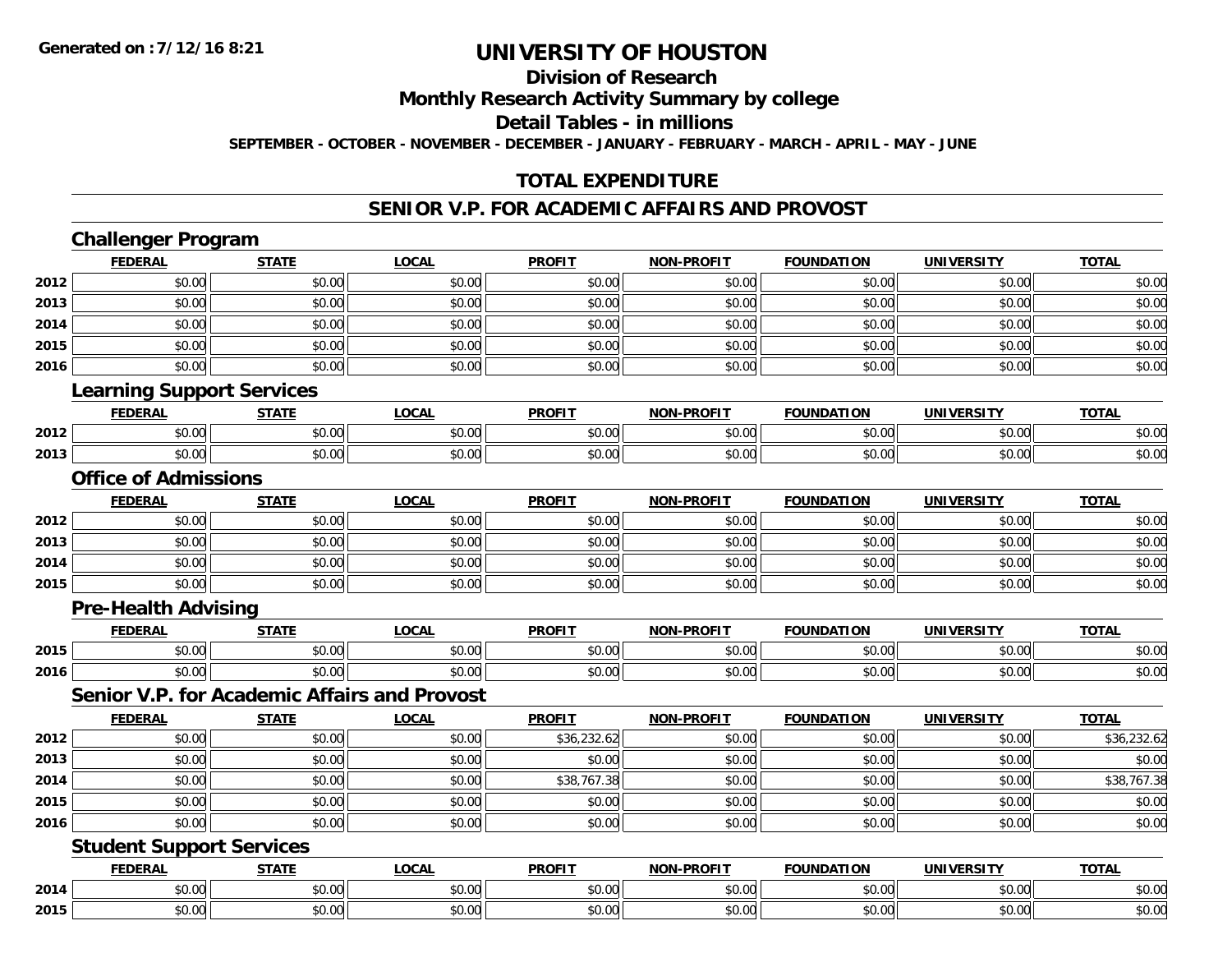### **Division of Research**

#### **Monthly Research Activity Summary by college**

#### **Detail Tables - in millions**

**SEPTEMBER - OCTOBER - NOVEMBER - DECEMBER - JANUARY - FEBRUARY - MARCH - APRIL - MAY - JUNE**

#### **TOTAL EXPENDITURE**

#### **SENIOR V.P. FOR ACADEMIC AFFAIRS AND PROVOST**

|       | <b>Student Support Services</b>             |              |              |               |                   |                   |                   |                |
|-------|---------------------------------------------|--------------|--------------|---------------|-------------------|-------------------|-------------------|----------------|
|       | <b>FEDERAL</b>                              | <b>STATE</b> | <b>LOCAL</b> | <b>PROFIT</b> | <b>NON-PROFIT</b> | <b>FOUNDATION</b> | <b>UNIVERSITY</b> | <b>TOTAL</b>   |
| 2016  | \$0.00                                      | \$0.00       | \$0.00       | \$0.00        | \$0.00            | \$0.00            | \$0.00            | \$0.00         |
|       | <b>UH Energy</b>                            |              |              |               |                   |                   |                   |                |
|       | <b>FEDERAL</b>                              | <b>STATE</b> | <b>LOCAL</b> | <b>PROFIT</b> | <b>NON-PROFIT</b> | <b>FOUNDATION</b> | <b>UNIVERSITY</b> | <b>TOTAL</b>   |
| 2015  | \$0.00                                      | \$0.00       | \$0.00       | \$0.00        | \$0.00            | \$0.00            | \$0.00            | \$0.00         |
| 2016  | \$0.00                                      | \$0.00       | \$0.00       | \$0.00        | \$0.00            | \$0.00            | \$0.00            | \$0.00         |
|       | <b>Undergraduate Scholars</b>               |              |              |               |                   |                   |                   |                |
|       | <b>FEDERAL</b>                              | <b>STATE</b> | <b>LOCAL</b> | <b>PROFIT</b> | <b>NON-PROFIT</b> | <b>FOUNDATION</b> | <b>UNIVERSITY</b> | <b>TOTAL</b>   |
| 2012  | \$0.00                                      | \$15,191.85  | \$0.00       | \$0.00        | \$0.00            | \$0.00            | \$0.00            | \$15,191.85    |
| 2013  | \$0.00                                      | \$11,784.77  | \$0.00       | \$0.00        | \$0.00            | \$0.00            | \$0.00            | \$11,784.77    |
| 2014  | \$0.00                                      | \$10,951.43  | \$0.00       | \$0.00        | \$0.00            | \$0.00            | \$0.00            | \$10,951.43    |
|       | <b>Undergraduate Student Success</b>        |              |              |               |                   |                   |                   |                |
|       | <b>FEDERAL</b>                              | <b>STATE</b> | <b>LOCAL</b> | <b>PROFIT</b> | <b>NON-PROFIT</b> | <b>FOUNDATION</b> | <b>UNIVERSITY</b> | <b>TOTAL</b>   |
| 2012  | \$0.00                                      | \$53,213.43  | \$0.00       | \$0.00        | \$0.00            | \$0.00            | \$0.00            | \$53,213.43    |
| 2013  | \$0.00                                      | \$12,967.16  | \$0.00       | \$0.00        | \$0.00            | \$0.00            | \$0.00            | \$12,967.16    |
| 2014  | \$0.00                                      | \$76,404.08  | \$0.00       | \$0.00        | \$0.00            | \$0.00            | \$0.00            | \$76,404.08    |
| 2015  | \$232,451.03                                | \$36,982.65  | \$0.00       | \$0.00        | \$0.00            | \$0.00            | \$0.00            | \$269,433.68   |
| 2016  | \$15,333.80                                 | \$46,088.60  | \$0.00       | \$0.00        | \$0.00            | \$0.00            | \$0.00            | \$61,422.40    |
|       | <b>Undergraduate Student Success Center</b> |              |              |               |                   |                   |                   |                |
|       | <b>FEDERAL</b>                              | <b>STATE</b> | <b>LOCAL</b> | <b>PROFIT</b> | <b>NON-PROFIT</b> | <b>FOUNDATION</b> | <b>UNIVERSITY</b> | <b>TOTAL</b>   |
| 2012  | \$252,078.12                                | \$104,045.47 | \$0.00       | \$0.00        | \$61,335.38       | \$0.00            | \$0.00            | \$417,458.97   |
| 2013  | \$275,140.02                                | \$157.25     | \$0.00       | \$0.00        | (\$534.53)        | \$0.00            | \$0.00            | \$274,762.74   |
| 2014  | \$285,350.94                                | $($ \$88.68) | \$0.00       | \$0.00        | \$0.00            | \$0.00            | \$0.00            | \$285,262.26   |
| 2015  | \$0.00                                      | (\$157.39)   | \$0.00       | \$0.00        | \$32,276.99       | \$0.00            | \$0.00            | \$32,119.60    |
| 2016  | (\$7,630.02)                                | \$0.00       | \$0.00       | \$0.00        | \$323.67          | \$0.00            | \$0.00            | (\$7,306.35)   |
| Total | \$1,052,723.89                              | \$367,540.62 | \$0.00       | \$75,000.00   | \$93,401.51       | \$0.00            | \$0.00            | \$1,588,666.02 |
|       |                                             |              |              |               |                   |                   |                   |                |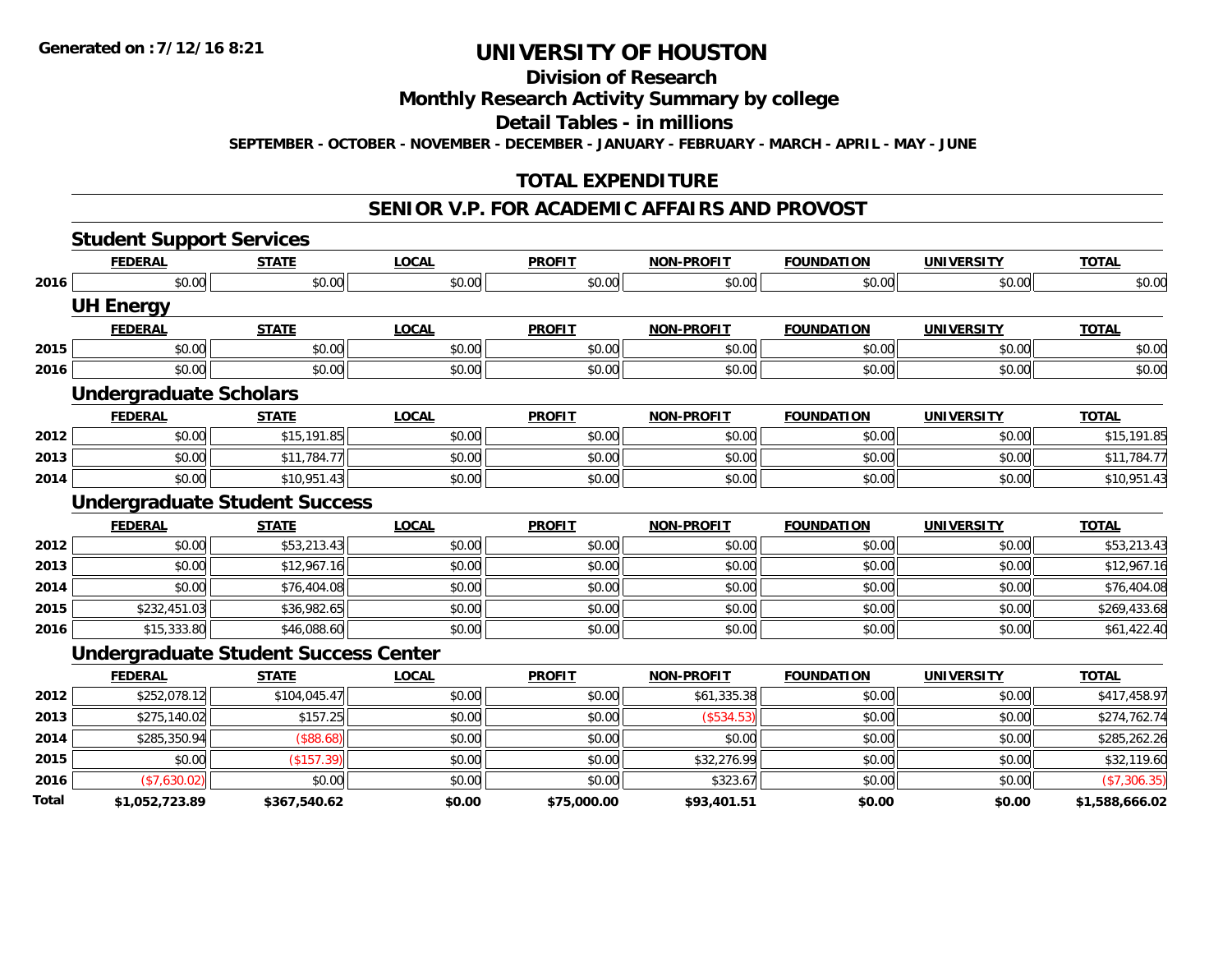### **Division of Research**

**Monthly Research Activity Summary by college**

**Detail Tables - in millions**

**SEPTEMBER - OCTOBER - NOVEMBER - DECEMBER - JANUARY - FEBRUARY - MARCH - APRIL - MAY - JUNE**

#### **TOTAL EXPENDITURE**

#### **UH LAW CENTER**

|       | Dean, Law      |              |              |               |                   |                   |                   |                |
|-------|----------------|--------------|--------------|---------------|-------------------|-------------------|-------------------|----------------|
|       | <b>FEDERAL</b> | <b>STATE</b> | <b>LOCAL</b> | <b>PROFIT</b> | <b>NON-PROFIT</b> | <b>FOUNDATION</b> | <b>UNIVERSITY</b> | <b>TOTAL</b>   |
| 2012  | (\$221,005.68) | \$0.00       | \$0.00       | \$0.00        | \$0.00            | \$0.00            | \$0.00            | (\$221,005.68) |
| 2013  | \$0.00         | \$0.00       | \$0.00       | \$0.00        | \$0.00            | \$0.00            | \$0.00            | \$0.00         |
| 2016  | \$0.00         | \$58,665.64  | \$0.00       | \$0.00        | \$0.00            | \$0.00            | \$0.00            | \$58,665.64    |
|       | Law-UH         |              |              |               |                   |                   |                   |                |
|       | <b>FEDERAL</b> | <b>STATE</b> | <b>LOCAL</b> | <b>PROFIT</b> | <b>NON-PROFIT</b> | <b>FOUNDATION</b> | <b>UNIVERSITY</b> | <b>TOTAL</b>   |
| 2012  | \$8,678.58     | \$121,452.09 | \$0.00       | \$0.00        | \$0.00            | \$52,507.69       | \$0.00            | \$182,638.36   |
| 2013  | \$134,280.91   | \$141,344.61 | \$0.00       | \$0.00        | \$0.00            | \$54,691.24       | \$0.00            | \$330,316.76   |
| 2014  | \$22,287.75    | \$158,296.74 | \$0.00       | \$0.00        | \$0.00            | \$14,100.66       | \$0.00            | \$194,685.15   |
| 2015  | \$56,018.34    | \$165,995.90 | \$0.00       | \$0.00        | \$0.00            | \$4,479.35        | \$0.00            | \$226,493.59   |
| 2016  | \$39,880.79    | \$73,830.21  | \$0.00       | \$0.00        | \$0.00            | \$102,997.27      | \$0.00            | \$216,708.27   |
| Total | \$40,140.68    | \$719,585.19 | \$0.00       | \$0.00        | \$0.00            | \$228,776.21      | \$0.00            | \$988,502.08   |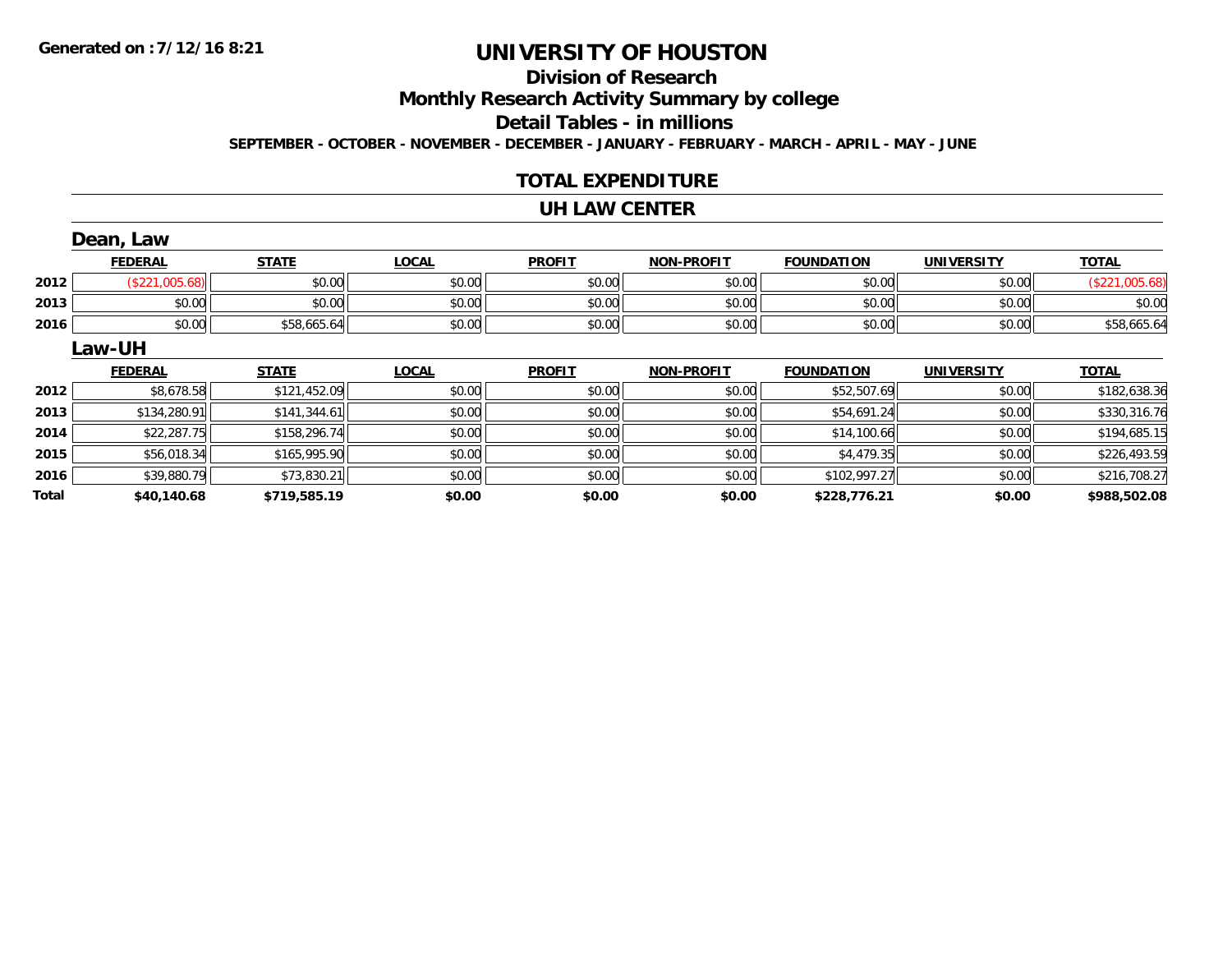### **Division of Research**

**Monthly Research Activity Summary by college**

#### **Detail Tables - in millions**

**SEPTEMBER - OCTOBER - NOVEMBER - DECEMBER - JANUARY - FEBRUARY - MARCH - APRIL - MAY - JUNE**

#### **TOTAL EXPENDITURE**

#### **UKNOWN COLLEGE**

### **Unknown Department**

|      |                       | -----                                        | 00M<br>.vun                                 | <b>DDOEIT</b>           | וחו                |                |        | <b>TOTA</b><br>. A I |
|------|-----------------------|----------------------------------------------|---------------------------------------------|-------------------------|--------------------|----------------|--------|----------------------|
| 2015 | $\sim$ 00<br>JU.UU    | $\triangle$ $\triangle$ $\triangle$<br>וטטוע | $\uparrow$ $\uparrow$ $\uparrow$<br>— JU.U∪ | 0 <sup>n</sup><br>\$U.U | ሶስ ሰሰ<br>₽U.UU     | 0.00           | 60.00  | $\sim$ 00<br>DU.UL   |
| 2016 | $\sim$ $\sim$<br>ט.טע | $\sim$ $\sim$ $\sim$<br>www.ww               | 0.00<br>ັນ∪.∪ພ                              | 0000<br>JU.U            | $\sim$ 00<br>pu.uu | 0 <sub>n</sub> | \$0.00 | ሶስ ሰሰ<br>DU.UU       |

### **Wrong Department - Please Dont Select It**

|              | <b>FEDERAL</b> | <b>STATE</b> | <u>LOCAL</u> | <b>PROFIT</b> | <b>NON-PROFIT</b> | <b>FOUNDATION</b> | <b>UNIVERSITY</b> | <b>TOTAL</b> |
|--------------|----------------|--------------|--------------|---------------|-------------------|-------------------|-------------------|--------------|
| 2012         | \$0.00         | \$0.00       | \$0.00       | \$0.00        | \$0.00            | \$0.00            | \$0.00            | \$0.00       |
| 2013         | \$6,209.19     | \$0.00       | \$0.00       | \$0.00        | \$0.00            | \$0.00            | \$0.00            | \$6,209.19   |
| 2014         | \$0.00         | \$0.00       | \$0.00       | \$0.00        | \$0.00            | \$0.00            | \$0.00            | \$0.00       |
| 2015         | \$0.00         | \$0.00       | \$0.00       | \$0.00        | \$0.00            | \$0.00            | \$0.00            | \$0.00       |
| 2016         | \$0.00         | \$0.00       | \$0.00       | \$0.00        | \$0.00            | \$0.00            | \$0.00            | \$0.00       |
| <b>Total</b> | \$6,209.19     | \$0.00       | \$0.00       | \$0.00        | \$0.00            | \$0.00            | \$0.00            | \$6,209.19   |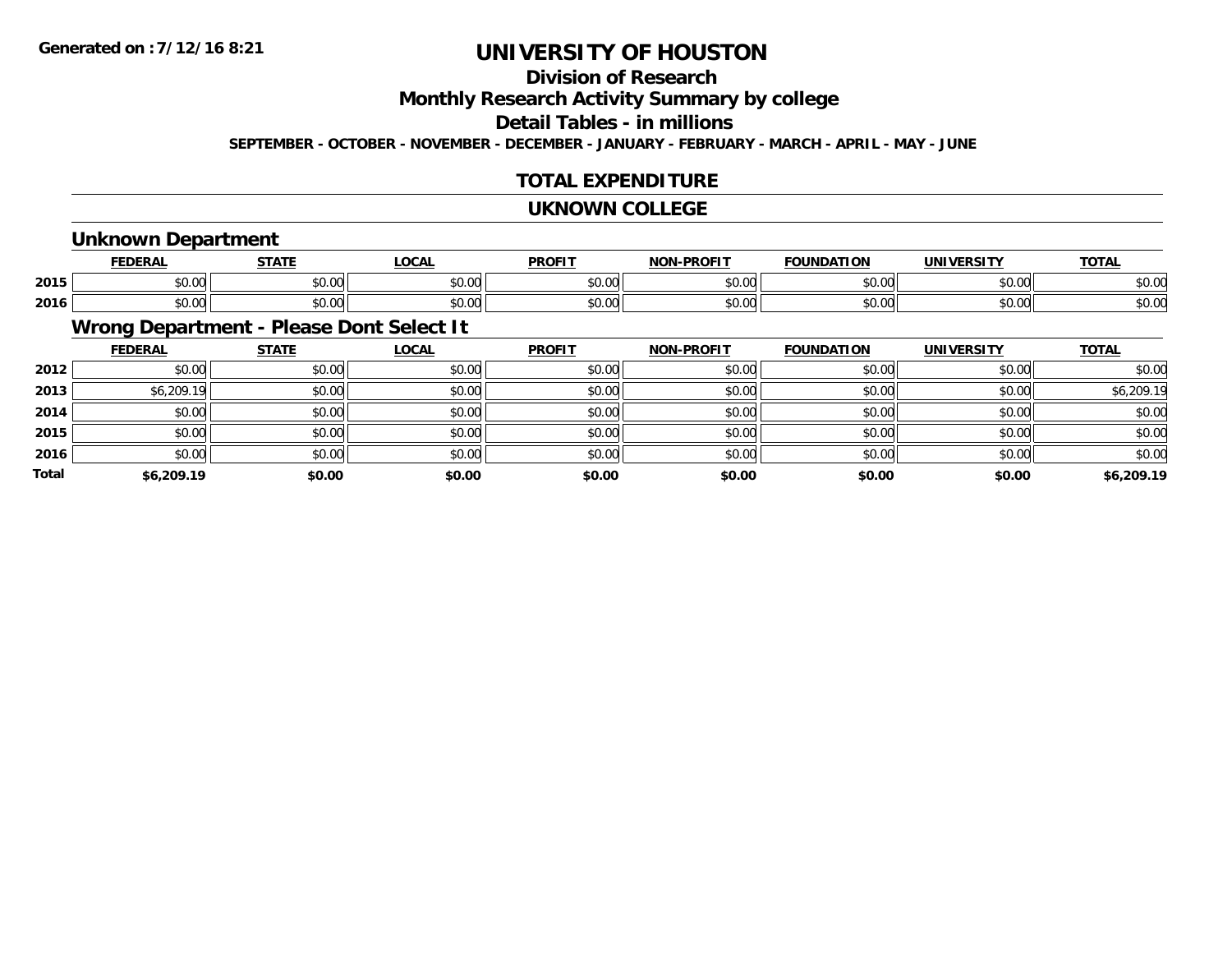#### **Division of Research**

**Monthly Research Activity Summary by college**

**Detail Tables - in millions**

**SEPTEMBER - OCTOBER - NOVEMBER - DECEMBER - JANUARY - FEBRUARY - MARCH - APRIL - MAY - JUNE**

#### **TOTAL EXPENDITURE**

#### **VICE PRESIDENT FOR ADMINISTRATION**

|       | <b>KUHF - Radio</b>         |              |              |               |                   |                   |                   |                 |
|-------|-----------------------------|--------------|--------------|---------------|-------------------|-------------------|-------------------|-----------------|
|       | <b>FEDERAL</b>              | <b>STATE</b> | <b>LOCAL</b> | <b>PROFIT</b> | <b>NON-PROFIT</b> | <b>FOUNDATION</b> | <b>UNIVERSITY</b> | <b>TOTAL</b>    |
| 2012  | ( \$758.32)                 | \$10,153.66  | \$0.00       | \$0.00        | \$2,261,362.61    | \$0.00            | \$0.00            | \$2,270,757.95  |
| 2013  | \$0.00                      | (\$153.66)   | \$0.00       | \$0.00        | \$2,123,324.28    | \$0.00            | \$0.00            | \$2,123,170.62  |
| 2014  | \$26,825.30                 | \$0.00       | \$0.00       | \$0.00        | \$2,269,553.00    | \$0.00            | \$0.00            | \$2,296,378.30  |
| 2015  | \$164,663.70                | \$0.00       | \$0.00       | \$0.00        | \$2,362,061.99    | \$0.00            | \$0.00            | \$2,526,725.69  |
| 2016  | \$0.00                      | \$0.00       | \$0.00       | \$0.00        | \$2,338,322.00    | \$0.00            | \$0.00            | \$2,338,322.00  |
|       | <b>KUHT-TV</b>              |              |              |               |                   |                   |                   |                 |
|       | <b>FEDERAL</b>              | <b>STATE</b> | <b>LOCAL</b> | <b>PROFIT</b> | <b>NON-PROFIT</b> | <b>FOUNDATION</b> | <b>UNIVERSITY</b> | <b>TOTAL</b>    |
| 2012  | \$0.00                      | \$0.00       | \$0.00       | \$0.00        | \$0.02            | \$0.00            | \$0.00            | \$0.02          |
|       | <b>Physical Plant</b>       |              |              |               |                   |                   |                   |                 |
|       | <b>FEDERAL</b>              | <b>STATE</b> | <b>LOCAL</b> | <b>PROFIT</b> | <b>NON-PROFIT</b> | <b>FOUNDATION</b> | <b>UNIVERSITY</b> | <b>TOTAL</b>    |
| 2013  | \$0.00                      | \$0.00       | \$0.00       | \$0.00        | \$0.00            | \$0.00            | \$0.00            | \$0.00          |
| 2014  | \$0.00                      | \$0.00       | \$0.00       | \$0.00        | \$0.00            | \$0.00            | \$0.00            | \$0.00          |
| 2015  | \$0.00                      | \$0.00       | \$0.00       | \$0.00        | \$0.00            | \$0.00            | \$0.00            | \$0.00          |
| 2016  | \$0.00                      | \$0.00       | \$0.00       | \$0.00        | \$0.00            | \$0.00            | \$0.00            | \$0.00          |
|       | <b>UH Police Department</b> |              |              |               |                   |                   |                   |                 |
|       | <b>FEDERAL</b>              | <b>STATE</b> | <b>LOCAL</b> | <b>PROFIT</b> | <b>NON-PROFIT</b> | <b>FOUNDATION</b> | <b>UNIVERSITY</b> | <b>TOTAL</b>    |
| 2014  | \$3,000.00                  | \$0.00       | \$0.00       | \$0.00        | \$0.00            | \$0.00            | \$0.00            | \$3,000.00      |
| 2016  | \$2,994.00                  | \$0.00       | \$0.00       | \$0.00        | \$0.00            | \$0.00            | \$0.00            | \$2,994.00      |
| Total | \$196,724.68                | \$10,000.00  | \$0.00       | \$0.00        | \$11,354,623.90   | \$0.00            | \$0.00            | \$11,561,348.58 |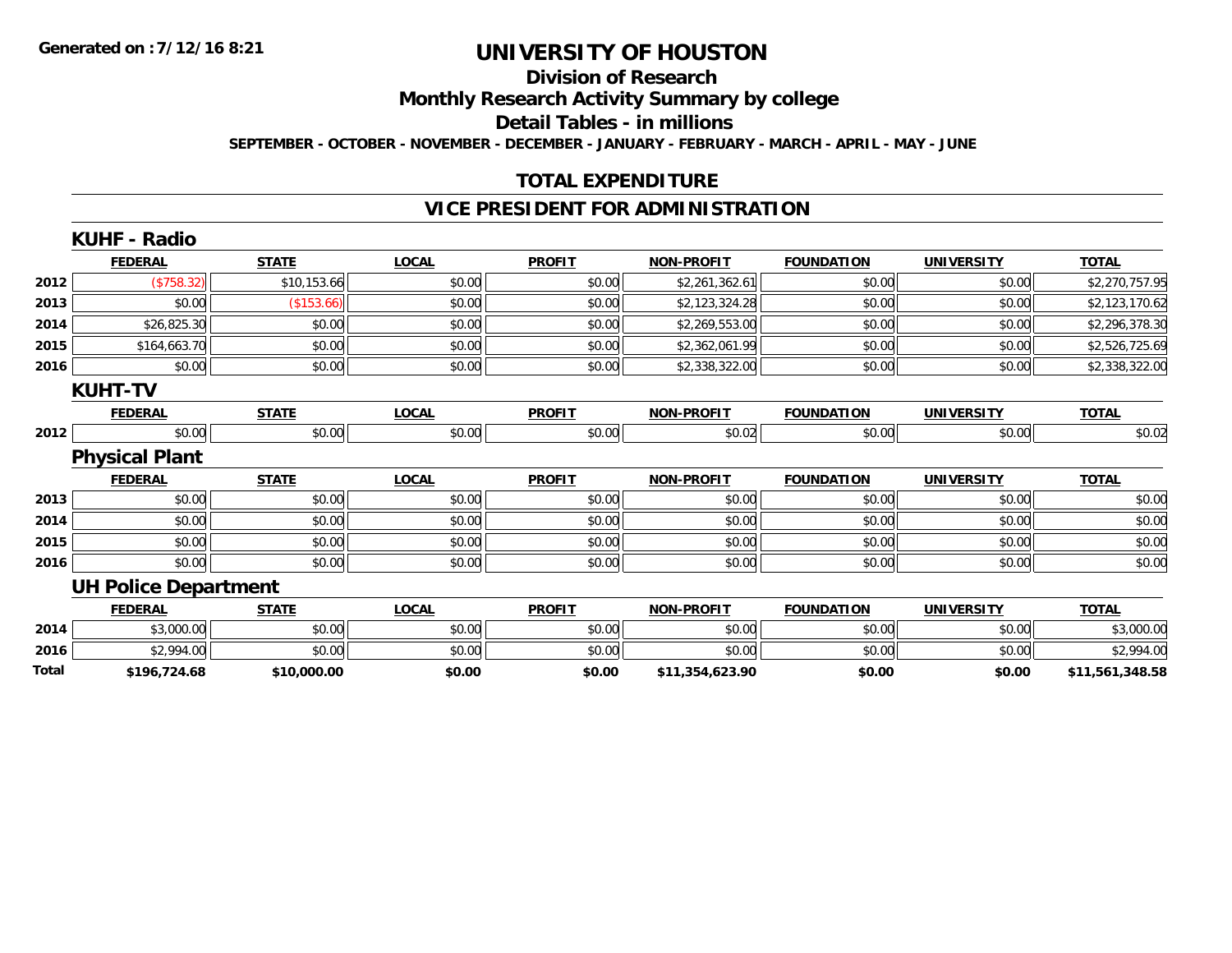### **Division of Research**

#### **Monthly Research Activity Summary by college**

#### **Detail Tables - in millions**

**SEPTEMBER - OCTOBER - NOVEMBER - DECEMBER - JANUARY - FEBRUARY - MARCH - APRIL - MAY - JUNE**

#### **TOTAL EXPENDITURE**

#### **VICE PRESIDENT FOR STUDENT AFFAIRS**

#### **Childrens Learning Centers**

|      | <b>FEDERAL</b> | STATE  | <u>LOCAL</u> | <b>PROFIT</b> | <b>NON-PROFIT</b> | <b>FOUNDATION</b> | UNIVERSITY | <b>TOTAL</b>      |
|------|----------------|--------|--------------|---------------|-------------------|-------------------|------------|-------------------|
| 2014 | \$206.835.13   | \$0.00 | \$0.00       | \$0.00        | \$0.00            | \$0.00            | \$0.00     | \$206.835.13      |
| 2015 | \$335,778.53   | \$0.00 | \$0.00       | \$0.00        | \$0.00            | \$0.00            | \$0.00     | .778.53<br>\$335. |
| 2016 | \$328,437.26   | \$0.00 | \$0.00       | \$0.00        | \$0.00            | \$0.00            | \$0.00     | \$328,437.26      |

#### **Dean, Student Affairs**

|      | <b>FEDERAL</b>                                                  | <b>CTATE</b>       | <b>OCAL</b>   | <b>PROFIT</b>                             | <b>NON-PROFIT</b> | <b>FOUNDATION</b>       | UNIVERSITY                                                  | <b>TOTAL</b> |
|------|-----------------------------------------------------------------|--------------------|---------------|-------------------------------------------|-------------------|-------------------------|-------------------------------------------------------------|--------------|
| 2012 | $\sim$ $\sim$ $\sim$<br>.401<br>- - - - - - - -<br>$\mathbf{1}$ | ሶስ ሰሰ<br>JU.UU     | 0.00<br>PO.OO | $\sim$ 0.00<br>JU.UU                      | 0000<br>PO.OO     | \$0.00                  | \$0.00                                                      | טט,טט        |
| 2013 | $\cdots$<br>721.51                                              | $\sim$ 00<br>DU.UU | 0000<br>JU.UU | $\uparrow$ $\uparrow$ $\uparrow$<br>JU.UU | 0000<br>JU.UU     | $n \cap \Omega$<br>v.vv | $\mathfrak{g} \cap \mathfrak{g} \cap \mathfrak{g}$<br>JU.UU |              |

#### **Vice President, Student Affairs**

|              | <b>FEDERAL</b> | <b>STATE</b> | <u>LOCAL</u> | <b>PROFIT</b> | <b>NON-PROFIT</b> | <b>FOUNDATION</b> | <b>UNIVERSITY</b> | <b>TOTAL</b>   |
|--------------|----------------|--------------|--------------|---------------|-------------------|-------------------|-------------------|----------------|
| 2012         | \$109,100.97   | \$0.00       | \$0.00       | \$0.00        | \$0.00            | \$0.00            | \$0.00            | \$109,100.97   |
| 2013         | \$183,262.71   | \$0.00       | \$0.00       | \$0.00        | \$0.00            | \$0.00            | \$0.00            | \$183,262.71   |
| 2014         | \$11,109.39    | \$0.00       | \$0.00       | \$0.00        | \$0.00            | \$0.00            | \$0.00            | \$11,109.39    |
| 2015         | \$0.00         | \$0.00       | \$0.00       | \$0.00        | \$0.00            | \$10,000.00       | \$0.00            | \$10,000.00    |
| <b>Total</b> | \$1,235,099.69 | \$0.00       | \$0.00       | \$0.00        | \$0.00            | \$10,000.00       | \$0.00            | \$1,245,099.69 |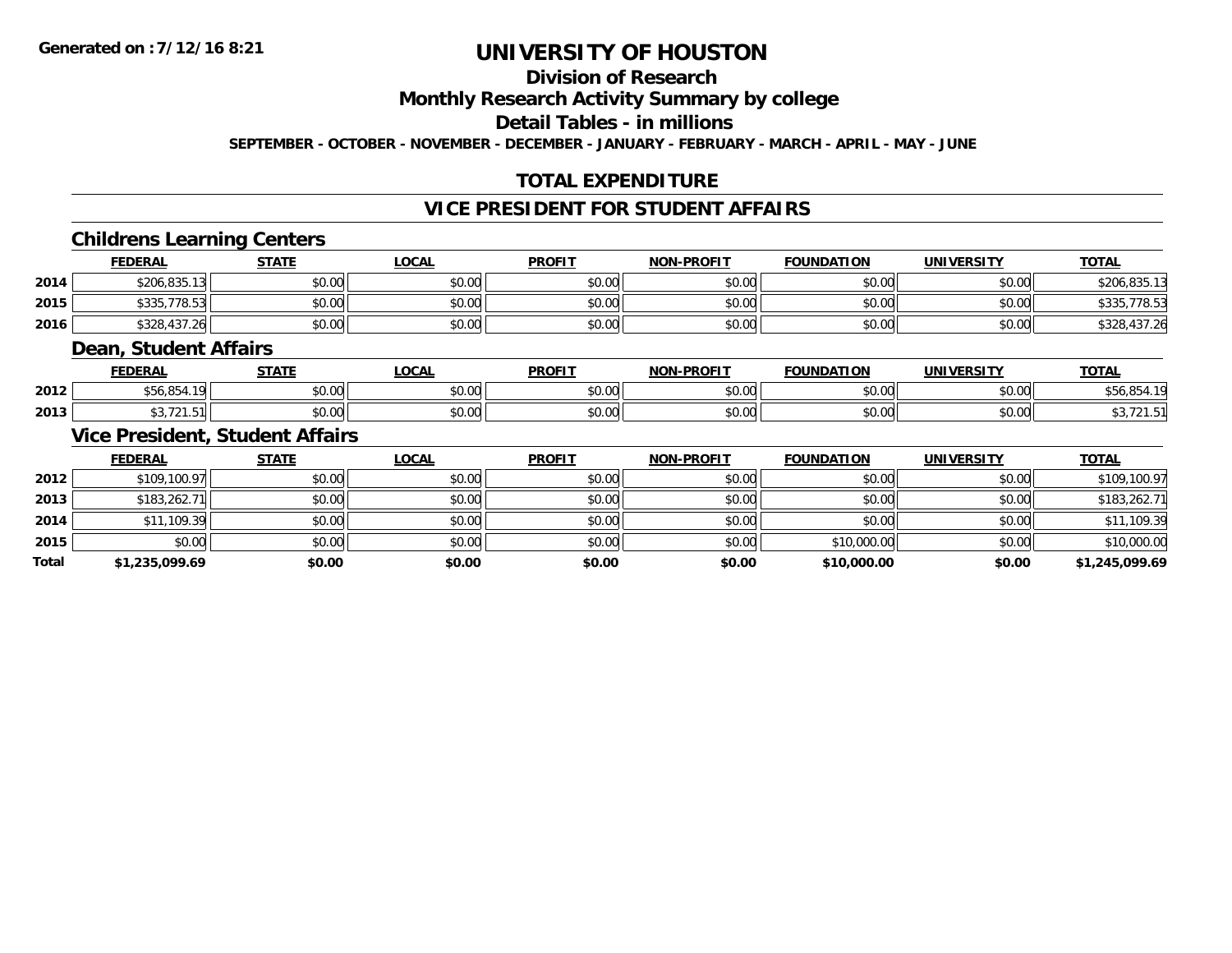### **Division of Research**

#### **Monthly Research Activity Summary by college**

#### **Detail Tables - in millions**

**SEPTEMBER - OCTOBER - NOVEMBER - DECEMBER - JANUARY - FEBRUARY - MARCH - APRIL - MAY - JUNE**

#### **IDC RECOVERY**

#### **C.T. BAUER COLLEGE OF BUSINESS**

|      | <b>Accountancy &amp; Taxation</b>        |              |              |               |                   |                   |                   |              |
|------|------------------------------------------|--------------|--------------|---------------|-------------------|-------------------|-------------------|--------------|
|      | <b>FEDERAL</b>                           | <b>STATE</b> | <b>LOCAL</b> | <b>PROFIT</b> | <b>NON-PROFIT</b> | <b>FOUNDATION</b> | <b>UNIVERSITY</b> | <b>TOTAL</b> |
| 2014 | \$0.00                                   | \$0.00       | \$0.00       | \$0.00        | \$0.00            | \$0.00            | \$0.00            | \$0.00       |
| 2015 | \$0.00                                   | \$0.00       | \$0.00       | \$0.00        | \$0.00            | \$0.00            | \$0.00            | \$0.00       |
|      | <b>Dean, Business Administration</b>     |              |              |               |                   |                   |                   |              |
|      | <b>FEDERAL</b>                           | <b>STATE</b> | <b>LOCAL</b> | <b>PROFIT</b> | <b>NON-PROFIT</b> | <b>FOUNDATION</b> | <b>UNIVERSITY</b> | <b>TOTAL</b> |
| 2012 | \$0.00                                   | \$0.00       | \$0.00       | \$0.00        | \$0.00            | \$0.00            | \$0.00            | \$0.00       |
|      | <b>Finance</b>                           |              |              |               |                   |                   |                   |              |
|      | <b>FEDERAL</b>                           | <b>STATE</b> | <b>LOCAL</b> | <b>PROFIT</b> | <b>NON-PROFIT</b> | <b>FOUNDATION</b> | <b>UNIVERSITY</b> | <b>TOTAL</b> |
| 2012 | \$9,417.09                               | \$0.00       | \$0.00       | \$0.00        | \$0.00            | \$0.00            | \$0.00            | \$9,417.09   |
| 2013 | \$0.00                                   | \$0.00       | \$0.00       | \$0.00        | \$0.00            | \$0.00            | \$0.00            | \$0.00       |
| 2014 | \$0.00                                   | \$0.00       | \$0.00       | \$0.00        | \$0.00            | \$0.00            | \$0.00            | \$0.00       |
| 2015 | \$0.00                                   | \$0.00       | \$0.00       | \$0.00        | \$0.00            | \$0.00            | \$0.00            | \$0.00       |
|      | Management                               |              |              |               |                   |                   |                   |              |
|      | <b>FEDERAL</b>                           | <b>STATE</b> | <b>LOCAL</b> | <b>PROFIT</b> | <b>NON-PROFIT</b> | <b>FOUNDATION</b> | <b>UNIVERSITY</b> | <b>TOTAL</b> |
| 2012 | (\$1,980.84)                             | \$0.00       | \$0.00       | \$0.00        | \$0.00            | \$0.00            | \$0.00            | (\$1,980.84) |
| 2013 | \$2,100.00                               | \$0.00       | \$0.00       | \$0.00        | \$0.00            | \$0.00            | \$0.00            | \$2,100.00   |
| 2014 | \$1,860.00                               | \$0.00       | \$0.00       | \$0.00        | \$0.00            | \$0.00            | \$0.00            | \$1,860.00   |
| 2015 | \$3,600.00                               | \$0.00       | \$0.00       | \$0.00        | \$0.00            | \$0.00            | \$0.00            | \$3,600.00   |
|      | <b>Marketing</b>                         |              |              |               |                   |                   |                   |              |
|      | <b>FEDERAL</b>                           | <b>STATE</b> | <b>LOCAL</b> | <b>PROFIT</b> | <b>NON-PROFIT</b> | <b>FOUNDATION</b> | <b>UNIVERSITY</b> | <b>TOTAL</b> |
| 2012 | \$0.00                                   | \$0.00       | \$0.00       | \$0.00        | \$0.00            | \$0.00            | \$0.00            | \$0.00       |
| 2013 | \$0.00                                   | \$0.00       | \$0.00       | \$0.00        | \$0.00            | \$0.00            | \$0.00            | \$0.00       |
| 2014 | \$0.00                                   | \$0.00       | \$0.00       | \$0.00        | \$0.00            | \$0.00            | \$0.00            | \$0.00       |
| 2015 | \$0.00                                   | \$0.00       | \$0.00       | \$0.00        | \$0.00            | \$0.00            | \$0.00            | \$0.00       |
| 2016 | \$0.00                                   | \$0.00       | \$0.00       | \$0.00        | \$0.00            | \$0.00            | \$0.00            | \$0.00       |
|      | <b>Small Business Development Center</b> |              |              |               |                   |                   |                   |              |
|      | <b>FEDERAL</b>                           | <b>STATE</b> | <b>LOCAL</b> | <b>PROFIT</b> | <b>NON-PROFIT</b> | <b>FOUNDATION</b> | <b>UNIVERSITY</b> | <b>TOTAL</b> |
| 2012 | \$799,882.36                             | \$0.00       | \$0.00       | \$0.00        | \$0.00            | \$493.59          | \$0.00            | \$800,375.95 |
| 2013 | \$368,598.37                             | \$0.00       | \$0.00       | \$0.00        | \$0.00            | \$8,460.73        | \$0.00            | \$377,059.10 |
| 2014 | \$156,137.78                             | \$0.00       | \$0.00       | \$0.00        | \$0.00            | \$6,178.28        | \$0.00            | \$162,316.06 |
| 2015 | \$116,847.30                             | \$0.00       | \$0.00       | \$0.00        | \$0.00            | \$139.05          | \$0.00            | \$116,986.35 |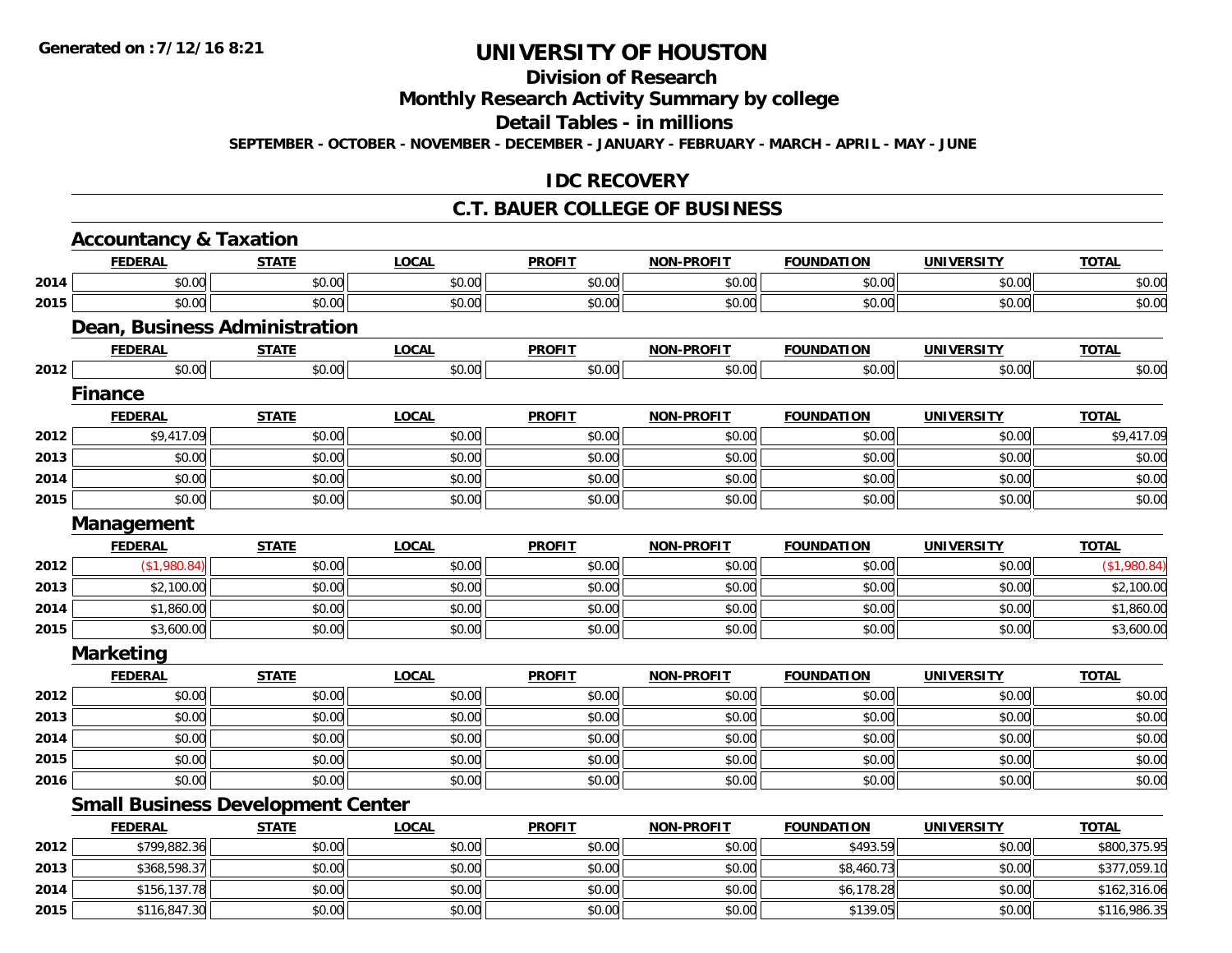### **Division of Research**

**Monthly Research Activity Summary by college**

**Detail Tables - in millions**

**SEPTEMBER - OCTOBER - NOVEMBER - DECEMBER - JANUARY - FEBRUARY - MARCH - APRIL - MAY - JUNE**

#### **IDC RECOVERY**

#### **C.T. BAUER COLLEGE OF BUSINESS**

#### **Small Business Development Center**

|              | <b>FEDERAL</b> | <b>STATE</b> | <b>LOCAL</b> | <b>PROFIT</b>  | <b>L-PROFIT</b><br>NON | <b>FOUNDATION</b>          | UNIVERSITY | <b>TOTAL</b>                |
|--------------|----------------|--------------|--------------|----------------|------------------------|----------------------------|------------|-----------------------------|
| 2016         | 92.089.<br>14  | \$0.00       | \$0.00       | ≮∩ ∩∩<br>JU.UU | \$0.00                 | \$0.00                     | \$0.00     | <b>CO2001</b><br>992,089    |
| <b>Total</b> | 48.55 I.ZU     | \$0.00       | \$0.00       | \$0.00         | \$0.00                 | <b>¢15</b><br>.274<br>l.65 | \$0.00     | . 000. OE<br>ີ 1,563,822.85 |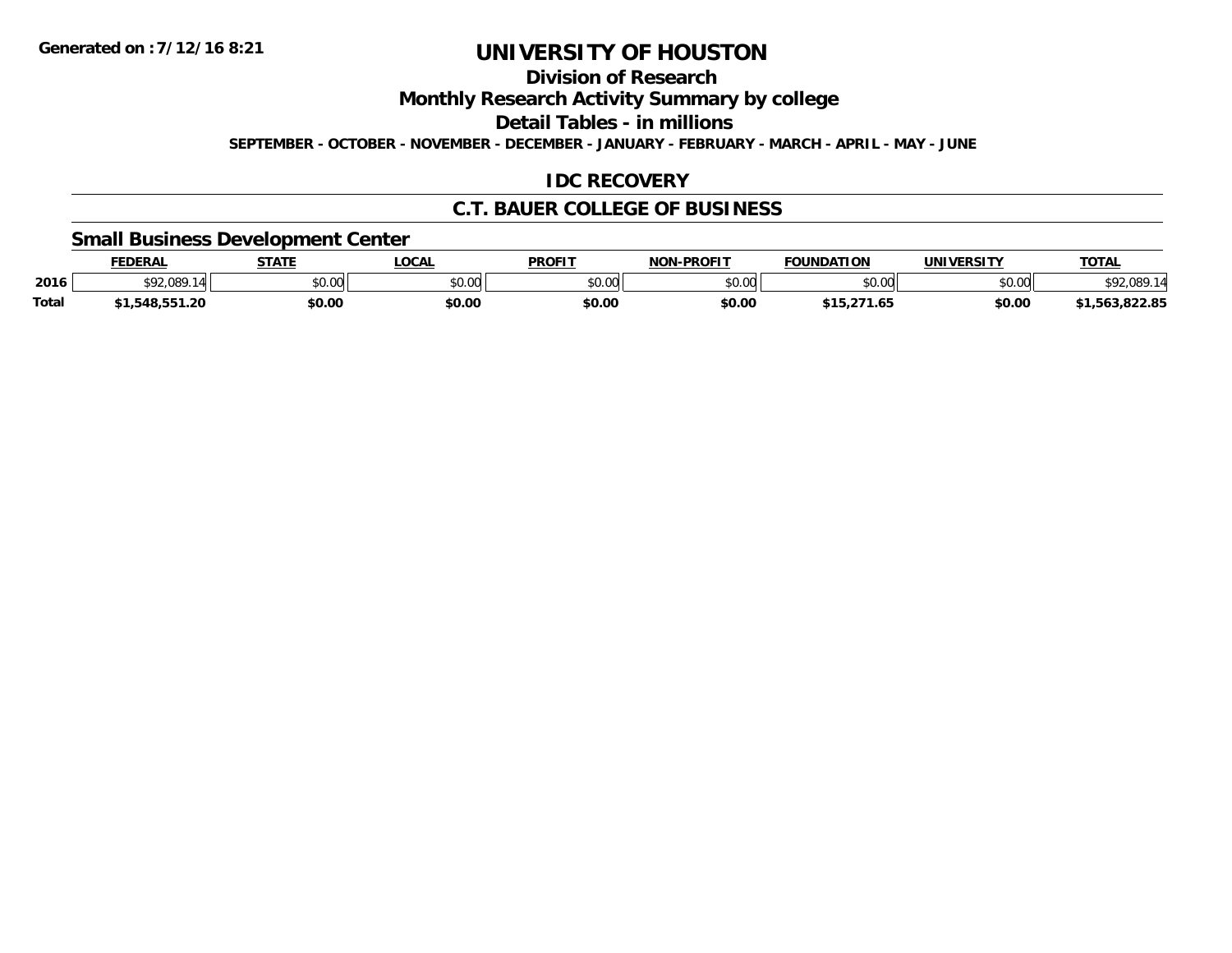### **Division of Research**

**Monthly Research Activity Summary by college**

#### **Detail Tables - in millions**

**SEPTEMBER - OCTOBER - NOVEMBER - DECEMBER - JANUARY - FEBRUARY - MARCH - APRIL - MAY - JUNE**

#### **IDC RECOVERY**

#### **COLLEGE OF ARCHITECTURE**

|      | <b>FEDERAL</b> | <b>STATE</b> | <b>LOCAL</b> | <b>PROFIT</b> | <b>NON-PROFIT</b> | <b>FOUNDATION</b> | <b>UNIVERSITY</b> | <b>TOTAL</b> |
|------|----------------|--------------|--------------|---------------|-------------------|-------------------|-------------------|--------------|
| 2012 | \$0.00         | \$0.00       | \$0.00       | \$0.00        | \$0.00            | \$0.00            | \$0.00            | \$0.00       |
| 2013 | \$0.00         | \$0.00       | \$0.00       | \$0.00        | \$0.00            | \$0.00            | \$0.00            | \$0.00       |
| 2014 | \$0.00         | \$0.00       | \$0.00       | \$0.00        | \$0.00            | \$0.00            | \$0.00            | \$0.00       |
| 2015 | \$0.00         | \$0.00       | \$0.00       | \$0.00        | \$0.00            | \$0.00            | \$0.00            | \$0.00       |
| 2016 | \$3,279.59     | \$0.00       | \$0.00       | \$0.00        | \$0.00            | \$0.00            | \$0.00            | \$3,279.59   |

|              | <b>FEDERAI</b>     | 27.77         | ne N<br>vuni | <b>PROFIT</b>           | <b>DDOCLT</b><br><b>ALOR</b> | <b>FOUNDATION</b> | UNIVERSITY    | <b>TOTA</b><br>. п. |
|--------------|--------------------|---------------|--------------|-------------------------|------------------------------|-------------------|---------------|---------------------|
| 2015         | $\sim$ 00<br>DU.UU | 0000<br>JU.UU | JU.UU        | 0 <sup>n</sup><br>JU.UL | 0 <sup>0</sup><br>ט.טע       | \$943             | 0000<br>DU.UU | ९०∆२                |
| <b>Total</b> | .                  | \$0.00        | \$0.00       | \$0.00                  | \$0.00                       | <b>4012</b><br>.  | \$0.00        | 227<br>–∠3.∪r       |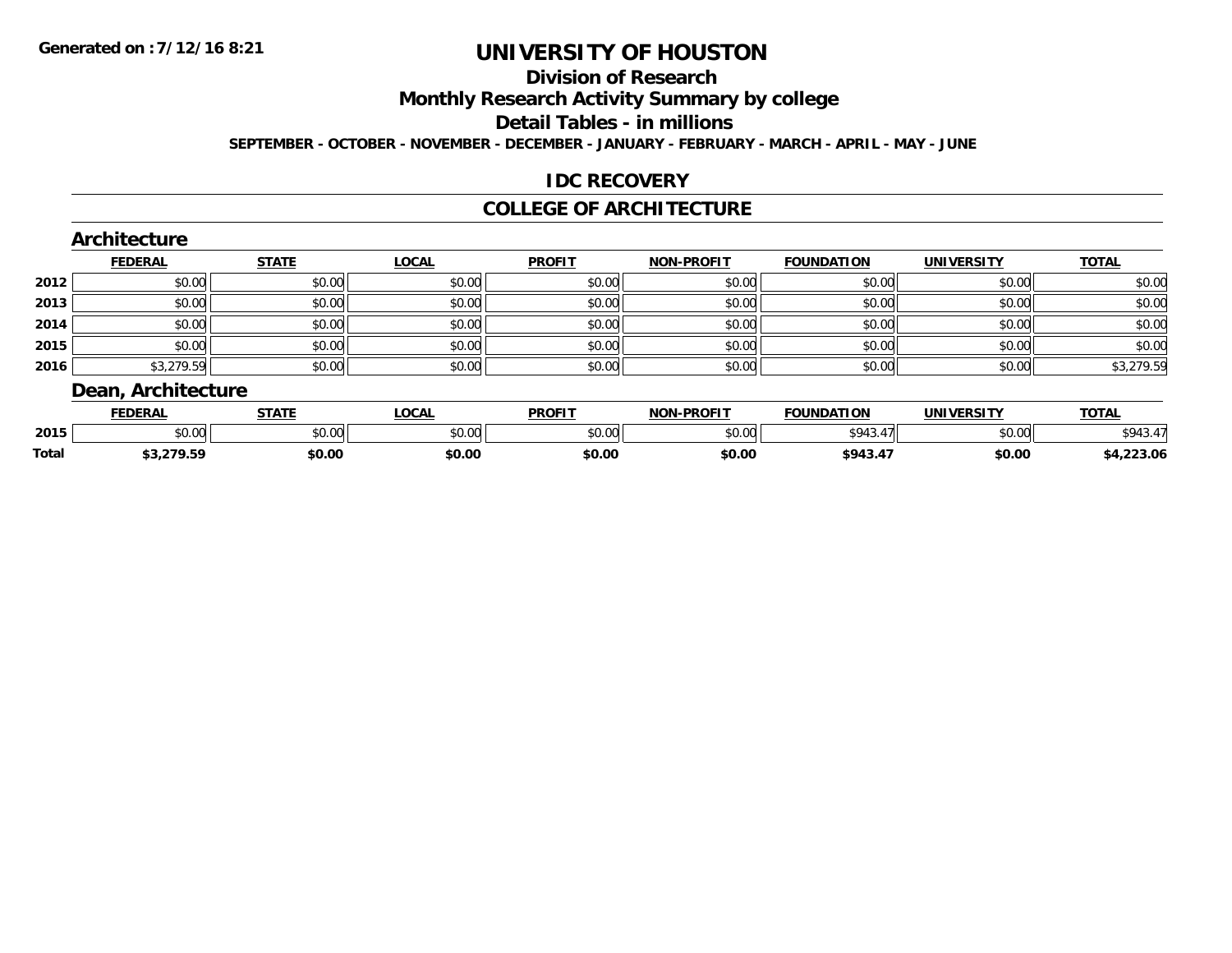## **Division of Research**

**Monthly Research Activity Summary by college**

## **Detail Tables - in millions**

**SEPTEMBER - OCTOBER - NOVEMBER - DECEMBER - JANUARY - FEBRUARY - MARCH - APRIL - MAY - JUNE**

### **IDC RECOVERY**

## **COLLEGE OF EDUCATION**

## **Consistency Mgmt and Coop Disc**

|      | <b>FEDERAL</b> | <b>STATE</b> | <b>LOCAL</b> | <b>PROFIT</b> | <b>NON-PROFIT</b> | <b>FOUNDATION</b> | <b>UNIVERSITY</b> | <b>TOTAL</b> |
|------|----------------|--------------|--------------|---------------|-------------------|-------------------|-------------------|--------------|
| 2012 | \$145.90       | \$0.00       | \$0.00       | \$0.00        | \$5,772.66        | \$0.00            | \$0.00            | \$5,918.56   |
| 2013 | \$0.00         | \$0.00       | \$0.00       | \$0.00        | \$3,438.44        | \$0.00            | \$0.00            | \$3,438.44   |
| 2014 | \$0.00         | \$0.00       | \$10,408.22  | \$0.00        | \$246.1           | \$0.00            | \$0.00            | \$10,654.37  |
| 2015 | \$51,606.95    | \$0.00       | \$8,293.27   | \$0.00        | (\$161.33)        | \$0.00            | \$0.00            | \$59,738.89  |
| 2016 | \$77,307.68    | \$0.00       | \$10,745.96  | \$0.00        | \$0.00            | \$0.00            | \$0.00            | \$88,053.64  |

#### **Curriculum and Instruction**

|      | <u>FEDERAL</u> | <b>STATE</b> | <b>LOCAL</b> | <b>PROFIT</b> | <b>NON-PROFIT</b> | <b>FOUNDATION</b> | <b>UNIVERSITY</b> | <b>TOTAL</b> |
|------|----------------|--------------|--------------|---------------|-------------------|-------------------|-------------------|--------------|
| 2012 | \$68,874.44    | \$26,086.90  | \$0.00       | \$0.00        | \$0.00            | \$3,399.64        | \$0.00            | \$98,360.98  |
| 2013 | \$49,062.95    | \$6,808.72   | \$0.00       | \$0.00        | \$0.00            | \$3,475.05        | \$0.00            | \$59,346.72  |
| 2014 | \$71,903.87    | \$0.00       | \$0.00       | \$0.00        | \$0.00            | \$11,942.78       | \$0.00            | \$83,846.65  |
| 2015 | \$70,495.92    | \$0.00       | \$0.00       | \$0.00        | \$0.00            | \$6,412.18        | \$0.00            | \$76,908.09  |
| 2016 | \$58,134.01    | \$0.00       | \$0.00       | \$0.00        | \$0.00            | \$2,128.66        | \$0.00            | \$60,262.67  |

## **Dean, Education**

|      | <b>FEDERAL</b> | <b>STATE</b> | <u>LOCAL</u> | <b>PROFIT</b> | <b>NON-PROFIT</b> | <b>FOUNDATION</b> | <b>UNIVERSITY</b> | <b>TOTAL</b> |
|------|----------------|--------------|--------------|---------------|-------------------|-------------------|-------------------|--------------|
| 2012 | \$0.00         | \$0.00       | \$0.00       | \$0.00        | \$0.00            | \$0.00            | \$0.00            | \$0.00       |
| 2013 | \$0.00         | \$0.00       | \$0.00       | \$0.00        | \$0.00            | \$0.00            | \$0.00            | \$0.00       |
| 2014 | \$0.00         | \$0.00       | \$0.00       | \$0.00        | \$0.00            | \$0.00            | \$0.00            | \$0.00       |
| 2015 | \$0.00         | \$0.00       | \$0.00       | \$0.00        | \$0.00            | \$0.00            | \$0.00            | \$0.00       |
| 2016 | \$0.00         | \$0.00       | \$0.00       | \$0.00        | \$0.00            | \$0.00            | \$0.00            | \$0.00       |

### **Educational Leadership & Policy Studies**

|      | <b>FEDERAL</b> | <b>STATE</b> | <u>LOCAL</u> | <b>PROFIT</b> | <b>NON-PROFIT</b> | <b>FOUNDATION</b> | <b>UNIVERSITY</b> | <b>TOTAL</b> |
|------|----------------|--------------|--------------|---------------|-------------------|-------------------|-------------------|--------------|
| 2012 | \$223.56       | \$0.00       | \$0.00       | \$0.00        | \$0.00            | \$13,598.55       | \$0.00            | \$13,822.11  |
| 2013 | \$40.14        | \$0.00       | \$0.00       | \$0.00        | \$2,295.55        | \$13,900.21       | \$0.00            | \$16,235.90  |
| 2014 | \$3,100.07     | \$0.00       | \$0.00       | \$0.00        | \$756.28          | \$2,888.85        | \$0.00            | \$6,745.19   |
| 2015 | \$18,909.93    | \$0.00       | \$0.00       | \$0.00        | \$0.00            | \$4,599.70        | \$0.00            | \$23,509.63  |
| 2016 | \$19,578.89    | \$0.00       | \$0.00       | \$0.00        | \$0.00            | \$3,640.60        | \$0.00            | \$23,219.49  |

## **Institute for Urban Education**

|      | <b>FEDERAL</b>                      | <b>CTATE</b>  | <b>_OCAL</b>          | <b>PROFIT</b>              | <b>J-PROFIT</b><br><b>BIABI</b> | <b>FOUNDATION</b> | <b>UNIVERSITY</b>    | <b>TOTAL</b>            |
|------|-------------------------------------|---------------|-----------------------|----------------------------|---------------------------------|-------------------|----------------------|-------------------------|
| 2012 | 12072<br><u>та.</u><br>, 72 / . / J | 0000<br>DU.UU | $\sim$<br>0 t<br>שט.⊽ | $*$ $\cap$ $\cap$<br>DU.UU | 0.00<br>JU.UU                   | \$0.00            | 0.00<br><b>JU.UU</b> | 11.74<br>12 / . /       |
| 2013 | $\sqrt{2}$<br>$\sim$<br>−,∪∪J.      | 0000<br>,u.uu | $\sim$ 00<br>vv.vv    | $*$ $\cap$ $\cap$<br>DU.UU | 0.00<br>JU.UU                   | \$0.00            | $\sim$ 00<br>JU.UU   | $A^{\circ}$<br>64,UU3.J |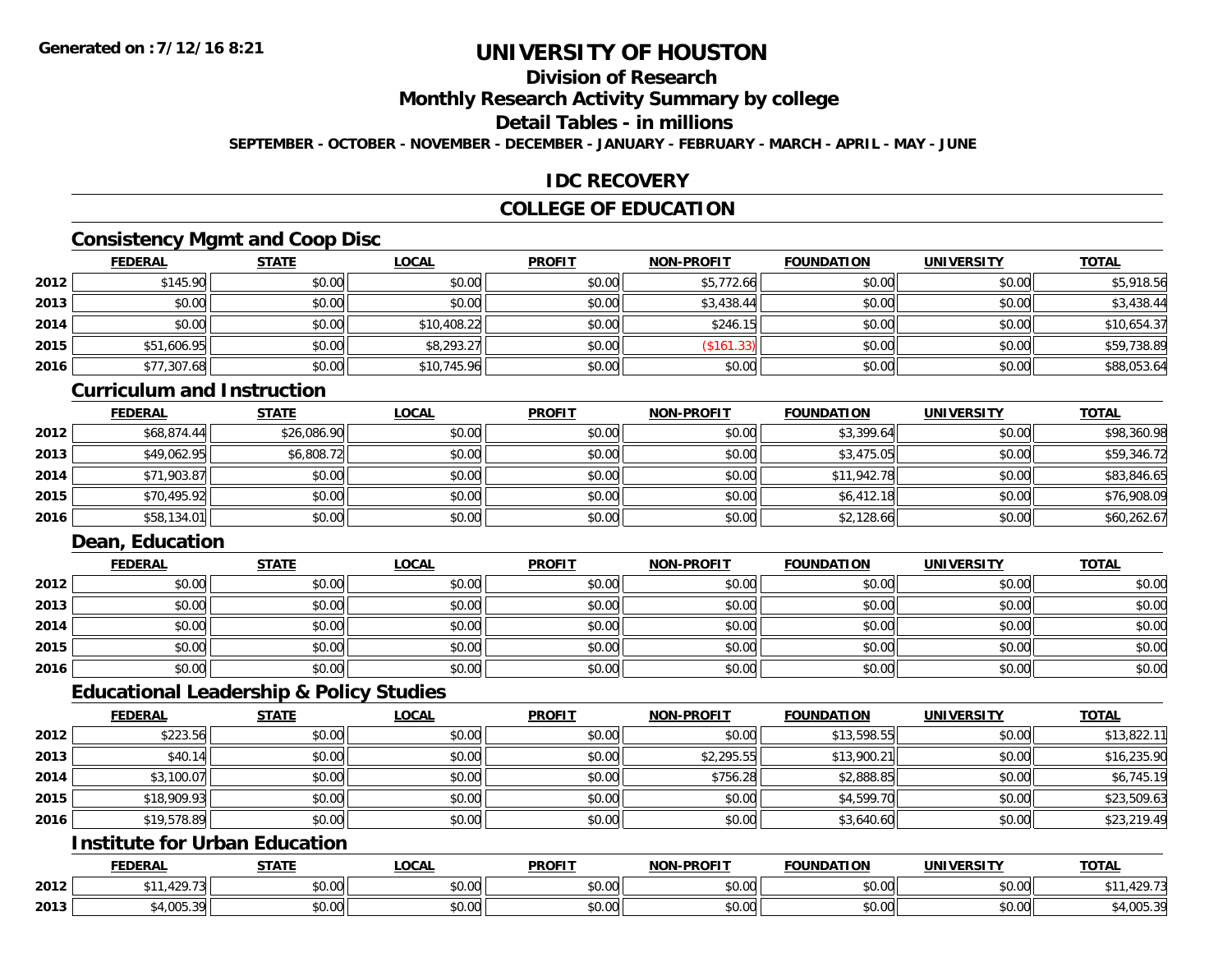## **Division of Research**

**Monthly Research Activity Summary by college**

#### **Detail Tables - in millions**

**SEPTEMBER - OCTOBER - NOVEMBER - DECEMBER - JANUARY - FEBRUARY - MARCH - APRIL - MAY - JUNE**

### **IDC RECOVERY**

## **COLLEGE OF EDUCATION**

|       |                          | <b>Institute for Urban Education</b> |                                                     |               |                   |                   |                   |                |
|-------|--------------------------|--------------------------------------|-----------------------------------------------------|---------------|-------------------|-------------------|-------------------|----------------|
|       | <b>FEDERAL</b>           | <b>STATE</b>                         | <b>LOCAL</b>                                        | <b>PROFIT</b> | <b>NON-PROFIT</b> | <b>FOUNDATION</b> | <b>UNIVERSITY</b> | <b>TOTAL</b>   |
| 2014  | \$1,132.59               | \$0.00                               | \$0.00                                              | \$0.00        | \$0.00            | \$0.00            | \$0.00            | \$1,132.59     |
|       |                          |                                      | <b>Psychological, Health, and Learning Sciences</b> |               |                   |                   |                   |                |
|       | <b>FEDERAL</b>           | <b>STATE</b>                         | <b>LOCAL</b>                                        | <b>PROFIT</b> | <b>NON-PROFIT</b> | <b>FOUNDATION</b> | <b>UNIVERSITY</b> | <b>TOTAL</b>   |
| 2012  | \$36,282.06              | \$747.34                             | \$0.00                                              | \$0.00        | \$0.00            | \$0.00            | \$0.00            | \$37,029.40    |
| 2013  | \$35,706.96              | \$8,038.27                           | \$0.00                                              | \$0.00        | \$0.00            | (\$23.00)         | \$0.00            | \$43,722.22    |
| 2014  | \$157,712.36             | \$7,142.39                           | \$0.00                                              | \$0.00        | \$520.02          | (\$3,294.60)      | \$0.00            | \$162,080.17   |
| 2015  | \$257,212.15             | \$7,977.48                           | \$0.00                                              | \$0.00        | \$39.00           | \$0.00            | \$0.00            | \$265,228.63   |
| 2016  | \$357,921.75             | \$10,572.39                          | \$0.00                                              | \$0.00        | \$4,888.53        | \$671.64          | \$0.00            | \$374,054.31   |
|       | <b>UH Charter School</b> |                                      |                                                     |               |                   |                   |                   |                |
|       | <b>FEDERAL</b>           | <b>STATE</b>                         | <b>LOCAL</b>                                        | <b>PROFIT</b> | <b>NON-PROFIT</b> | <b>FOUNDATION</b> | <b>UNIVERSITY</b> | <b>TOTAL</b>   |
| 2015  | \$0.00                   | \$0.00                               | \$0.00                                              | \$0.00        | \$0.00            | \$0.00            | \$0.00            | \$0.00         |
| Total | \$1,350,787.27           | \$67,373.49                          | \$29,447.45                                         | \$0.00        | \$17,795.30       | \$63,340.26       | \$0.00            | \$1,528,743.77 |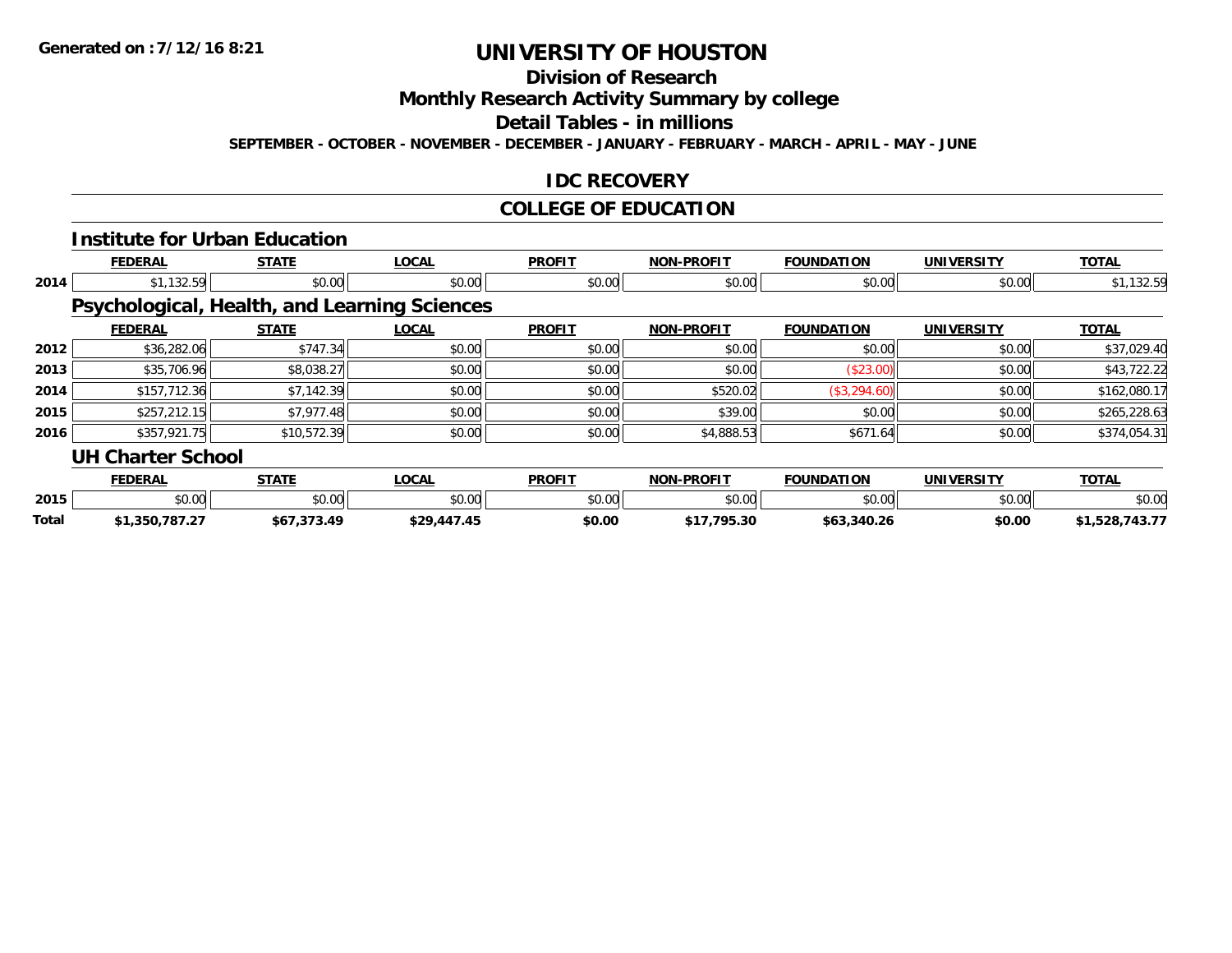## **Division of Research**

**Monthly Research Activity Summary by college**

**Detail Tables - in millions**

**SEPTEMBER - OCTOBER - NOVEMBER - DECEMBER - JANUARY - FEBRUARY - MARCH - APRIL - MAY - JUNE**

## **IDC RECOVERY**

|      | Art                                         |              |              |               |                   |                   |                   |              |
|------|---------------------------------------------|--------------|--------------|---------------|-------------------|-------------------|-------------------|--------------|
|      | <b>FEDERAL</b>                              | <b>STATE</b> | <b>LOCAL</b> | <b>PROFIT</b> | <b>NON-PROFIT</b> | <b>FOUNDATION</b> | <b>UNIVERSITY</b> | <b>TOTAL</b> |
| 2012 | \$1,026.38                                  | \$0.00       | \$0.00       | \$0.00        | \$0.00            | \$0.00            | \$0.00            | \$1,026.38   |
| 2013 | \$2,172.54                                  | \$0.00       | \$0.00       | \$0.00        | \$0.00            | \$0.00            | \$0.00            | \$2,172.54   |
| 2014 | \$382.39                                    | \$0.00       | \$0.00       | \$0.00        | \$0.00            | \$0.00            | \$0.00            | \$382.39     |
|      | <b>Arte Publico Press</b>                   |              |              |               |                   |                   |                   |              |
|      | <b>FEDERAL</b>                              | <b>STATE</b> | <b>LOCAL</b> | <b>PROFIT</b> | <b>NON-PROFIT</b> | <b>FOUNDATION</b> | <b>UNIVERSITY</b> | <b>TOTAL</b> |
| 2013 | \$0.00                                      | \$0.00       | \$0.00       | \$0.00        | \$0.00            | \$37,498.95       | \$0.00            | \$37,498.95  |
| 2014 | \$0.00                                      | \$0.00       | \$0.00       | \$0.00        | \$0.00            | \$13,239.68       | \$0.00            | \$13,239.68  |
| 2015 | \$4,807.21                                  | \$0.00       | \$0.00       | \$0.00        | \$0.00            | \$4,133.85        | \$0.00            | \$8,941.06   |
| 2016 | \$0.00                                      | \$0.00       | \$0.00       | \$0.00        | \$0.00            | \$3,759.53        | \$0.00            | \$3,759.53   |
|      | <b>Blaffer Gallery</b>                      |              |              |               |                   |                   |                   |              |
|      | <b>FEDERAL</b>                              | <b>STATE</b> | <b>LOCAL</b> | <b>PROFIT</b> | <b>NON-PROFIT</b> | <b>FOUNDATION</b> | <b>UNIVERSITY</b> | <b>TOTAL</b> |
| 2014 | \$10,317.58                                 | \$0.00       | \$0.00       | \$0.00        | \$0.00            | \$0.00            | \$0.00            | \$10,317.58  |
| 2016 | \$5,158.73                                  | \$0.00       | \$0.00       | \$0.00        | \$0.00            | \$0.00            | \$0.00            | \$5,158.73   |
|      | <b>Center for Public History</b>            |              |              |               |                   |                   |                   |              |
|      | <b>FEDERAL</b>                              | <b>STATE</b> | <b>LOCAL</b> | <b>PROFIT</b> | <b>NON-PROFIT</b> | <b>FOUNDATION</b> | <b>UNIVERSITY</b> | <b>TOTAL</b> |
| 2012 | \$8,423.36                                  | \$0.00       | \$0.00       | \$0.00        | \$0.00            | \$0.00            | \$0.00            | \$8,423.36   |
| 2013 | \$8,833.50                                  | \$0.00       | \$0.00       | \$0.00        | \$0.00            | \$0.00            | \$0.00            | \$8,833.50   |
| 2014 | \$223.45                                    | \$0.00       | \$0.00       | \$0.00        | \$0.00            | \$0.00            | \$0.00            | \$223.45     |
| 2015 | \$136.35                                    | \$0.00       | \$0.00       | \$0.00        | \$0.00            | \$0.00            | \$0.00            | \$136.35     |
|      | Communication                               |              |              |               |                   |                   |                   |              |
|      | <b>FEDERAL</b>                              | <b>STATE</b> | <b>LOCAL</b> | <b>PROFIT</b> | <b>NON-PROFIT</b> | <b>FOUNDATION</b> | <b>UNIVERSITY</b> | <b>TOTAL</b> |
| 2012 | \$0.00                                      | \$0.00       | \$0.00       | \$0.00        | \$0.00            | \$0.00            | \$0.00            | \$0.00       |
| 2013 | \$0.00                                      | \$0.00       | \$0.00       | \$0.00        | \$0.00            | \$0.00            | \$0.00            | \$0.00       |
| 2014 | \$0.00                                      | \$10,206.18  | \$0.00       | \$0.00        | \$0.00            | \$0.00            | \$0.00            | \$10,206.18  |
| 2015 | \$0.00                                      | \$3,706.70   | \$0.00       | \$0.00        | \$0.00            | \$0.00            | \$0.00            | \$3,706.70   |
| 2016 | \$0.00                                      | \$0.00       | \$0.00       | \$0.00        | \$0.00            | \$0.00            | \$0.00            | \$0.00       |
|      | <b>Communication Sciences and Disorders</b> |              |              |               |                   |                   |                   |              |
|      | <b>FEDERAL</b>                              | <b>STATE</b> | <b>LOCAL</b> | <b>PROFIT</b> | <b>NON-PROFIT</b> | <b>FOUNDATION</b> | <b>UNIVERSITY</b> | <b>TOTAL</b> |
| 2012 | \$1,905.13                                  | \$0.00       | \$0.00       | \$0.00        | \$0.00            | \$0.00            | \$0.00            | \$1,905.13   |
| 2013 | \$100.36                                    | \$0.00       | \$0.00       | \$0.00        | \$0.00            | \$0.00            | \$0.00            | \$100.36     |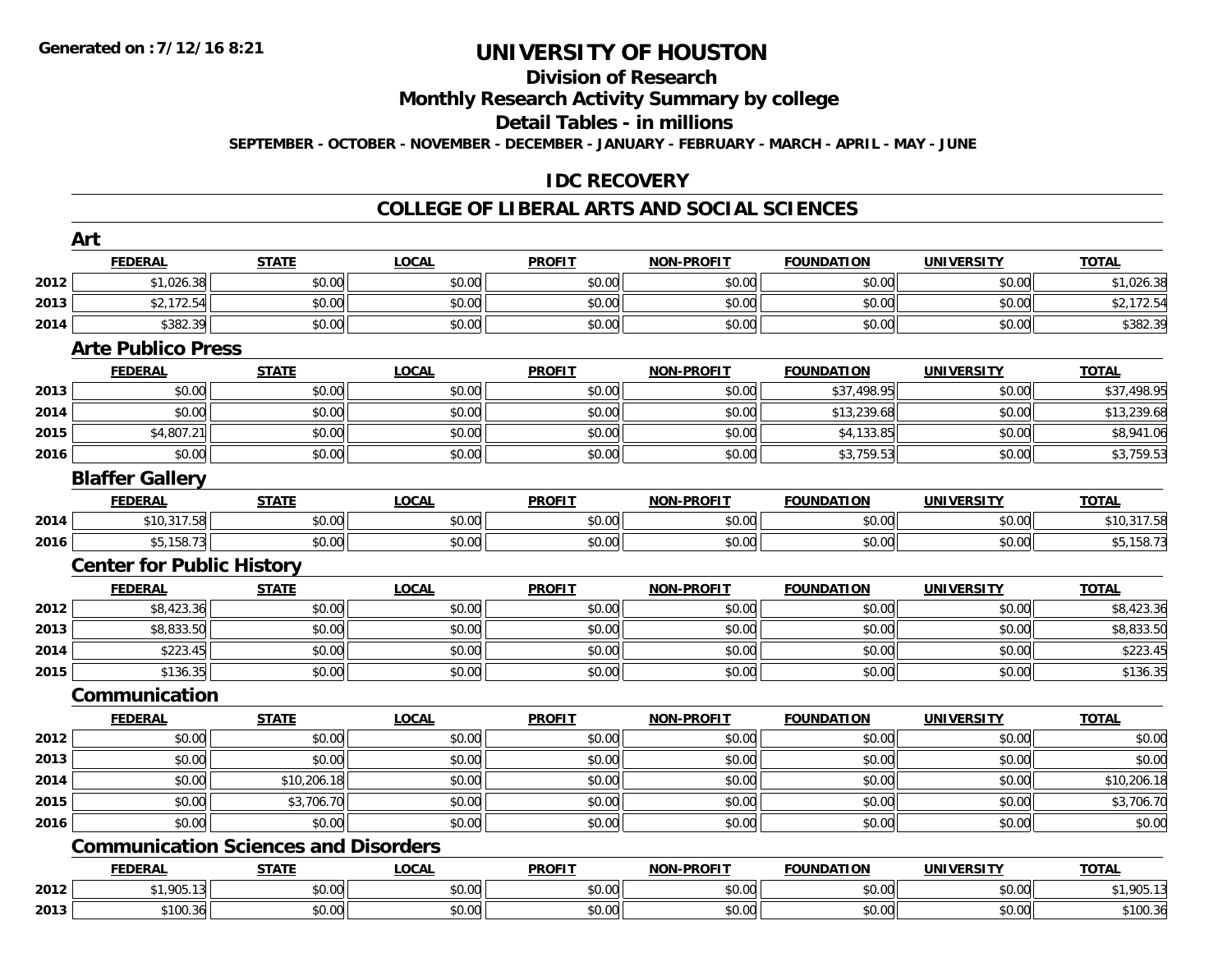## **Division of Research**

### **Monthly Research Activity Summary by college**

#### **Detail Tables - in millions**

**SEPTEMBER - OCTOBER - NOVEMBER - DECEMBER - JANUARY - FEBRUARY - MARCH - APRIL - MAY - JUNE**

## **IDC RECOVERY**

|      | <b>Communication Sciences and Disorders</b>       |              |              |               |                   |                   |                   |              |
|------|---------------------------------------------------|--------------|--------------|---------------|-------------------|-------------------|-------------------|--------------|
|      | <b>FEDERAL</b>                                    | <b>STATE</b> | <b>LOCAL</b> | <b>PROFIT</b> | <b>NON-PROFIT</b> | <b>FOUNDATION</b> | <b>UNIVERSITY</b> | <b>TOTAL</b> |
| 2014 | \$20,575.78                                       | \$0.00       | \$0.00       | \$0.00        | \$0.00            | \$0.00            | \$0.00            | \$20,575.78  |
| 2015 | \$26,959.34                                       | \$0.00       | \$0.00       | \$0.00        | \$0.00            | \$0.00            | \$0.00            | \$26,959.34  |
| 2016 | \$34,153.51                                       | \$0.00       | \$0.00       | \$0.00        | \$0.00            | \$0.00            | \$0.00            | \$34,153.51  |
|      | <b>Comparative Cultural Studies</b>               |              |              |               |                   |                   |                   |              |
|      | <b>FEDERAL</b>                                    | <b>STATE</b> | <b>LOCAL</b> | <b>PROFIT</b> | NON-PROFIT        | <b>FOUNDATION</b> | <b>UNIVERSITY</b> | <b>TOTAL</b> |
| 2012 | \$0.00                                            | \$32.21      | \$0.00       | \$0.00        | \$0.00            | \$0.00            | \$0.00            | \$32.21      |
|      | <b>Cynthia Woods Mitchell Center for the Arts</b> |              |              |               |                   |                   |                   |              |
|      | <b>FEDERAL</b>                                    | <b>STATE</b> | <b>LOCAL</b> | <b>PROFIT</b> | NON-PROFIT        | <b>FOUNDATION</b> | <b>UNIVERSITY</b> | <b>TOTAL</b> |
| 2015 | \$0.00                                            | \$0.00       | \$0.00       | \$2,968.97    | \$0.00            | \$0.00            | \$0.00            | \$2,968.97   |
| 2016 | \$3,181.80                                        | \$0.00       | \$0.00       | \$13,235.32   | \$0.00            | \$0.00            | \$0.00            | \$16,417.12  |
|      | Dean, Liberal Arts and Social Sciences            |              |              |               |                   |                   |                   |              |
|      | <b>FEDERAL</b>                                    | <b>STATE</b> | <b>LOCAL</b> | <b>PROFIT</b> | <b>NON-PROFIT</b> | <b>FOUNDATION</b> | <b>UNIVERSITY</b> | <b>TOTAL</b> |
| 2012 | \$0.00                                            | \$0.00       | \$0.00       | \$0.00        | \$0.00            | \$0.00            | \$0.00            | \$0.00       |
| 2013 | \$0.00                                            | \$0.00       | \$0.00       | \$0.00        | \$0.00            | \$0.00            | \$0.00            | \$0.00       |
| 2014 | \$0.00                                            | \$0.00       | \$0.00       | \$0.00        | \$0.00            | \$0.00            | \$0.00            | \$0.00       |
| 2015 | \$0.00                                            | \$0.00       | \$0.00       | \$0.00        | \$0.00            | \$0.00            | \$0.00            | \$0.00       |
| 2016 | \$0.00                                            | \$0.00       | \$0.00       | \$0.00        | \$0.00            | \$0.00            | \$0.00            | \$0.00       |
|      | <b>Economics</b>                                  |              |              |               |                   |                   |                   |              |
|      | <b>FEDERAL</b>                                    | <b>STATE</b> | <b>LOCAL</b> | <b>PROFIT</b> | <b>NON-PROFIT</b> | <b>FOUNDATION</b> | <b>UNIVERSITY</b> | <b>TOTAL</b> |
| 2012 | \$0.00                                            | \$0.00       | \$0.00       | \$2,774.44    | \$0.00            | \$0.00            | \$0.00            | \$2,774.44   |
| 2013 | \$0.00                                            | \$0.00       | \$0.00       | \$0.00        | \$11,802.41       | \$0.00            | \$0.00            | \$11,802.41  |
| 2014 | \$1,149.60                                        | \$0.00       | \$0.00       | \$0.00        | \$0.00            | \$0.00            | \$0.00            | \$1,149.60   |
| 2015 | \$568.61                                          | \$0.00       | \$0.00       | \$0.00        | \$1,366.53        | \$0.00            | \$0.00            | \$1,935.14   |
| 2016 | \$0.00                                            | \$0.00       | \$0.00       | \$0.00        | \$0.00            | \$0.00            | \$0.00            | \$0.00       |
|      | <b>English</b>                                    |              |              |               |                   |                   |                   |              |
|      | <b>FEDERAL</b>                                    | <b>STATE</b> | <b>LOCAL</b> | <b>PROFIT</b> | <b>NON-PROFIT</b> | <b>FOUNDATION</b> | <b>UNIVERSITY</b> | <b>TOTAL</b> |
| 2012 | \$0.00                                            | \$0.00       | \$0.00       | \$0.00        | \$0.00            | \$0.00            | \$0.00            | \$0.00       |
| 2013 | \$7,672.51                                        | \$0.00       | \$0.00       | \$0.00        | \$0.00            | \$0.00            | \$0.00            | \$7,672.51   |
| 2014 | \$2,474.99                                        | \$0.00       | \$0.00       | \$0.00        | \$0.00            | \$0.00            | \$0.00            | \$2,474.99   |
| 2015 | \$10,829.36                                       | \$0.00       | \$0.00       | \$0.00        | \$0.00            | \$0.00            | \$0.00            | \$10,829.36  |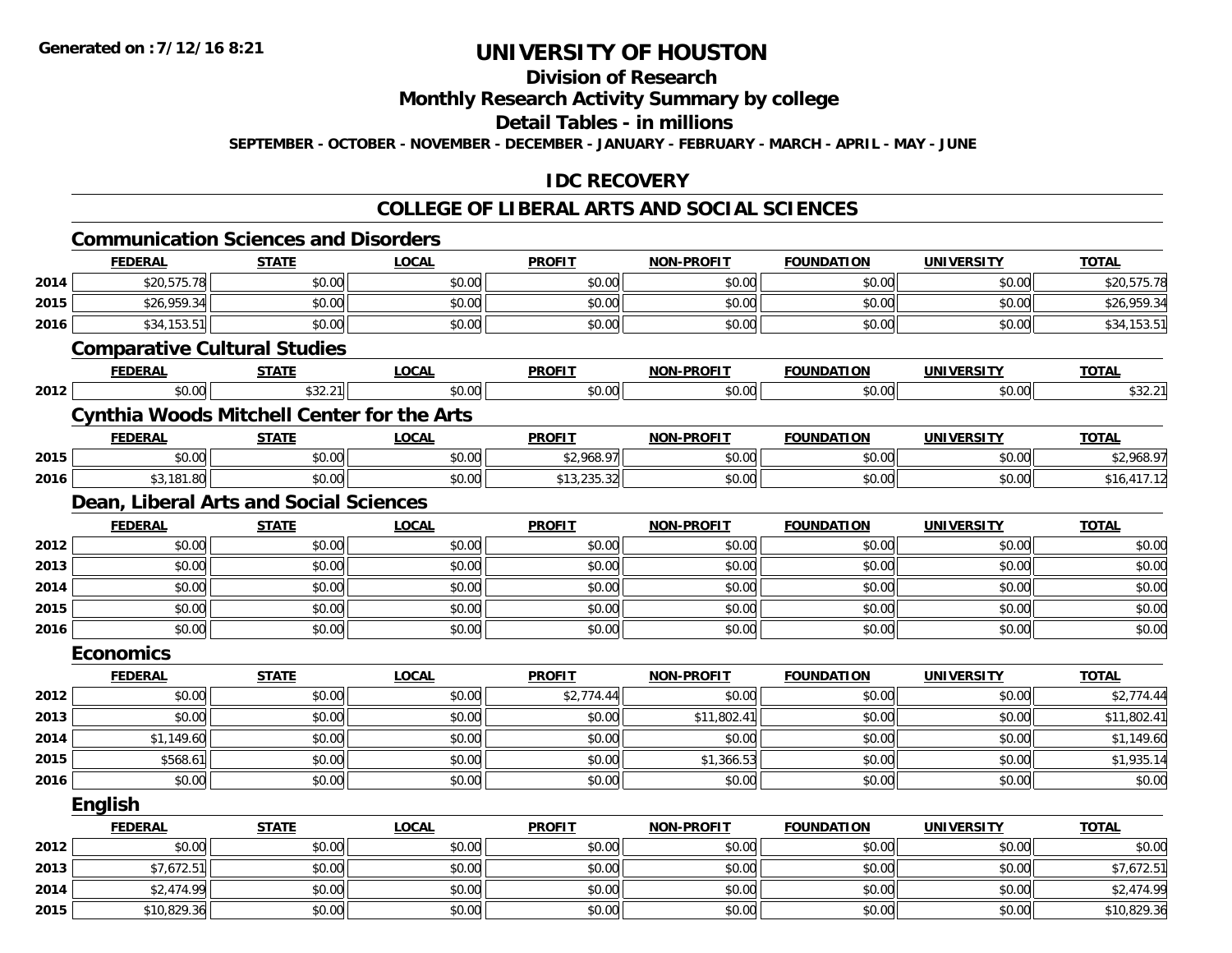#### **Division of Research**

**Monthly Research Activity Summary by college**

**Detail Tables - in millions**

**SEPTEMBER - OCTOBER - NOVEMBER - DECEMBER - JANUARY - FEBRUARY - MARCH - APRIL - MAY - JUNE**

## **IDC RECOVERY**

|      | <b>English</b>                        |              |              |               |                   |                   |                   |              |
|------|---------------------------------------|--------------|--------------|---------------|-------------------|-------------------|-------------------|--------------|
|      | <b>FEDERAL</b>                        | <b>STATE</b> | <b>LOCAL</b> | <b>PROFIT</b> | <b>NON-PROFIT</b> | <b>FOUNDATION</b> | <b>UNIVERSITY</b> | <b>TOTAL</b> |
| 2016 | \$14,700.75                           | \$0.00       | \$0.00       | \$0.00        | \$0.00            | \$0.00            | \$0.00            | \$14,700.75  |
|      | <b>Health and Human Performance</b>   |              |              |               |                   |                   |                   |              |
|      | <b>FEDERAL</b>                        | <b>STATE</b> | <b>LOCAL</b> | <b>PROFIT</b> | <b>NON-PROFIT</b> | <b>FOUNDATION</b> | <b>UNIVERSITY</b> | <b>TOTAL</b> |
| 2012 | \$252,385.67                          | \$0.00       | \$0.00       | \$49,328.92   | \$0.00            | \$0.00            | \$0.00            | \$301,714.59 |
| 2013 | \$682,028.67                          | \$0.00       | \$0.00       | \$17,465.74   | \$0.00            | (\$7.67)          | \$0.00            | \$699,486.75 |
| 2014 | \$468,448.97                          | \$0.00       | \$0.00       | \$24,731.34   | \$0.00            | \$791.96          | \$0.00            | \$493,972.26 |
| 2015 | \$505,146.59                          | \$0.00       | \$0.00       | \$48,450.77   | \$1,910.95        | \$1,790.59        | \$0.00            | \$557,298.90 |
| 2016 | \$259,167.73                          | \$0.00       | \$0.00       | \$47,810.33   | \$624.00          | \$4,490.94        | \$0.00            | \$312,093.00 |
|      | <b>Hispanic Studies</b>               |              |              |               |                   |                   |                   |              |
|      | <b>FEDERAL</b>                        | <b>STATE</b> | <b>LOCAL</b> | <b>PROFIT</b> | <b>NON-PROFIT</b> | <b>FOUNDATION</b> | <b>UNIVERSITY</b> | <b>TOTAL</b> |
| 2012 | \$0.00                                | \$0.00       | \$0.00       | \$0.00        | \$0.00            | \$0.00            | \$0.00            | \$0.00       |
| 2013 | \$0.00                                | \$0.00       | \$0.00       | \$0.00        | \$0.00            | \$0.00            | \$0.00            | \$0.00       |
| 2014 | \$0.00                                | \$0.00       | \$0.00       | \$0.00        | \$0.00            | \$0.00            | \$0.00            | \$0.00       |
| 2015 | \$0.00                                | \$0.00       | \$0.00       | \$0.00        | \$0.00            | \$0.00            | \$0.00            | \$0.00       |
| 2016 | \$0.00                                | \$0.00       | \$0.00       | \$0.00        | \$0.00            | \$0.00            | \$0.00            | \$0.00       |
|      | <b>History</b>                        |              |              |               |                   |                   |                   |              |
|      | <b>FEDERAL</b>                        | <b>STATE</b> | <b>LOCAL</b> | <b>PROFIT</b> | <b>NON-PROFIT</b> | <b>FOUNDATION</b> | <b>UNIVERSITY</b> | <b>TOTAL</b> |
| 2012 | \$0.00                                | \$0.00       | \$0.00       | \$0.00        | \$0.00            | \$0.00            | \$0.00            | \$0.00       |
| 2013 | (\$2,206.75)                          | \$0.00       | \$0.00       | \$0.00        | (\$2,600.45)      | \$0.00            | \$0.00            | (\$4,807.20) |
| 2014 | \$10,403.37                           | \$0.00       | \$0.00       | \$0.00        | \$0.00            | \$0.00            | \$0.00            | \$10,403.37  |
| 2015 | \$5,893.72                            | \$0.00       | \$0.00       | \$0.00        | \$0.00            | \$0.00            | \$0.00            | \$5,893.72   |
| 2016 | \$3,626.40                            | \$0.00       | \$0.00       | \$0.00        | \$0.00            | \$0.00            | \$0.00            | \$3,626.40   |
|      | <b>Hobby Center for Public Policy</b> |              |              |               |                   |                   |                   |              |
|      | <b>FEDERAL</b>                        | <b>STATE</b> | <b>LOCAL</b> | <b>PROFIT</b> | <b>NON-PROFIT</b> | <b>FOUNDATION</b> | <b>UNIVERSITY</b> | <b>TOTAL</b> |
| 2014 | \$0.00                                | \$1,785.06   | \$0.00       | \$0.00        | \$0.00            | \$0.00            | \$0.00            | \$1,785.06   |
| 2015 | \$504.29                              | (\$30.80)    | \$0.00       | \$0.00        | \$0.00            | \$1,500.00        | \$0.00            | \$1,973.49   |
| 2016 | \$12,261.28                           | \$0.00       | \$0.00       | \$0.00        | \$0.00            | \$479.56          | \$0.00            | \$12,740.84  |
|      | <b>Modern/Classical Languages</b>     |              |              |               |                   |                   |                   |              |
|      | <b>FEDERAL</b>                        | <b>STATE</b> | <b>LOCAL</b> | <b>PROFIT</b> | <b>NON-PROFIT</b> | <b>FOUNDATION</b> | <b>UNIVERSITY</b> | <b>TOTAL</b> |
| 2012 | \$7,702.92                            | \$0.00       | \$0.00       | \$0.00        | \$0.00            | \$0.00            | \$0.00            | \$7,702.92   |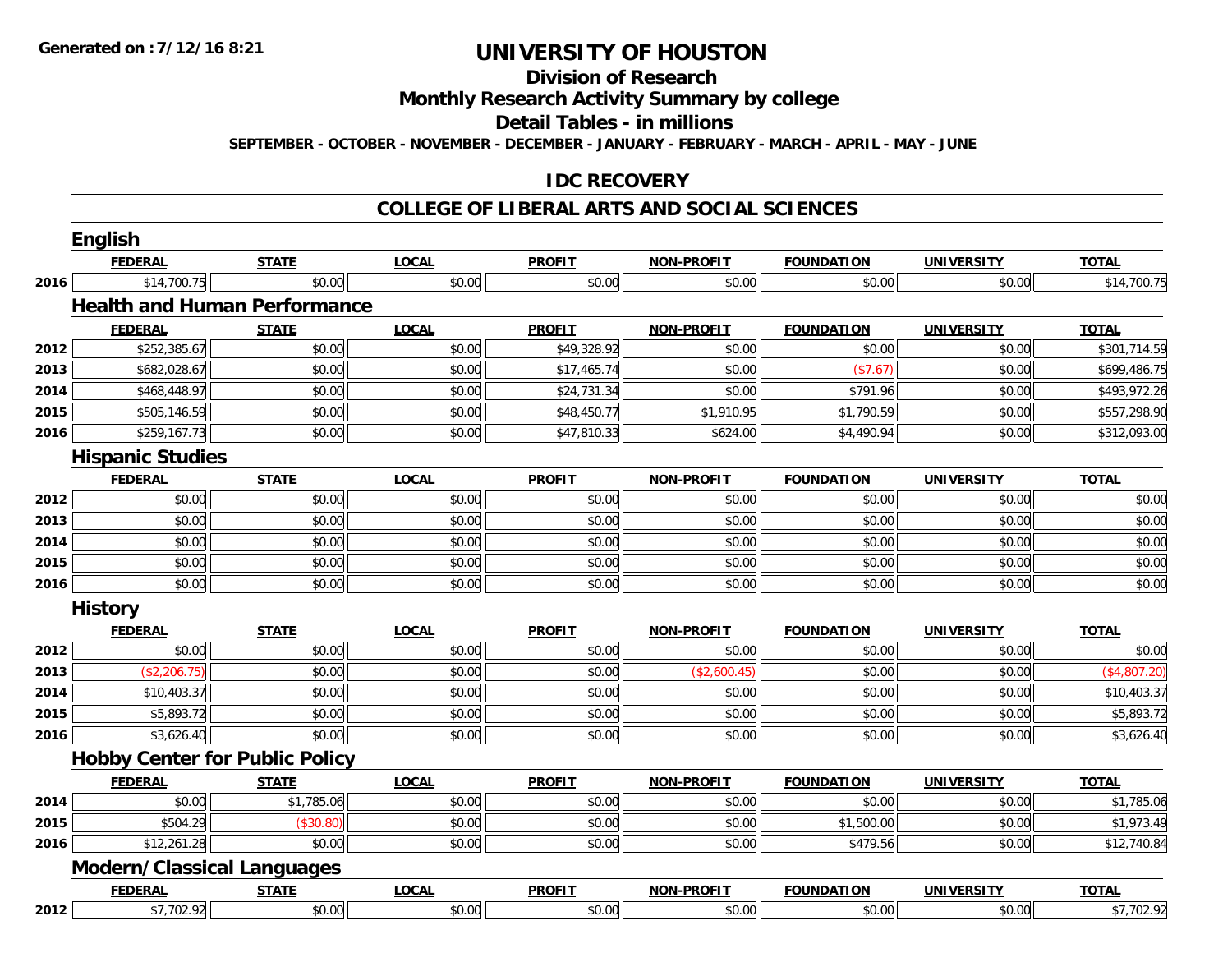## **Division of Research**

**Monthly Research Activity Summary by college**

**Detail Tables - in millions**

**SEPTEMBER - OCTOBER - NOVEMBER - DECEMBER - JANUARY - FEBRUARY - MARCH - APRIL - MAY - JUNE**

## **IDC RECOVERY**

## **COLLEGE OF LIBERAL ARTS AND SOCIAL SCIENCES**

# **Modern/Classical Languages**

|      | <b>FEDERAL</b>           | <b>STATE</b> | <b>LOCAL</b> | <b>PROFIT</b> | <b>NON-PROFIT</b> | <b>FOUNDATION</b> | <b>UNIVERSITY</b> | <b>TOTAL</b>   |
|------|--------------------------|--------------|--------------|---------------|-------------------|-------------------|-------------------|----------------|
| 2013 | (\$1,282.74)             | \$0.00       | \$0.00       | \$0.00        | \$0.00            | \$0.00            | \$0.00            | (\$1,282.74)   |
| 2014 | \$17,425.65              | \$0.00       | \$0.00       | \$0.00        | \$0.00            | \$0.00            | \$0.00            | \$17,425.65    |
| 2015 | \$9,583.70               | \$0.00       | \$0.00       | \$0.00        | \$0.00            | \$0.00            | \$0.00            | \$9,583.70     |
| 2016 | \$7,458.00               | \$0.00       | \$0.00       | \$0.00        | \$0.00            | \$0.00            | \$0.00            | \$7,458.00     |
|      | <b>Philosophy</b>        |              |              |               |                   |                   |                   |                |
|      | <b>FEDERAL</b>           | <b>STATE</b> | <b>LOCAL</b> | <b>PROFIT</b> | <b>NON-PROFIT</b> | <b>FOUNDATION</b> | <b>UNIVERSITY</b> | <b>TOTAL</b>   |
| 2012 | \$1,588.34               | \$0.00       | \$0.00       | \$0.00        | \$0.00            | \$0.00            | \$0.00            | \$1,588.34     |
| 2013 | \$2,089.85               | \$0.00       | \$0.00       | \$0.00        | \$0.00            | \$0.00            | \$0.00            | \$2,089.85     |
| 2014 | \$3,631.47               | \$0.00       | \$0.00       | \$0.00        | \$0.00            | \$0.00            | \$0.00            | \$3,631.47     |
| 2015 | (\$185.18)               | \$0.00       | \$0.00       | \$0.00        | \$0.00            | \$0.00            | \$0.00            | (\$185.18)     |
| 2016 | \$30.38                  | \$0.00       | \$0.00       | \$0.00        | \$0.00            | \$0.00            | \$0.00            | \$30.38        |
|      | <b>Political Science</b> |              |              |               |                   |                   |                   |                |
|      | <b>FEDERAL</b>           | <b>STATE</b> | <b>LOCAL</b> | <b>PROFIT</b> | <b>NON-PROFIT</b> | <b>FOUNDATION</b> | <b>UNIVERSITY</b> | <b>TOTAL</b>   |
| 2012 | \$0.00                   | \$0.00       | \$0.00       | \$0.00        | \$0.00            | \$0.00            | \$0.00            | \$0.00         |
| 2013 | \$6,625.20               | \$0.00       | \$0.00       | \$0.00        | \$0.00            | \$0.00            | \$0.00            | \$6,625.20     |
| 2014 | \$0.00                   | \$0.00       | \$0.00       | \$0.00        | \$0.00            | \$0.00            | \$0.00            | \$0.00         |
| 2015 | \$23,107.48              | \$0.00       | \$0.00       | \$0.00        | \$0.00            | \$0.00            | \$0.00            | \$23,107.48    |
| 2016 | \$7,938.52               | \$0.00       | \$0.00       | \$0.00        | \$1,711.84        | \$0.00            | \$0.00            | \$9,650.36     |
|      | <b>Psychology</b>        |              |              |               |                   |                   |                   |                |
|      | <b>FEDERAL</b>           | <b>STATE</b> | <b>LOCAL</b> | <b>PROFIT</b> | <b>NON-PROFIT</b> | <b>FOUNDATION</b> | <b>UNIVERSITY</b> | <b>TOTAL</b>   |
| 2012 | \$1,023,203.42           | \$772.52     | \$0.00       | \$4,347.94    | \$12,259.05       | \$19,779.39       | (\$3, 117.51)     | \$1,057,244.81 |
| 2013 | \$1,027,766.80           | \$17,554.65  | \$0.00       | \$1,875.93    | \$11,214.05       | \$4,146.10        | \$0.00            | \$1,062,557.53 |
| 2014 | \$820,650.61             | \$14.16      | \$0.00       | \$1,166.64    | \$15,179.42       | (\$4.57)          | \$0.00            | \$837,006.26   |
| 2015 | \$886,290.90             | \$3,976.46   | \$0.00       | \$0.00        | \$28,679.95       | \$0.00            | \$0.00            | \$918,947.31   |
| 2016 | \$1,179,117.30           | \$2,119.13   | \$0.00       | \$0.00        | \$17,151.89       | \$0.00            | \$0.00            | \$1,198,388.32 |
|      | Sociology                |              |              |               |                   |                   |                   |                |
|      | <b>FEDERAL</b>           | <b>STATE</b> | <b>LOCAL</b> | <b>PROFIT</b> | <b>NON-PROFIT</b> | <b>FOUNDATION</b> | <b>UNIVERSITY</b> | <b>TOTAL</b>   |
| 2012 | \$4,932.67               | \$0.00       | \$0.00       | \$0.00        | \$0.00            | \$0.00            | \$0.00            | \$4,932.67     |
| 2013 | (\$1,875.79)             | \$0.00       | \$0.00       | \$0.00        | \$0.00            | \$0.00            | \$0.00            | (\$1,875.79)   |
| 2014 | \$10,288.79              | \$0.00       | \$755.83     | \$0.00        | \$0.00            | \$0.00            | \$0.00            | \$11,044.62    |

4 \$10,288.79 \$11,044.62 \$755.83 \$11,044.62 \$755.83 \$0.00 \$0.00 \$0.00 \$0.00 \$0.00 \$0.00 \$11,044.62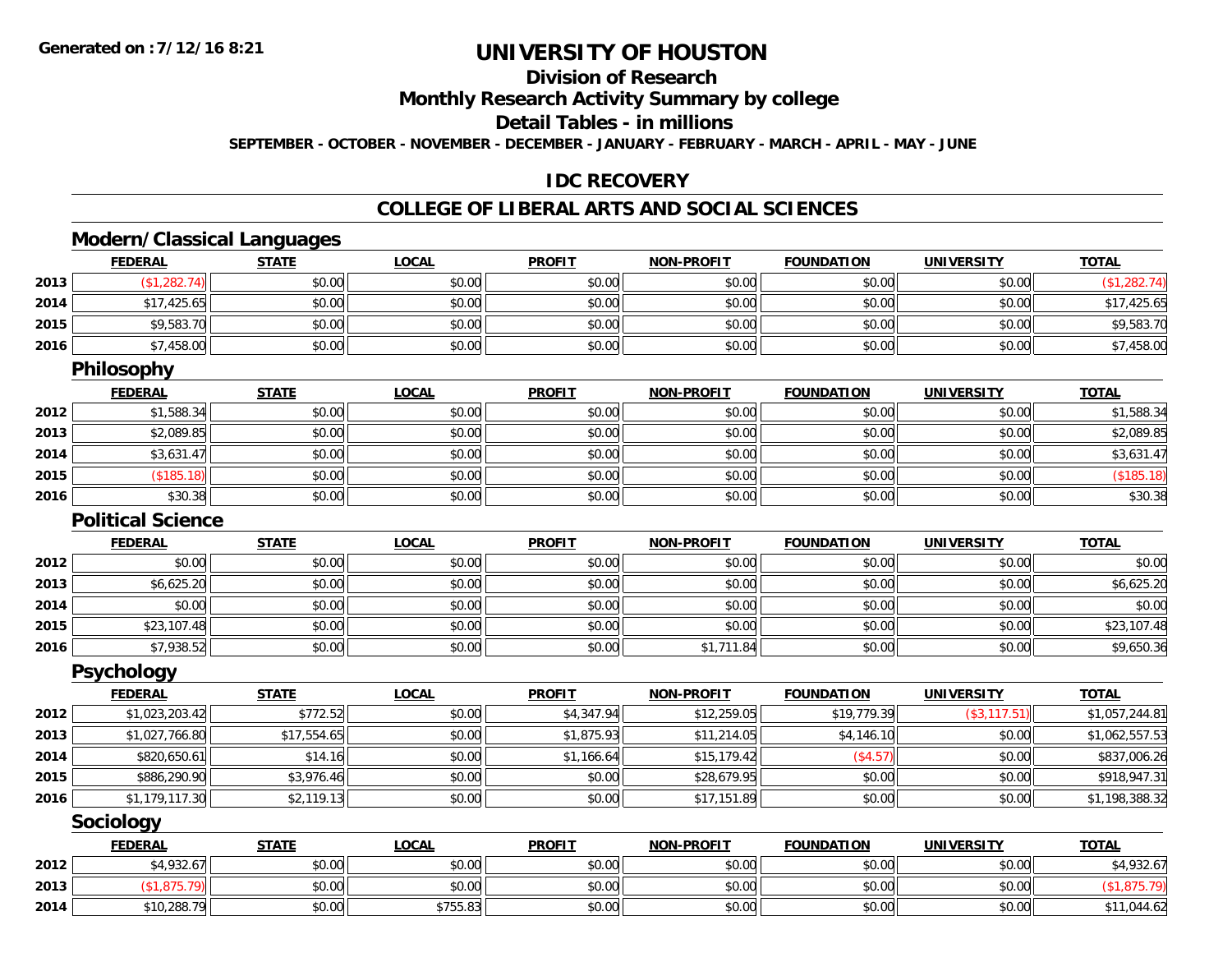**Division of Research**

**Monthly Research Activity Summary by college**

**Detail Tables - in millions**

**SEPTEMBER - OCTOBER - NOVEMBER - DECEMBER - JANUARY - FEBRUARY - MARCH - APRIL - MAY - JUNE**

## **IDC RECOVERY**

|              | <b>FEDERAL</b>  | <b>STATE</b> | <b>OCAL</b> | <b>PROFIT</b> | <b>NON-PROFIT</b> | <b>FOUNDATION</b> | UNIVERSITY   | <b>TOTAL</b>   |  |  |  |  |
|--------------|-----------------|--------------|-------------|---------------|-------------------|-------------------|--------------|----------------|--|--|--|--|
| 2015         | \$7.041<br>1.39 | \$0.00       |             | \$0.00        | \$0.00            | \$0.00            | \$0.00       | .984.03        |  |  |  |  |
| <b>Total</b> | \$7,406,542.85  | \$40,136.27  | \$698.47    | \$214,156.33  | \$99,299.63       | \$91,598.31       | (\$3,117.51) | \$7,849,314.36 |  |  |  |  |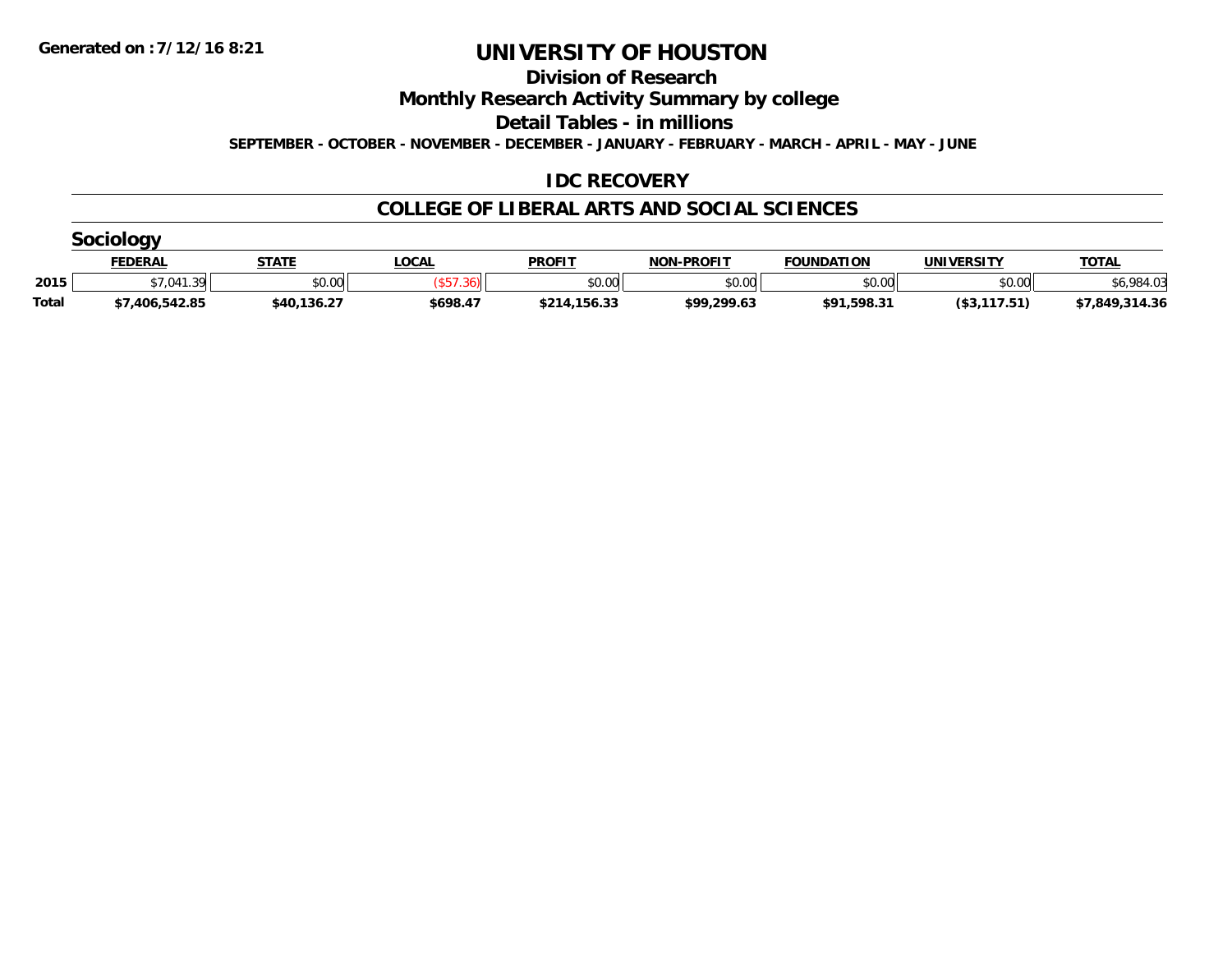## **Division of Research**

### **Monthly Research Activity Summary by college**

### **Detail Tables - in millions**

**SEPTEMBER - OCTOBER - NOVEMBER - DECEMBER - JANUARY - FEBRUARY - MARCH - APRIL - MAY - JUNE**

## **IDC RECOVERY**

## **COLLEGE OF NATURAL SCIENCES AND MATHEMATICS**

## **Biology/Biochemistry**

|      | <b>FEDERAL</b> | <b>STATE</b>   | <u>LOCAL</u> | <b>PROFIT</b> | <b>NON-PROFIT</b> | <b>FOUNDATION</b> | <b>UNIVERSITY</b> | <b>TOTAL</b> |
|------|----------------|----------------|--------------|---------------|-------------------|-------------------|-------------------|--------------|
| 2012 | \$797,010.06   | \$40,043.13    | \$0.00       | \$0.01        | \$39,773.00       | \$1,759.77        | \$0.00            | \$878,585.97 |
| 2013 | \$556,300.65   | \$28,164.48    | \$0.00       | \$37,213.78   | \$38,498.82       | \$8,673.79        | \$0.00            | \$668,851.52 |
| 2014 | \$464,215.19   | (\$25, 132.73) | \$0.00       | \$33,462.16   | \$25,798.96       | \$5,269.59        | \$0.00            | \$503,613.18 |
| 2015 | \$722,452.12   | (\$11,614.77)  | \$0.00       | \$8,537.02    | \$16,878.76       | \$25,373.70       | \$7,612.66        | \$769,239.49 |
| 2016 | \$640,624.02   | \$48,416.39    | \$0.00       | \$7,599.97    | \$4,258.65        | \$15,555.29       | \$2,006.00        | \$718,460.31 |

## **Center for Applied Geoscience Excellence**

|      | <b>FEDERAL</b>                      | <b>STATE</b> | <u>LOCAL</u> | <b>PROFIT</b> | <b>NON-PROFIT</b> | <b>FOUNDATION</b> | <b>UNIVERSITY</b> | <b>TOTAL</b> |
|------|-------------------------------------|--------------|--------------|---------------|-------------------|-------------------|-------------------|--------------|
| 2014 | 0000<br>JU.UU                       | \$0.00       | \$0.00       | \$0.00        | \$0.00            | \$0.00            | \$0.00            | \$0.00       |
| 2015 | $\theta$ $\theta$ $\theta$<br>90.UU | \$0.00       | \$0.00       | \$0.00        | \$0.00            | \$0.00            | \$0.00            | \$0.00       |
| 2016 | ልስ ሰሰ<br>DU.UU                      | \$0.00       | \$0.00       | \$0.00        | \$0.00            | \$0.00            | \$0.00            | \$0.00       |

<u> 1980 - Johann Barn, mars ann an t-Amhain Aonaich an t-Aonaich an t-Aonaich ann an t-Aonaich ann an t-Aonaich</u>

## **Center for Nuclear Receptors and Cell Signaling**

|      | <b>FEDERAL</b> | <b>STATE</b> | <b>LOCAL</b> | <b>PROFIT</b> | <b>NON-PROFIT</b> | <b>FOUNDATION</b> | <b>UNIVERSITY</b> | <b>TOTAL</b> |
|------|----------------|--------------|--------------|---------------|-------------------|-------------------|-------------------|--------------|
| 2012 | \$350,518.52   | \$18,804.66  | \$0.00       | \$75,708.39   | \$0.00            | \$0.00            | \$0.00            | \$445,031.57 |
| 2013 | \$299,360.91   | \$32,949.57  | \$0.00       | \$1,208.88    | \$0.00            | \$0.00            | \$0.00            | \$333,519.36 |
| 2014 | \$340,453.24   | (\$2,897.09) | \$0.00       | \$16,249.96   | \$0.00            | \$0.00            | \$0.00            | \$353,806.12 |
| 2015 | \$171,842.07   | \$45,480.49  | \$0.00       | \$0.00        | \$0.00            | \$0.00            | \$0.00            | \$217,322.56 |
| 2016 | \$316,657.86   | \$32,407.46  | \$0.00       | \$0.00        | \$0.00            | \$0.00            | \$0.00            | \$349,065.32 |

#### **Chemistry**

|      | <b>FEDERAL</b> | <b>STATE</b> | <u>LOCAL</u> | <b>PROFIT</b> | <b>NON-PROFIT</b> | <b>FOUNDATION</b> | <b>UNIVERSITY</b> | <b>TOTAL</b> |
|------|----------------|--------------|--------------|---------------|-------------------|-------------------|-------------------|--------------|
| 2012 | \$582,179.67   | \$1,306.57   | \$0.00       | \$3,633.44    | \$0.00            | \$0.00            | \$40,793.05       | \$627,912.73 |
| 2013 | \$562,859.45   | \$64.32      | \$0.00       | \$10,609.36   | \$0.00            | \$0.00            | (S14, 421.06)     | \$558,983.43 |
| 2014 | \$603,442.92   | \$0.00       | \$0.00       | \$130.95      | \$0.00            | \$0.00            | \$0.00            | \$603,573.87 |
| 2015 | \$545,586.40   | \$1,825.63   | \$0.00       | \$11,007.47   | \$0.00            | \$0.00            | \$0.00            | \$558,419.50 |
| 2016 | \$656,945.21   | \$6,835.17   | \$0.00       | \$294.64      | \$0.00            | \$0.00            | \$0.00            | \$664,075.02 |

#### **Computer Science**

|      | <b>FEDERAL</b> | <u>STATE</u> | <u>LOCAL</u> | <b>PROFIT</b> | <b>NON-PROFIT</b> | <b>FOUNDATION</b> | <b>UNIVERSITY</b> | <b>TOTAL</b> |
|------|----------------|--------------|--------------|---------------|-------------------|-------------------|-------------------|--------------|
| 2012 | \$482,934.14   | \$3,333.45   | \$0.00       | \$68,526.84   | \$14,649.24       | \$0.00            | \$0.00            | \$569,443.67 |
| 2013 | \$563,941.40   | \$3,598.70   | \$0.00       | \$71,045.13   | \$5,267.60        | \$0.00            | \$0.00            | \$643,852.83 |
| 2014 | \$425,081.93   | \$0.00       | \$0.00       | \$61,422.19   | \$108,317.97      | \$0.00            | \$0.00            | \$594,822.08 |
| 2015 | \$582,708.94   | \$414.14     | \$0.00       | \$88,002.69   | \$46,975.20       | \$1,941.47        | \$0.00            | \$720,042.44 |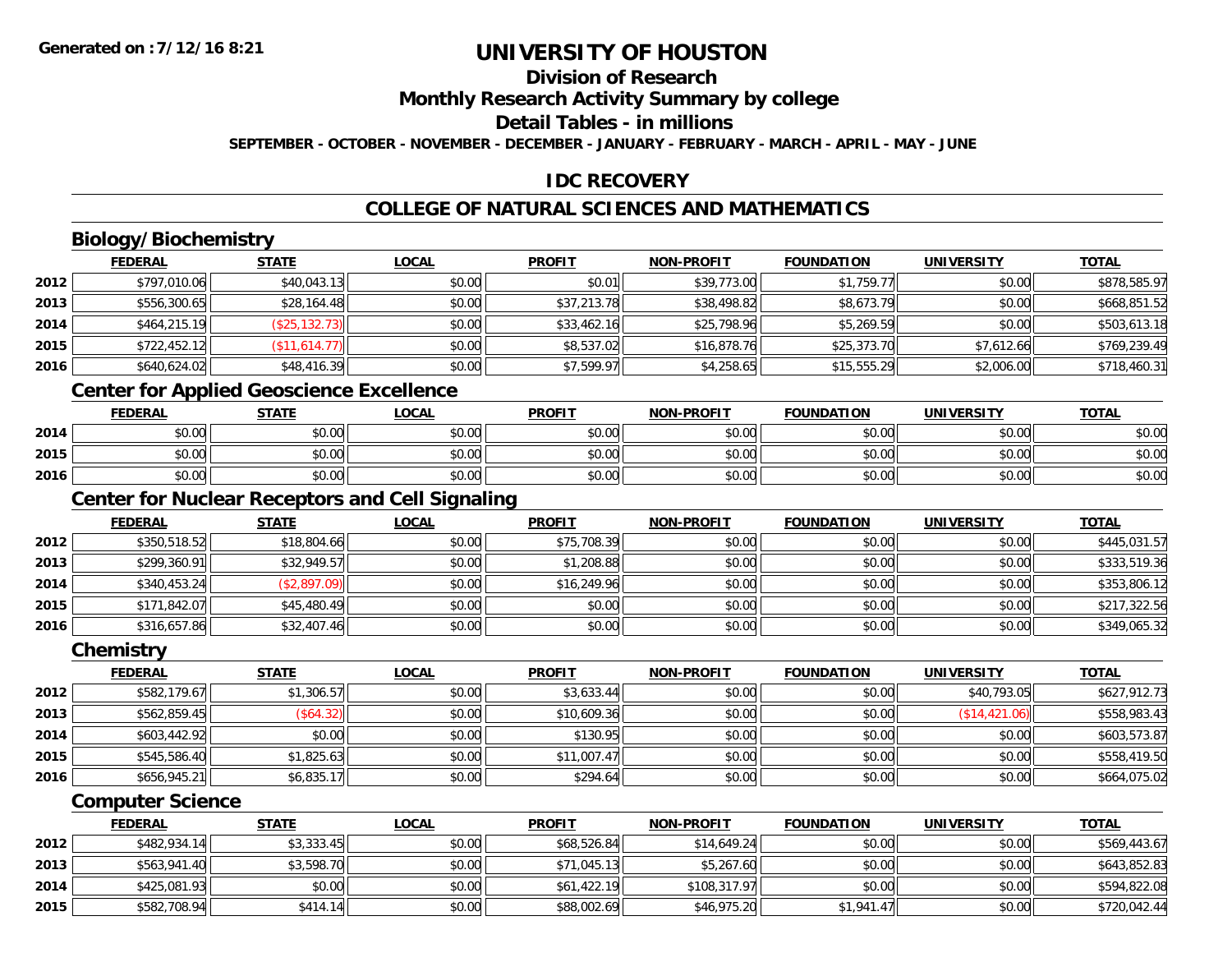**2014**

**2015**

**2016**

# **UNIVERSITY OF HOUSTON**

## **Division of Research**

### **Monthly Research Activity Summary by college**

#### **Detail Tables - in millions**

**SEPTEMBER - OCTOBER - NOVEMBER - DECEMBER - JANUARY - FEBRUARY - MARCH - APRIL - MAY - JUNE**

## **IDC RECOVERY**

#### **COLLEGE OF NATURAL SCIENCES AND MATHEMATICS**

|      | <b>Computer Science</b>                 |              |                                                      |               |                   |                   |                   |              |
|------|-----------------------------------------|--------------|------------------------------------------------------|---------------|-------------------|-------------------|-------------------|--------------|
|      | <b>FEDERAL</b>                          | <b>STATE</b> | <b>LOCAL</b>                                         | <b>PROFIT</b> | <b>NON-PROFIT</b> | <b>FOUNDATION</b> | <b>UNIVERSITY</b> | <b>TOTAL</b> |
| 2016 | \$864,434.10                            | \$820.07     | \$0.00                                               | \$47,032.19   | \$11,352.75       | \$0.00            | \$7,046.52        | \$930,685.62 |
|      | Dean, Natural Sciences and Mathematics  |              |                                                      |               |                   |                   |                   |              |
|      | <b>FEDERAL</b>                          | <b>STATE</b> | <b>LOCAL</b>                                         | <b>PROFIT</b> | <b>NON-PROFIT</b> | <b>FOUNDATION</b> | <b>UNIVERSITY</b> | <b>TOTAL</b> |
| 2012 | \$0.00                                  | \$0.00       | \$0.00                                               | \$0.00        | \$0.00            | \$0.00            | \$0.00            | \$0.00       |
| 2013 | \$33,327.35                             | \$0.00       | \$0.00                                               | \$0.00        | \$0.00            | \$0.00            | \$0.00            | \$33,327.35  |
| 2014 | (\$42.44)                               | \$0.00       | \$0.00                                               | \$0.00        | \$0.00            | \$0.00            | \$0.00            | (\$42.44)    |
| 2015 | \$30,350.95                             | \$0.00       | \$0.00                                               | \$0.00        | \$0.00            | \$0.00            | \$0.00            | \$30,350.95  |
| 2016 | \$7,822.02                              | \$0.00       | \$0.00                                               | \$2,806.27    | \$0.00            | \$0.00            | \$0.00            | \$10,628.29  |
|      | <b>Earth &amp; Atmospheric Sciences</b> |              |                                                      |               |                   |                   |                   |              |
|      | <b>FEDERAL</b>                          | <b>STATE</b> | <b>LOCAL</b>                                         | <b>PROFIT</b> | <b>NON-PROFIT</b> | <b>FOUNDATION</b> | <b>UNIVERSITY</b> | <b>TOTAL</b> |
| 2012 | \$379,563.17                            | \$50,194.35  | \$0.00                                               | \$258,599.91  | \$29,323.25       | \$0.00            | \$0.00            | \$717,680.69 |
| 2013 | \$304,669.40                            | \$25,799.17  | \$0.00                                               | \$248,730.48  | \$18,636.06       | \$38.00           | \$0.00            | \$597,873.11 |
| 2014 | \$225,476.16                            | \$33,215.24  | \$0.00                                               | \$347,535.72  | \$53,263.70       | \$1,967.68        | \$0.00            | \$661,458.50 |
| 2015 | \$216,079.08                            | \$47,447.69  | \$0.00                                               | \$203,790.39  | \$32,136.15       | \$714.93          | \$13,132.62       | \$513,300.87 |
| 2016 | \$198,000.17                            | \$78,498.17  | \$0.00                                               | \$115,942.91  | \$20,062.46       | \$268.98          | \$17,750.67       | \$430,523.37 |
|      |                                         |              | <b>Institute for Climate and Atmospheric Science</b> |               |                   |                   |                   |              |
|      | <b>FEDERAL</b>                          | <b>STATE</b> | <b>LOCAL</b>                                         | <b>PROFIT</b> | <b>NON-PROFIT</b> | <b>FOUNDATION</b> | <b>UNIVERSITY</b> | <b>TOTAL</b> |
| 2012 | \$0.00                                  | \$0.00       | \$0.00                                               | \$0.00        | \$0.00            | \$0.00            | \$0.00            | \$0.00       |
| 2013 | \$0.00                                  | \$0.00       | \$0.00                                               | \$0.00        | \$0.00            | \$0.00            | \$0.00            | \$0.00       |
| 2014 | \$0.00                                  | \$0.00       | \$0.00                                               | \$0.00        | \$0.00            | \$0.00            | \$0.00            | \$0.00       |
| 2015 | \$0.00                                  | \$0.00       | \$0.00                                               | \$0.00        | \$0.00            | \$0.00            | \$0.00            | \$0.00       |
| 2016 | \$0.00                                  | \$0.00       | \$0.00                                               | \$0.00        | \$0.00            | \$0.00            | \$0.00            | \$0.00       |
|      | <b>Institute for Nanoenergy</b>         |              |                                                      |               |                   |                   |                   |              |
|      | <b>FEDERAL</b>                          | <b>STATE</b> | <b>LOCAL</b>                                         | <b>PROFIT</b> | <b>NON-PROFIT</b> | <b>FOUNDATION</b> | <b>UNIVERSITY</b> | <b>TOTAL</b> |
| 2012 | \$0.00                                  | \$0.00       | \$0.00                                               | \$0.00        | \$0.00            | \$0.00            | \$0.00            | \$0.00       |
| 2013 | \$0.00                                  | \$0.00       | \$0.00                                               | \$0.00        | \$0.00            | \$0.00            | \$0.00            | \$0.00       |

4 \$0.00 \$0.00 \$0.00 \$0.00 \$0.00 \$0.00 \$0.00 \$0.00 \$0.00 \$0.00 \$0.00 \$0.00 \$0.00 \$0.00 \$0.00 \$0.00 \$0.00

\$0.00 \$0.00 \$0.00 \$0.00 \$0.00 \$0.00 \$0.00 \$0.00

6 \$0.00 \$0.00 \$0.00 \$0.00 \$0.00 \$0.00 \$0.00 \$0.00 \$0.00 \$0.00 \$0.00 \$0.00 \$0.00 \$0.00 \$0.00 \$0.00 \$0.00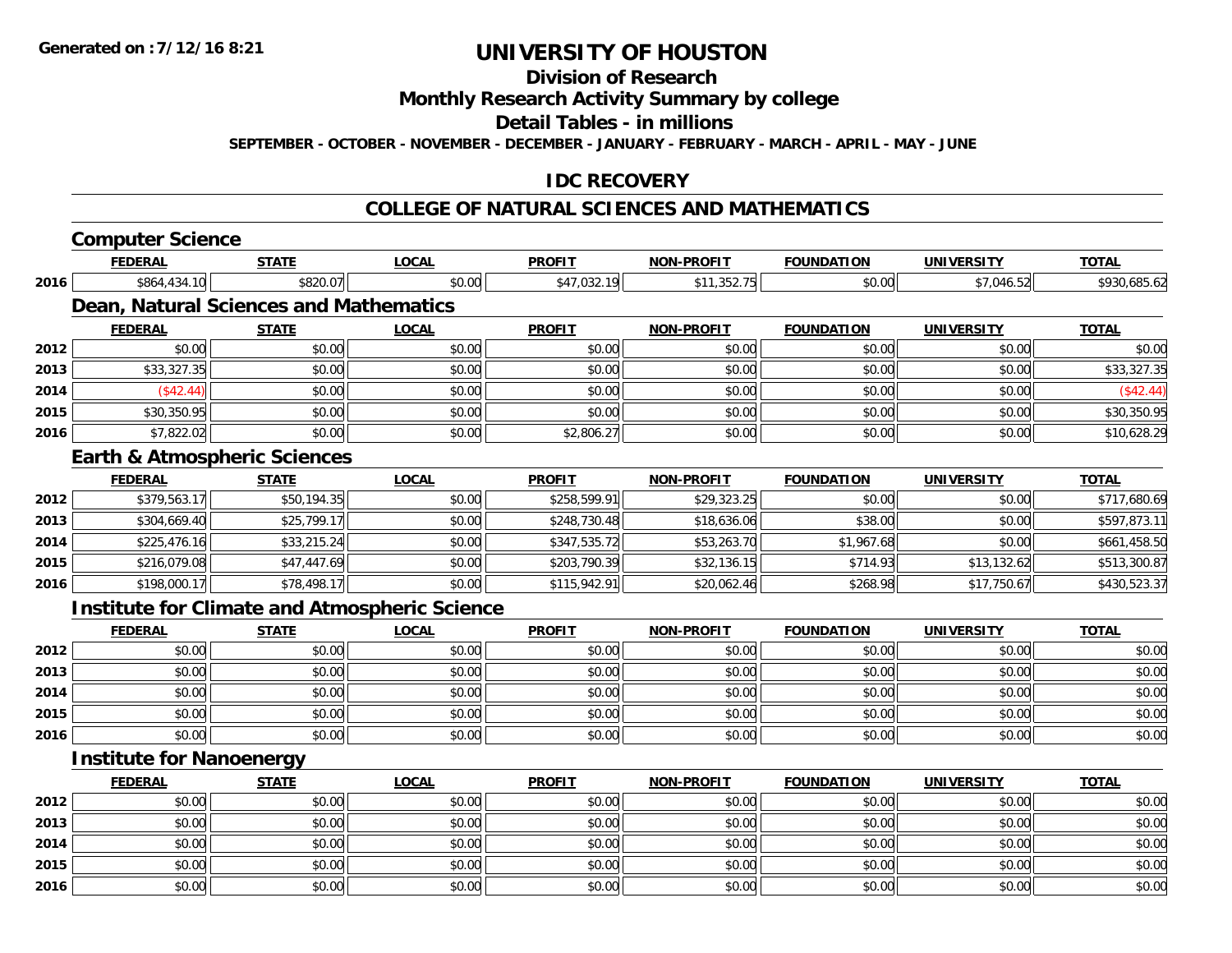## **Division of Research**

**Monthly Research Activity Summary by college**

#### **Detail Tables - in millions**

**SEPTEMBER - OCTOBER - NOVEMBER - DECEMBER - JANUARY - FEBRUARY - MARCH - APRIL - MAY - JUNE**

### **IDC RECOVERY**

#### **COLLEGE OF NATURAL SCIENCES AND MATHEMATICS**

|       | <b>Mathematics</b> |              |              |                |                   |                   |                   |                 |
|-------|--------------------|--------------|--------------|----------------|-------------------|-------------------|-------------------|-----------------|
|       | <b>FEDERAL</b>     | <b>STATE</b> | <b>LOCAL</b> | <b>PROFIT</b>  | <b>NON-PROFIT</b> | <b>FOUNDATION</b> | <b>UNIVERSITY</b> | <b>TOTAL</b>    |
| 2012  | \$186,956.80       | \$17,547.67  | \$0.00       | \$47,327.51    | \$9,763.04        | \$442.99          | \$0.00            | \$262,038.01    |
| 2013  | \$329,897.16       | (\$145.36)   | \$0.00       | \$45,486.42    | \$0.00            | \$1,858.46        | \$0.00            | \$377,096.68    |
| 2014  | \$441,009.08       | \$0.00       | \$0.00       | \$26,573.63    | \$0.00            | \$2,088.57        | \$0.00            | \$469,671.28    |
| 2015  | \$361,702.91       | \$0.00       | \$0.00       | \$12,040.30    | \$0.00            | \$1,185.90        | \$0.00            | \$374,929.11    |
| 2016  | \$357,534.28       | \$0.00       | \$0.00       | \$24,008.19    | \$0.00            | \$14,436.94       | \$0.00            | \$395,979.41    |
|       | <b>Physics</b>     |              |              |                |                   |                   |                   |                 |
|       | <b>FEDERAL</b>     | <b>STATE</b> | <b>LOCAL</b> | <b>PROFIT</b>  | <b>NON-PROFIT</b> | <b>FOUNDATION</b> | <b>UNIVERSITY</b> | <b>TOTAL</b>    |
| 2012  | \$759,472.42       | (\$61.33)    | \$0.00       | \$105,077.25   | \$394.22          | \$0.00            | \$0.00            | \$864,882.56    |
| 2013  | \$774,726.16       | \$0.00       | \$0.00       | \$250,901.35   | \$0.00            | \$0.00            | \$0.00            | \$1,025,627.51  |
| 2014  | \$1,151,013.92     | \$0.00       | \$0.00       | \$241,174.98   | \$1,096.05        | \$0.00            | \$0.00            | \$1,393,284.95  |
| 2015  | \$844,334.06       | \$0.00       | \$0.00       | \$249,862.28   | \$6,046.63        | \$0.00            | \$0.00            | \$1,100,242.97  |
| 2016  | \$808,845.25       | \$0.00       | \$0.00       | \$219,698.08   | \$0.00            | \$0.00            | \$0.00            | \$1,028,543.32  |
| Total | \$17,940,286.70    | \$477,186.59 | \$0.00       | \$2,941,240.74 | \$482,492.51      | \$81,576.07       | \$73,920.46       | \$21,996,703.07 |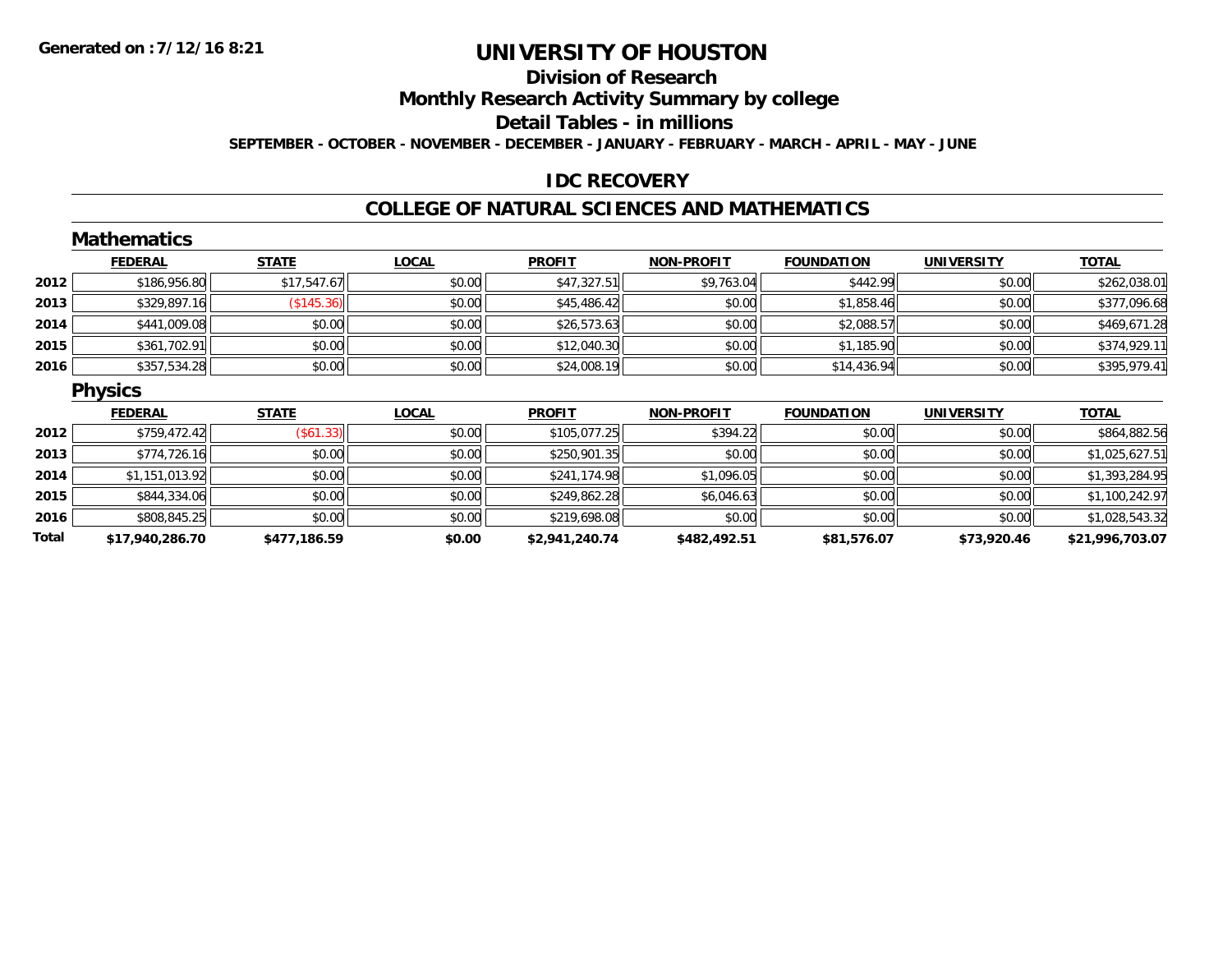## **Division of Research**

**Monthly Research Activity Summary by college**

**Detail Tables - in millions**

**SEPTEMBER - OCTOBER - NOVEMBER - DECEMBER - JANUARY - FEBRUARY - MARCH - APRIL - MAY - JUNE**

### **IDC RECOVERY**

#### **COLLEGE OF OPTOMETRY**

## **Optometry Vision Sciences**

|       | <b>FEDERAL</b> | <b>STATE</b> | <b>LOCAL</b> | <b>PROFIT</b> | <b>NON-PROFIT</b> | <b>FOUNDATION</b> | <b>UNIVERSITY</b> | <b>TOTAL</b>   |
|-------|----------------|--------------|--------------|---------------|-------------------|-------------------|-------------------|----------------|
| 2012  | \$956,509.41   | (S0.03)      | \$0.00       | \$63,885.34   | \$0.00            | \$0.00            | \$38,602.21       | \$1,058,996.93 |
| 2013  | \$1,038,645.32 | \$0.00       | \$0.00       | \$192,708.67  | \$0.00            | \$0.00            | \$43,687.89       | \$1,275,041.88 |
| 2014  | \$1,185,921.34 | \$0.00       | \$0.00       | \$172,275.73  | \$0.00            | \$0.00            | \$41,323.24       | \$1,399,520.31 |
| 2015  | \$1,085,371.78 | \$0.00       | \$0.00       | \$76,186.19   | \$0.00            | \$0.00            | \$72,942.35       | \$1,234,500.32 |
| 2016  | \$1,252,091.95 | \$0.00       | \$0.00       | \$35,702.57   | \$0.00            | \$0.00            | \$47,802.91       | \$1,335,597.43 |
| Total | \$5,518,539.81 | (\$0.03)     | \$0.00       | \$540,758.50  | \$0.00            | \$0.00            | \$244,358.60      | \$6,303,656.88 |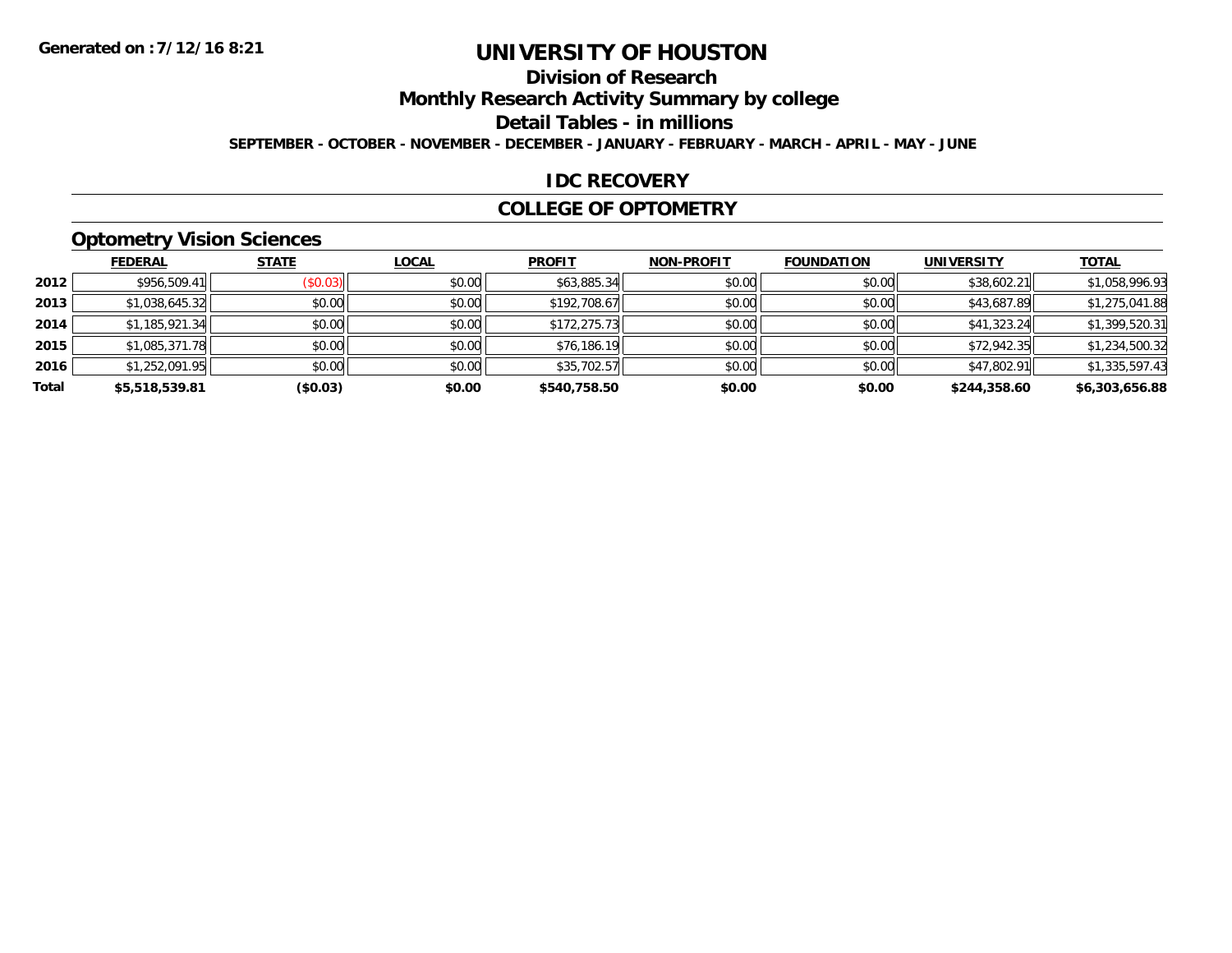## **Division of Research**

### **Monthly Research Activity Summary by college**

#### **Detail Tables - in millions**

**SEPTEMBER - OCTOBER - NOVEMBER - DECEMBER - JANUARY - FEBRUARY - MARCH - APRIL - MAY - JUNE**

## **IDC RECOVERY**

## **COLLEGE OF PHARMACY**

## **Center for Experimental Therapeutics and Pharmacoi**

|      | <b>FEDERAL</b> | <b>STATE</b> | <b>LOCAL</b> | <b>PROFIT</b> | <b>NON-PROFIT</b> | <b>FOUNDATION</b> | <b>UNIVERSITY</b> | <b>TOTAL</b> |
|------|----------------|--------------|--------------|---------------|-------------------|-------------------|-------------------|--------------|
| 2012 | \$0.00         | \$0.00       | \$0.00       | \$0.00        | \$0.00            | \$0.00            | \$0.00            | \$0.00       |
| 2013 | \$0.00         | \$0.00       | \$0.00       | \$0.00        | \$0.00            | \$0.00            | \$0.00            | \$0.00       |
| 2014 | \$0.00         | \$0.00       | \$0.00       | \$0.00        | \$0.00            | \$0.00            | \$0.00            | \$0.00       |
| 2015 | \$0.00         | \$0.00       | \$0.00       | \$0.00        | \$0.00            | \$0.00            | \$0.00            | \$0.00       |
| 2016 | \$0.00         | \$0.00       | \$0.00       | \$0.00        | \$0.00            | \$0.00            | \$0.00            | \$0.00       |

## **Clinical Pharmacy & Administration**

|      | <b>FEDERAL</b> | <b>STATE</b> | <u>LOCAL</u> | <b>PROFIT</b> | <b>NON-PROFIT</b> | <b>FOUNDATION</b> | <b>UNIVERSITY</b> | <b>TOTAL</b> |
|------|----------------|--------------|--------------|---------------|-------------------|-------------------|-------------------|--------------|
| 2012 | \$43,180.73    | \$0.00       | \$0.00       | \$49,966.67   | (\$11.27)         | \$0.00            | \$0.00            | \$93,136.13  |
| 2013 | \$54,924.11    | \$0.00       | \$0.00       | \$75,662.38   | \$0.00            | \$0.00            | \$0.00            | \$130,586.49 |
| 2014 | \$4,365.13     | \$0.00       | \$0.00       | \$91,447.44   | \$22,823.26       | \$0.00            | \$0.00            | \$118,635.83 |
| 2015 | \$81,505.35    | \$65,336.49  | \$0.00       | \$38,380.80   | \$7,459.31        | \$0.00            | \$0.00            | \$192,681.95 |
| 2016 | \$82,444.85    | \$41,113.90  | \$0.00       | \$62,053.47   | \$15,580.79       | \$0.00            | \$0.00            | \$201,193.02 |

## **Dean, Pharmacy**

|      | <b>FEDERAL</b> | <u>STATE</u> | <u>LOCAL</u> | <b>PROFIT</b> | <b>NON-PROFIT</b> | <b>FOUNDATION</b> | <b>UNIVERSITY</b> | <b>TOTAL</b> |
|------|----------------|--------------|--------------|---------------|-------------------|-------------------|-------------------|--------------|
| 2012 | \$0.00         | \$0.00       | \$0.00       | \$0.00        | \$0.00            | \$0.00            | \$0.00            | \$0.00       |
| 2013 | \$0.00         | \$0.00       | \$0.00       | \$0.00        | \$0.00            | \$0.00            | \$0.00            | \$0.00       |
| 2014 | \$0.00         | \$0.00       | \$0.00       | \$0.00        | \$0.00            | \$0.00            | \$0.00            | \$0.00       |
| 2015 | \$0.00         | \$0.00       | \$0.00       | \$0.00        | \$0.00            | \$0.00            | \$0.00            | \$0.00       |
| 2016 | \$0.00         | \$0.00       | \$0.00       | \$0.00        | \$0.00            | \$0.00            | \$0.00            | \$0.00       |

#### **Pharm Health Outcomes & Policy**

|      | <b>FEDERAL</b> | <b>STATE</b> | <u>LOCAL</u> | <b>PROFIT</b> | <b>NON-PROFIT</b> | <b>FOUNDATION</b> | <b>UNIVERSITY</b> | <b>TOTAL</b> |
|------|----------------|--------------|--------------|---------------|-------------------|-------------------|-------------------|--------------|
| 2012 | \$5,917.60     | \$0.00       | \$0.00       | \$0.00        | (\$13.76)         | \$0.00            | \$0.00            | \$5,903.84   |
| 2013 | \$20,043.14    | \$0.00       | \$0.00       | \$0.00        | \$0.00            | \$0.00            | \$0.00            | \$20,043.14  |
| 2014 | \$38,432.66    | \$0.00       | \$0.00       | \$0.00        | \$0.00            | \$0.00            | \$0.00            | \$38,432.66  |
| 2015 | \$28,536.12    | \$2,612.39   | \$0.00       | \$4,457.56    | \$0.00            | \$0.00            | \$0.00            | \$35,606.06  |
| 2016 | \$14,146.36    | \$215.83     | \$0.00       | \$5,889.45    | \$0.00            | \$0.00            | \$0.00            | \$19,819.97  |

### **Pharmacological and Pharmaceutical Sciences**

|      | <b>FEDERAL</b>                            | <b>CTATE</b><br>3 I A I I | <b>OCAL</b>        | <b>PROFIT</b> | NON-PROFIT                               | <b>FOUNDATION</b> | UNIVERSITY           | <b>TOTAL</b>                   |
|------|-------------------------------------------|---------------------------|--------------------|---------------|------------------------------------------|-------------------|----------------------|--------------------------------|
| 2012 | 0.000                                     | 00001<br>JU.U             | $\sim$ 00<br>vv.vv | 0.00<br>DU.UG | -- --<br>ا ⁄ اے ب<br>$\sim$              | 07 م47<br>− 72.   | 0000<br><b>DU.UG</b> | 74<br>◡つ<br>᠇.◡                |
| 2013 | __<br><b>CEOR</b><br>,,,,,,,,,,<br>⊍ שנוי | \$0.00                    | $\sim$<br>PU.UU    | - ا∣261.71∉   | $\sim$<br>$A \cap F$<br>, ט<br>- บบ. บบ. |                   | 0000<br><b>JU.UU</b> | t <sub>60</sub><br>-10<br>.634 |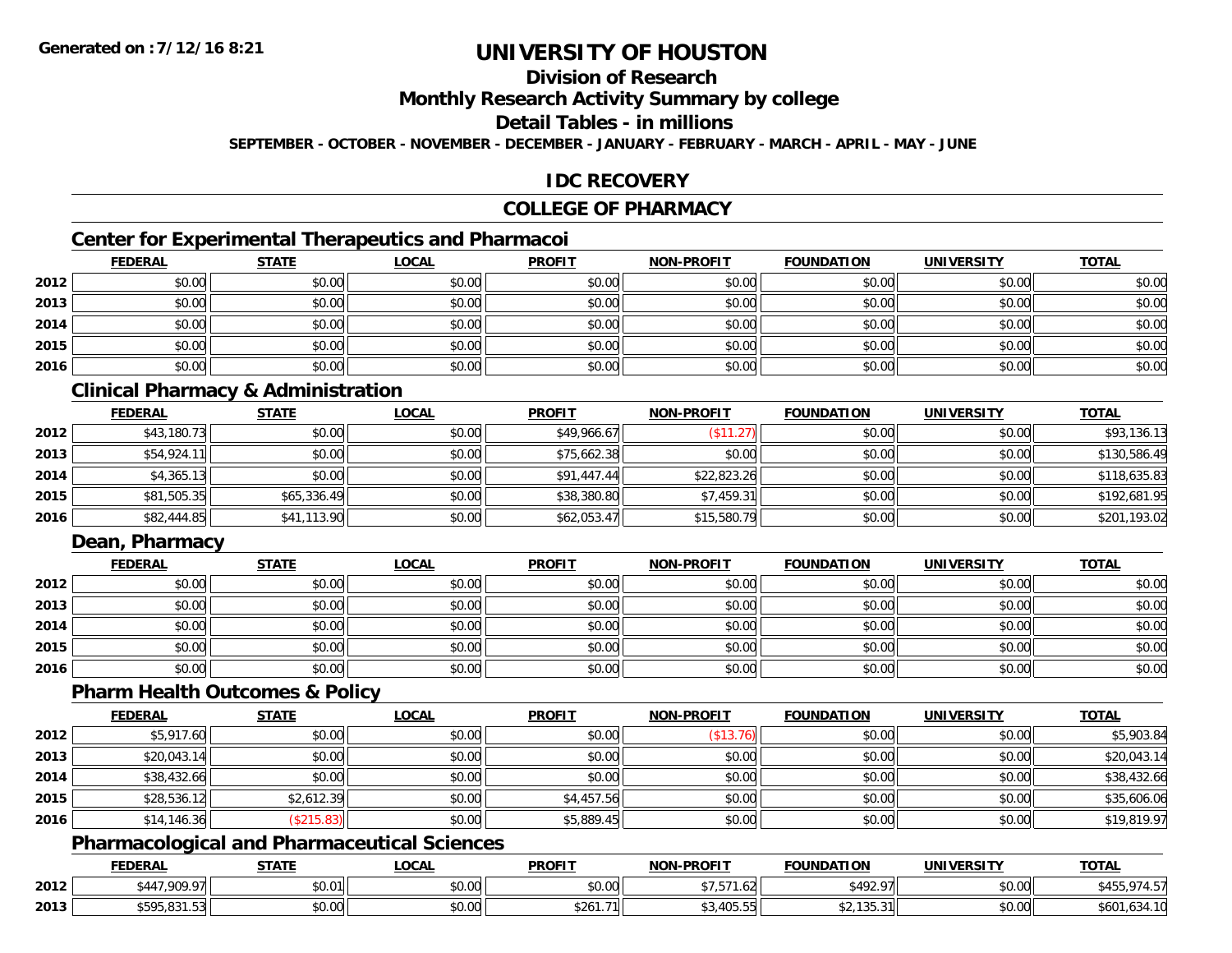## **Division of Research**

**Monthly Research Activity Summary by college**

**Detail Tables - in millions**

**SEPTEMBER - OCTOBER - NOVEMBER - DECEMBER - JANUARY - FEBRUARY - MARCH - APRIL - MAY - JUNE**

## **IDC RECOVERY**

#### **COLLEGE OF PHARMACY**

## **Pharmacological and Pharmaceutical Sciences**

|       | <u>FEDERAL</u> | <u>STATE</u> | <u>LOCAL</u> | <b>PROFIT</b> | <b>NON-PROFIT</b> | <b>FOUNDATION</b> | <b>UNIVERSITY</b> | <b>TOTAL</b>   |
|-------|----------------|--------------|--------------|---------------|-------------------|-------------------|-------------------|----------------|
| 2014  | \$485,071.62   | \$0.00       | \$0.00       | \$8,197.05    | \$0.00            | \$1,912.04        | \$0.00            | \$495,180.71   |
| 2015  | \$526,273.79   | \$3,790.65   | \$0.00       | \$2,746.03    | \$1,104.70        | \$0.00            | \$0.00            | \$533,915.17   |
| 2016  | \$884,455.81   | \$13.614.17  | \$0.00       | \$0.00        | \$6,884.90        | \$0.00            | \$0.00            | \$904,954.88   |
| Total | \$3,313,038.78 | \$126,251.78 | \$0.00       | \$339,062.55  | \$64,805.10       | \$4,540.32        | \$0.00            | \$3,847,698.53 |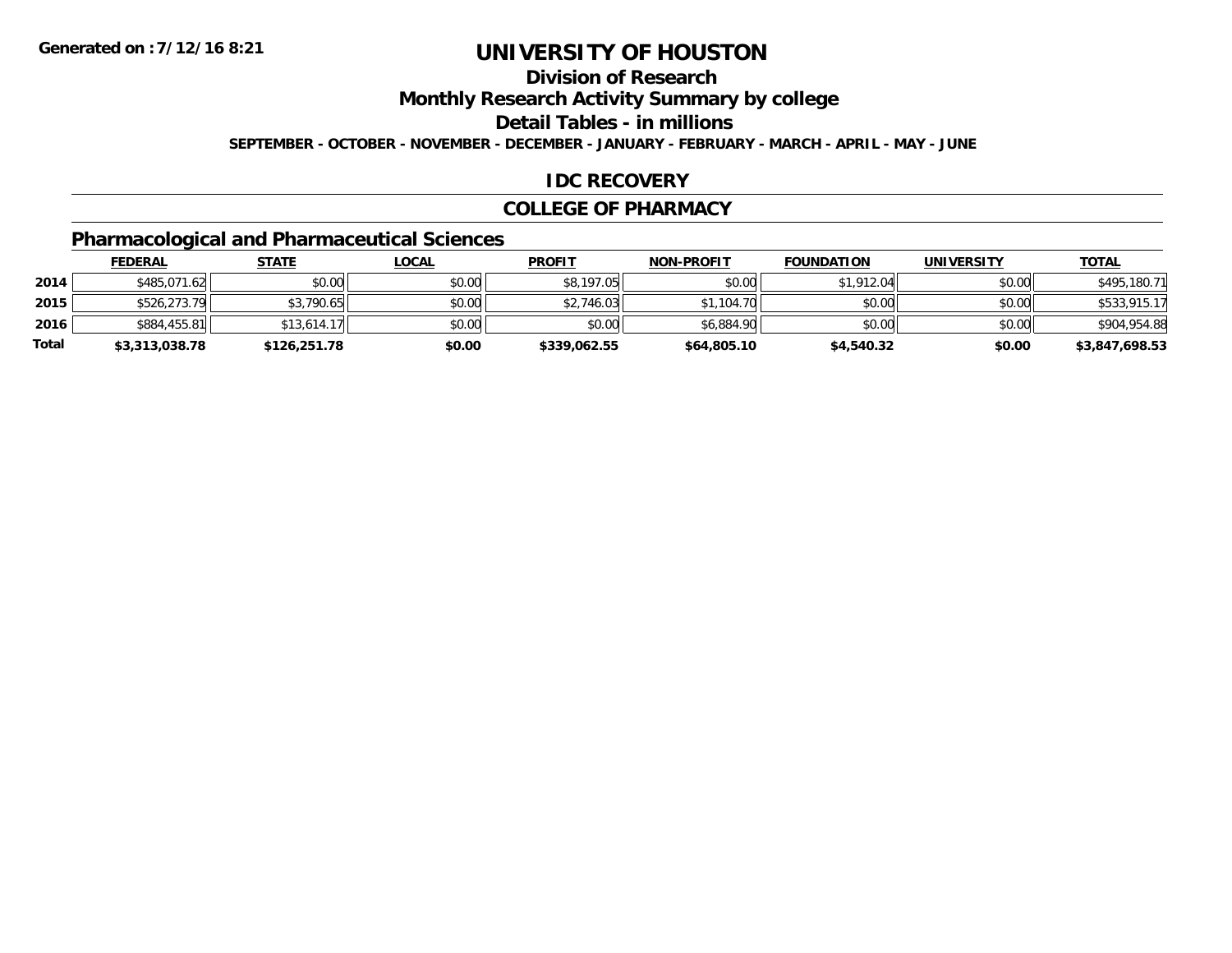## **Division of Research**

**Monthly Research Activity Summary by college**

## **Detail Tables - in millions**

**SEPTEMBER - OCTOBER - NOVEMBER - DECEMBER - JANUARY - FEBRUARY - MARCH - APRIL - MAY - JUNE**

### **IDC RECOVERY**

## **COLLEGE OF TECHNOLOGY**

## **Center for Technology Literacy**

|      | <u>FEDERAL</u> | <b>STATE</b> | <u>LOCAL</u> | <b>PROFIT</b> | <b>NON-PROFIT</b> | <b>FOUNDATION</b> | <b>UNIVERSITY</b> | <b>TOTAL</b> |
|------|----------------|--------------|--------------|---------------|-------------------|-------------------|-------------------|--------------|
| 2012 | \$92,796.37    | \$0.00       | \$0.00       | \$0.00        | \$0.00            | \$0.00            | \$0.00            | \$92,796.37  |
| 2013 | \$82,534.37    | \$0.00       | \$0.00       | \$0.00        | \$0.00            | \$0.00            | \$0.00            | \$82,534.37  |
| 2014 | \$134,978.78   | \$0.00       | \$0.00       | \$0.00        | \$0.00            | \$0.00            | \$0.00            | \$134,978.78 |
| 2015 | \$81,012.77    | \$0.00       | \$0.00       | \$0.00        | \$0.00            | \$0.00            | \$0.00            | \$81,012.77  |
| 2016 | \$12,922.20    | \$0.00       | \$0.00       | \$0.00        | \$0.00            | \$0.00            | \$0.00            | \$12,922.20  |

## **Construction Management**

|      | <u>FEDERAL</u> | <b>STATE</b> | <u>LOCAL</u> | <b>PROFIT</b> | <b>NON-PROFIT</b> | <b>FOUNDATION</b> | <b>UNIVERSITY</b> | <b>TOTAL</b> |
|------|----------------|--------------|--------------|---------------|-------------------|-------------------|-------------------|--------------|
| 2012 | \$0.00         | \$925.20     | \$0.00       | \$0.00        | \$0.00            | \$0.00            | \$0.00            | \$925.20     |
| 2013 | \$0.00         | \$2,526.54   | \$0.00       | \$0.00        | \$0.00            | \$2,502.03        | \$0.00            | \$5,028.57   |
| 2014 | \$0.00         | \$3,190.16   | \$0.00       | \$0.00        | \$0.00            | \$813.26          | \$0.00            | \$4,003.42   |
| 2015 | \$0.00         | \$76.78      | \$0.00       | \$0.00        | \$0.00            | \$0.00            | \$0.00            | \$76.78      |
| 2016 | \$0.00         | \$7,918.46   | \$0.00       | \$0.00        | \$0.00            | \$0.00            | \$0.00            | \$7,918.46   |

## **Dean, Technology**

|      | <b>FEDERAL</b> | <b>STATE</b> | <u>LOCAL</u> | <b>PROFIT</b> | <b>NON-PROFIT</b> | <b>FOUNDATION</b> | <b>UNIVERSITY</b> | <b>TOTAL</b> |
|------|----------------|--------------|--------------|---------------|-------------------|-------------------|-------------------|--------------|
| 2012 | \$39,303.57    | \$0.00       | \$0.00       | \$0.00        | \$0.00            | \$0.00            | \$0.00            | \$39,303.57  |
| 2013 | \$25,774.16    | \$0.00       | \$0.00       | \$0.00        | \$0.00            | \$0.00            | \$0.00            | \$25,774.16  |
| 2014 | \$14,909.13    | \$0.00       | \$0.00       | \$0.00        | \$0.00            | \$0.00            | \$0.00            | \$14,909.13  |
| 2015 | \$0.00         | \$0.00       | \$0.00       | \$0.00        | \$0.00            | \$0.00            | \$0.00            | \$0.00       |
| 2016 | \$0.00         | \$0.00       | \$0.00       | \$0.00        | \$0.00            | \$0.00            | \$0.00            | \$0.00       |

#### **Engineering Technology**

|      | <b>FEDERAL</b> | <b>STATE</b> | <b>LOCAL</b> | <b>PROFIT</b> | <b>NON-PROFIT</b> | <b>FOUNDATION</b> | <b>UNIVERSITY</b> | <b>TOTAL</b> |
|------|----------------|--------------|--------------|---------------|-------------------|-------------------|-------------------|--------------|
| 2012 | \$106,739.39   | \$0.00       | \$0.00       | \$7,988.00    | \$0.00            | \$0.00            | \$0.00            | \$114,727.39 |
| 2013 | \$109,534.81   | \$0.00       | \$0.00       | \$14,846.42   | \$0.00            | \$1,567.70        | \$0.00            | \$125,948.93 |
| 2014 | \$81,651.81    | \$0.00       | \$0.00       | \$22,769.56   | \$0.00            | \$0.00            | \$0.00            | \$104,421.37 |
| 2015 | \$221,477.06   | \$0.00       | \$0.00       | \$10,929.01   | \$0.00            | \$0.00            | \$0.00            | \$232,406.07 |
| 2016 | \$197,760.98   | \$0.00       | \$0.00       | \$0.00        | \$255.27          | \$0.00            | \$0.00            | \$198,016.26 |

### **Human Development and Consumer Science**

|      | <b>FEDERAL</b>             | <b>STATE</b><br>,,,,,, | .OCAI         | <b>PROFIT</b>        | <b>M-PROF!</b><br><b>BIOB</b> | <b>FOUNDATION</b> | <b>UNIVERSITY</b> | <b>TOTAL</b>          |
|------|----------------------------|------------------------|---------------|----------------------|-------------------------------|-------------------|-------------------|-----------------------|
| 2012 | \$127.81                   |                        | 0000<br>vv.vv |                      | 40.00                         | \$0.00            | \$0.00            |                       |
| 2013 | 0.152 E1<br><b>JIJJ.JU</b> | $\sim$ 00<br>JU.UU     | 0000<br>PU.UU | 0000<br><b>JU.UU</b> | vu.vu                         | \$0.00            | \$0.00            | $- - - -$<br>ມ ເປປ.ປເ |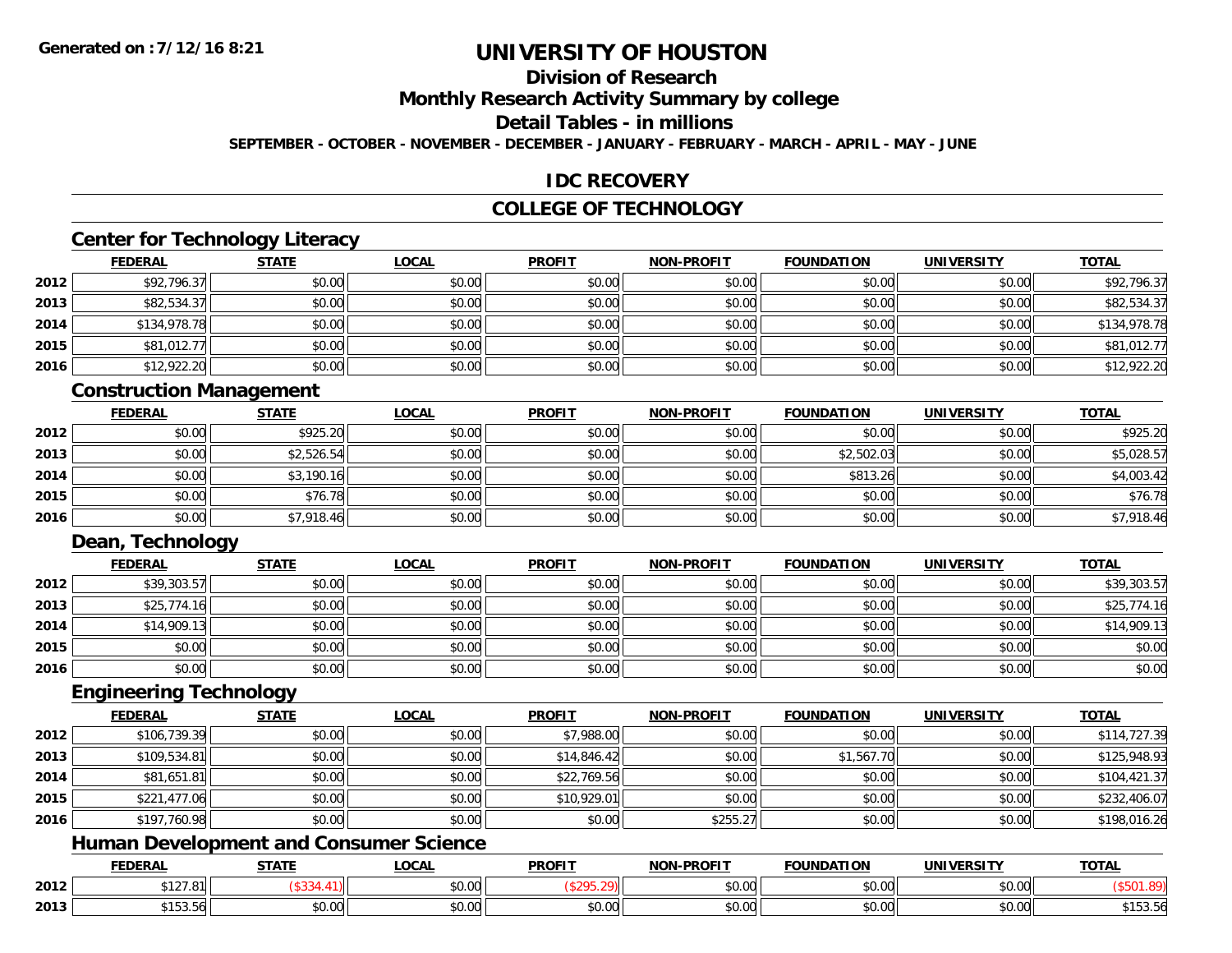## **Division of Research**

### **Monthly Research Activity Summary by college**

#### **Detail Tables - in millions**

**SEPTEMBER - OCTOBER - NOVEMBER - DECEMBER - JANUARY - FEBRUARY - MARCH - APRIL - MAY - JUNE**

## **IDC RECOVERY**

## **COLLEGE OF TECHNOLOGY**

## **Human Development and Consumer Science**

|      | <b>FEDERAL</b> | <b>STATE</b> | <b>_OCAL</b> | <b>PROFIT</b> | <b>NON-PROFIT</b> | <b>FOUNDATION</b>    | UNIVERSITY | <b>TOTAL</b> |
|------|----------------|--------------|--------------|---------------|-------------------|----------------------|------------|--------------|
| 2014 | \$2,572.87     | \$0.00       | \$0.00       | \$0.00        | \$0.00            | \$30,228.94          | \$0.00     | \$32,801.81  |
| 2015 | \$30,366.39    | \$0.00       | \$0.00       | \$0.00        | \$0.00            | \$2.534.49<br>12,534 | \$0.00     | \$32,900.88  |
| 2016 | \$35,001.78    | \$0.00       | \$0.00       | \$0.00        | \$0.00            | \$2,333.34           | \$0.00     | 331,335.12   |

<u> 1989 - Johann Stoff, deutscher Stoffen und der Stoffen und der Stoffen und der Stoffen und der Stoffen und de</u>

### **Information & Logistics Technology**

|      | <u>FEDERAL</u> | <b>STATE</b> | <b>LOCAL</b> | <b>PROFIT</b> | <b>NON-PROFIT</b> | <b>FOUNDATION</b> | <b>UNIVERSITY</b> | <b>TOTAL</b> |
|------|----------------|--------------|--------------|---------------|-------------------|-------------------|-------------------|--------------|
| 2012 | \$14,249.49    | (\$540.60)   | \$0.00       | \$0.00        | \$0.00            | \$0.00            | \$0.00            | \$13,708.89  |
| 2013 | \$0.00         | \$0.00       | \$0.00       | \$0.00        | \$0.00            | \$0.00            | \$0.00            | \$0.00       |
| 2014 | (\$92.50)      | \$0.00       | \$0.00       | \$0.00        | \$0.00            | \$0.00            | \$0.00            | (\$92.50)    |
| 2015 | \$548.90       | \$0.00       | \$0.00       | \$0.00        | \$0.00            | \$0.00            | \$0.00            | \$548.90     |
| 2016 | \$89,530.10    | \$0.00       | \$0.00       | \$1,335.02    | \$0.00            | \$0.00            | \$0.00            | \$90,865.12  |

## **Texas Manufacturing Assistance Center**

|       | <b>FEDERAL</b> | <b>STATE</b> | <b>LOCAL</b> | <b>PROFIT</b> | <b>NON-PROFIT</b> | <b>FOUNDATION</b> | <b>UNIVERSITY</b> | <b>TOTAL</b>   |
|-------|----------------|--------------|--------------|---------------|-------------------|-------------------|-------------------|----------------|
| 2012  | \$0.00         | \$0.00       | \$0.00       | \$0.00        | \$0.00            | \$0.00            | \$0.00            | \$0.00         |
| 2013  | \$0.00         | \$0.00       | \$0.00       | \$0.00        | \$0.00            | \$0.00            | \$0.00            | \$0.00         |
| 2014  | \$0.00         | \$0.00       | \$0.00       | \$0.00        | \$0.00            | \$0.00            | \$0.00            | \$0.00         |
| 2015  | \$0.00         | \$0.00       | \$0.00       | \$0.00        | \$0.00            | \$0.00            | \$0.00            | \$0.00         |
| Total | \$1,373,853.81 | \$13,762.13  | \$0.00       | \$57,572.72   | \$255.27          | \$39,979.76       | \$0.00            | \$1,485,423.69 |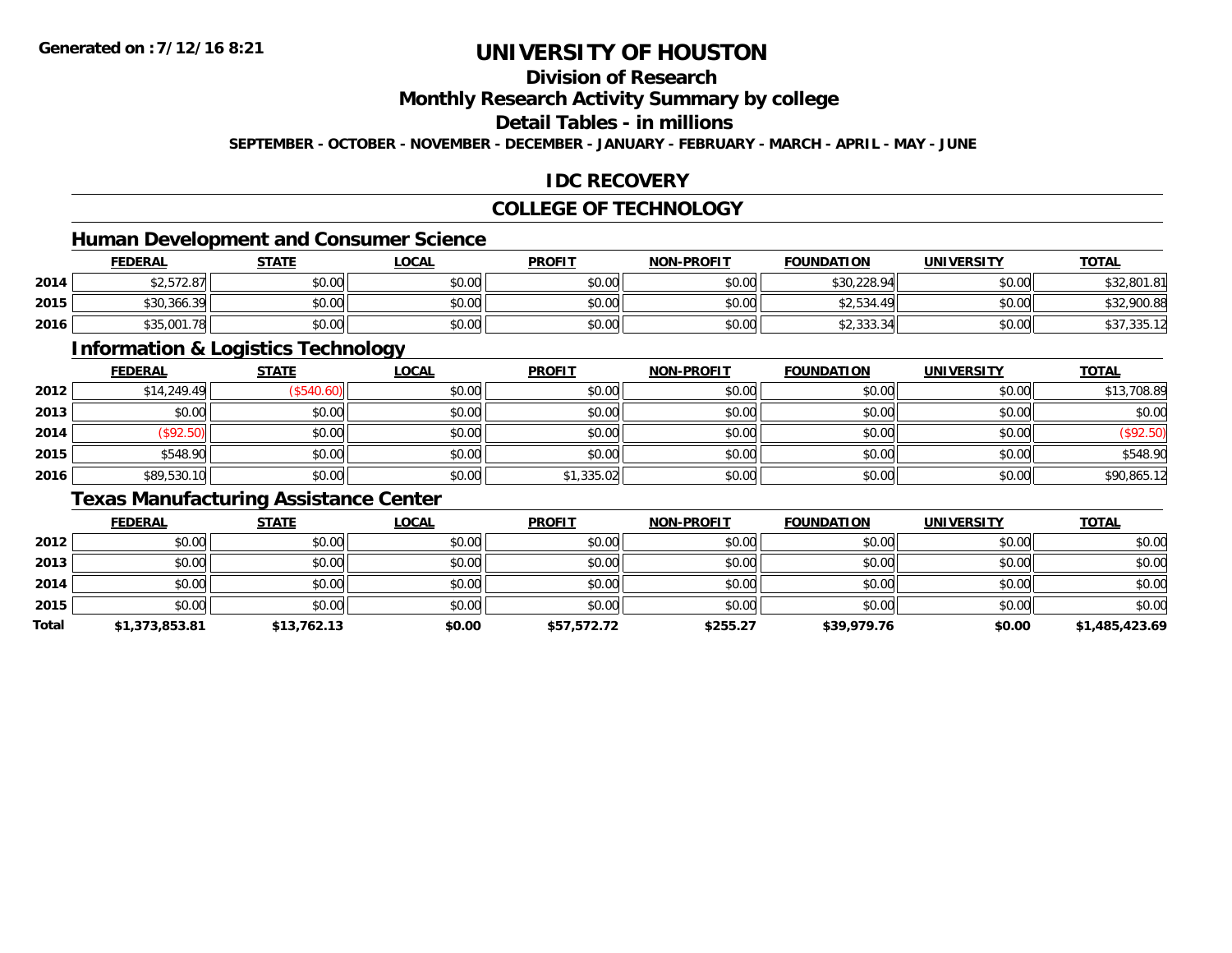## **Division of Research**

### **Monthly Research Activity Summary by college**

## **Detail Tables - in millions**

**SEPTEMBER - OCTOBER - NOVEMBER - DECEMBER - JANUARY - FEBRUARY - MARCH - APRIL - MAY - JUNE**

## **IDC RECOVERY**

## **CULLEN COLLEGE OF ENGINEERING**

## **Biomedical Engineering**

|      | <b>FEDERAL</b> | <b>STATE</b> | <b>LOCAL</b> | <b>PROFIT</b> | <b>NON-PROFIT</b> | <b>FOUNDATION</b> | <b>UNIVERSITY</b> | <b>TOTAL</b> |
|------|----------------|--------------|--------------|---------------|-------------------|-------------------|-------------------|--------------|
| 2012 | \$101,049.95   | \$0.00       | \$0.00       | \$0.00        | \$0.00            | \$0.00            | \$0.00            | \$101.049.95 |
| 2013 | \$268,573.49   | \$0.00       | \$0.00       | \$0.00        | \$0.00            | \$0.00            | \$0.00            | \$268,573.49 |
| 2014 | \$570,383.99   | \$0.00       | \$0.00       | \$0.00        | \$231.62          | \$0.00            | \$0.00            | \$570,615.61 |
| 2015 | \$626,979.03   | \$0.00       | \$0.00       | \$0.00        | \$10,652.89       | \$0.00            | \$0.00            | \$637,631.92 |
| 2016 | \$456,850.95   | \$0.00       | \$0.00       | \$1,231.67    | \$2,299.10        | \$0.00            | \$0.00            | \$460,381.72 |

## **Center for Innovative Grouting Materials and Tech**

|      | <u>FEDERAL</u> | <u>STATE</u> | <u>LOCAL</u> | <b>PROFIT</b> | <b>NON-PROFIT</b> | <b>FOUNDATION</b> | <b>UNIVERSITY</b> | <b>TOTAL</b> |
|------|----------------|--------------|--------------|---------------|-------------------|-------------------|-------------------|--------------|
| 2012 | \$0.00         | \$0.00       | \$0.00       | \$0.00        | \$0.00            | \$0.00            | \$0.00            | \$0.00       |
| 2013 | \$0.00         | \$0.00       | \$0.00       | \$0.00        | \$0.00            | \$0.00            | \$0.00            | \$0.00       |
| 2014 | \$0.00         | \$0.00       | \$0.00       | \$0.00        | \$0.00            | \$0.00            | \$0.00            | \$0.00       |
| 2015 | \$0.00         | \$0.00       | \$0.00       | \$0.00        | \$0.00            | \$0.00            | \$0.00            | \$0.00       |
| 2016 | \$0.00         | \$0.00       | \$0.00       | \$0.00        | \$0.00            | \$0.00            | \$0.00            | \$0.00       |

## **Chemical Engineering**

|      | <b>FEDERAL</b> | <b>STATE</b> | <b>LOCAL</b> | <b>PROFIT</b> | <b>NON-PROFIT</b> | <b>FOUNDATION</b> | <b>UNIVERSITY</b> | <b>TOTAL</b>   |
|------|----------------|--------------|--------------|---------------|-------------------|-------------------|-------------------|----------------|
| 2012 | \$746,769.41   | \$6,822.97   | \$1,268.52   | \$231,538.61  | \$0.00            | \$132.37          | \$0.02            | \$986,531.90   |
| 2013 | \$827,917.91   | \$6,821.78   | \$0.00       | \$140,380.40  | \$0.00            | \$940.94          | \$1,900.10        | \$977,961.13   |
| 2014 | \$821,794.48   | \$2,077.67   | \$0.00       | \$321,896.55  | \$0.00            | \$2,193.96        | \$9,028.71        | \$1,156,991.37 |
| 2015 | \$740,119.54   | \$9,907.90   | \$0.00       | \$317,499.62  | \$0.00            | \$3,565.48        | \$3,624.94        | \$1,074,717.48 |
| 2016 | \$847,555.53   | \$26,775.88  | \$0.00       | \$456,365.15  | \$9,792.32        | \$3,123.14        | (\$89.06)         | \$1,343,522.95 |

### **Civil Engineering**

|      | <b>FEDERAL</b> | <b>STATE</b> | <b>LOCAL</b> | <b>PROFIT</b> | <b>NON-PROFIT</b> | <b>FOUNDATION</b> | <b>UNIVERSITY</b> | <b>TOTAL</b> |
|------|----------------|--------------|--------------|---------------|-------------------|-------------------|-------------------|--------------|
| 2012 | \$205,604.71   | \$27,247.83  | \$26,339.96  | \$29,756.19   | \$15,692.43       | \$0.00            | (\$490.00)        | \$304,151.12 |
| 2013 | \$477,608.87   | \$15,533.33  | \$2,653.74   | \$52,345.09   | \$20,026.57       | \$3,049.91        | \$1,974.72        | \$573,192.23 |
| 2014 | \$677,592.30   | \$16,315.12  | (\$1,308.66) | \$30,505.64   | \$26,635.30       | \$3,997.32        | \$112.50          | \$753,849.53 |
| 2015 | \$771,802.39   | \$23,649.25  | \$0.00       | \$38,783.37   | \$8,701.02        | \$12,434.36       | \$0.00            | \$855,370.39 |
| 2016 | \$588,447.22   | \$27,021.64  | \$0.00       | \$25,542.12   | \$17,786.31       | \$3,787.09        | \$5,044.00        | \$667,628.38 |

## **Composites Engineering and Applications Center**

|      | <b>DERAL</b>                     | <b>CTATI</b>          | $\bigcap$<br>.OCAI     | <b>PROFIT</b>         | <b>DDAEIT</b><br><b>NION</b> | .<br>ב נוחו<br>LION | - R.J.         | <b>TOTAL</b>   |
|------|----------------------------------|-----------------------|------------------------|-----------------------|------------------------------|---------------------|----------------|----------------|
| 2012 | $\sim$<br>$. \cup . \cup \cup$   | $\overline{ }$<br>ט.ט | $\sim$ 00<br>pu.uu     | $\sim$ 00<br>ູ∞ບ.ບບ   | 0.00<br>PO.OO                | vv.vv               | 0.001<br>vv.vv | 0000<br>\$U.UU |
| 2013 | $\sim$ $\sim$<br>$\sim$<br>,u.uu | しいい                   | $\sim$ $\sim$<br>vu.uu | $\sim$ 00<br>ັ້ນບ.ບເ∞ | 0.00<br>PO.OO                | JU.UU               | 0.00<br>PO.OO  | ስ ለሰ<br>JU.UU  |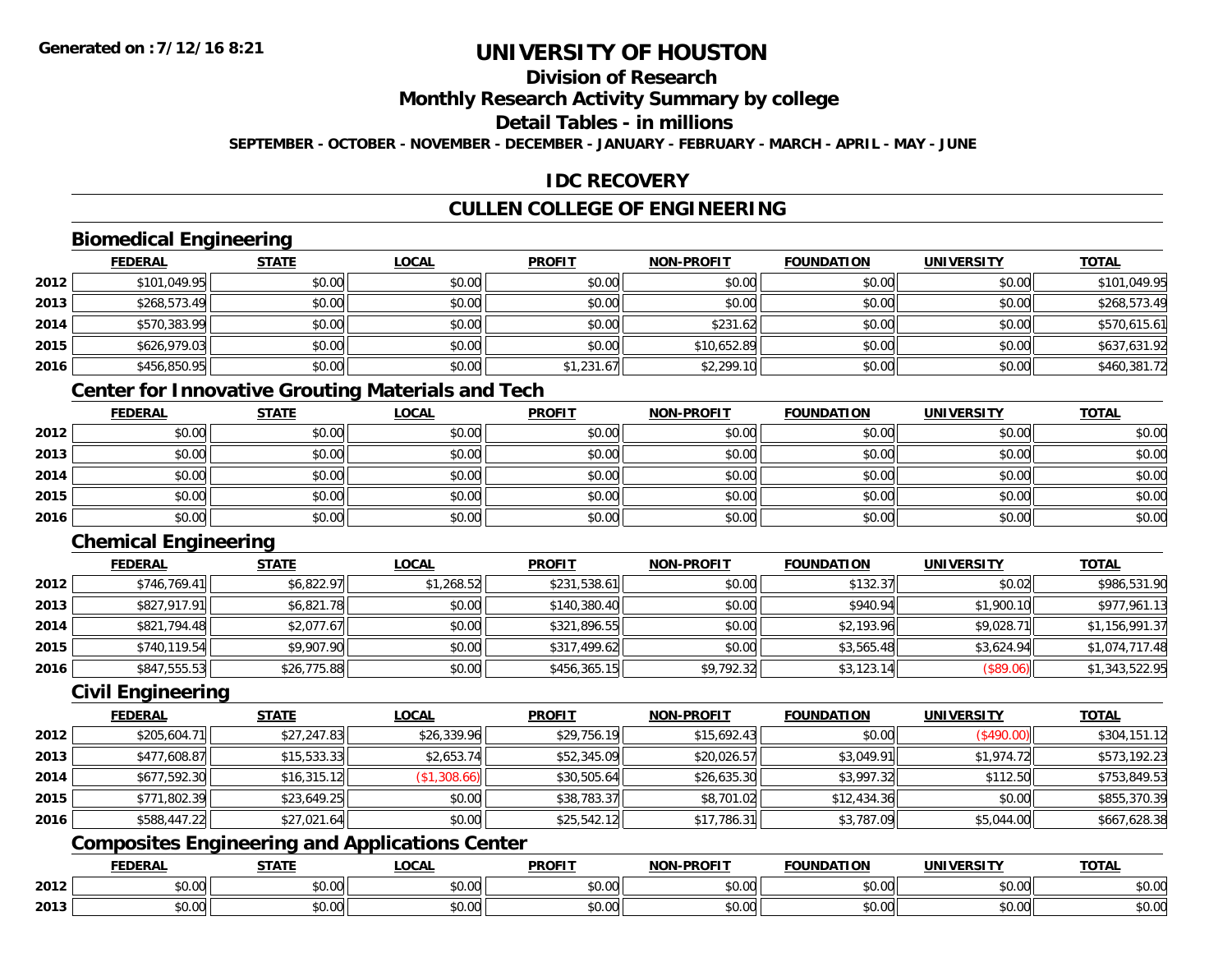## **Division of Research**

### **Monthly Research Activity Summary by college**

#### **Detail Tables - in millions**

**SEPTEMBER - OCTOBER - NOVEMBER - DECEMBER - JANUARY - FEBRUARY - MARCH - APRIL - MAY - JUNE**

## **IDC RECOVERY**

## **CULLEN COLLEGE OF ENGINEERING**

# **Composites Engineering and Applications Center**

|      | EEDEDAI<br>ERA | <b>STATE</b>       | $\sim$ $\sim$<br>.UUAI | <b>PROFIT</b> | -PROFIT<br>NON. | <b>FOUNDATION</b> | <b>UNIVERSITY</b> | $T^{\prime}$<br>"UIN    |
|------|----------------|--------------------|------------------------|---------------|-----------------|-------------------|-------------------|-------------------------|
| 2014 | \$0.00         | $\cdots$<br>JU.UU  | 0.00<br>pu.uu          | JU.UU         | 0000<br>vv.vv   | \$0.00            | 0.00<br>JU.UU     | $\sim$ $\sim$<br>\$U.UL |
| 2015 | \$0.00         | $\sim$ 00<br>JU.UU | 0.00<br>JU.UU          | JU.UU         | 0000<br>JU.UU   | \$0.00            | 0.00<br>JU.UU     | $\sim$ $\sim$<br>งบ.บบ  |

#### **Dean, Engineering**

|      |                | Dean, Engineering |              |               |                   |                   |                   |              |  |  |  |  |
|------|----------------|-------------------|--------------|---------------|-------------------|-------------------|-------------------|--------------|--|--|--|--|
|      | <b>FEDERAL</b> | <b>STATE</b>      | <b>LOCAL</b> | <b>PROFIT</b> | <b>NON-PROFIT</b> | <b>FOUNDATION</b> | <b>UNIVERSITY</b> | <b>TOTAL</b> |  |  |  |  |
| 2012 | \$5,648.92     | \$0.00            | \$0.00       | \$0.00        | \$0.00            | \$0.00            | \$0.00            | \$5,648.92   |  |  |  |  |
| 2013 | \$6,136.86     | \$0.00            | \$0.00       | \$0.00        | \$0.00            | \$0.00            | \$0.00            | \$6,136.86   |  |  |  |  |
| 2014 | \$4,953.69     | \$0.00            | \$0.00       | \$0.00        | \$0.00            | \$0.00            | \$0.00            | \$4,953.69   |  |  |  |  |
| 2015 | \$3,997.65     | \$0.00            | \$0.00       | \$0.00        | \$0.00            | \$0.00            | \$0.00            | \$3,997.65   |  |  |  |  |
| 2016 | \$41,866.47    | \$0.00            | \$0.00       | \$0.00        | \$0.00            | \$0.00            | \$0.00            | \$41,866.47  |  |  |  |  |

## **Electrical & Computer Engineering**

|      | <b>FEDERAL</b> | <b>STATE</b> | <u>LOCAL</u> | <b>PROFIT</b> | <b>NON-PROFIT</b> | <b>FOUNDATION</b> | UNIVERSITY | <b>TOTAL</b>   |
|------|----------------|--------------|--------------|---------------|-------------------|-------------------|------------|----------------|
| 2012 | \$661,900.95   | (\$455.11)   | \$0.00       | \$96,225.08   | (\$3,375.31)      | (S16, 163.66)     | \$0.21     | \$738,132.15   |
| 2013 | \$696,840.86   | \$858.88     | \$0.00       | \$68,113.14   | \$9,959.01        | \$532.40          | \$0.00     | \$776,304.29   |
| 2014 | \$657,638.61   | \$620.05     | \$0.00       | \$131,450.61  | \$42,473.62       | \$7,084.58        | \$0.00     | \$839,267.47   |
| 2015 | \$1,000,263.97 | \$1,090.41   | \$0.00       | \$82,863.05   | \$19,080.61       | \$15,241.15       | \$0.00     | \$1,118,539.19 |
| 2016 | \$821,735.72   | \$47,258.98  | \$0.00       | \$48,986.53   | \$91,897.59       | (\$2,824.03)      | \$0.00     | \$1,007,054.78 |

## **Industrial Engineering**

|      | <u>FEDERAL</u> | <b>STATE</b> | <u>LOCAL</u> | <b>PROFIT</b> | <b>NON-PROFIT</b> | <b>FOUNDATION</b> | <b>UNIVERSITY</b> | <b>TOTAL</b> |
|------|----------------|--------------|--------------|---------------|-------------------|-------------------|-------------------|--------------|
| 2012 | \$37,602.56    | (\$105.06)   | \$17,097.47  | \$0.00        | \$0.00            | \$0.00            | \$0.00            | \$54,594.97  |
| 2013 | \$28,658.88    | \$5,666.35   | \$3,573.31   | \$0.00        | \$0.00            | \$3,166.49        | \$0.00            | \$41,065.03  |
| 2014 | \$52,489.34    | \$7,016.01   | \$16,198.53  | \$0.00        | \$0.00            | \$7,124.02        | \$0.00            | \$82,827.90  |
| 2015 | \$48,821.55    | \$7,260.66   | \$8,474.00   | \$2,213.43    | \$0.00            | \$12,074.02       | \$0.00            | \$78,843.66  |
| 2016 | \$24,865.69    | \$6,747.22   | \$32.00      | \$476.08      | \$0.00            | \$6,482.37        | \$0.00            | \$38,603.36  |

## **Mechanical Engineering**

|      | <b>FEDERAL</b> | <b>STATE</b>        | <b>LOCAL</b> | <b>PROFIT</b> | <b>NON-PROFIT</b> | <b>FOUNDATION</b> | <b>UNIVERSITY</b> | <u>TOTAL</u>   |
|------|----------------|---------------------|--------------|---------------|-------------------|-------------------|-------------------|----------------|
| 2012 | \$583,186.73   | \$12,258.63         | \$0.00       | \$105,808.96  | \$15,935.32       | \$13.635.41       | \$0.00            | \$730,825.04   |
| 2013 | \$781,700.89   | \$17,299.41         | \$0.00       | \$83,625.03   | \$0.00            | \$30,392.68       | \$0.00            | \$913,018.01   |
| 2014 | \$809,283.12   | \$9,881.37          | \$0.00       | \$247,945.46  | \$0.00            | \$35,528.81       | \$0.00            | \$1,102,638.75 |
| 2015 | \$779,786.85   | $($ \$4,786.79) $ $ | \$0.00       | \$282,197.00  | \$0.00            | \$11,692.32       | \$0.00            | \$1,068,889.38 |
| 2016 | \$426,684.63   | (\$10,310.03)       | \$0.00       | \$154,824.68  | \$0.00            | \$33,148.59       | \$0.00            | \$604,347.88   |

<u> 1980 - Andrea Station Barbara, actor a component de la componentación de la componentación de la componentaci</u>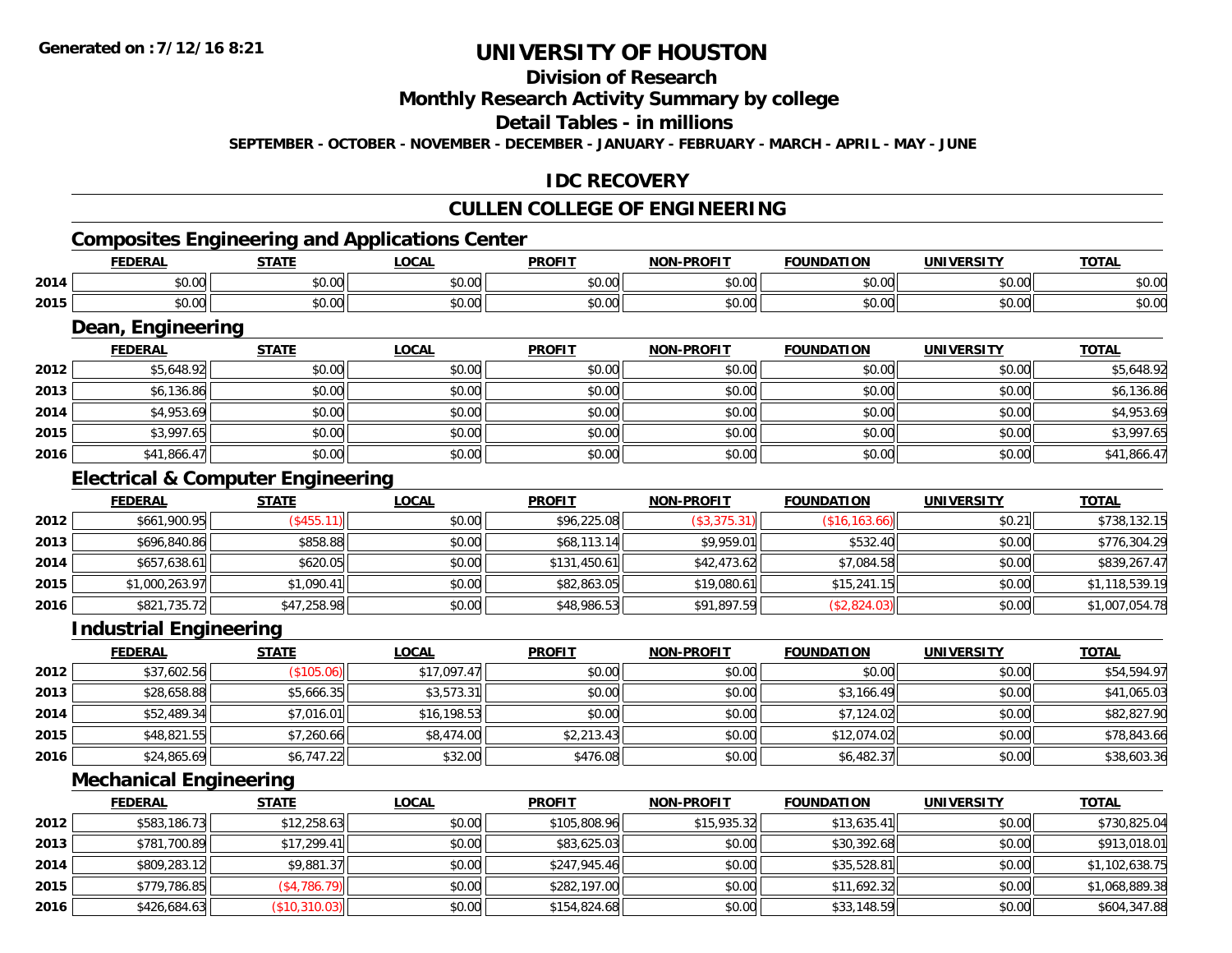## **Division of Research**

### **Monthly Research Activity Summary by college**

## **Detail Tables - in millions**

**SEPTEMBER - OCTOBER - NOVEMBER - DECEMBER - JANUARY - FEBRUARY - MARCH - APRIL - MAY - JUNE**

### **IDC RECOVERY**

## **CULLEN COLLEGE OF ENGINEERING**

## **National Center for Airborne Laser Mapping**

|      | <b>FEDERAL</b> | <b>STATE</b> | <b>LOCAL</b> | <b>PROFIT</b> | <b>NON-PROFIT</b> | <b>FOUNDATION</b> | <b>UNIVERSITY</b> | <b>TOTAL</b> |
|------|----------------|--------------|--------------|---------------|-------------------|-------------------|-------------------|--------------|
| 2012 | \$117,848.65   | \$0.00       | \$0.00       | \$0.00        | \$0.00            | \$0.00            | \$0.00            | \$117,848.65 |
| 2013 | \$85,979.59    | \$0.00       | \$0.00       | \$0.00        | \$0.00            | \$4,574.86        | \$0.00            | \$90,554.45  |
| 2014 | \$176,545.68   | \$0.00       | \$0.00       | \$0.00        | \$0.00            | \$5,995.99        | \$0.00            | \$182,541.66 |
| 2015 | \$228,892.86   | \$0.00       | \$0.00       | \$0.00        | \$0.00            | \$0.00            | \$37,766.36       | \$266.659.22 |
| 2016 | \$210,489.91   | \$0.00       | \$0.00       | \$0.00        | \$54,403.07       | \$0.00            | \$0.00            | \$264,892.98 |

## **Petroleum Engineering**

|      | <b>FEDERAL</b> | <b>STATE</b> | <u>LOCAL</u> | <b>PROFIT</b> | <b>NON-PROFIT</b> | <b>FOUNDATION</b> | <b>UNIVERSITY</b> | <b>TOTAL</b> |
|------|----------------|--------------|--------------|---------------|-------------------|-------------------|-------------------|--------------|
| 2013 | \$6,535.07     | \$0.00       | \$0.00       | \$0.00        | \$0.00            | \$0.00            | \$0.00            | \$6,535.07   |
| 2014 | \$15,257.32    | \$0.00       | \$0.00       | \$67,947.84   | \$0.00            | \$0.00            | \$0.00            | \$83,205.16  |
| 2015 | \$10,066.      | \$0.00       | \$0.00       | \$199,094.10  | \$0.00            | \$0.00            | \$0.00            | \$189,027.39 |
| 2016 | \$14,461.13]   | \$0.00       | \$0.00       | \$52,642.61   | \$0.00            | \$0.00            | \$0.00            | \$38,181.48  |

## **Wind Energy Center**

|       | <u>FEDERAL</u>  | <b>STATE</b> | <b>LOCAL</b> | <b>PROFIT</b>  | <b>NON-PROFIT</b> | <b>FOUNDATION</b> | <b>UNIVERSITY</b> | <b>TOTAL</b>    |
|-------|-----------------|--------------|--------------|----------------|-------------------|-------------------|-------------------|-----------------|
| 2012  | \$0.00          | \$0.00       | \$0.00       | \$0.00         | \$0.00            | \$0.00            | \$0.00            | \$0.00          |
| 2013  | \$0.00          | \$0.00       | \$0.00       | \$0.00         | \$0.00            | \$0.00            | \$0.00            | \$0.00          |
| 2014  | \$0.00          | \$0.00       | \$0.00       | \$0.00         | \$0.00            | \$0.00            | \$0.00            | \$0.00          |
| 2015  | \$0.00          | \$0.00       | \$0.00       | \$0.00         | \$0.00            | \$0.00            | \$0.00            | \$0.00          |
| 2016  | \$0.00          | \$0.00       | \$0.00       | \$0.00         | \$0.00            | \$0.00            | \$0.00            | \$0.00          |
| Total | \$17,020,134.92 | \$262,474.33 | \$74,328.87  | \$3,270,257.99 | \$342,191.47      | \$200,910.57      | \$58,872.50       | \$21,229,170.65 |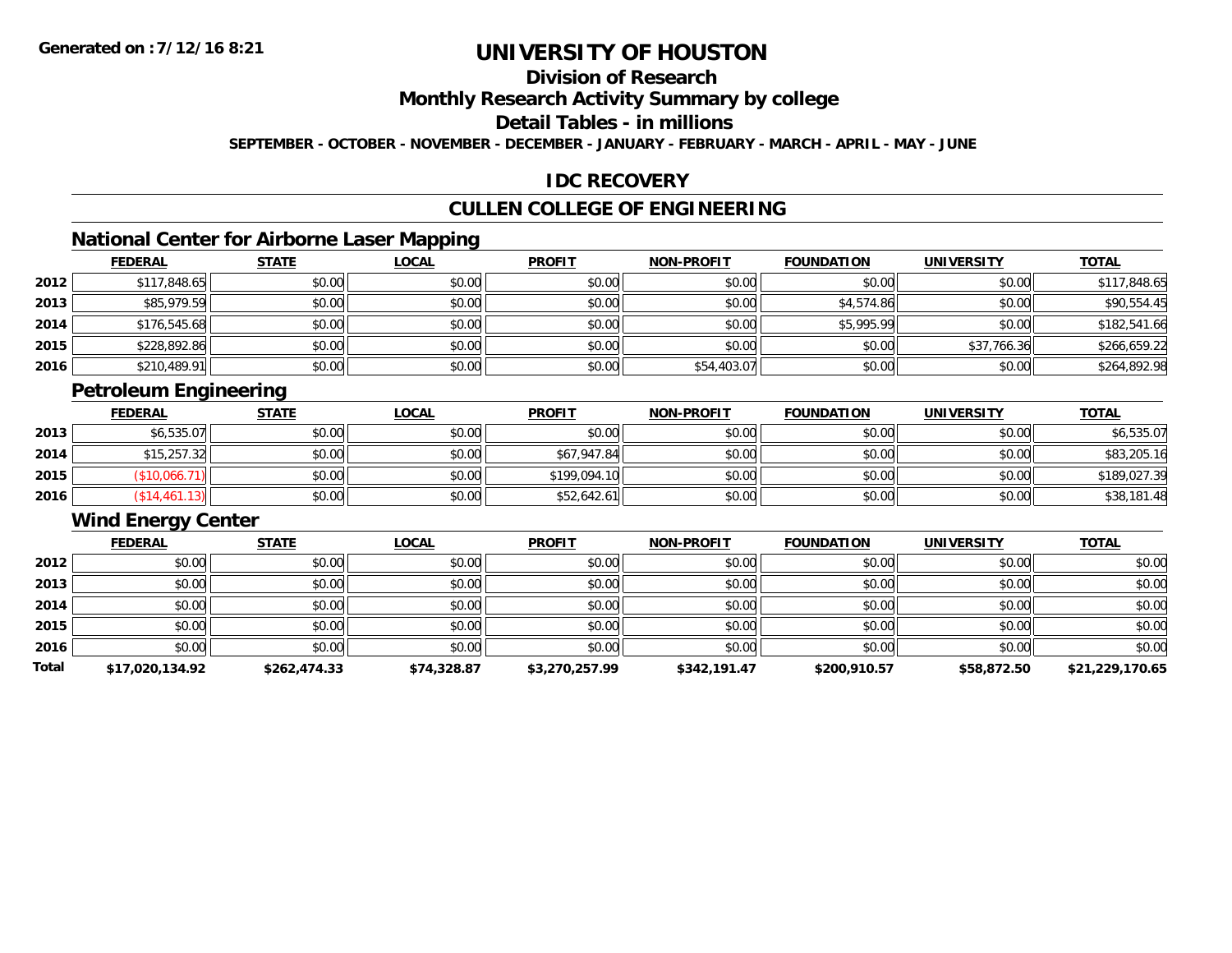## **Division of Research**

**Monthly Research Activity Summary by college**

#### **Detail Tables - in millions**

**SEPTEMBER - OCTOBER - NOVEMBER - DECEMBER - JANUARY - FEBRUARY - MARCH - APRIL - MAY - JUNE**

## **IDC RECOVERY**

#### **DIVISION OF RESEARCH**

#### **Allied Geophysical Laboratories FEDERAL STATE LOCAL PROFIT NON-PROFIT FOUNDATION UNIVERSITY TOTALTOTAL 2012** \$0.00 \$0.00 \$0.00 \$5,974.26 \$0.00 \$0.00 \$0.00 \$5,974.26 **2013**3 | \$0.00 \$0.00 \$0.00 \$0.00 \$0.00 \$0.00 \$0.00 \$0.00 \$3,076.49 \$3,076.49 \$0.00 \$0.00 \$0.00 \$3,076.49 **Center for Advanced Computing and Data Systems FEDERAL STATE LOCAL PROFIT NON-PROFIT FOUNDATION UNIVERSITY TOTALTOTAL 2012** \$138,575.26 \$0.00 \$0.00 \$22,337.22 \$0.00 \$0.00 \$0.00 \$160,912.48 **2013** \$38,189.92 \$0.00 \$0.00 \$57,912.86 \$0.00 \$0.00 \$0.00 \$96,102.78 **2014** (\$3,458.04) \$0.00 \$0.00 \$0.00 \$0.00 \$0.00 \$0.00 (\$3,458.04) **2015** \$1,392.87 \$0.00 \$0.00 \$0.00 \$0.00 \$0.00 \$0.00 \$1,392.87 **2016**6 \$592.78 \$592.78 \$0.00 \$0.00 \$0.00 \$0.00 \$0.00 \$0.00 \$0.00 \$0.00 \$0.00 \$0.00 \$0.00 \$0.00 \$592.78 **Center for Advanced MaterialsFEDERAL STATE LOCAL PROFIT NON-PROFIT FOUNDATION UNIVERSITY TOTAL2012**2 | (\$160.97)|| \$0.00|| \$0.00|| \$0.00|| \$0.00|| \$0.00|| (\$160.97) **2013** $\textbf{3} \quad \textbf{\textcolor{blue}{\textbf{50.00}}} \quad \textbf{\textcolor{blue}{\textbf{50.00}}} \quad \textbf{\textcolor{blue}{\textbf{50.00}}} \quad \textbf{\textcolor{blue}{\textbf{50.00}}} \quad \textbf{\textcolor{blue}{\textbf{50.00}}} \quad \textbf{\textcolor{blue}{\textbf{50.00}}} \quad \textbf{\textcolor{blue}{\textbf{50.00}}} \quad \textbf{\textcolor{blue}{\textbf{50.00}}} \quad \textbf{\textcolor{blue}{\textbf{50.00}}} \quad \textbf{\textcolor{blue}{\textbf{50.00}}} \quad \text$ **2014**4 \$0.00 \$0.00 \$0.00 \$0.00 \$0.00 \$0.00 \$0.00 \$0.00 \$0.00 \$0.00 \$0.00 \$0.00 \$0.00 \$0.00 \$0.00 \$0.00 \$0.00 **2015** \$0.00 \$0.00 \$0.00 \$15,269.81 \$0.00 \$0.00 \$0.00 \$15,269.81 **2016** \$0.00 \$0.00 \$0.00 \$0.00 \$0.00 \$0.00 \$0.00 \$0.00 **Center for Biomedical & Environmental GenomicsFEDERAL STATE LOCAL PROFIT NON-PROFIT FOUNDATION UNIVERSITY TOTALTOTAL 2012**2 | \$0.00 \$0.00 \$0.00 \$0.00 \$0.00 \$0.00 \$0.00 \$0.00 \$0.00 \$0.00 \$0.00 \$0.00 \$0.00 \$0.00 \$0.00 \$0.00 \$0.00 **2013**3 \$0.00 | \$0.00 | \$0.00 | \$0.00 | \$0.00 | \$0.00 | \$0.00 | \$0 **2014**4 \$0.00 \$0.00 \$0.00 \$0.00 \$0.00 \$0.00 \$0.00 \$0.00 \$0.00 \$0.00 \$0.00 \$0.00 \$0.00 \$0.00 \$0.00 \$0.00 \$0.00 **2015** \$0.00 \$0.00 \$0.00 \$0.00 \$0.00 \$0.00 \$0.00 \$0.00 **2016**6 \$0.00 \$0.00 \$0.00 \$0.00 \$0.00 \$0.00 \$0.00 \$0.00 \$0.00 \$0.00 \$0.00 \$0.00 \$0.00 \$0.00 \$0.00 \$0.00 \$0.00 **Center for Industrial Partnerships FEDERAL STATE LOCAL PROFIT NON-PROFIT FOUNDATION UNIVERSITY TOTAL2012**2 \$20,843.87 \$0.00 \$0.00 \$0.00 \$0.00 \$0.00 \$0.00 \$7,248.84 \$7,248.84 \$0.00 \$0.00 \$0.00 \$0.00 \$28,092.71

| 20 I L | 420,070.011        | vv.vvii | vv.vvii | V, Z, T, U, T | 40.00  | vu.vui | JU.UUI | $V = V \cup V \cup V$ |
|--------|--------------------|---------|---------|---------------|--------|--------|--------|-----------------------|
| 2013   | \$2,529.30         | \$0.00  | \$0.00  | \$5,850.85    | \$0.00 | \$0.00 | \$0.00 | \$8,380.15            |
| 2014   | \$2,497.56         | \$0.00  | \$0.00  | \$8,293.77    | \$0.00 | \$0.00 | \$0.00 | \$10,791.33           |
| 2015   | $^{\circ}1,325.75$ | \$0.00  | \$0.00  | \$3,409.54    | \$0.00 | \$0.00 | \$0.00 | \$4,735.29            |
| 2016   | \$19,851.90        | \$0.00  | \$0.00  | \$0.00        | \$0.00 | \$0.00 | \$0.00 | \$19,851.90           |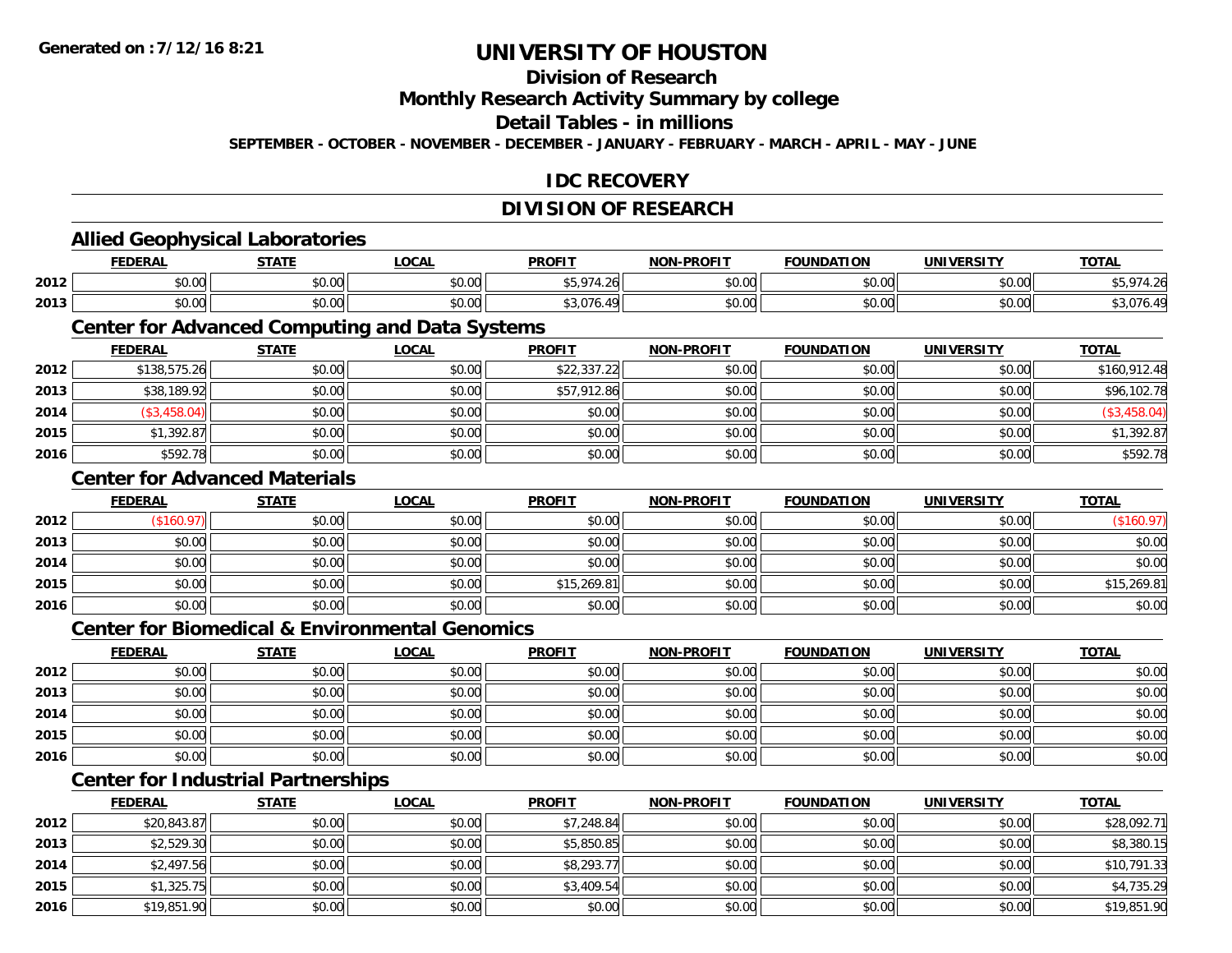**2015**

# **UNIVERSITY OF HOUSTON**

## **Division of Research**

**Monthly Research Activity Summary by college**

#### **Detail Tables - in millions**

**SEPTEMBER - OCTOBER - NOVEMBER - DECEMBER - JANUARY - FEBRUARY - MARCH - APRIL - MAY - JUNE**

### **IDC RECOVERY**

## **DIVISION OF RESEARCH**

|      | <b>Division of Research</b>           |              |              |               |                   |                   |                   |              |
|------|---------------------------------------|--------------|--------------|---------------|-------------------|-------------------|-------------------|--------------|
|      | <b>FEDERAL</b>                        | <b>STATE</b> | <b>LOCAL</b> | <b>PROFIT</b> | <b>NON-PROFIT</b> | <b>FOUNDATION</b> | <b>UNIVERSITY</b> | <b>TOTAL</b> |
| 2012 | (\$0.00)                              | \$0.00       | \$0.00       | \$0.00        | \$0.00            | \$0.00            | \$0.00            | (\$0.00)     |
| 2013 | (\$67.82)                             | \$0.00       | \$0.00       | \$0.00        | \$0.00            | \$0.00            | \$0.00            | (\$67.82)    |
| 2014 | \$0.00                                | \$0.00       | \$0.00       | \$0.00        | \$0.00            | \$0.00            | \$0.00            | \$0.00       |
| 2015 | \$0.00                                | \$0.00       | \$0.00       | \$0.00        | \$0.00            | \$0.00            | \$0.00            | \$0.00       |
| 2016 | \$0.00                                | \$0.00       | \$0.00       | \$0.00        | \$0.00            | \$0.00            | \$0.00            | \$0.00       |
|      | <b>Office of Contracts and Grants</b> |              |              |               |                   |                   |                   |              |
|      | <b>FEDERAL</b>                        | <b>STATE</b> | <b>LOCAL</b> | <b>PROFIT</b> | <b>NON-PROFIT</b> | <b>FOUNDATION</b> | <b>UNIVERSITY</b> | <b>TOTAL</b> |
| 2012 | \$0.00                                | \$0.00       | \$0.00       | \$0.00        | \$0.00            | \$0.00            | \$0.00            | \$0.00       |
| 2013 | \$0.00                                | \$0.00       | \$0.00       | \$0.00        | \$0.00            | \$0.00            | \$0.00            | \$0.00       |
| 2014 | \$0.00                                | \$0.00       | \$0.00       | \$0.00        | \$0.00            | \$0.00            | \$0.00            | \$0.00       |
|      | <b>TcSUH</b>                          |              |              |               |                   |                   |                   |              |
|      | <b>FEDERAL</b>                        | <b>STATE</b> | <b>LOCAL</b> | <b>PROFIT</b> | <b>NON-PROFIT</b> | <b>FOUNDATION</b> | <b>UNIVERSITY</b> | <b>TOTAL</b> |
| 2012 | \$22,405.88                           | \$2,136.59   | \$0.00       | \$26,884.88   | \$0.00            | \$0.00            | \$0.00            | \$51,427.35  |
| 2013 | \$21,895.96                           | \$1,288.31   | \$0.00       | \$19,149.59   | \$0.00            | \$0.00            | \$0.00            | \$42,333.86  |
| 2014 | \$61,308.49                           | \$454.83     | \$0.00       | \$16,491.29   | \$0.00            | \$0.00            | \$0.00            | \$78,254.61  |
| 2015 | \$23,832.08                           | \$0.00       | \$0.00       | \$5,702.94    | \$0.00            | \$0.00            | \$0.00            | \$29,535.02  |
| 2016 | \$65,246.21                           | \$0.00       | \$0.00       | \$25,111.07   | \$0.00            | \$0.00            | \$0.00            | \$90,357.28  |
|      | <b>Texas Obesity Research Center</b>  |              |              |               |                   |                   |                   |              |
|      | <b>FEDERAL</b>                        | <b>STATE</b> | <b>LOCAL</b> | <b>PROFIT</b> | <b>NON-PROFIT</b> | <b>FOUNDATION</b> | <b>UNIVERSITY</b> | <b>TOTAL</b> |
| 2012 | \$0.00                                | \$0.00       | \$0.00       | \$0.00        | \$0.00            | \$0.00            | \$0.00            | \$0.00       |
| 2013 | \$0.00                                | \$0.00       | \$0.00       | \$0.00        | \$0.00            | \$0.00            | \$0.00            | \$0.00       |
| 2014 | \$0.00                                | \$0.00       | \$0.00       | \$0.00        | \$0.00            | \$0.00            | \$0.00            | \$0.00       |
| 2015 | \$0.00                                | \$0.00       | \$0.00       | \$0.00        | \$0.00            | \$0.00            | \$0.00            | \$0.00       |
| 2016 | \$0.00                                | \$0.00       | \$0.00       | \$0.00        | \$22,848.21       | \$0.00            | \$0.00            | \$22,848.21  |
|      | <b>TIMES</b>                          |              |              |               |                   |                   |                   |              |
|      | <b>FEDERAL</b>                        | <b>STATE</b> | <b>LOCAL</b> | <b>PROFIT</b> | NON-PROFIT        | <b>FOUNDATION</b> | <b>UNIVERSITY</b> | <b>TOTAL</b> |
| 2012 | \$411,977.44                          | \$0.01       | \$0.00       | \$0.00        | \$0.00            | \$0.00            | \$0.00            | \$411,977.45 |
| 2013 | \$489,440.16                          | \$1,527.98   | \$0.00       | \$0.00        | \$0.00            | \$0.00            | \$0.00            | \$490,968.14 |
| 2014 | \$382,549.66                          | \$6,136.34   | \$0.00       | \$0.00        | \$0.00            | \$0.00            | \$0.00            | \$388,686.00 |
|      |                                       |              |              |               |                   |                   |                   |              |

\$292,474.42 \$9,895.81 \$0.00 \$0.00 \$1,115.65 \$0.00 \$0.00 \$303,485.88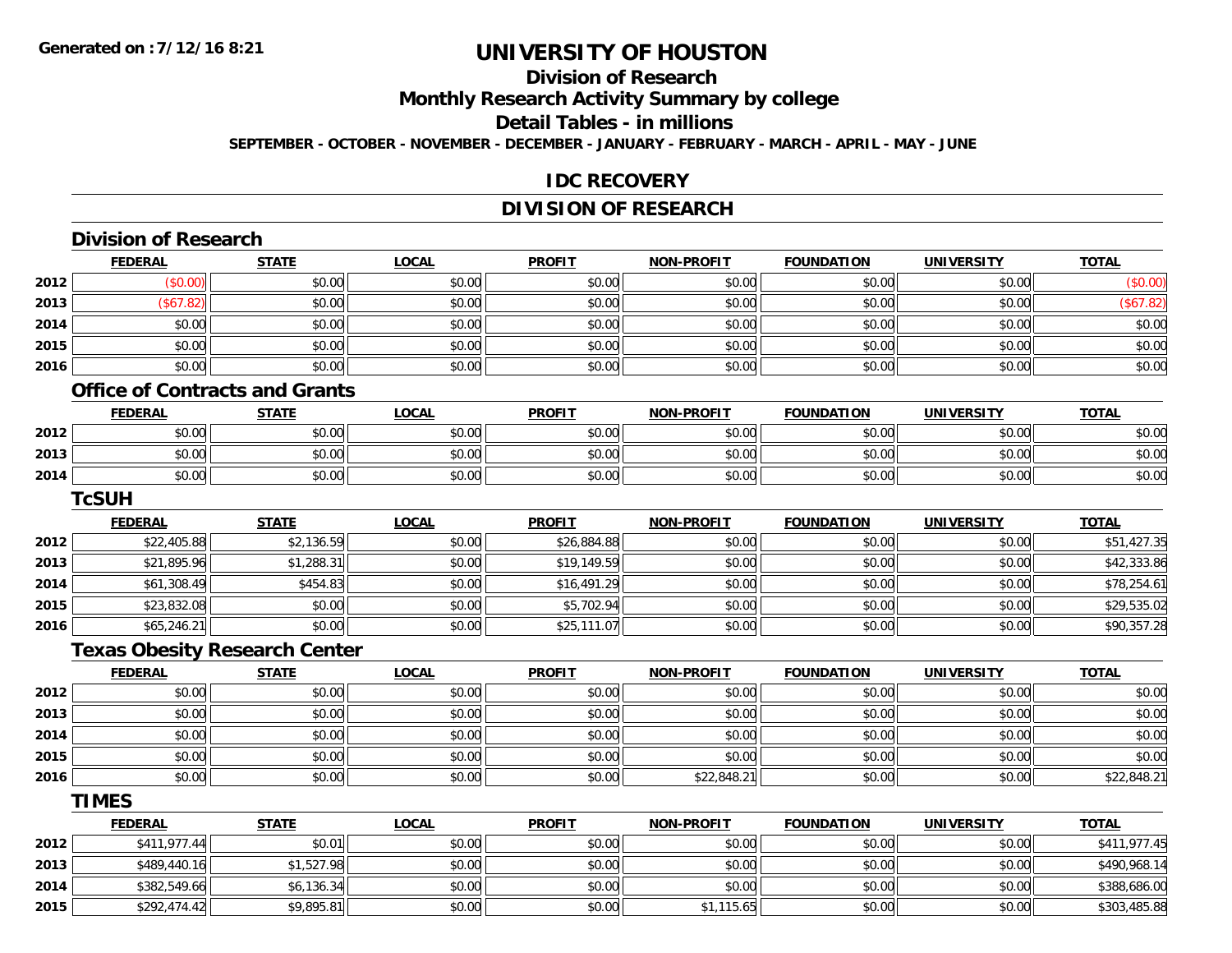**Division of Research**

**Monthly Research Activity Summary by college**

**Detail Tables - in millions**

**SEPTEMBER - OCTOBER - NOVEMBER - DECEMBER - JANUARY - FEBRUARY - MARCH - APRIL - MAY - JUNE**

### **IDC RECOVERY**

## **DIVISION OF RESEARCH**

|              | <b>FEDERAL</b>                                 | <b>STATE</b>            | <b>LOCAL</b> | <b>PROFIT</b>           | <b>NON-PROFIT</b>      | <b>FOUNDATION</b> | <b>UNIVERSITY</b> | T <u>OTAL</u>   |
|--------------|------------------------------------------------|-------------------------|--------------|-------------------------|------------------------|-------------------|-------------------|-----------------|
| 2016         | $\cdots$ and $\blacksquare$<br>\$266.<br>79.90 | <b>\$877192</b><br>, טע | \$0.00       | \$0.00                  | ATAI<br>ا 78.<br>\$54′ | \$0.00            | \$0.00            | 1000<br>ے . ۔ ا |
| <b>Total</b> | \$2,259,436.24                                 | \$30,211.80             | \$0.00       | よつつつ<br>ו ד.טו<br>0222. | \$24,510.64            | \$0.00            | \$0.00            | \$2,536,872.09  |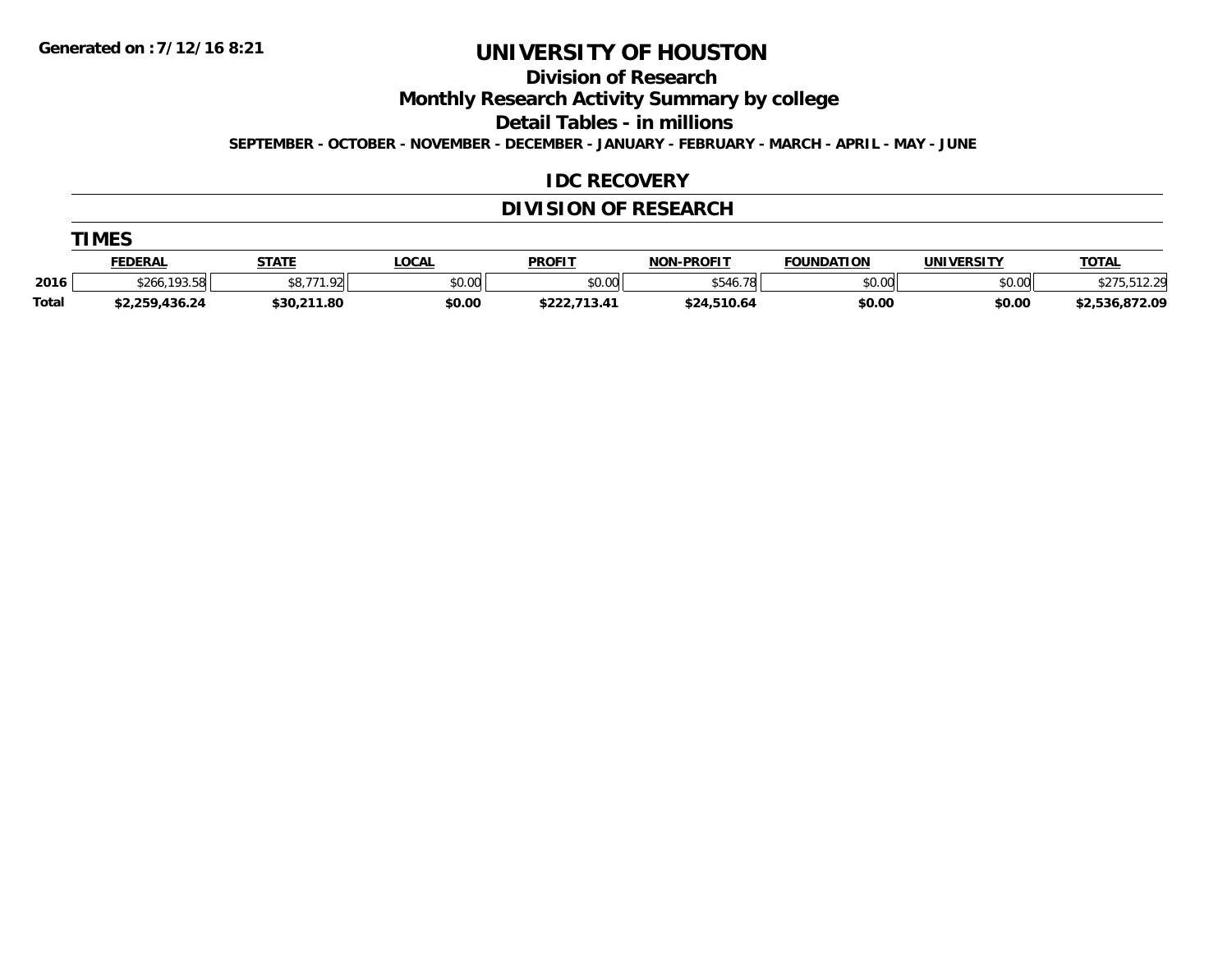## **Division of Research**

### **Monthly Research Activity Summary by college**

#### **Detail Tables - in millions**

**SEPTEMBER - OCTOBER - NOVEMBER - DECEMBER - JANUARY - FEBRUARY - MARCH - APRIL - MAY - JUNE**

## **IDC RECOVERY**

## **GRADUATE COLLEGE OF SOCIAL WORK**

## **Center for Drug and Social Policy Research**

|      | <b>FEDERAL</b> | <b>STATE</b> | <b>LOCAL</b> | <b>PROFIT</b> | <b>NON-PROFIT</b> | <b>FOUNDATION</b> | <b>UNIVERSITY</b> | <b>TOTAL</b> |
|------|----------------|--------------|--------------|---------------|-------------------|-------------------|-------------------|--------------|
| 2012 | \$25,733.41    | \$0.00       | \$0.00       | \$0.00        | \$0.00            | \$0.00            | \$0.00            | \$25,733.41  |
| 2013 | \$3,056.09     | \$0.00       | \$0.00       | \$0.00        | \$0.00            | \$0.00            | \$0.00            | \$3,056.09   |
| 2014 | \$37,462.57    | \$0.00       | \$0.00       | \$0.00        | \$0.00            | \$0.00            | \$0.00            | \$37,462.57  |
| 2015 | \$53,970.83    | \$0.00       | \$0.00       | \$0.00        | \$0.00            | \$0.00            | \$0.00            | \$53,970.83  |
| 2016 | \$111,612.50   | \$0.00       | \$0.00       | \$0.00        | \$0.00            | \$0.00            | \$0.00            | \$111,612.50 |

### **Center for Health Equities & Evaluation Research**

|      | <u>FEDERAL</u> | <b>STATE</b> | <u>LOCAL</u> | <b>PROFIT</b> | <b>NON-PROFIT</b> | <b>FOUNDATION</b> | <b>UNIVERSITY</b> | <b>TOTAL</b> |
|------|----------------|--------------|--------------|---------------|-------------------|-------------------|-------------------|--------------|
| 2012 | \$14,207.04    | \$0.00       | \$0.00       | \$0.00        | \$0.00            | \$0.00            | \$0.00            | \$14,207.04  |
| 2013 | \$8,890.06     | \$0.00       | \$0.00       | \$0.00        | \$0.00            | \$0.00            | \$0.00            | \$8,890.06   |
| 2014 | \$10,508.36    | \$0.00       | \$0.00       | \$0.00        | \$0.00            | \$0.00            | \$0.00            | \$10,508.36  |
| 2015 | \$6,876.01     | \$0.00       | \$0.00       | \$0.00        | \$0.00            | \$0.00            | \$0.00            | \$6,876.01   |
| 2016 | \$9,526.22     | \$0.00       | \$0.00       | \$0.00        | \$0.00            | \$0.00            | \$0.00            | \$9,526.22   |

## **Child & Family for Innovative Research**

|      | <b>FEDERAL</b> | <b>STATE</b> | <b>LOCAL</b> | <b>PROFIT</b> | <b>NON-PROFIT</b> | <b>FOUNDATION</b> | <b>UNIVERSITY</b> | <b>TOTAL</b>  |
|------|----------------|--------------|--------------|---------------|-------------------|-------------------|-------------------|---------------|
| 2012 | \$190,261.99   | \$0.00       | \$0.00       | \$7,617.84    | \$0.00            | \$0.00            | \$0.00            | \$197,879.83  |
| 2013 | \$145,311.28   | \$680.46     | \$2,615.92   | $(*367.56)$   | \$0.83            | \$0.00            | \$0.00            | \$148,240.93  |
| 2014 | \$57,923.53    | \$1,311.60   | \$1,292.69   | \$0.00        | \$335.55          | \$1,321.04        | \$0.00            | \$62,184.41   |
| 2015 | \$142,436.33   | \$354.74     | \$0.00       | \$0.00        | \$0.00            | \$8,895.84        | \$0.00            | \$151,686.91  |
| 2016 | (\$22,729.39)  | \$246.41     | \$0.00       | \$0.00        | \$0.00            | \$5,510.39        | \$0.00            | (\$16,972.59) |

### **Community Projects - Social Work**

|      | <b>FEDERAL</b>                             | 27.77              | 00 <sub>n</sub><br>UUA | <b>PROFIT</b>                              | <b>NON-PROFIT</b> | <b>FOUNDATION</b> | <b>UNIVERSITY</b> | <b>TOTAL</b>              |
|------|--------------------------------------------|--------------------|------------------------|--------------------------------------------|-------------------|-------------------|-------------------|---------------------------|
| 2012 | $\land$ $\land$ $\land$ $\land$<br>JLLJ.JU | $\sim$ 00<br>טט.טע | 0.00<br>JU.UU          | $\mathsf{A} \cap \mathsf{A} \cap$<br>JU.UU | 0000<br>JU.UU     | \$0.00            | \$0.00            | $\cdots$<br><b>JLLJ.J</b> |
| 2013 |                                            | ሶስ ስስ<br>JU.UU     | 0.00<br>pu.uu          | $\sim$ $\sim$<br>JU.UU                     | 0000<br>ง∪.∪บ     | \$0.00            | \$0.00            |                           |

#### **Dean, Social Work**

|      | <b>FEDERAL</b> | <b>STATE</b> | <u>LOCAL</u> | <b>PROFIT</b> | <b>NON-PROFIT</b> | <b>FOUNDATION</b> | <b>UNIVERSITY</b> | <b>TOTAL</b> |
|------|----------------|--------------|--------------|---------------|-------------------|-------------------|-------------------|--------------|
| 2012 | \$124.05       | \$0.00       | \$0.00       | \$0.00        | \$0.00            | \$0.00            | \$0.00            | \$124.05     |
| 2013 | \$5,849.75     | \$0.00       | \$0.00       | \$0.00        | \$0.00            | \$0.00            | \$0.00            | \$5,849.75   |
| 2014 | \$0.00         | \$0.00       | \$0.00       | \$0.00        | \$0.00            | \$0.00            | \$0.00            | \$0.00       |
| 2015 | \$1,477.12     | \$0.00       | \$0.00       | \$0.00        | \$0.00            | \$0.00            | \$0.00            | \$1,477.12   |
| 2016 | \$17,211.43    | \$0.00       | \$0.00       | \$4,250.02    | \$4,333.87        | \$10,002.11       | \$0.00            | \$35,797.43  |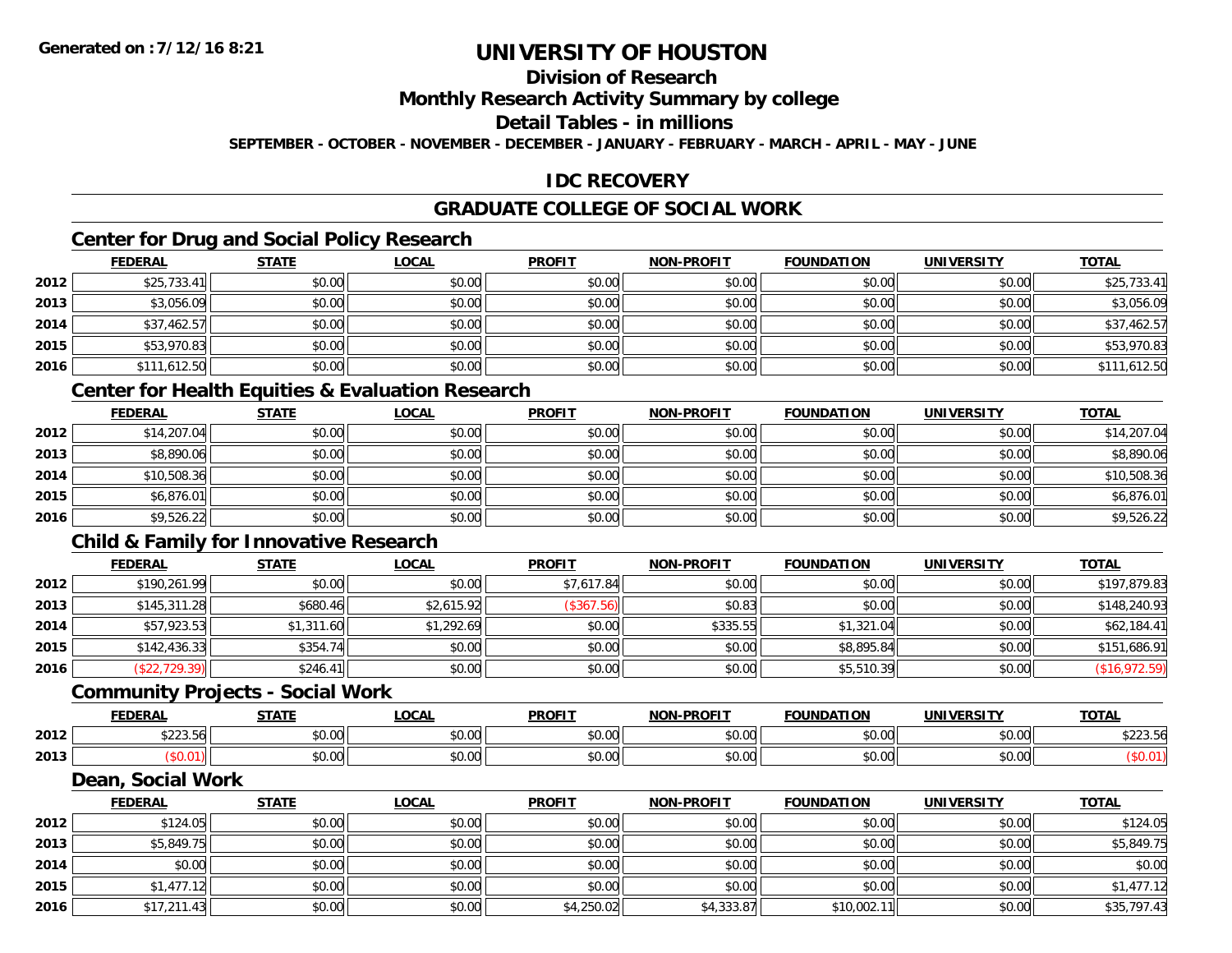## **Division of Research**

**Monthly Research Activity Summary by college**

**Detail Tables - in millions**

**SEPTEMBER - OCTOBER - NOVEMBER - DECEMBER - JANUARY - FEBRUARY - MARCH - APRIL - MAY - JUNE**

## **IDC RECOVERY**

### **GRADUATE COLLEGE OF SOCIAL WORK**

## **Office for Drug SPR**

|              | <b>FEDERAL</b> | <b>STATE</b> | <u>LOCAL</u> | <b>PROFIT</b> | <b>NON-PROFIT</b> | <b>FOUNDATION</b> | <b>UNIVERSITY</b> | <b>TOTAL</b> |
|--------------|----------------|--------------|--------------|---------------|-------------------|-------------------|-------------------|--------------|
| 2012         | \$0.00         | \$0.00       | \$0.00       | \$0.00        | \$0.00            | \$0.00            | \$0.00            | \$0.00       |
| 2013         | \$0.00         | \$0.00       | \$0.00       | \$0.00        | \$0.00            | \$0.00            | \$0.00            | \$0.00       |
| 2015         | \$0.00         | \$0.00       | \$0.00       | \$0.00        | \$0.00            | \$0.00            | \$0.00            | \$0.00       |
| <b>Total</b> | \$819,932.72   | \$2,593.21   | \$3,908.61   | \$11,500.30   | \$4,670.25        | \$25,729.38       | \$0.00            | \$868,334.47 |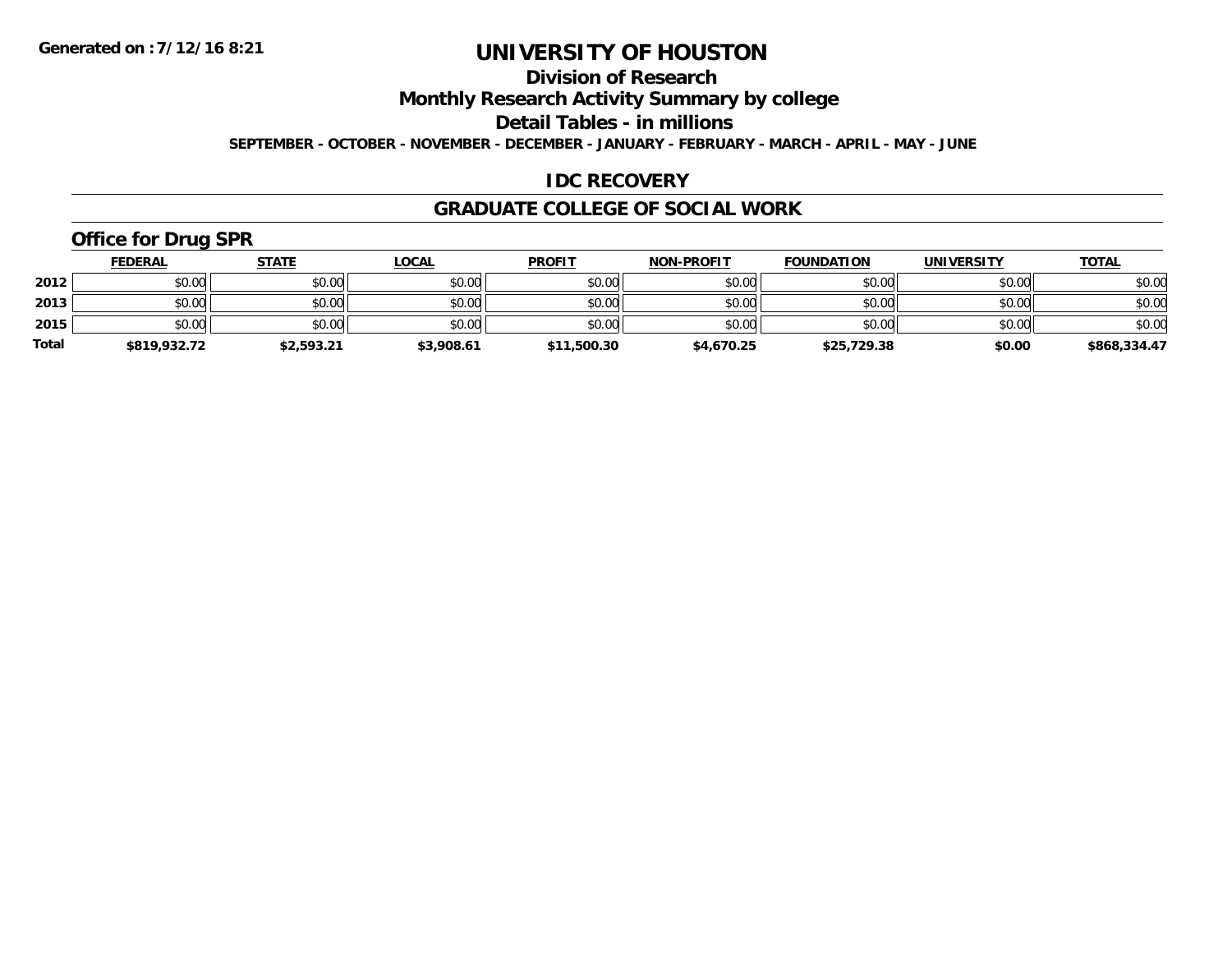## **Division of Research**

**Monthly Research Activity Summary by college**

**Detail Tables - in millions**

**SEPTEMBER - OCTOBER - NOVEMBER - DECEMBER - JANUARY - FEBRUARY - MARCH - APRIL - MAY - JUNE**

## **IDC RECOVERY**

### **HILTON COLLEGE OF HOTEL AND RESTAURANT MANAGEMENT**

### **Hotel and Restaurant Management**

|       | <b>FEDERAL</b> | <b>STATE</b> | <u>LOCAL</u> | <b>PROFIT</b> | <b>NON-PROFIT</b> | <b>FOUNDATION</b> | <b>UNIVERSITY</b> | <b>TOTAL</b> |
|-------|----------------|--------------|--------------|---------------|-------------------|-------------------|-------------------|--------------|
| 2012  | \$5,979.29     | \$25,231.51  | \$0.00       | \$8.59        | \$2,918.11        | \$0.00            | \$0.00            | \$34,137.50  |
| 2013  | \$6,766.88     | \$804.38     | \$0.00       | \$0.00        | \$0.00            | \$0.00            | \$0.00            | \$7,571.26   |
| 2014  | \$19,004.85    | (\$28.71     | \$0.00       | \$0.00        | \$0.00            | \$3,267.50        | \$0.00            | \$22,243.64  |
| 2015  | \$29,587.89    | \$0.00       | \$0.00       | \$0.00        | \$0.00            | \$1,717.80        | \$0.00            | \$31,305.69  |
| 2016  | \$23,154.85    | \$0.00       | \$0.00       | \$0.00        | \$0.00            | \$0.00            | \$0.00            | \$23,154.85  |
| Total | \$84,493.76    | \$26,007.18  | \$0.00       | \$8.59        | \$2,918.11        | \$4,985.30        | \$0.00            | \$118,412.94 |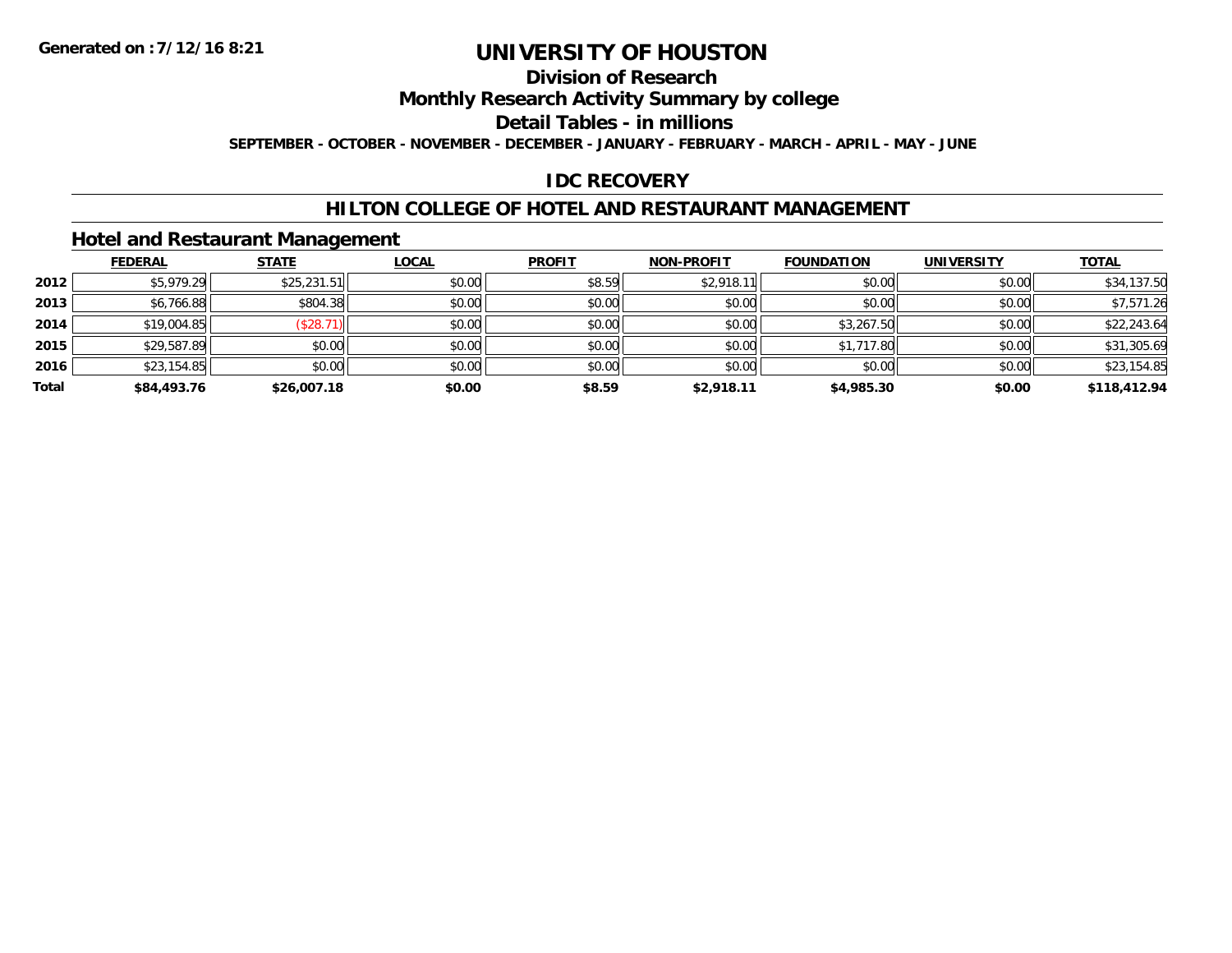## **Division of Research**

**Monthly Research Activity Summary by college**

**Detail Tables - in millions**

**SEPTEMBER - OCTOBER - NOVEMBER - DECEMBER - JANUARY - FEBRUARY - MARCH - APRIL - MAY - JUNE**

### **IDC RECOVERY**

#### **HONORS COLLEGE**

## **Dean, Honors College**

|       | <b>FEDERAL</b> | <b>STATE</b> | <b>LOCAL</b> | <b>PROFIT</b> | <b>NON-PROFIT</b> | <b>FOUNDATION</b> | <b>UNIVERSITY</b> | <b>TOTAL</b> |
|-------|----------------|--------------|--------------|---------------|-------------------|-------------------|-------------------|--------------|
| 2012  | \$6,007.26     | \$0.00       | \$0.00       | \$0.00        | \$5,100.40        | \$0.00            | \$0.00            | \$11,107.66  |
| 2013  | \$5,011.56     | \$0.00       | \$0.00       | \$0.00        | \$3,160.56        | \$1.58            | \$0.00            | \$8,173.70   |
| 2014  | \$892.24       | \$0.00       | \$0.00       | \$0.00        | \$2,985.57        | \$81.99           | \$0.00            | \$3,959.79   |
| 2015  | \$0.00         | \$0.00       | \$0.00       | \$0.00        | (\$5.90)          | \$29.79           | \$0.00            | \$23.88      |
| 2016  | \$0.00         | \$0.00       | \$0.00       | \$0.00        | \$2.06            | \$9.78            | \$0.00            | \$11.84      |
| Total | \$11,911.06    | \$0.00       | \$0.00       | \$0.00        | \$11,242.68       | \$123.13          | \$0.00            | \$23,276.87  |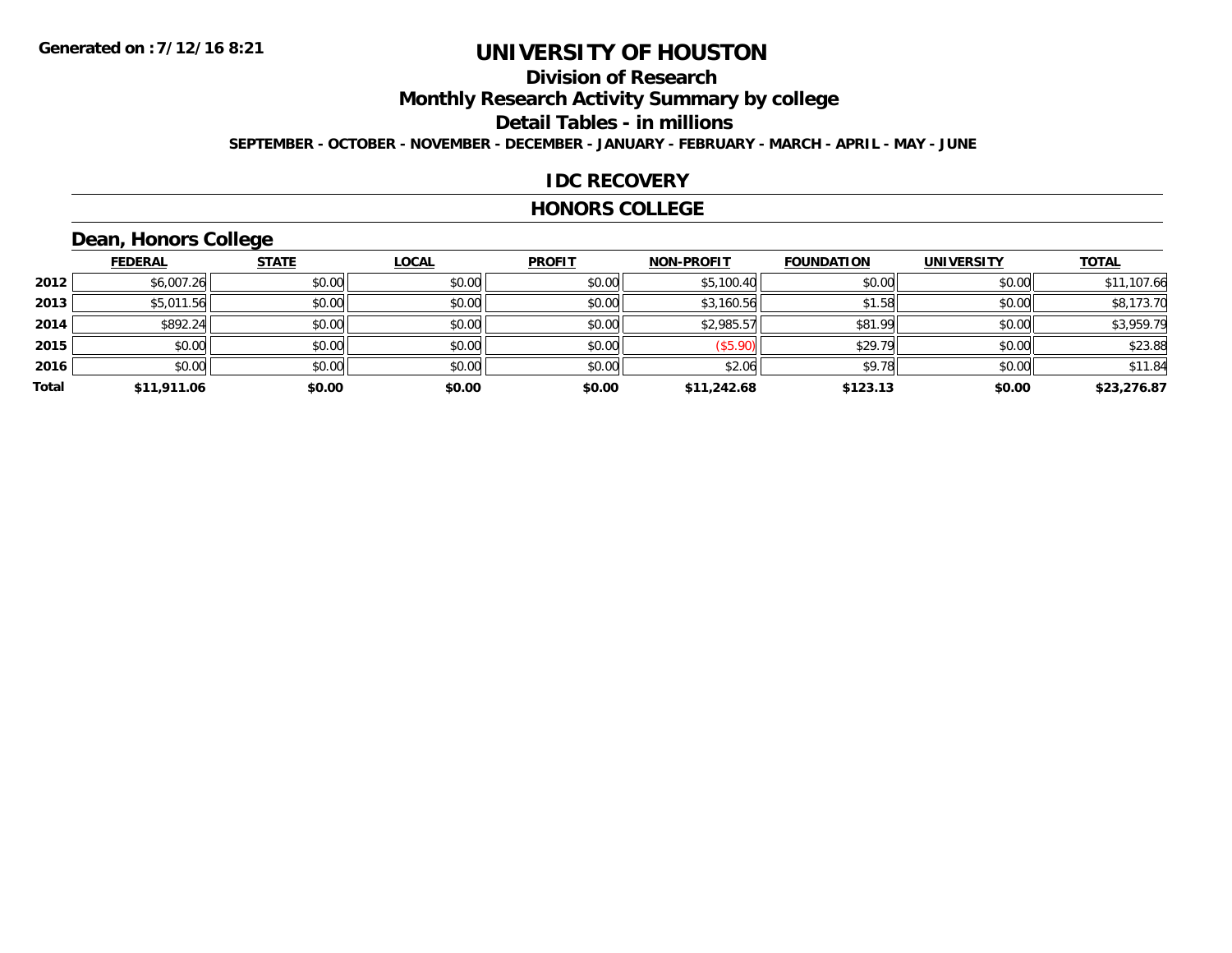## **Division of Research**

**Monthly Research Activity Summary by college**

#### **Detail Tables - in millions**

**SEPTEMBER - OCTOBER - NOVEMBER - DECEMBER - JANUARY - FEBRUARY - MARCH - APRIL - MAY - JUNE**

#### **IDC RECOVERY**

#### **LIBRARY**

### **Administration, Library**

|       | <u>FEDERAL</u> | <b>STATE</b> | <b>LOCAL</b> | <b>PROFIT</b> | <b>NON-PROFIT</b> | <b>FOUNDATION</b> | <b>UNIVERSITY</b> | <b>TOTAL</b> |
|-------|----------------|--------------|--------------|---------------|-------------------|-------------------|-------------------|--------------|
| 2012  | \$0.00         | \$0.00       | \$0.00       | \$0.00        | \$0.00            | \$0.00            | \$0.00            | \$0.00       |
| 2013  | \$0.00         | \$0.00       | \$0.00       | \$0.00        | \$0.00            | \$0.00            | \$0.00            | \$0.00       |
| 2014  | \$0.00         | \$0.00       | \$0.00       | \$0.00        | \$0.00            | \$0.00            | \$0.00            | \$0.00       |
| 2016  | \$0.00         | \$0.00       | \$0.00       | \$0.00        | \$0.00            | \$0.00            | \$0.00            | \$0.00       |
| Total | \$0.00         | \$0.00       | \$0.00       | \$0.00        | \$0.00            | \$0.00            | \$0.00            | \$0.00       |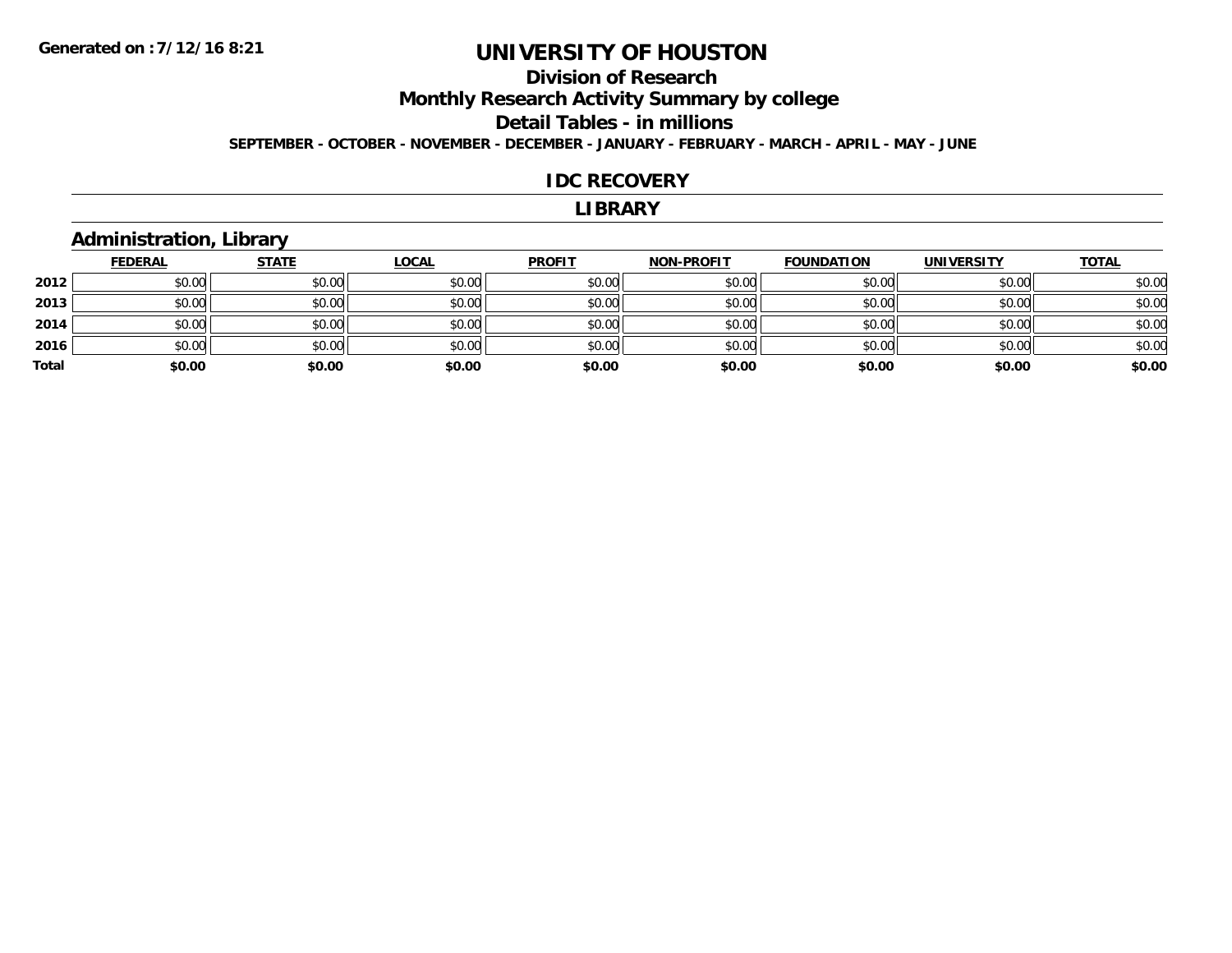## **Division of Research**

**Monthly Research Activity Summary by college**

**Detail Tables - in millions**

**SEPTEMBER - OCTOBER - NOVEMBER - DECEMBER - JANUARY - FEBRUARY - MARCH - APRIL - MAY - JUNE**

### **IDC RECOVERY**

#### **PRESIDENT**

#### **Office of the President**

|              | <b>FEDERAL</b> | STATE  | <u>LOCAL</u> | <b>PROFIT</b> | <b>NON-PROFIT</b> | <b>FOUNDATION</b> | <b>UNIVERSITY</b> | <b>TOTAL</b> |
|--------------|----------------|--------|--------------|---------------|-------------------|-------------------|-------------------|--------------|
| 2015         | \$0.00         | \$0.00 | \$0.00       | \$0.00        | \$0.00            | \$0.00            | \$0.00            | \$0.00       |
| 2016         | \$0.00         | \$0.00 | \$0.00       | \$0.00        | \$0.00            | \$0.00            | \$0.00            | \$0.00       |
| <b>Total</b> | \$0.00         | \$0.00 | \$0.00       | \$0.00        | \$0.00            | \$0.00            | \$0.00            | \$0.00       |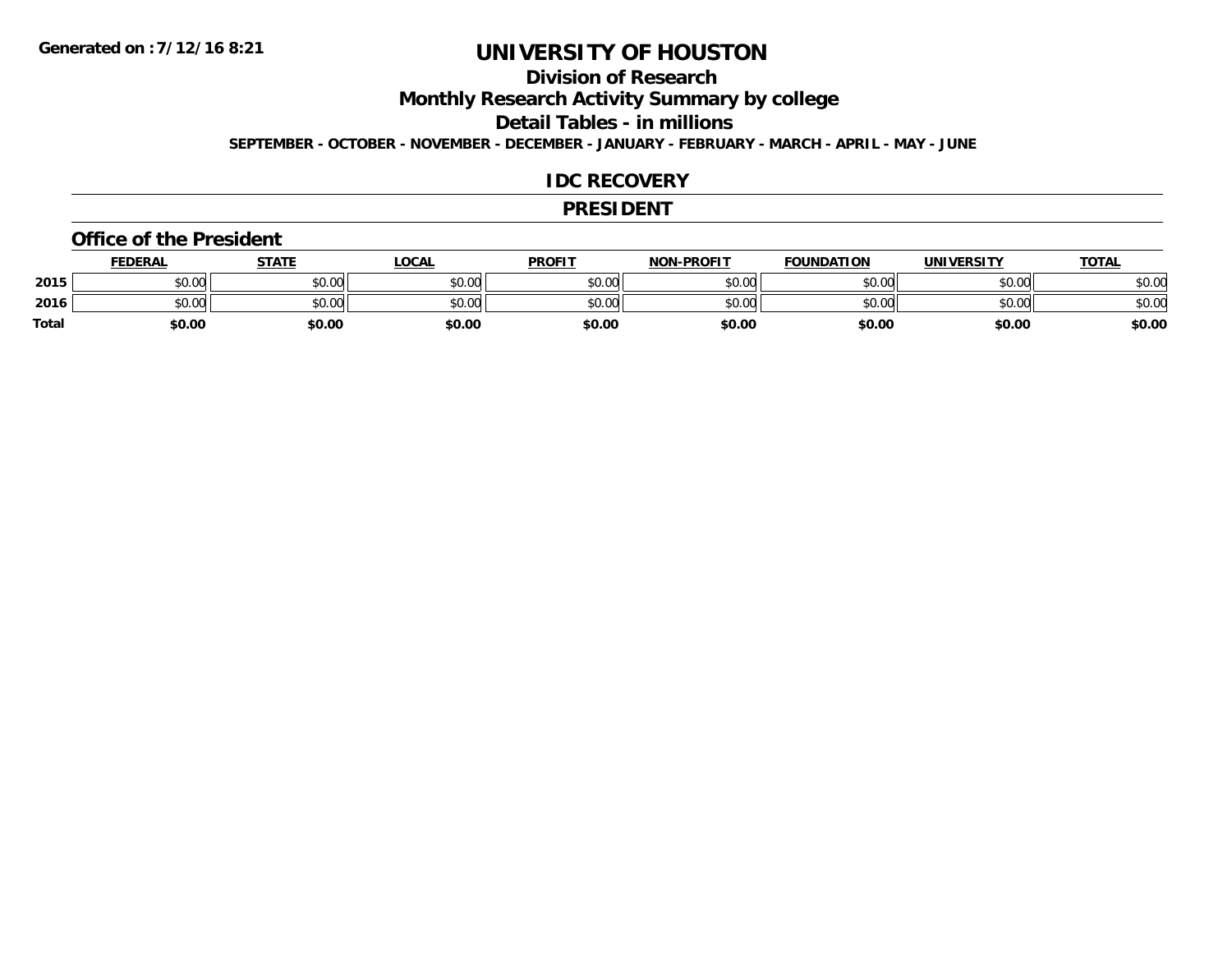#### **Division of Research**

**Monthly Research Activity Summary by college**

**Detail Tables - in millions**

**SEPTEMBER - OCTOBER - NOVEMBER - DECEMBER - JANUARY - FEBRUARY - MARCH - APRIL - MAY - JUNE**

## **IDC RECOVERY**

#### **SENIOR V.P. FOR ACADEMIC AFFAIRS AND PROVOST**

|      | <b>Challenger Program</b>        |                                             |                                              |               |                   |                   |                   |              |
|------|----------------------------------|---------------------------------------------|----------------------------------------------|---------------|-------------------|-------------------|-------------------|--------------|
|      | <b>FEDERAL</b>                   | <b>STATE</b>                                | <b>LOCAL</b>                                 | <b>PROFIT</b> | <b>NON-PROFIT</b> | <b>FOUNDATION</b> | <b>UNIVERSITY</b> | <b>TOTAL</b> |
| 2012 | \$0.00                           | \$0.00                                      | \$0.00                                       | \$0.00        | \$0.00            | \$0.00            | \$0.00            | \$0.00       |
| 2013 | \$0.00                           | \$0.00                                      | \$0.00                                       | \$0.00        | \$0.00            | \$0.00            | \$0.00            | \$0.00       |
| 2014 | \$0.00                           | \$0.00                                      | \$0.00                                       | \$0.00        | \$0.00            | \$0.00            | \$0.00            | \$0.00       |
| 2015 | \$0.00                           | \$0.00                                      | \$0.00                                       | \$0.00        | \$0.00            | \$0.00            | \$0.00            | \$0.00       |
| 2016 | \$0.00                           | \$0.00                                      | \$0.00                                       | \$0.00        | \$0.00            | \$0.00            | \$0.00            | \$0.00       |
|      | <b>Learning Support Services</b> |                                             |                                              |               |                   |                   |                   |              |
|      | <b>FEDERAL</b>                   | <b>STATE</b>                                | <b>LOCAL</b>                                 | <b>PROFIT</b> | <b>NON-PROFIT</b> | <b>FOUNDATION</b> | <b>UNIVERSITY</b> | <b>TOTAL</b> |
| 2012 | \$0.00                           | \$0.00                                      | \$0.00                                       | \$0.00        | \$0.00            | \$0.00            | \$0.00            | \$0.00       |
| 2013 | \$0.00                           | \$0.00                                      | \$0.00                                       | \$0.00        | \$0.00            | \$0.00            | \$0.00            | \$0.00       |
|      |                                  |                                             | Senior V.P. for Academic Affairs and Provost |               |                   |                   |                   |              |
|      | <b>FEDERAL</b>                   | <b>STATE</b>                                | <b>LOCAL</b>                                 | <b>PROFIT</b> | <b>NON-PROFIT</b> | <b>FOUNDATION</b> | <b>UNIVERSITY</b> | <b>TOTAL</b> |
| 2015 | \$0.00                           | \$0.00                                      | \$0.00                                       | \$0.00        | \$0.00            | \$0.00            | \$0.00            | \$0.00       |
| 2016 | \$0.00                           | \$0.00                                      | \$0.00                                       | \$0.00        | \$0.00            | \$0.00            | \$0.00            | \$0.00       |
|      | <b>Student Support Services</b>  |                                             |                                              |               |                   |                   |                   |              |
|      | <b>FEDERAL</b>                   | <b>STATE</b>                                | <b>LOCAL</b>                                 | <b>PROFIT</b> | <b>NON-PROFIT</b> | <b>FOUNDATION</b> | <b>UNIVERSITY</b> | <b>TOTAL</b> |
| 2014 | \$0.00                           | \$0.00                                      | \$0.00                                       | \$0.00        | \$0.00            | \$0.00            | \$0.00            | \$0.00       |
| 2015 | \$0.00                           | \$0.00                                      | \$0.00                                       | \$0.00        | \$0.00            | \$0.00            | \$0.00            | \$0.00       |
| 2016 | \$0.00                           | \$0.00                                      | \$0.00                                       | \$0.00        | \$0.00            | \$0.00            | \$0.00            | \$0.00       |
|      | <b>UH Energy</b>                 |                                             |                                              |               |                   |                   |                   |              |
|      | <b>FEDERAL</b>                   | <b>STATE</b>                                | <b>LOCAL</b>                                 | <b>PROFIT</b> | <b>NON-PROFIT</b> | <b>FOUNDATION</b> | <b>UNIVERSITY</b> | <b>TOTAL</b> |
| 2015 | \$0.00                           | \$0.00                                      | \$0.00                                       | \$0.00        | \$0.00            | \$0.00            | \$0.00            | \$0.00       |
| 2016 | \$0.00                           | \$0.00                                      | \$0.00                                       | \$0.00        | \$0.00            | \$0.00            | \$0.00            | \$0.00       |
|      |                                  | <b>Undergraduate Student Success</b>        |                                              |               |                   |                   |                   |              |
|      | <b>FEDERAL</b>                   | <b>STATE</b>                                | <b>LOCAL</b>                                 | <b>PROFIT</b> | <b>NON-PROFIT</b> | <b>FOUNDATION</b> | <b>UNIVERSITY</b> | <b>TOTAL</b> |
| 2014 | \$0.00                           | \$0.00                                      | \$0.00                                       | \$0.00        | \$0.00            | \$0.00            | \$0.00            | \$0.00       |
| 2015 | \$17,218.60                      | \$0.00                                      | \$0.00                                       | \$0.00        | \$0.00            | \$0.00            | \$0.00            | \$17,218.60  |
| 2016 | (\$998.23)                       | \$0.00                                      | \$0.00                                       | \$0.00        | \$0.00            | \$0.00            | \$0.00            | (\$998.23)   |
|      |                                  | <b>Undergraduate Student Success Center</b> |                                              |               |                   |                   |                   |              |
|      | <b>FEDERAL</b>                   | <b>STATE</b>                                | <b>LOCAL</b>                                 | <b>PROFIT</b> | <b>NON-PROFIT</b> | <b>FOUNDATION</b> | <b>UNIVERSITY</b> | <b>TOTAL</b> |
| 2012 | \$18,672.46                      | (\$125.73)                                  | \$0.00                                       | \$0.00        | \$0.00            | \$0.00            | \$0.00            | \$18,546.73  |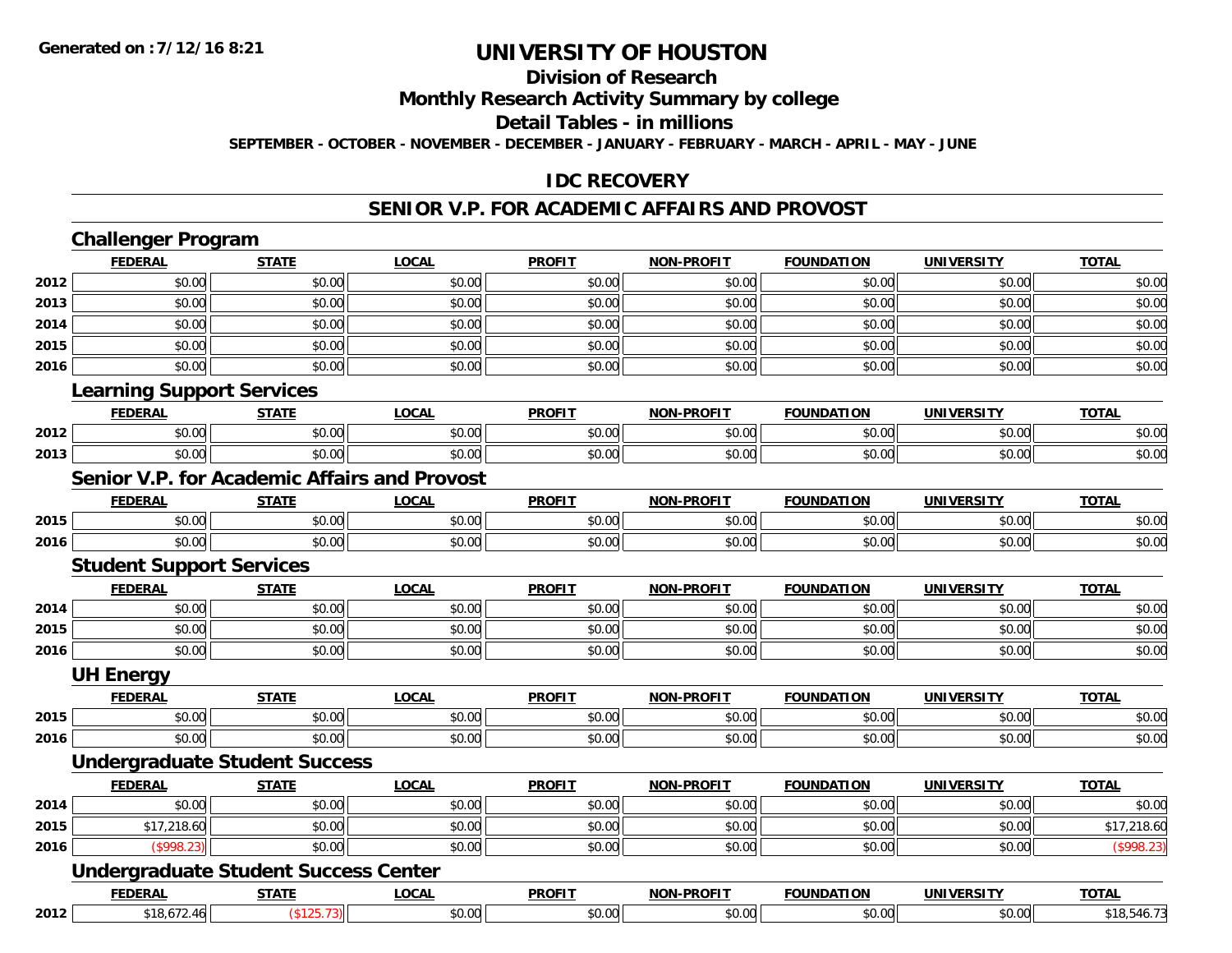## **Division of Research**

**Monthly Research Activity Summary by college**

**Detail Tables - in millions**

**SEPTEMBER - OCTOBER - NOVEMBER - DECEMBER - JANUARY - FEBRUARY - MARCH - APRIL - MAY - JUNE**

## **IDC RECOVERY**

### **SENIOR V.P. FOR ACADEMIC AFFAIRS AND PROVOST**

### **Undergraduate Student Success Center**

|       | <b>FEDERAL</b> | <b>STATE</b> | <b>LOCAL</b> | <b>PROFIT</b> | <b>NON-PROFIT</b> | <b>FOUNDATION</b> | <b>UNIVERSITY</b> | <b>TOTAL</b> |
|-------|----------------|--------------|--------------|---------------|-------------------|-------------------|-------------------|--------------|
| 2013  | \$18,071.62    | \$0.00       | \$0.00       | \$0.00        | \$0.00            | \$0.00            | \$0.00            | \$18,071.62  |
| 2014  | \$18,750.69    | \$0.00       | \$0.00       | \$0.00        | \$0.00            | \$0.00            | \$0.00            | \$18,750.69  |
| 2015  | \$0.00         | \$0.00       | \$0.00       | \$0.00        | \$0.00            | \$0.00            | \$0.00            | \$0.00       |
| 2016  | (\$7,630.02)   | \$0.00       | \$0.00       | \$0.00        | \$0.00            | \$0.00            | \$0.00            | (\$7,630.02) |
| Total | \$64,085.12    | (\$125.73)   | \$0.00       | \$0.00        | \$0.00            | \$0.00            | \$0.00            | \$63,959.39  |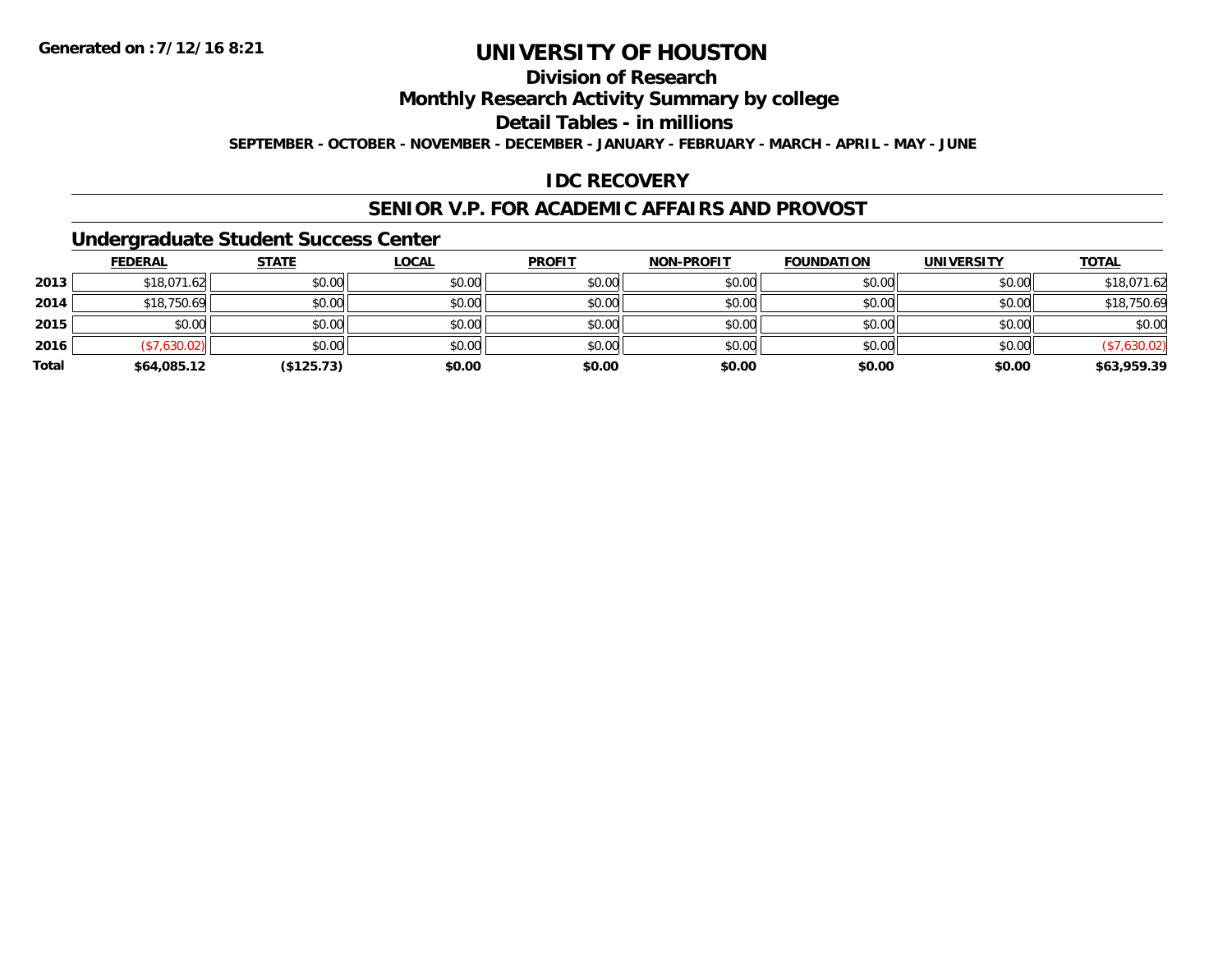## **Division of Research**

**Monthly Research Activity Summary by college**

#### **Detail Tables - in millions**

**SEPTEMBER - OCTOBER - NOVEMBER - DECEMBER - JANUARY - FEBRUARY - MARCH - APRIL - MAY - JUNE**

### **IDC RECOVERY**

#### **UH LAW CENTER**

|              | Dean, Law      |              |              |               |                   |                   |                   |               |
|--------------|----------------|--------------|--------------|---------------|-------------------|-------------------|-------------------|---------------|
|              | <b>FEDERAL</b> | <b>STATE</b> | <b>LOCAL</b> | <b>PROFIT</b> | <b>NON-PROFIT</b> | <b>FOUNDATION</b> | <b>UNIVERSITY</b> | <b>TOTAL</b>  |
| 2012         | (\$70,357.49)  | \$0.00       | \$0.00       | \$0.00        | \$0.00            | \$0.00            | \$0.00            | (\$70,357.49) |
| 2013         | \$0.00         | \$0.00       | \$0.00       | \$0.00        | \$0.00            | \$0.00            | \$0.00            | \$0.00        |
| 2016         | \$0.00         | \$19,685.15  | \$0.00       | \$0.00        | \$0.00            | \$0.00            | \$0.00            | \$19,685.15   |
|              | Law-UH         |              |              |               |                   |                   |                   |               |
|              | <b>FEDERAL</b> | <b>STATE</b> | <b>LOCAL</b> | <b>PROFIT</b> | <b>NON-PROFIT</b> | <b>FOUNDATION</b> | <b>UNIVERSITY</b> | <b>TOTAL</b>  |
| 2012         | \$1,415.80     | \$0.00       | \$0.00       | \$0.00        | \$0.00            | \$4,513.60        | \$0.00            | \$5,929.40    |
| 2013         | \$44,321.59    | \$28,012.38  | \$0.00       | \$0.00        | \$0.00            | \$4,786.56        | \$0.00            | \$77,120.53   |
| 2014         | \$9,837.63     | \$26,678.28  | \$0.00       | \$0.00        | \$0.00            | \$769.44          | \$0.00            | \$37,285.35   |
| 2015         | \$18,796.85    | \$25,647.04  | \$0.00       | \$0.00        | \$0.00            | \$0.00            | \$0.00            | \$44,443.89   |
| 2016         | \$6,760.88     | \$3,030.00   | \$0.00       | \$0.00        | \$0.00            | \$9,168.93        | \$0.00            | \$18,959.81   |
| <b>Total</b> | \$10,775.24    | \$103,052.85 | \$0.00       | \$0.00        | \$0.00            | \$19,238.53       | \$0.00            | \$133,066.62  |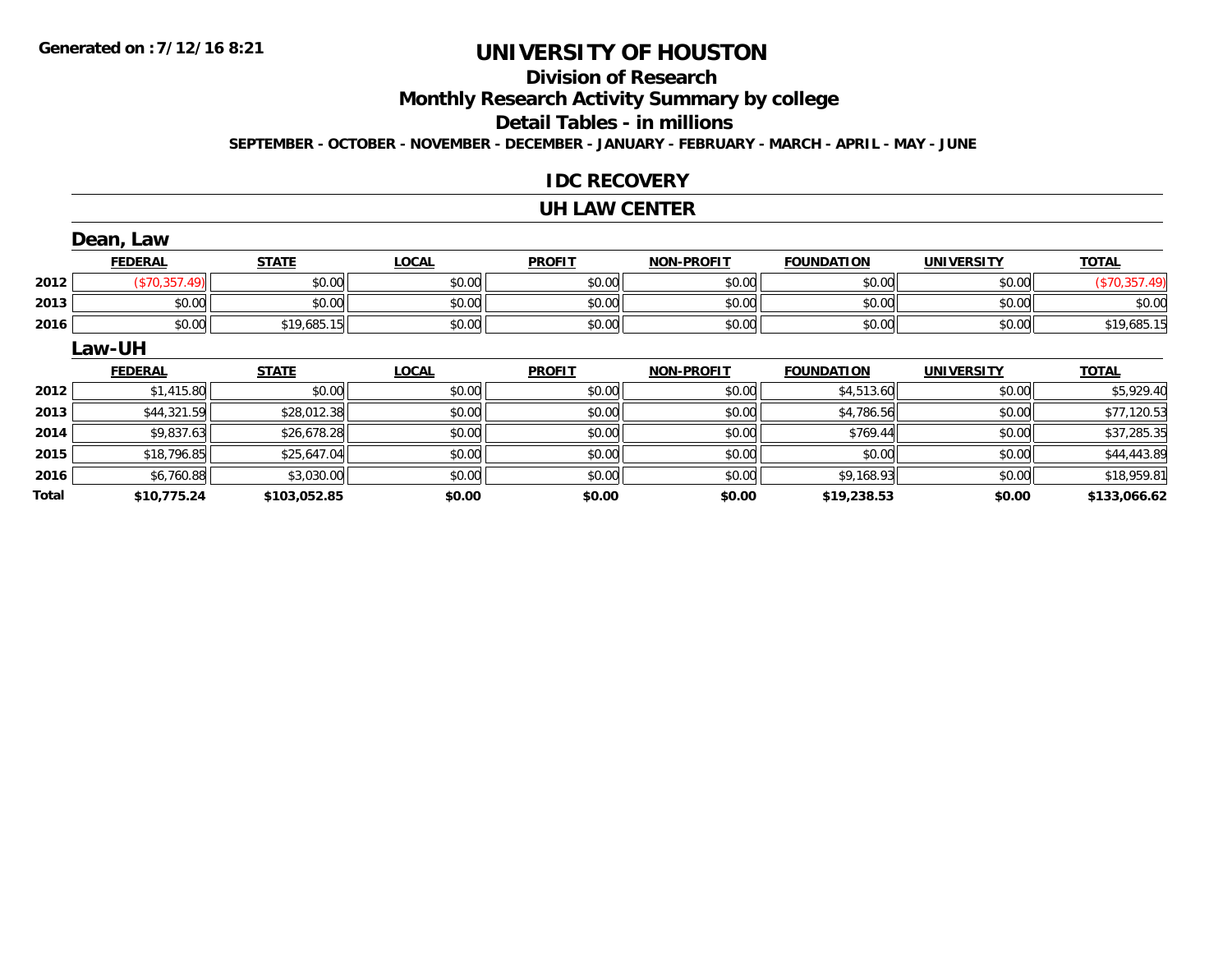## **Division of Research**

**Monthly Research Activity Summary by college**

#### **Detail Tables - in millions**

**SEPTEMBER - OCTOBER - NOVEMBER - DECEMBER - JANUARY - FEBRUARY - MARCH - APRIL - MAY - JUNE**

## **IDC RECOVERY**

#### **UKNOWN COLLEGE**

### **Unknown Department**

|      | cr.                | <b>СТЛТІ</b>    | <b>_OCAL</b>   | <b>DDOFIT</b> | <b>BBAFIT</b><br>יממ | ΓΙΟΝ   | UNIVERSITY | <u>TOTAL</u> |
|------|--------------------|-----------------|----------------|---------------|----------------------|--------|------------|--------------|
| 2015 | $\sim$ 00<br>JU.UU | ሶስ ስስ<br>וטט.טע | 0.00<br>wu.uu. | \$0.00        | $\sim$ 00<br>וטטוע   | \$0.00 | \$0.00     | \$0.00       |
| 2016 | $\sim$ 00<br>JU.UU | ሶስ ሰሰ<br>JU.UU  | 0.00<br>JU.UU  | \$0.00        | $\sim$ 00<br>וטטוע   | \$0.00 | \$0.00     | \$0.00       |

## **Wrong Department - Please Dont Select It**

|              | <b>FEDERAL</b> | <b>STATE</b> | <u>LOCAL</u> | <b>PROFIT</b> | <b>NON-PROFIT</b> | <b>FOUNDATION</b> | <b>UNIVERSITY</b> | <b>TOTAL</b> |
|--------------|----------------|--------------|--------------|---------------|-------------------|-------------------|-------------------|--------------|
| 2012         | \$0.00         | \$0.00       | \$0.00       | \$0.00        | \$0.00            | \$0.00            | \$0.00            | \$0.00       |
| 2013         | \$2,069.73     | \$0.00       | \$0.00       | \$0.00        | \$0.00            | \$0.00            | \$0.00            | \$2,069.73   |
| 2014         | \$0.00         | \$0.00       | \$0.00       | \$0.00        | \$0.00            | \$0.00            | \$0.00            | \$0.00       |
| 2015         | \$0.00         | \$0.00       | \$0.00       | \$0.00        | \$0.00            | \$0.00            | \$0.00            | \$0.00       |
| 2016         | \$0.00         | \$0.00       | \$0.00       | \$0.00        | \$0.00            | \$0.00            | \$0.00            | \$0.00       |
| <b>Total</b> | \$2,069.73     | \$0.00       | \$0.00       | \$0.00        | \$0.00            | \$0.00            | \$0.00            | \$2,069.73   |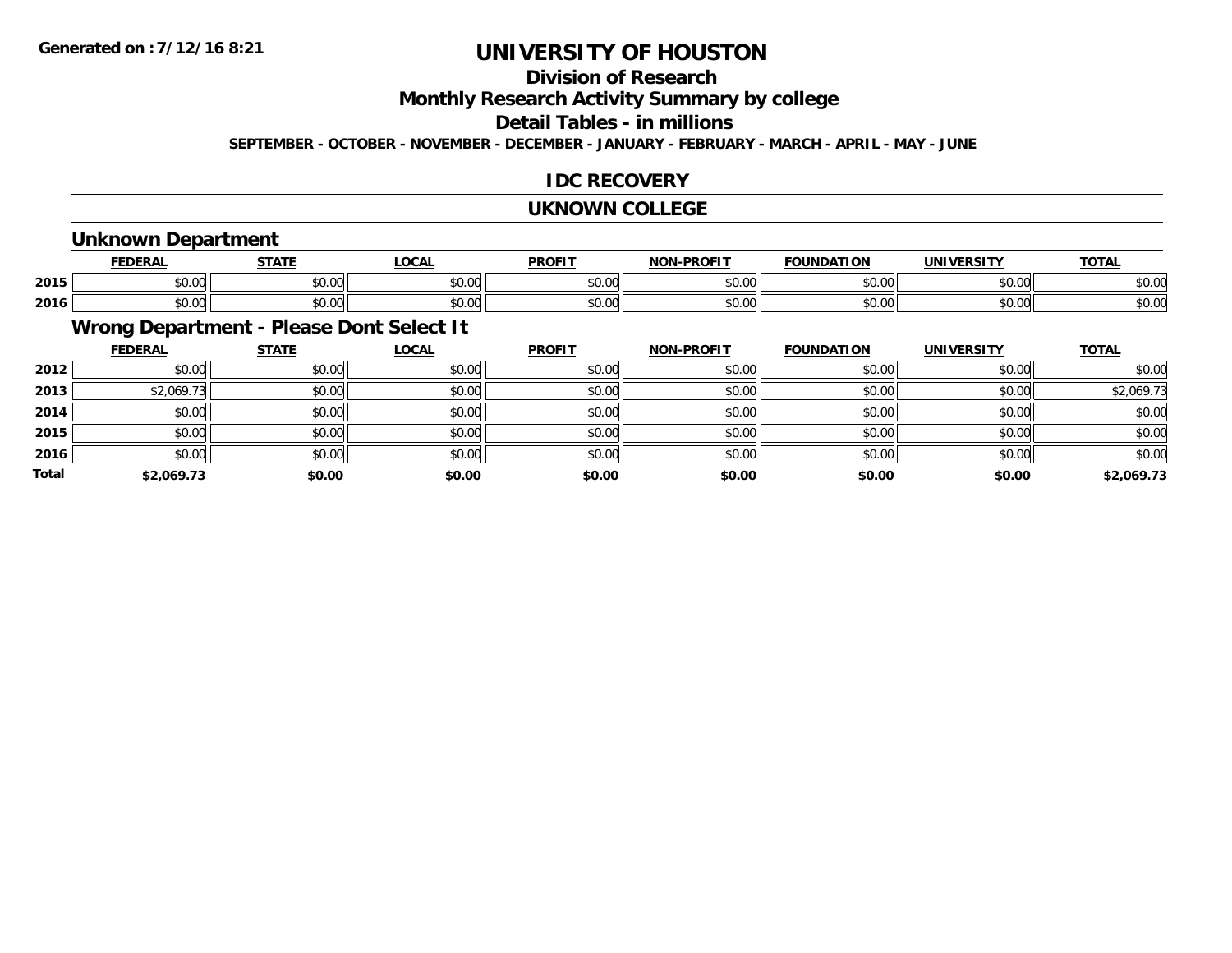## **Division of Research**

**Monthly Research Activity Summary by college**

**Detail Tables - in millions**

**SEPTEMBER - OCTOBER - NOVEMBER - DECEMBER - JANUARY - FEBRUARY - MARCH - APRIL - MAY - JUNE**

## **IDC RECOVERY**

## **VICE PRESIDENT FOR ADMINISTRATION**

## **Physical Plant**

|       | <b>FEDERAL</b> | <b>STATE</b> | <u>LOCAL</u> | <b>PROFIT</b> | <b>NON-PROFIT</b> | <b>FOUNDATION</b> | <b>UNIVERSITY</b> | <b>TOTAL</b> |
|-------|----------------|--------------|--------------|---------------|-------------------|-------------------|-------------------|--------------|
| 2013  | \$0.00         | \$0.00       | \$0.00       | \$0.00        | \$0.00            | \$0.00            | \$0.00            | \$0.00       |
| 2014  | \$0.00         | \$0.00       | \$0.00       | \$0.00        | \$0.00            | \$0.00            | \$0.00            | \$0.00       |
| 2015  | \$0.00         | \$0.00       | \$0.00       | \$0.00        | \$0.00            | \$0.00            | \$0.00            | \$0.00       |
| 2016  | \$0.00         | \$0.00       | \$0.00       | \$0.00        | \$0.00            | \$0.00            | \$0.00            | \$0.00       |
| Total | \$0.00         | \$0.00       | \$0.00       | \$0.00        | \$0.00            | \$0.00            | \$0.00            | \$0.00       |